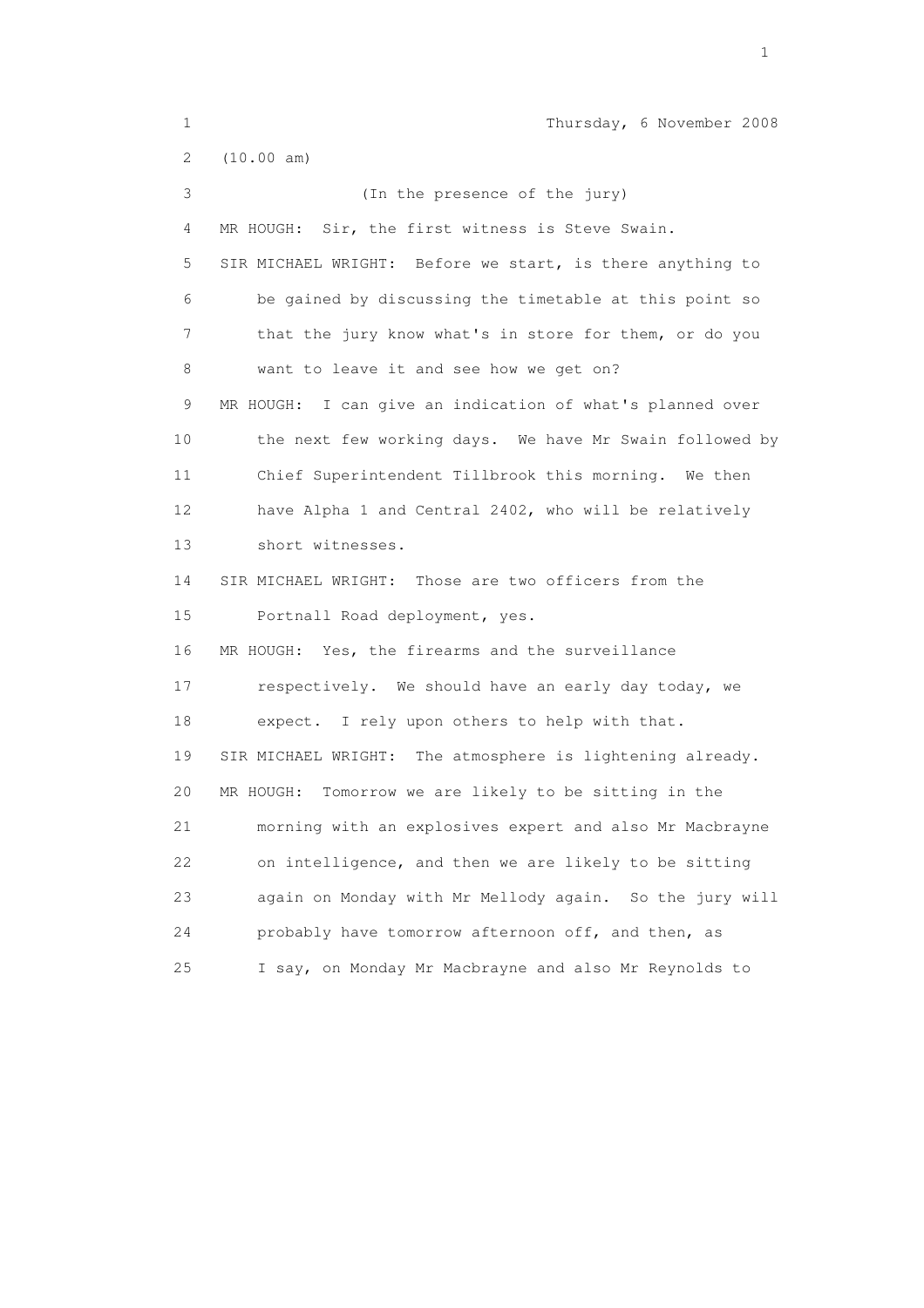1 deal with anything remaining that needs to be proved, 2 and we should be finished by Monday lunchtime with the 3 evidence.

 4 SIR MICHAEL WRIGHT: Thank you very much. That's if 5 everything goes according to plan. Then as I hope you 6 already understood, because there is then a lot to be 7 done from my point of view as far as the preparation of 8 summing-up is concerned and considering submissions as 9 to how I should leave this to you on the law, there is 10 going to be quite a long gap for you, so your lives can 11 go back almost to normal for a bit. We will be able to 12 tell you tomorrow or Monday precisely, or as near as we 13 can precisely when we will be asking you to come back 14 again, but it will probably not be until the beginning 15 of December. 16 MR HOUGH: Yes. 17 SIR MICHAEL WRIGHT: Thank you. 18 MR HOUGH: Mr Swain, please. 19 SIR MICHAEL WRIGHT: Thank you very much. 20 MR STEVE SWAIN (sworn) 21 SIR MICHAEL WRIGHT: Thank you, Mr Swain, please sit down. 22 A. Thank you. 23 Questions from MR HOUGH 24 MR HOUGH: Is your name Steve Swain?

25 A. Yes, it is, yes.

 $\overline{2}$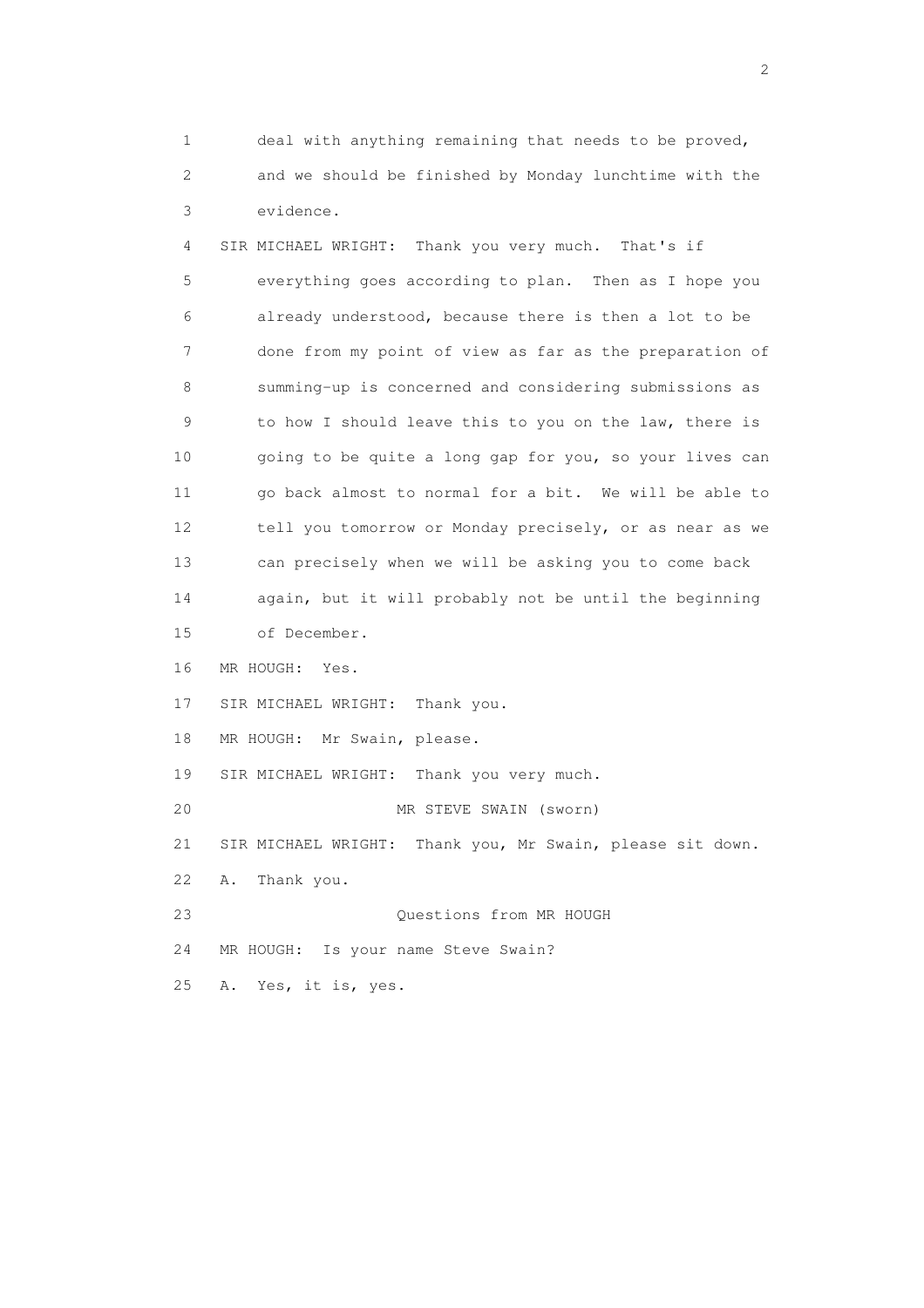1 Q. I will be asking questions first on behalf of the 2 Coroner. Then you will be asked questions by other 3 advocates. 4 A. Okay, fine. 5 Q. Until January of last year, were you an officer in the 6 Metropolitan Police? 7 A. Yes, sir, I was. 8 Q. Did you retire in January 2007 with the rank of 9 Chief Superintendent? 10 A. Yes, I did. 11 Q. Were you centrally involved in the development of police 12 strategies and tactics for dealing with suicide 13 terrorists? 14 A. Yes, I was. 15 Q. On 22 July, I don't think you were involved actually in 16 the operation run from the 16th floor operations room? 17 A. No, I wasn't. 18 Q. We will deal later with what you were doing on that day. 19 You made, I think, a witness statement initially in 20 September of this year at the request of the solicitors 21 to the inquest? 22 A. Yes, I did. 23 Q. That was to deal with the policies that I have just 24 referred to? 25 A. Yes.

 $\sim$  3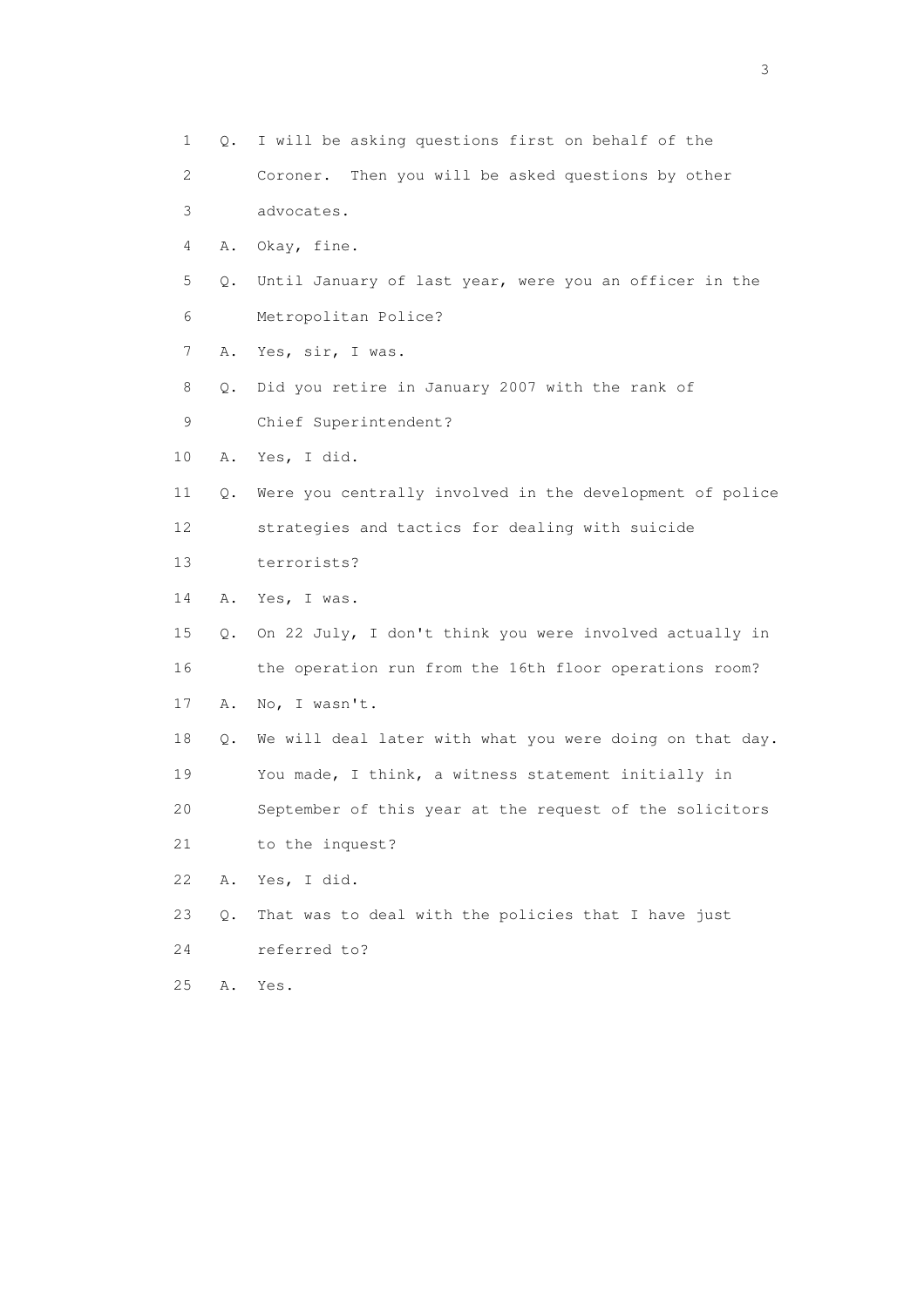1 Q. I think you then made a further witness statement 2 earlier this week to deal with one matter that's come up 3 in the course of the inquest? 4 A. Yes, I did. 5 Q. I think I can see that you have those to hand. 6 A. Yes, I have them here. 7 Q. There is no difficulty about you referring to those 8 whenever you want to. 9 A. Thank you very much. 10 Q. I should give you this warning specifically: if there is 11 any question asked during the course of your evidence 12 which you feel is requiring you to divulge sensitive 13 information, just say so. 14 A. Okay. 15 Q. Can I deal with your personal background so we have 16 an idea of your experience. I think you joined the 17 Metropolitan Police in 1976? 18 A. Yes, I did. 19 Q. Between then and 1999 you held a variety of posts, as 20 you climbed the ladder? 21 A. I did, yes. 22 Q. Then between 1999 and 2002, were you a superintendent in 23 the Diplomatic Protection Group? 24 A. Yes, I was. 25 Q. Then between 2002 and 2005, were you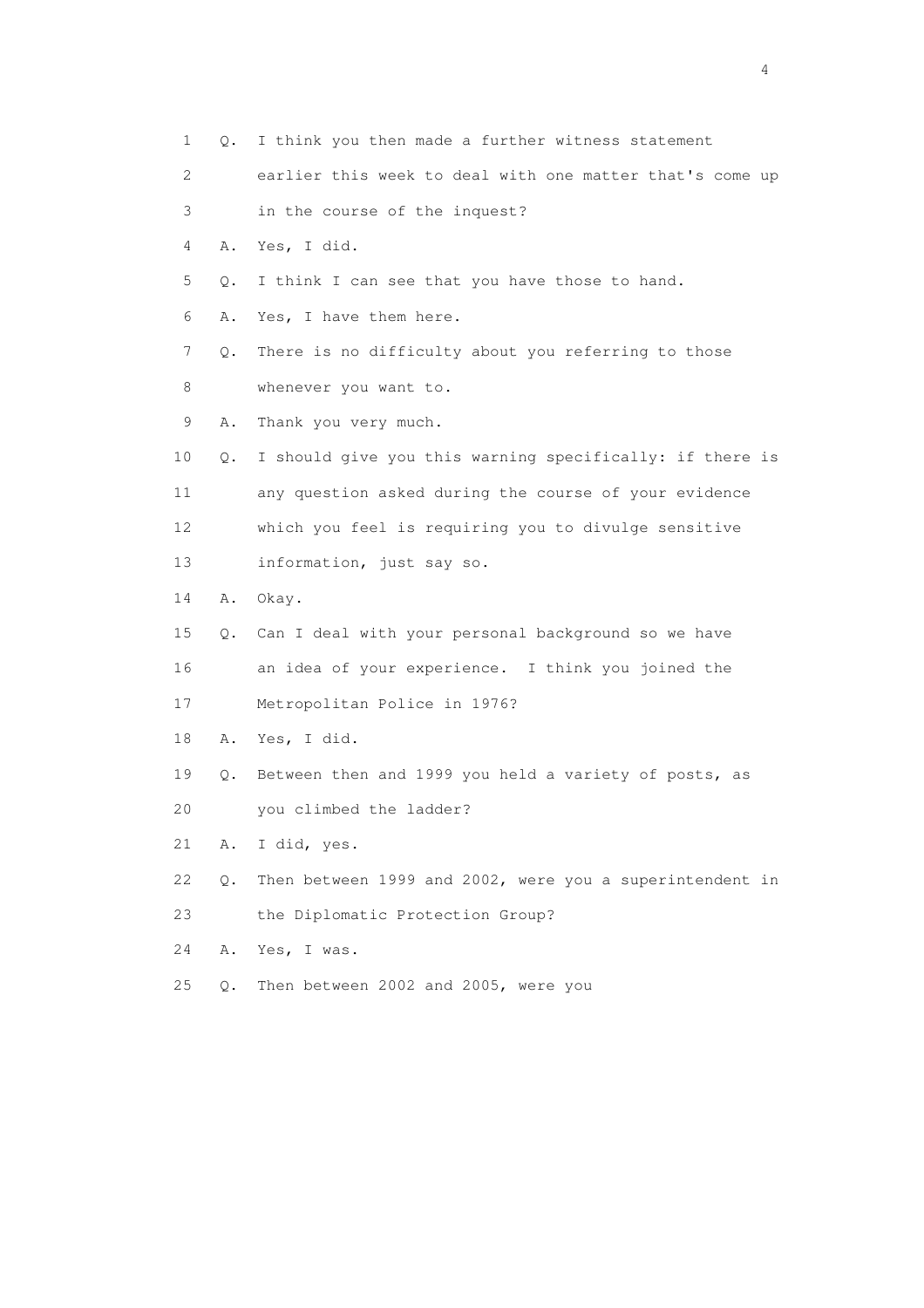| 1  |           | Chief Superintendent in the Anti-Terrorist Branch S013?  |
|----|-----------|----------------------------------------------------------|
| 2  | Α.        | I was actually a Superintendent in there, and I became   |
| 3  |           | a Chief Superintendent when I took over the police       |
| 4  |           | international counter-terrorism unit.                    |
| 5  | Q.        | You took over there in 2005, I think?                    |
| 6  | Α.        | Yes.                                                     |
| 7  | Q.        | You remained there until you retired?                    |
| 8  | Α.        | I did, yes.                                              |
| 9  | Q.        | So at the time we are concerned with, July 2005, you     |
| 10 |           | were a superintendent in SO13?                           |
| 11 | Α.        | Yes, I was.                                              |
| 12 | Q.        | I am on page 2 of your statement, if it helps you,       |
| 13 |           | actually moving over to page 3. Now, at the time of the  |
| 14 |           | attacks on the Twin Towers, so September 2001, you were  |
| 15 |           | a Superintendent in the Diplomatic Protection Group?     |
| 16 | Α.        | Yes, I was.                                              |
| 17 | Q.        | When that happened, obviously the need arose for special |
| 18 |           | security plans to be instituted for various high profile |
| 19 |           | buildings within the MPS area?                           |
| 20 | Α.        | That's right, yes.                                       |
| 21 | Q.        | And were you responsible for --                          |
| 22 | Α.        | Yes, I was.                                              |
| 23 | $\circ$ . | -- dealing with that.                                    |
| 24 |           | We have heard that after the attacks of                  |
|    |           |                                                          |

25 September 2001, the Metropolitan Police set up a working

 $\sim$  5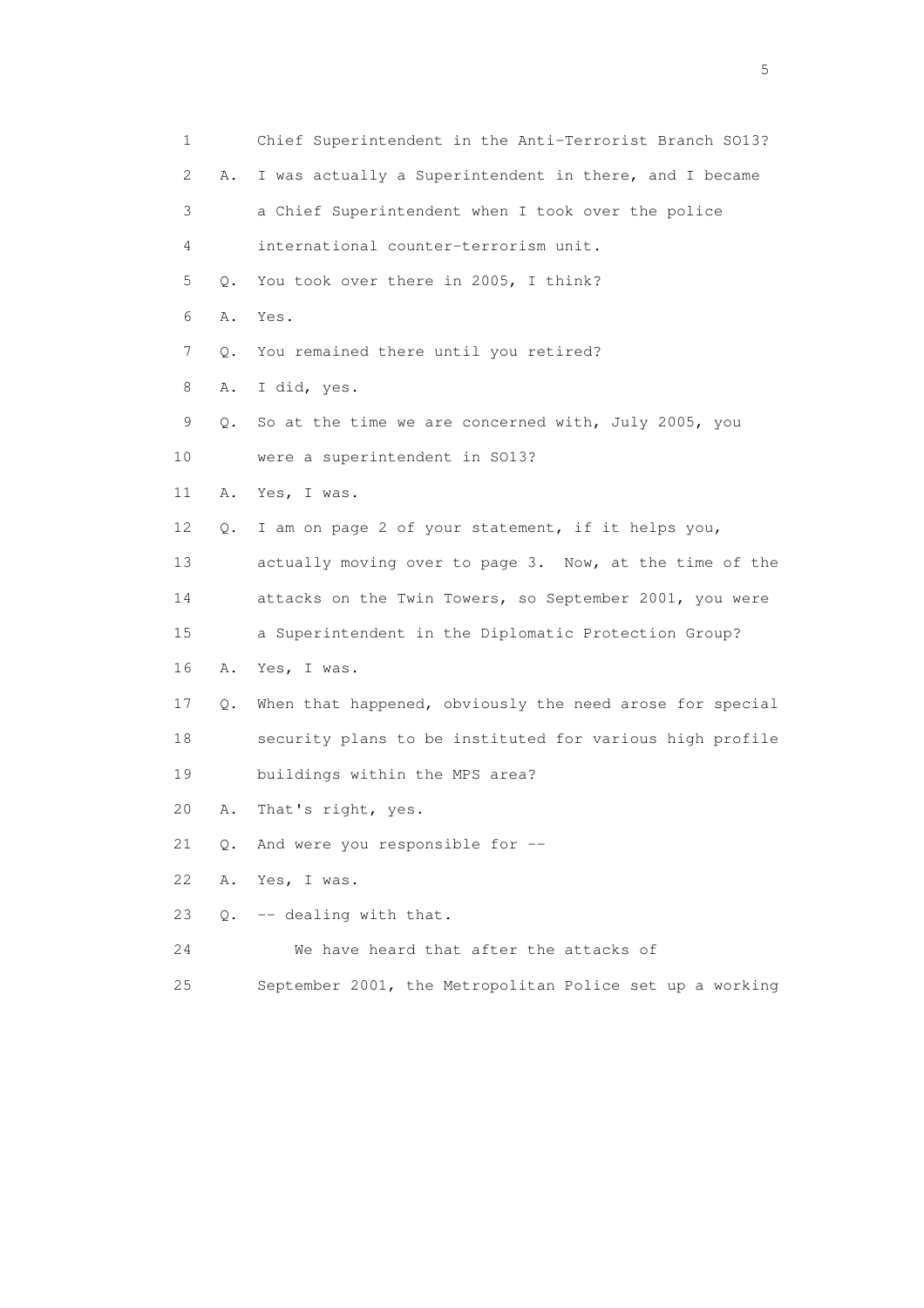- 1 party to look at suicide terrorism and how to respond to 2 it?
- 3 A. That's right, yes.
- 4 Q. Had there been any detailed strategies or guidance about 5 suicide terrorism within the Metropolitan Police before 6 that?
- 7 A. No, there hadn't.
- 8 SIR MICHAEL WRIGHT: Never had any experience of it, had 9 they?
- 10 A. No, that's right, sir, no.
- 11 MR HOUGH: We have heard that the working group was under 12 the general direction of Deputy Assistant Commissioner 13 Barbara Wilding.
- 14 A. That's correct, yes.
- 15 Q. You were involved in that working group from the start? 16 A. Yes, I was, yes.
- 17 Q. There were, I think, various strands to the working 18 group, and can you just tell us what the different 19 strands were?
- 20 A. The strands were looking at the intelligence that was 21 being gathered with regard to likely terrorism attacks 22 that could take place in the UK. There was one looking 23 at technology, what sort of technologies we might need 24 to deal with these sort of threats. There was one 25 looking at the police response. And then there was the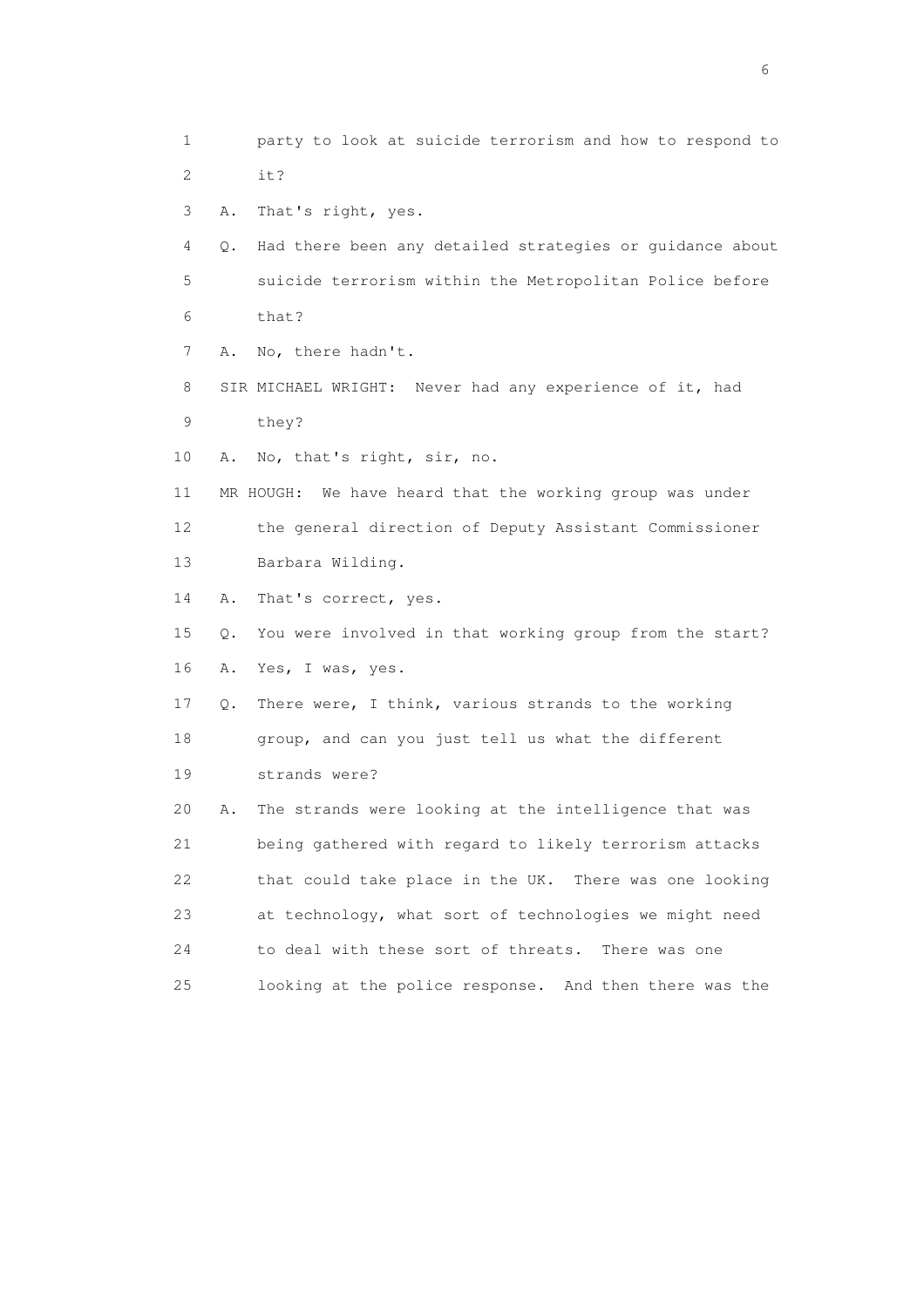| $\mathbf 1$               |    | one that I led, which was looking at tactics, training    |
|---------------------------|----|-----------------------------------------------------------|
| $\mathbf{2}^{\mathsf{I}}$ |    | and equipment for frontline police officers. Then there   |
| 3                         |    | was one to do with the media, one to do with the          |
| 4                         |    | government and one on the post-incident investigation as  |
| 5                         |    | well.                                                     |
| 6                         | Q. | Your role in leading that strand involved you leading     |
| 7                         |    | a team with representatives from various parts of the     |
| 8                         |    | Metropolitan Police?                                      |
| 9                         | Α. | Yes, there was, yes.                                      |
| 10                        | Q. | SO13, CO19, SO12, other departments connected with        |
| 11                        |    | public order, the information room organisation,          |
| 12                        |    | traffic?                                                  |
| 13                        | Α. | That's right, yes, yes, yes.                              |
| 14                        | Q. | In the course of your work, you and your colleagues       |
| 15                        |    | started off with quite a bit of research to do?           |
| 16                        | Α. | Yes, we did, yes.                                         |
| 17                        | Q. | That involved researching other countries with a longer   |
| 18                        |    | experience of the phenomenon?                             |
| 19                        | Α. | That's right, yes, yes.                                   |
| 20                        | Q. | You list those countries, paragraph 9, page 4 of your     |
| 21                        |    | statement. Can you just tell the jury which countries     |
| 22                        |    | you researched or visited?                                |
| 23                        | Α. | I have probably been to over 20 countries in the course   |
| 24                        |    | of this research.<br>The main ones that we went to, which |
| 25                        |    | are the three hot spots, if you like, for suicide         |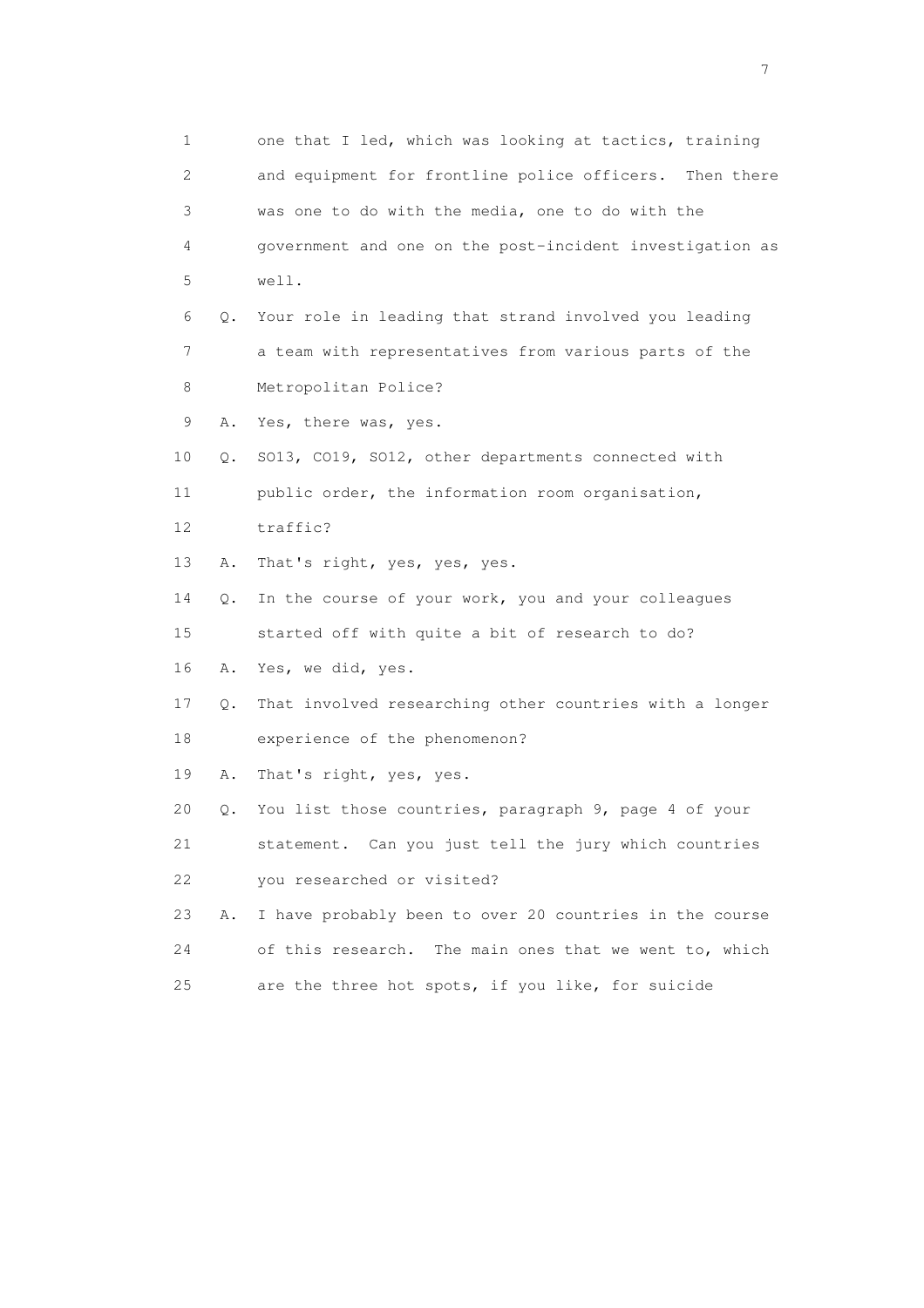1 terrorism is Israel, Sri Lanka and Russia. I have been 2 to Israel five times, I have been to Sri Lanka twice, 3 I have been to Russia twice. I have also been to the 4 US. I have been there probably about seven or eight 5 times. I have been to Canada. I have been to a number 6 of European countries. I have been to Australia, New 7 Zealand, looking at the situation in South East Asia as 8 well. 9 SIR MICHAEL WRIGHT: Was that for the bombings in Bali, and 10 places like that. 11 A. Yes, sir, it was. 12 MR HOUGH: Over the course of those visits and in the 13 research you were doing, I think you learned about 14 a number of different aspects of suicide terrorism, and 15 I'll just list them now and we will go through them one 16 by one. 17 First of all, methods of detonation of devices? 18 A. Yes. 19 Q. Secondly, the types of explosives used in different 20 countries? 21 A. Yes. 22 Q. Thirdly, how explosives were concealed about the body? 23 A. Yes. 24 Q. Fourthly, how different Forces challenged bombers and 25 their response to challenges?

en de la construction de la construction de la construction de la construction de la construction de la constr<br>En 1980, en 1980, en 1980, en 1980, en 1980, en 1980, en 1980, en 1980, en 1980, en 1980, en 1980, en 1980, en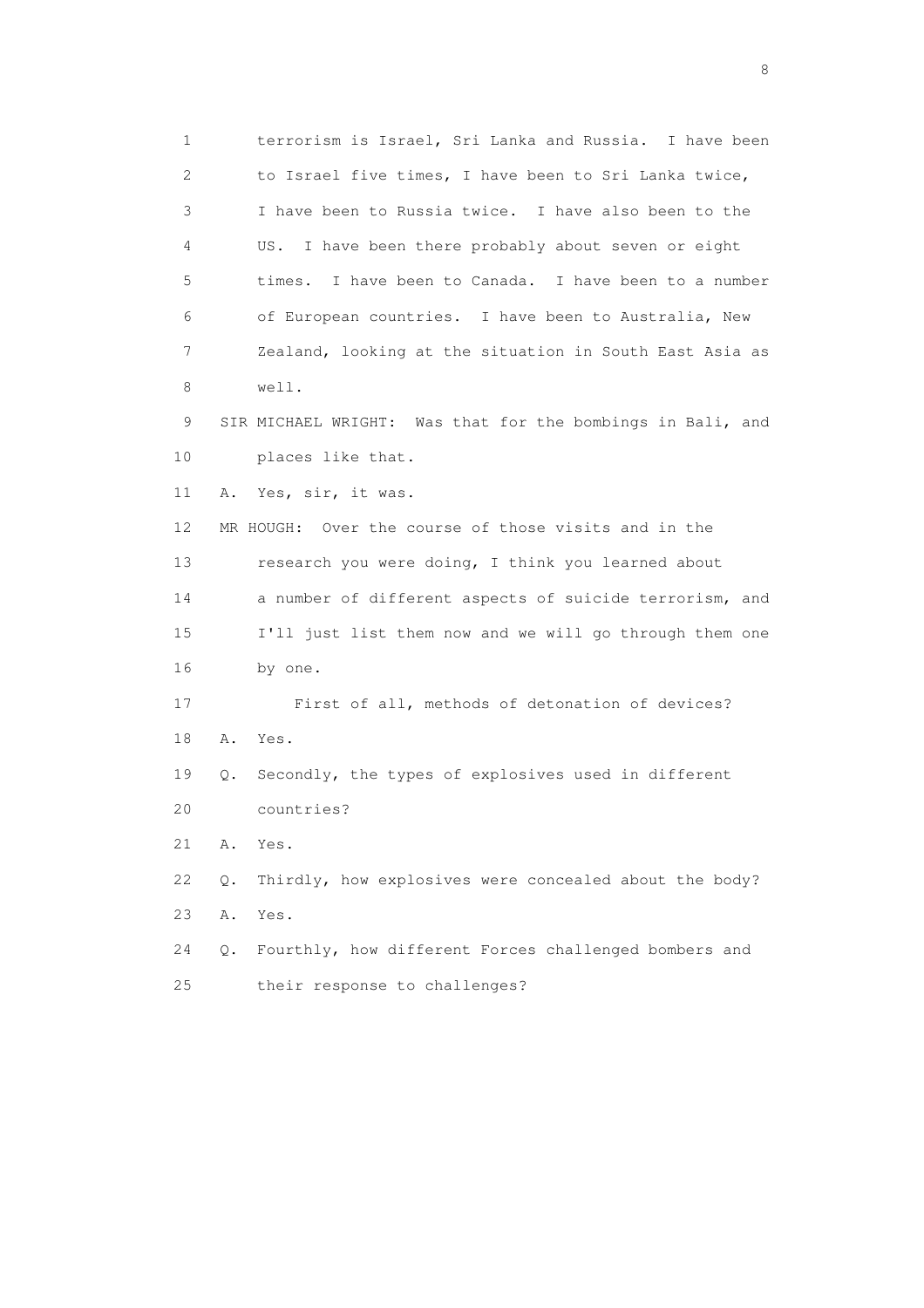1 A. Yes, yes.

| 2. | Q. | We are particularly interested to know obviously what      |
|----|----|------------------------------------------------------------|
| 3  |    | was known to the Metropolitan Police in July of 2005       |
| 4  |    | rather than what's been discovered since then.<br>You      |
| 5  |    | understand?                                                |
| 6  | Α. | Yes, I do.                                                 |
| 7  | Q. | Dealing first with methods of detonation, paragraph 11     |
| 8  |    | of your statement, what methods did you become aware of    |
| 9  |    | for suicide bombers to detonate their devices?             |
| 10 | Α. | Can I stand up so I can demonstrate a bit easier.<br>There |
| 11 |    | are four main types of the way that suicide bombs can be   |
| 12 |    | detonated that we have seen around the globe. Probably     |
| 13 |    | the most common is switches actually on the device.<br>The |
| 14 |    | devices are generally concealed under the clothing         |
| 15 |    | around the waist area. So what happens is these people     |
| 16 |    | often have a coat or something like that, where they cut   |
| 17 |    | the pockets out so they can put their hands in the         |
| 18 |    | pockets and reach the switch.                              |
| 19 |    | In Israel generally there is just one type -- one          |
| 20 |    | switch.<br>Some of the ones we have seen in Sri Lanka      |
| 21 |    | actually had two, so the first one was to arm the device   |
| 22 |    | and the second one was to set it off.                      |
| 23 |    | The most common that we saw in Israel were wires           |
| 24 |    | coming down the sleeve of the coat to a rocker switch      |
| 25 |    | that they could hold in their hand, so they could be       |

en de la construction de la construction de la construction de la construction de la construction de la constr<br>1911 : la construction de la construction de la construction de la construction de la construction de la const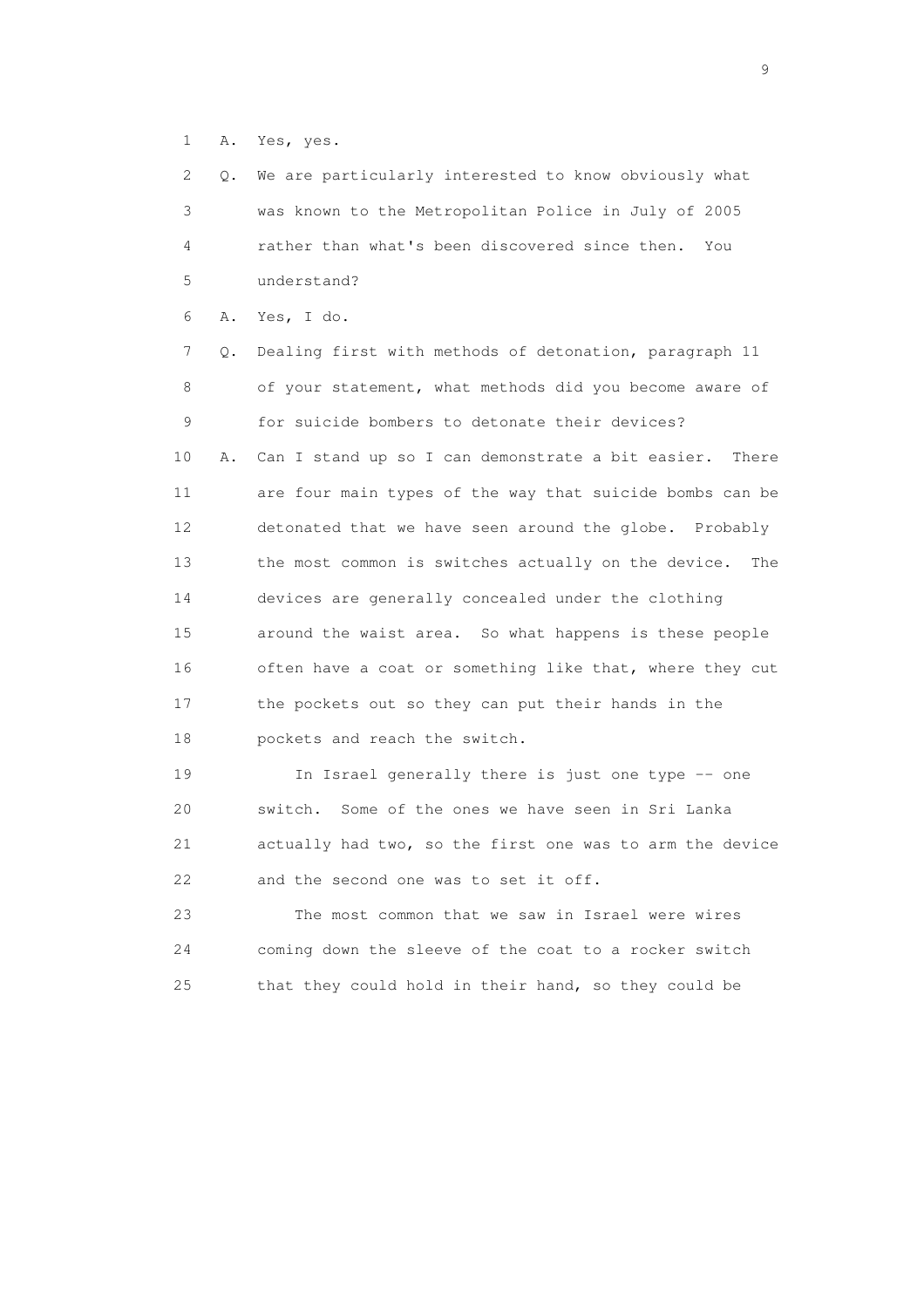1 walking around with the actual trigger concealed in 2 their hand.

 3 Q. You are pointing out just one hand there, is that right? 4 A. Well, I am, but generally they were on the right hand 5 because most people are right-handed, so generally they 6 were into the palm of the right hand. There would be 7 a rocker switch with two wires coming up the sleeve 8 which actually went in the device that they carried. 9 The third type, which was fairly unusual but was 10 a pressure pad, so that if people had had their arms 11 restrained, they could still move their head around and 12 set the device off. The fourth one, which is probably 13 the most concerning for us -- 14 SIR MICHAEL WRIGHT: If their hands are being held -- 15 A. They could actually -- 16 SIR MICHAEL WRIGHT: With the -- 17 A. With their head. Sorry. 18 SIR MICHAEL WRIGHT: That's all right. 19 A. Then the fourth type we have seen was actually a remote 20 control device, so that if the suicide bomber had been 21 restrained or the threat posed by them had been 22 neutralised, somebody else could set the device off via 23 a remote control device. 24 SIR MICHAEL WRIGHT: Can I just ask you, you said, I think 25 you were talking about the Israeli experience or the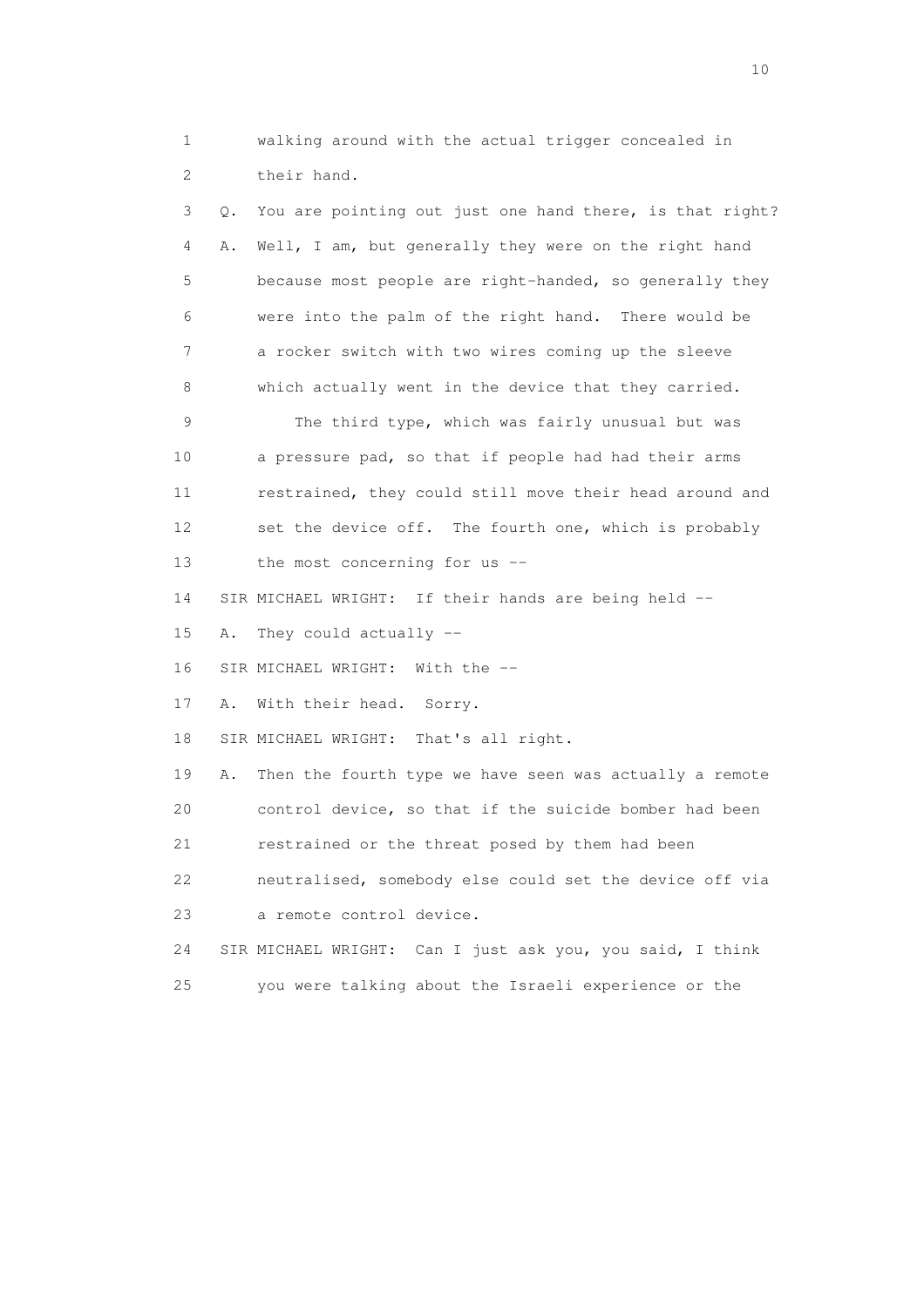1 Israeli knowledge that sometimes there would be two 2 switches, one to arm the bomb and then one to set it 3 off. 4 A. Yes, sir. 5 SIR MICHAEL WRIGHT: Presumably the suicide bomber will have 6 a target that he wants to go to in order to set his bomb 7 off. 8 A. That's right, yes, sir. 9 SIR MICHAEL WRIGHT: So that he wants to guard against 10 an accidental detonation before he gets there. Is that 11 double system common? 12 A. We saw it mainly in Sri Lanka rather than anywhere else, 13 is the double switch. It was fairly unusual, I would 14 say, in Israeli type of devices. 15 SIR MICHAEL WRIGHT: Thank you. 16 MR HOUGH: So just to run through those, switch, a rocker, 17 pressure pad, and remote control? 18 A. That's right, yes. 19 Q. We have also heard from others about devices detonated 20 by a timer? 21 A. Yes. 22 Q. What did you become aware of in terms of the use of 23 timers? 24 A. Well, in Sri Lanka, what they -- what the Tamil Tigers, 25 they were the main group that were doing this sort of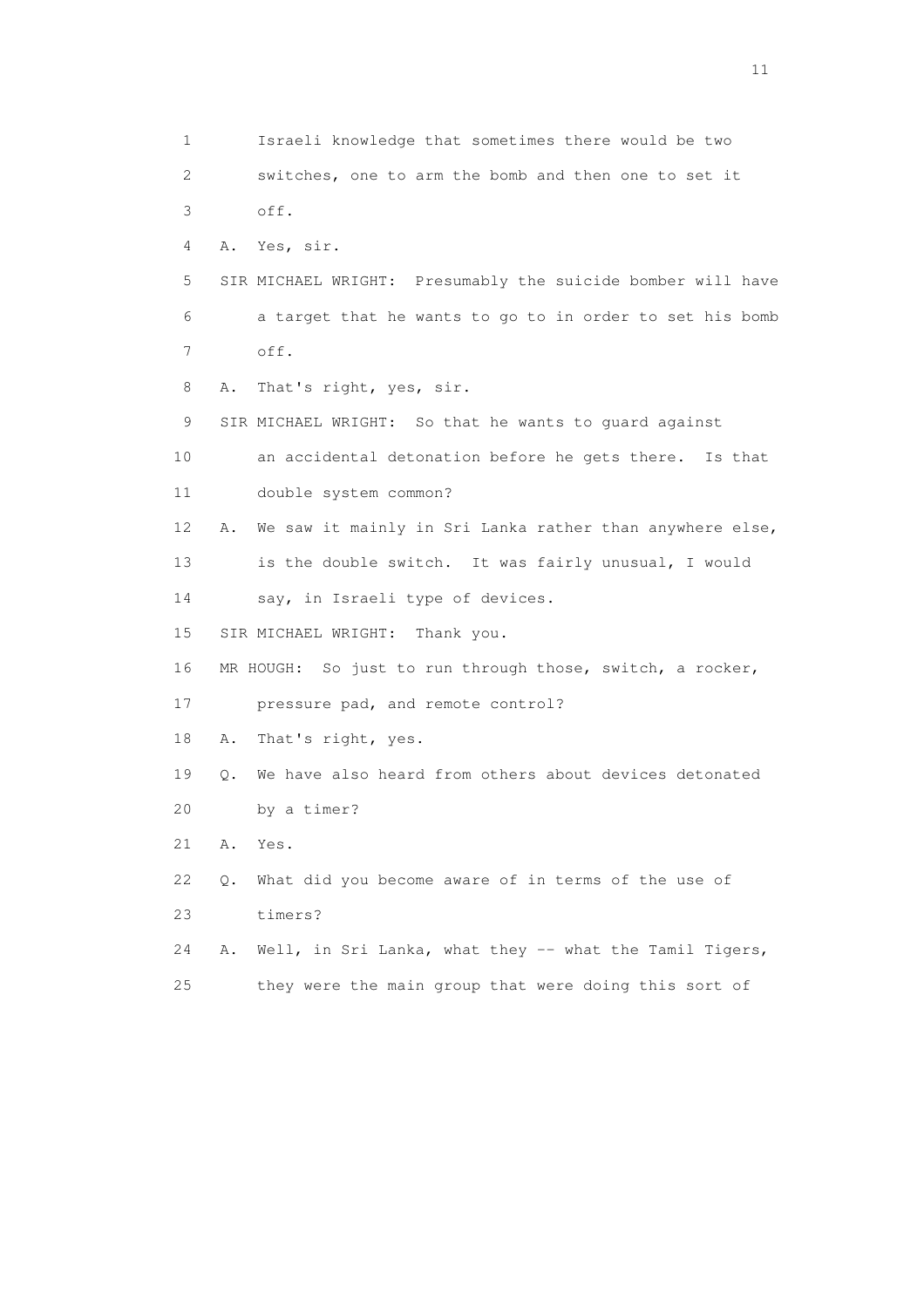1 thing, what they discovered is that often when the 2 suicide bomber had been neutralised by the security 3 forces, then a lot of the more senior people would turn 4 up to sort of have a -- visit the scene, and so they 5 would introduce the timing device that would tick down 6 for about 45 minutes, which is about the sort of time 7 that they had estimated that the more senior people in 8 the Force would turn up. So the suspect would be on the 9 ground neutralised but would still pose a severe threat. 10 But that was Sri Lanka only, quite unusual. 11 Q. Did you ever come across these different detonation 12 devices being combined with each other? 13 A. Sometimes there were one or two instances where they had 14 a timer and the actual manual detonation as well. 15 Remote control and manual was fairly unusual. 16 Q. So you have described how they would, these different 17 devices would be used. What in general had you learned 18 by 2005 about the physical movements that a bomber would 19 be expected to make to detonate a device? 20 A. That they would need their hands free so that they could 21 put their hands in their pockets to set the device off, 22 or they would need their hands free so that they could 23 operate the rocker switch as well. 24 Q. What did you learn about physical evidence or signs that 25 these devices were present on somebody?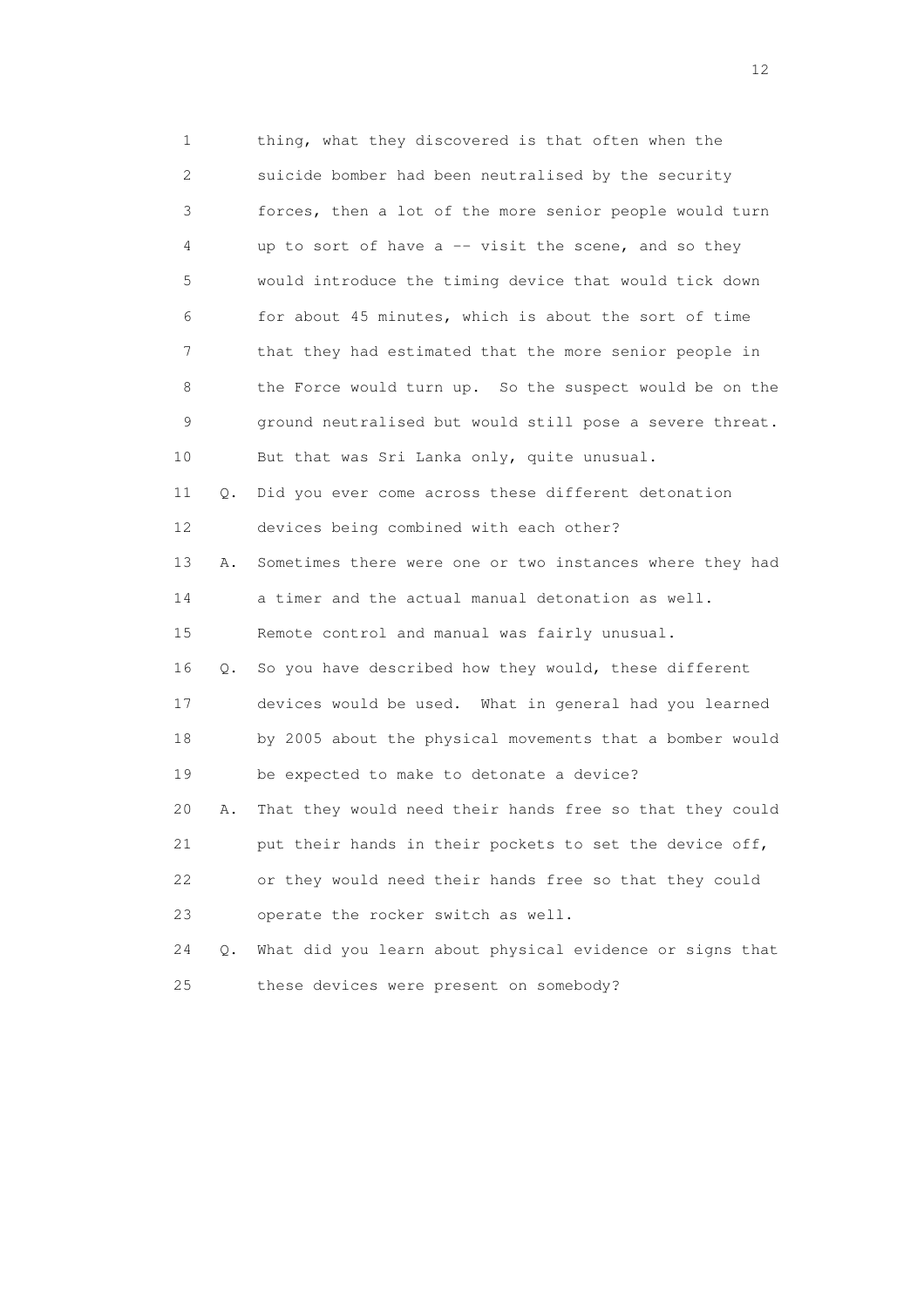1 A. Can you just --

 2 Q. We have heard, for example, about wires leading from -- 3 A. Yes, yes.

| 4               | Q. Were there any signs which might be looked for to      |
|-----------------|-----------------------------------------------------------|
| 5               | indicate that somebody had a detonator, first, before we  |
| 6               | get on to the actual explosives?                          |
| 7               | A. Well, there were -- early on in our research there was |
| 8               | clear evidence that there were behavioural                |
| 9               | characteristics around these people, that actually        |
| 10              | didn't seem to be present on the bombers that blew        |
| 11              | themselves up on the 7th. So in the early stages of the   |
| 12 <sup>°</sup> | sort of development in our research, there were some      |
| 13              | behavioural characteristics that might have been          |
| 14              | apparent in somebody who was on their way to carry out    |
| 15              | this sort of -- it was nervous behaviour, sweating,       |
| 16              | sometimes they might be reading from a copy of the Koran  |
| 17              | or something like that when they went to carry out these  |
| 18              | attacks.                                                  |
|                 |                                                           |

 19 But I would say, as this has developed and as we 20 learned more, probably some of those have assumed less 21 importance, but certainly when we introduced the policy, 22 those behavioural characteristics were very apparent, 23 both from Sri Lanka and from Israel.

 24 Q. I was going to come to those but I'll deal with it now 25 because you have raised it. By the time of 7 July 2005,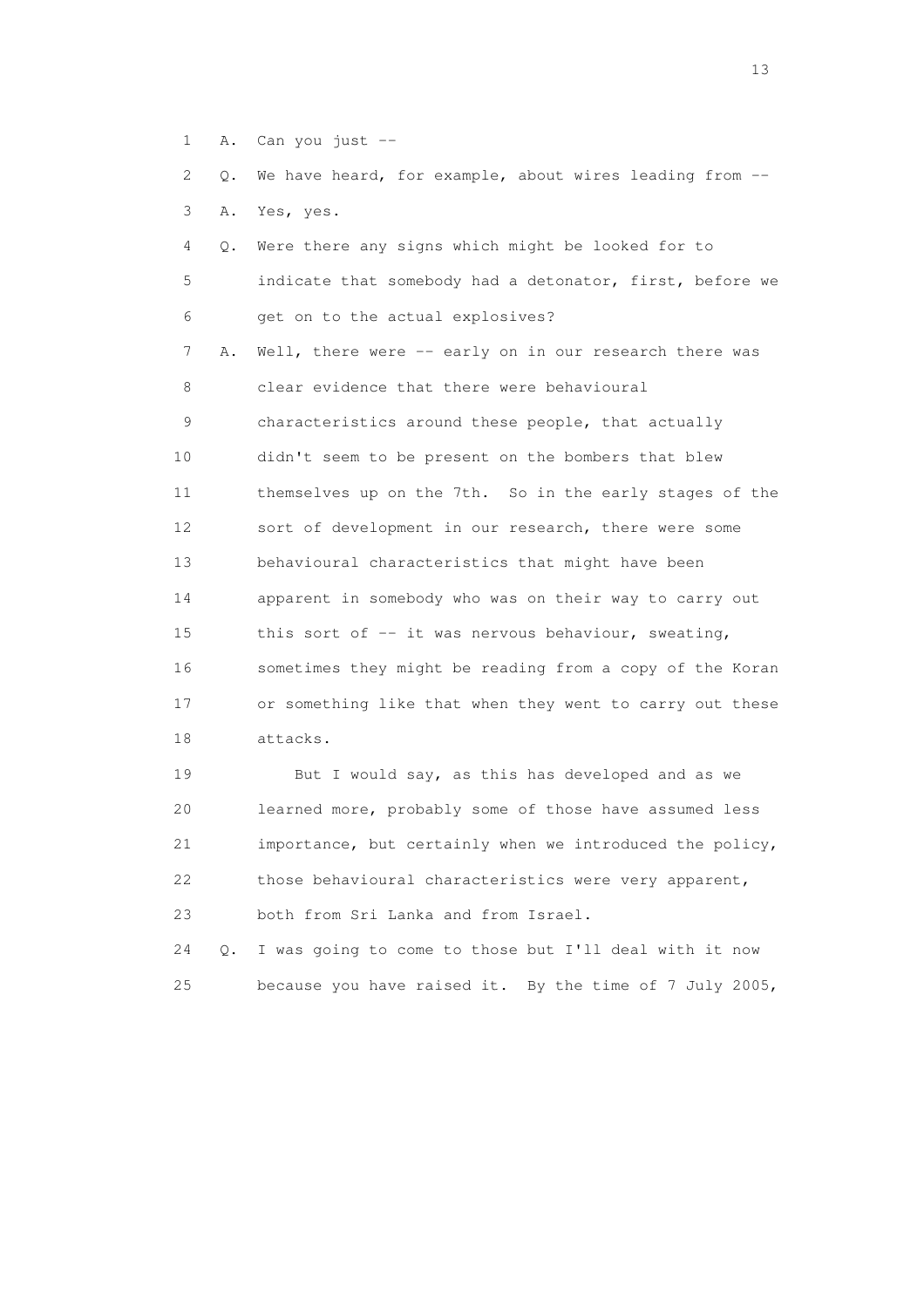1 so before the specific experience on that date -- 2 A. Yes. 3 Q. -- how important were these behavioural characteristics 4 based on your research? 5 A. Well, they might -- I think they were quite important 6 because if you were an officer and you had been deployed 7 to perhaps deal with one of those people, they might be 8 the things that you would be trying to look for in that 9 type of event. 10 Q. I'll deal with 7 July in a little while. 11 A. Okay. 12 Q. Next, types of explosives. What did you learn about how 13 the types of explosives differed from country to country 14 or from group to group? 15 A. Right. In -- when we were subject to the campaign by 16 the Provisional Irish Republican Army, the main 17 explosive they used there was ammonium nitrate. 18 Ammonium nitrate is a fertiliser you can get hold of 19 fairly readily. You actually need what they call 20 a primary explosive, so something like Semtex or 21 dynamite or something like that, you would need to 22 actually initiate a charge of ammonium nitrate but that 23 was the predominant type of explosive. 24 The reason that was is that the regulations in the 25 UK with regard to explosives are very rigorous. It's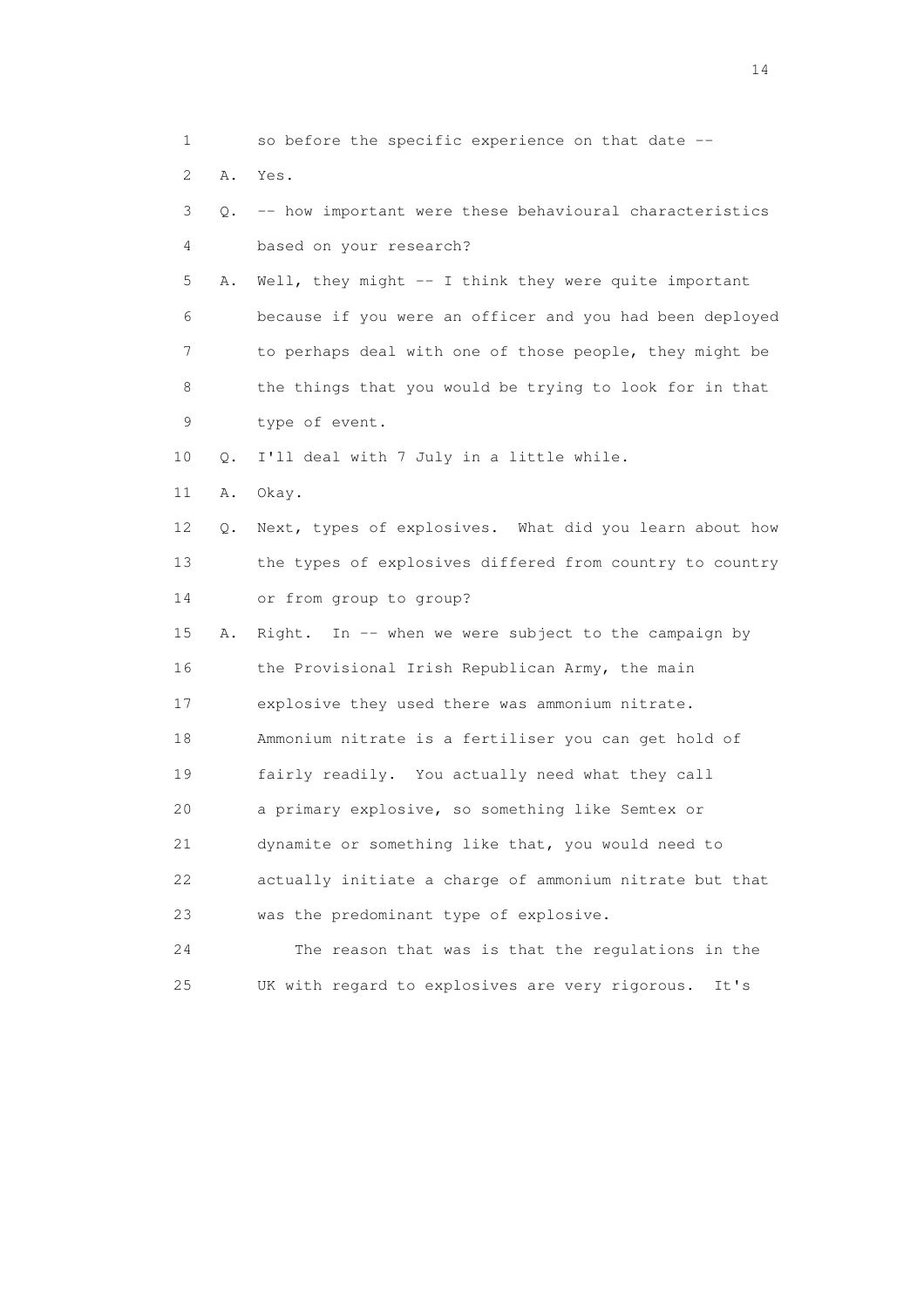1 very difficult to get hold of military or commercial 2 explosive, and the same thing with detonators, which is 3 why they went down the road(?).

 4 In Israel the situation is very similar to that in 5 the UK in the fact that it's very difficult to get hold 6 of commercial or military explosive and detonators as 7 well. So what the terrorists in that part of the world 8 had started to use were peroxide-based explosives. 9 Peroxide-based explosives, there is two main types. 10 Q. Can you slow down a little. You have to be transcribed. 11 Do go on. 12 A. There is two main types of explosive that we discovered. 13 They are named by an acronym, which is TATP and HMTD. 14 TATP is triacetone triperoxide, and HMTD is 15 hexamethylene triperoxide diamine. 16 These explosives are made from explosives that you 17 can buy in a chemist. You can go on the internet and 18 learn how to make this but they are very volatile 19 materials. During our research we were told that 20 probably one in five bomb makers was killed making this

21 material because it's so volatile.

 22 But because of its volatility you don't need much of 23 a detonator to set it off. If you hit it with 24 something, the static electricity build-up on your body 25 could be enough to set it off. It's very friction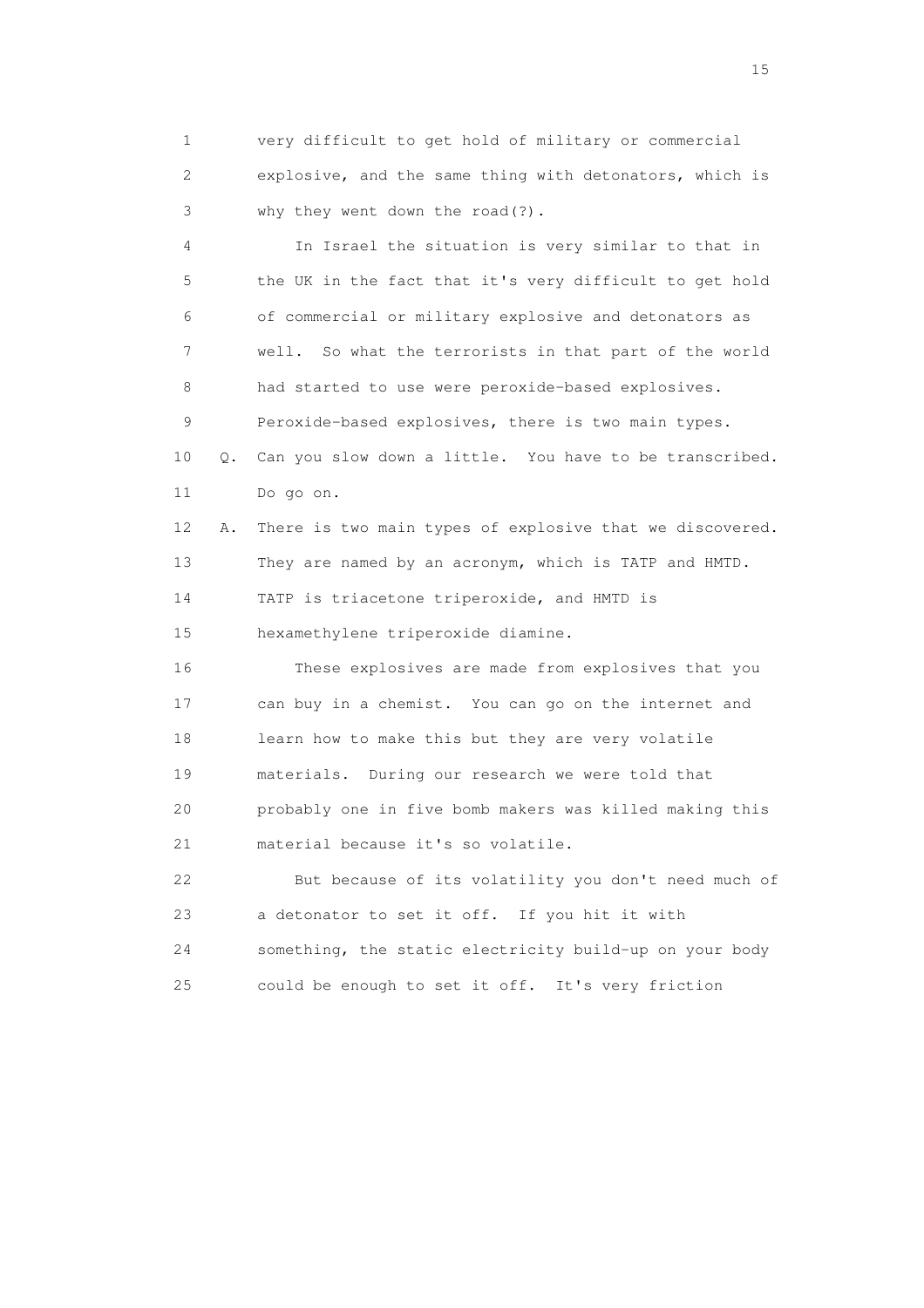| $\mathbf{1}$    |           | sensitive as well. So it is very volatile.               |
|-----------------|-----------|----------------------------------------------------------|
| 2               |           | But the common method of detonation would be to get      |
| 3               |           | a torch bulb, take the glass off the torch bulb, immerse |
| 4               |           | that into the peroxide-based explosive and just the act  |
| 5               |           | of illuminating that filament would be enough to set the |
| 6               |           | explosive off. So it's very easy to make these devices   |
| 7               |           | in your kitchen and they are very powerful explosives as |
| 8               |           | well.                                                    |
| 9               | $\circ$ . | Just to summarise that, you discovered that whereas in   |
| 10              |           | some countries military explosives tended to be used,    |
| 11              |           | Israel had quite rigorous controls on explosives getting |
| 12 <sup>°</sup> |           | into the public domain?                                  |
| 13              | Α.        | Yes.                                                     |
| 14              | $\circ$ . | Therefore these home-made peroxide explosives tended to  |

15 be used?

16 A. Yes, they did.

17 Q. The downside of those being that they were very

18 volatile?

19 A. That's right, yes.

20 Q. Did you discover anything about what might be added to

21 devices to increase their destructive effect?

22 A. If you add what they call a calorific material,

 23 peppercorns, flour, something like that, that can add to 24 the explosive effect as well because they are materials

25 that have energy in them as well.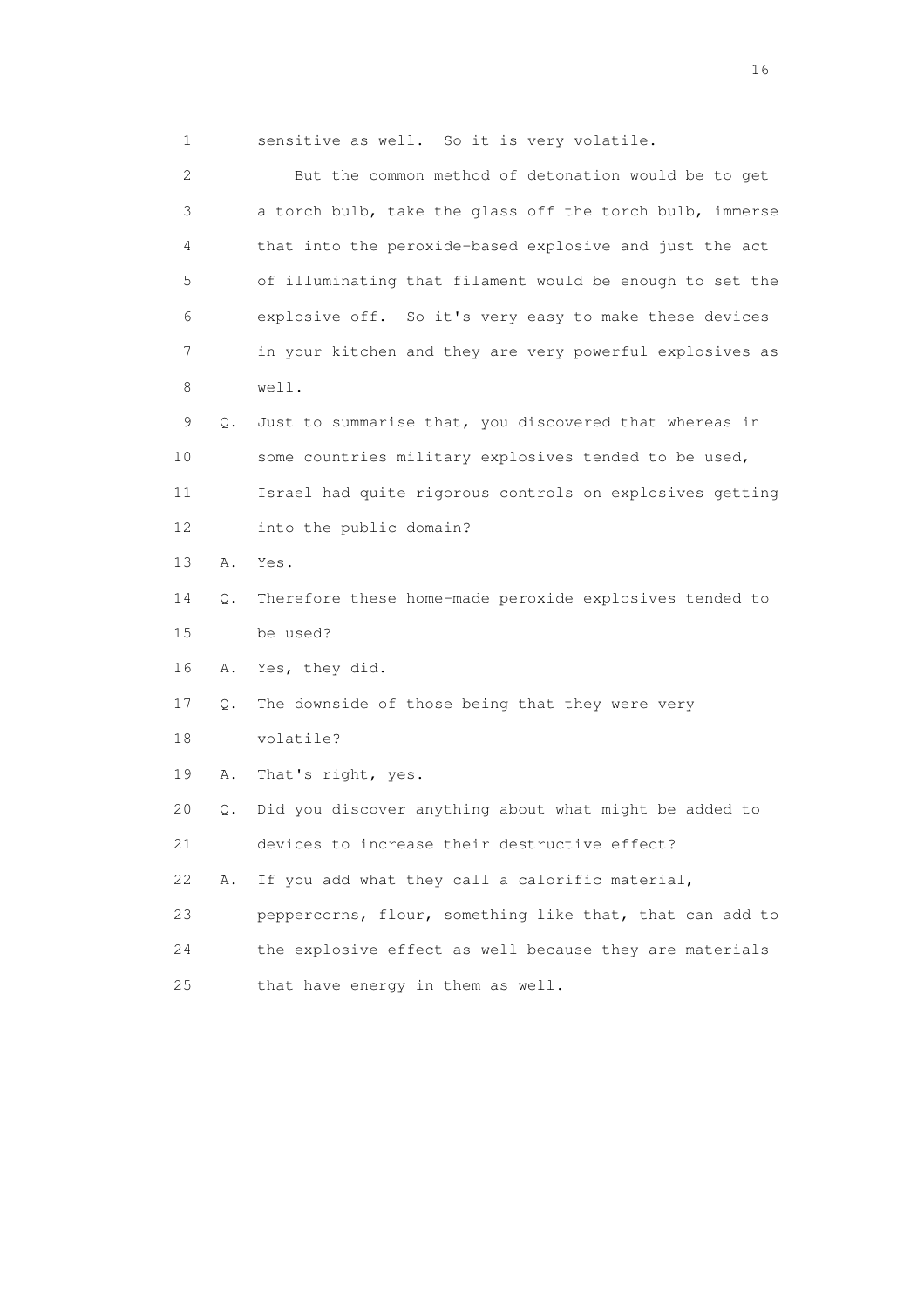1 Q. What about shrapnel or metal?

 2 A. Sorry, yes. On the tests that we did, probably for the 3 size of device that somebody could carry concealed on 4 their person, probably the killing range on something 5 like that would be out to about 10 to 15 metres. What 6 they do on a lot of these is that they cover them in 7 ball bearings, nuts and bolts, some sort of metal 8 fragmentation, and then the killing range extends out to 9 about 150 metres, something like that. So the effect is 10 vastly increased by the fragmentation that these people 11 put on the outside of these devices. 12 Q. Now, third topic, concealment of devices. What did you 13 learn from the rest of the world about how suicide

 14 bombers routinely conceal devices about their person? 15 A. As I said earlier, they generally hide them somewhere 16 around their waist. We have seen some where woman have 17 purported to be pregnant and the device is hidden under 18 a pregnancy smock, something like that. We have also 19 seen devices concealed in women's bras, but generally 20 it's around the waist, and they are made in such 21 a fashion that they are quite easily concealed. 22 Q. We have seen, the jury have seen, a photograph of 23 a Sri Lankan suicide bomber taken moments before she 24 detonated a device killing Mr Gandhi, Rajiv Gandhi. 25 Is that the kind of material you obtained in the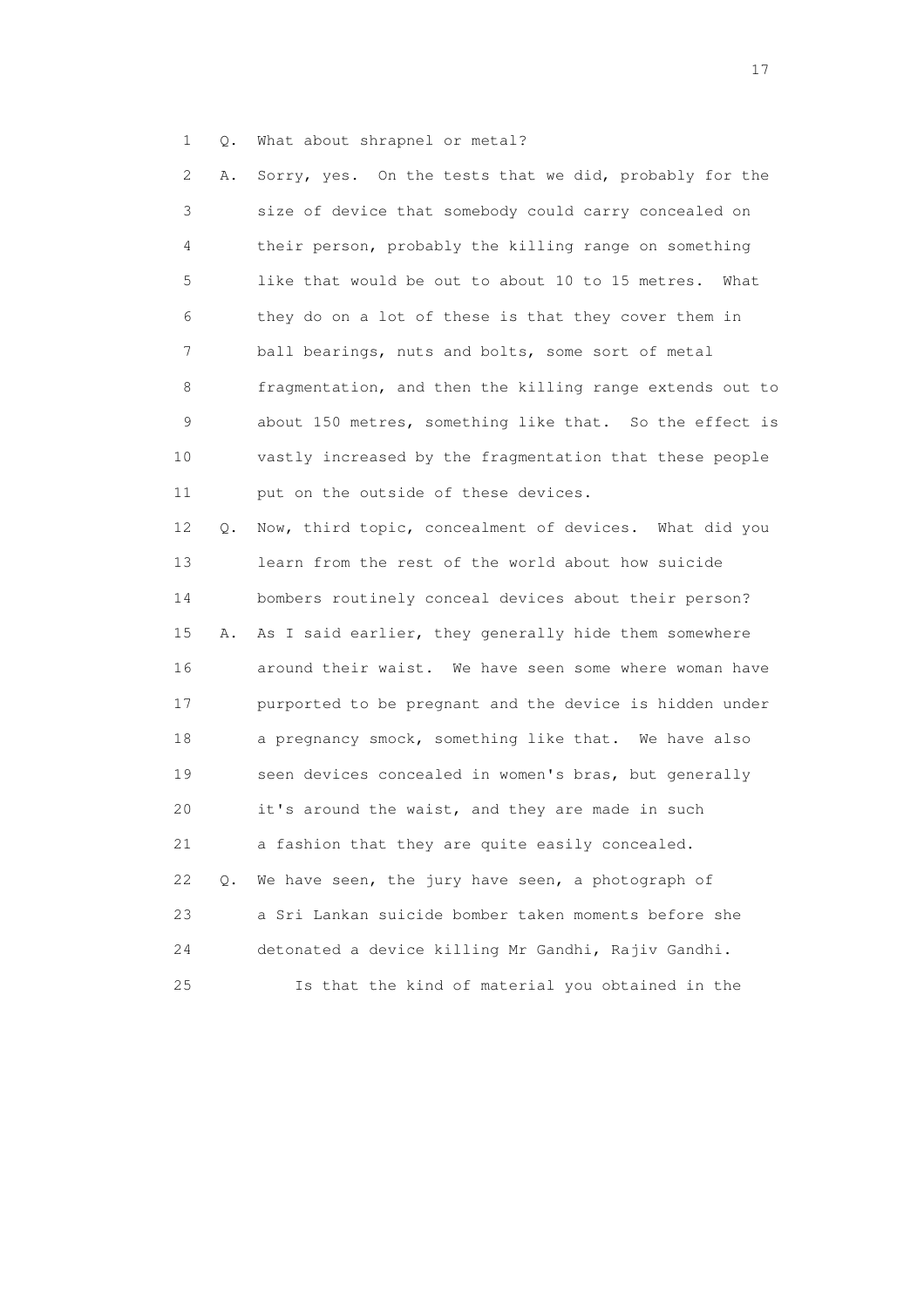| 1               |    | course of your research about concealment?                   |
|-----------------|----|--------------------------------------------------------------|
| 2               | Α. | Yes, it is, that's right, yes.                               |
| 3               | Q. | You can sit down if it's more comfortable.                   |
| 4               | Α. | Thank you.                                                   |
| 5               | Q. | Did the methods of concealment vary between different        |
| 6               |    | countries?                                                   |
| 7               | Α. | Not especially. The whole point of a suicide bomber is       |
| 8               |    | to try to defeat security measures that are in place, to     |
| 9               |    | actually penetrate into an area where you would want to      |
| 10              |    | cause maximum damage. And the events of the 7th where        |
| 11              |    | rucksacks were used, rucksacks are actually extremely        |
| 12 <sup>°</sup> |    | I have never seen rucksacks actually used.<br>unusual.       |
| 13              |    | I know of one instance where a rucksack device was           |
| 14              |    | found. When the British Army went into Basra in the          |
| 15              |    | first Iraq war, they found one then but they are             |
| 16              |    | extremely unusual.                                           |
| 17              |    | SIR MICHAEL WRIGHT: They attract attention apart from        |
| 18              |    | anything else?                                               |
| 19              | Α. | That's right, sir, they do, and the whole point of this      |
| 20              |    | is to conceal it to try and defeat the security              |
| 21              |    | measures.                                                    |
| 22              |    | Fourth topic, paragraph 15 of your statement on<br>MR HOUGH: |
| 23              |    | page 7, what did you learn from the rest of the world        |
| 24              |    | about challenging suicide bombers?                           |
| 25              | Α. | It's very clear from the evidence of all the places we       |
|                 |    |                                                              |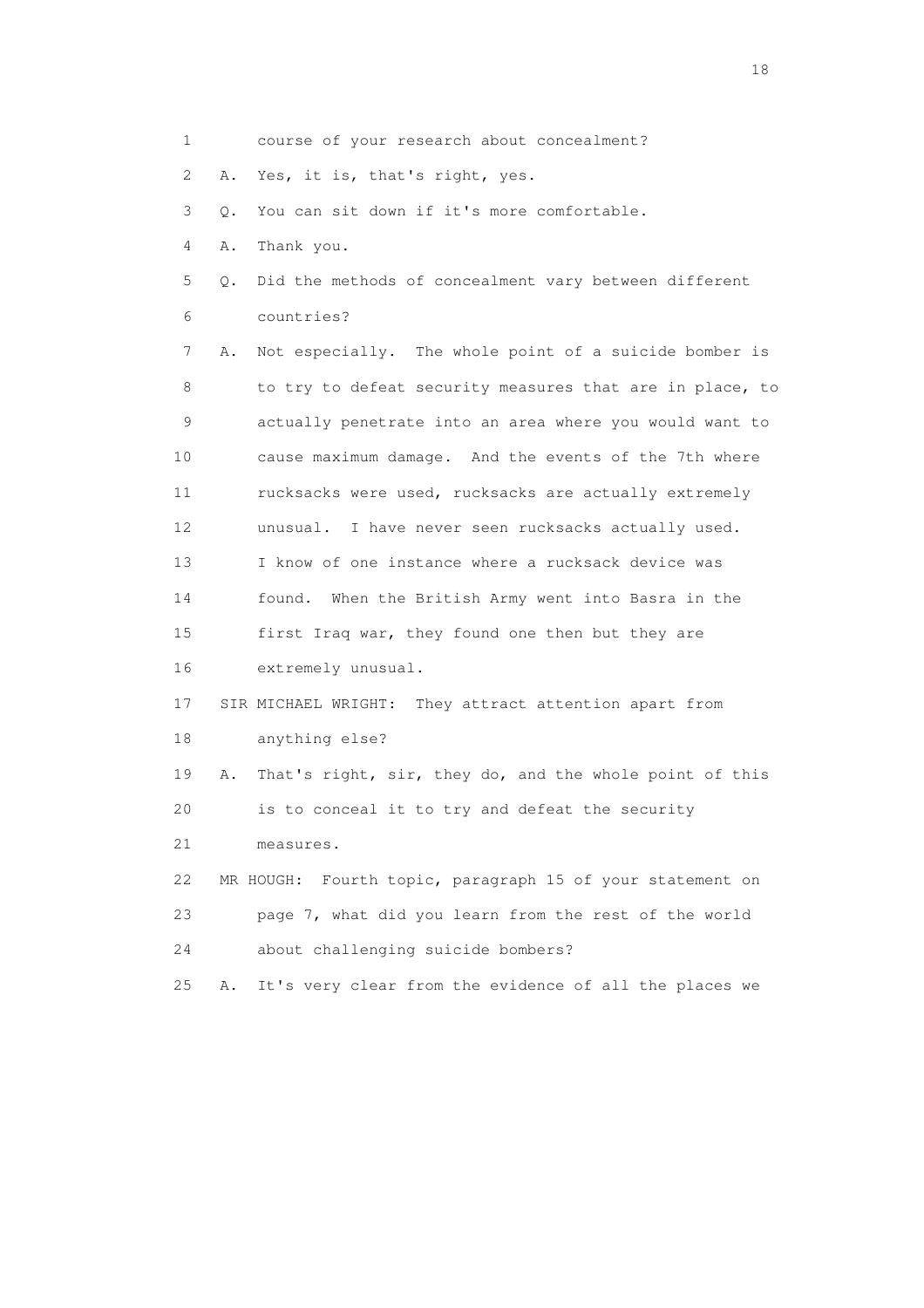1 visited that suffer this type of thing that if you 2 challenge these people that they will blow the device 3 up. There were lots of reports, there is less now 4 because of the situation, but a lot of the reports that 5 you might have read in the press where you see one 6 bomber and one person killed, that's almost certainly 7 a security guard that's recognised that person for what 8 they are, and challenged them, and it's cost them their 9 life because the bomber's detonated. That was a very 10 clear pattern throughout all the research that if you 11 challenge these people, they will detonate the device. 12 Q. So with that piece of understanding, as background, did 13 you learn anything from other countries about rules of 14 engagement, by which I mean how different countries 15 would deal with somebody who was suspected to be 16 a bomber, either as a result of intelligence obtained or 17 as a result of these behavioural characteristics you 18 have described?

 19 A. Yes, we did. In all the countries that -- in the three 20 prime countries we went to that have suffered this sort 21 of thing -- aggressive is the wrong word but you need to 22 approach these people so that they are not aware of who 23 you are, and then once -- there is sort of two ways to 24 do it, really. There was a rifle shot, but if you are 25 in a crowded environment that would be quite challenging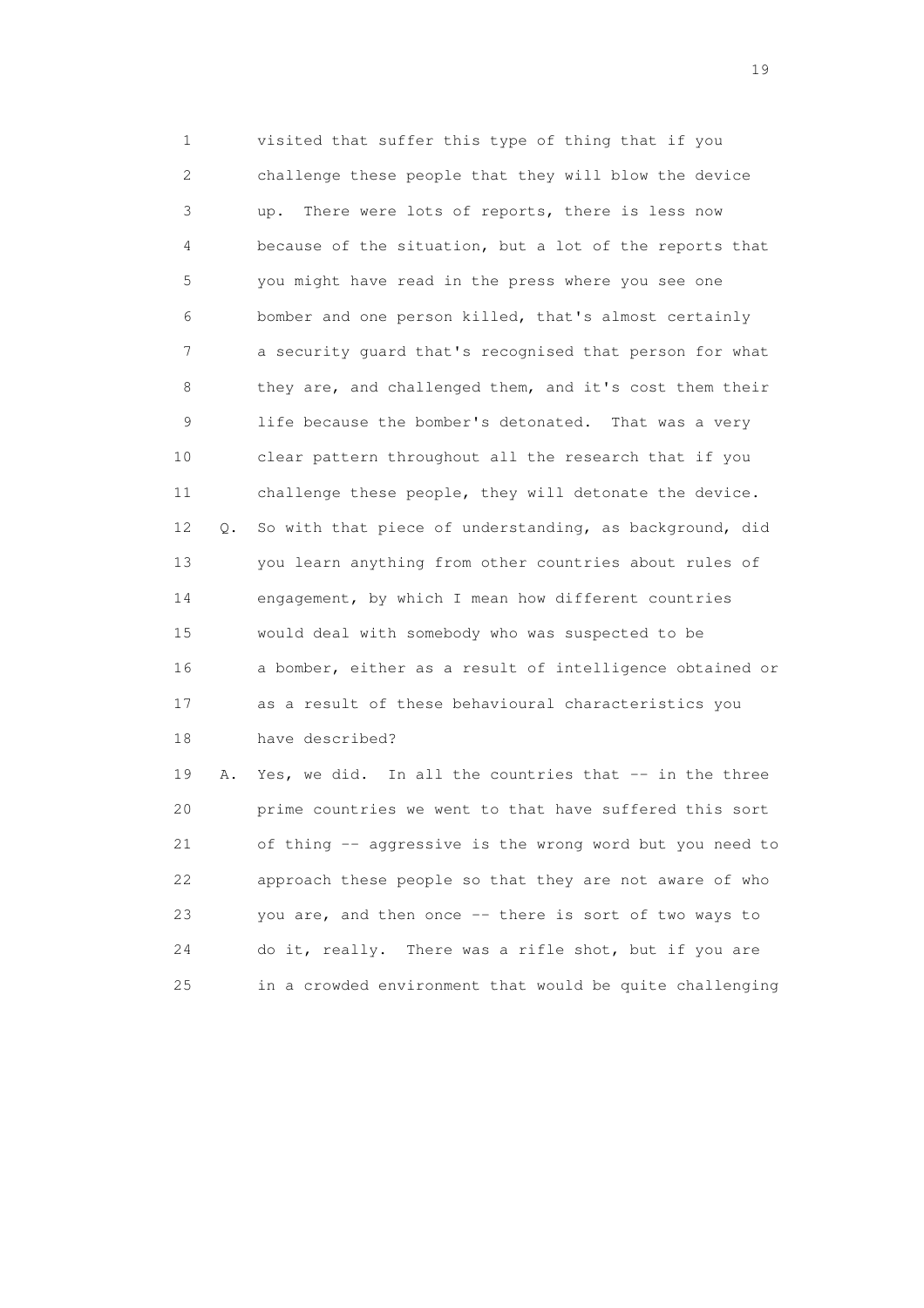| 1  |    | to do. So generally the common method was to get fairly  |
|----|----|----------------------------------------------------------|
| 2  |    | close to these people and then neutralise them by the    |
| 3  |    | use of firearms.                                         |
| 4  | Q. | With or without an oral challenge?                       |
| 5  | Α. | You would not want to give an oral challenge because if  |
| 6  |    | you did, then that would give the bomber that very short |
| 7  |    | space of time to actually detonate the device, so the    |
| 8  |    | whole thing about this is you had to do it covertly.     |
| 9  | Q. | So two strategies you are there talking about, one if    |
| 10 |    | you have got somebody who isn't in a crowded place,      |
| 11 |    | a rifle shot from a distance?                            |
| 12 | Α. | Yes.                                                     |
| 13 | Q. | Again, no risk to the officer firing because he's a way  |
| 14 |    | away?                                                    |
| 15 | Α. | That's right.                                            |
| 16 | Q. | Or alternatively somebody coming up, not announcing      |
| 17 |    | themselves and firing a critical shot?                   |
| 18 | Α. | That's right, yes.                                       |
| 19 | Q. | Did other countries have any specific criteria that you  |
| 20 |    | became aware of, which they would apply as a matter of   |
| 21 |    | guidance to their officers before these kinds of tactics |
| 22 |    | should be deployed?                                      |
| 23 | Α. | No, they weren't, really. The whole point is, if you     |
| 24 |    | think this is a suicide bomber and I stress the word     |
| 25 |    | "think" because, you know, when we get on to talk about  |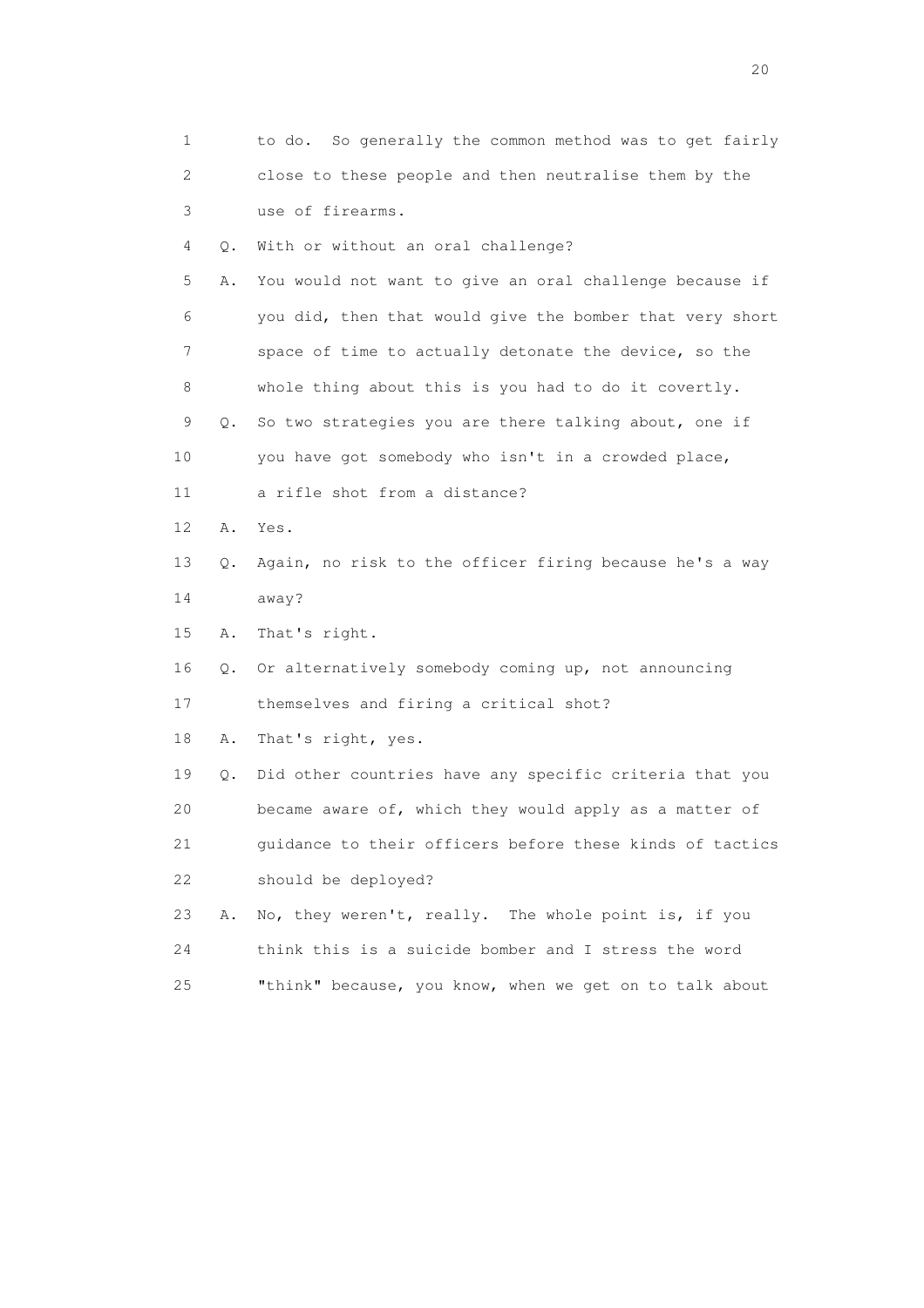1 our policy, it wasn't like that, but there is no doubt 2 that in some of the countries we visited, we felt that 3 what they were doing was probably too aggressive, and 4 wouldn't be acceptable in a Western democracy, if you 5 like.

 6 Q. Can you expand on what you mean by too aggressive? 7 A. Well, I have seen pictures where people have been under 8 control of security forces, and they have patted them 9 down and found a bomb on them and then they just killed 10 them with a shot in the head. Now, the pictures I have 11 seen of that, these people are on the floor, they are 12 completely restrained, and they actually didn't appear 13 to pose any threat because their hands were pinioned so 14 they couldn't actually do anything. We saw a couple of 15 different instances of those, particularly in Israel.

 16 You could argue, well, they did pose a threat, but, 17 you know, as a professional police officer, I would say 18 that if you have got this person pinioned on the floor 19 and they can't actually physically detonate the device, 20 it would be beyond what would be reasonable, I think, to 21 actually just kill them then.

 22 Q. How did they get them pinioned in the first place? 23 Presumably by that stage they haven't either fired a 24 rifle shot from a distance or a critical shot up close, 25 how would that work?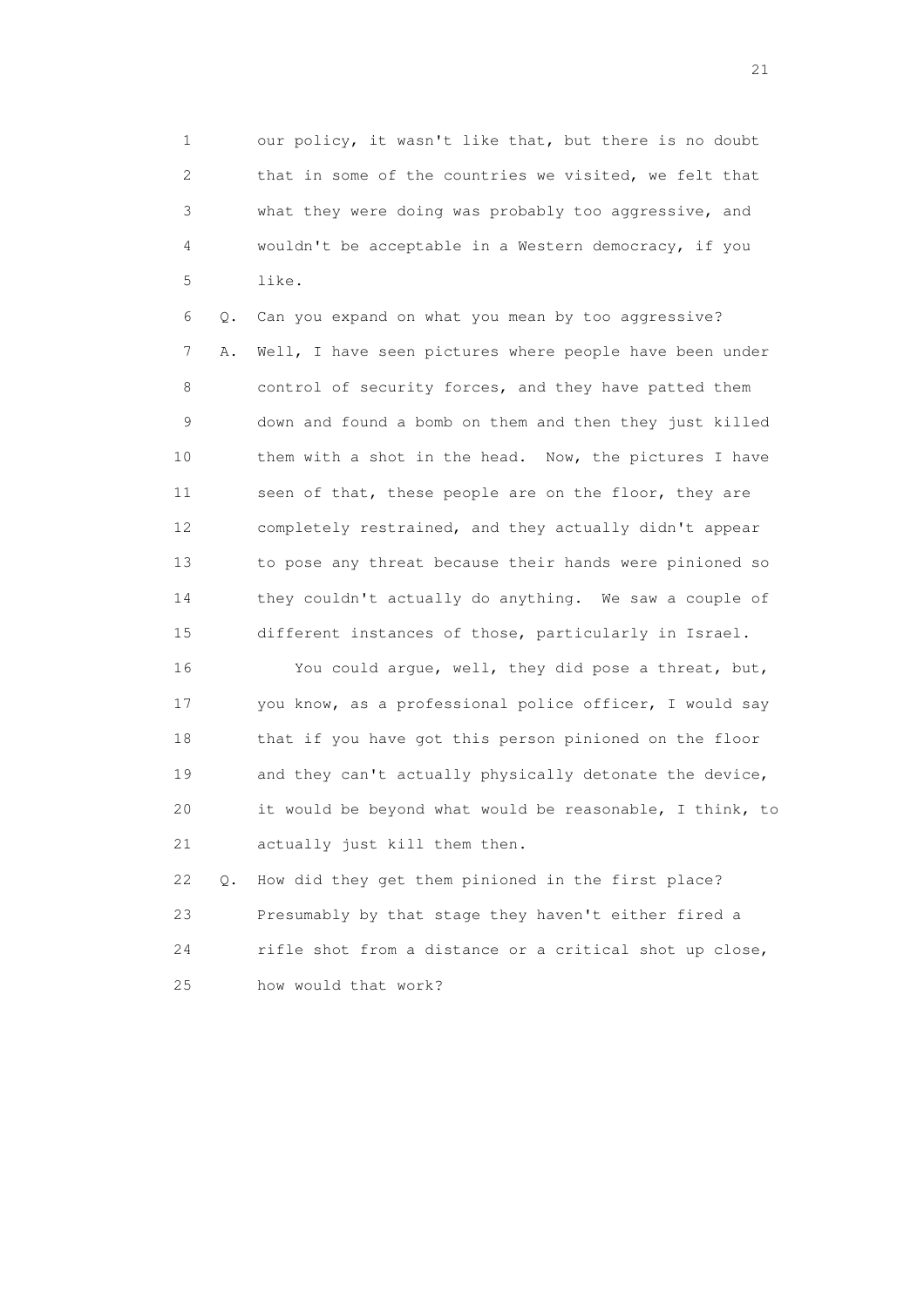1 A. It would be where they would -- they wouldn't know for 2 sure, but they would suspect what they might be up to, 3 so they would question them, and then put them on the 4 ground so they got them under complete control and then 5 pat them down and find the device. 6 I am not saying that's what happened every time, but 7 I have seen pictures on a couple of instances where 8 that's happened, and they found a device and then killed 9 them. But I also know of other cases where they haven't 10 got that close and they have killed them as well. 11 Q. I need to ask you some specific questions about Israel 12 and you have helpfully produced a second short statement 13 to deal with that because it's come up in this inquest. 14 You have told us about how you visited Israel on, 15 I think, five occasions in total? 16 A. Yes. 17 Q. Those were relatively long visits, weren't they, 10 or 18 12 days? 19 A. Yes. 20 Q. While there you met with both the national police and 21 the security agency? 22 A. Yes, I did. 23 Q. Talked to them about their experiences? 24 A. Yes.

25 Q. Various witnesses have been asked in this inquest about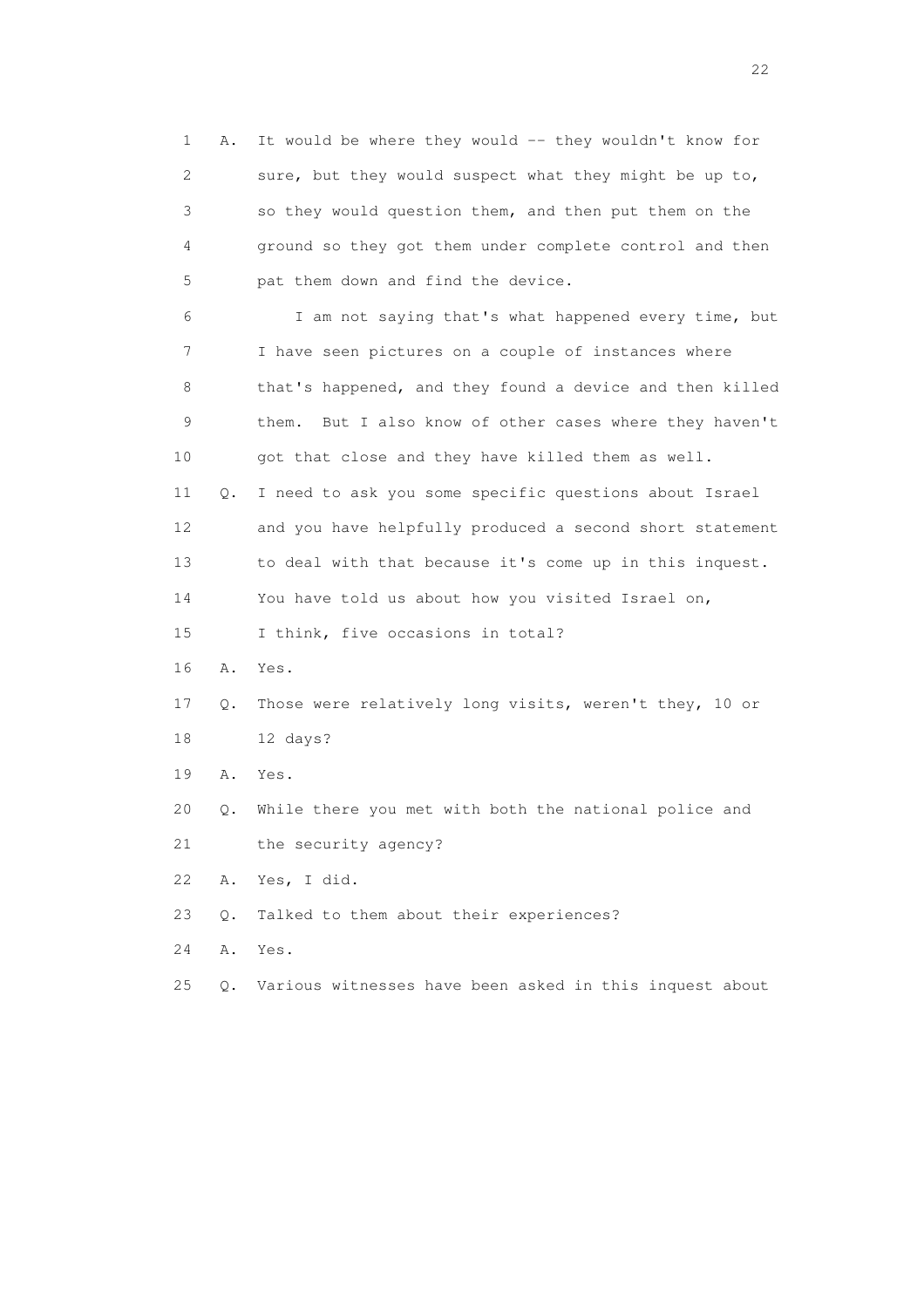1 the approach of the Israelis and in particular whether 2 there is a rule that an officer must actually see some 3 kind of evidence, visible evidence, of an explosive 4 device on somebody before he fires a critical shot. Is 5 there any such rule? 6 A. No, there isn't. They certainly never discussed that. 7 And I suppose if I'm perfectly honest, when you talk to 8 these people, things are not said openly but there is 9 an innuendo about, you know, what they are telling you, 10 and it was pretty clear to us that on occasions that 11 they didn't have that full evidence when they delivered 12 a critical shot to somebody. 13 Q. Moving now on to what you did as a result of the 14 research, we have heard that two particular policies, 15 operational policies, were devised, Operation Kratos and 16 Operation Clydesdale, both dealing with suicide 17 terrorists? 18 A. Yes. 19 Q. And dealing with two particular kinds of situation. 20 A. Yes. 21 Q. Kratos we have heard was first spontaneous events, 22 a call from a member of the public or from an officer on 23 the ground, unarmed officer, just out of the blue? 24 A. Yes. 25 Q. Saying, "This is somebody who's behaving suspiciously"?

23 and 23 and 23 and 23 and 23 and 23 and 23 and 23 and 23 and 23 and 23 and 23 and 23 and 23 and 23 and 23 and 24 and 25 and 25 and 26 and 26 and 26 and 26 and 26 and 26 and 26 and 26 and 26 and 26 and 26 and 26 and 26 an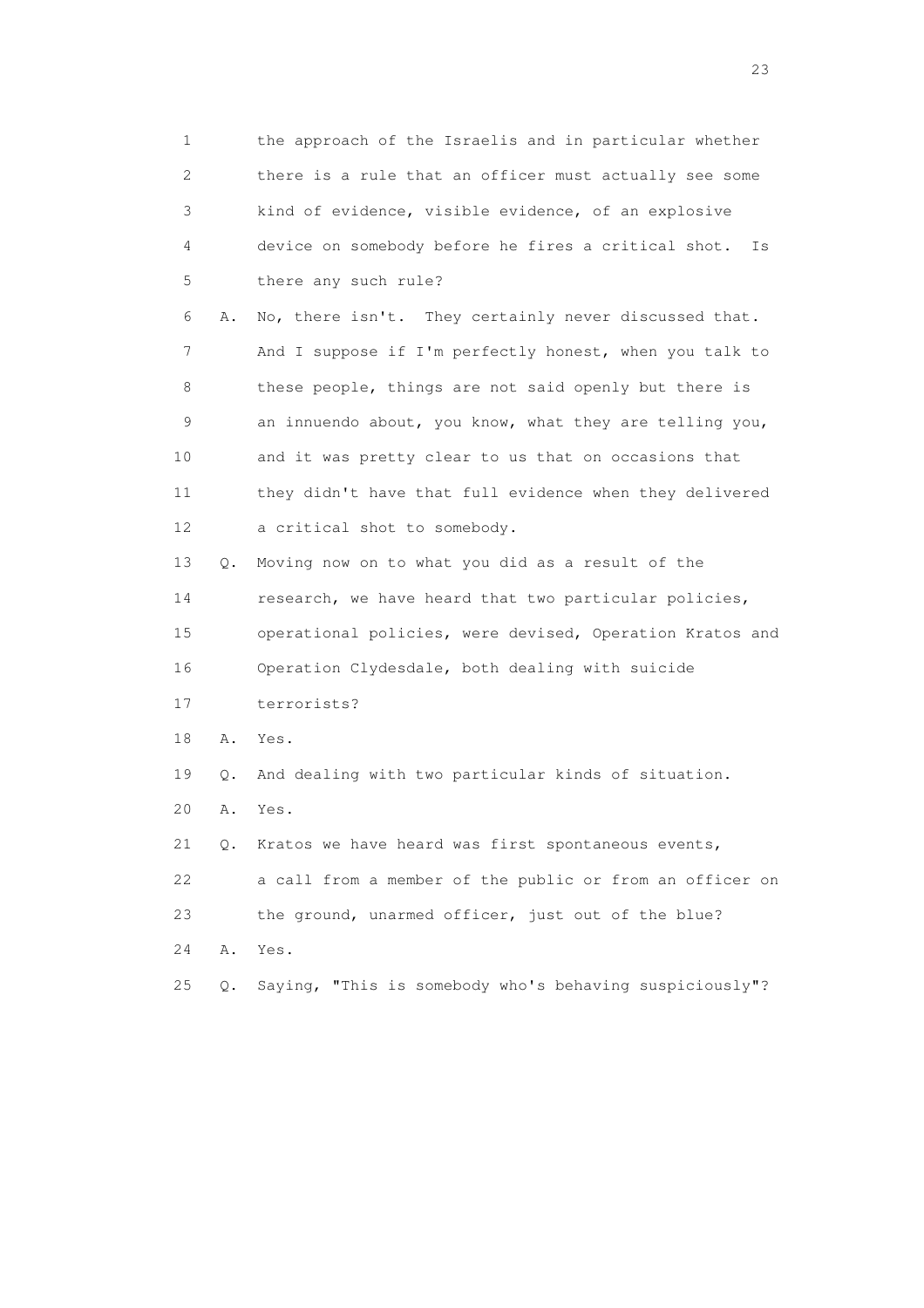1 A. Yes.

2 Q. Then the other one we have heard about,

| 3               |    | Operation Clydesdale, has been described as being         |
|-----------------|----|-----------------------------------------------------------|
| 4               |    | a pre-planned event when there is some intelligence that  |
| 5               |    | there may be a suicide attack.                            |
| 6               | Α. | That's right, yes.                                        |
| 7               | Q. | To be clear on this epithet "pre-planned", did that just  |
| 8               |    | mean a large scale public event like Trooping of the      |
| 9               |    | Colour, or did it refer to any situation where there was  |
| 10              |    | advance intelligence that a bomber would attack           |
| 11              |    | a particular place, whether or not there was a major      |
| 12 <sup>°</sup> |    | event there?                                              |
| 13              | Α. | Clydesdale was really designed for a pre-planned event    |
| 14              |    | where you had some intelligence that came in that         |
| 15              |    | a suicide bomber might attack that event and it was       |
| 16              |    | a series of tactics around that. So that was very         |
| 17              |    | specifically around that type of thing. Kratos was for    |
| 18              |    | a spontaneous call from somebody, member of the public,   |
| 19              |    | another police officer, about somebody who they           |
| 20              |    | suspected to be a suicide bomber.                         |
| 21              | Q. | Various questions have been asked at times during the     |
| 22              |    | inquest about situations that --                          |
| 23              |    | SIR MICHAEL WRIGHT: So the essential difference I suppose |
| 24              |    | is that in a Clydesdale situation, you have a framework   |
| 25              |    | within which you know that a bomb will be exploded, and   |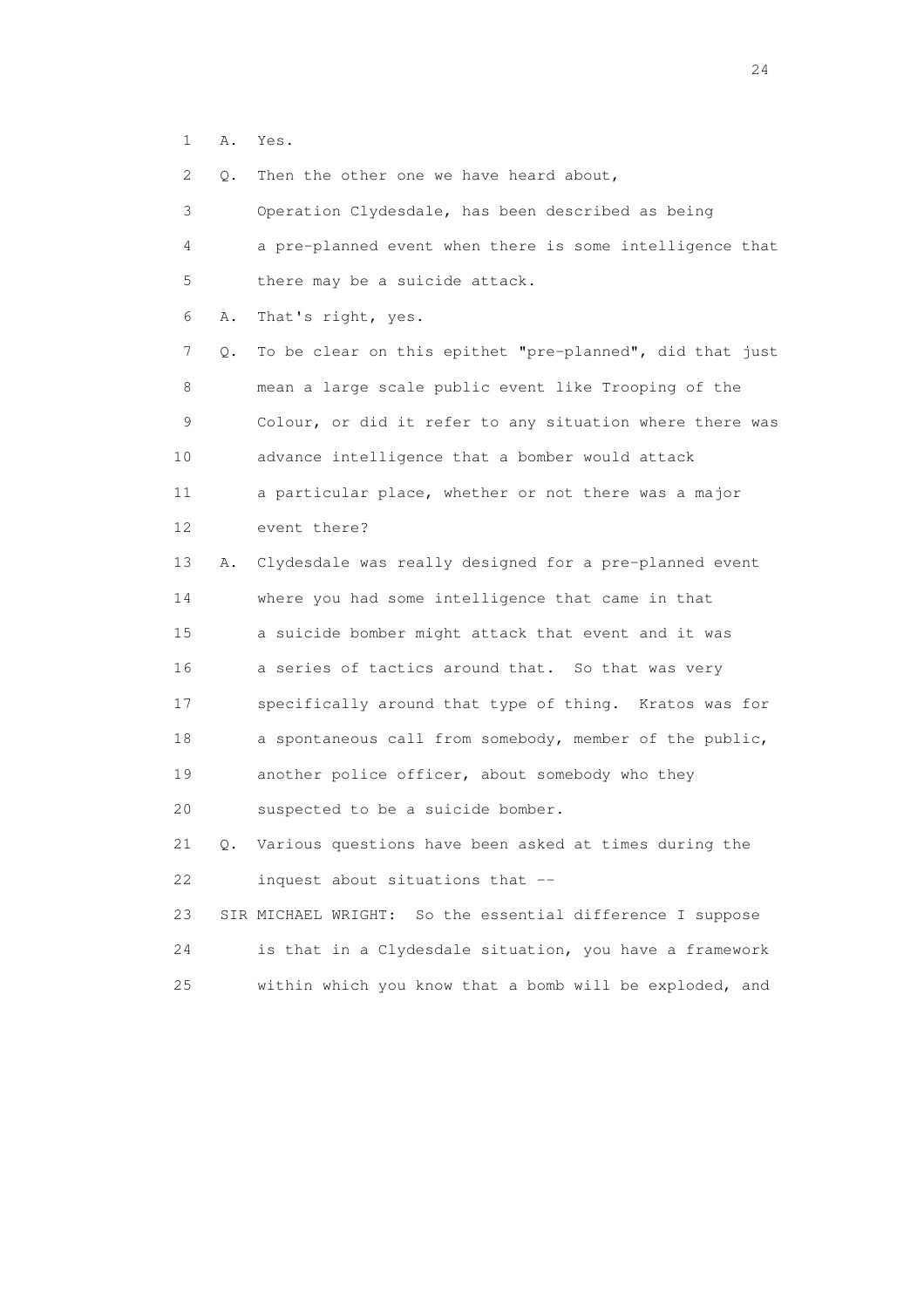1 you can plan your tactics in accordance with whatever 2 the framework of the event is going to be? 3 A. Yes, sir. 4 SIR MICHAEL WRIGHT: In the other one it's spontaneous by 5 nature. 6 A. Yes. 7 SIR MICHAEL WRIGHT: And your reaction has to be spontaneous 8 as well? 9 A. That's right, yes. With a Clydesdale -- the reality is 10 you wouldn't want to get to a situation where you had 11 an event running and you had that sort of intelligence 12 and you were waiting for this people. Ideally, you 13 would try and arrest them before the event ever took 14 place, or you might even cancel the event. But of 15 course there are some events that take place that can't 16 be cancelled, so you need a set of circumstances to deal 17 with that type of scenario. 18 SIR MICHAEL WRIGHT: Sorry, Mr Hough. You had gone on to 19 Kratos. 20 MR HOUGH: No, that's helpful. 21 Various witnesses have been asked about situations 22 that fall into the gap, neither one nor the other. Just 23 to be clear on this, this view of having two scenarios 24 to deal with, spontaneous event and pre-planned major 25 public event, was that kind of analysis shared by other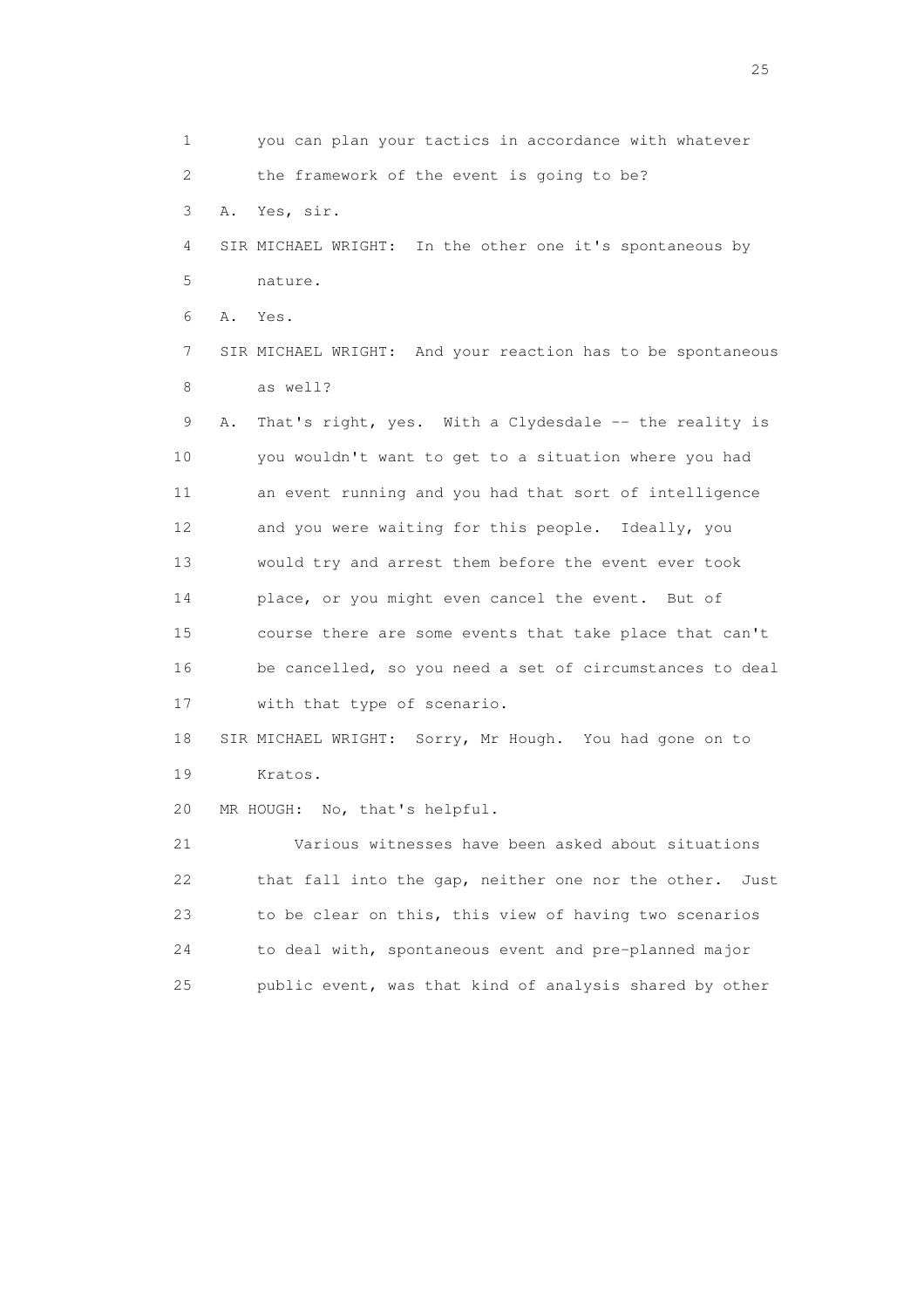2 situations -- 3 A. Oh, very much so. There was no other scenario that we 4 witnessed anywhere we went to that was outside of those 5 two scenarios. I mean of course now it's pretty clear 6 that there is a third one. 7 Q. Yes. 8 A. But at the time nobody had ever discussed that sort of 9 thing. Where suicide bombers had failed either because 10 the device didn't go off or because they have been 11 recognised or something like that, action was taken, but 12 this, the situation we faced I think was probably unique 13 because nobody had ever raised that in all our research. 14 SIR MICHAEL WRIGHT: And still is, I think? 15 A. I think it is, sir, yes. 16 SIR MICHAEL WRIGHT: It hasn't happened since? 17 A. No, sir, it hasn't. 18 MR HOUGH: Page 8 of your statement, please. Do you in the 19 course of developing these two policies apply three 20 general conclusions? 21 A. Yes, we did. 22 Q. Can you just run through those for us? 23 A. If you are an unarmed police officer and you are faced 24 with a suicide bomber, there is absolutely nothing you

1 countries, that there were these two types of

25 can do, because you have got no means to tackle that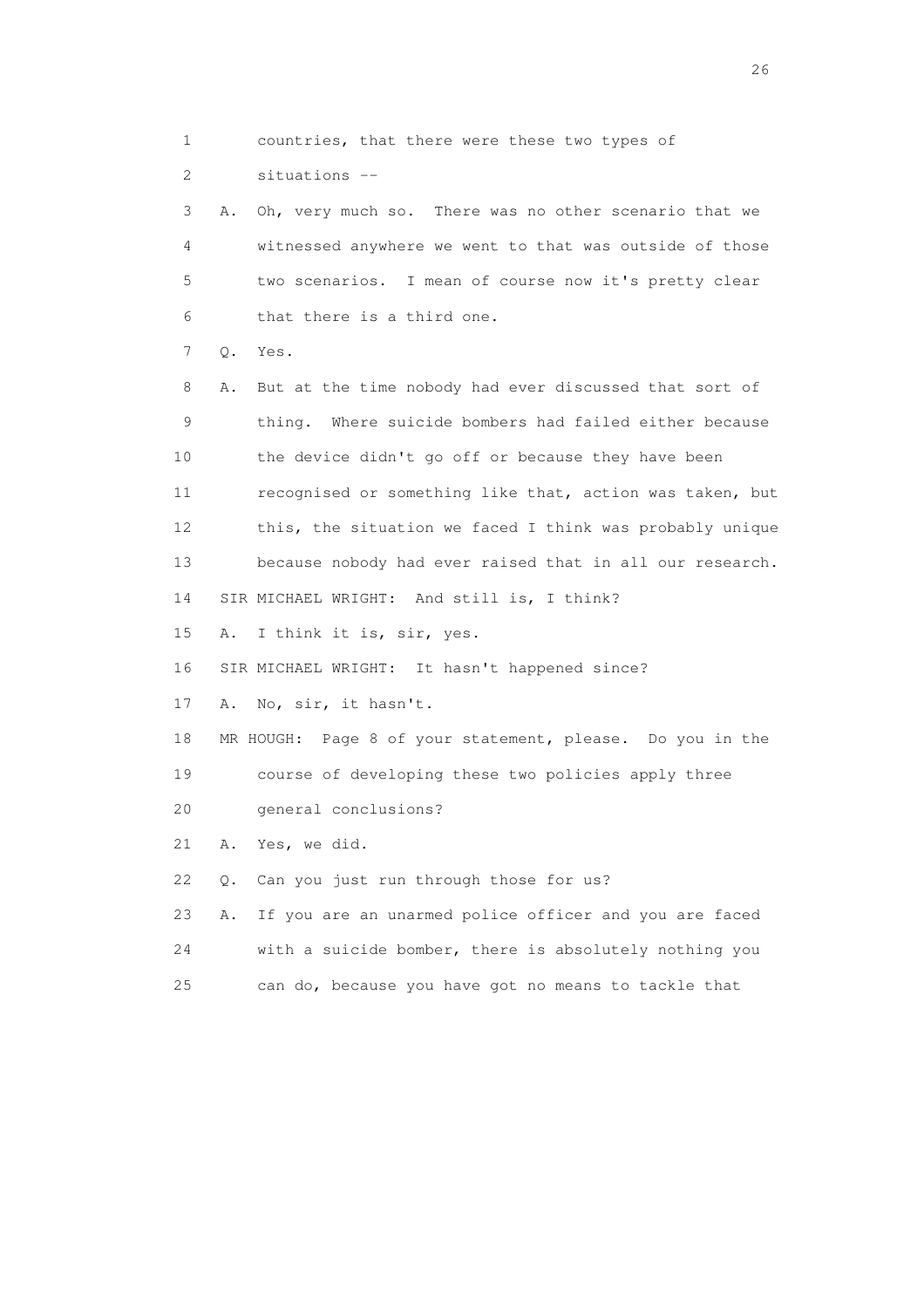1 person, and if you tackle them all the research was that 2 it would probably cost you your life.

 3 The other aspect that came out of it is that if you 4 were planning an operation against somebody like this, 5 it would need to be done covertly because if they 6 suspected that the law enforcement agencies had 7 discovered who they were, that they would detonate the 8 device there; and then the third one is that you really 9 need, because of what you are dealing with, you really 10 need some sort of command system to help the officers 11 who are involved in dealing with this as well, because 12 of the nature of it. 13 Q. Help in what way? 14 A. Well, do you want to get into the DSO role and all that 15 sort of thing now?

 16 Q. Not quite yet. I am just talking about in general 17 terms, what did you decide was needed from a control 18 room in this kind of situation?

 19 A. Well, if you are dealing with a suicide bomber or a 20 suspected suicide bomber, then you need armed officers 21 to help you, and of course most of the police in the UK 22 are not armed, so you need somebody to get those 23 officers on their way to you. You would need a bomb 24 disposal person, because if they have got a bomb on 25 them, then you need to neutralise that fairly quickly,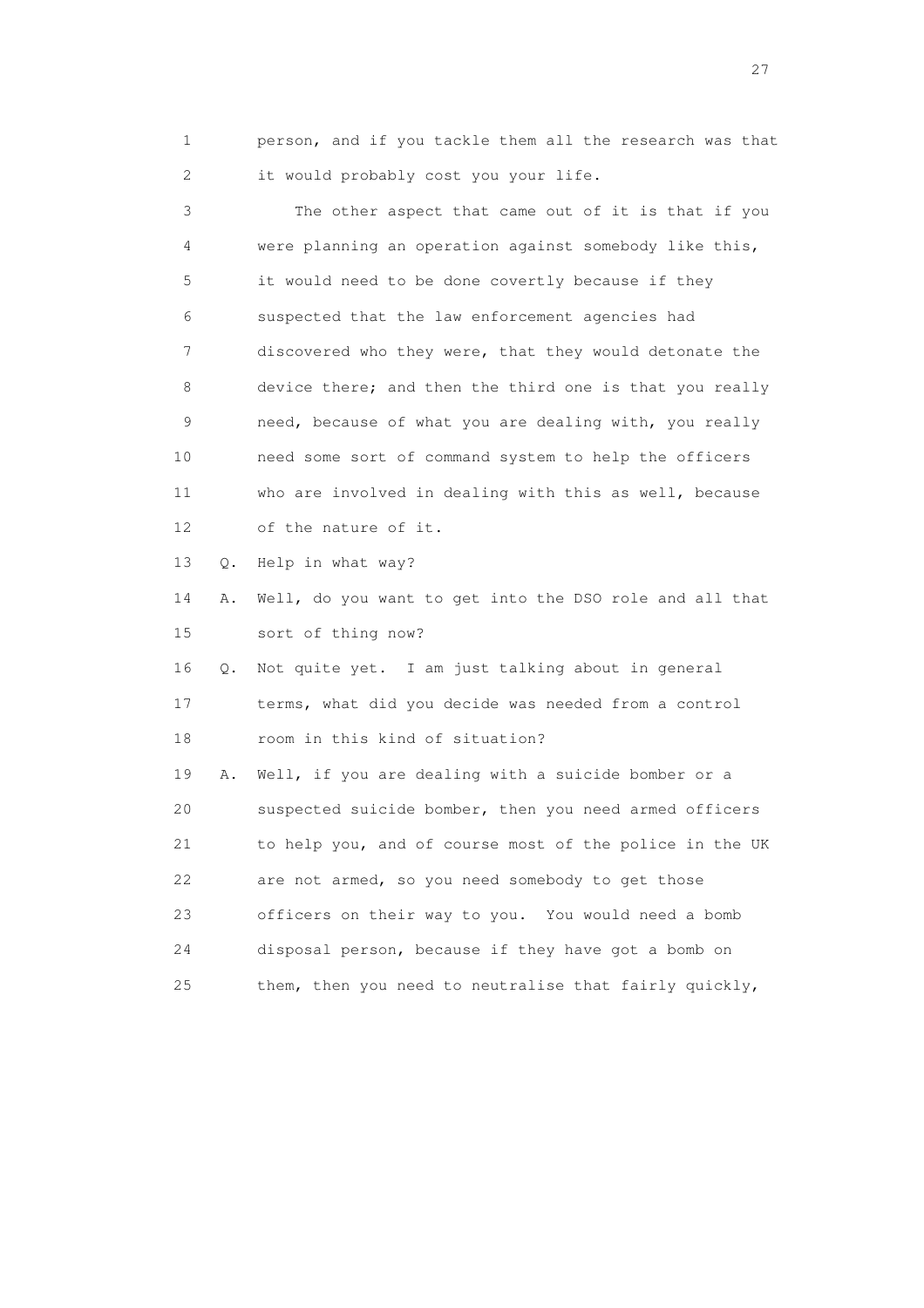1 particularly if it was a remote control, and then you 2 need other officers to come in and put cordons and 3 things -- so it would be quite a big operation. So you 4 really need to have some system to have some sort of 5 central command over that as well. 6 Q. So you need the control room to do co-ordination of the 7 teams? 8 A. That's right. 9 Q. Do you also need the control room to do dissemination of 10 intelligence, collecting and then sending it out to the 11 teams on the ground? 12 A. Yes. We created a situation where there was advisers to 13 help the people who are commanding these things with 14 firearms tactical advice, intelligence advice, and that 15 sort of thing as well. 16 Q. We have been talking so far about the use of firearms 17 and particularly in lethal situations. Did you in the 18 course of developing the policies consider other kinds 19 of weaponry, less lethal options? 20 A. Yes, we did. We looked at -- the less than lethal 21 options that are generally available to the police are 22 the use of baton rounds and the use of the taser. 23 I think in 2005 the taser was, it was around but I'm not 24 sure it was as widely adopted as it is now. If you are 25 faced with a device that has peroxide in it, if you

28 and 28 and 28 and 28 and 28 and 28 and 28 and 28 and 28 and 28 and 28 and 28 and 28 and 28 and 28 and 28 and 28 and 28 and 28 and 28 and 28 and 28 and 28 and 28 and 28 and 28 and 28 and 28 and 28 and 28 and 28 and 28 an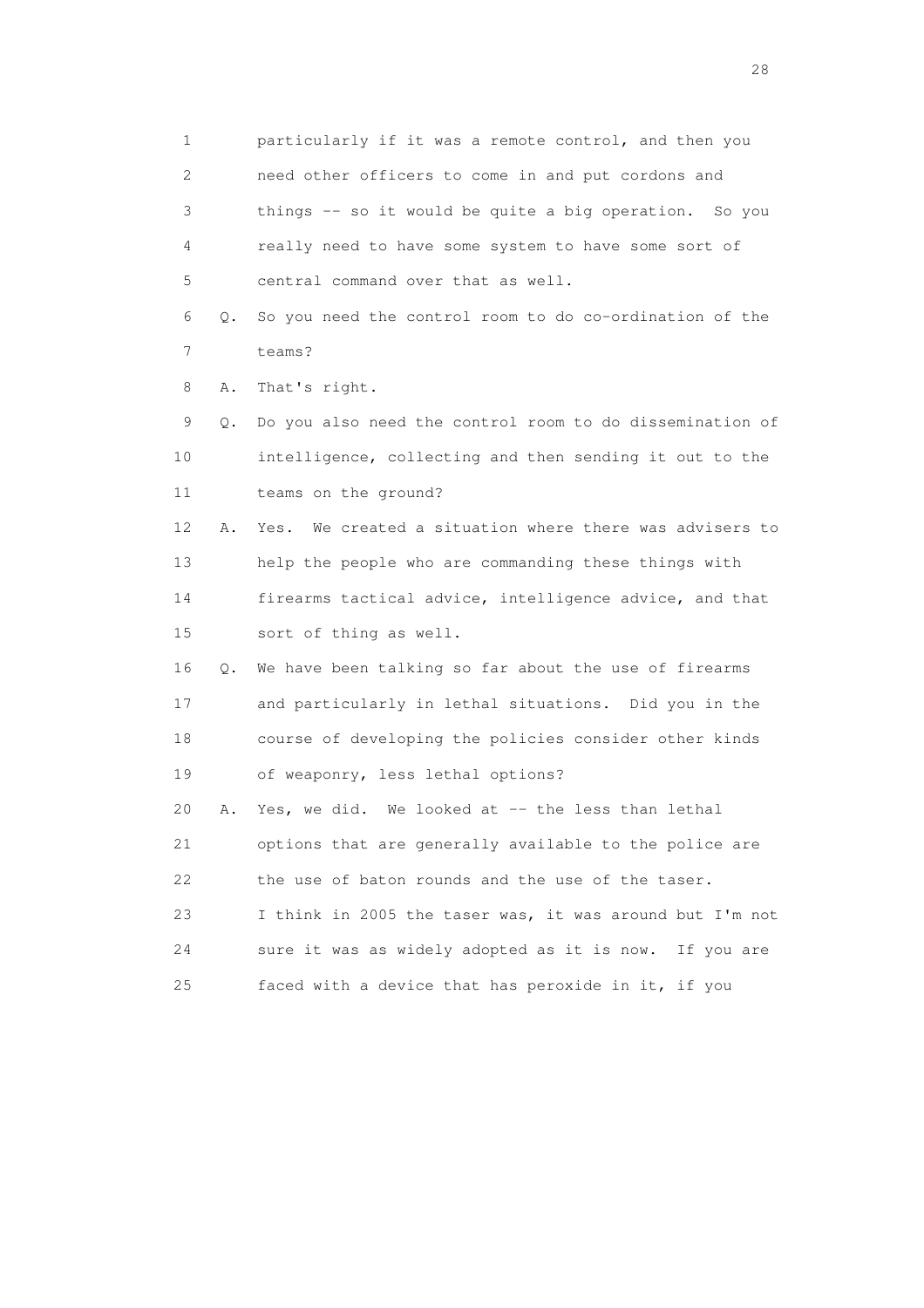1 fired a baton round at a peroxide-based device it would 2 detonate it. Certainly if you fired a taser at 3 a peroxide-based device, that would set it off as well. 4 Of course they are fairly close-range options as 5 well, so the officers that would be using them, if they 6 did use them and it was a suicide bomber, it would 7 probably cost them their life as well. 8 SIR MICHAEL WRIGHT: We have heard that the safe distance is 9 likely to be of the order of 40 metres? 10 A. That's right, if you can get behind cover. If there is 11 fragmentation, but the advice that went out to officers 12 was if you are going to do a challenge, try and get 13 40 metres away and behind some sort of cover, but we did 14 acknowledge that in some situations 40 metres is just 15 not practical. But that would be the ideal. 16 SIR MICHAEL WRIGHT: That would be the ideal. 17 A. Yes. 18 SIR MICHAEL WRIGHT: But I suppose you can't possibly use 19 a taser at 40 metres. 20 A. No, sir, you can't. 21 SIR MICHAEL WRIGHT: And a baton round might not even get 22 there. 23 A. No, I think these are weapons -- 24 SIR MICHAEL WRIGHT: Fairly short range. 25 A. Yes, they are.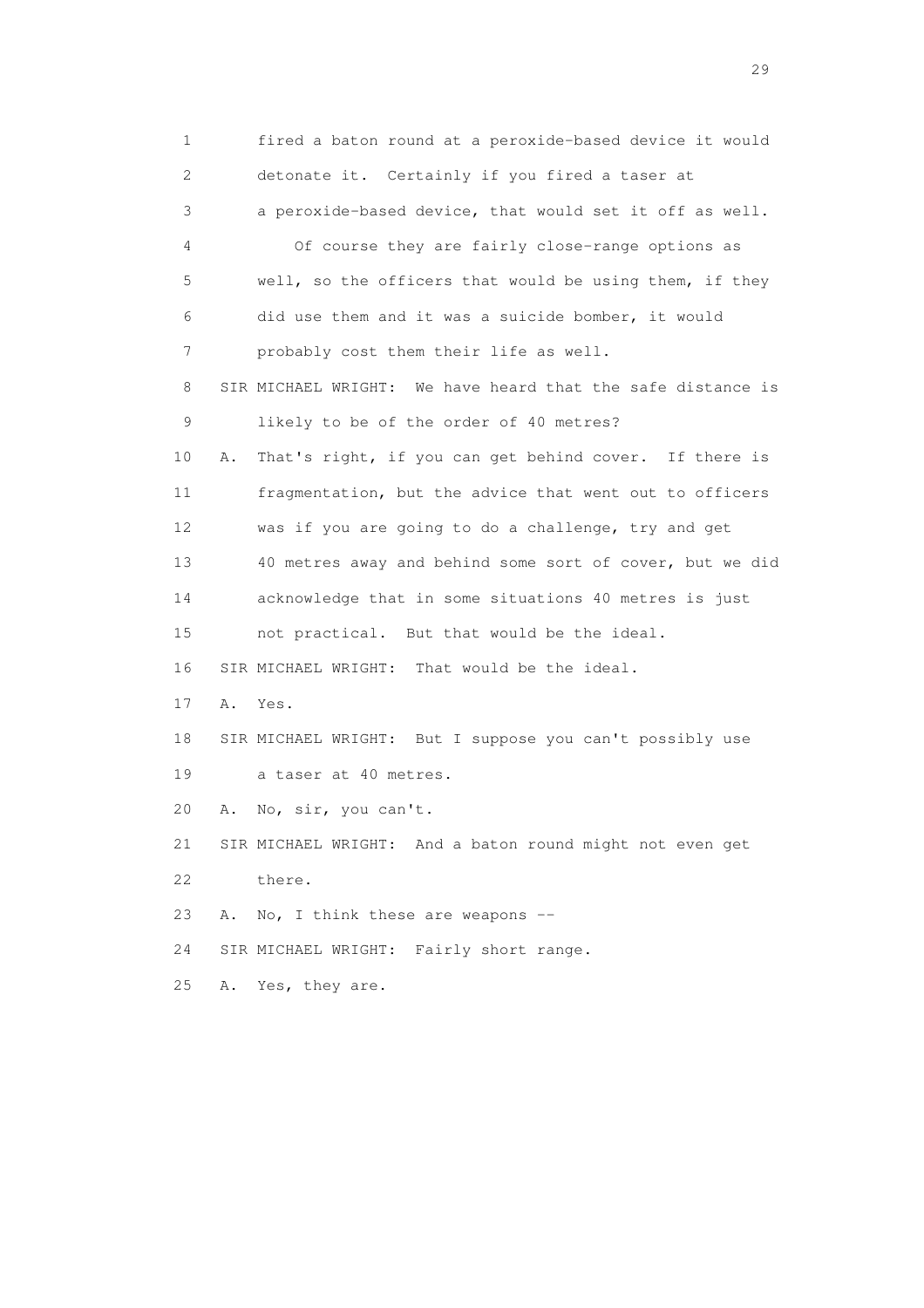1 MR HOUGH: You have already talked about the use in Israel 2 of a tactic of controlling somebody to the ground. Was 3 that something that you considered as an option for use 4 in the Metropolitan Police area? 5 A. On the first trip that we went to Israel, we were 6 actually taken into their training area, and they showed 7 us a tactic where two Israeli security people would come 8 up behind a suicide bomber; they would be armed in plain 9 clothes; one of them would grab the ankles of the bomber 10 and put his head in the back and push him forward and 11 the other would get his firearm out in a position. 12 Frankly, when they showed us this -- 13 SIR MICHAEL WRIGHT: What do you mean by "put his head in 14 the back"? 15 A. So that you would come up behind the bomber, and you 16 would lean over and grab his ankles and you would put 17 your head in the back like that, and cause them to fall 18 over forwards. 19 Frankly, it was -- we were shown it, and they were 20 practising it, but we just felt if it was a peroxide 21 device, when they fell on the floor it'd go bang, so 22 they showed us this but we did feel at that stage, 23 because -- this was the first time we went over there. 24 We didn't really know these people that well, and having 25 been over there five times, you build a relationship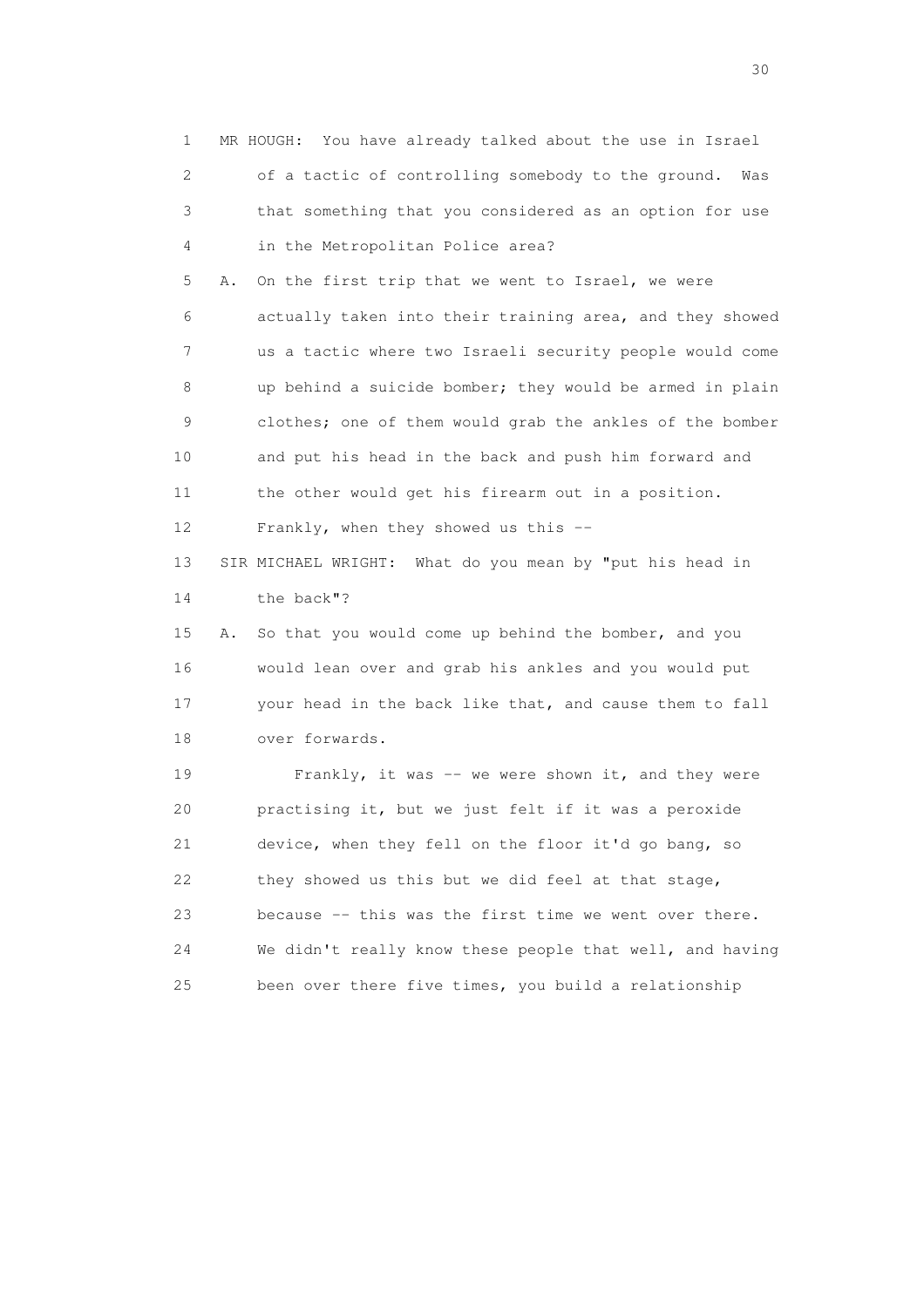1 with them so you get to know them better and they are a 2 bit more open. But in that early stages they were 3 showing us this tactic, but the reality is would you use 4 it? No, you wouldn't because the thing would go off and 5 you would do their job for them.

 6 MR HOUGH: Was that tactic generally used at checkpoints or 7 we have heard them referred to as pinch points, would 8 that be relevant?

 9 A. Generally in Israel, when -- they get a lot of suicide 10 bombers that come across the border from the West Bank 11 into Israel, so they have these checkpoints where people 12 come across and they can deal with them at a distance. 13 They have some technology that can help them with that 14 as well. So they are in a very controlled environment, 15 and so it's relatively easy to deal with people at 16 a distance. That tactic that we were showing was for 17 something up at very close range, because you are 18 actually putting your hands on somebody. I have never 19 known them to use it. They never gave us any examples 20 where they have actually used it in reality.

21 Q. So just something you saw in training?

22 A. Yes, it was.

|    | 23 Q. Moving on from there to the different policies that were |
|----|----------------------------------------------------------------|
| 24 | developed. I am on paragraph 23 of your statement,             |
| 25 | page 10. Is this right, the first drafts of the                |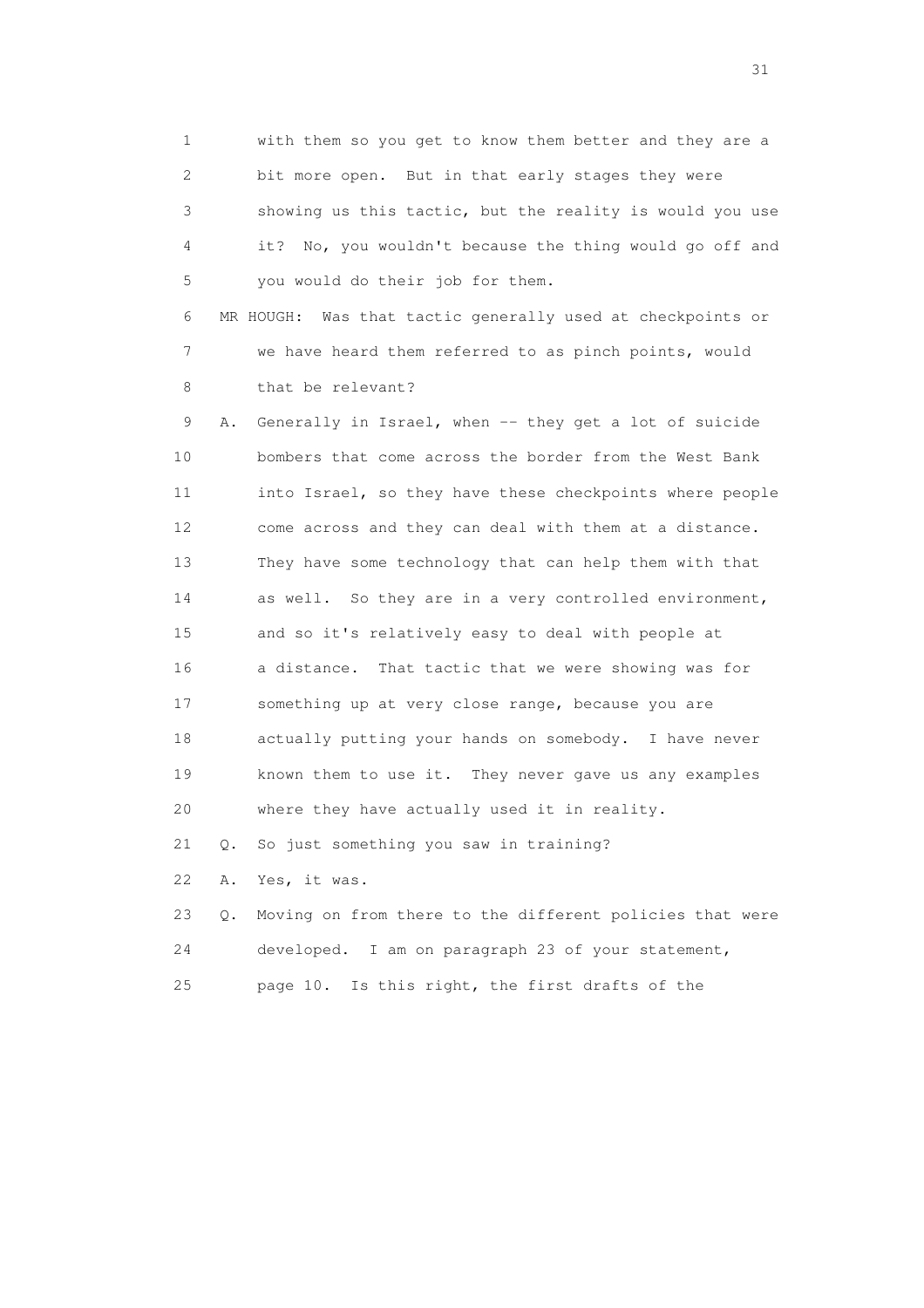1 policies appeared in formal form in the latter part of 2 2002?

3 A. Yes.

 4 Q. The Kratos People policies included documents on officer 5 safety awareness?

6 A. Yes.

7 Q. What kind of thing did that include?

 8 A. This was aimed at unarmed officers. It was to give them 9 information a bit like I have done this morning about 10 how suicide devices work, what sort of explosives they 11 used, these behavioural indicators that were apparent 12 around that sort of time, and what actions that they 13 should take. And very clearly in there was, if you are 14 an unarmed officer you actually shouldn't do anything, 15 you should call for assistance and you should be guided 16 by the command structure that we had set up as part of 17 that as well. Because if you were doing something 18 independently, that might jeopardise the actions of 19 other officers. 20 Q. Just something specifically for our purposes: did the

 21 officer safety awareness documents recognise that there 22 was no set profile for a suicide terrorist?

23 A. That's correct, yes.

 24 Q. In addition, did the Kratos policy documents contain 25 guidance on how to set up a command and control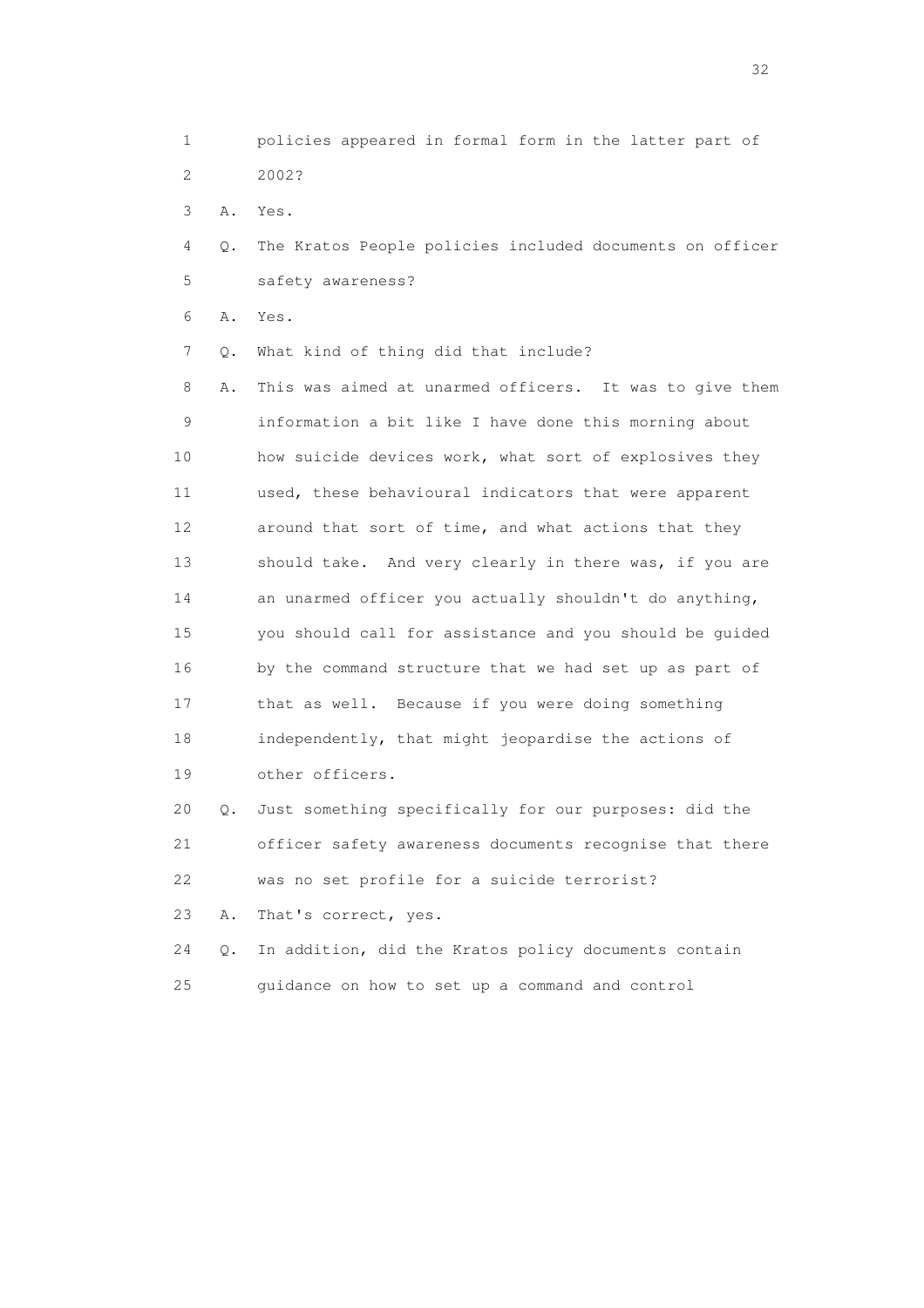- 1 structure?
- 2 A. Yes, it did, yes.

 3 Q. Particularly guidance on how officers would be 4 controlled from the information room at New Scotland 5 Yard? 6 A. That's right, yes. 7 Q. In addition, was a separate set of documents produced 8 for Operation Clydesdale? 9 A. Yes, it was, yes. 10 Q. Over time, did you also develop policies and policy 11 documents for a variant of Kratos, Kratos Vehicle? 12 A. Yes, we did, yes. 13 Q. Is that because if a suicide bomber is in a vehicle, you 14 need a new set of tactics for stopping the vehicle? 15 A. That's right, yes. 16 Q. Now, by January 2003, were presentations given both 17 within the Met and in the UK as a whole, setting out 18 what these policies were and what you had learned? 19 A. Yes, they were, yes. 20 Q. By this stage, I think, a Kratos People firearms officer 21 awareness package was available? 22 A. Yes. 23 Q. Perhaps we can have tab 62 of the jury bundle on the 24 screen. These are some pages which have been shown out 25 of this document.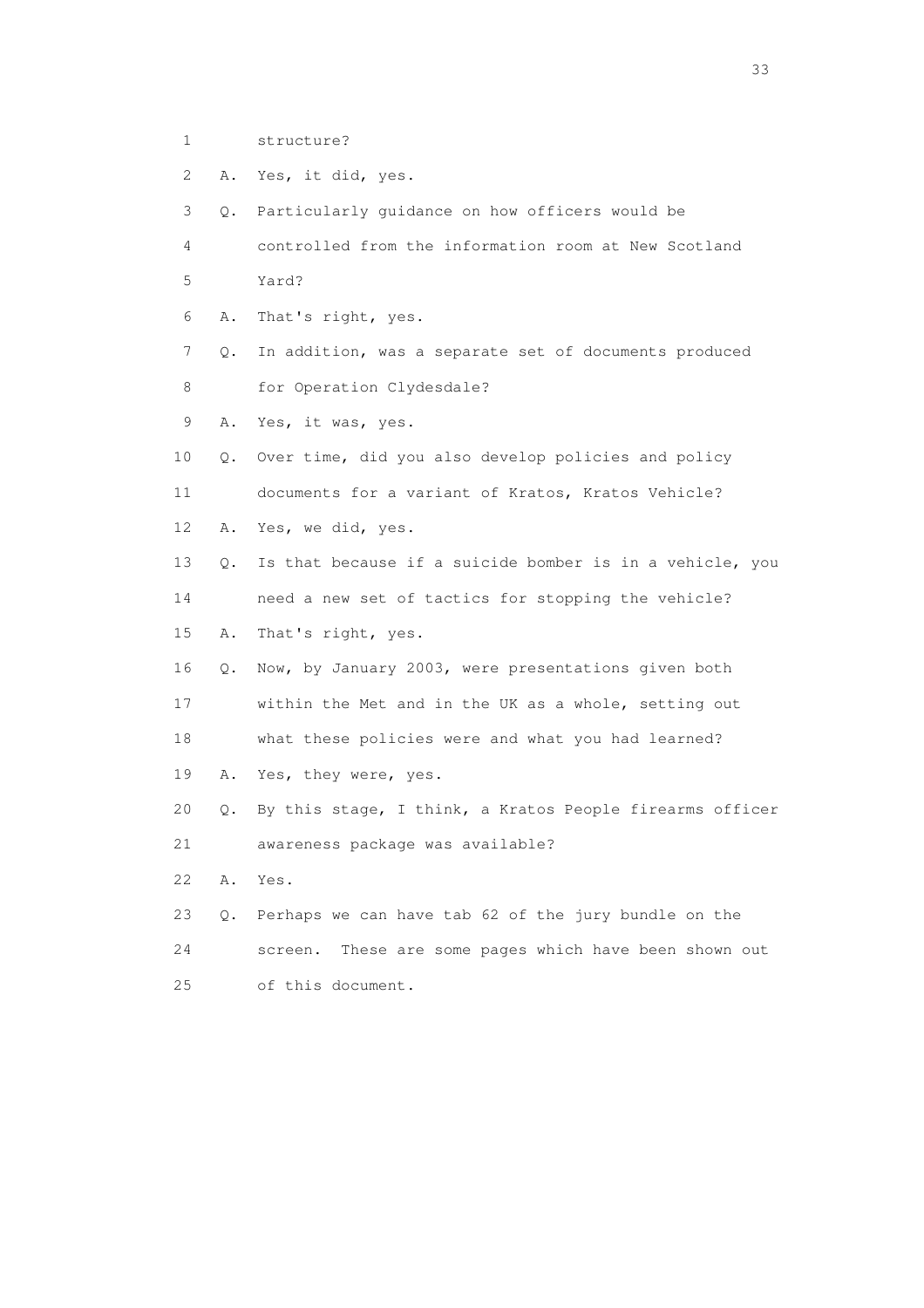1 I'll just read through this quickly with you: 2 "Tactical options. Where a person is suspected of 3 carrying a bomb but this has not been confirmed. 4 Challenge the suspect from a position of safety. React 5 to the developing situation in accordance with your 6 training instructions and the ACPO manual." 7 That's the ACPO firearms manual? 8 A. Yes, it is, yes. 9 Q. Then if we can go over the page, please, and focus on 10 tactical options again: 11 "Where a suspect carrying a bomb has been identified 12 and immediate action is absolutely necessary. Deliver 13 critical head shot with a ... rifle if available or 14 critical headshot with rounds from an MP5 pistol." 15 A. Yes. 16 Q. "... where no rifle cover can be available." 17 A. That's right. 18 Q. So was that material recognising two different 19 situations? 20 A. Yes, it was, yes. 21 Q. One where there is not the intelligence or confirmation 22 that you have a suspect with a device, and in that 23 situation the officers are to rely upon their general 24 firearms training; yes? 25 A. Yes, they are, yes. I mean, the situation there, if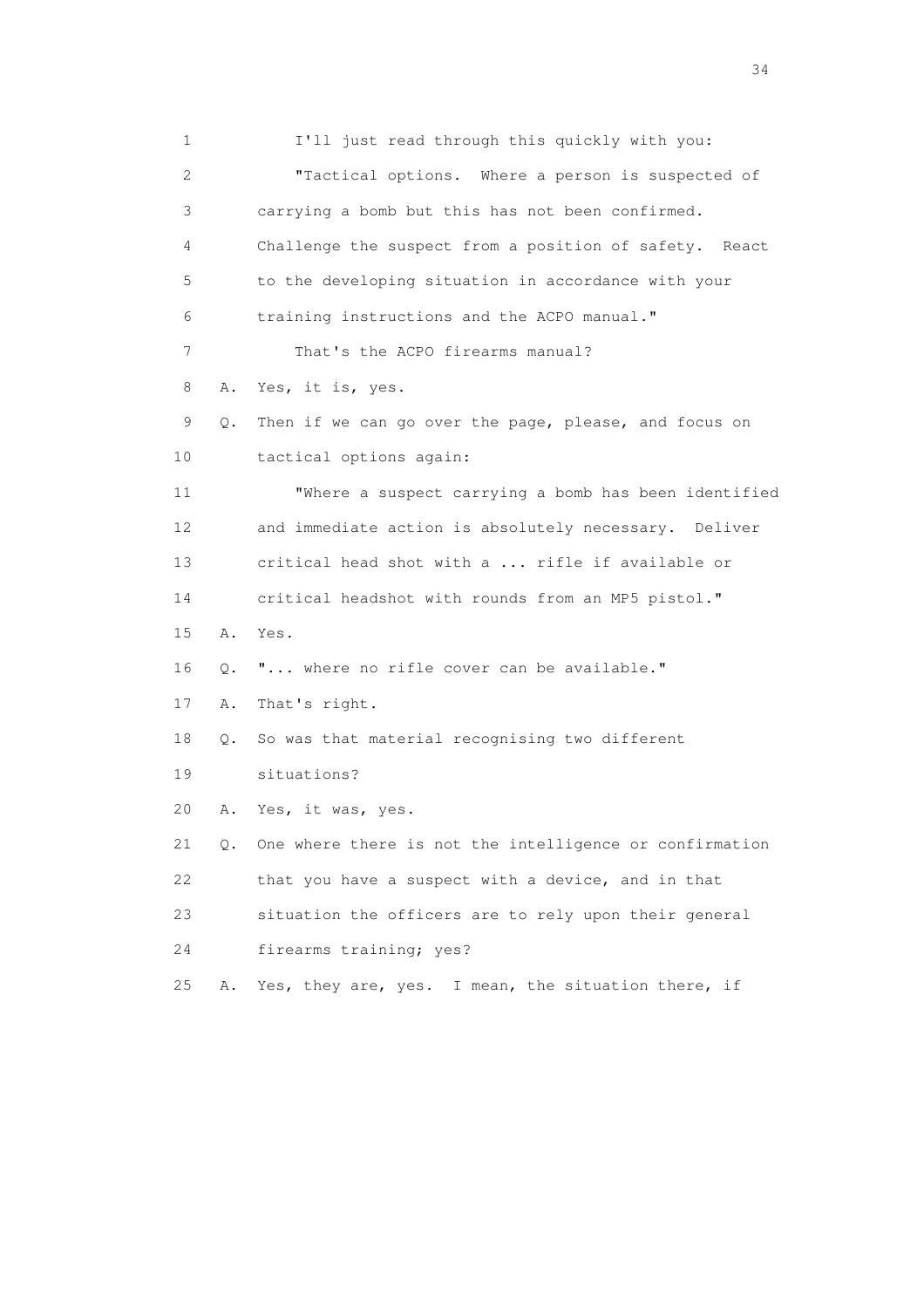1 I can sort of expand on that --

 2 SIR MICHAEL WRIGHT: It supposes, of course, that either of 3 those options are available.

 4 A. Well, the situation with Kratos, sir, is that this was 5 a spontaneous event and so what other resources are 6 available at that immediate time to help you. So the 7 two options that we came up with arising out of the 8 Kratos policy was that if you are 100 per cent sure that 9 this person is a suicide bomber, then deliver a critical 10 shot. If you are not sure, then you challenge and 11 however they react to that challenge is what you do. 12 Now, 99.999 per cent of the time it's going to be 13 a challenge, because I would suggest the times that you 14 were 100 per cent sure would be very remote indeed. 15 SIR MICHAEL WRIGHT: Or that you could get into position, 16 with a pistol, to deliver a critical shot just like 17 that. 18 A. That's right, yes, sir. 19 SIR MICHAEL WRIGHT: So it's only -- all you can do in those 20 circumstances is challenge? 21 A. That's right, yes, sir. Now, what happened was, as we 22 got slicker at doing this, and we had calls from the

 23 public about these, and officers were deployed, and then 24 we had this oncall designated senior officer, there were 25 more firearms options available so that if there was

<u>35</u> and the state of the state of the state of the state of the state of the state of the state of the state of the state of the state of the state of the state of the state of the state of the state of the state of the s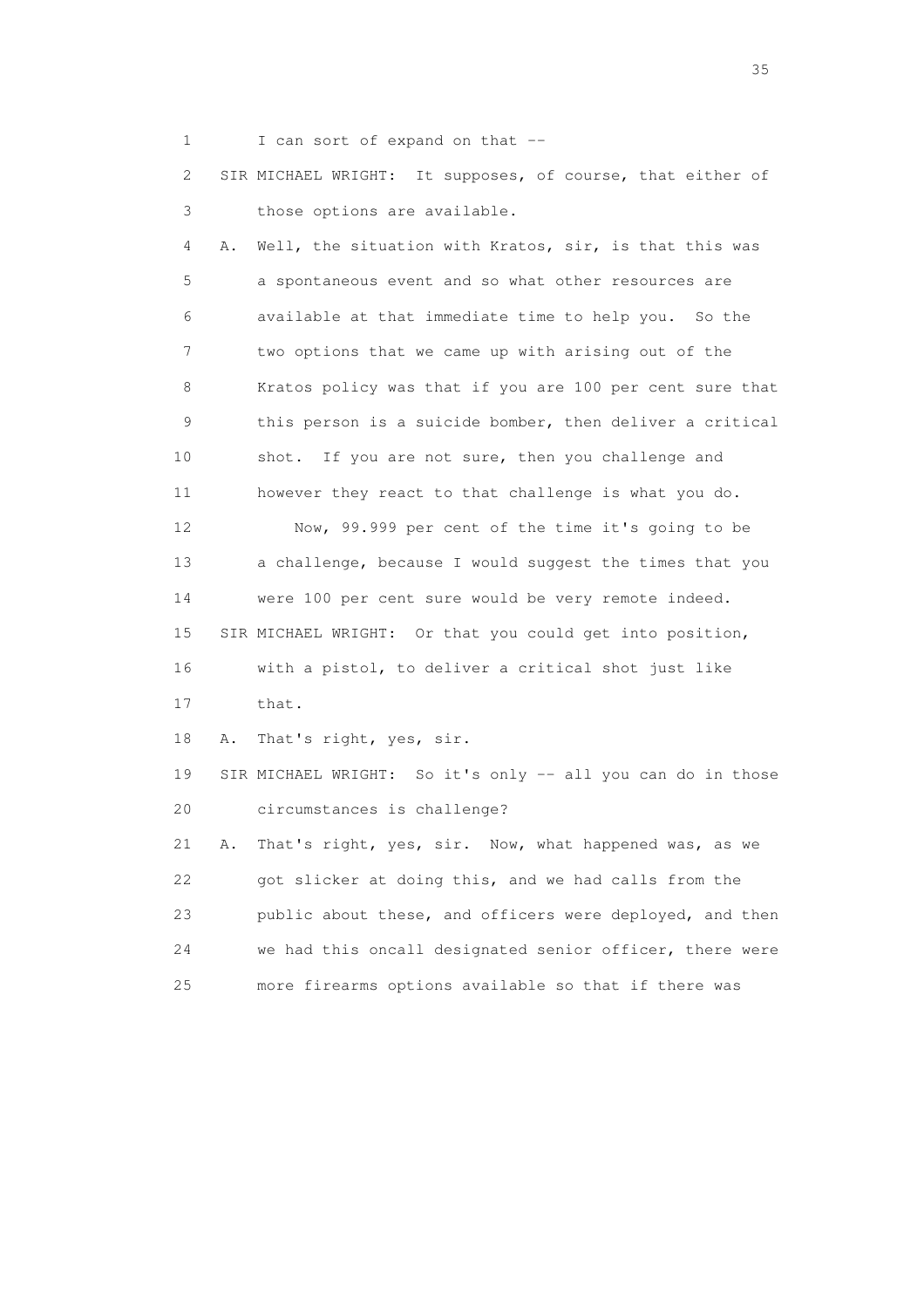1 time, because what we were always thinking about is: 2 this is going to happen very quickly, that was all the 3 learning that we had, and probably by the time the 4 DSO -- which we are going to talk about in a minute -- 5 had turned up, this thing would probably have been 6 resolved. Either they would have blown themselves up or 7 they would have been discounted as not being a suicide 8 bomber.

 9 But if there was time, then there would have been 10 other options, other -- which would be some firearms 11 options and other unarmed options as well. But the 12 basic, in that first few minutes, the only option really 13 is if you are 100 per cent sure you do the shot. If you 14 are not sure, which is going to be the vast, vast 15 majority, then you do a challenge, and then you react to 16 that on how they react to your challenge. 17 MR HOUGH: So can we go back to the first of those two

19 options". Just to be clear, this is dealing with

18 pages, and now move to the text below "tactical

20 a spontaneous situation.

21 A. Yes.

 22 Q. In that situation, two scenarios defined, one where 23 there is some doubt, where you say that there will 24 normally be a challenge?

25 A. Yes.

 $36<sup>2</sup>$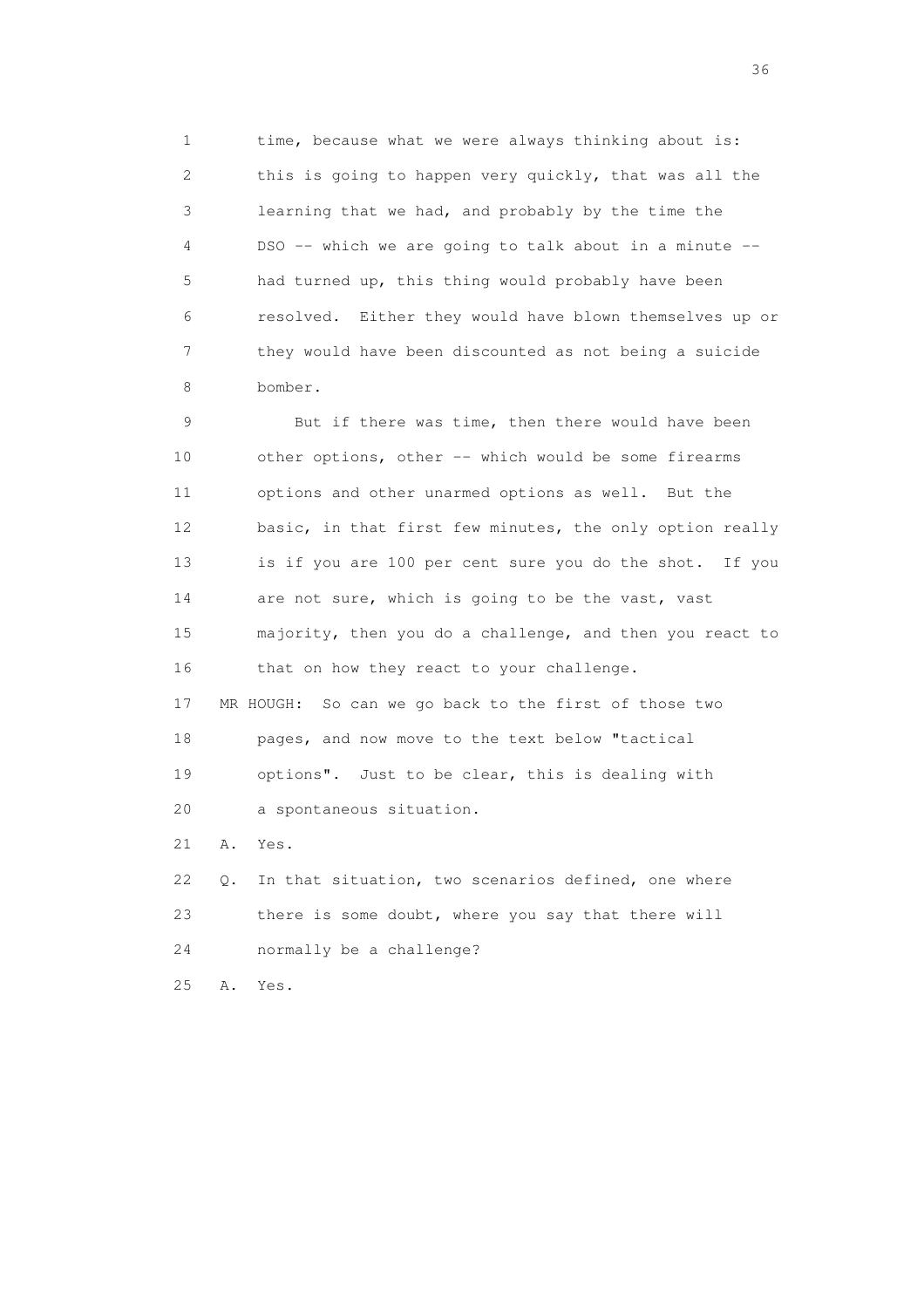1 Q. Then over the page:

| 2  |    | " suspect confirmed as being in possession of            |
|----|----|----------------------------------------------------------|
| 3  |    | a device and poses an immediate threat to life, current  |
| 4  |    | advice would be to shoot at the brain stem."             |
| 5  | Α. | Yes.                                                     |
| 6  | Q. | Is this right, both of those pages which we have been    |
| 7  |    | shown already don't deal with a situation where there is |
| 8  |    | a DSO in place giving authorisations from above?         |
| 9  | Α. | No, that's right.                                        |
| 10 | Q. | Thank you. At the same time, I think, some documents on  |
| 11 |    | Clydesdale were produced and similar presentations were  |
| 12 |    | provided. We don't need to go through all of those,      |
| 13 |    | because they are not directly in point. But is this      |
| 14 |    | right, that under Clydesdale there was a specified Gold, |
| 15 |    | Silver, Bronze Command structure, as with many major or  |
| 16 |    | pre-planned events?                                      |
| 17 | Α. | That's right, yes.                                       |
| 18 | Q. | Initially was the DSO position first brought in for      |
| 19 |    | Clydesdale situations?                                   |
| 20 | Α. | Yes, it was.                                             |
| 21 | Q. | Now, the DSO position had existed as a name before any   |
| 22 |    | thought of suicide terrorists had arisen?                |
| 23 | Α. | Yes.                                                     |
| 24 | Q. | Had it developed first in public order situations?       |
| 25 | Α. | Yes, it had, yes.                                        |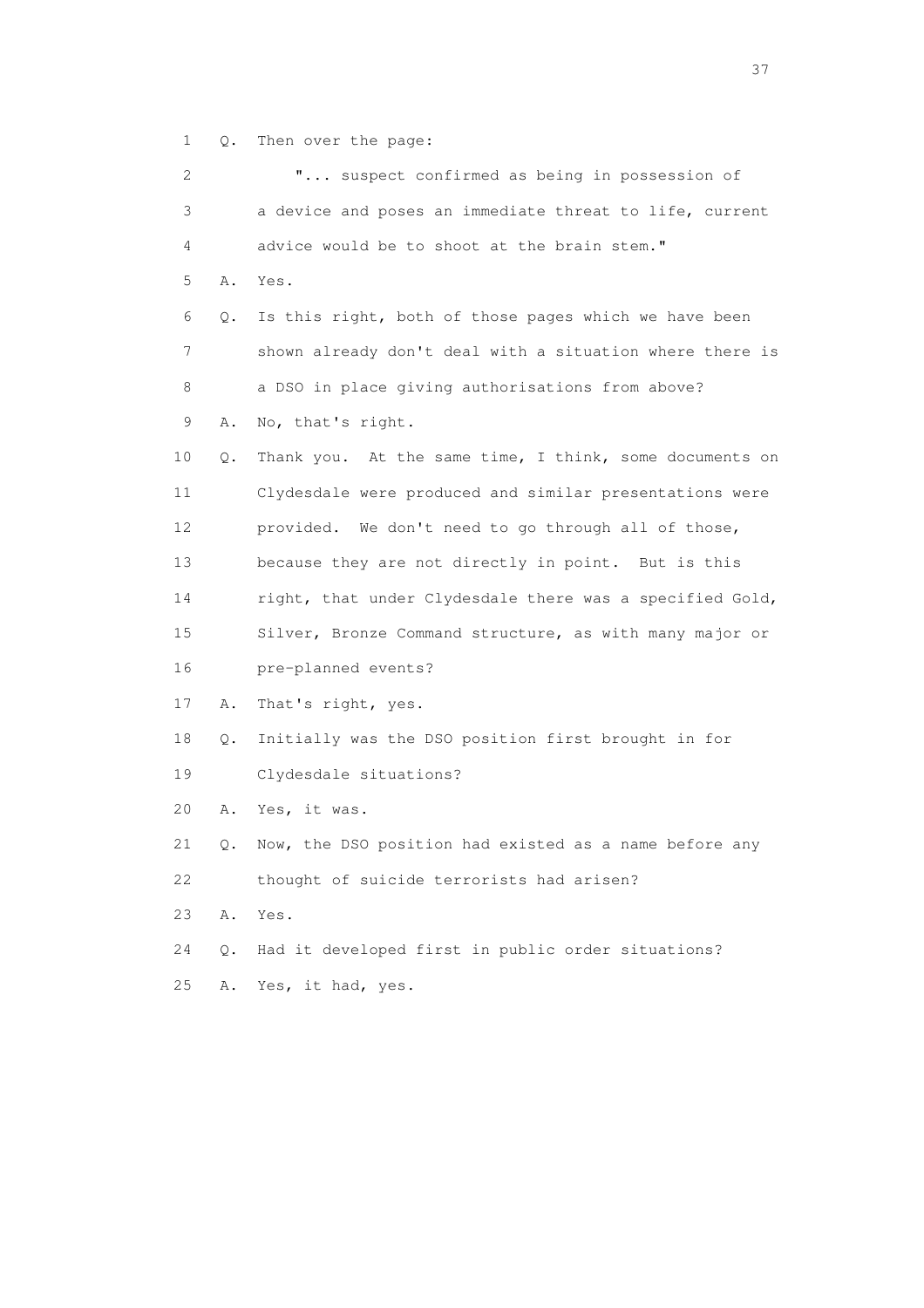1 Q. What was the role of a DSO in a public order situation? 2 A. The DSO in a public order situation would give the 3 command to fire baton rounds in a public order, and he 4 had to get authority from the Commissioner to actually 5 be able to do that; and what happened was these people 6 had had some extra training and so when we were looking 7 about the command structure for the suicide terrorism, 8 it was logical to take these people who had this extra 9 training and give them some extra training to deal with 10 this sort of situation as well. 11 Q. Now, the role was, I think, different under Clydesdale 12 from under the public order situations? 13 A. Yes. 14 Q. What was the role under Clydesdale? 15 A. Under Clydesdale, what we were trying to create is that, 16 if you are commanding an operation where there is lots 17 of police resources, it's a big public event or 18 something like that, you have an awful lot of things 19 going on in your head that you need to take account of, 20 and what we didn't want to do was put this person in 21 a situation of introducing a really complex issue around 22 suicide terrorism and get them to try to deal with that 23 at the same time. 24 So in our working party, what we came up with was

25 the concept of this designated senior officer who would

and the state of the state of the state of the state of the state of the state of the state of the state of the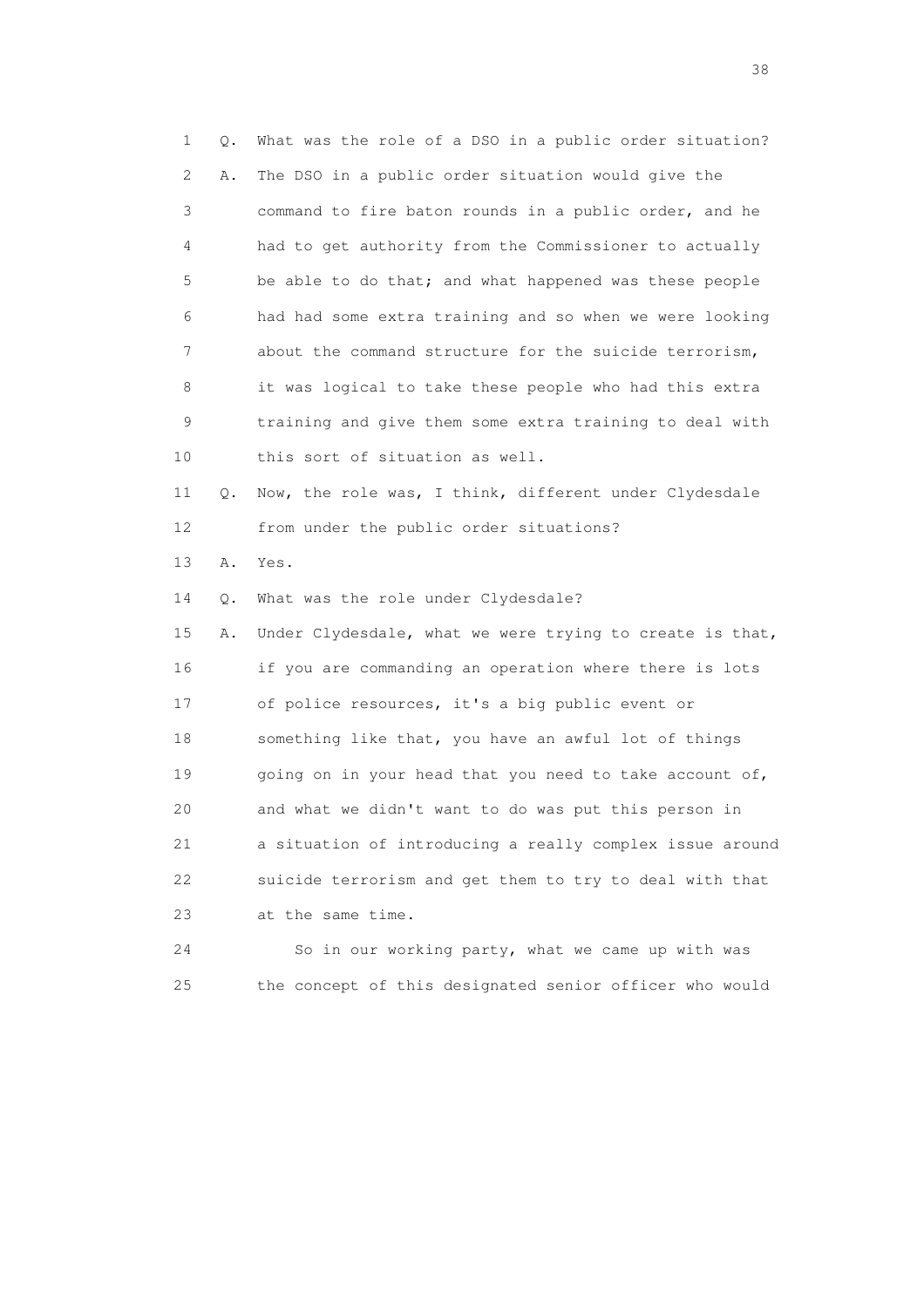1 take command if the situation involved a suspected 2 suicide terrorist, because all they would need to focus 3 on were the issues around that particular aspect of the 4 event, and they wouldn't need to concern themselves 5 about anything else other than dealing with that 6 specific case. 7 Q. Now, just to be clear on this, the title DSO appears in 8 both the public order situations and the Clydesdale 9 situation, but is this right, the only reason that the 10 title was re-used from the public order situations is 11 that it also was referring to particular grades of 12 senior officer? 13 A. It was convenient, really, I guess. 14 Q. Yes. There wasn't any overlap between the two in terms 15 of what the job actually involved? 16 A. No, no, no. 17 Q. Now, in the documents that were produced around this 18 time, there is no mention of a DSO in a Kratos People 19 situation? 20 A. No. 21 Q. It may be common sense or obvious, but why was that? 22 A. Well, what happened was that we always felt, with 23 a Clydesdale, which is a pre-planned event, you have the 24 luxury of time to start putting a plan together and 25 things like that. With a Kratos, which is a spontaneous

 $39<sup>2</sup>$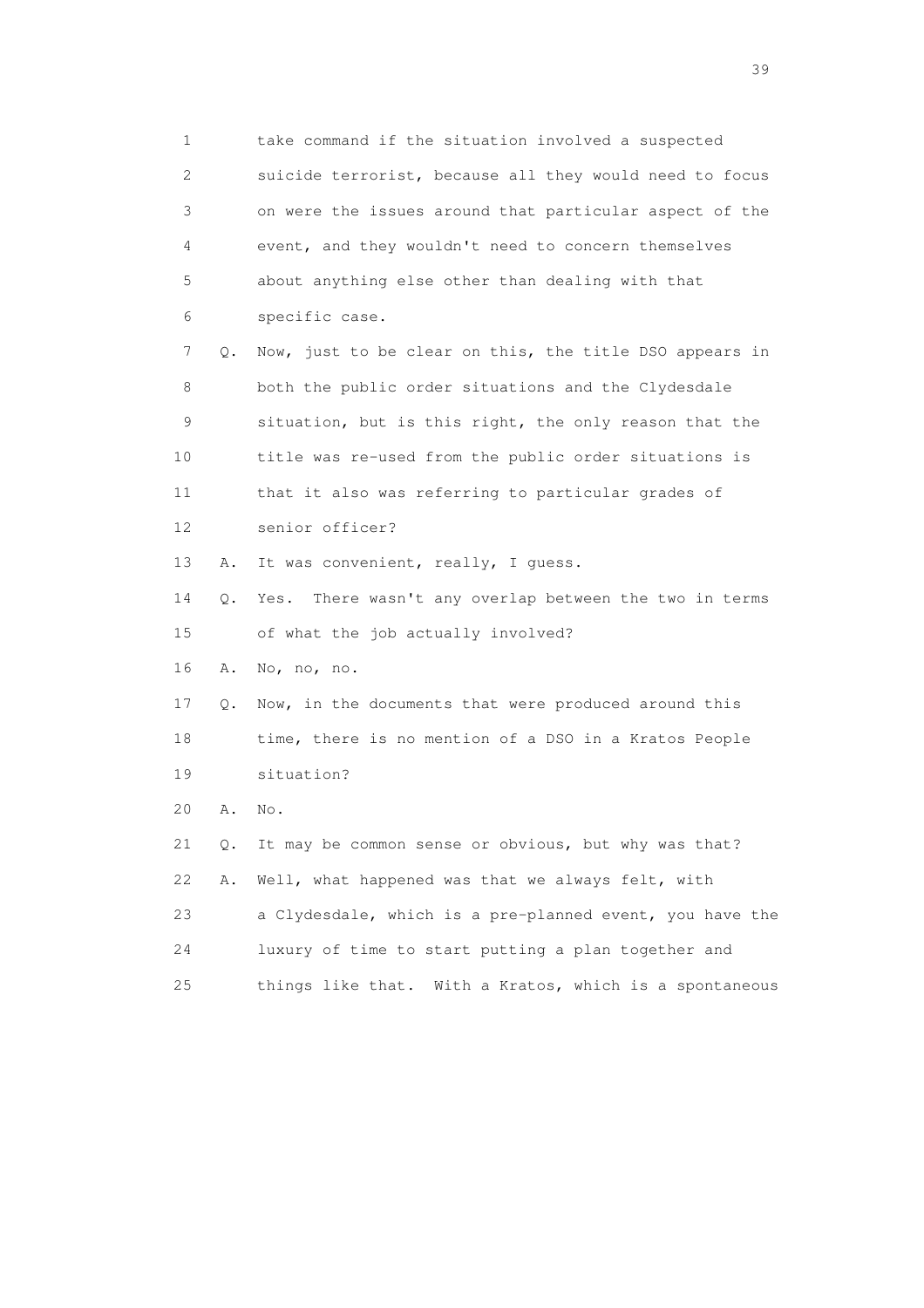1 event, it's here and now, it's happening right now and 2 you have got to deal with something.

 3 So in the very early stages, what happened was the 4 two options, it was felt, that really the only people 5 who can make a decision are going to be those officers 6 who are actually at the front dealing with this 7 situation, and then in information room, there is 8 a Chief Inspector.

 9 If I just sort of on an aside, in the information 10 room at Scotland Yard, there is a Chief Inspector on 11 duty 24 hours a day, seven days a week to take command 12 of events. So it would -- the onus would fall upon that 13 person to take command of this very fast-moving 14 incident, but the decision was really down to the 15 officers at the front, because although the 16 Chief Inspector might have some additional intelligence 17 that he was furnished with, at the time this was 18 happening, he would not have anything else other than 19 that, and it was the officers at the front -- 20 SIR MICHAEL WRIGHT: There wouldn't be anything else other 21 than that. 22 A. No, they wouldn't, no, sir. 23 SIR MICHAEL WRIGHT: Because with Clydesdale you have lots

 24 of other things going on all around that the officer in 25 command of the event, as it were, has to worry about, so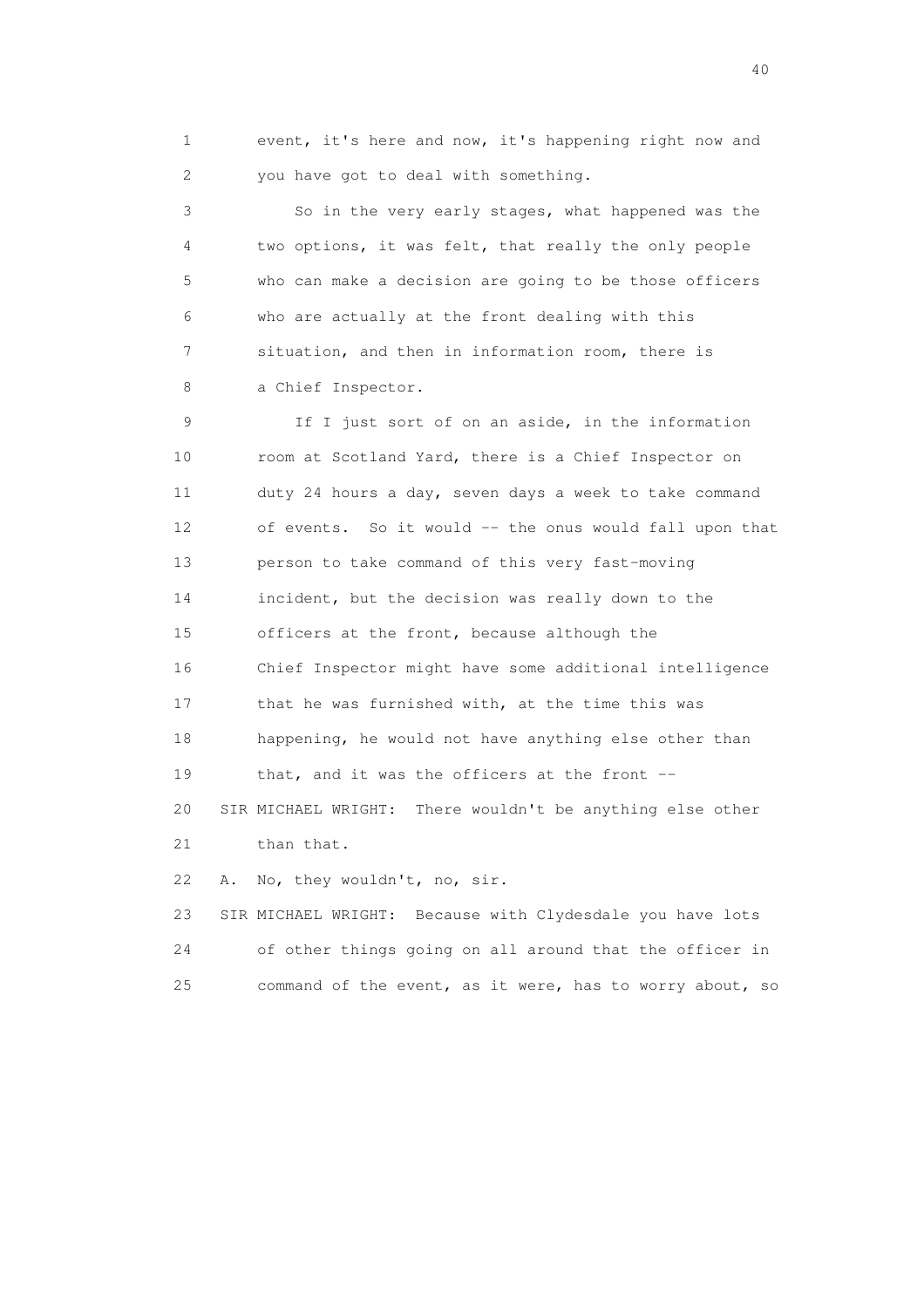1 you take this particular problem off his shoulders and 2 give it to the DSO.

3 A. That's right.

 4 SIR MICHAEL WRIGHT: If this is a spontaneous warning from 5 a member of the public, you only actually have one thing 6 to deal with, namely is this a suicide bomber?

7 A. That's right.

 8 SIR MICHAEL WRIGHT: So in that sense there is nothing that 9 a central command can do to help in that situation 10 unless they happen to know something?

 11 A. Well, if I can just add to that, sir, what happened was, 12 again as we got better at doing this, again because of 13 the calls from the public, part of the debate was we had 14 got this specially trained person to deal with 15 pre-planned events, the Chief Inspectors were quite 16 unhappy at being put in this position, so what 17 organisationally we decided in the Met was: we have got 18 these designated senior officers, why don't we have one 19 of those on call so that if there is the time to get 20 them into the information room, then they would, they 21 could take command of that incident because that would 22 help the situation; they had had some training that 23 perhaps the Chief Inspectors hadn't had, and it just 24 felt better to do it like that.

25 SIR MICHAEL WRIGHT: Takes the weight off the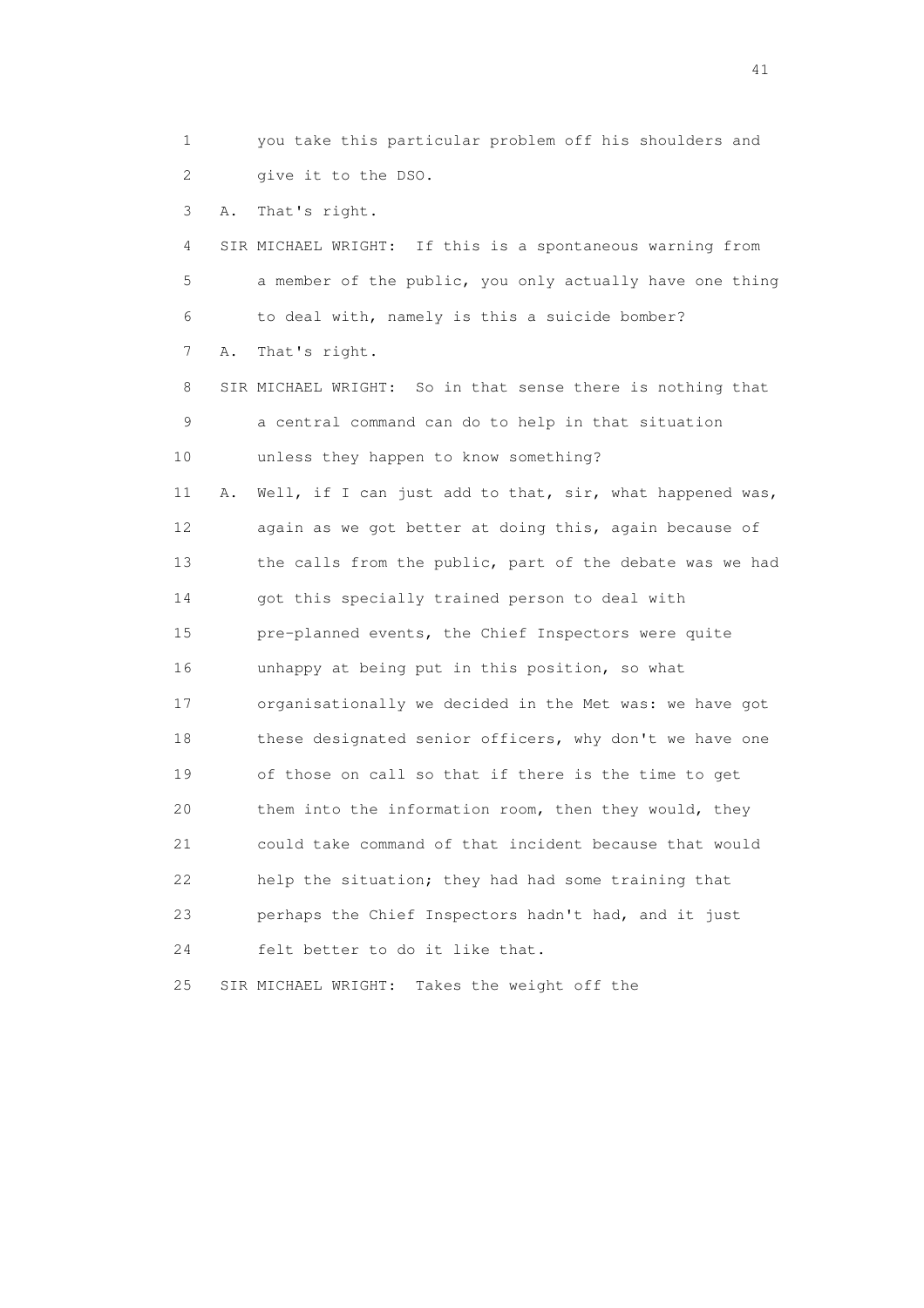- 1 Chief Inspector's shoulders?
- 2 A. That's right, sir.

3 MR HOUGH: You have pre-empted me a little.

- 4 A. Sorry.
- 5 Q. Don't worry at all. In the early stages of the

6 development of the policies, before you get to the use

7 of DSOs on call, the DSO was only in Clydesdale

- 8 situations?
- 9 A. That's right, yes.
- 10 Q. Because you have the luxury of time to set up a command 11 structure?
- 12 A. That's right.
- 13 Q. At that time, in the early stages, did the Clydesdale

14 presentation documents set out various armed

 15 intervention options which a DSO under Clydesdale could 16 make use of?

- 17 A. Yes. I mean, there were a couple of unarmed
- 18 interventions as well. So there was a range of tactics, 19 yes, there were, in Clydesdale.
- 20 Q. Without going into the details of them, two of the armed

21 intervention options involved the use of a critical

- 22 shot?
- 23 A. That's right, yes.
- 24 Q. Now, in both those cases, the policy contemplated that
- 25 there would be an authorisation from the DSO --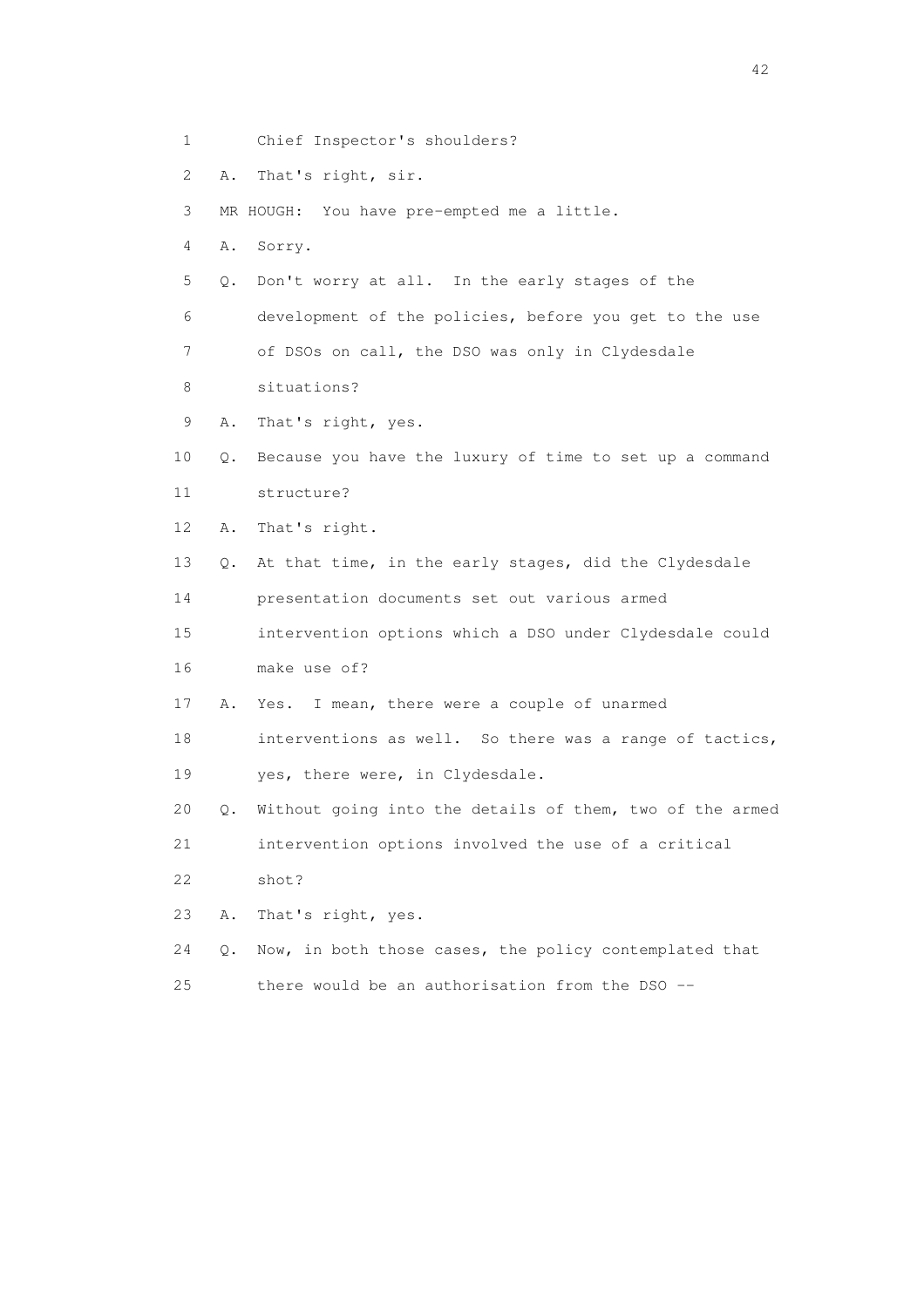1 A. That's right.

2 Q. -- before the shot was taken?

- 3 A. That's right, yes.
- 4 Q. In both those situations, the scenario identified as 5 producing that authorisation would be a suspect 6 identified carrying a device and sufficient evidence or

7 intelligence that he poses an immediate threat?

- 8 A. That's right, yes.
- 9 Q. For each of those armed intervention options, there was,
- 10 I think, a code word?

11 A. That's right, yes.

 12 Q. That was to help the designated senior officer give 13 an order that had absolute clarity?

 14 A. Yes. Now, can I just add there that the code words 15 actually were not very popular with anyone really 16 because of trying to memorise those and the clarity of 17 what they actually meant.

 18 The main reason for having the code word is that if 19 you are in a situation where you were getting a break-up 20 on the radio or something like that, you could get 21 a single word across and everyone would know what that 22 meant. But generally if you gave a code word to 23 somebody, they would probably come back and say what do 24 you actually mean by that, to give that clarity.

25 Q. We have heard from quite a lot of officers in this case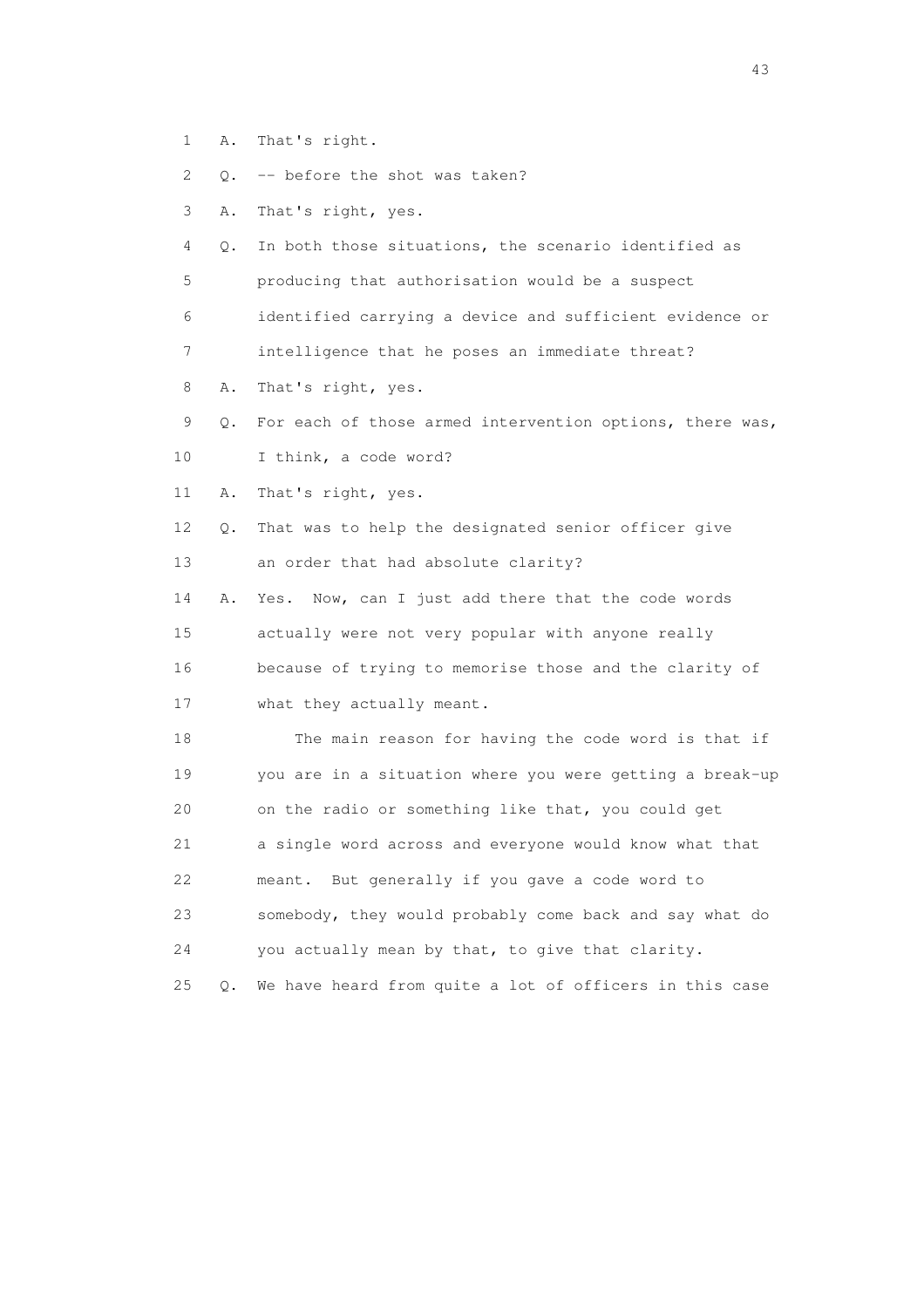1 that they would have expected to hear the words 2 "critical shot authorised"? 3 A. Yes. 4 Q. That's your understanding of what would be expected? 5 A. Yes. 6 Q. But in any event, there were -- those code words were 7 only developed under Operation Clydesdale? 8 A. That's right, yes. 9 Q. I think after developing these policies, legal advice 10 was taken on the responsibilities of both the officer 11 giving the authorisation and the officers firing the 12 shot? 13 A. That's right, yes. 14 Q. Without going into detail or having a legal debate, was 15 it advised that both could bear some degree of 16 responsibility -- 17 A. That's right, yes, it was, yes. 18 Q. -- for their decisions? 19 A. Yes. We actually, over the period, we, every time there 20 was an incident that took place somewhere around the 21 country involving firearms, we always revisited the 22 policy and sought further legal advice to make sure that 23 there weren't any changes. Because we were very mindful 24 of what we were dealing with, and we always wanted to 25 make sure that, you know, we were on the right -- in the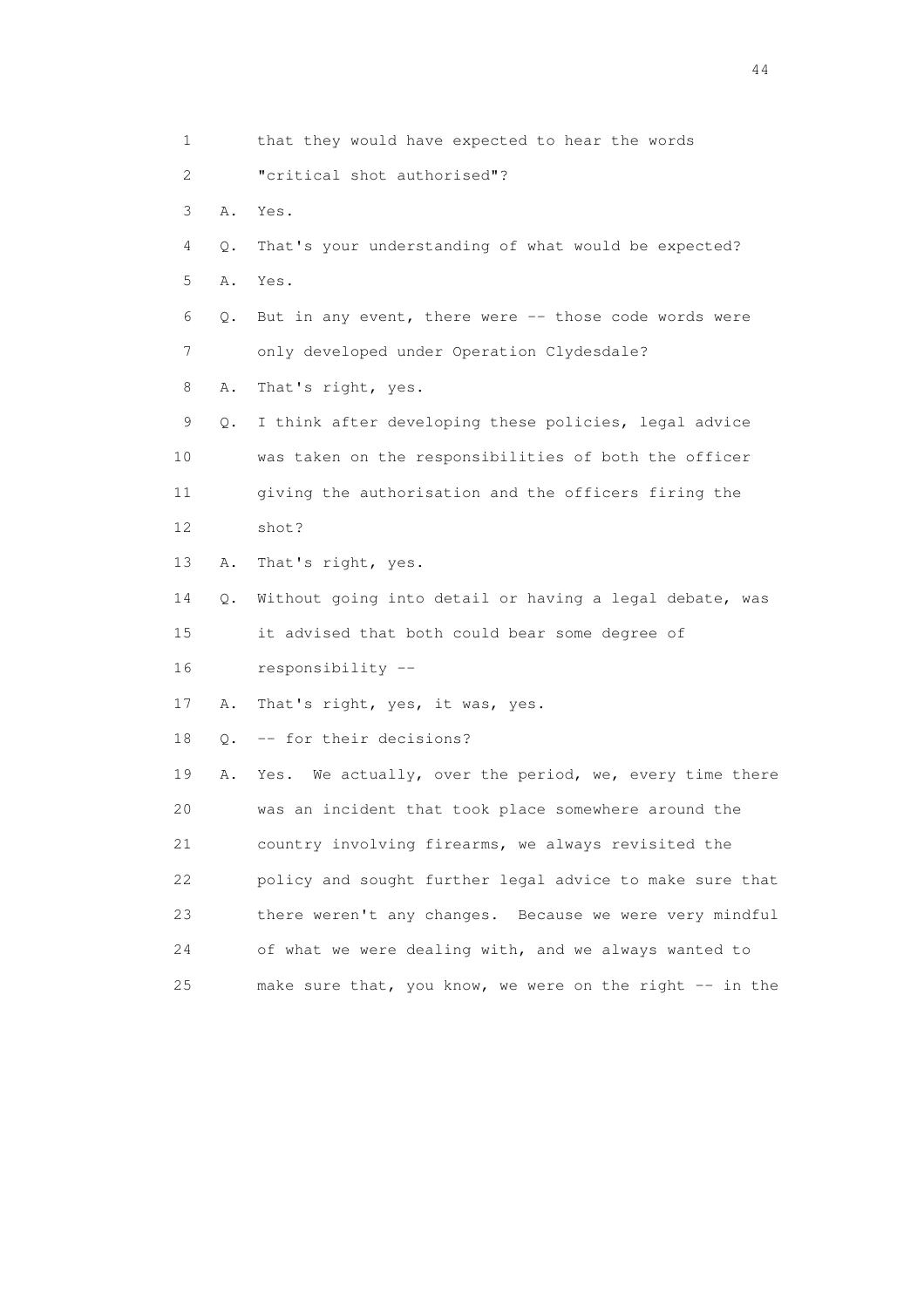1 right track.

| 2  | Q. | We will now move to the development or evolution of the  |
|----|----|----------------------------------------------------------|
| 3  |    | DSO position. First of all, were various senior          |
| 4  |    | officers of ACPO rank in fact trained in an initial      |
| 5  |    | stage to perform the role of DSO in a Clydesdale         |
| 6  |    | situation?                                               |
| 7  | Α. | Yes, they were, yes.                                     |
| 8  | Q. | We have heard that DAC Dick was one of the first?        |
| 9  | Α. | That's right, yes, she was.                              |
| 10 | Q. | Was that initial training to the effect that the DSO     |
| 11 |    | would be supported by a range of advisers?               |
| 12 | Α. | That's right, yes, it was.                               |
| 13 | Q. | Including firearms adviser, intelligence adviser, that   |
| 14 |    | kind of thing?                                           |
| 15 | Α. | Yes.                                                     |
| 16 | Q. | Was there also the concept of a Kratos tactical adviser? |
| 17 | Α. | That's right. What happened, every time we had           |
| 18 |    | an incident where we had had a call from a member of the |
| 19 |    | public around a Kratos type incident, we always held     |
| 20 |    | a debrief to see was there any learning that could come  |
| 21 |    | out from this event, should we change our tactics, are   |
| 22 |    | we still right in what we are saying we should do.       |
| 23 |    | There was one particular event where nobody actually     |
| 24 |    | dealt with it very well. It went on for something like   |
| 25 |    | half an hour, and I am as guilty as anyone else at the   |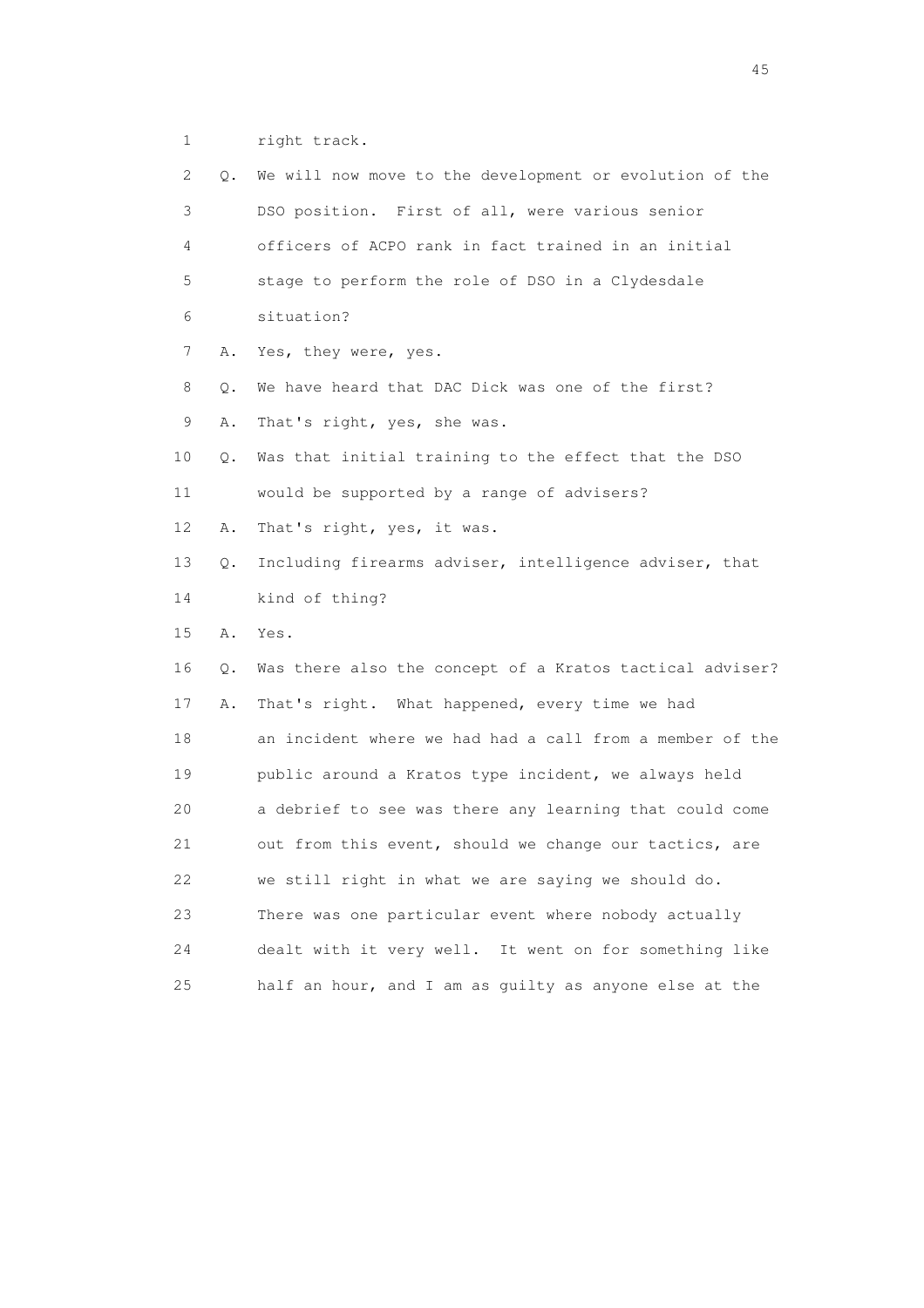1 time because I used to go into information room, because 2 they used to tell me when these incidents were taking 3 place, and the DSO in this case got the scenario, went 4 and sat in the corner, started writing a log and never 5 raised his head again from that incident, and it was 6 clear that this was much more -- some people were much 7 better at it than others and that they needed some other 8 support.

 9 So what we came up with was this concept of a Kratos 10 adviser that would be like a conscience, a friend, and 11 a sounding board for that DSO to bounce ideas off and 12 what they were thinking, and the adviser could also say, 13 "You know, come on, what do you think you are dealing 14 with, you need to make a decision". So that was the 15 sort of role, and they were independent of the firearms 16 adviser, so they could challenge what that person was 17 saying if necessary as well.

 18 Q. By early 2005, had the evolution occurred so that you 19 now had some DSOs on call?

20 A. Yes.

 21 Q. So obviously these DSOs, because they are on call, 22 wouldn't just be dealing with Clydesdale situations? 23 A. No.

 24 Q. Can you just explain what procedure there was for having 25 DSOs on call?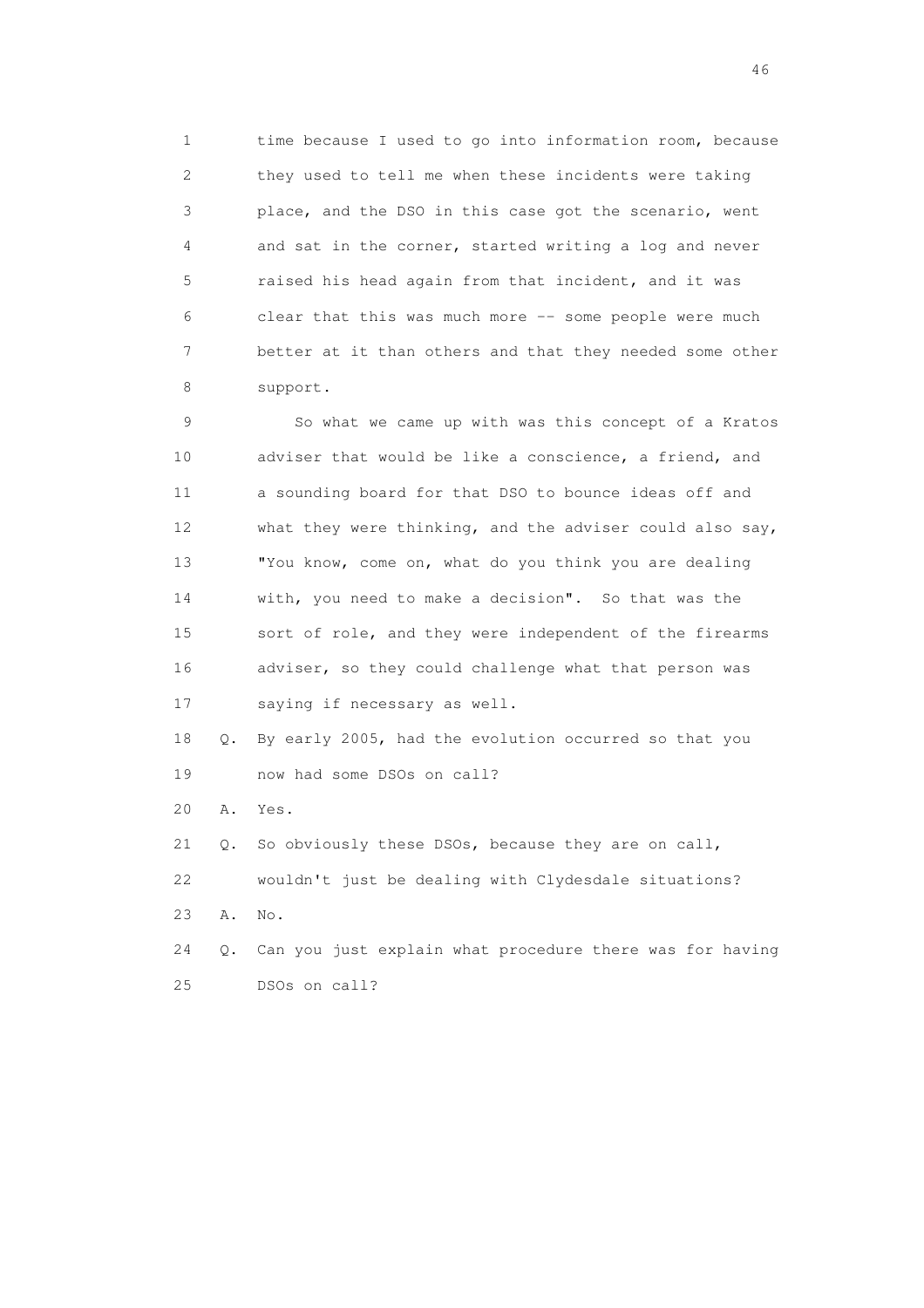1 A. Every week there is a document that comes out on 2 a Friday from the public order department that says 3 who's on call from the Metropolitan Police over the next 4 week, at the various levels, so that if there was 5 a major public order incident, this person should be 6 called out; if there was some other incident this person 7 should be called out; and if there was a Kratos type 8 incident then one of these DSOs should be called out. 9 So that was a standard sort of procedure.

 10 In information room there was a particular area 11 created for the designated senior officer to go into 12 where the advisers would go as well, and then they would 13 take command of that incident until its conclusion. So 14 sort of Monday to Friday, 9 to 5, often the adviser 15 would be in the Yard, so the response would be fairly 16 prompt. Evenings and weekends they may not be there, 17 and so the response was slower. But then they could do 18 things on the telephone while they were on their way in. 19 They could start, you know, gathering intelligence and 20 information and things like that.

 21 Q. We have heard about people being listed in, for example, 22 the CO19 operational policy log as being oncall Kratos 23 DSO?

24 A. Yes.

25 Q. That's the position you have just referred to. We have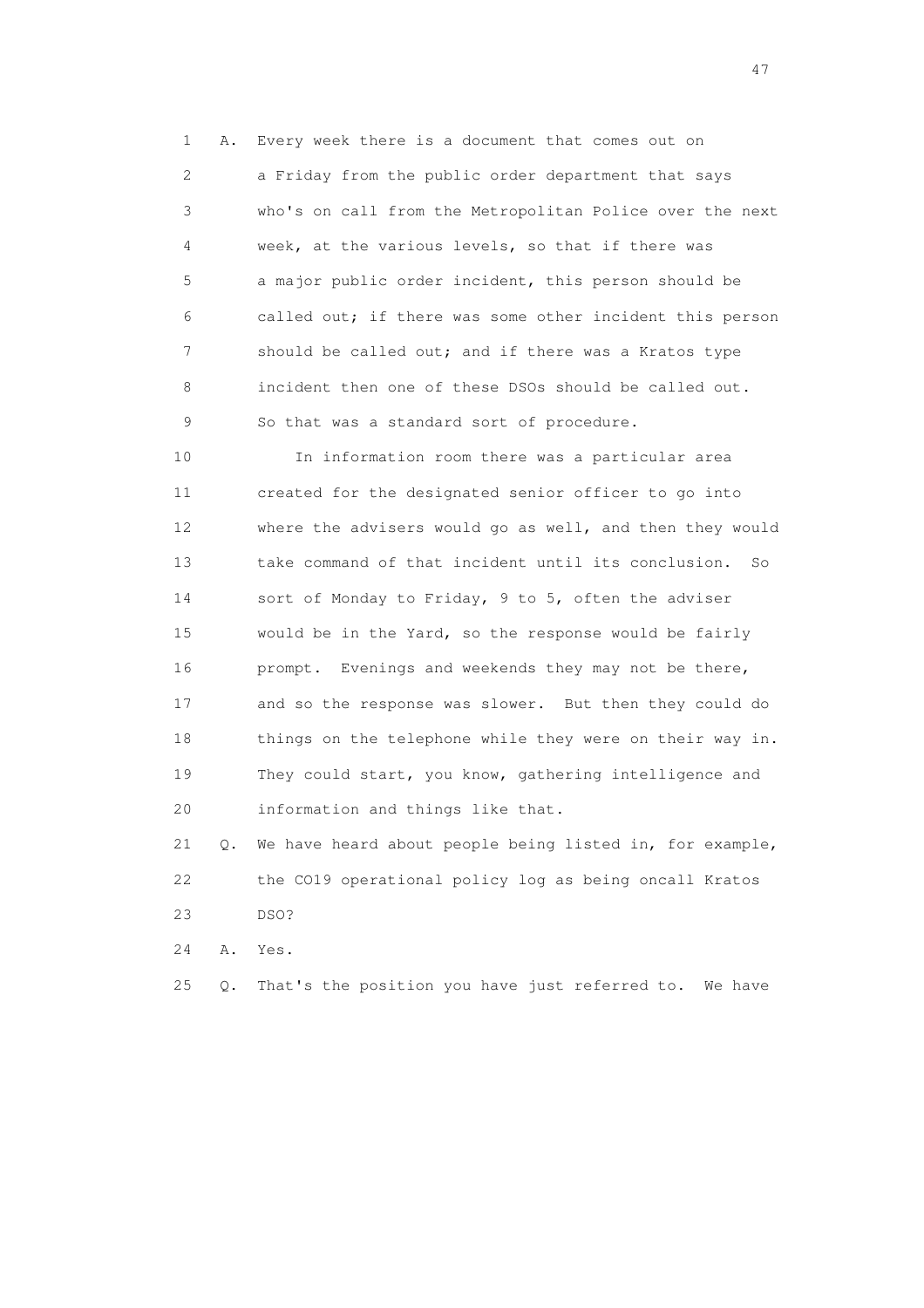1 also heard about a Commander in a bubble, is that the 2 area annexed to the information room? 3 A. Yes, it is, yes. 4 Q. In this situation, the officer as you have said would 5 come in as soon as the possibility of a suicide 6 terrorist was raised, and you said he would command the 7 operation from there? 8 A. Yes. 9 Q. Do you mean that he would command only part of the 10 operation relating to the possibility of a suicide 11 terrorist, or the whole of the operation? 12 A. Well, he would actually take over the operation, really, 13 because if there was an ACPO officer in there, he would 14 be by far the most senior rank, and the reality is that 15 in these sort of situations, people defer to the more 16 senior person, and so although they were there about 17 a suicide terrorism, it was natural that they would 18 actually deal with the event, and that sort of changed 19 as well. I don't know if you want to go into that bit 20 as well later on. 21 Q. Go ahead now if you would like. 22 A. What happened on -- now, I was -- Commander Carter was 23 the oncall DSO -- 24 Q. If you are coming to July 2005, I'll deal with -- 25 A. Okay, then.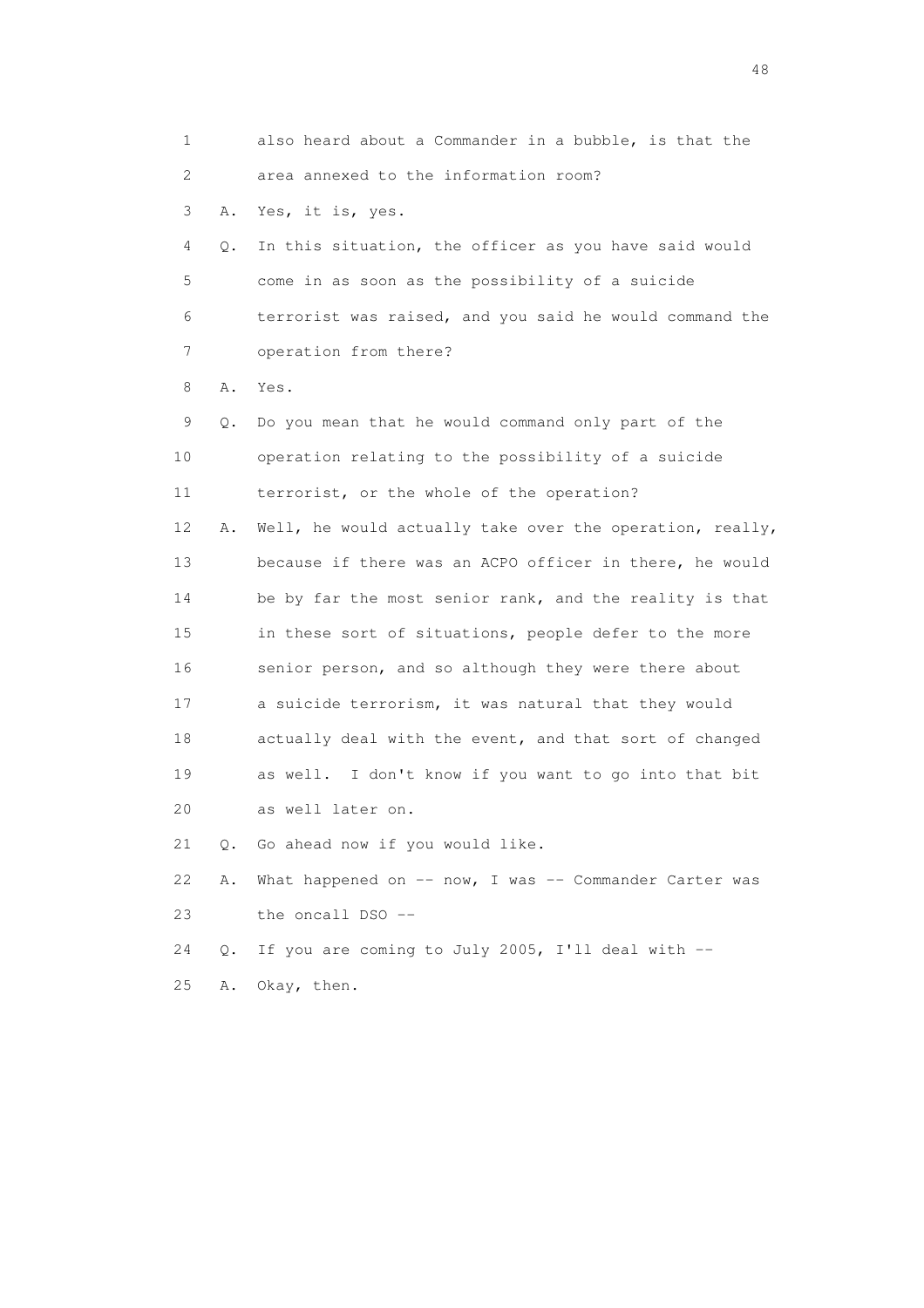| $\mathbf{1}$ | SIR MICHAEL WRIGHT: Forgive me, what you were dealing with    |
|--------------|---------------------------------------------------------------|
| 2            | a moment ago really was the sort of natural development       |
| 3            | of how things began to pan out.                               |
| 4            | That's right, yes.<br>Α.                                      |
| 5            | SIR MICHAEL WRIGHT: I can't remember, what's the junior       |
| 6            | rank for a member of ACPO, Commander?                         |
| 7            | A. Commander, yes, sir, and it was generally Commanders       |
| 8            | that were on call, and there was a pool of 16 of them         |
| 9            | that had been trained to perform that role.                   |
| 10           | SIR MICHAEL WRIGHT: They would almost invariably outrank      |
| 11           | the senior officer in charge --                               |
| 12           | Absolutely, yes.<br>Α.                                        |
| 13           | SIR MICHAEL WRIGHT: -- and probably by two or three ranks?    |
| 14           | A. Yes, sir.                                                  |
| 15           | SIR MICHAEL WRIGHT: I see.                                    |
| 16           | MR HOUGH: These DSOs, they had all received Kratos            |
| 17           | training, had they?                                           |
| 18           | A. Yes, they had.                                             |
| 19           | Did that training involve specific guidance on ordering<br>Q. |
| 20           | critical shots?                                               |
| 21           | Yes, it did.<br>Α.                                            |
| 22           | I am just going to read from one document which is<br>Q.      |
| 23           | produced for DSO training, and it says this:                  |
| 24           | "In the event of an identified suspect with a bomb            |
| 25           | where an immediate action is absolutely necessary,            |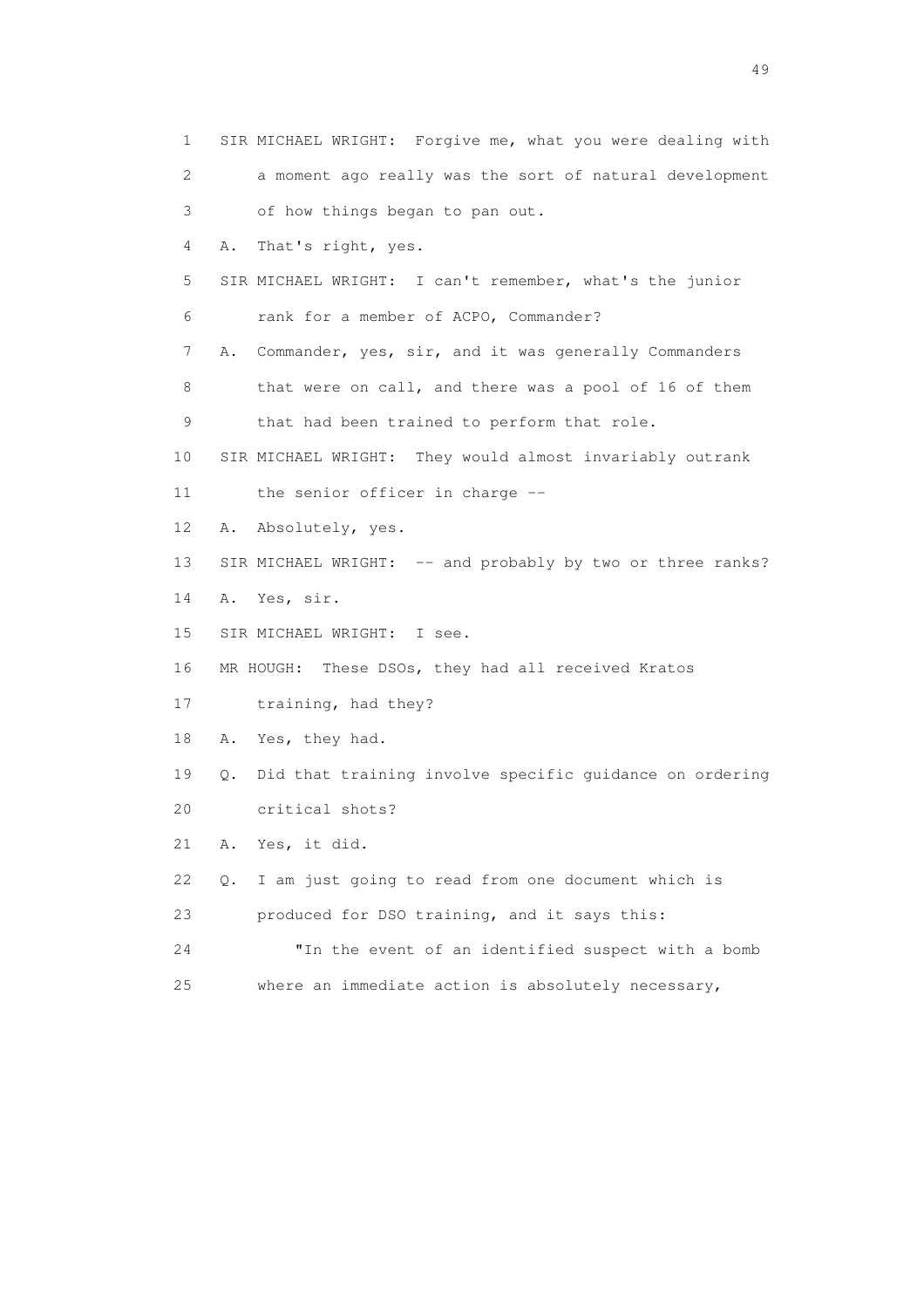1 a critical shot can be delivered either with a rifle or 2 with a smaller gun at short range if no rifle cover is 3 available."

 4 So that was guidance which was being given to the 5 DSOs, whether under this newly evolved position or under 6 the old Clydesdale position?

7 A. Yes, it was, yes.

 8 Q. Moving now to July 2005, I am on paragraph 31 of your 9 statement, if it helps you. The bombings of July 2005, 10 we have heard, sparked a large increase in the number of 11 calls from members of the public, unsurprisingly. What 12 arrangements were put in place to have DSO cover when 13 that large volume of calls started coming in? 14 A. Well, we had gone from a situation where the DSO was on 15 call and they were on their sort of normal day job to 16 actually being present in information room to be able to 17 respond immediately a call like that came in. So we 18 went to a 12-hour tour for them, really, so there was 19 a daytime one and a night time one, 12 hours, so that 20 there was always a designated senior officer in 21 information room. 22 SIR MICHAEL WRIGHT: Instead of weekends and evenings? 23 A. That's right.

24 SIR MICHAEL WRIGHT: So effectively it became their

25 full-time job?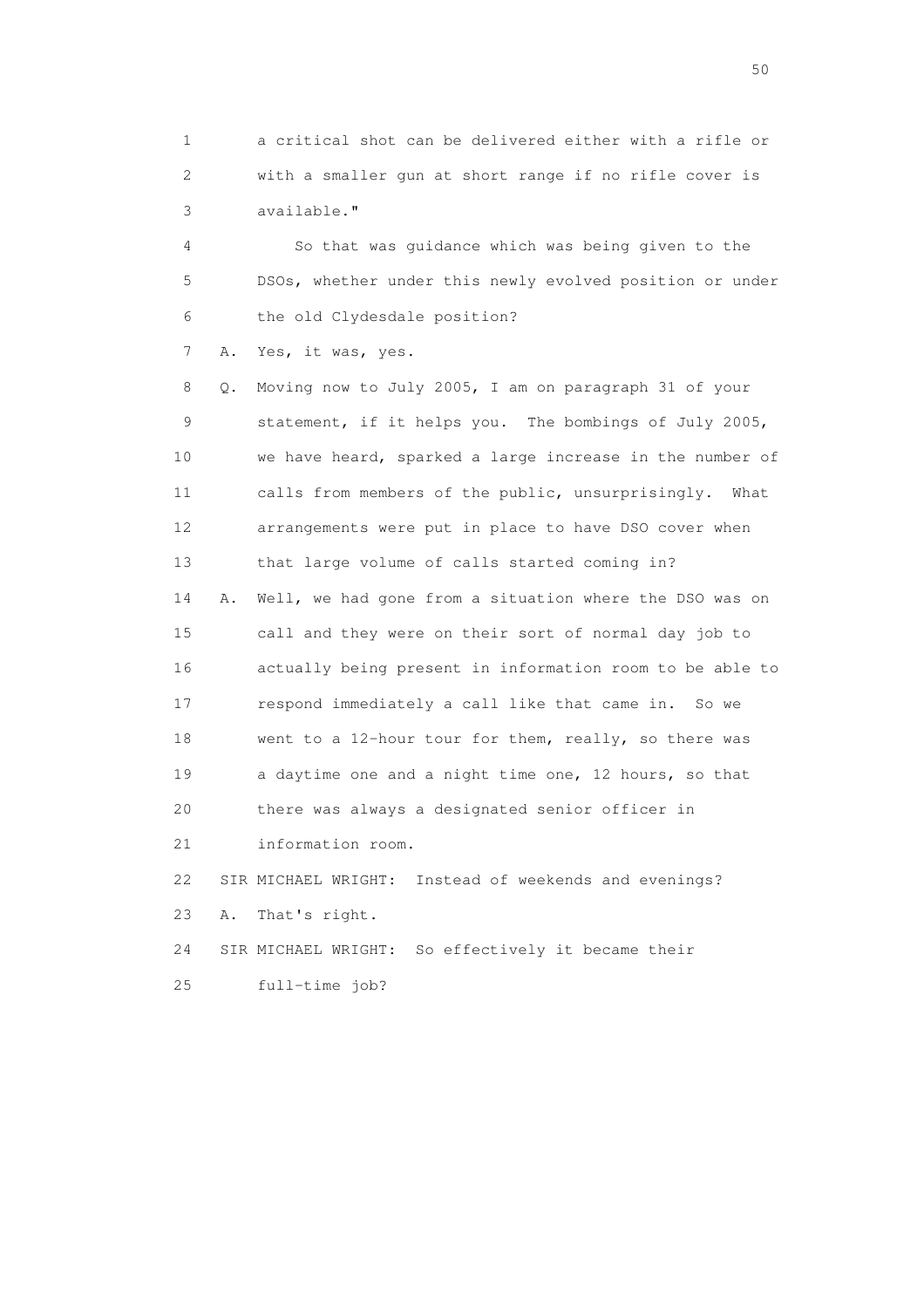- 1 A. Yes.
- 2 MR HOUGH: So a further evolution in the role, starts off as
- 3 just Clydesdale for a specific part of an operation,

4 then a DSO being oncall and called in.

- 5 A. Yes.
- 6 Q. Then July 2005, a DSO permanently present in the
- 7 information room?
- 8 A. Yes.
- 9 Q. But called upon to deal with specific suggestions of
- 10 suicide terrorism?
- 11 A. That's right, yes.
- 12 Q. Obviously this person wasn't to be deluged, so was there 13 any filtering system?
- 14 A. On 21 July I was actually, Commander Carter was the
- 15 designated senior officer --
- 16 Q. In the bubble?
- 17 A. In the bubble, so that when the calls started to come in 18 about the devices that were going off on 21 July, I was 19 on call to help Ian Carter, and --
- 20 Q. Were you his Kratos adviser?
- 21 A. Yes, I was, yes. So what happened is he got there 22 slightly before me but we got into information room 23 about the time that the second device was reported in. 24 So we had two scenes, suspects being chased, and we 25 weren't -- but sounds of an explosion, but sort of no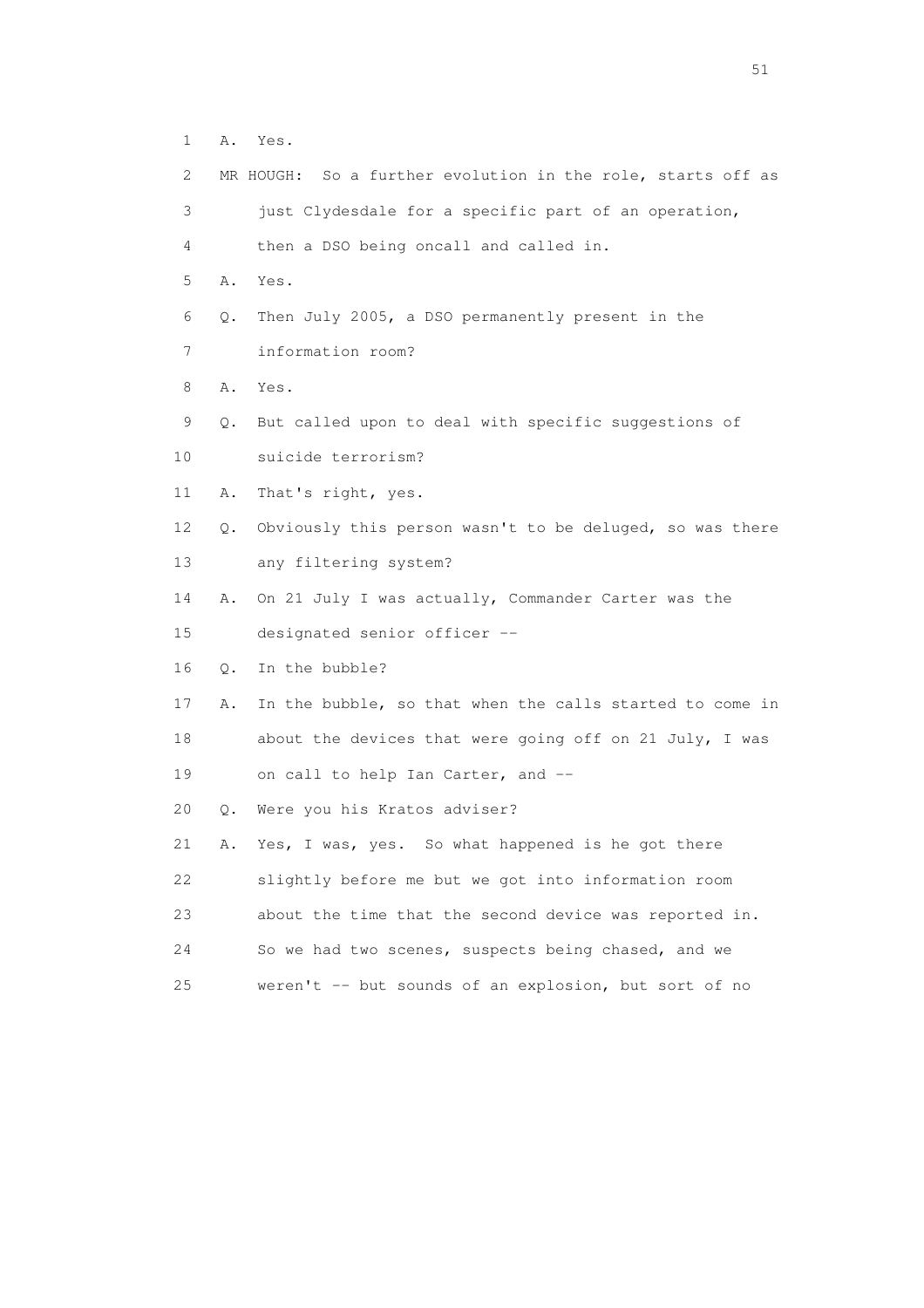1 injuries and things like that. So what happened was, 2 because I am -- you know, I have been involved in 3 operations for most of my service, so I just actually 4 got on with dealing with these two scenes, you know, 5 what policing do we need there, what do we need to do 6 there, and that sort of left Ian to keep thinking about 7 the suicide bomber scenario.

 8 Then we had the message about the third scene and 9 then subsequently after that the fourth scene. While we 10 were trying to deal with these, Ian actually said to me, 11 "Do you think we are dealing with a chemical or 12 a biological incident?", because the messages that were 13 coming out were sounds of an explosion, small explosion 14 and a noxious smell. So at that stage, you know, you 15 need to change your police response because you need 16 first responders that have protective equipment on. So 17 we had to sort of re-think on our feet about what we 18 were doing.

 19 Now, the other thing that started to come out was 20 this vast amount of calls that were coming in from 21 members of the public, because obviously the public get 22 very sensitised to these sort of issues, and so what we 23 did, what I did really was say: why don't we try and 24 introduce a filter system, because a couple of things 25 could happen here. Firstly we are going to run out of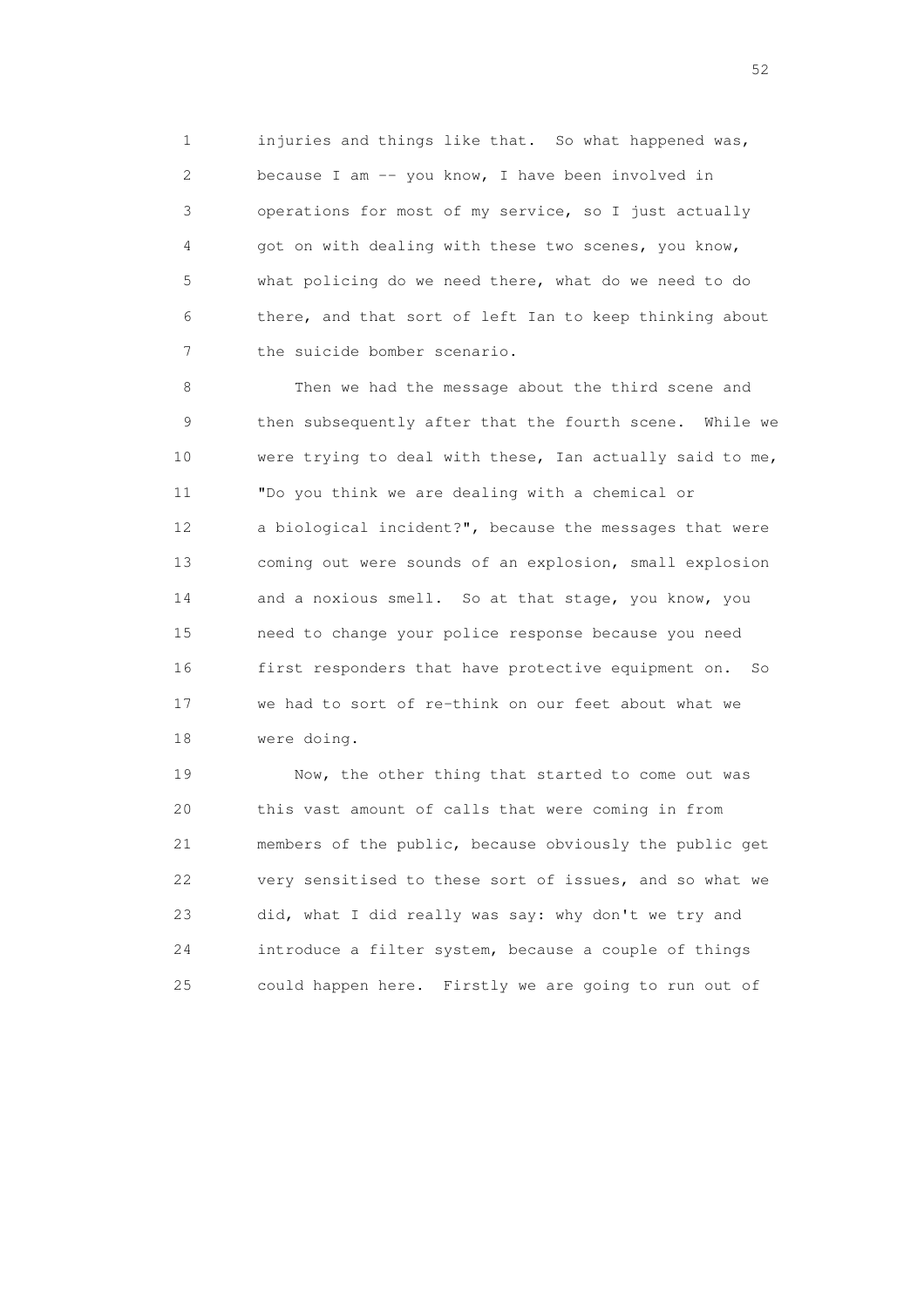1 firearms officers to actually deploy to deal with these 2 calls, and the other thing is if we are sending them to 3 so many calls we might end up with a mistake and 4 somebody might get shot by accident because they are 5 rushing from call to call and it's actually not fair to 6 put them in that position.

 7 So what we decided to do was we would introduce 8 a first phase where the borough duty officer, who is 9 an inspector, and they are oncall in a borough again 10 24 hours a day, seven days a week, that they would go 11 and make the first assessment. Because the vast 12 majority of these calls were somebody acting 13 suspiciously, and in normal events so what, but of 14 course in this situation they suddenly took on the 15 mantle of a suspended suicide bomber.

 16 So we changed the policy sort of on the hoof really 17 to get the duty officer to go to the scene first, make 18 an assessment of what they thought they were dealing 19 with; if they felt that there was some credible evidence 20 to suspect that it was a suicide bomber, they would 21 report that back to the Chief Inspector. Then the 22 Chief Inspector with the information he had gathered by 23 then could say, "Yes, I think I agree with the inspector 24 and we will downgrade this to a normal incident", or, 25 "Actually I think there is some credible evidence

 $\sim$  53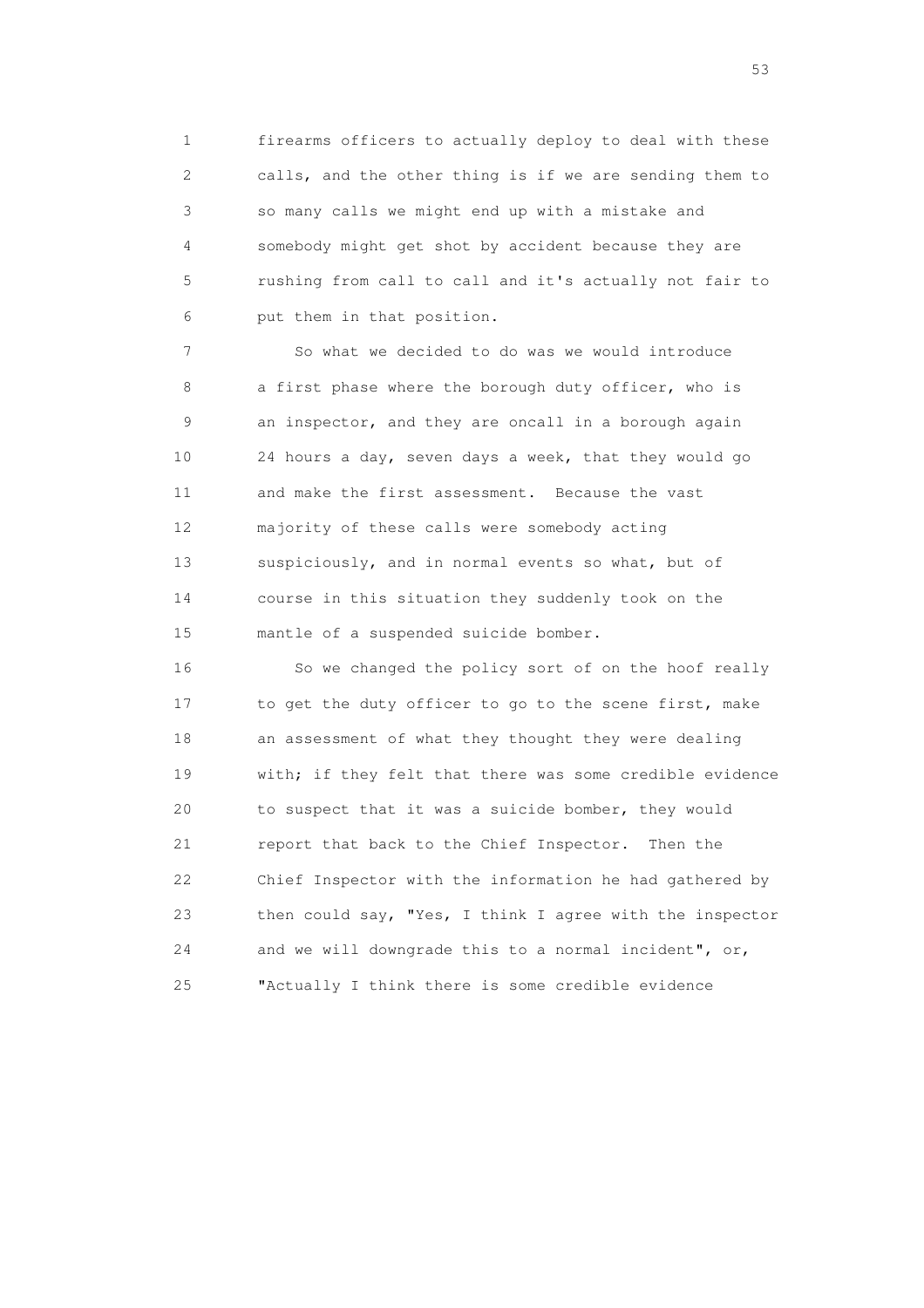1 towards a suspected suicide bomber so now I want 2 a designated senior officer" and -- 3 SIR MICHAEL WRIGHT: He goes up to the Yard, presumably. 4 A. Who's that, sir? 5 SIR MICHAEL WRIGHT: You are talking about the borough 6 inspector. 7 A. The borough inspector would actually go to the scene and 8 deal with it at the scene. 9 SIR MICHAEL WRIGHT: Oh, it is Chief Inspector who says, 10 "This is credible"? 11 A. That's right, yes. 12 SIR MICHAEL WRIGHT: He then effectively goes to the DSO at 13 the Yard. 14 A. That's right, yes. 15 Now, in the period between 21 July at midday until 16 4 August at midnight -- and I'll tell you why they stick 17 in my mind in a minute -- we had 763 calls from members 18 of the public about suspected suicide bombers, and 19 because of this filtering system, only on 11 occasions 20 was a designated senior officer called out, and only on 21 six of those did they actually send an armed response 22 vehicle to the rendezvous point to deal with those. 23 So the filter system actually worked extremely well 24 and filtered out all those other stuff. 25 Just to let you know why I remember those dates is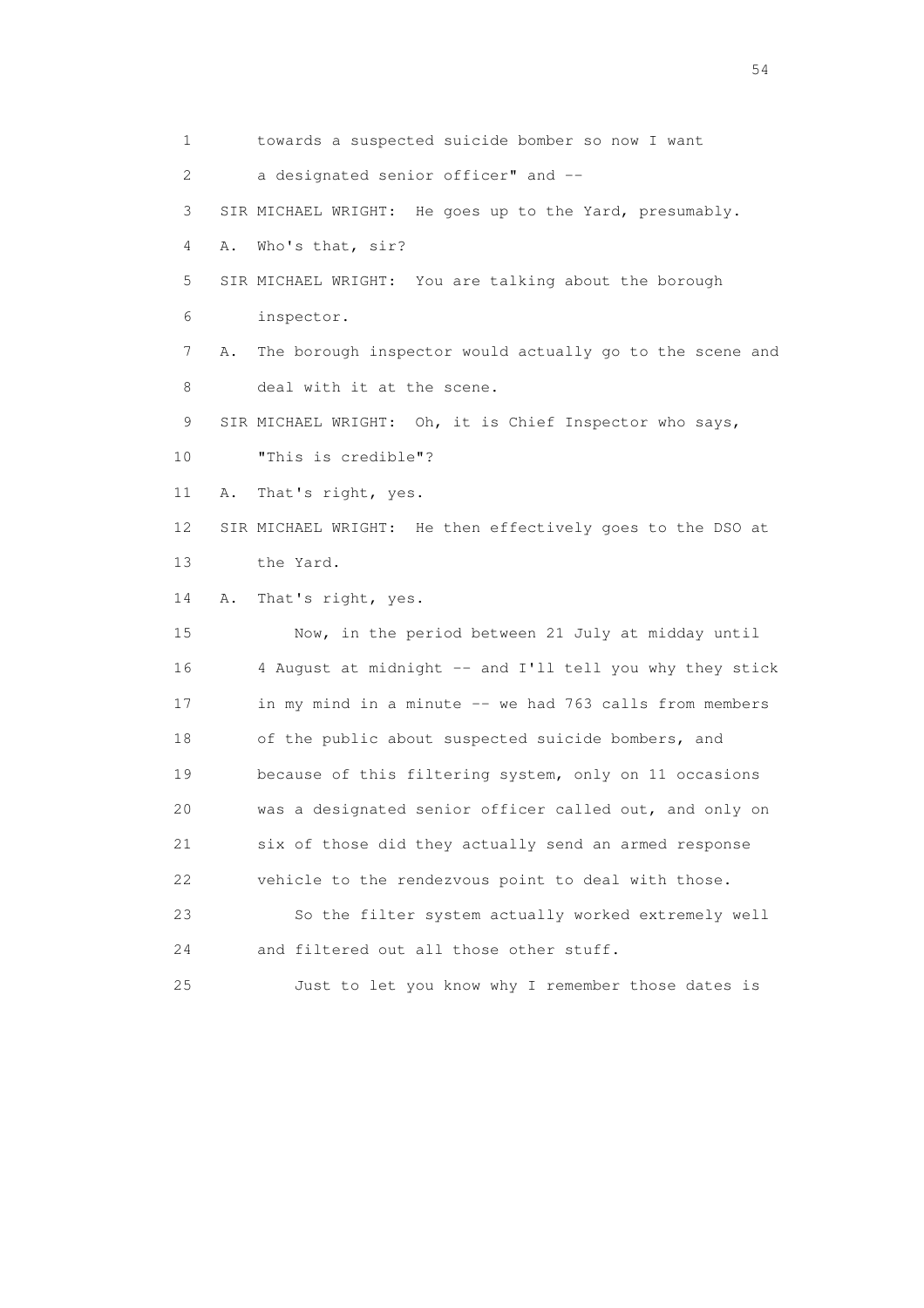1 that we did some revision training on 5 August for 2 officers from around the country, and we had gathered 3 that statistic to give to them on the 5th so that they 4 knew the magnitude of what they could be dealing with. 5 MR HOUGH: You have told us what you were doing on the 21st. 6 Meanwhile, as we have heard, an SO13 operation was 7 starting. 8 A. That's right, yes. 9 Q. A proactive investigation to find the bombers? 10 A. Yes, yes. 11 O. And that was under Mr Boutcher? 12 A. That's right, yes. 13 Q. You, I think, played one part in that, and it's this: 14 you were present at a meeting, I think, overnight 21st 15 to 22nd July which we have heard about, with a variety 16 of senior officers in a hotel, I think? 17 A. Yes. 18 Q. Did that meeting consider the possible need for 19 a specific DSO for this proactive investigation? 20 A. Well, it sounds arrogant but it's not meant to be, but 21 it was my idea actually that we should have a DSO as 22 part of that operation. The situation that we had is 23 that we had a designated senior officer in information 24 room who was dealing with spontaneous calls from the 25 public. We had Clydesdale where there was a position of

the state of the state of the state of the state of the state of the state of the state of the state of the state of the state of the state of the state of the state of the state of the state of the state of the state of t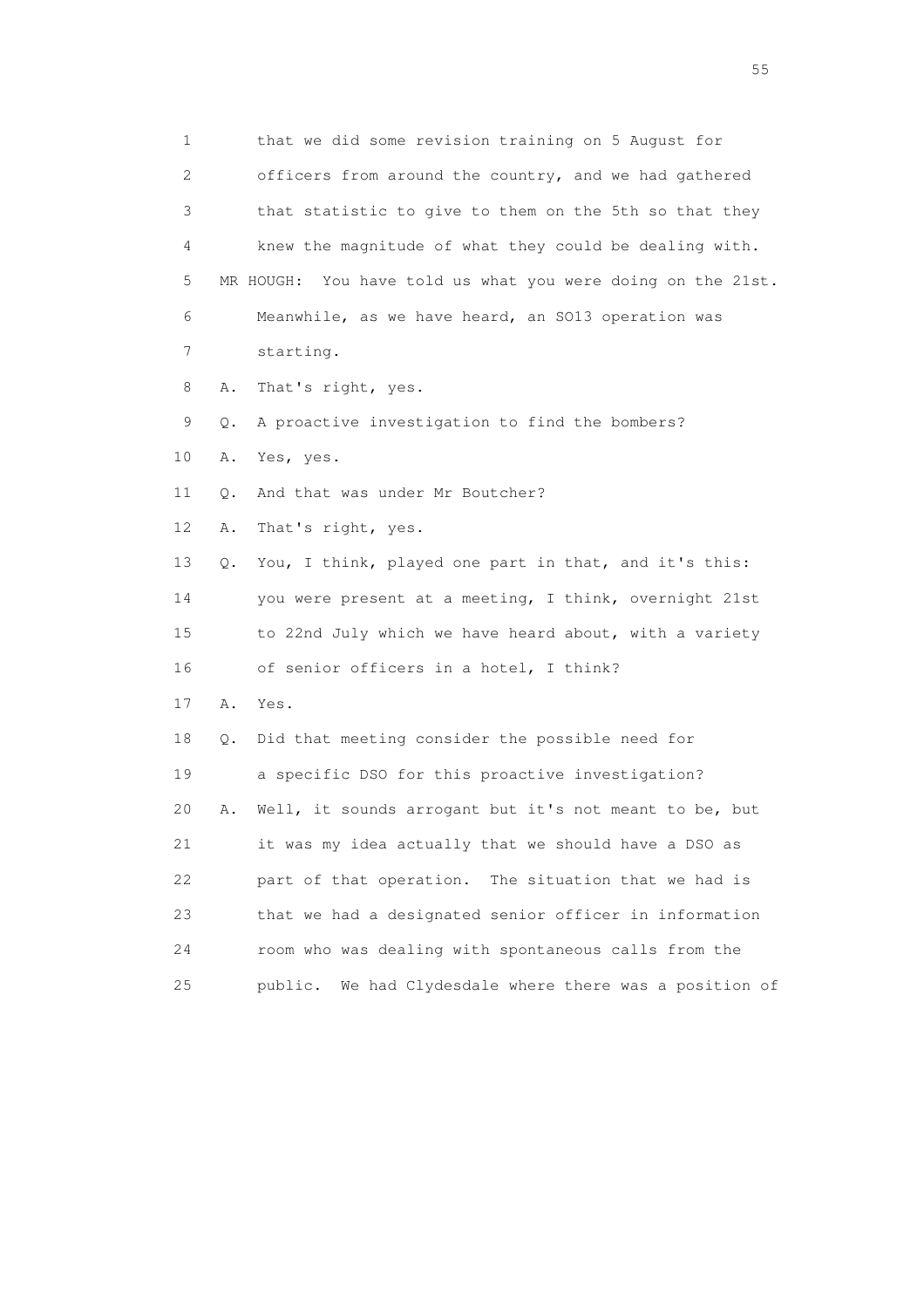1 a designated senior officer, and we had realised that we 2 had a gap in our planning, and is it right that you have 3 a DSO for a Clydesdale, you have a DSO for 4 a spontaneous, and now we have got this other operation 5 that involves a potential manhunt for suspected suicide 6 bombers, isn't it logical to have a designated senior 7 officer there? So I made that suggestion to the group, 8 and of course they adopted it because it's a logical 9 thing to do. 10 Q. What role did you envisage this designated senior 11 officer playing, only dealing with part of the 12 operation, or particular issues in the operation, or 13 taking over the proactive operation? 14 A. Well, it was the same principle as with Clydesdale. You 15 got a detective-led investigation trying to track some 16 people down, and you have got the designated senior 17 officer who is there in case you have got a suspected 18 suicide bomber. And the situation was that if there was 19 a likelihood of, where there was a suspected suicide 20 bomber appeared, then I would expect the DSO to take 21 over. But you also had the same situation that 22 I described in information room, where you have got 23 a more senior officer in the room than perhaps some of 24 the other people who are there as well. So sort of the 25 natural way things tend to happen in the police is that

 $56<sup>o</sup>$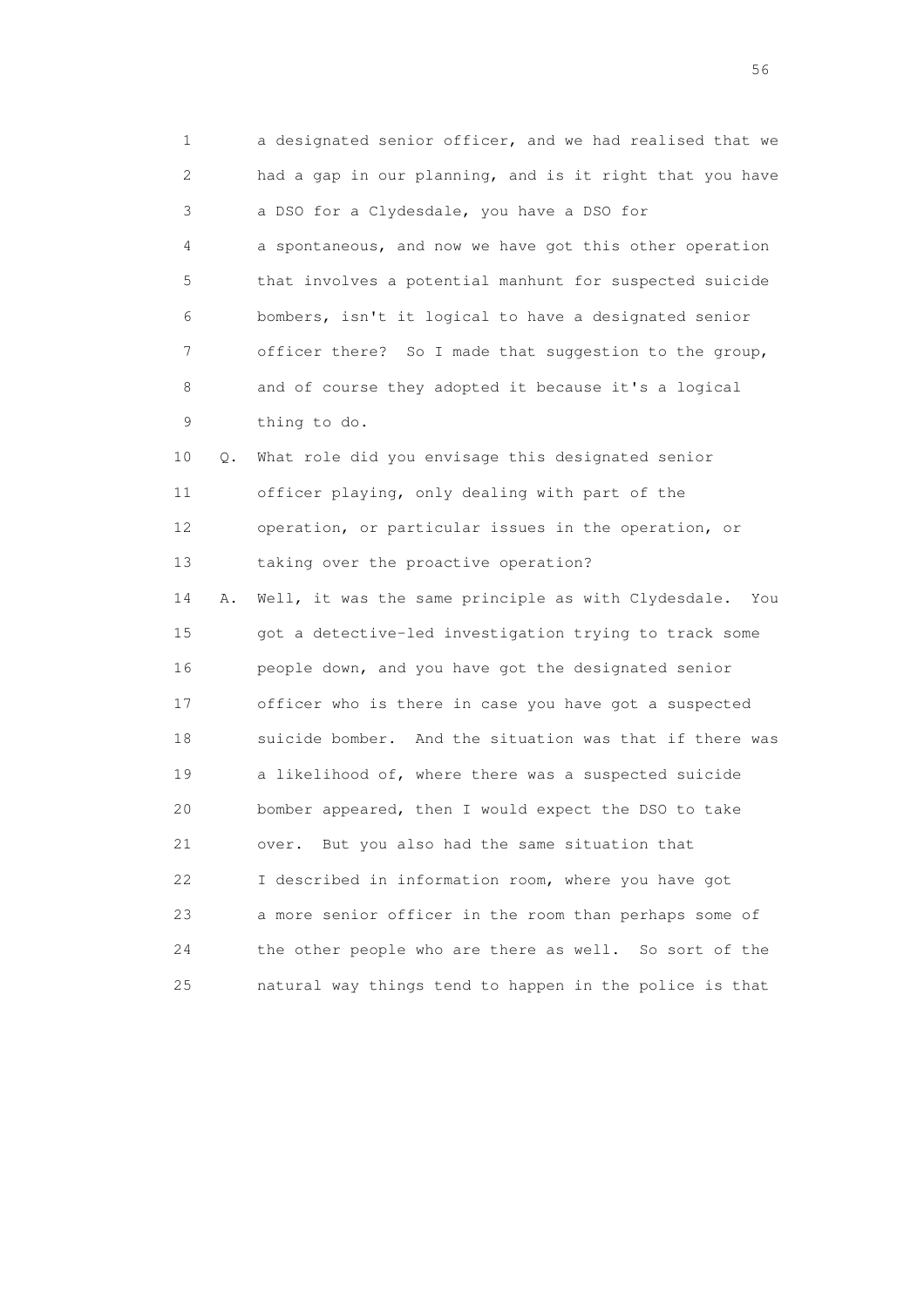1 the senior officer takes precedent.

 2 Now, how we have developed the training under this 3 third scenario that's developed is it's a debate between 4 the senior investigating officer and the designated 5 senior officer. Sorry about all this talk. But who 6 actually, who's in charge and when do they take over. 7 That's not something that you could spell out in 8 a policy because every one of these would be different, 9 but it would be a matter of debate. My expectation 10 would be they would debate which would be the best way 11 to command this, and then they would work it out between 12 themselves. 13 So if, you know, Cressida Dick said, "I think 14 I should be in charge", I think that would be 15 reasonable. 16 SIR MICHAEL WRIGHT: In fact what we heard from both of them 17 is that she effectively took over control of the whole 18 operation to follow and, if possible, detain the bomber, 19 but I think it was quite clear to me anyway that 20 Mr Boutcher, who was describing himself as the SIO, the 21 senior investigating officer, he was still handling the 22 investigation -- 23 A. Yes. 24 SIR MICHAEL WRIGHT: -- of the four July 21st events. 25 A. That's right, yes.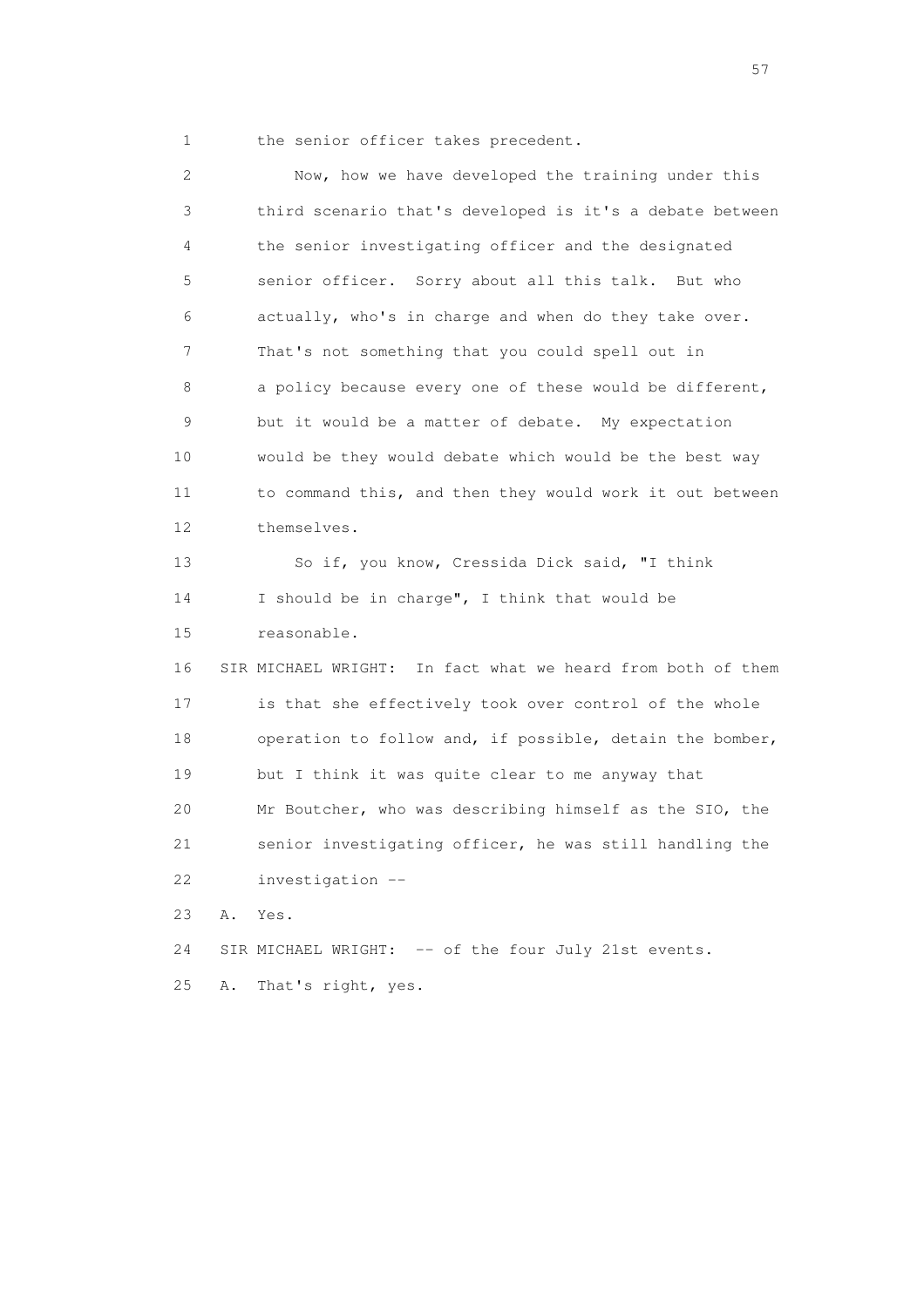1 SIR MICHAEL WRIGHT: That's your understanding as well? 2 A. It is, yes. And of course Commander Dick is 3 an extremely able and well qualified person to do this. 4 So you know, I am not surprised by that either. 5 SIR MICHAEL WRIGHT: You are not surprised that's what 6 happened? 7 A. No. 8 MR HOUGH: After you had been involved in that meeting and 9 that decision had been taken, did you play any further 10 part in the proactive investigation? 11 A. No, I didn't no. 12 Q. Just a couple of other things. First of all, could we 13 have tab 42 of the jury bundle on screen. I am not sure 14 if you have seen this before but it's an excerpt from 15 the tactical options document prepared by Mr Esposito 16 and Andrew on the 21st. The jury have seen it before. 17 First of all, the title. This is one of the situations 18 for which Mr Esposito and Andrew were offering different 19 options: 20 "Interception outside the stronghold/premises or 21 elsewhere of suicide terrorists (spontaneous or 22 pre-planned Kratos)." 23 First of all, the use of the phrase "spontaneous or 24 pre-planned Kratos" appears to be a little bit of a 25 misnomer because of Clydesdale?

the state of the state of the state of the state of the state of the state of the state of the state of the state of the state of the state of the state of the state of the state of the state of the state of the state of t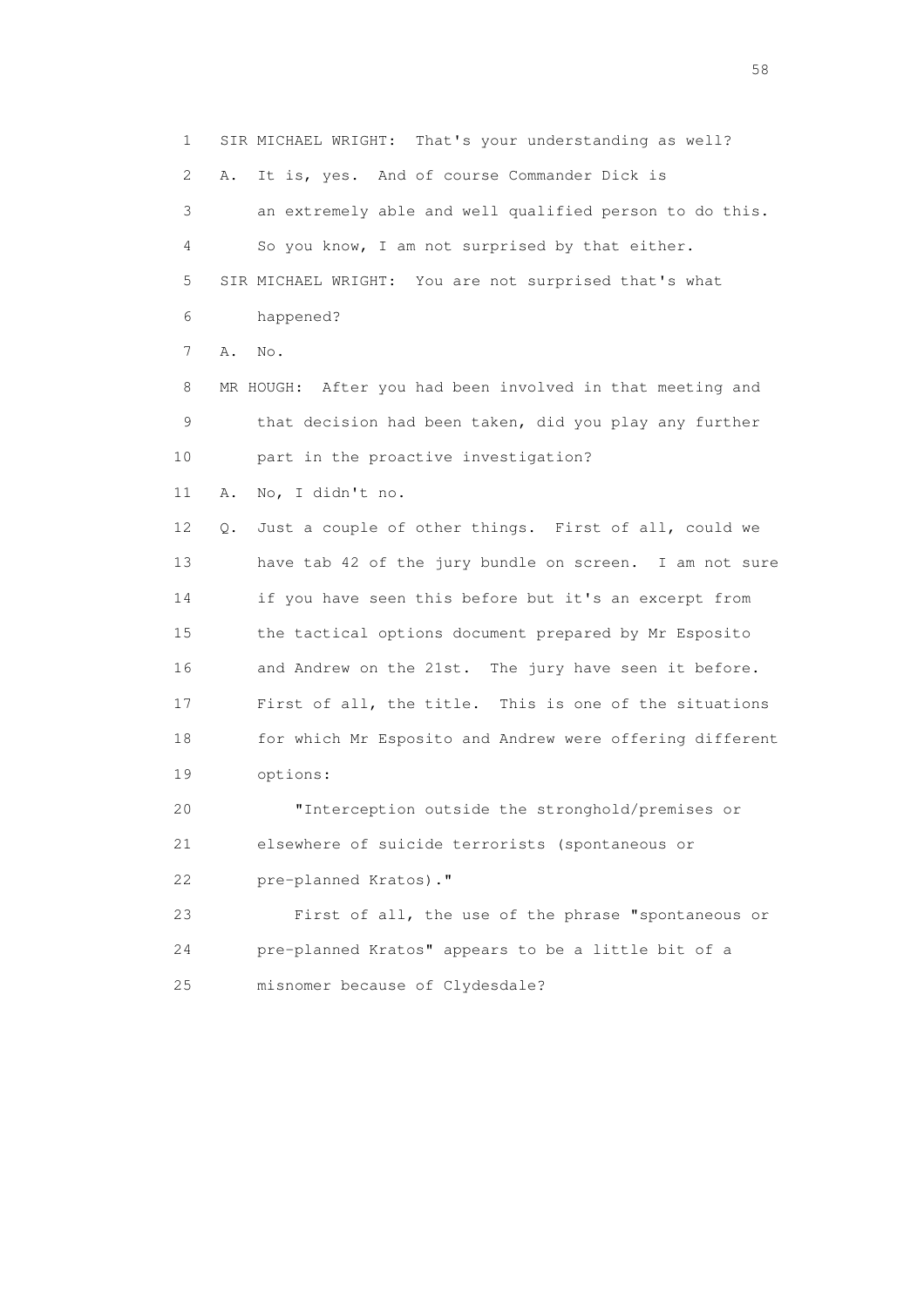1 A. Yes.

| 2.              | Q. | Was the word "Kratos" used in an informal or slang       |
|-----------------|----|----------------------------------------------------------|
| 3               |    | capacity at all by this stage?                           |
| 4               | Α. | It had, really. I mean, the situation we were dealing    |
| 5               |    | with was neither a Kratos nor a Clydesdale. It didn't    |
| 6               |    | fall into either of the parameters of those two          |
| 7               |    | operations. But because we had had all this planning     |
| 8               |    | and everything around it, it sort of naturally morphed   |
| $\mathsf 9$     |    | into that sort of jargon, really.                        |
| 10              | Q. | You see there that it's written that:                    |
| 11              |    | "If there is intelligence to suggest that the            |
| 12 <sup>°</sup> |    | suspect has been identified, is a suicide bomber and is  |
| 13              |    | carrying a device with the means of detonating, the use  |
| 14              |    | of conventional tactics must be carefully considered and |
| 15              |    | risk assessed prior to use."                             |
| 16              |    | It recognises, as you said, that overt deployment is     |
| 17              |    | likely to endanger those around.                         |
| 18              | Α. | Yes.                                                     |
| 19              | Q. | What would you divine from the phrase "the use of        |
| 20              |    | conventional tactics must be carefully considered and    |
| 21              |    | risk assessed"?                                          |
| 22              | Α. | That would be not in a critical shot.                    |
| 23              | Q. | So if those elements are in place, then you have to      |
| 24              |    | think carefully about whether you would use ordinary     |
| 25              |    | firearms tactics as distinct from the special critical   |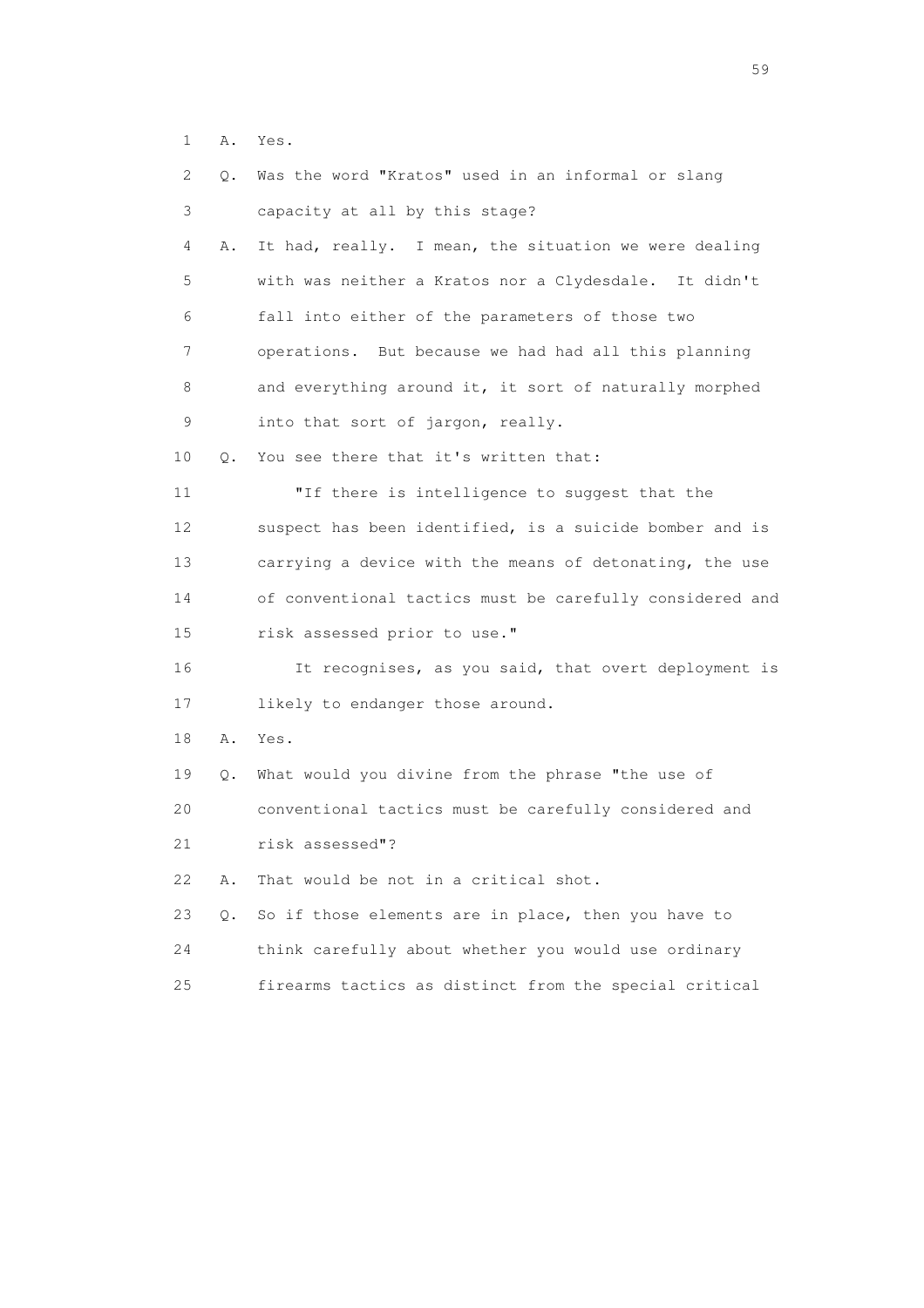1 shot tactics?

2 A. Yes, yes, yes.

 3 SIR MICHAEL WRIGHT: Simply to come down from the general to 4 the particular, conventional tactics in the context of 5 anyone presenting a threat is, "Stand still, stop, armed 6 police".

7 A. That's right, yes, sir.

8 SIR MICHAEL WRIGHT: That's what you would call

9 conventional.

10 A. Yes.

11 MR HOUGH: Then this in italics:

 12 "In all these options [that's the options that are 13 going to be listed below] exists a real possibility that 14 should the subject be non-compliant with the commands of 15 the officers initiating the interception then 16 an immediate critical shot may be taken."

17 A. Yes.

 18 Q. Is that there recognising that whatever the commands 19 from on high, if the subject is non-compliant, then that 20 kind of shot might have to be taken anyway? 21 A. Yes. Section 3 of the Criminal Law Act gives officers 22 powers to use lethal force if they think they are faced

23 with somebody who poses such an extreme threat. That's

24 something that's trained in every firearms officer,

25 whether they do these tactics or not, and I would expect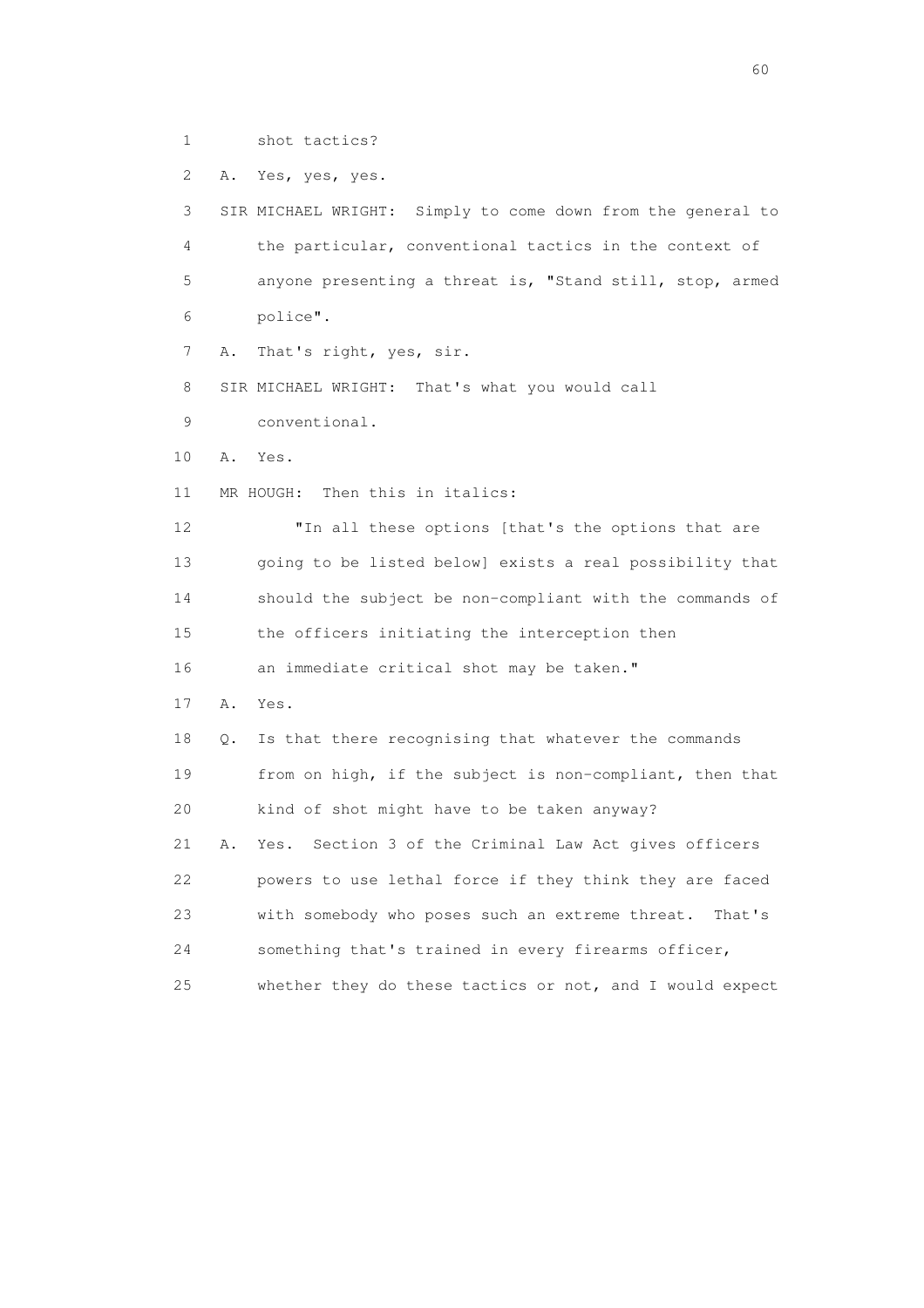| 1  |           | that that's what they would -- be uppermost in their     |
|----|-----------|----------------------------------------------------------|
| 2  |           | mind in that situation.                                  |
| 3  | $\circ$ . | We can have that off screen now. Just this in summary:   |
| 4  |           | you said that the officers may well have to use their    |
| 5  |           | own initiative and discretion --                         |
| 6  | Α.        | Yes.                                                     |
| 7  | Q.        | -- anyway. If an officer might fire a critical shot on   |
| 8  |           | his own initiative without any command from on high,     |
| 9  |           | what is the specific purpose of having a DSO in          |
| 10 |           | an authorising role?                                     |
| 11 | Α.        | Because the DSO might have more intelligence, we have    |
| 12 |           | surrounded them with advisers and people that can give   |
| 13 |           | them advice about what they are dealing with,            |
| 14 |           | intelligence, other tactical options, and so the DSO     |
| 15 |           | might be in a better position than that frontline        |
| 16 |           | officer to make a decision about what he is dealing      |
| 17 |           | with. But there is always, in any situation, the option  |
| 18 |           | open to the officer at the front, if he thinks that he   |
| 19 |           | needs to use his firearm because of what's facing him in |
| 20 |           | front of him, he's always got that option available to   |
| 21 |           | him, and then he would stand or fall by that, on that    |
| 22 |           | decision, at any subsequent inquiry.                     |
| 23 | Q.        | If an officer gets the authorising order from a DSO,     |
| 24 |           | "Critical shot authorised" --                            |
| 25 | Α.        | Yes.                                                     |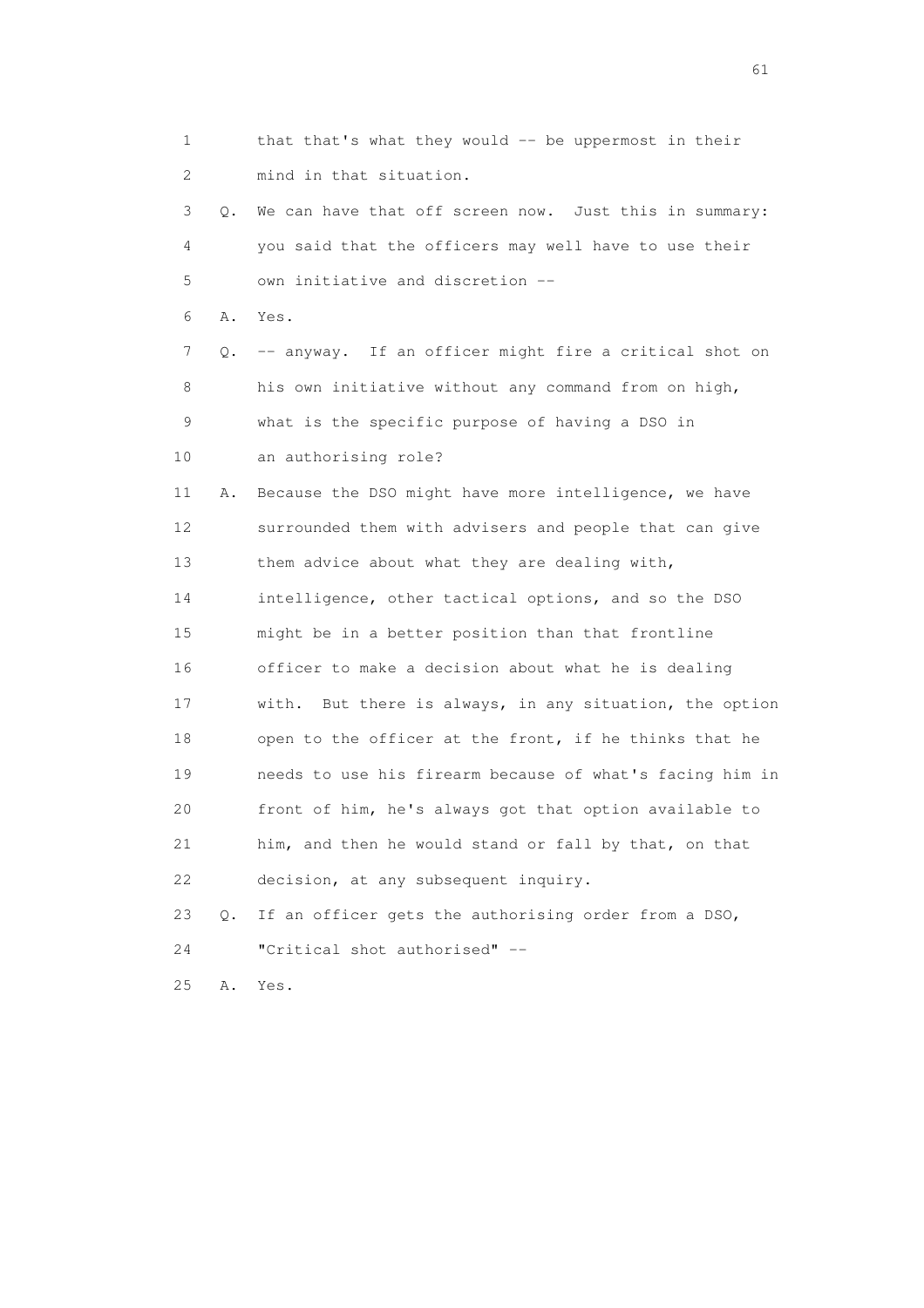1 Q. -- in your opinion, should he be more prepared to 2 deliver a critical shot, more willing to do so, than he 3 would be if he had not received that authorising order? 4 A. I would say that -- more prepared, would I use that 5 term? What I would say is that although the officer's 6 sort of been given that go-ahead, I would still expect 7 officers to think about what is facing them. If, say, 8 for example, you know, they said the person had 9 a rucksack and that they could clearly see the person in 10 front of them didn't have a rucksack, then I would 11 expect them perhaps to re-appraise what was in front of 12 them. 13 Q. So what difference is created on the ground by the 14 authorising order? 15 A. What difference is created? Erm ... 16 Q. How do officers behave differently if they have had the 17 order than if they haven't, if at all? 18 A. I am not sure that -- I think that what the officers 19 would do is that they would make their own assessment 20 about what they thought they were dealing with before 21 they did that, despite what anyone says to them, and it 22 sort of comes back to this classic, oh, I was only 23 following orders, really. 24 SIR MICHAEL WRIGHT: Because it's not an order, it's only 25 an authorisation.

 $\sim$  62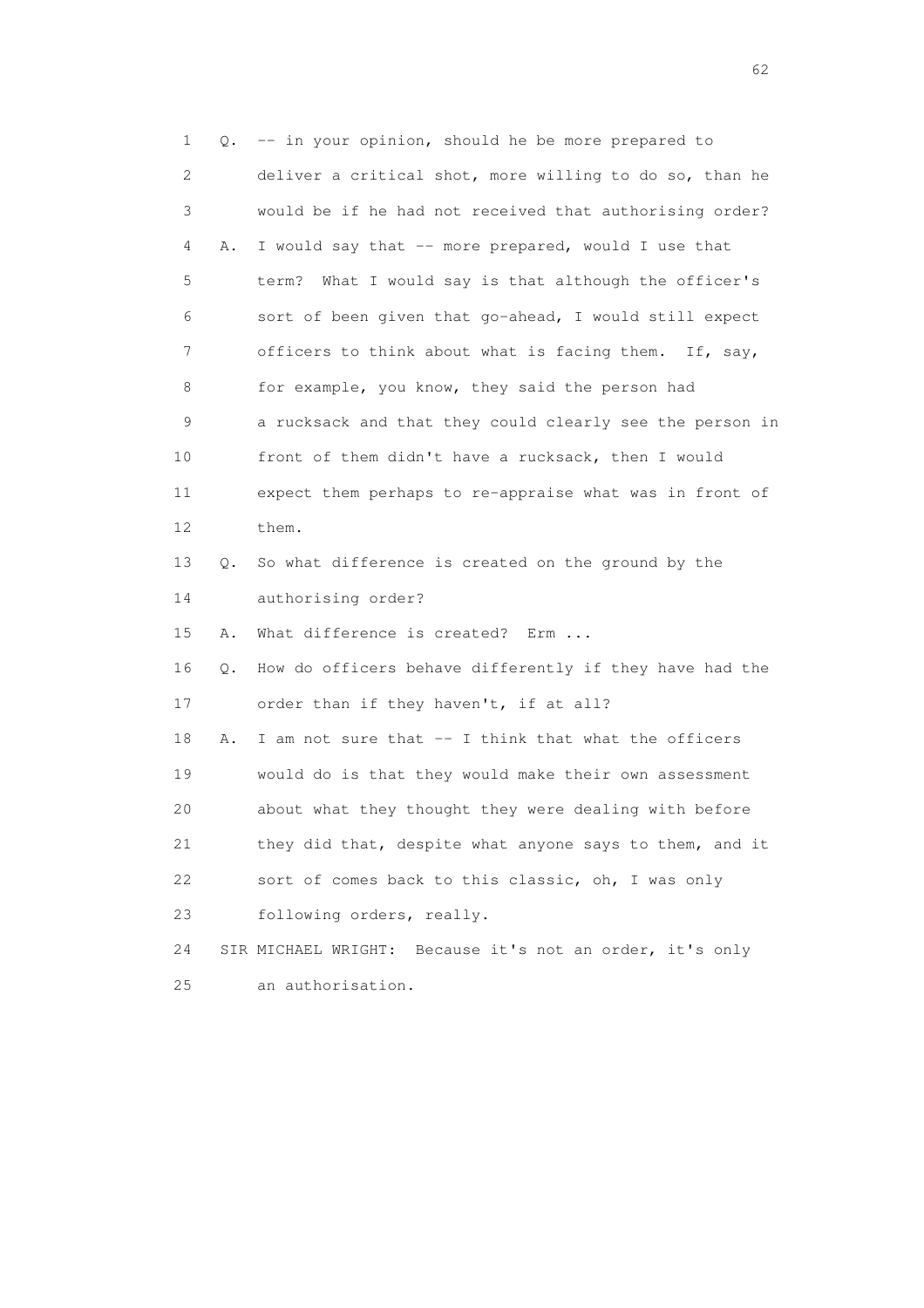1 A. That's right, yes, sir.

2 SIR MICHAEL WRIGHT: But I suppose --

 3 A. I think it could be an order, though. You know, 4 "I order you to shoot that person" could be an order, 5 but we have taken legal advice around this situation as 6 well, which was one of the very first pieces of legal 7 advice we took, and the reality is if the officer failed 8 to shoot for whatever grounds they had, and people died 9 as a result of that, would they be less or more 10 culpable, I think the legal advice that we had said they 11 are entitled to decide that they are not going to shoot, 12 and then they stand or fall on that decision. 13 SIR MICHAEL WRIGHT: On that decision. 14 A. Yes, sir.

 15 SIR MICHAEL WRIGHT: They may fall, of course, if they are 16 wrong.

17 A. Yes, sir.

 18 SIR MICHAEL WRIGHT: It comes to this, though, doesn't it: 19 at least the officer who has heard "critical shot 20 authorised", what he would know is that the senior 21 officer in the command centre, with all the benefit of 22 the intelligence that has been coming in, that that 23 officer, although not there, not actually seeing what's 24 happening, has at least come to the conclusion that 25 there is credible evidence (a) that the man who's being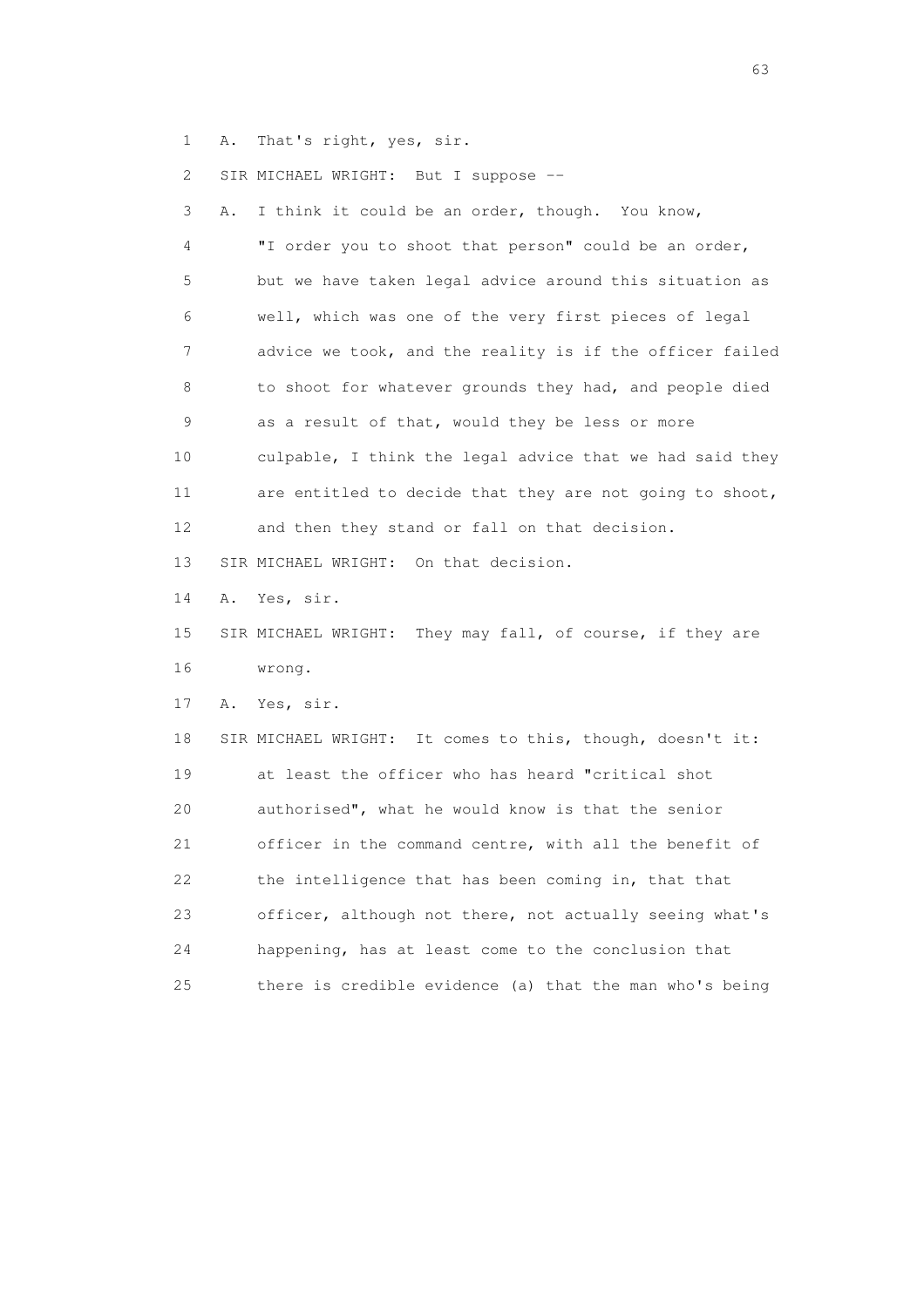1 followed is carrying a bomb and (b) that there is 2 an immediate threat. 3 A. That's right, yes, sir. 4 SIR MICHAEL WRIGHT: Now, that's comfort to the officer on 5 the ground, but it's no more than that. 6 A. No, no. 7 SIR MICHAEL WRIGHT: So as you have just been telling us, 8 it's still down to him and he should know that it's his 9 responsibility to make up his mind in the final 10 analysis: do I or don't I? 11 A. Yes. 12 SIR MICHAEL WRIGHT: Is that what it comes to? 13 A. Yes, sir. 14 MR HOUGH: We have, of course, asked you all those questions 15 in the abstract, but it's only fair to point out that 16 nobody has said here that he received a critical shot 17 authorisation, let alone an order. 18 Just a few final points about the evidence we heard 19 yesterday from Mr Paddick. We heard evidence from him 20 that he thought from his training and experience, and he 21 was questioned about the level of his experience, he 22 said that he thought the DSO in any Kratos situation 23 would play no part beyond giving the critical shot order 24 so that the DSO would effectively sit back in the 25 control room playing no part in the operation until the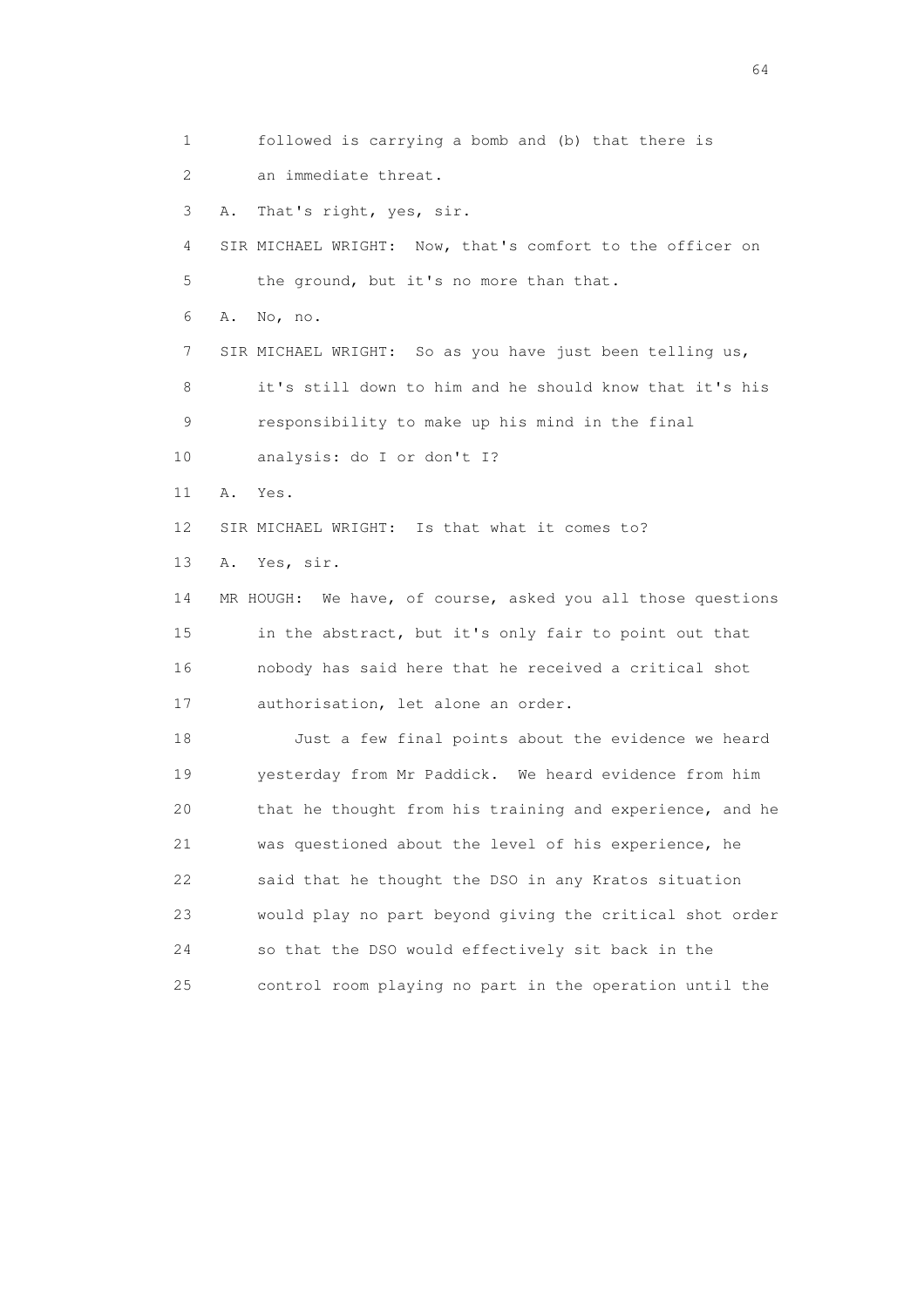1 possibility of giving a critical shot authorisation 2 arose, and then the DSO would step in at that stage. 3 Was that your understanding of how it worked? 4 A. Absolutely not. It's not credible, and you know, I hate 5 to say this against Brian because I have known Brian 6 a long time, but actually it's not a credible thing to 7 say, really. How could you sort of stand on the 8 sidelines and let this thing unfold and then step up, 9 shoot him and then step back. Because you have to 10 justify that order, so you would need to be questioning, 11 you would need to be finding out yourself what's going 12 on, and of course you are not just there actually to 13 make the shot. You could say: actually I don't think 14 this person poses any threat, just let them go about 15 their everyday business. And that has happened on some 16 of the spontaneous calls that we have had as well come 17 into information room where the designated senior 18 officer decided: I don't think there is anything in 19 this, just let them go. 20 Q. If there was a misconception on his part, could it have

 21 been due to him knowing a DSO in a different situation, 22 either public order or in the early stages, Clydesdale 23 before the evolution of the policy?

24 A. I am sorry, can you ...

25 Q. If there was any misconception on his part, could that

 $\sim$  65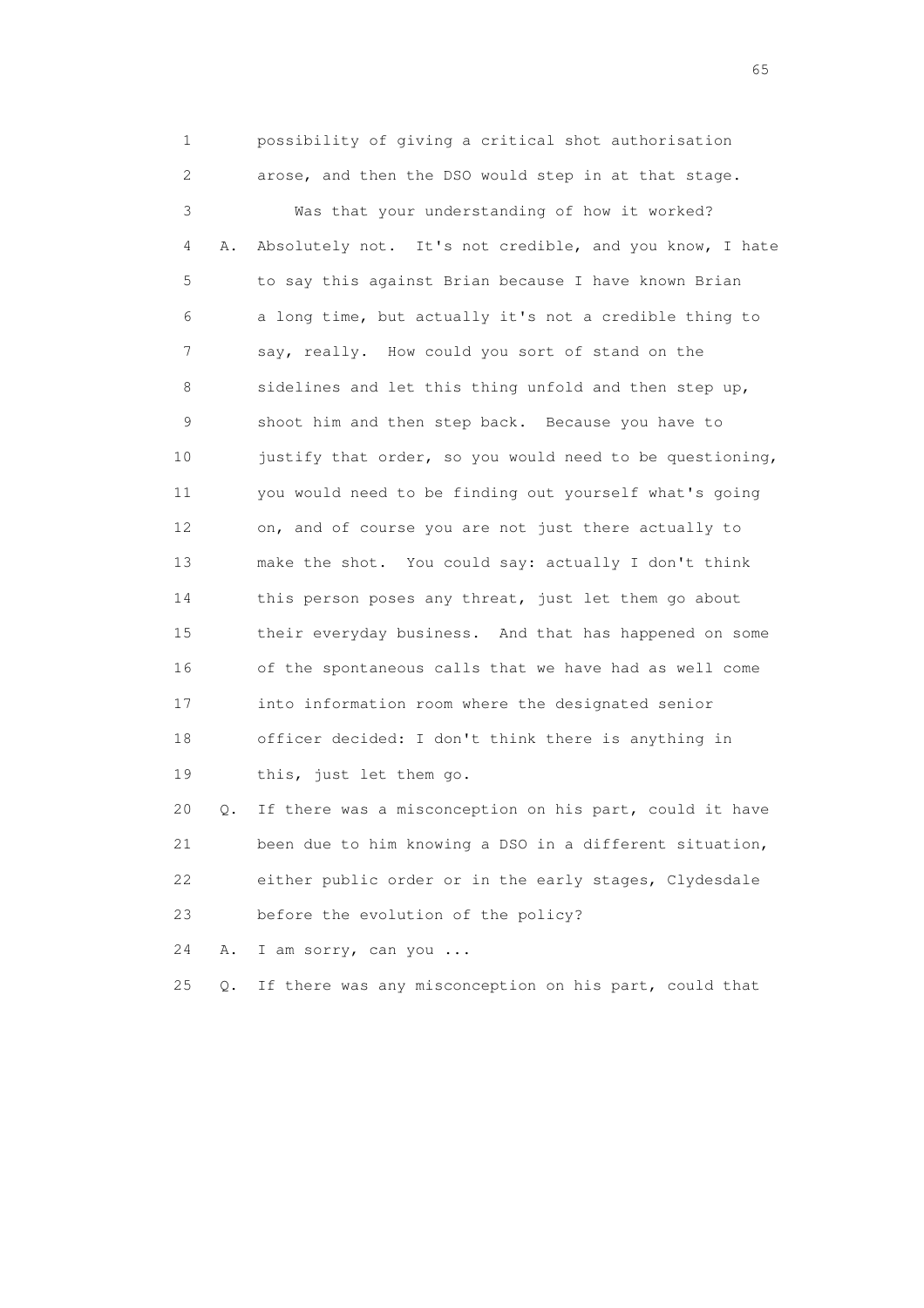| 1               |    | be due to him knowing about DSOs from another, from        |
|-----------------|----|------------------------------------------------------------|
| 2               |    | an earlier stage of the policy?                            |
| 3               | Α. | He might get the two roles confused, but --                |
| 4               |    | SIR MICHAEL WRIGHT: He told us that his DSO experience was |
| 5               |    | entirely public order.                                     |
| 6               | Α. | Right, well, it's a completely different role.             |
| 7               |    | SIR MICHAEL WRIGHT: That is what I think you are saying.   |
| 8               |    | He was talking about Notting Hill.                         |
| 9               | Α. | It's a completely different role.                          |
| 10              |    | MR HOUGH: In fairness he also said that he had received    |
| 11              |    | some training, I think half a day's training in relation   |
| 12 <sup>°</sup> |    | to Kratos but at an early stage.                           |
| 13              | Α. | That's right, yes, and I delivered most of that training   |
| 14              |    | myself actually to the DSOs.                               |
| 15              | Q. | Also, we have heard from him about a specific incident.    |
| 16              |    | He says he had a conversation with you on 23 July 2005     |
| 17              |    | in which he asked you if there were any code words to      |
| 18              |    | designate particular orders under the Kratos policy.       |
| 19              |    | You said that there weren't.                               |
| 20              | Α. | We weren't actually dealing with a Kratos type incident    |
| 21              |    | on this day, so again there may be some                    |
| 22              |    | misunderstanding. On Kratos there aren't code words,       |
| 23              |    | but on Clydesdale there are, but where we had got to by    |
| 24              |    | that stage is that on this event, because we had had       |
| 25              |    | some time to build it up, there were a range of options    |

 $\sim$  66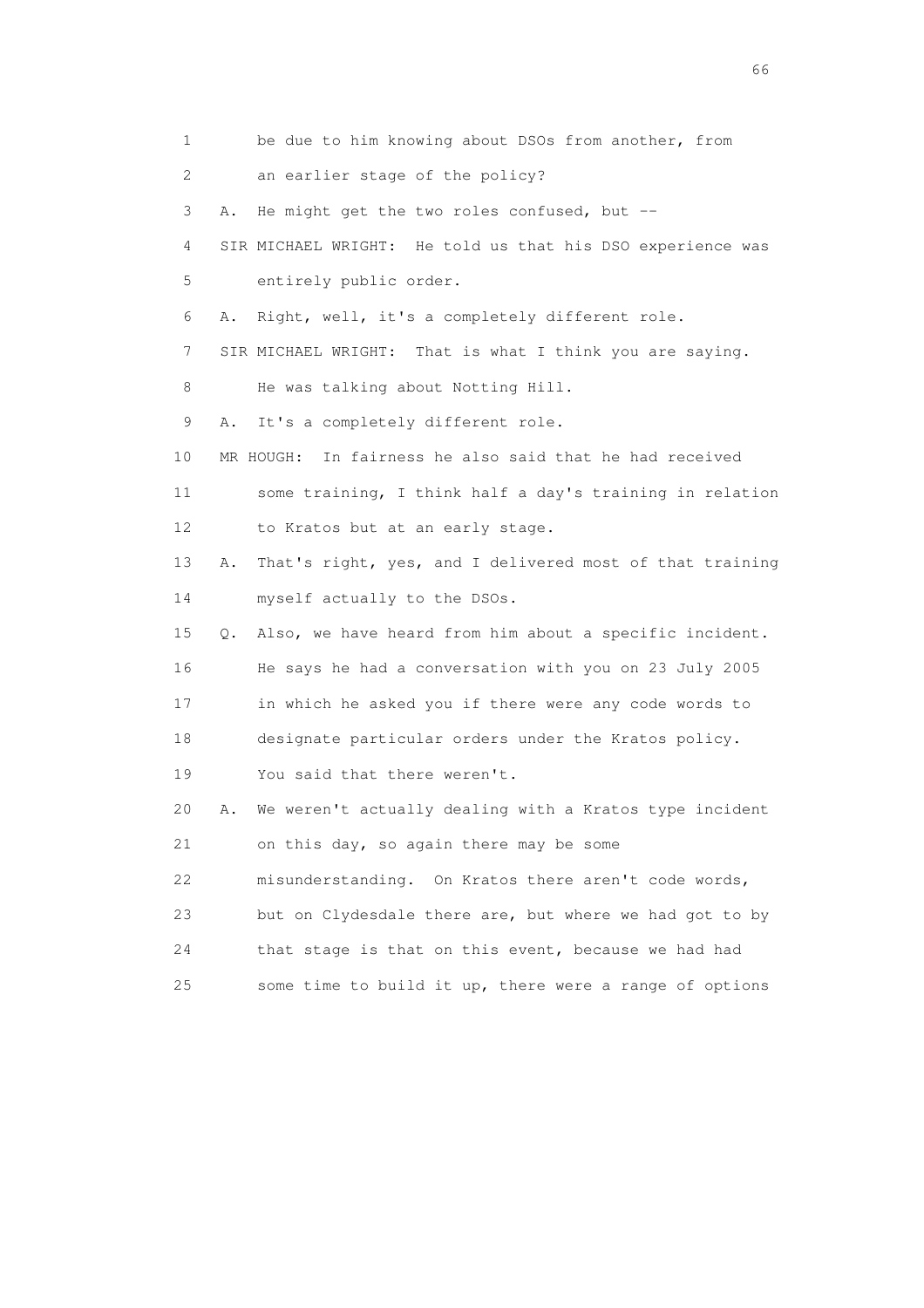1 available to the DSO, Commander Dick, and they had code 2 words with them as well.

 3 Q. He also says that he asked you: why have a DSO if there 4 isn't a clear code word; and you said something like you 5 saw his point. Do you recall anything like that? 6 A. I just don't recall that at all, no. 7 SIR MICHAEL WRIGHT: It isn't what you would have thought? 8 A. No, absolutely not, because as I said earlier I felt we 9 should have a DSO in this situation because we had them 10 for other types of event, and it was logical to have one 11 for this as well because it's not fair for more junior 12 officers to put them in that situation when we had some 13 people who had been trained especially to deal with 14 these types of things. 15 MR HOUGH: We haven't been hearing about how the policies 16 have been developed since July 2005, and for very good 17 reason, but it's fair to say that the policies have been 18 developed since then? 19 A. Yes, they have, yes. 20 Q. Just to give everybody a degree of assurance, as you 21 have said already, the policies have been developed to

22 cover the kind of situation that was dealt with --

23 A. Yes, they have.

 24 Q. -- on the 22nd, but it's fair also to say that that was 25 unprecedented in the UK at the time?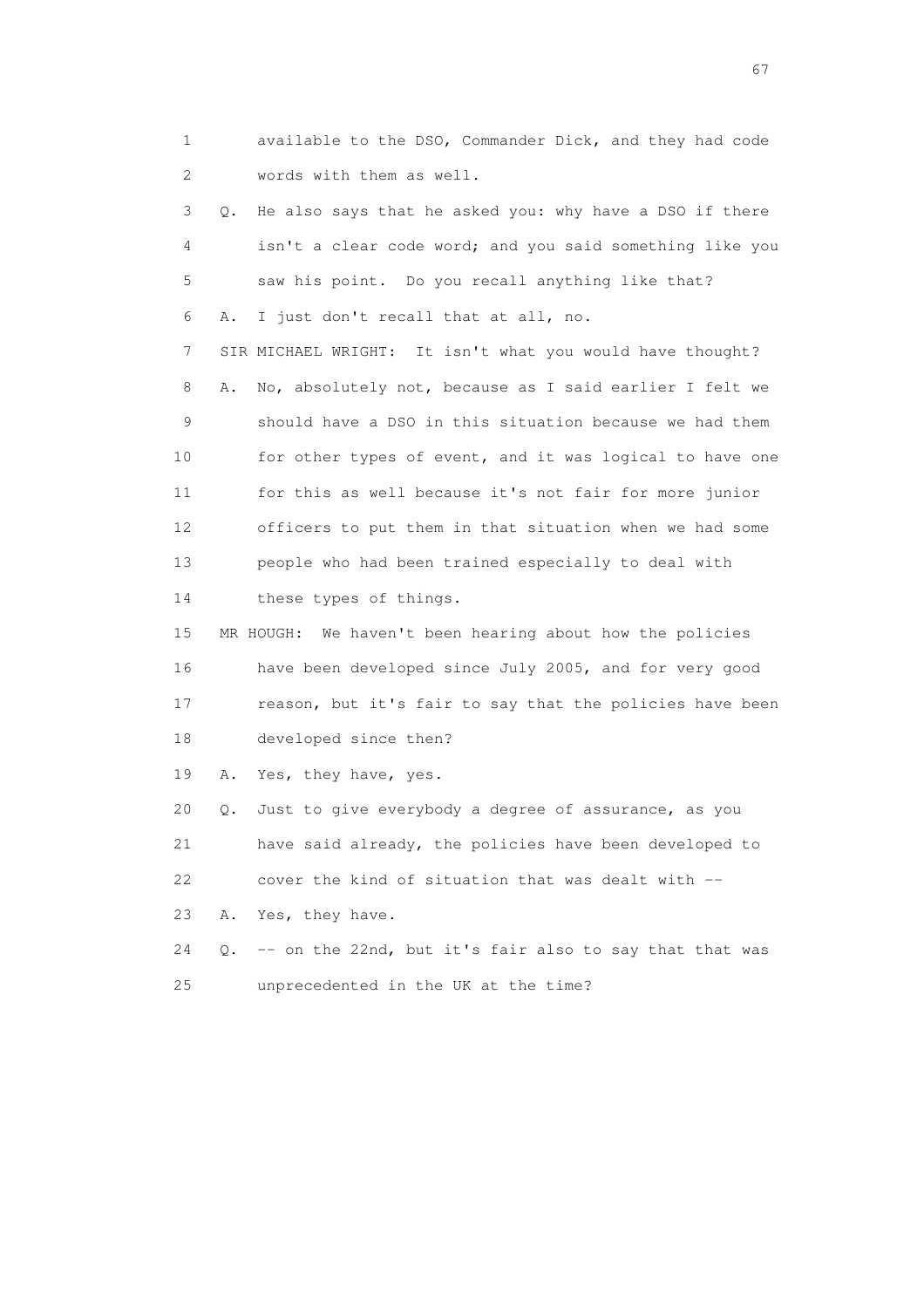1 A. Yes.

| $\mathbf{2}^{\mathsf{I}}$ | And almost unprecedented across the world?<br>Q.            |
|---------------------------|-------------------------------------------------------------|
| 3                         | That's right, yes. I mean, what's happened is that we<br>Α. |
| 4                         | have got three now: we have got one for the spontaneous;    |
| 5                         | we have got one for the Clydesdale, the pre-planned         |
| 6                         | operation; and now we have got one for the sort of          |
| 7                         | intelligence-led operation; and most law enforcement        |
| 8                         | agencies around the world have actually copied what we      |
| 9                         | have done because nobody's got anything better.             |
| 10                        | MR HOUGH:<br>Thank you. Those are my questions and it might |
| 11                        | be an appropriate time for a break.                         |
| 12 <sup>°</sup>           | SIR MICHAEL WRIGHT: It would.                               |
| 13                        | Can I just go back to what you were telling us much         |
| 14                        | earlier about the devices that you had been encountering    |
| 15                        | in your research journeys around the world, which           |
| 16                        | you say the vast majority are body carried and concealed    |
| 17                        | under clothing.                                             |
| 18                        | What sort of typical size are these bombs?                  |
| 19                        | They are about 3 to 5 kilograms of explosive.<br>Α.         |
| 20                        | SIR MICHAEL WRIGHT: What sort of explosive?                 |
| 21                        | If you go to Sri Lanka, it's generally military<br>Α.       |
| 22                        | explosive because there is a lot of landmines that have     |
| 23                        | been buried around the grounds around the northern tip      |
| 24                        | of Sri Lanka because they just go and dig these up, they    |
| 25                        | take the explosive out and they reformat it to put it       |

entration of the contract of the contract of the contract of the contract of the contract of the contract of the contract of the contract of the contract of the contract of the contract of the contract of the contract of t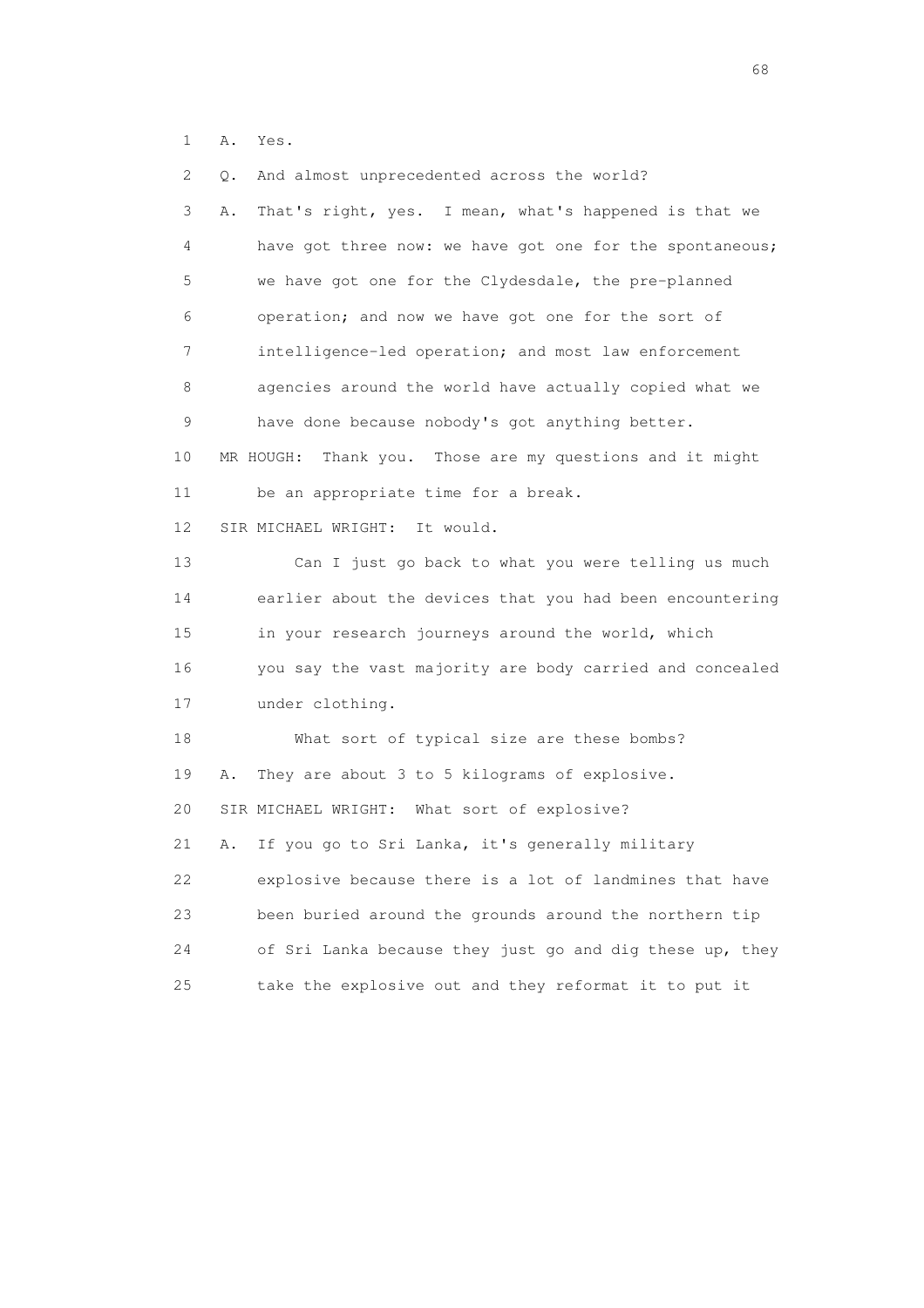1 into a device that they can carry round their waist. 2 It's a very similar situation in Russia, and in the 3 Middle East as well, there is lots of military munitions 4 lying around that these people -- in Israel and now in 5 the UK, because you can't get hold of these things, it's 6 peroxide. 7 SIR MICHAEL WRIGHT: Stick to peroxide, if you will. 8 A. Right. 9 SIR MICHAEL WRIGHT: What's your experience of a typical 10 size of a peroxide bomb? 11 A. Again it's about 3 to 5 kilos, because the whole point 12 of this is to carry it in concealment so if they are too 13 heavy you would not be able to walk very far and you 14 would be fairly obvious carrying something like this. 15 So typically they are sort of around that sort of size 16 (indicated) something about that thick and then they 17 will have a sheet of ball bearings or nuts and bolts and 18 that on the outside. 19 SIR MICHAEL WRIGHT: That will be wrapped around the body? 20 A. Yes, yes. 21 SIR MICHAEL WRIGHT: What I was thinking of, and you may be 22 able to help about this: some bombs have been very much 23 smaller than that. I was thinking particularly, just so 24 you know what I am thinking about, Richard Reid, with a 25 bomb in his shoe.

entral de la construction de la construction de la construction de la construction de la construction de la co<br>1990 : la construction de la construction de la construction de la construction de la construction de la const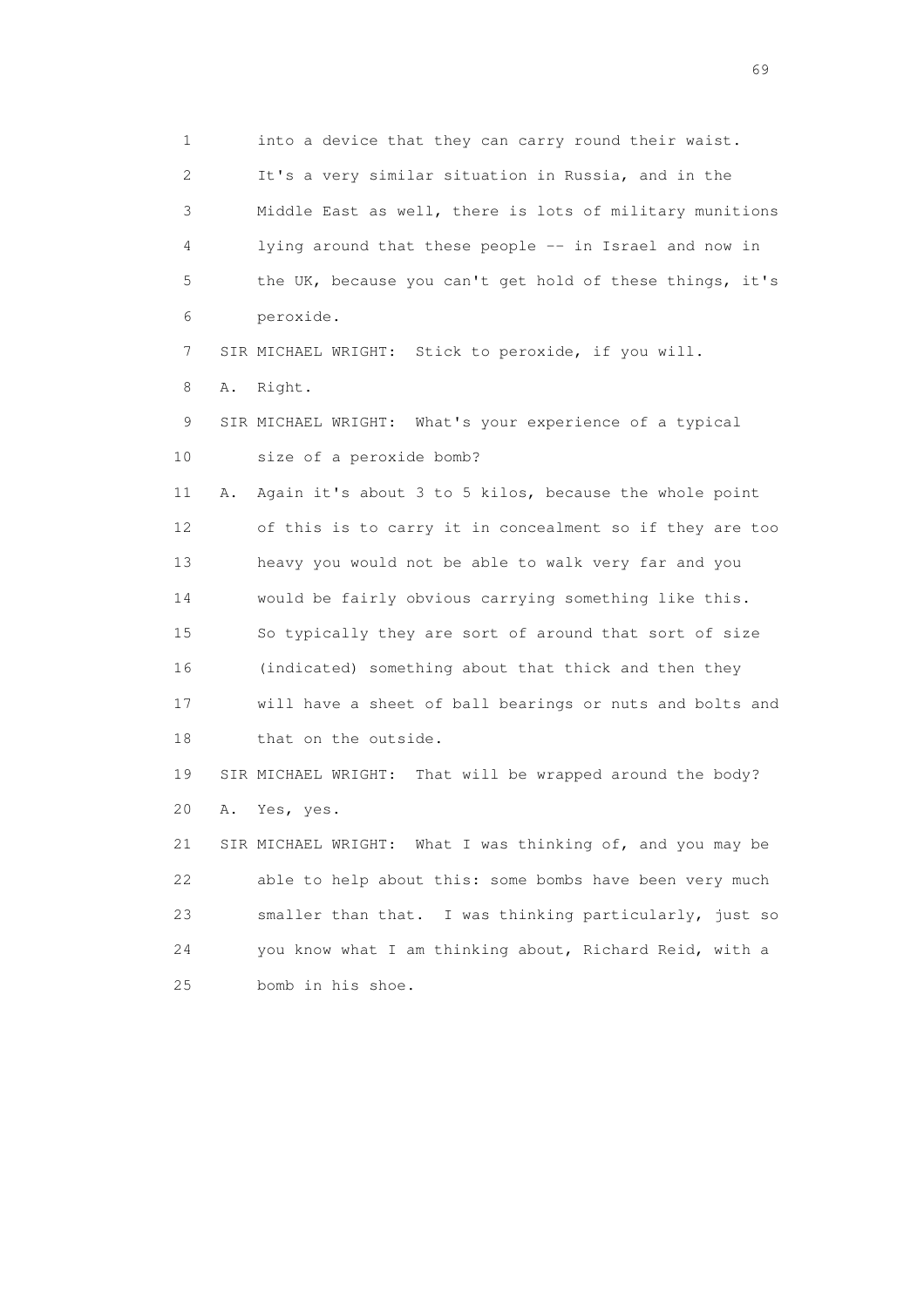1 A. That's right, yes.

 2 SIR MICHAEL WRIGHT: What sort of a bomb was that? 3 A. That was -- there was a TATP detonator that he had made 4 up in there with the explosive, but of course on 5 a pressurised aircraft, you need very much less to 6 actually puncture the fuselage of the aircraft. 7 SIR MICHAEL WRIGHT: So that's really a special bomb for a 8 special situation. 9 A. Yes, sir, it is. 10 SIR MICHAEL WRIGHT: Typically, you are looking at 3 to 11 5 kilograms of peroxide based -- bulked out with flour 12 or whatever the -- 13 A. Peppercorn, something like that, yes, and shrapnel. 14 SIR MICHAEL WRIGHT: You have demonstrated maybe an inch 15 thick. 16 A. That's right, yes. 17 SIR MICHAEL WRIGHT: And passing round the body. 18 A. That's right, yes. 19 SIR MICHAEL WRIGHT: I understand, thank you. That would be 20 convenient. Quarter to, ladies and gentlemen. 21 (11.40 am) 22 (A short break) 23 (11.50 am) 24 (In the presence of the jury) 25 SIR MICHAEL WRIGHT: Yes.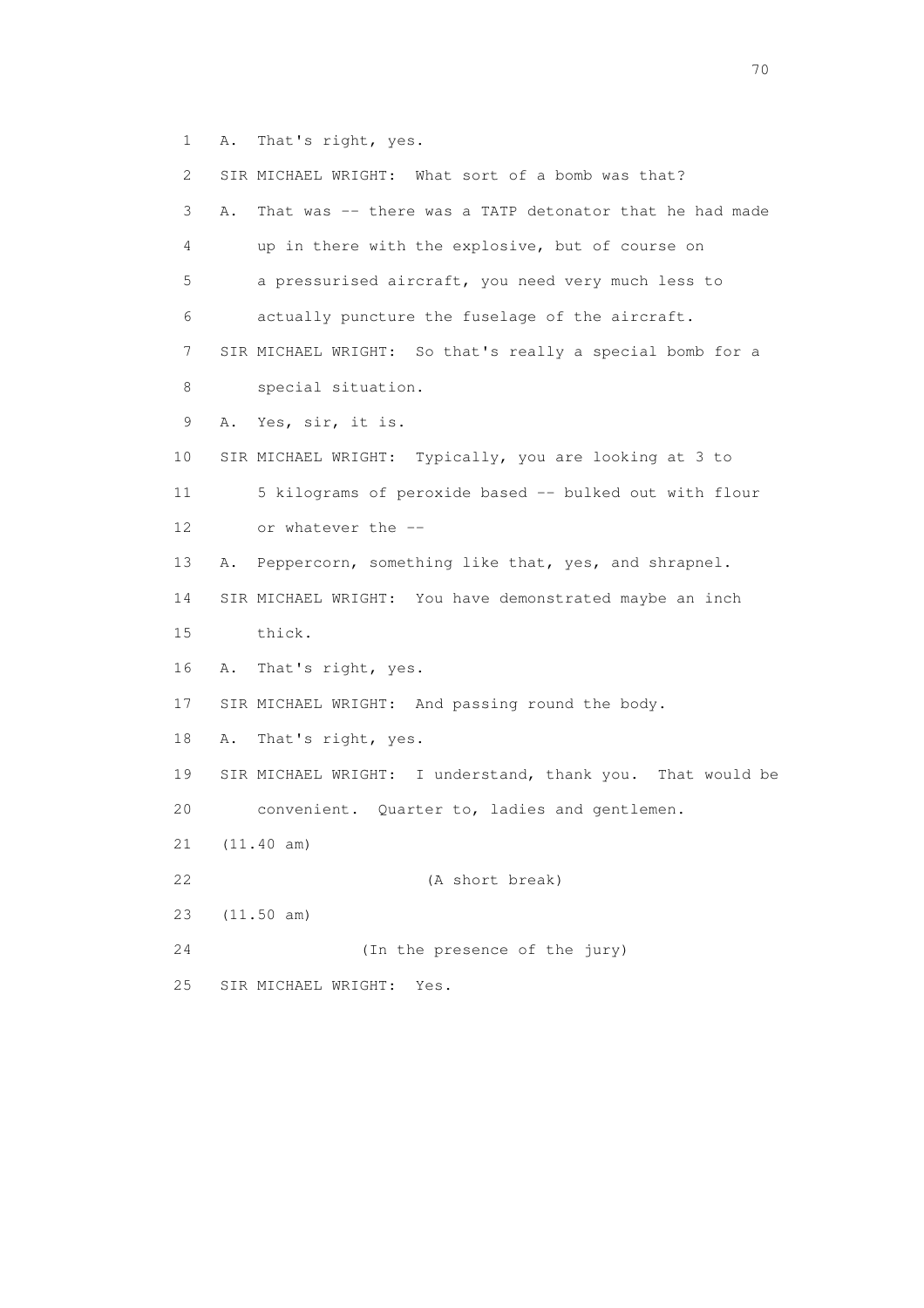| 1  |       | Questions from MR MANSFIELD                              |
|----|-------|----------------------------------------------------------|
| 2  |       | MR MANSFIELD: Good morning, Mr Swain. My name is         |
| 3  |       | Michael Mansfield. I represent the family of             |
| 4  |       | Jean Charles de Menezes.                                 |
| 5  | Α.    | Good morning, sir.                                       |
| 6  | Q.    | I appreciate you have retired now, so it may be --       |
| 7  |       | looking back over things may prove sometimes difficult   |
| 8  |       | in terms of detail. So I hope we will not ask you too    |
| 9  |       | much difficult detail, so if that gets to the situation, |
| 10 |       | perhaps you would indicate.                              |
| 11 |       | I want to start by asking you a more general             |
| 12 |       | question, and it was posed to you this morning, and      |
| 13 |       | I don't know whether you recognise the terms that were   |
| 14 |       | being used when the question was put to you by Mr Hough  |
| 15 |       | on my right, rules of engagement. Are you familiar with  |
| 16 |       | that term?                                               |
| 17 | Α.    | For firearms officers?                                   |
| 18 | Q.    | Yes.                                                     |
| 19 | Α.    | Yes, I am, yes.                                          |
| 20 | Q.    | In other words it is guidance to people using firearms,  |
| 21 |       | both in a military and a non-military, ie a police       |
| 22 |       | situation, as to the circumstances in which ultimately   |
| 23 |       | they may use their weapons?                              |
| 24 | Α.    | Yes, that's correct.                                     |
| 25 | $Q$ . | Because it's important in a real-life situation, and all |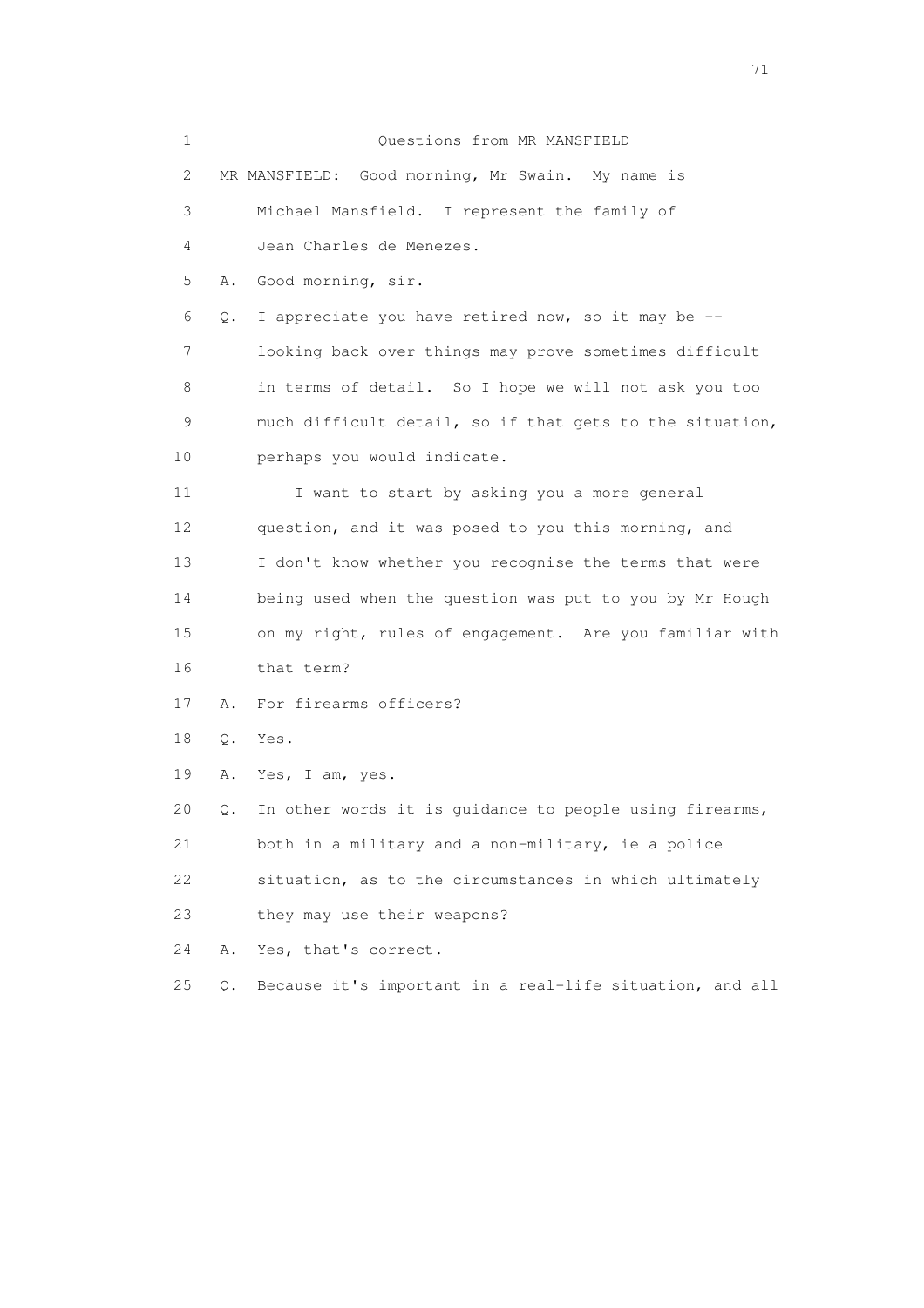1 these terms have been used but they all come down to the 2 same thing, whether it's fast-moving, dynamic, real 3 time, whatever, that officers carrying lethal weapons do 4 have at least clear parameters within which they work? 5 A. That's right, yes. 6 Q. I'm only going to deal -- I'm not only going to deal 7 with suicide, because it trespasses into other 8 situations, but concentrating on the suicide bomber 9 situation, can I first of all indicate there are two 10 categories, basic categories. One category where you 11 know or think you know, because you have intelligence, 12 that the person that you are confronting is a bomber? 13 A. Mm. 14 Q. Right? 15 A. Yes. 16 Q. That's one? 17 A. Yes. 18 Q. I think you have hinted this morning that that's going 19 to be the rarer category, having the hard intelligence 20 or, I suppose, the ability to see an actual bomber, they 21 are rare? 22 A. Yes. 23 Q. That's one category. The other is where you don't have 24 that information, in other words intelligence, and you 25 don't see anything?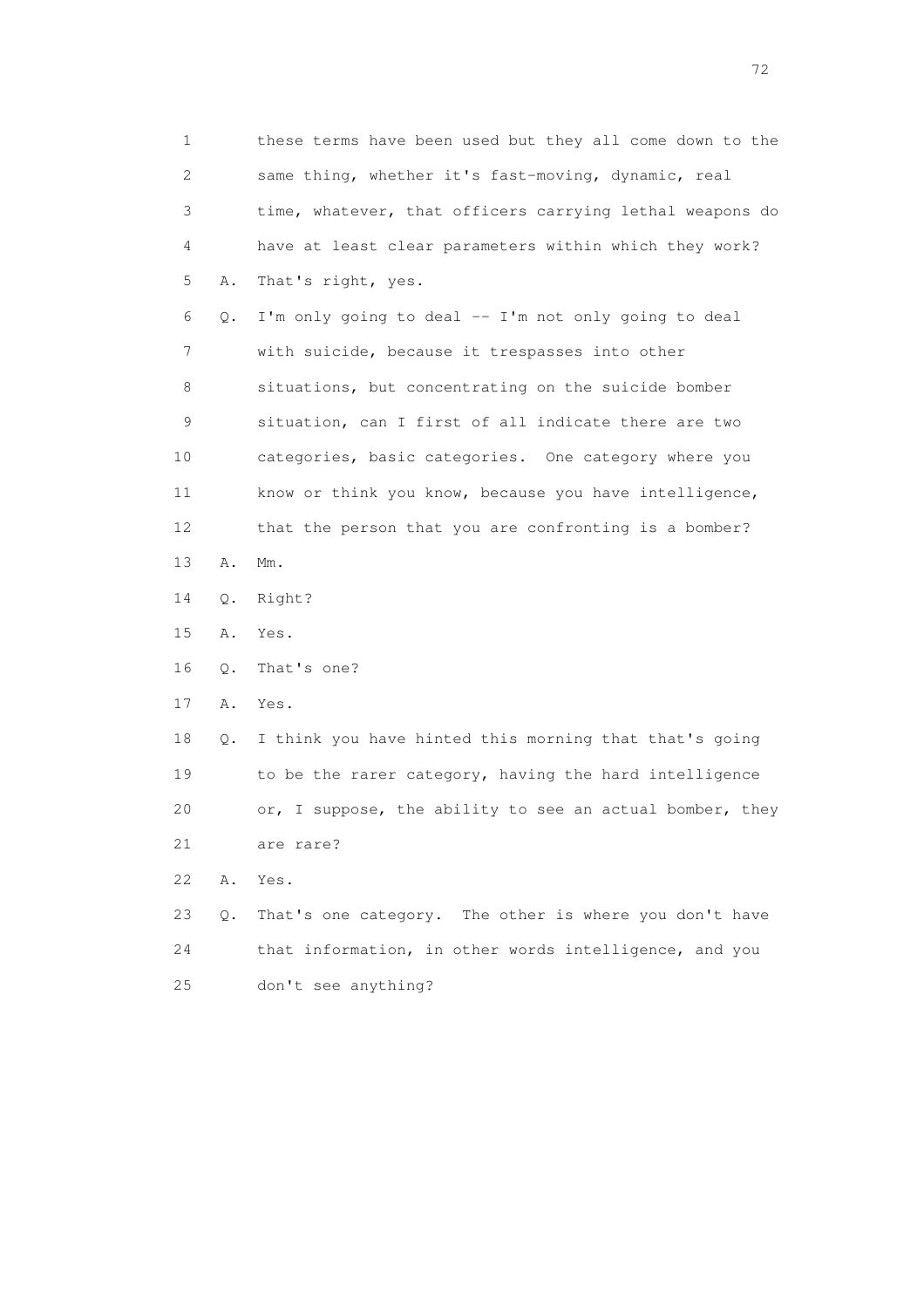1 A. That's correct.

 2 Q. In other words, they could be carrying a bomb but they 3 might not be. So there are those two situations? 4 A. Yes.

 5 Q. There may be grades in between but I am broadly 6 categorising.

 7 Can I take the first one first, in other words the 8 rarer situation where you have intelligence or you can 9 actually see the bomb. You have indicated, is this 10 right, that even in that situation, from all the advice 11 that's been sought and so on, the position for the 12 firearms officer in the United Kingdom is that they 13 still have to exercise their own judgment as to whether 14 the person they are confronting is a suicide bomber 15 there and then, in other words carrying a suicide bomb 16 and about to detonate one?

17 A. That's correct, yes.

 18 Q. I'll return to how they do that, because it applies to 19 the other category as well. So that's one approach. In 20 other words, they have to exercise judgment.

 21 Now, in that situation, have the police in the 22 United Kingdom -- well, I'll deal with the 23 Metropolitan Police, but if it's broader than that 24 please say -- were there rules of engagement for 25 a police officer in those circumstances? All right,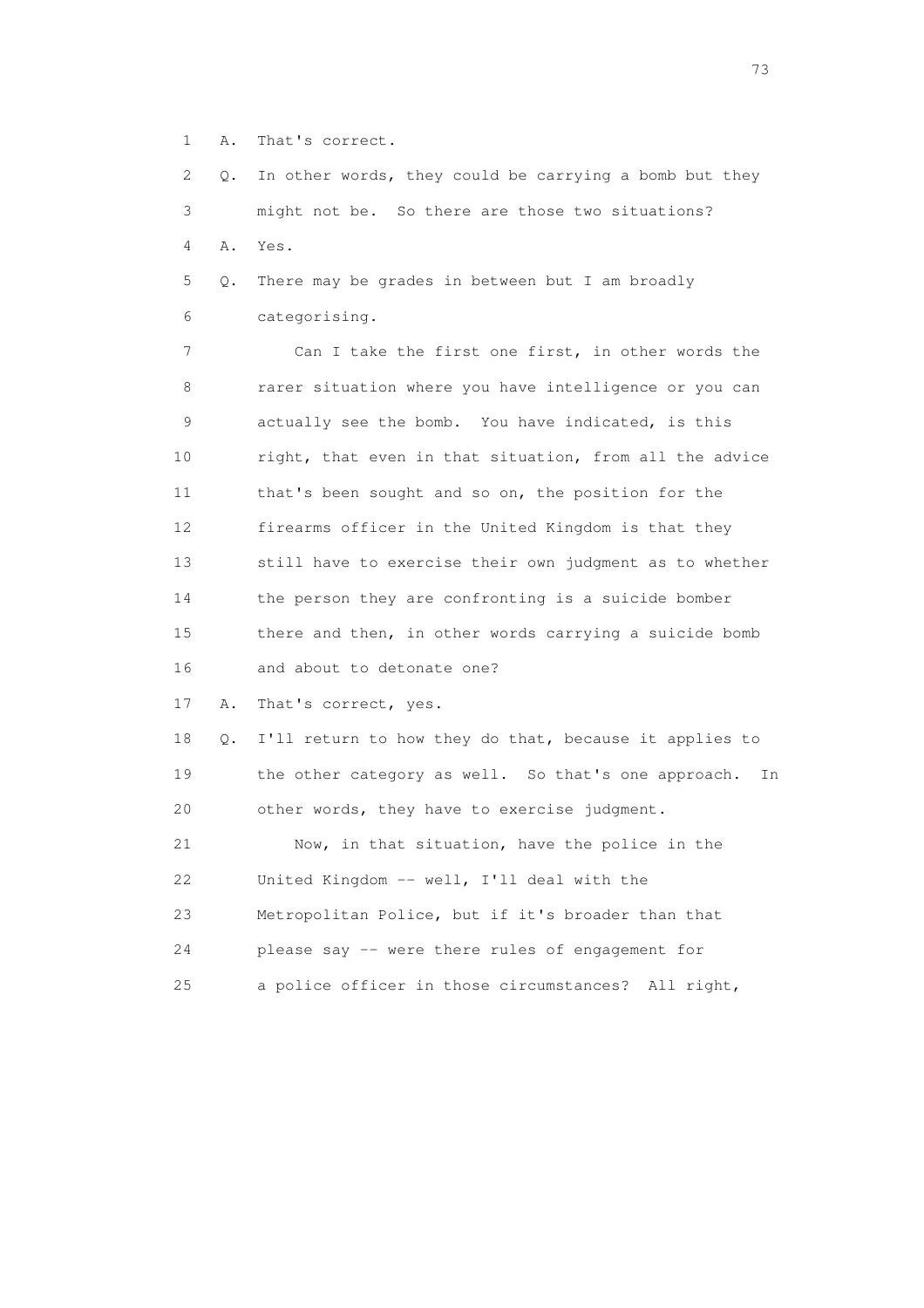1 category 1, has intelligence, or can see a bomb, but 2 having to exercise judgment. What were the rules of 3 engagement for that situation? 4 A. Are you talking about outside of a Kratos type 5 situation? 6 Q. I am trying to avoid those terms because I want to 7 suggest to you the problem that has arisen here, 8 I suggest, is trying to fit things into categories? 9 A. Yes. 10 Q. I am trying to deal with a real life situation, where 11 a police officer is facing somebody who is as humanly 12 possible he's sure that he is, because he has either 13 been given the authorisation and there is intelligence, 14 or if he hasn't been given that, in the very rare 15 situation where he actually sees the bomb, and he sees 16 the person about to detonate it, in other words they are 17 the rare situation. 18 Are there rules of engagement for that situation 19 where he's still having to make a judgment? 20 A. I would say that in any situation where a police officer 21 has to use a firearm, that he needs to abide by his 22 training, which includes rules of engagement, and 23 I can't remember what they are specifically, but I would 24 expect them to be making that judgment call before they 25 took any further action.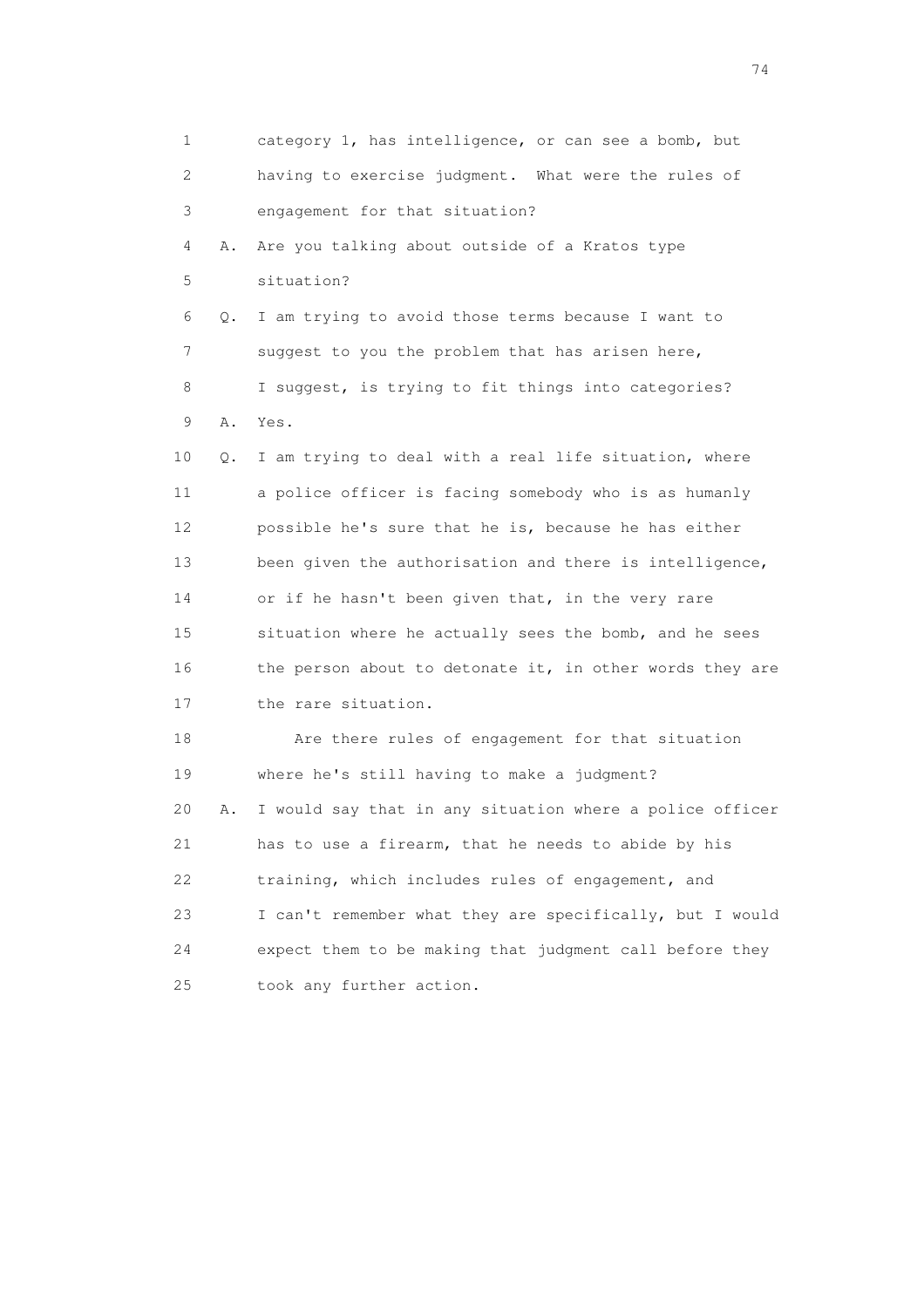1 Q. Yes, I accept that and I understand that. You have just 2 said, and that's why I said when I prefaced the 3 questions, it's some time ago since you were actually 4 involved, well, not that long. 5 I do want to ask you, because I'm going to come to 6 some correspondence, so I put you on notice of the 7 correspondence and anybody else, between 8 the Commissioner of the Metropolitan Police, as he then 9 was, still is, I suppose, Sir Ian Blair, and the Prime 10 Minister. 11 A. Right. 12 Q. Were you aware of that correspondence? 13 A. If I -- I think that there was something like that, if 14 I remember, around the 21st or 22nd, yes. 15 Q. I want to come to that, because it concerns rules of 16 engagement. So can you help, I am only dealing with 17 category one for the moment, about what the rules of 18 engagement were in that first category. 19 SIR MICHAEL WRIGHT: That's hard intelligence? 20 MR MANSFIELD: Yes, hard intelligence. I'm going to leave 21 out the extremely rare case where, without a search, 22 somebody sees -- 23 SIR MICHAEL WRIGHT: That's so rare you can leave it out. 24 MR MANSFIELD: Yes, it's so rare, I am going to leave that 25 out.

na matsay na katalog as na kasang na mga 175 may 2008. Ang isang isang nagsang nagsang nagsang nagsang nagsang<br>Tagapang nagsang nagsang nagsang nagsang nagsang nagsang nagsang nagsang nagsang nagsang nagsang nagsang nagsa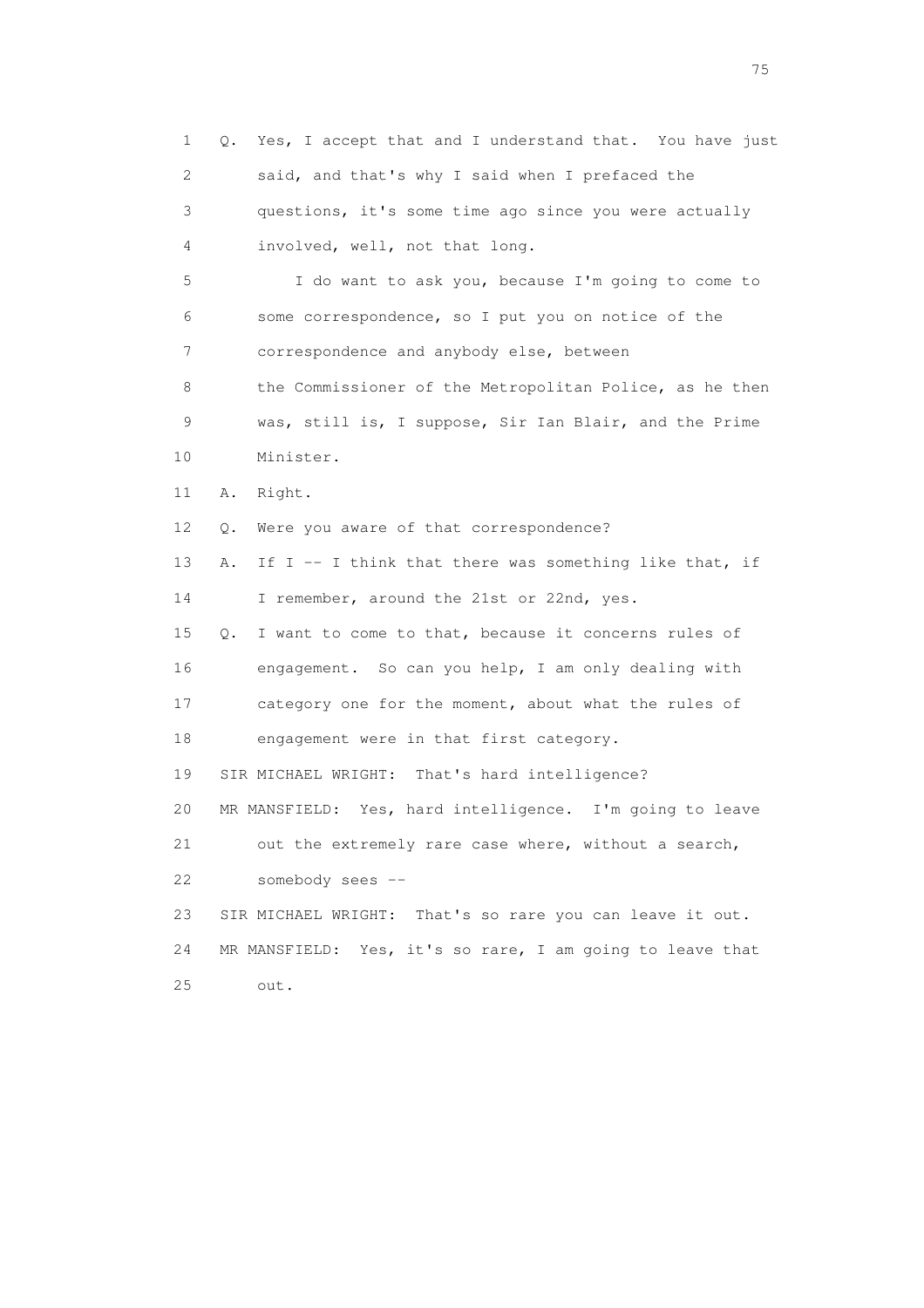1 A. What I would say, the rules of engagement then would be 2 Section 3 of the Criminal Law Act. 3 Q. Yes -- 4 A. Because -- 5 Q. I appreciate what you would say, and I do not want to 6 stop you saying anything, but what were the rules of 7 engagement for the individual officer? 8 A. Well, I can't remember the specific -- because although 9 I have been a firearms officer in the past, it's a long 10 time since I have done that and my focus has been around 11 the suicide terrorism aspect of this, and I'm very clear 12 about the rules of engagement around that. 13 SIR MICHAEL WRIGHT: That I think is what Mr Mansfield 14 wants. 15 MR MANSFIELD: Yes, it is. 16 You see, I mean, I don't know, so the jury may 17 follow, the Section 3, as it's sometimes called -- 18 A. Yes. 19 Q. -- I suppose defence or justification is, I am putting 20 it very briefly, no more force than is reasonable, 21 absolutely necessary? 22 A. Yes. 23 Q. These words have become interchangeable. But that tells 24 you how much force you should use to protect yourself, 25 but what are the rules of engaging with the person, do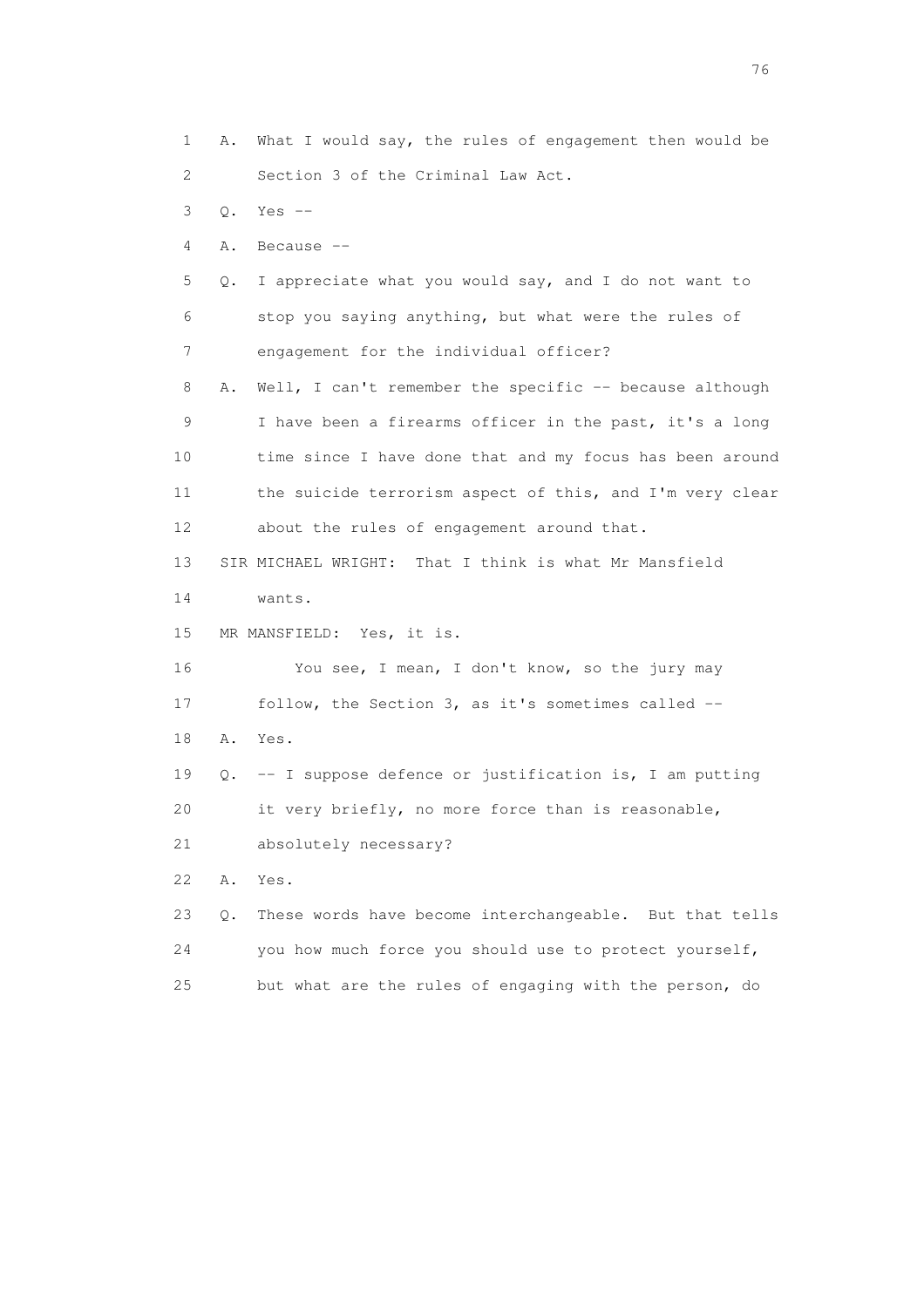1 you follow, what's the threshold? What was the 2 threshold in 2005 in the first category, never mind the 3 second? 4 A. Well, I think it comes back to the same thing, is: does 5 the officer think that this person is posing 6 an immediate threat to life that they need to take 7 action to deal with that? 8 Q. So -- 9 A. That might not be as concise as a rule of engagement but 10 that would be my understanding. 11 Q. The military, I don't know whether you are aware, you 12 probably know what I'm coming to, the military for some 13 time have had rules of engagement enshrined in what they 14 call a yellow card. Are you familiar? 15 A. I cannot remember the detail but I'm familiar with that, 16 yes. 17 Q. So that sort of yellow card hasn't been provided to 18 police officers in that way? 19 A. No. I mean, what they do have is firearms officers, 20 when they become an authorised firearms officer, they 21 get a blue card and stamped on that blue card is what 22 weapons they are authorised to carry, when they were -- 23 last undertook their classification, and what other 24 types of training they have done, their eyesight test 25 and things like that. On the back of it is an extract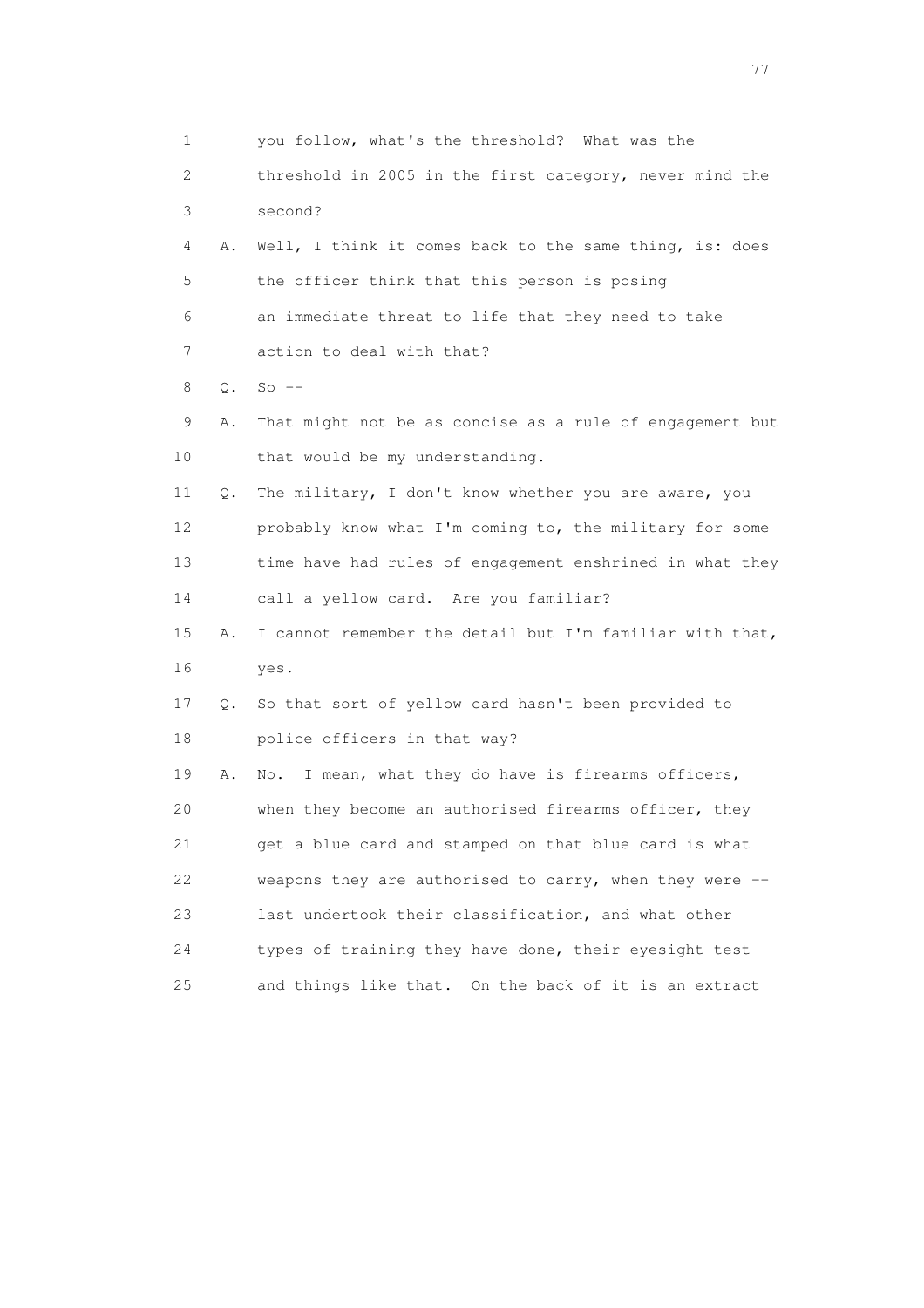1 from Section 3 of the Criminal Law Act.

2 SIR MICHAEL WRIGHT: That's very handy.

 3 MR MANSFIELD: Yes, so we are back to the same sort of -- 4 I do not want to misdescribe it as a mantra, but it's 5 really saying you must remember you mustn't use more 6 force --

7 A. That's right, yes.

 8 Q. -- than is absolutely necessary. Then there is still 9 the problem of assessing the risk and all the rest of 10 it, that it's immediate and so forth.

 11 Now, they have the blue card, all right, I'll call 12 it the blue card for the moment. Now, does it come to 13 this, and when we come to the correspondence, I'm doing 14 this now so when we get to correspondence you will see 15 why I have been asking the questions.

 16 Does it come to this: in the first category there is 17 no real option other than to deliver a critical shot? 18 They have to exercise judgment, but if they can't see 19 anything and they have hard intelligence, what do they 20 do?

 21 A. Well, I think it comes back to what I said earlier on, 22 is that they need to make a assessment albeit how long 23 it takes them, about: what do I think I am facing in 24 front of me; I can't see a bomb but I have been given 25 some hard intelligence; are there other indicators that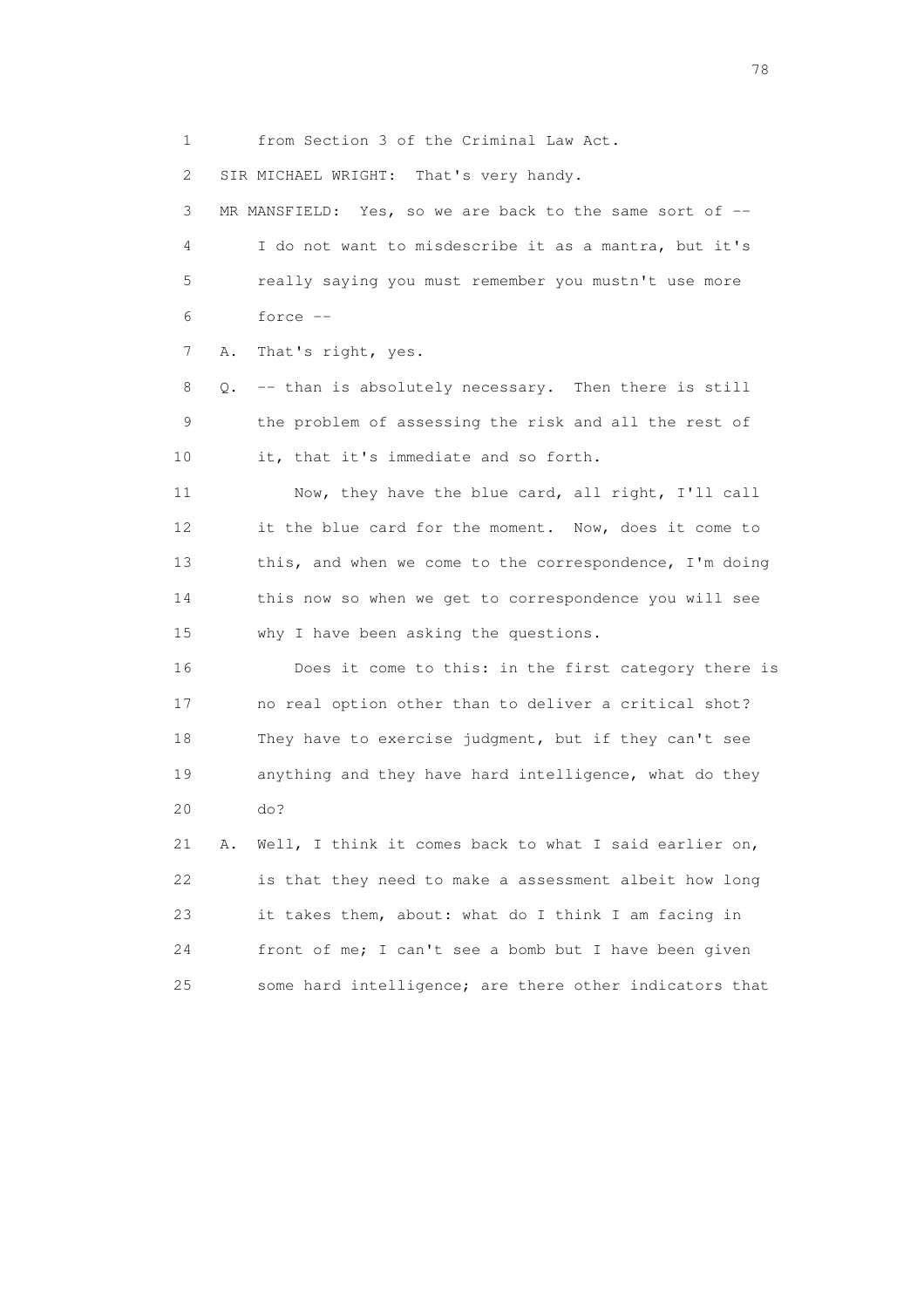1 allow me to make that judgment that I need to do 2 something to stop this person. 3 SIR MICHAEL WRIGHT: You are back to your basic formula: 4 does this pose an immediate threat to life; do I need to 5 do something to deal with it. 6 A. Yes. 7 SIR MICHAEL WRIGHT: What Mr Mansfield is putting to you is 8 that in the suicide bomb context, that is almost 9 certainly going to mean a critical shot, very likely 10 going to mean a critical shot. 11 A. Yes, sir. 12 MR MANSFIELD: Again I emphasise I am dealing with category 13 one and with the more likely part of category one which 14 is where you can't actually see anything. 15 So do you understand why I am asking these 16 questions; this is as much to do with what happened on 17 the day as what may happen in future? 18 A. Yes. 19 Q. Everybody in the room here is concerned about how this 20 is done. 21 If the officer -- you gave an example -- gets to -- 22 he has hard intelligence because the DSO's conveyed it 23 with a code word or without a code word, so he gets to 24 the scene, and of course the code word may not, or 25 however it's expressed, tell him whether or not the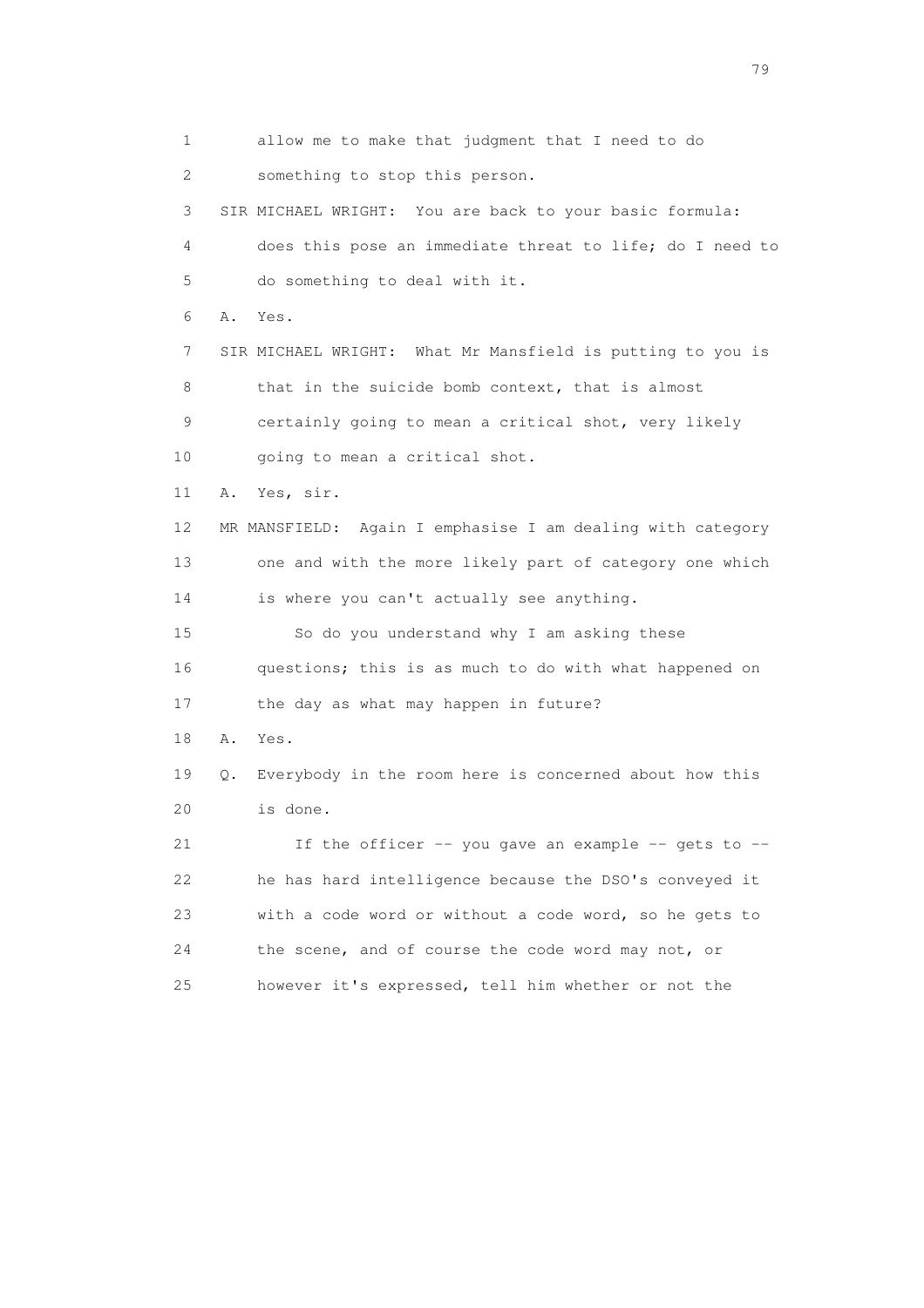- 1 person has a rucksack; do you agree?
- 2 A. Yes.

 3 Q. So what you were saying before was if he had been told 4 he has a rucksack and he gets there and he has not got 5 a rucksack, he has to do an assessment, but the reality 6 is that the firearms officer won't necessarily have been 7 told what it is that contains the explosive; it could be 8 a rucksack or it could be a vest, all right, underneath 9 a jacket or something, but he can't see it. So the 10 absence of a rucksack won't help him; the fact he can't 11 see anything won't help him because we are being told, 12 well, could be easily concealed, and so forth. 13 So although he's still got a margin of judgment, 14 it's really virtually non-existent, isn't it? 15 A. Well, as I said earlier on, there are some behavioural 16 indicators that came out during our research that might 17 be apparent in his person as well, and I think that 18 would be part of painting what the officer sees in front 19 of him to help him make that judgment. 20 Q. Yes, but we have been told very clearly by those who 21 represent various parts of the police here today, and 22 it's obvious, there is no profile, in other words the 23 person may not be sweating, they may not be praying, 24 they may not have shaved, all those things, all right?

25 A. Yes, that's right.

entration of the state of the state of the state of the state of the state of the state of the state of the state of the state of the state of the state of the state of the state of the state of the state of the state of t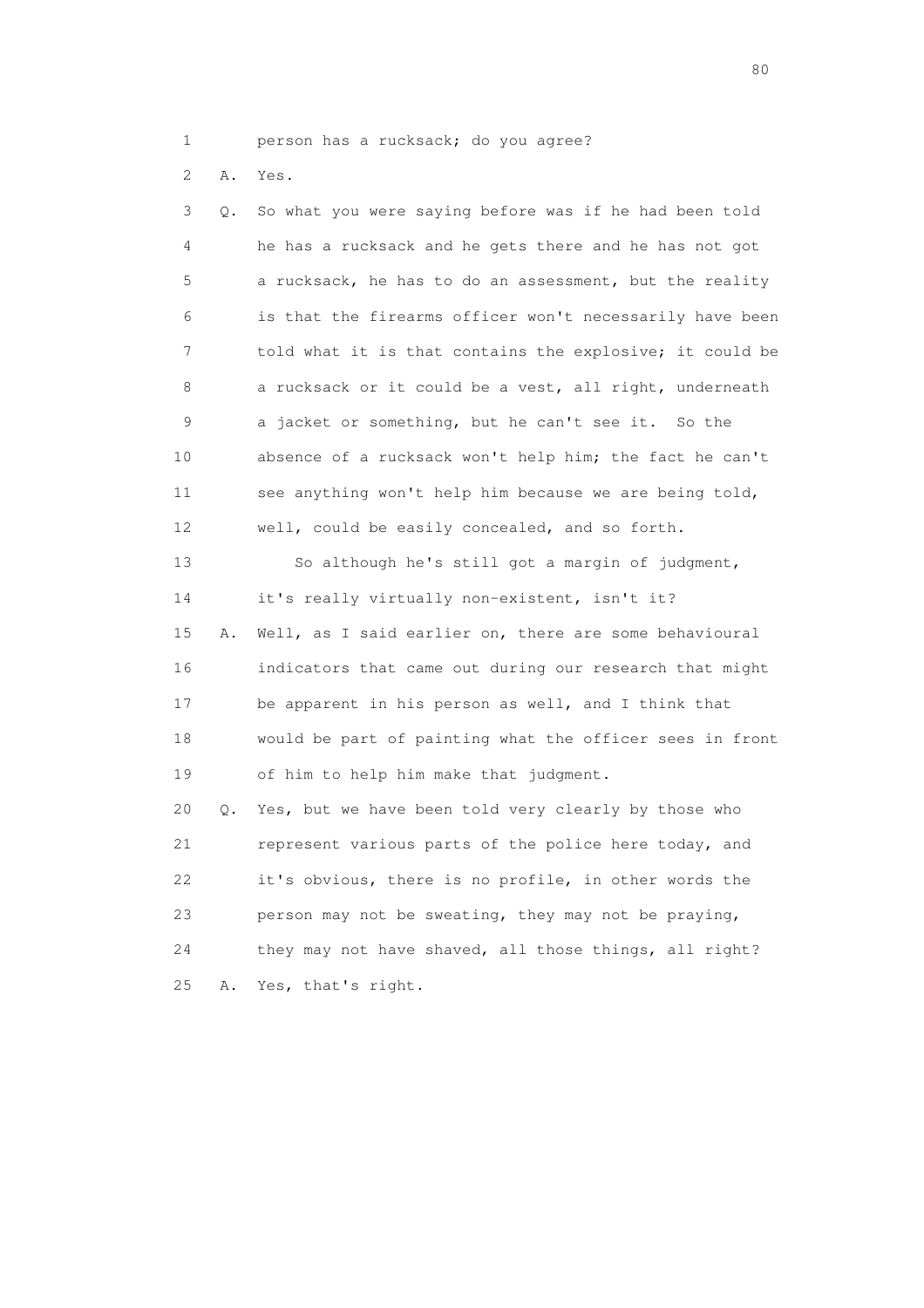|    | 1<br>Q.  | I don't need to go through the whole list.<br>In other   |
|----|----------|----------------------------------------------------------|
|    | 2        | words they may be behaving perfectly normally, as we are |
|    | 3        | led to believe those on 7 July were?                     |
|    | 4<br>Α.  | Yes, I wouldn't disagree with that, no.                  |
|    | 5<br>Q.  | So the problem, and I'm really trying to confront this   |
|    | 6        | on a realistic basis, for the firearms officer with the  |
|    | 7        | hard intelligence from the DSO is how on earth is he     |
|    | 8        | going to, as it were, in his own mind think: is this     |
|    | 9        | a suicide bomber if none of that is obvious; do you      |
|    | 10       | follow?                                                  |
| 11 | Α.       | I do follow and I'm not sure if I can give you an answer |
|    | 12       | to that frankly because I think so much will depend on   |
|    | 13       | the circumstances and what they are facing at the time.  |
|    | 14<br>Q. | I just want to ask you this: had the thinking in the     |
|    | 15       | Metropolitan Police at the very highest level -- in      |
|    | 16       | other words the board of management and Ian Blair        |
|    | 17       | himself, to distinguish him from Tony Blair, Ian Blair   |
|    | 18       | himself -- was that actually you just have to shoot      |
|    | 19       | Had it got to that stage in this category?<br>them?      |
| 20 | Α.       | I don't think it had, no.                                |
| 21 |          | Q. All right. Then if you can put that answer on hold,   |
| 22 |          | I'll come back to it.                                    |
| 23 |          | Now, if I may, can I turn to the other category, the     |
| 24 |          | much more common category; that is, and I have avoided   |
| 25 |          | Kratos terms --                                          |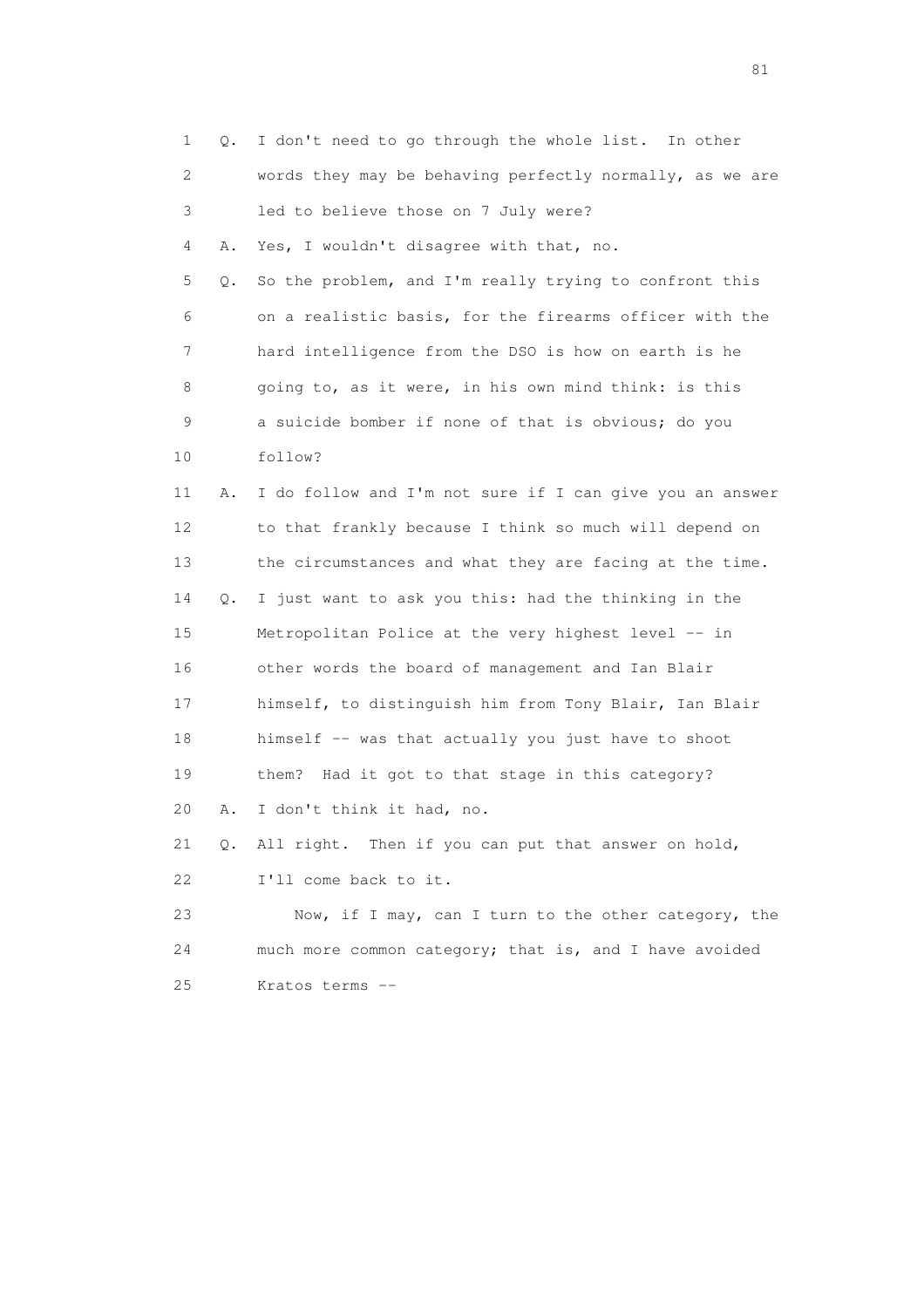1 SIR MICHAEL WRIGHT: Mr Mansfield, can I do something which 2 I shall not misunderstand for one moment if you say you 3 don't want to answer it, but if that's right, you have 4 a situation where you have this formula, there is no 5 formula is what Mr Swain is telling us, that you can 6 sort of feed the facts into as though it was a computer 7 and get an answer out. It's down eventually to the 8 officer's personal judgment as to what's happening. You 9 have just been making the point to Mr Swain that the 10 circumstances nowadays with these people is such that 11 there may be, for practical purposes, no material upon 12 which you can base that judgment. 13 MR MANSFIELD: Yes. 14 SIR MICHAEL WRIGHT: As I say, I shall not be complaining in 15 the least if you say, "I can't answer this question", 16 but what is the answer? 17 MR MANSFIELD: In the first category, perhaps you will 18 excuse me for elaborating, there are precursors, there 19 is -- the officer may have to shoot, sorry, may have to 20 deliver a critical shot without more, but the precursor 21 and the precondition that the public may require and the 22 officer may require at the end of the day, is that the 23 intelligence upon which it has been based, the order 24 from above, is reliable, so it then -- 25 SIR MICHAEL WRIGHT: And hard?

experience of the state of the state of the state of the state of the state of the state of the state of the s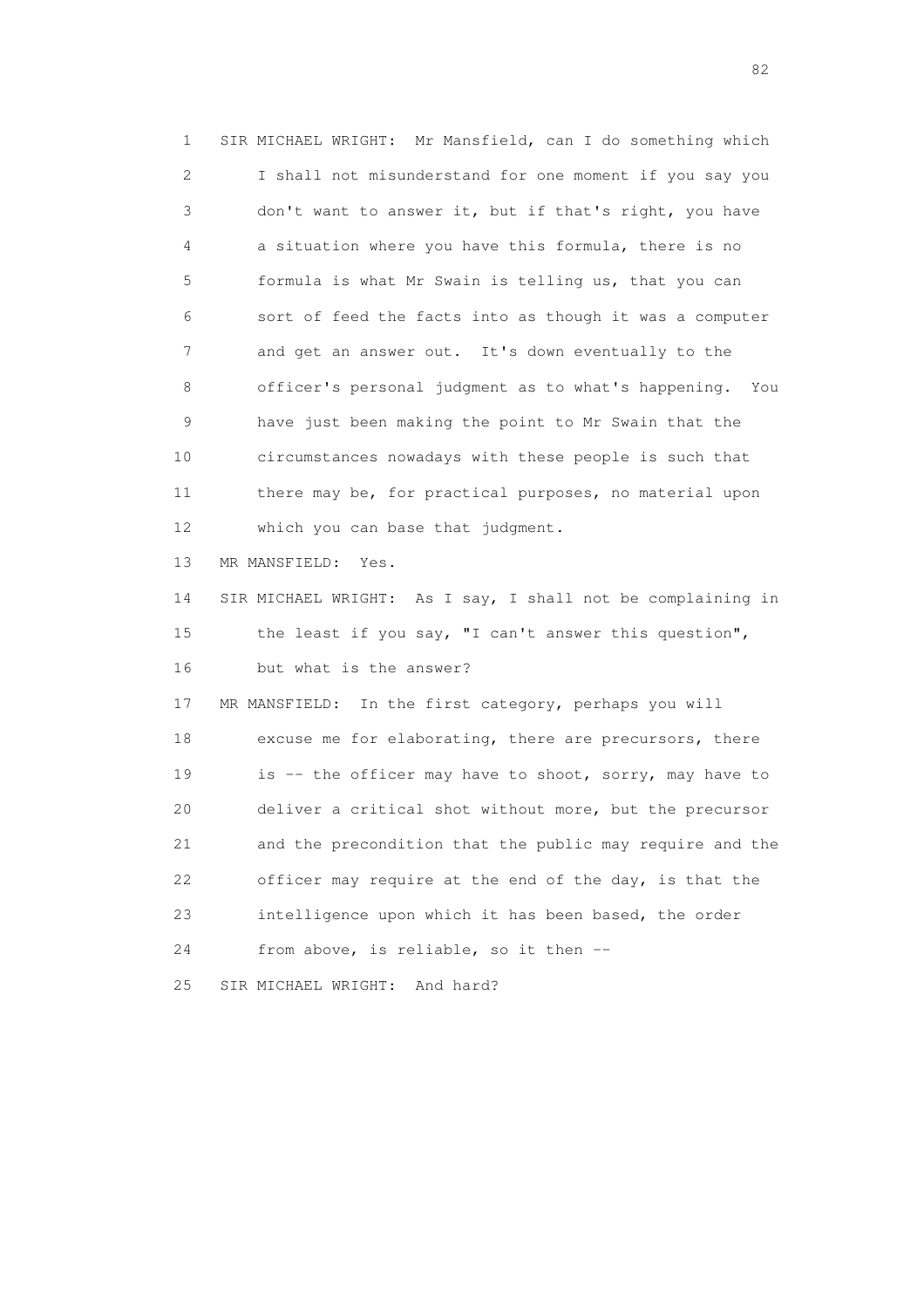1 MR MANSFIELD: Yes, and therefore, so the officer can say to 2 himself, to use the words in this case: I can trust the 3 information because it's coming from a source which -- 4 the DSO -- who will have verified this information, so 5 it's as good as seeing the bomb but not quite as good, 6 and I am entitled to act on behalf of the public to 7 protect the public to actually kill this person because 8 that's the information. 9 I am trying to approach that realistically. 10 SIR MICHAEL WRIGHT: That's very helpful and I'm sure 11 Mr Swain will find it helpful as well. Does that mean 12 that what you are doing here is raising the criteria or 13 criterion for the intelligence, the standard of the 14 intelligence that the officer is going to get? 15 MR MANSFIELD: Yes. 16 SIR MICHAEL WRIGHT: Do you accept that by doing that, by 17 raising that criterion, you must inevitably be 18 increasing the risk that the -- it is thought that the 19 intelligence does not reach that high level and they are 20 wrong, and there is a bomb? 21 MR MANSFIELD: Well, that is the risk. 22 SIR MICHAEL WRIGHT: What you are doing is -- 23 MR MANSFIELD: You are balancing it. 24 SIR MICHAEL WRIGHT: It is a balancing act. You raise the 25 criterion on one side, you increase the risk on the

experience and the contract of the contract of the contract of the contract of the contract of the contract of the contract of the contract of the contract of the contract of the contract of the contract of the contract of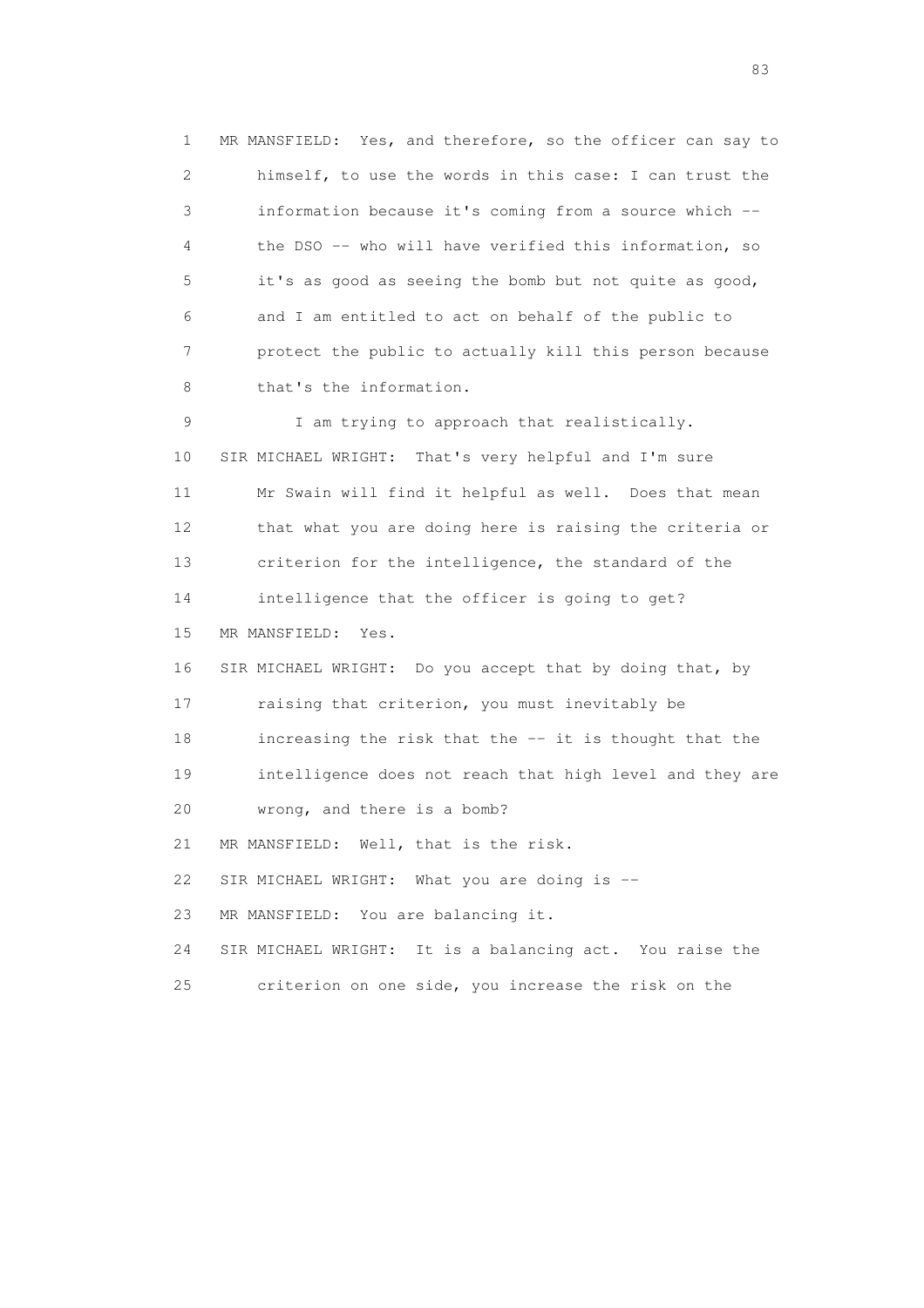1 other.

2 MR MANSFIELD: Yes.

3 SIR MICHAEL WRIGHT: You accept that?

4 MR MANSFIELD: Yes, I do accept that.

 5 Dealing with intelligence, of course, and I was 6 going to deal with this with Mr Swain, because I think 7 we are all aware of bad examples of intelligence that 8 has been seriously wrong on an international as well as 9 the national scale, so therefore --

10 SIR MICHAEL WRIGHT: Yes.

 11 MR MANSFIELD: To expect a police officer to deliver 12 a critical shot without there being verified 13 intelligence of, can I put it generally, the electronic 14 kind which comes from the kind of surveillance that the 15 police are enabled to carry out now, then that provides 16 a different spectre. I don't mean intelligence that has 17 come via word of mouth via some -- well, I am not 18 suggesting an officer would ever act on rumour, but it 19 has to be far higher standard than that. Provided the 20 threshold of intelligence is raised to such a degree 21 that the DSO can be sure of what they are being told, 22 then -- and can pass it on to the officer -- 23 SIR MICHAEL WRIGHT: That's very helpful. I wanted to be 24 clear that you are effectively acknowledging that if one 25 increases the standards of the intelligence, you are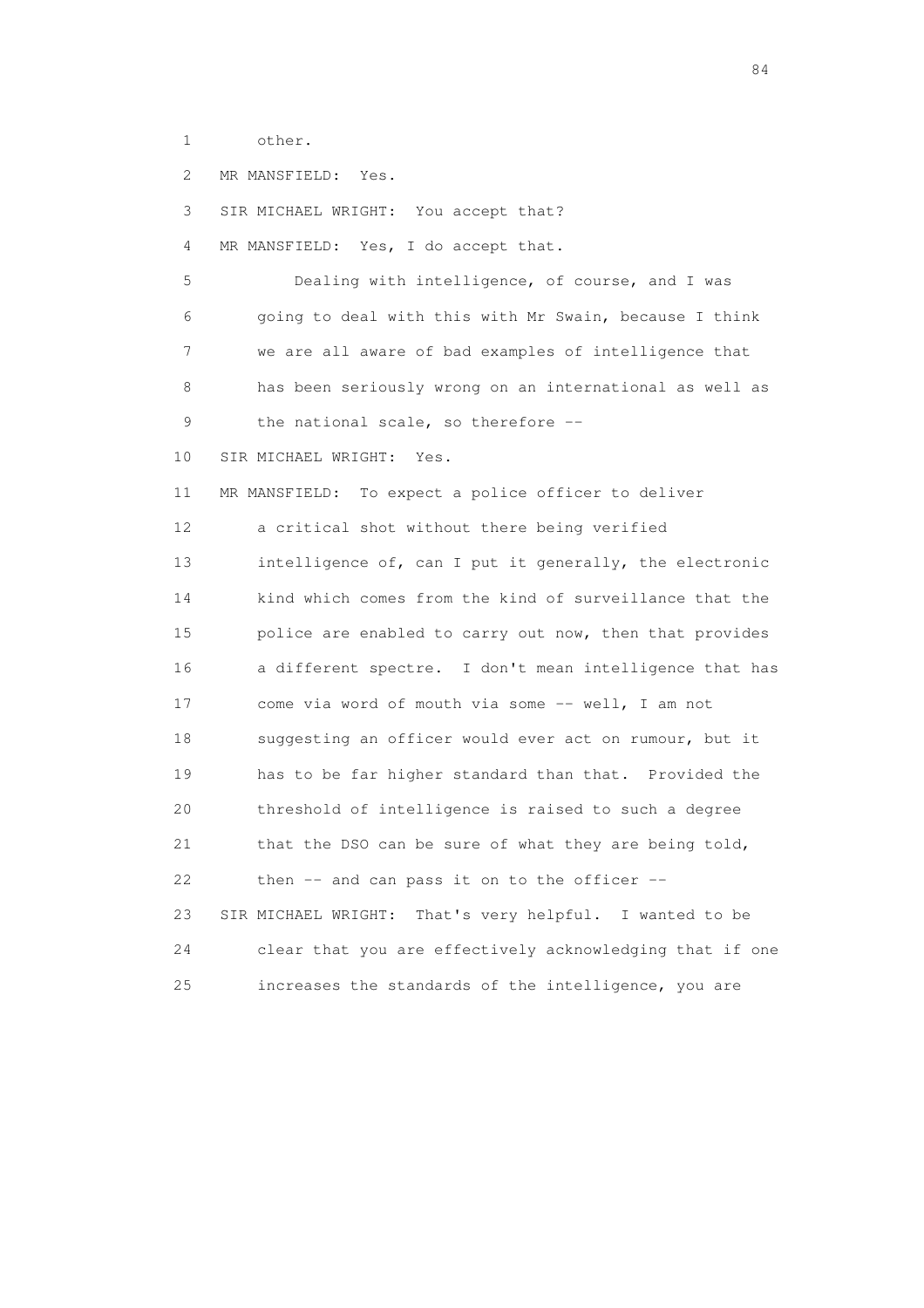1 also increasing the chance that a bomber is going to 2 slip through the net.

3 MR MANSFIELD: Yes, you are. That is another risk.

 4 Obviously -- sorry, Mr Swain, we can do it this way. 5 SIR MICHAEL WRIGHT: I'll give you the witness back now. I 6 hope that wasn't unhelpful.

 7 MR MANSFIELD: No, it's not. The other objective here is 8 that innocent people have to be protected as well, not 9 only from the bomber but from a police officer who has 10 got it wrong, in other words --

 11 A. I mean, of course, right from the start, these are 12 extremely challenging operations for everyone involved 13 in them, and you know, I can remember on one occasion 14 when we had some legal advice around this, and the first 15 words from the barrister were, "You are damned if you do 16 and you are damned if you don't".

17 SIR MICHAEL WRIGHT: I think actually that was me.

 18 A. Sorry, sir, yes. So the whole point is to try to create 19 a situation where you can minimise that as much as you 20 can, but at the end of the day you can't do it -- there 21 is always a margin for error.

 22 MR MANSFIELD: Yes, well, I am obviously dealing with the 23 reality of minimising risk, one can never eliminate but 24 minimising risk.

25 I have taken that first category because it's not

experience of the contract of the contract of the contract of the contract of the contract of the contract of the contract of the contract of the contract of the contract of the contract of the contract of the contract of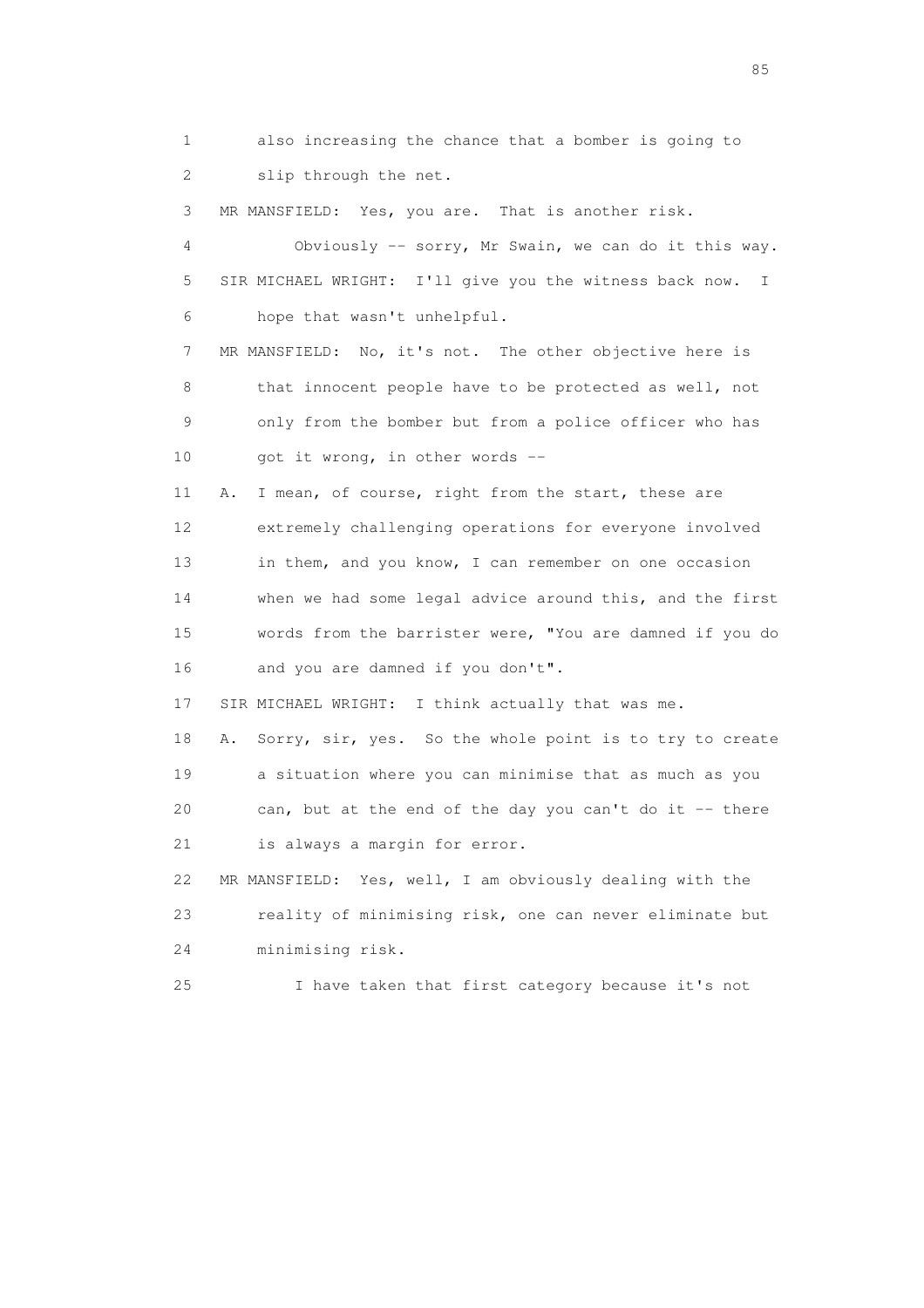1 this case. No-one suggests there was any intelligence 2 from any source to suggest that this man was -- I'll 3 leave aside identification -- carrying a bomb that day 4 and was about to detonate. 5 Can I move to the second category, the category 6 where you don't have hard intelligence. Now, can I take 7 a step back in this category. From 2002 in your case 8 but 2001 as a whole, the Metropolitan Police had been 9 alive to the possibility that unfortunately here in the 10 United Kingdom we might have to face suicide bombing? 11 A. Yes. 12 Q. And that that suicide bombing might come in a variety of 13 different ways? 14 A. That's correct, yes. 15 Q. It might be airborne? 16 A. Yes. 17 Q. The American experience; it might be vehicle-borne, 18 which is elsewhere in the world, and it might be 19 foot-borne? 20 A. Yes. 21 Q. I am going to leave aside aircraft and vehicles, 22 although there are vehicles in this case, and I'm going 23 to concentrate on foot-borne. When the 24 Metropolitan Police -- well, I'll deal with you, it's 25 unfair to ask you about what happened before you got

entration of the contract of the contract of the contract of the contract of the contract of the contract of the contract of the contract of the contract of the contract of the contract of the contract of the contract of t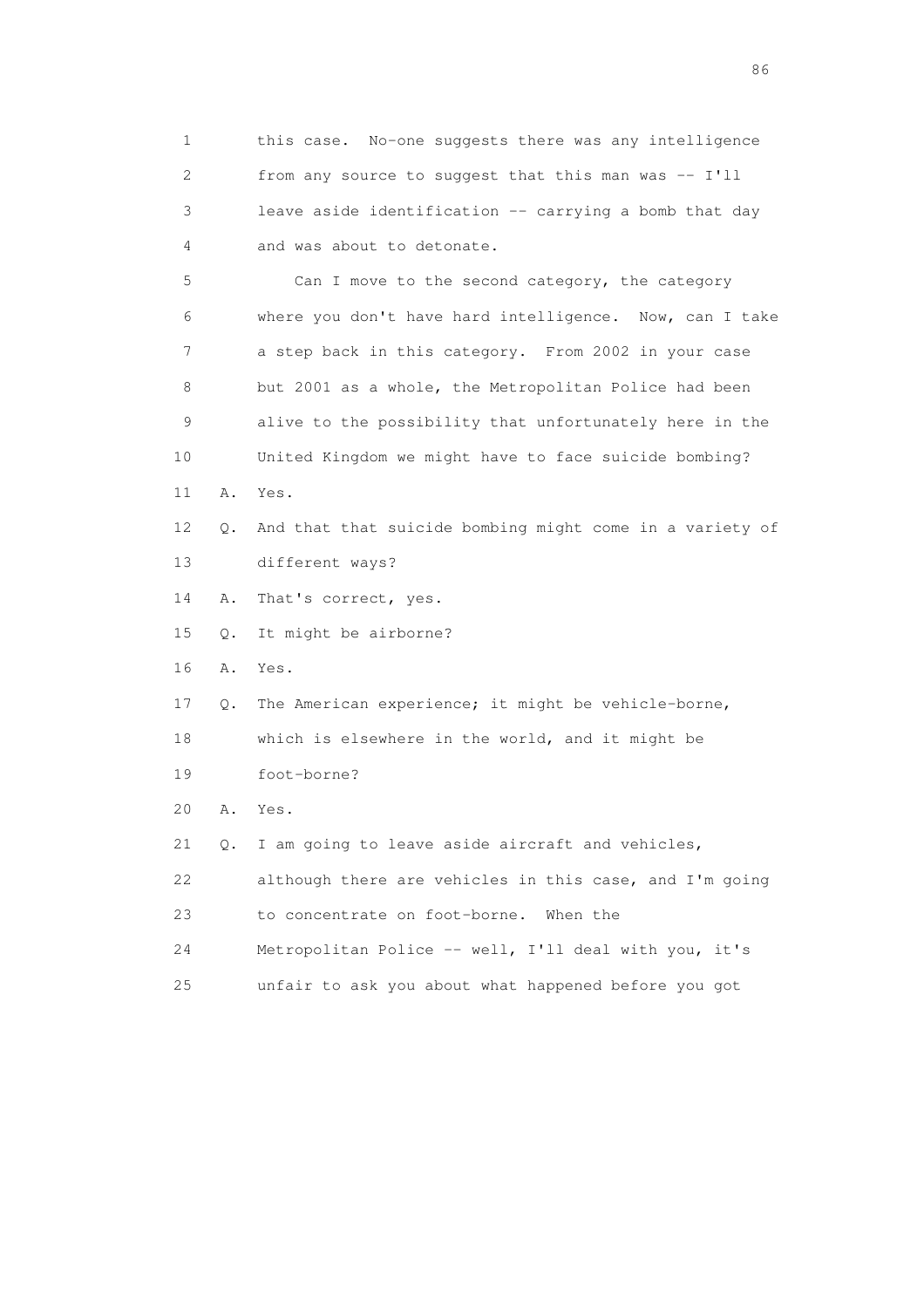1 into it. At the point at which you got into this in  $2002 -$  3 A. It is actually 2001 because it was October 2001 when we 4 did our first trip to Israel to start doing the 5 research. 6 Q. You were on that? 7 A. And I was on that, yes. 8 Q. That's fine, so we are carrying on from 2001. Between 9 2001 and 2005, in the context of dealing with 10 a foot-borne suicide bomber, the prospect of having to 11 deal with one, it must have been anticipated by those 12 closely associated that the foot-borne situation could 13 arise in a number of ways; do you agree? 14 A. Yes, I do, yes. 15 Q. So the most obvious way -- and this is where we get 16 close to Kratos -- is a member of the public rings up 17 and says, and you have dealt with that, and you have to 18 as it were, because it's coming out of the blue, it may 19 be right, it may be wrong, you have to vet it, you have 20 to see whether there is anything in it and then take 21 action and so on, so that's one situation. 22 So you don't know anything about it before the phone 23 call and it could be from a police officer, obviously, 24 off duty or on duty, so that's one situation. 25 Then there is another situation which you have

experience of the state of the state of the state of the state of the state of the state of the state of the state of the state of the state of the state of the state of the state of the state of the state of the state of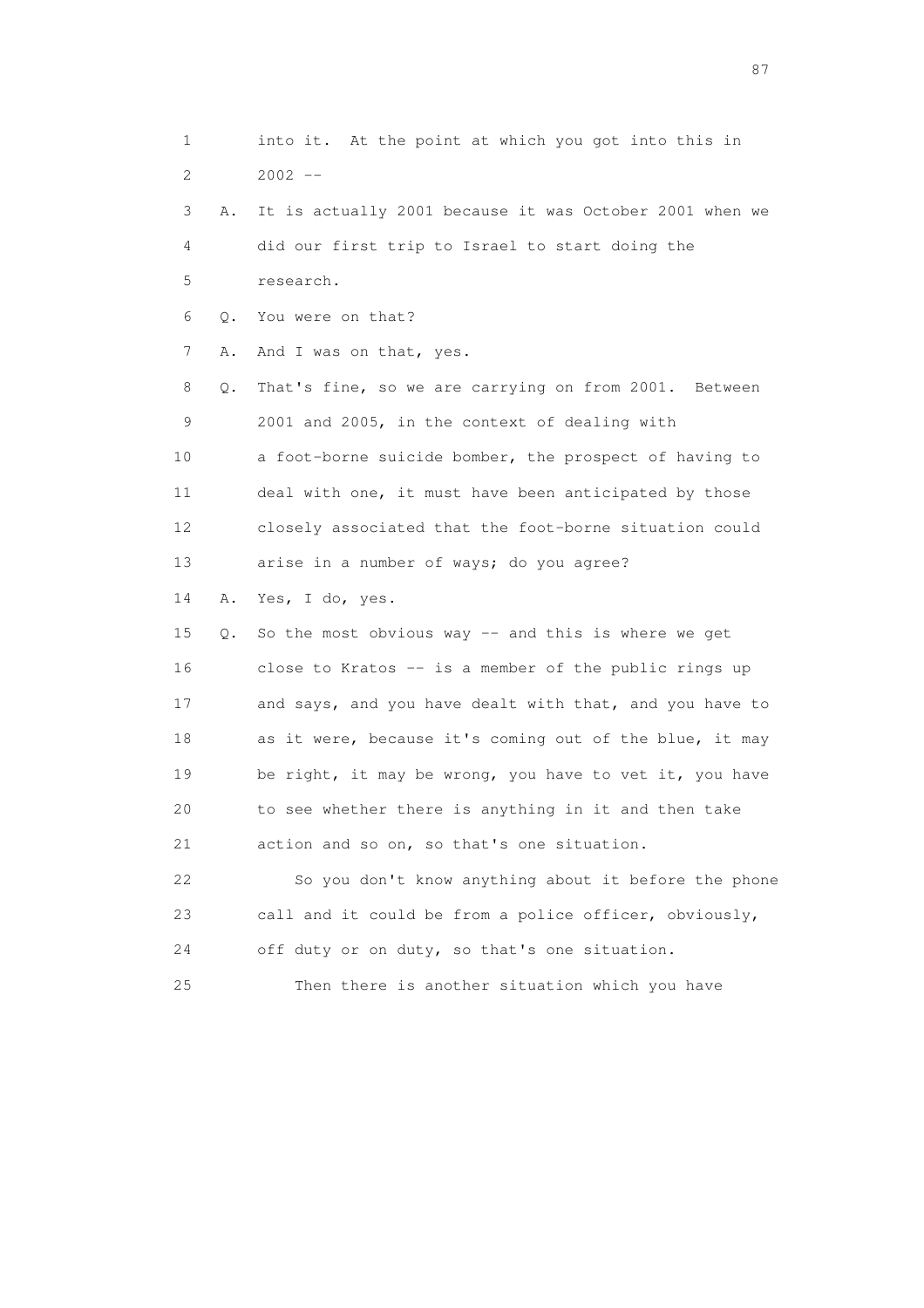1 described already, which is where you have intelligence 2 that a suicide bomber is going to attack a pre-planned 3 event? 4 A. Yes. 5 Q. Now, I don't know whether you noticed in the question 6 that Mr Hough posed to you, he actually broadened it, 7 and I think you may have only caught the last bit of it, 8 so I want to follow this up. 9 So a pre-planned event and the one used constantly 10 is Trooping the Colour but it might be a reception by a 11 foreign dignitary, whatever it is? 12 A. Yes. 13 Q. Of course there is another way in which this might 14 arise, in other words you get intelligence that 15 a suicide bomber is going to blow up a bus. Had you 16 anticipated that? 17 A. Well, what we had done is that one of the scenarios that 18 we had thought about was, if Special Branch were doing 19 some surveillance and some information appeared as part 20 of that, that this person could potentially be a suicide 21 bomber, then we would treat that as a Kratos and there 22 was a code word that was given to Special Branch that 23 they would put into information room, and that would 24 trigger a Kratos type response. 25 Q. Well --

en de la construction de la construction de la construction de la construction de la construction de la constr<br>1880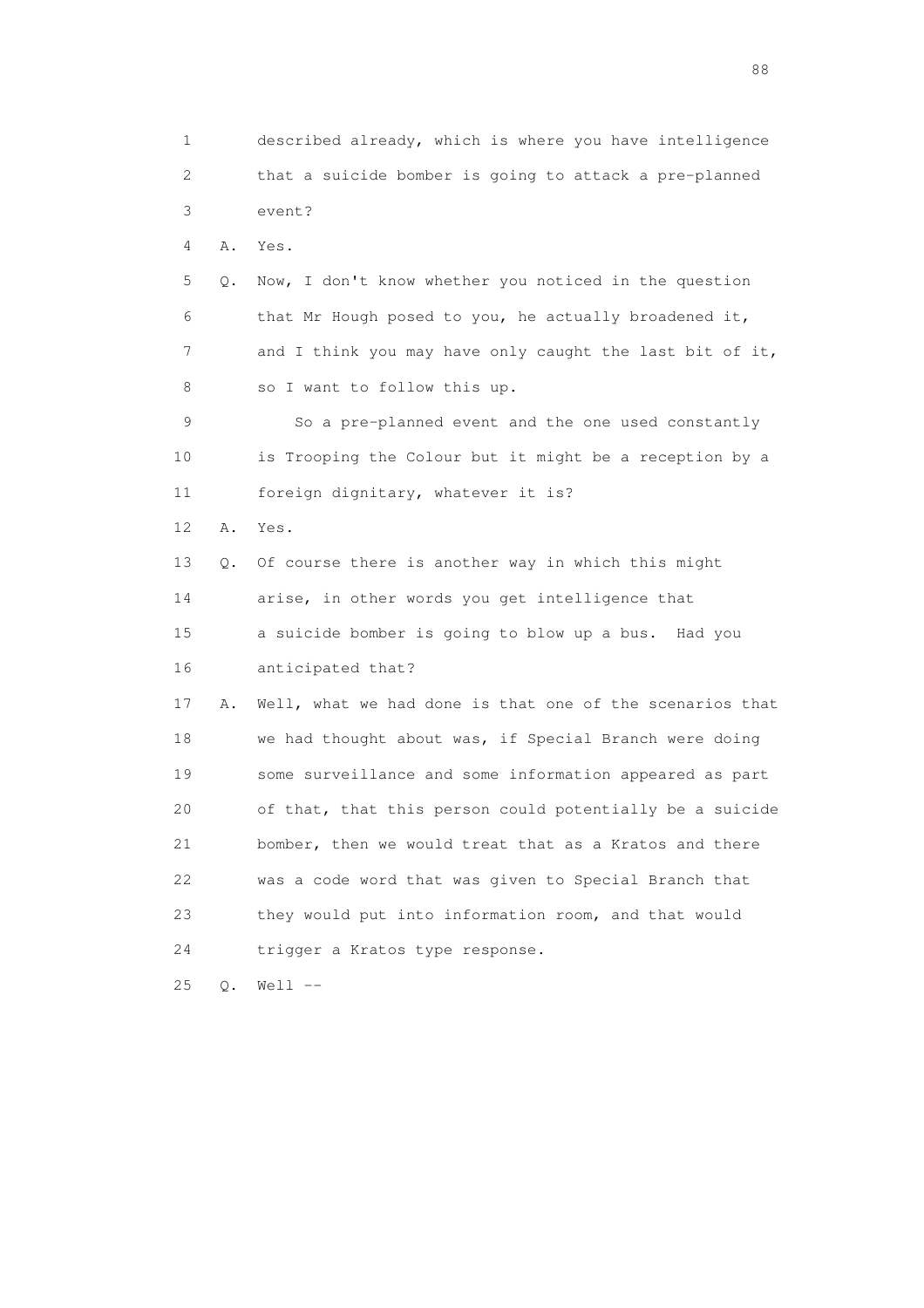1 A. Other than that, there was ... if you had information 2 about somebody on a bus -- 3 Q. No. 4 A. You are talking about intelligence. Now -- 5 SIR MICHAEL WRIGHT: In advance. 6 A. What I would say is that we probably hadn't anticipated 7 anything outside of those two scenarios. 8 MR MANSFIELD: That's what I want to come to. I'll come 9 straight to the point. Firstly, I have to ask you: how 10 is it that nobody thought, since you are dealing with 11 foot-borne suicide bombers, they don't arrive out of the 12 skies, they have to come from somewhere, haven't they? 13 A. If you -- let me develop that scenario a little bit for 14 you, perhaps. 15 So somebody is coming on a bus with a bomb on them, 16 I can't envisage a situation where it wouldn't be 17 a Kratos if we got a call about it. If you had some 18 intelligence about that coming in -- 19 Q. It's more embryonic than that. I want to suggest in 20 fact it happens in Israel, where you have been? 21 A. Yes. 22 Q. Where they have a lot of occasions where they are faced 23 with a suicide bomber? 24 A. That's right, yes. 25 Q. And it's a bus, often a bus?

en andere en de la seule de la constantin de la constantin de la constantin de la constantin de la constantin<br>189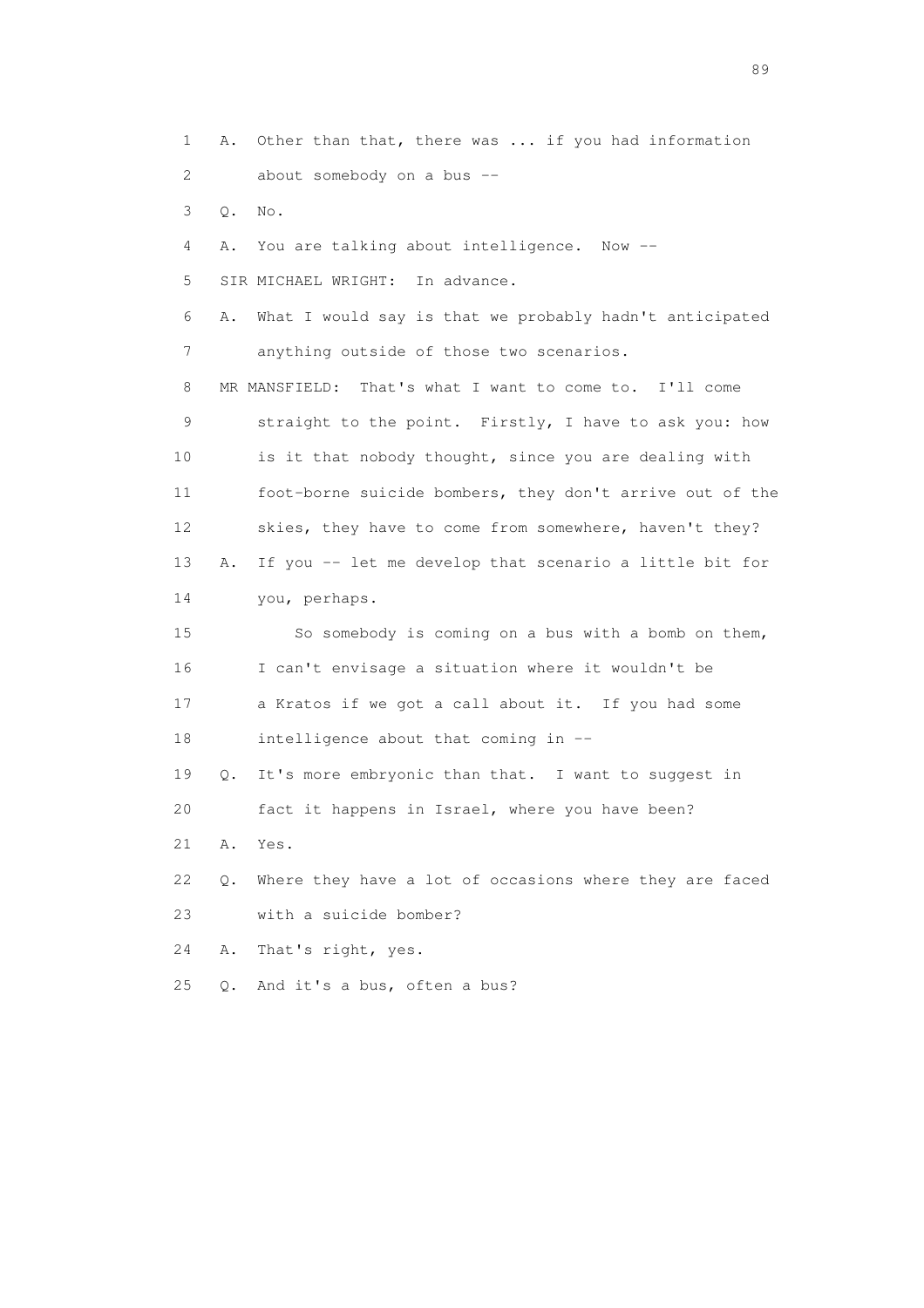1 A. Yes.

| 2           | Q. | Never mind roadblocks and all the rest of it. Now, they  |
|-------------|----|----------------------------------------------------------|
| 3           |    | get intelligence in a variety of ways, often electronic, |
| 4           |    | about what is going on in various premises in the        |
| 5           |    | Gaza Strip?                                              |
| 6           | Α. | Yes.                                                     |
| 7           | Q. | They get intelligence that a particular set of premises  |
| 8           |    | may be being used to train suicide bombers?              |
| $\mathsf 9$ | Α. | Yes.                                                     |
| 10          | Q. | To manufacture suicide bombs?                            |
| 11          | Α. | Yes.                                                     |
| 12          | Q. | But what they don't know is when any of these -- I am    |
| 13          |    | taking that scenario first of all -- or when any of      |
| 14          |    | these people might actually leave the premises and go to |
| 15          |    | a bus?                                                   |
| 16          | Α. | Yes.                                                     |
| 17          | Q. | Right?                                                   |
| 18          | Α. | Yes.                                                     |
| 19          | Q. | They get that kind of situation, don't they?             |
| 20          | Α. | Yes, they do.                                            |
| 21          | Q. | How do they deal with it?                                |
| 22          | Α. | Well, the figures they told us on one of our trips out   |
| 23          |    | there is that they probably intercept 80 to 85 per cent  |
| 24          |    | of all suicide planning attacks on intelligence before   |
| 25          |    | they ever take place.<br>Okay?                           |

entration of the contract of the contract of the contract of the contract of the contract of the contract of the contract of the contract of the contract of the contract of the contract of the contract of the contract of t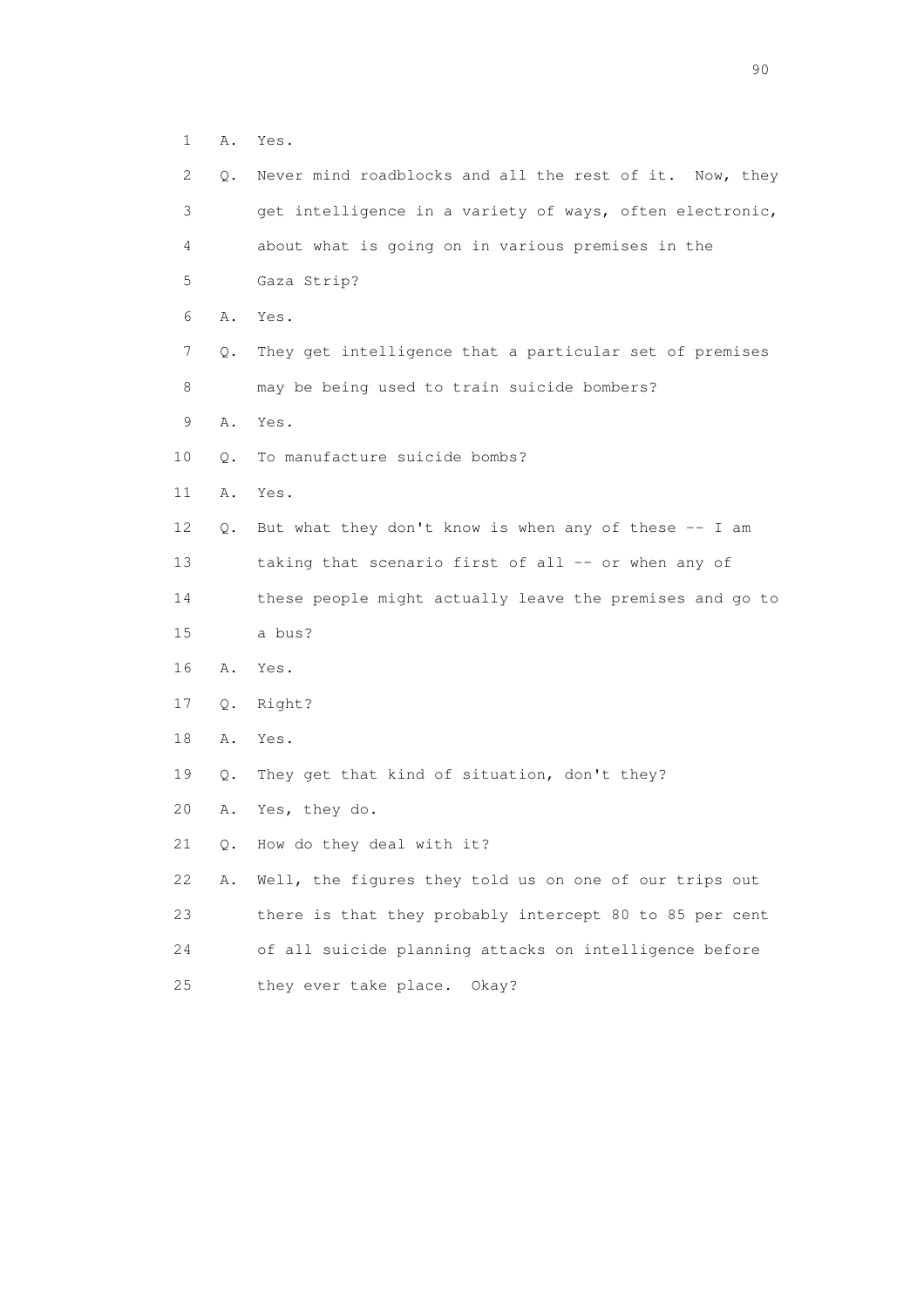1 Q. Right, so that's -- can I just interrupt so we can 2 follow it through? 3 A. Yes. 4 Q. So they do have a situation in Israel where they are 5 dealing with not the pre-planned Trooping the Colour 6 type situation but they do have intelligence about 7 a possible suicide bomber, maybe actually on his way to 8 a bus? 9 A. Yes, yes. 10 Q. And then they intercept them? 11 A. Yes. 12 Q. How do they do it? 13 A. To be quite honest, I don't know that detail because it 14 was things that they never divulged to us about that. 15 Sometimes -- 16 Q. Did you ask them, or ... 17 A. We did. Sometimes they actually do a missile strike on 18 the place where the person is. 19 Q. We can't do that. 20 A. But we can't do that. 21 SIR MICHAEL WRIGHT: No, but the fact that that is what is 22 done in other countries is a chilling factor. 23 A. I think what happens is that -- I say think, I know from 24 what they told us, that the situation in Israel is 25 fairly similar to where the British Government was with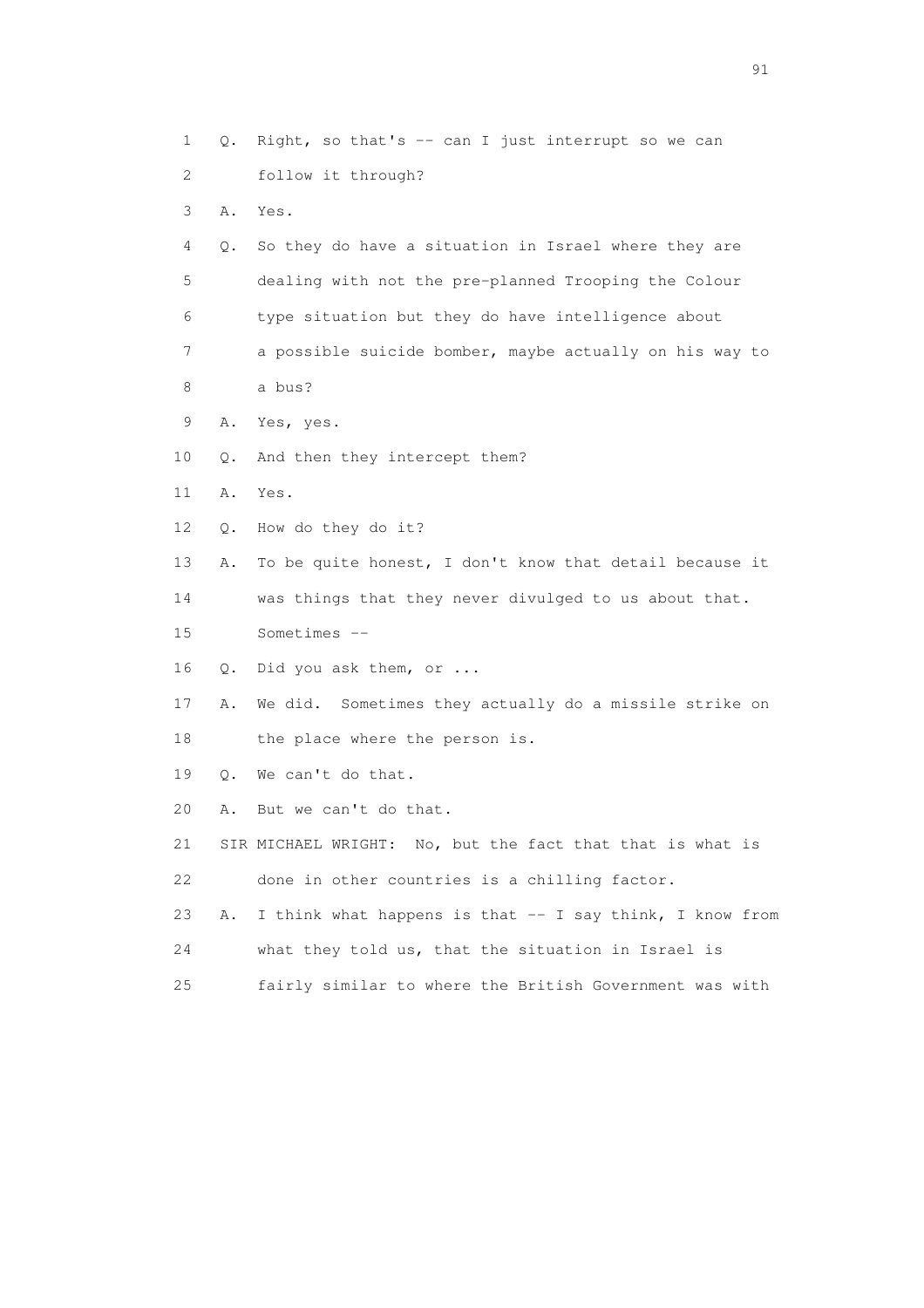1 the IRA, in that these groups have quite well 2 infiltrated and they have a lot of intelligence coming 3 out, and so they can intercept these people often before 4 they ever start out in various situations. Israel is 5 like that with -- 6 SIR MICHAEL WRIGHT: They either rocket the building or go 7 in. 8 A. That's right, yes, sir. 9 SIR MICHAEL WRIGHT: And effectively -- 10 A. But we are not like that in the UK. The intelligence 11 coming out is a very different situation to what they 12 are. 13 MR MANSFIELD: What I am getting to is not the missile 14 response, but the situation of intelligence about 15 somebody who might be a bomber is one that was well 16 known, well before 2005, that you might get intelligence 17 about somebody who might be a bomber? 18 A. Yes, and then you would -- and what you would try and do 19 is arrest them before they ever set out on that event. 20 Q. Exactly, so what I am putting to you is that well before 21 July 2005, there is another situation. It's not 22 strictly Kratos in the sense that it's spontaneous, do 23 you follow? There's nobody -- 24 A. I do, I understand that, yes. 25 Q. And it's not strictly pre-planned Trooping the Colour.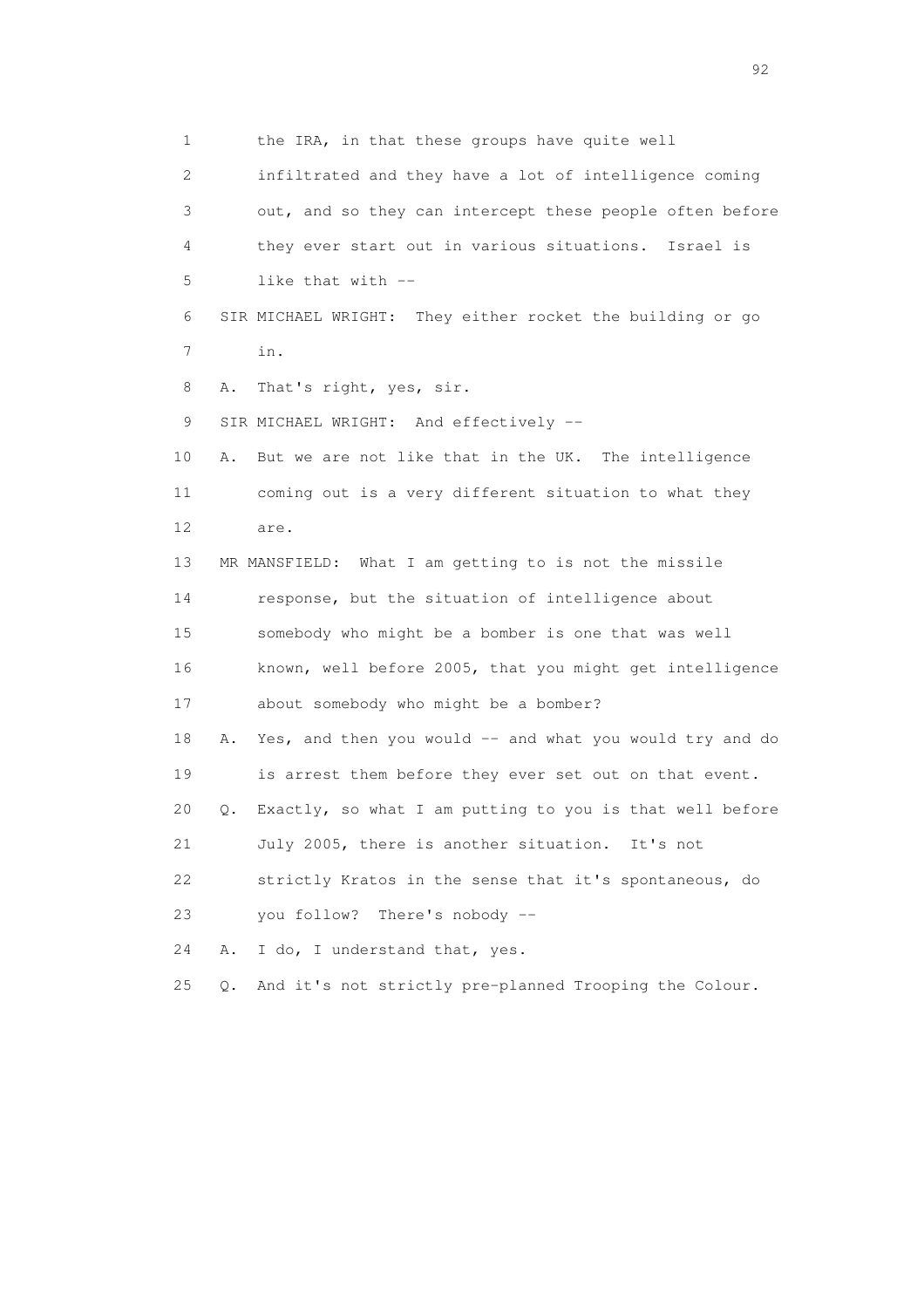1 It's another situation. Now, that had been anticipated, 2 hadn't it?

 3 A. Well, it depends what you mean by anticipated, really, 4 and I do not want to get into a sort of splitting hairs, 5 but where we were with all the research that we had 6 done, there were two clear scenarios that you could 7 reasonably expect to put a plan together around, and 8 they were the two that we had done.

 9 This other thing that you are talking about, what 10 I would say is that in the Israeli situation, you know, 11 they intercepted the vast majority of those before they 12 ever got to --

13 MR MANSFIELD: I appreciate that.

14 A. -- where they were setting out on that. So in our 15 thinking we never developed it. You know, that's 16 a failure, I think we acknowledge that as 17 an organisation, that we had a gap in our planning. 18 Q. But it's a gap, you see, we have heard repeatedly said 19 here -- please understand none of this is a criticism of 20 you at all -- that this was totally unpredictable, 21 unique and all the rest of it. Unique in actuality but 22 not unpredictable because of the way in which 23 intelligence is normally gathered by the police. This 24 was an utterly predictable situation that you might have 25 to deal with a suspect foot-borne suicide bomber; do you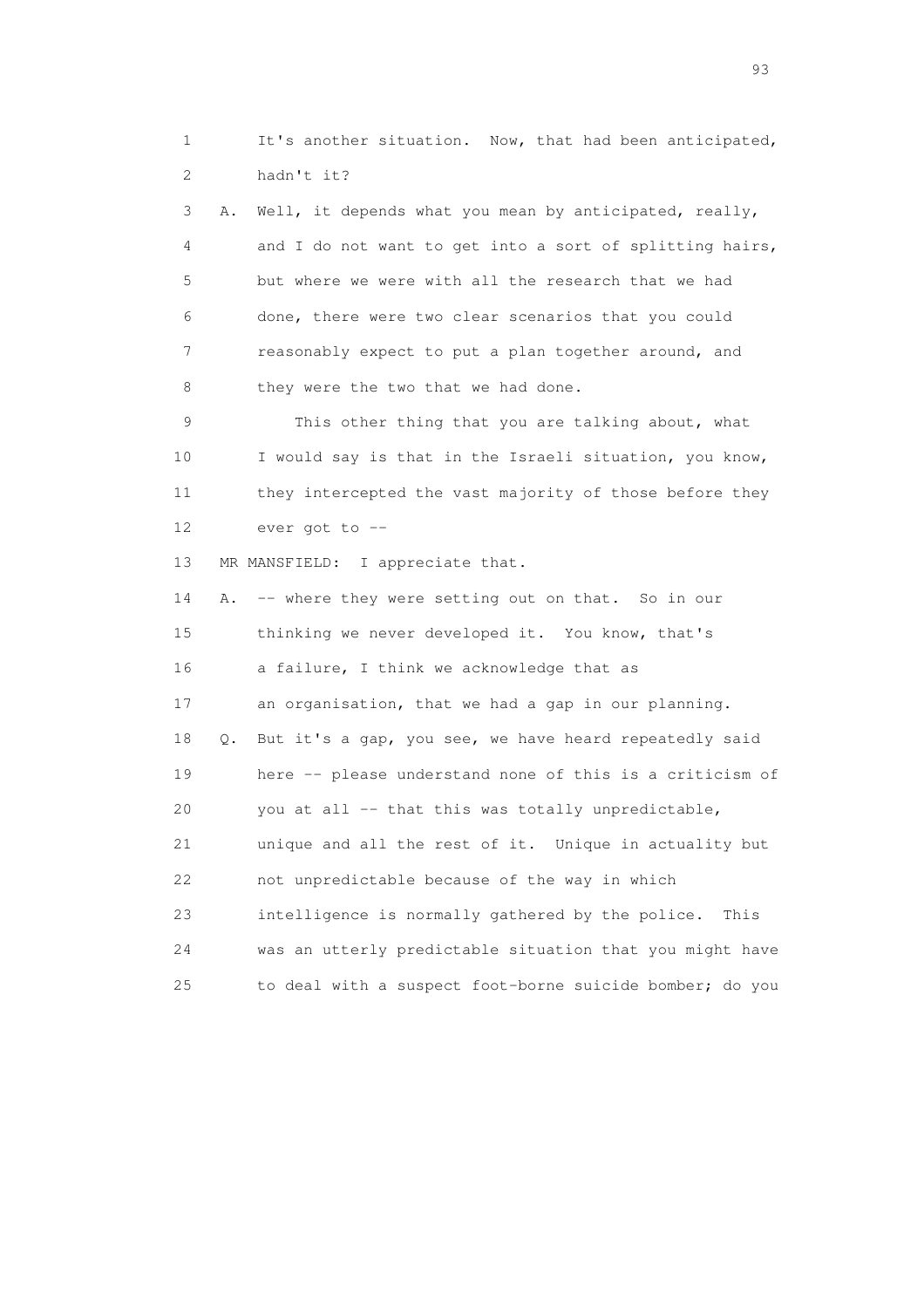1 agree?

2 A. I don't -- to be quite honest I am not sure I do.

 3 Q. No, I can understand your concern. I think you have 4 agreed there is a gap?

5 A. Yes.

 6 Q. There is a gap, and all I am doing is saying to you that 7 the gap that we are dealing with, the non-Kratos 8 foot-borne spontaneous, the non-Clydesdale pre-planned, 9 this other category, and I'm not dealing with how the 10 Israelis respond, but planning in the United Kingdom to 11 deal with intelligence which you have gathered.

 12 Now, can I illustrate it so you can follow through? 13 A. Yes, please.

 14 Q. Special Branch is just one of some units that are used 15 to get out there and gather intelligence?

16 A. Yes.

17 Q. Yes?

18 A. Yes.

 19 Q. We have also heard and the jury have heard here of 20 an operation called Ragstone. Are you familiar -- 21 A. No, I am not, no.

 22 Q. It doesn't matter. This was an operation that took 23 place in the Lake District where Special Branch over 24 a period of at least three days took photographs of 25 a training -- what was suggested to be a training camp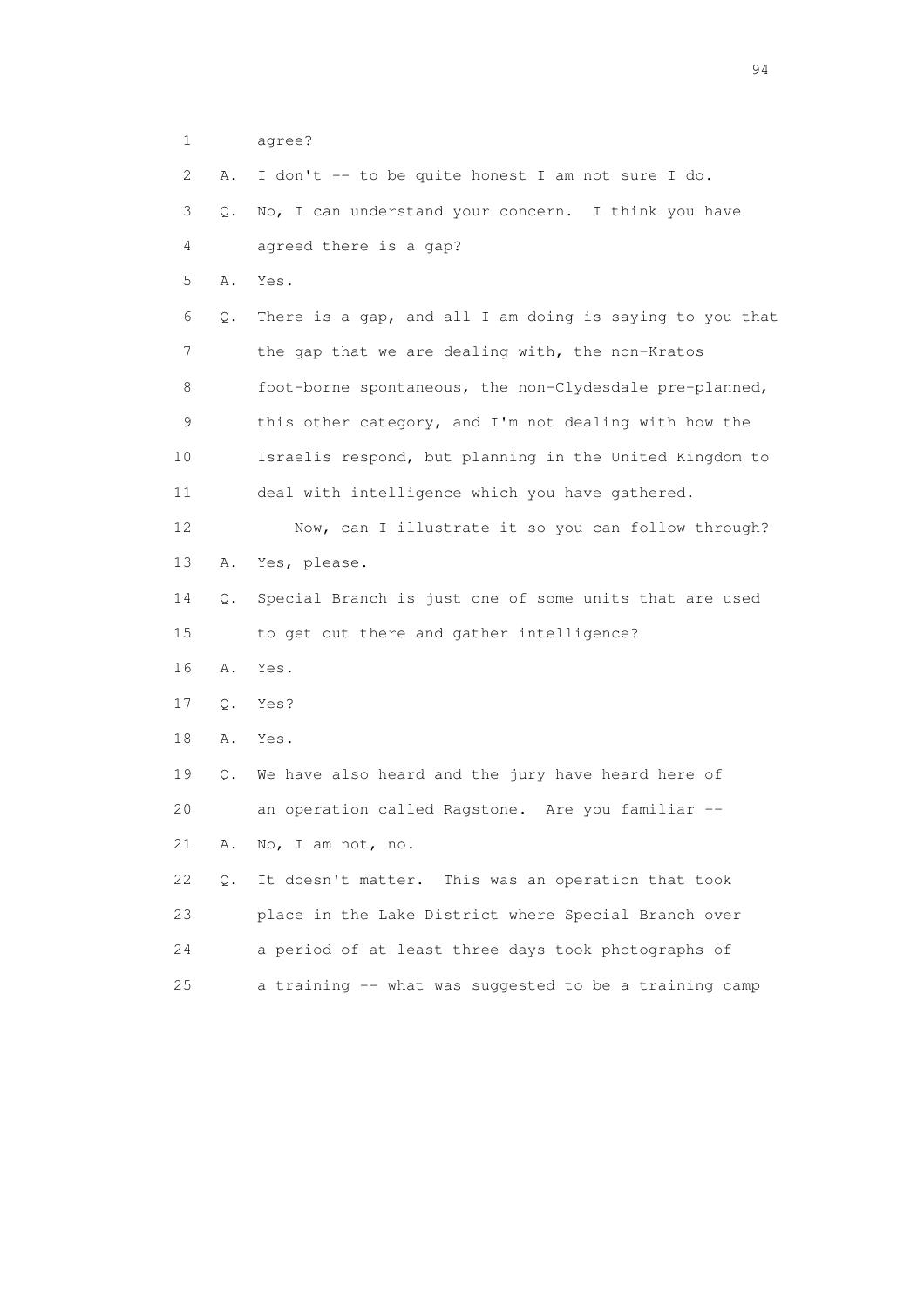1 with a number of individuals and photographs and the 2 jury has had them.

 3 Operations like that, that was 2004, so during these 4 years, at least one intelligence branch of the police 5 were gathering information on alleged terrorist 6 activity. That's fairly commonplace, isn't it? 7 A. Yes. 8 Q. In fact that sort of surveillance and intelligence 9 gathering goes back a long way through to the PIRA days 10 and all that; in other words, you are looking for safe 11 houses, bomb factories, training grounds, all that kind 12 of thing?

13 A. Yes.

14 Q. That's very familiar?

15 A. Yes.

 16 Q. That being a very familiar, as it were, ground over 17 which you cover, you would be anticipating that if you 18 are going to continue that sort of intelligence 19 gathering, there is a possibility that it will throw up 20 information about potential -- or could do -- suicide 21 bombers because as I say, they don't arrive out of the 22 air. Is that fair?

 23 A. Well, my response to that would be that we had 24 considered Special Branch doing those sort of operations 25 and we came up with this code word that they could dial

experience of the contract of the contract of the contract of the contract of the contract of the contract of the contract of the contract of the contract of the contract of the contract of the contract of the contract of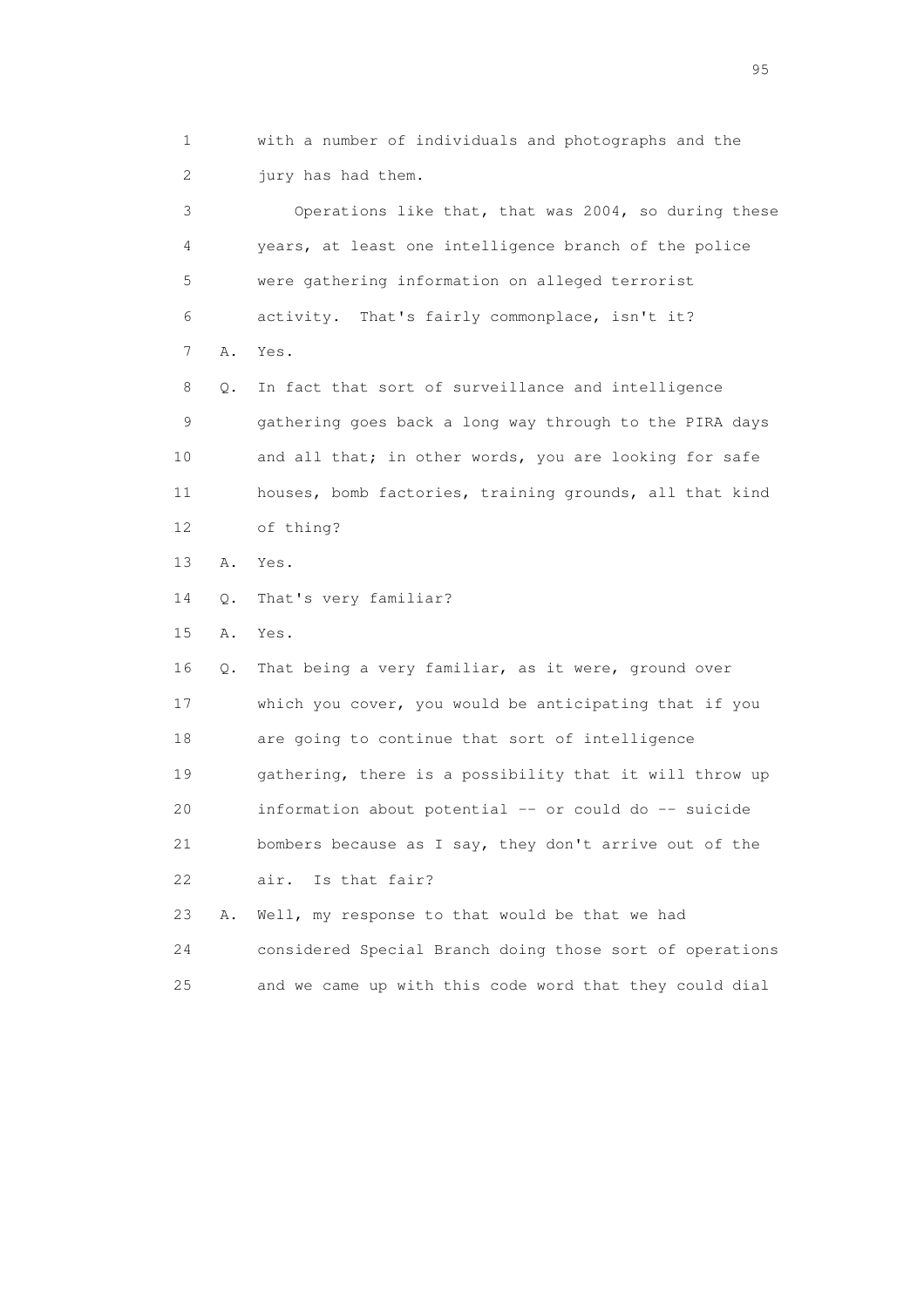1 into information room and a Kratos type operation would 2 be swung into action. Now -- 3 Q. When you say -- sorry, just to pick you up -- a Kratos 4 style -- 5 A. That's sloppy speaking, it was a code word that would 6 initiate a Kratos operation. 7 Q. Right. So that would be a Kratos operation with a DSO? 8 A. Yes. 9 Q. Right. 10 A. If the time was there before something happened. 11 Q. I am dealing with a situation actually as here. I'm 12 suggesting this is similar. Here you have intelligence 13 about the previous day. I am actually positing 14 a situation where you have intelligence because of what 15 you have seen and heard in the various ways you can 16 gather it. So do you see, I am equating the two? 17 A. I do, but I don't think it is a similar situation, 18 because the issue with the Special Branch doing 19 lifestyle surveillance where they suddenly think: this 20 person in front of me, I think might have a device; 21 I think that falls into the category of being a Kratos 22 type event. I think the incident that we are talking 23 about on the 21st onwards doesn't fit into that 24 category. All I can say is that, you know, we have had 25 a lot of debate about the tactics we had. We had had

<u>96 and the state of the state of the state of the state of the state of the state of the state of the state of the state of the state of the state of the state of the state of the state of the state of the state of the st</u>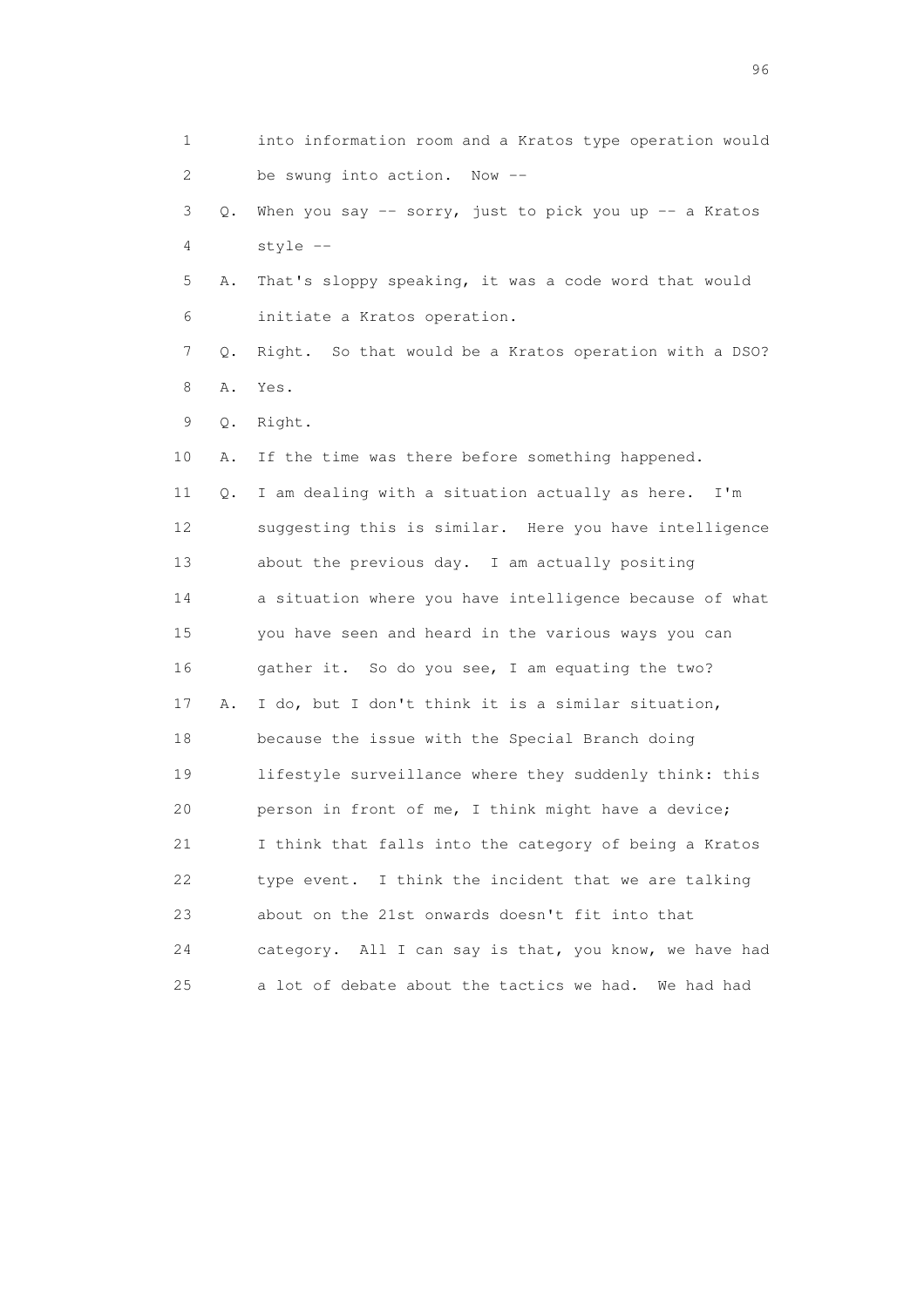1 a lot of discussion. A lot of countries had emulated 2 what we had done and nobody had ever pointed out to us: 3 you have a gap in your planning in this middle scenario 4 here. 5 Q. It may be in the Israeli situation because of the 6 response they use, it wasn't a gap that they were really 7 talking about, because they just, as it were, in 8 American words, zap the premises? 9 A. That's right, and they get much more intelligence than 10 we do about these things, so they are in a much -- well, 11 they are in a more informed situation about dealing with 12 these things. 13 Q. Except here there were quite a lot of surveillance 14 operations going on over these years, weren't there, 15 intelligence-led operations? 16 A. Like Ragstone, yes. 17 Q. Ragstone is one of them, but there were other ones. 18 Crevice is an another one? 19 A. Yes. 20 Q. So can I just, I have tried to highlight an area where 21 you could get intelligence in advance, and the 22 intelligence could be about the following day, in other 23 words you might get intelligence out of an operation 24 suggesting that something is going to happen the next 25 day but you don't know quite where?

experience of the contract of the contract of the contract of the contract of the contract of the contract of the contract of the contract of the contract of the contract of the contract of the contract of the contract of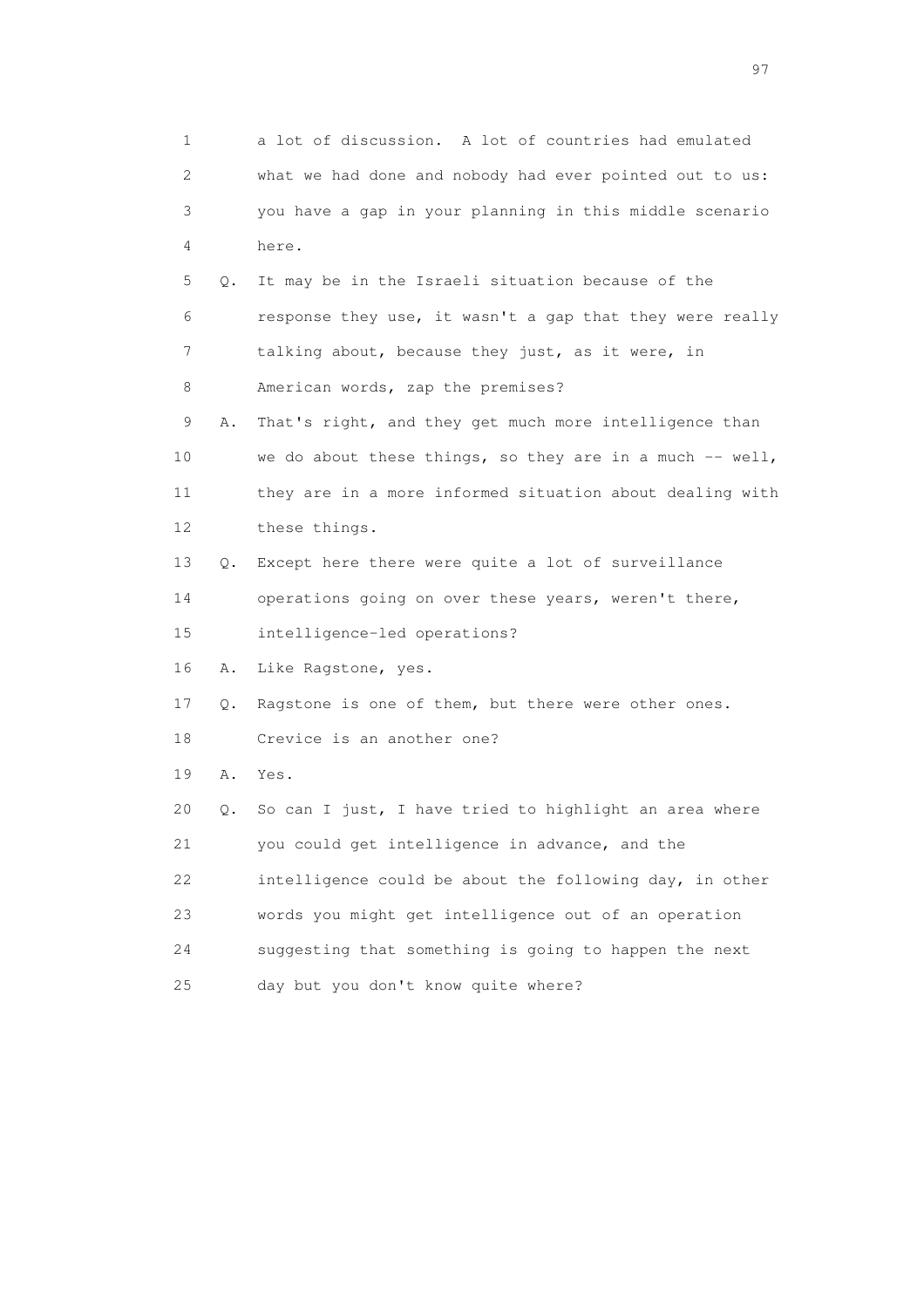1 A. Yes.

| 2  | Q. | That could happen, all right. I want to come into this   |
|----|----|----------------------------------------------------------|
| 3  |    | second category where you don't have hard intelligence   |
| 4  |    | but you do have some intelligence, either I suggest out  |
| 5  |    | of an intelligence-led operation or, in this case,       |
| 6  |    | because you have found a rucksack with the details in?   |
| 7  | Α. | Yes.                                                     |
| 8  | Q. | So it's that situation. Again I am trying to avoid the   |
| 9  |    | terms Kratos and Clydesdale because, as we have heard,   |
| 10 |    | they can be used generically. I am really wanting to     |
| 11 |    | deal with foot-borne suicide terrorists who are          |
| 12 |    | suspected, in other words you don't have the information |
| 13 |    | that they actually are that day.                         |
| 14 |    | Now, in terms of this category, however you have got     |
| 15 |    | the intelligence, what were the rules of engagement in   |
| 16 |    | this category?                                           |
| 17 | Α. | Rules of engagement for whom?                            |
| 18 | Q. | For the police officer carrying the weapon. I'll come    |
| 19 |    | to the weapon in a moment. But who has, in other words,  |
| 20 |    | facing the suspected suicide terrorist. I'll go          |
| 21 |    | straight to the point, rather than -- the real issue     |
| 22 |    | here is the detention of, for the purposes of arrest,    |
| 23 |    | a suspected suicide bomber; were there rules of          |
| 24 |    | engagement for that?                                     |
| 25 | Α. | And this is not a Kratos type situation?                 |
|    |    |                                                          |

en 1988 en 1989 en 1989 en 1989 en 1989 en 1989 en 1989 en 1989 en 1989 en 1989 en 1989 en 1989 en 1989 en 19<br>De grote en 1989 en 1989 en 1989 en 1989 en 1989 en 1989 en 1989 en 1989 en 1989 en 1989 en 1989 en 1989 en 19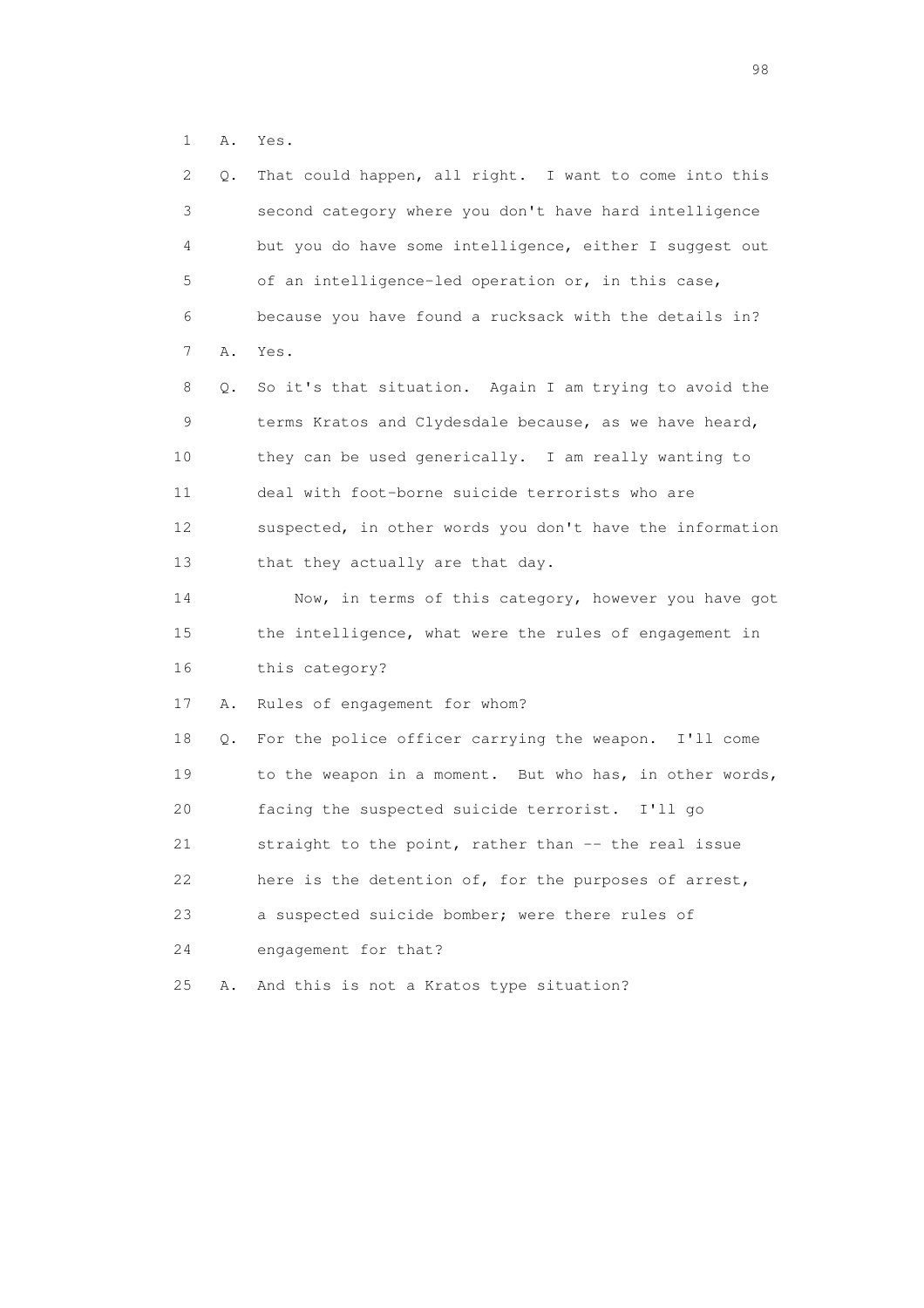1 Q. I have avoided the term.

2 A. I understand that, no.

|          | 3 Q. This is just dealing with the reality of a foot-borne |
|----------|------------------------------------------------------------|
| $\sim$ 4 | suicide bomber, suspected, however you have got the        |
|          | 5 intelligence; do you follow?                             |

 6 A. What are the rules of engagement in that situation? 7 I would say that the rules of engagement, and if we 8 leave aside the options that are in Kratos, again it 9 comes back to what I said earlier, it's about a police 10 officer who's trained to use a firearm has rules of 11 engagement that come with that function, and if they are 12 faced with a situation, be it the suicide bomber, 13 somebody armed with a firearm or anything like that, 14 I think it's the same rules of engagement as they would 15 in their normal everyday work. Does this person pose 16 a threat to life? Do I need to do anything about it? 17 Q. Yes. One understands those propositions: does he pose 18 a threat, do I need to do anything about it. But does 19 it go beyond that, as you understand it, the rules of 20 engagement in the second category? 21 A. Well, if I may say, I think you are starting to stray 22 into stuff about rules of engagement for firearms

| 23  | officers, and I think perhaps you need to pose that to |
|-----|--------------------------------------------------------|
| 24  | the person who is coming after me, which is            |
| 25. | Bill Tillbrook. I am not trying to duck your question, |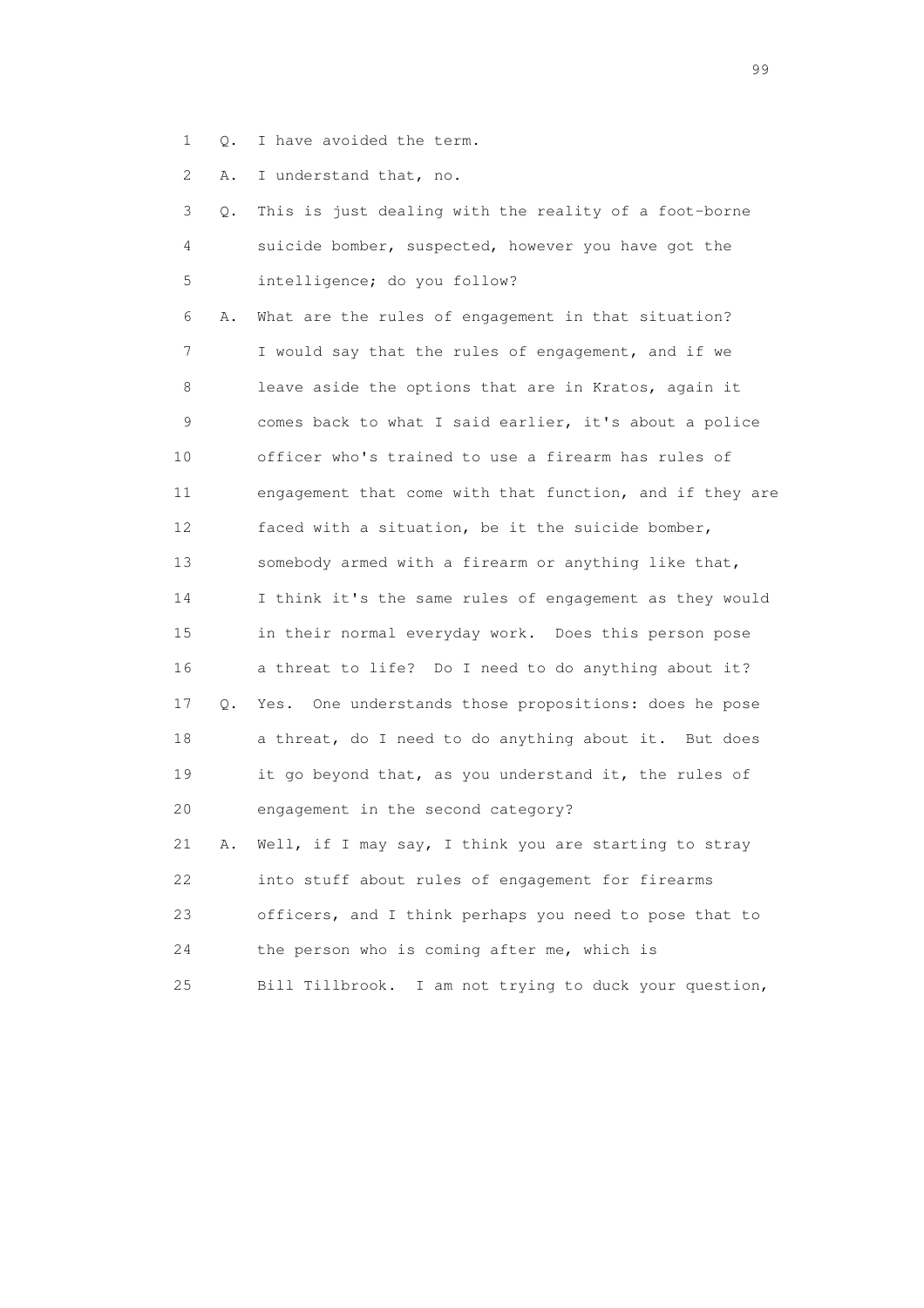| 1        | but what I am just saying is you are talking about       |
|----------|----------------------------------------------------------|
| 2        | general firearms rules of engagement issues, and I don't |
| 3        | profess to be an expert in that.                         |
| 4<br>Q.  | Very well. I think you may anticipate where I am going   |
| 5        | with this, because the supplementaries to this is, which |
| 6        | I think is your area a bit, is $-$ the question that the |
| 7        | officer's going to have to ask in the two that you have  |
| 8        | put: does this person pose a threat, the one he has been |
| 9        | sent to arrest?                                          |
| 10<br>Α. | Sent to arrest by whom?<br>Yes.                          |
| 11<br>Q. | Well, I'll take this case. In this case, he's sent to    |
| 12       | arrest by a DSO.                                         |
| 13<br>Α. | Right, so now we are into the Kratos environment, are    |
| 14       | we?                                                      |
| 15<br>Q. | No, no, no.                                              |
| 16<br>Α. | So why would there be a DSO if it's not a Kratos?        |
| 17<br>Q. | Exactly, why would there be a DSO unless it was          |
| 18       | a Kratos? That's the problem for the firearms officers   |
| 19       | on the ground. Why is there a DSO unless this is         |
| 20       | Kratos? Do you follow? That's the problem.               |
| 21<br>Α. | I think I know where you are going, and one of the       |
| 22       | issues when we were drawing this up, I don't know if you |
| 23       | can remember, but there is quite a famous case a few     |
| 24       | years ago with Stephen Waldorf and David Martin, where   |
| 25       | he was shot by a police officer who had actually had     |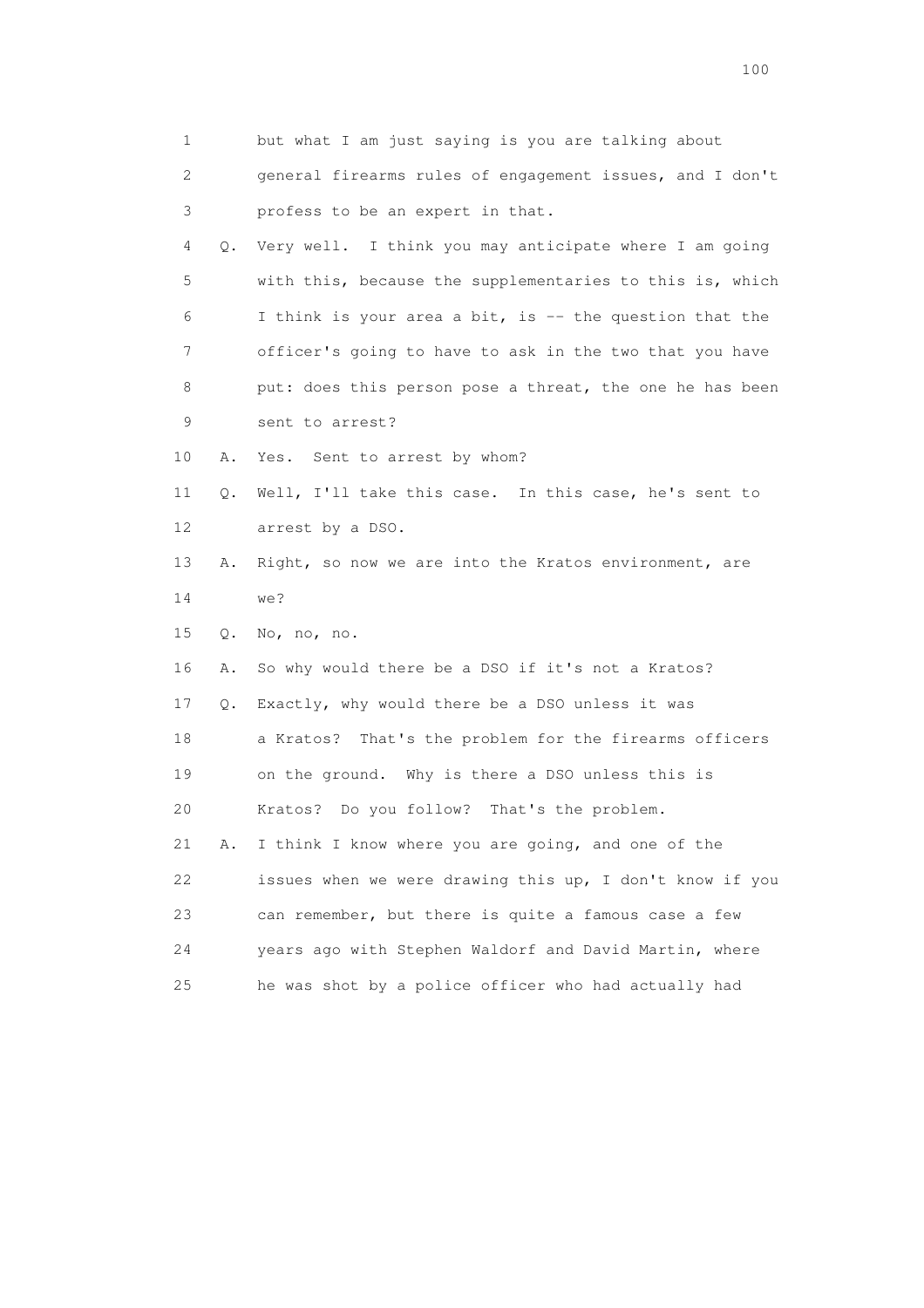1 personal knowledge of this individual before that, and 2 there was quite a lot of criticism of the police, 3 I think if I remember, for sending that officer to do 4 the identification, because he had had a preformed 5 impression about this person in his mind when he 6 actually went to the scene.

 7 Now, I remember that case pretty well. Not the 8 detail but I remember the principles about it. One of 9 the things we did try and do in the development of the 10 policy is how could you actually deploy an officer under 11 the guise of a designated senior officer who is not 12 automatically going to think "I must be dealing with 13 a suicide bomber, so there is only one option".

 14 Now, you can't do that because that's human nature. 15 These officers know that if they are deployed by a DSO 16 there is a possibility that they might be confronting 17 a suicide bomber, and one of the options is a critical 18 shot. So you just can't train that out of them, because 19 that is the way, you know, people think and operate.

 20 All I can say that we were mindful of that when we 21 were doing this policy, you know. Firearms officers in 22 their training have been told about, they know about 23 these incidents, and so my expectation would be they 24 would be thinking about these same things when they are 25 deploying to deal with it.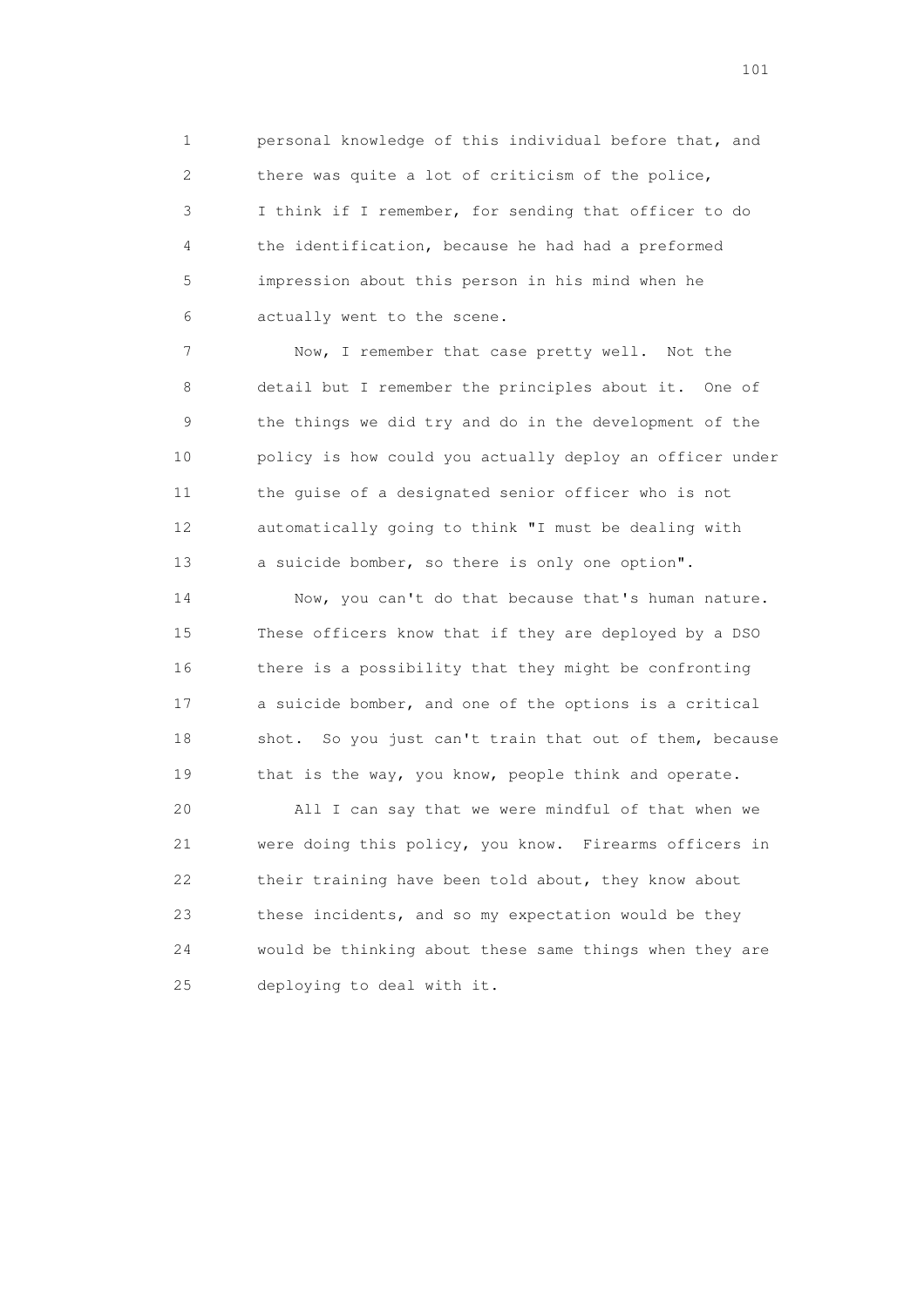1 Q. Yes, I accept everything you have said, and the problem 2 here was that, well, dare I put it to you, there is 3 a sort of straitjacket over this. It's either Kratos or 4 Clydesdale and a DSO is associated with those two, so 5 for a firearms officer, if a DSO is there, he will be 6 associating the DSO with Kratos or Clydesdale and 7 critical shot, that's the risk? 8 A. Yes. 9 Q. Right. Just to go back one step, because the intro to 10 this was the rules of engagement -- and I won't tax you 11 further on that, I'll ask Bill Tillbrook about it -- but 12 if he's been sent -- shall I leave the word "arrest" out 13 for the moment -- to intercept a suspected suicide 14 bomber and he has the question: does this person pose 15 a threat, your first question? 16 A. Yes. 17 Q. Then he's going to have to make an assessment? 18 A. Yes. 19 Q. I am back to category one, and I think you know where 20 I am going here. If he has no hard intelligence, and 21 I'm going to do this case, so you exactly see where we 22 are, no hard intelligence, no rucksack, no protruding 23 wires, no sweating. There is controversy over whether 24 he was nervous, twitchy at an earlier stage, wary, 25 looking around, that kind of thing, but really quite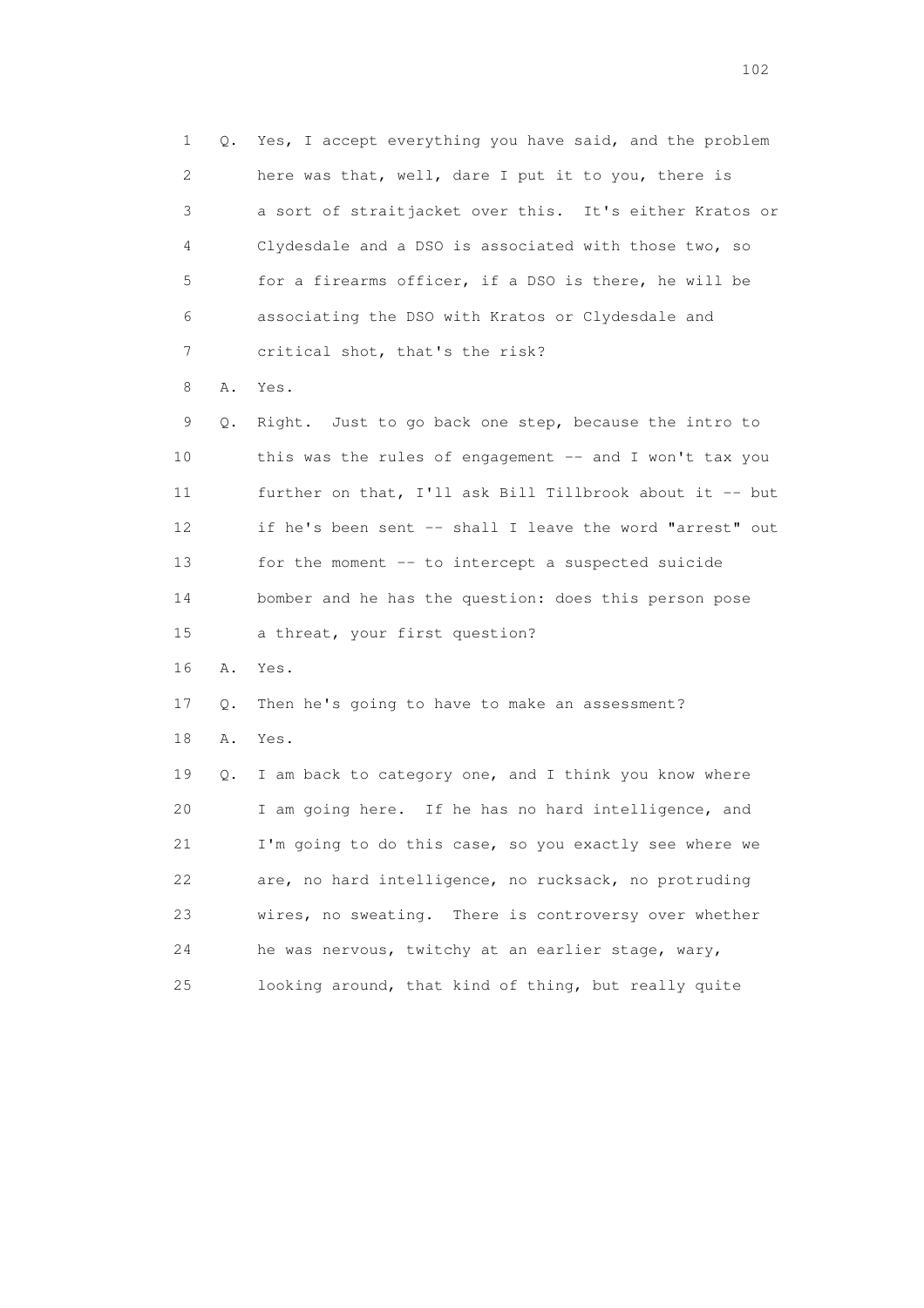1 a dearth of material for the officer going down the 2 escalator, as it happened here, what's going to happen 3 in that situation, which is, as everybody is saying, 4 isn't Kratos and it isn't Clydesdale but it is 5 a suspected suicide bomber? 6 A. Yes. 7 Q. What are -- I hesitate to use the rules of engagement, 8 but how is he going to assess whether this person, prior 9 to detention, poses a threat? 10 A. Well, I think that in that situation, what the officer's 11 got to do is actually look at what's in front of him, 12 and he's got to make a judgment call on what he is 13 confronted with. 14 Q. Supposing it's nothing? 15 A. Well, then, my expectation would be that he might not do 16 anything. 17 Q. Right. So -- 18 A. Do you mind if I just add something about this, really. 19 Q. No, certainly. 20 A. I have been a firearms officer myself many years ago 21 when I was in the police, and firearms officers are 22 quite specially selected to do this role, and when they 23 pull that trigger, you know, police officers don't pull 24 that trigger lightly because they know that probably for 25 the next two or three years their life is going to be on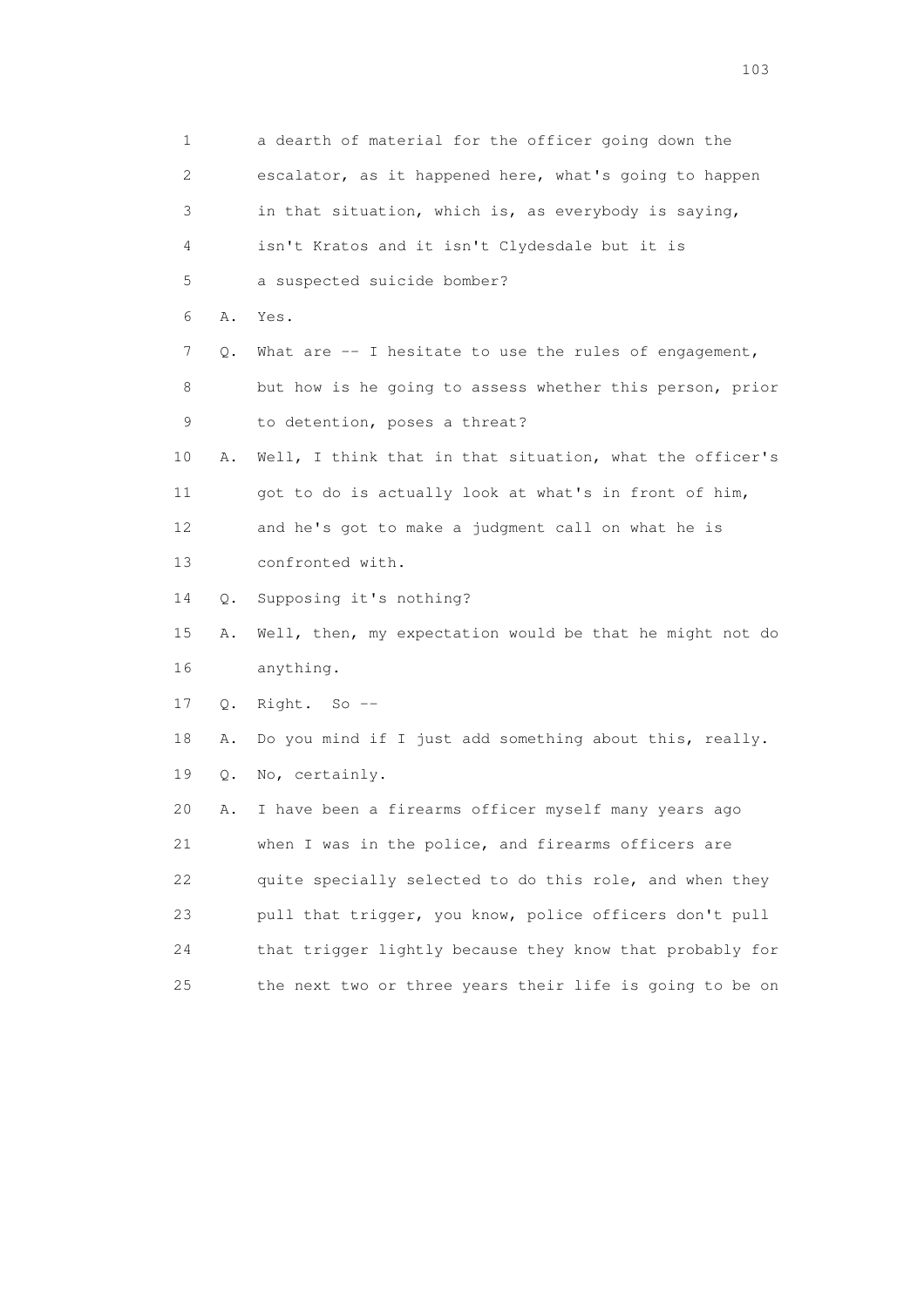| $\mathbf{1}$ |    | hold because there will be a big inquiry and at the end |
|--------------|----|---------------------------------------------------------|
| 2            |    | of it they might get charged with an offence. So when   |
| 3            |    | an officer is making up that judgment, human nature is  |
| 4            |    | going to put all these things in. So it's not           |
| 5            |    | a decision that they are going to make lightly.         |
| 6            | Q. | I have never suggested that it is.                      |
| 7            | Α. | I just think it's useful, if you don't mind, for the    |
| 8            |    | jury to understand that.                                |
| 9            | Q. | Also there is a balancing exercise, obviously his, that |
| 10           |    | is the firearms officer, is on the line?                |
| 11           | Α. | Yes.                                                    |
| 12           | Q. | Of course, if the person isn't a suicide bomber, so are |
| 13           |    | they?                                                   |
| 14           | Α. | That's right.                                           |
| 15           | О. | So it's a dual situation. So what you are saying is     |
| 16           |    | that if there is nothing there, in other words none of  |
| 17           |    | the obvious signs, you can't rely on a profile, and you |
| 18           |    | have not any hard intelligence, and he is there to      |
| 19           |    | intercept, what does he do? How is he trained to deal   |
| 20           |    | with it? That's what I'm coming to.                     |
| 21           | Α. | Well, he's trained to make an assessment of the         |
| 22           |    | situation that's in front of him, and again I come back |
| 23           |    | to Section 3 of the Criminal Law Act, does this person  |
| 24           |    | pose such a threat to members of the public that he     |
| 25           |    | needs to take some action to eliminate that threat.     |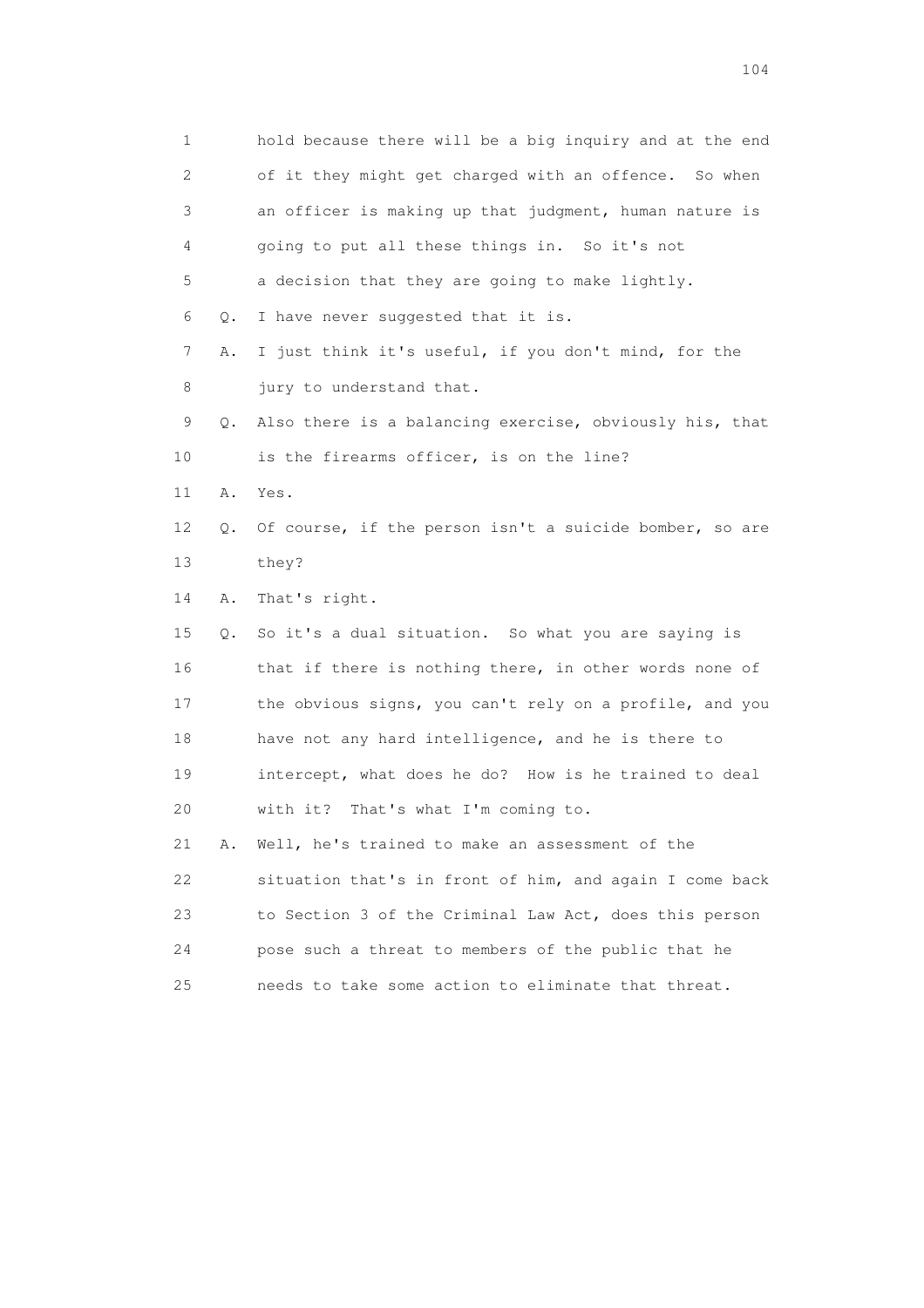1 It's a judgment call.

 2 Q. It's a judgment call but the problem is here, if he's 3 been briefed, as they were briefed, so I am dealing with 4 an actuality here? 5 A. Yes. 6 Q. That you may not be able to see anything and it can 7 happen in a flash, all that's going through his mind? 8 A. Yes, yes. 9 Q. This is why I come back to rules of engagement. Is 10 there no procedure to protect the officer and the 11 innocent member of the public? Do you follow? 12 A. Well, the procedure is their training and what they 13 understand about their powers and what the law says. 14 Q. Then, because the second question, do I need to do 15 anything about it, and you said if there is nothing to 16 see, then no. Maybe they don't do anything, but can 17 I put you back into -- you have done training for -- 18 I hesitate to use Kratos but Kratos generally, have you 19 done that training with other people? 20 A. Yes, I have. 21 Q. I think you said you did it with -- for Mr Paddick 22 yesterday. 23 So you have done the training. Between 2001 and 24 2005, was it anticipated, if you are dealing with

25 foot-borne suicide bombers, that you might have to deal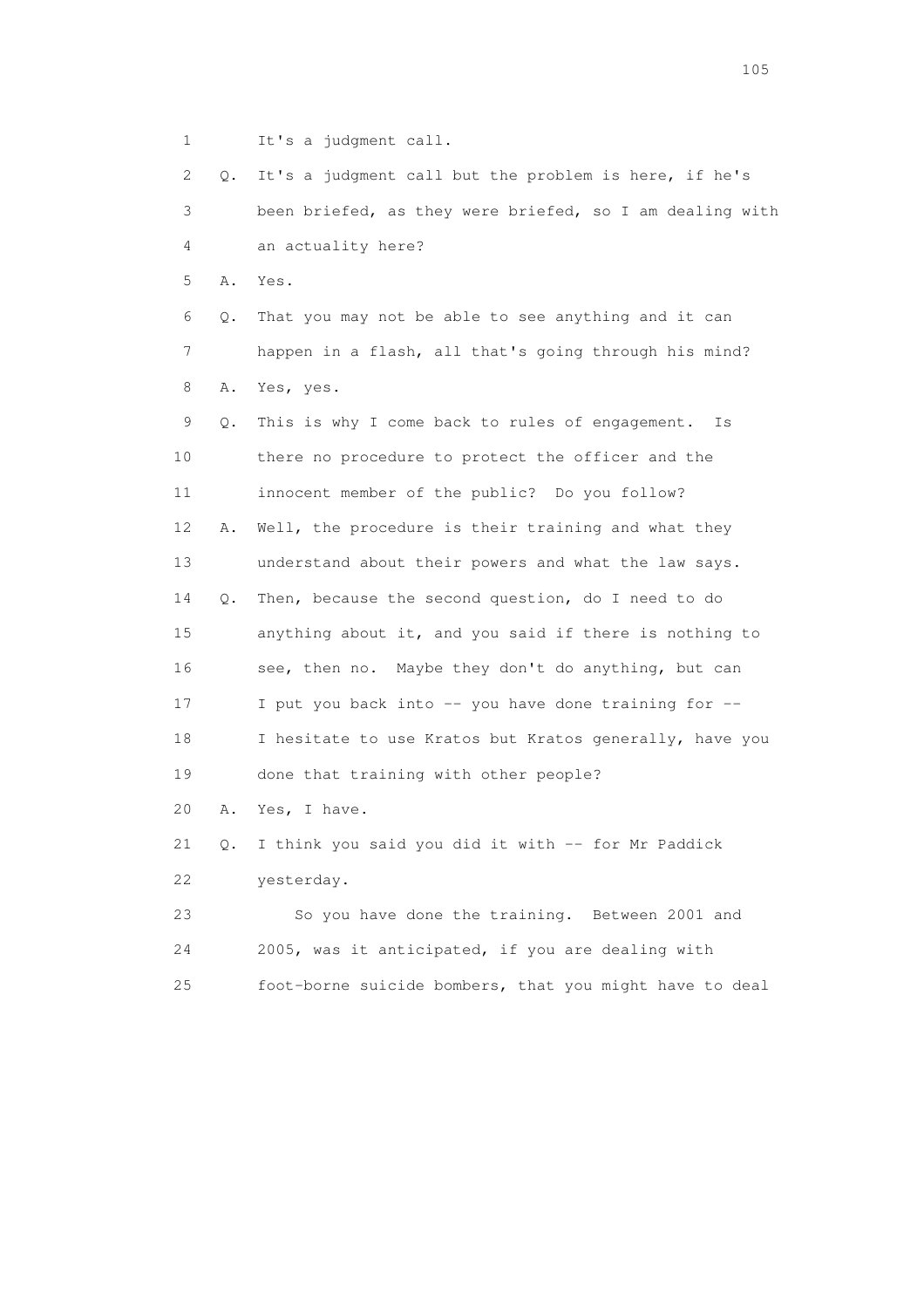1 with one in an urban situation, first of all? 2 A. Oh yes. 3 Q. And that the urban situation may involve a crowded 4 place? 5 A. Yes. 6 Q. On the street, or it may involve a crowded form of 7 transport? 8 A. Yes. 9 Q. A bus or a tube, these are all fairly obvious? 10 A. That's right, yes. 11 Q. So were the firearms officers -- if it's a firearms 12 question I have asked some already, but if you can't 13 answer it -- but was there training by firearms officers 14 dealing with an interception in these circumstances, 15 either crowded, bus, or tube, as to how to intercept 16 somebody when in fact they had virtually very little to 17 go on? 18 A. What I would say about the training is that, I mean, you 19 have seen some of the presentations that we put together 20 around the training, which is about informing them about 21 how suicide belts work, some of the behavioural 22 indicators. That was all part of the training to 23 supplement their everyday firearms training that they 24 get as well. 25 Q. Understood. Everyday firearms training of course, again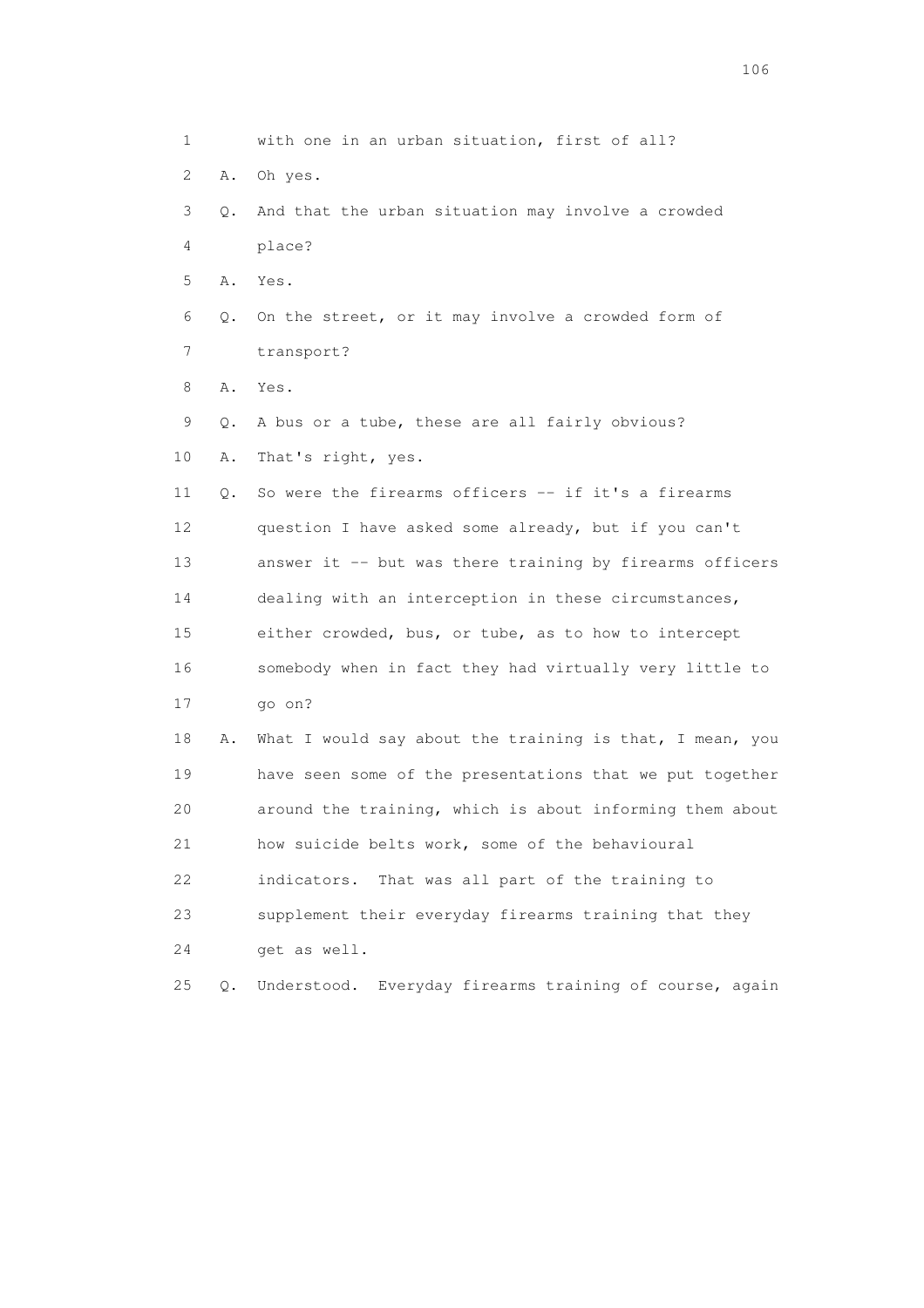1 it may be clearly distinguished, may well be dealing 2 with, more commonly dealing with, a visible threat. In 3 other words, there is a man with a shotgun or there is 4 a man with a gun pointed at someone else, and it's 5 a hostage/kidnap situation? 6 A. Yes, yes. 7 Q. So the officer can assess as far as he can whether the 8 person is about to discharge it at someone else, and so 9 they take a decision whether or not to shoot? 10 A. Yes. 11 Q. But this is a situation which is quite different. It's 12 where you have no intelligence and, in this one, all you 13 know -- and I am taking the firearms officers' position 14 for the moment -- is that he is identified from the day 15 before, I leave aside all the controversy over that, and 16 they don't have much else? 17 A. No. 18 Q. So are we again in a situation, or were we in 2005 19 unless it's changed, whereby the firearms officer is 20 going to end up delivering a critical shot, and may 21 I add a little bit more, because the only weapon he has 22 is a close quarter -- the ones who are actually first 23 on, they have only got a close quarter pistol and they 24 are trained to deliver it right on -- 25 A. Really close, that's right, yes.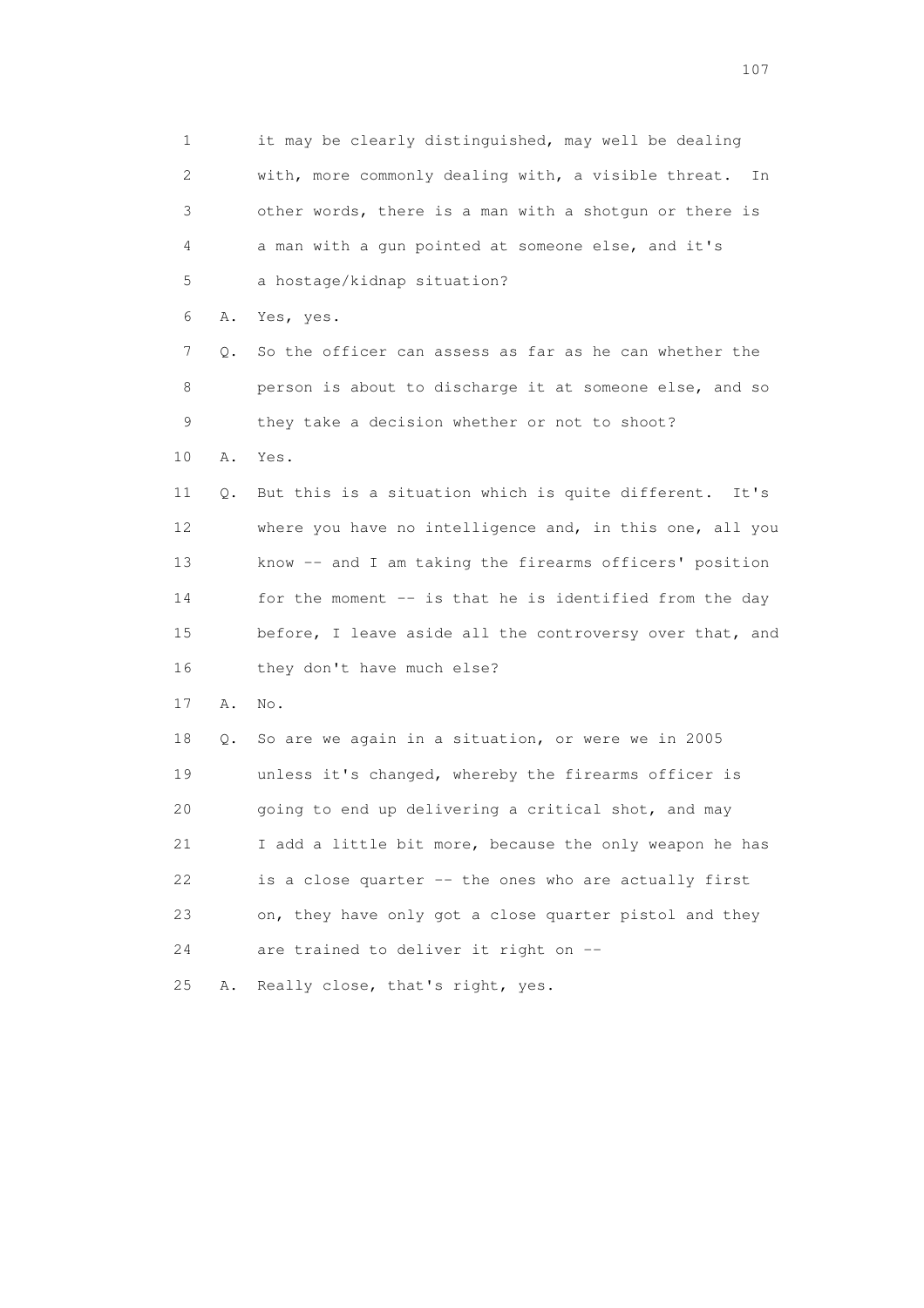2 to deal with this? 3 A. Well, the options -- 4 SIR MICHAEL WRIGHT: Is there any other option? 5 A. Well, the ultimate option they got is shoot or not 6 shoot. 7 SIR MICHAEL WRIGHT: That's what I mean. 8 A. That comes down to a judgment about what they think is 9 in front of them. 10 MR MANSFIELD: Perhaps in answer to the learned Coroner's 11 earlier question in category one, I want to answer this 12 one, not in terms of intelligence, because there isn't 13 any. 14 A. No. 15 Q. This time I want to suggest to you that what ought to 16 have been, and I'm sorry to -- I don't mean, again it's 17 not about you, what ought to have been developed between 18 2001 and 2005, knowing that there was the risk of 19 a foot-borne suicide bomber, who might be on a bus or 20 a tube or whatever, a developed protocol for dealing 21 with somebody who's only a suspect. So instead of 22 saying, "Oh, is he, I'll shoot him", you actually have 23 to go through an earlier procedure? 24 A. And all I can say to you is for me that falls into 25 a Kratos type situation.

1 Q. What other option did they have? How were they trained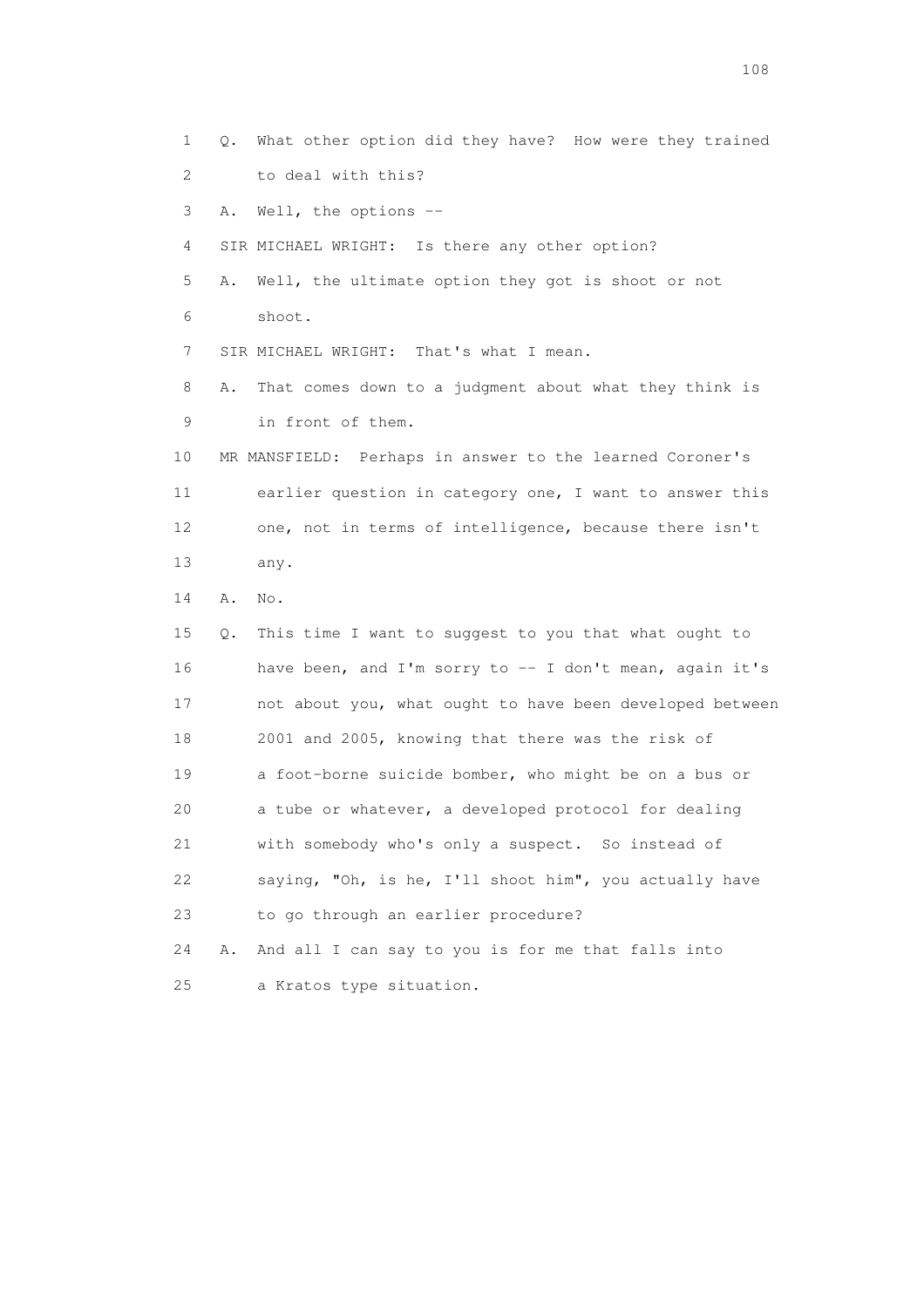1 Q. Well --

| 2  | Α. | And I have acknowledged that there is a gap between      |
|----|----|----------------------------------------------------------|
| 3  |    | Kratos and Clydesdale, this intelligence type of thing   |
| 4  |    | that we saw emerging on the 21st.                        |
| 5  | 0. | Yes, and I'm suggesting it's not really a gap at all.    |
| 6  |    | What I am suggesting is you are dealing with, and        |
| 7  |    | training should have been dealing with, leave out Kratos |
| 8  |    | and how it's arisen, you are faced with somebody who's   |
| 9  |    | a suspect?                                               |
| 10 | Α. | Yes.                                                     |
| 11 | Q. | That was utterly predictable, wasn't it?                 |
| 12 | Α. | And hence the two options under Kratos.                  |
| 13 | Q. | Yes, that's the problem. Now, can I come to what         |
| 14 |    | I suggest to you could be the protocol and procedure?    |
| 15 |    | Maybe it's now in place, I don't know. If it's only      |
| 16 |    | a suspect, and you have nothing else much to go on,      |
| 17 |    | there has to be a procedure to avoid killing innocent    |
| 18 |    | people, whereby there has to be a staged approach,       |
| 19 |    | non-covert. Do you follow?                               |
| 20 | Α. | Well, I don't think, from all the learning that we had,  |
| 21 |    | if you tried to do -- if you had a suspected suicide     |
| 22 |    | bomber, and you tried an overt approach and they were    |
| 23 |    | a bomber, then the person would probably set their       |
| 24 |    | device off.                                              |
| 25 | Q. | This is the dilemma, I appreciate, and I am trying to    |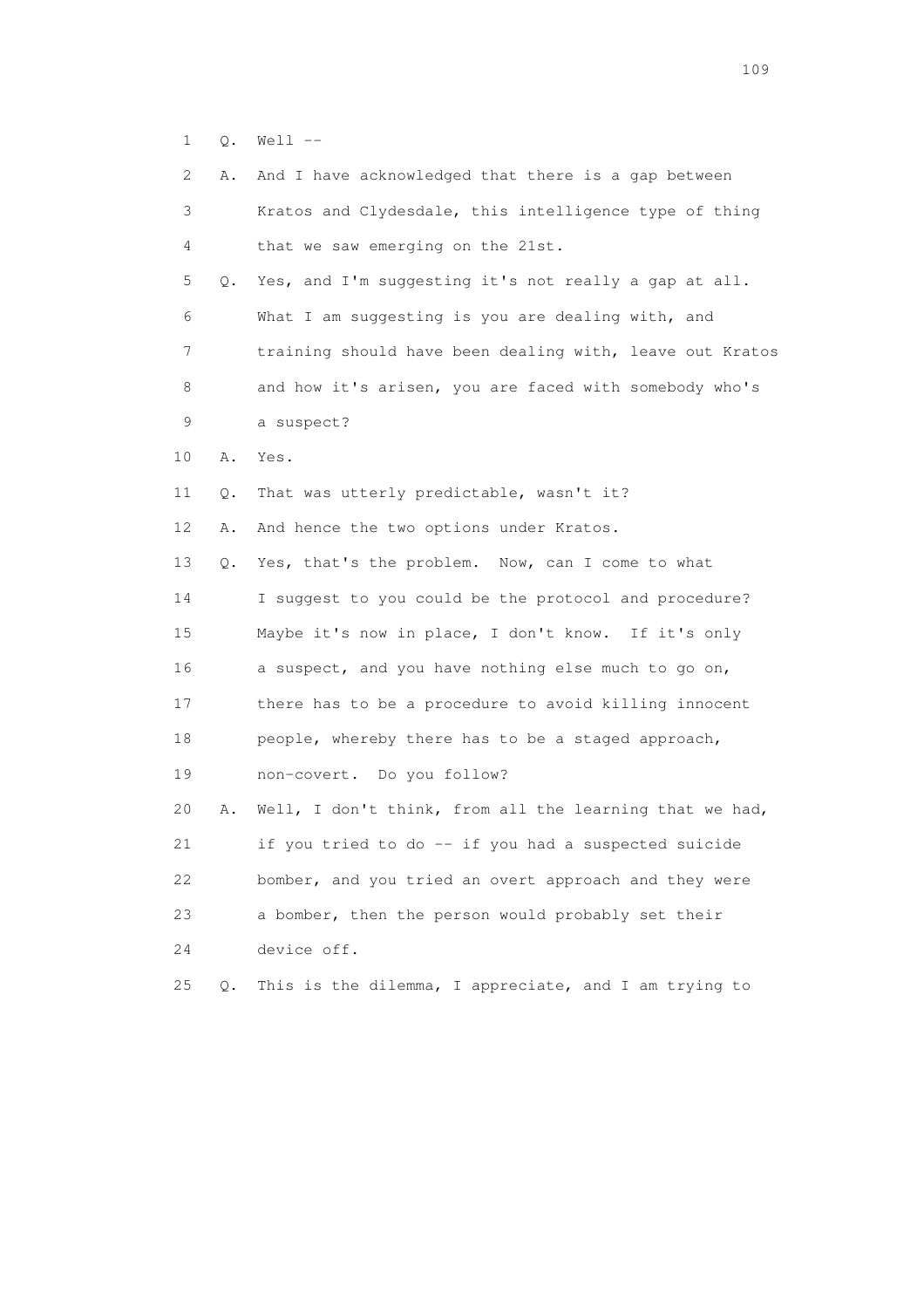| 1  |    | tackle this now head-on. You accept, as I think every    |
|----|----|----------------------------------------------------------|
| 2  |    | other witness I have put this to accepts, that you can't |
| 3  |    | shoot people just in case they are?                      |
| 4  | Α. | Of course not, no.                                       |
| 5  | Q. | That's the rub, if I may put it. If you can't shoot      |
| 6  |    | people just in case they are, you have to have a way of  |
| 7  |    | finding out if they are?                                 |
| 8  | Α. | I don't know what that way is.                           |
| 9  | Q. | I am going to suggest it to you. There are two ways      |
| 10 |    | I am going to suggest it could happen; discovering that  |
| 11 |    | they are. In a conventional firearms situation -- which  |
| 12 |    | some officers regarded this to be, conventional          |
| 13 |    | firearms, non-all those terms, Kratos and so on -- is    |
| 14 |    | that although they can deliver a shot without warning,   |
| 15 |    | and that is accepted in the ACPO manual?                 |
| 16 | Α. | Yes.                                                     |
| 17 | Q. | But that's normally dealing with a situation where they  |
| 18 |    | can see the threat?                                      |
| 19 | Α. | Yes.                                                     |
| 20 | О. | But if they can't see the threat, the suggestion I'm     |
| 21 |    | putting to you is there has to be a way of testing that  |
| 22 |    | person, first of all; and I'm afraid it doesn't mean     |
| 23 |    | going up and tapping me on the shoulder, but it does     |
| 24 |    | mean having to use, whether it's the normal ammunition   |
| 25 |    | or abnormal ammunition, there has to be an approach to   |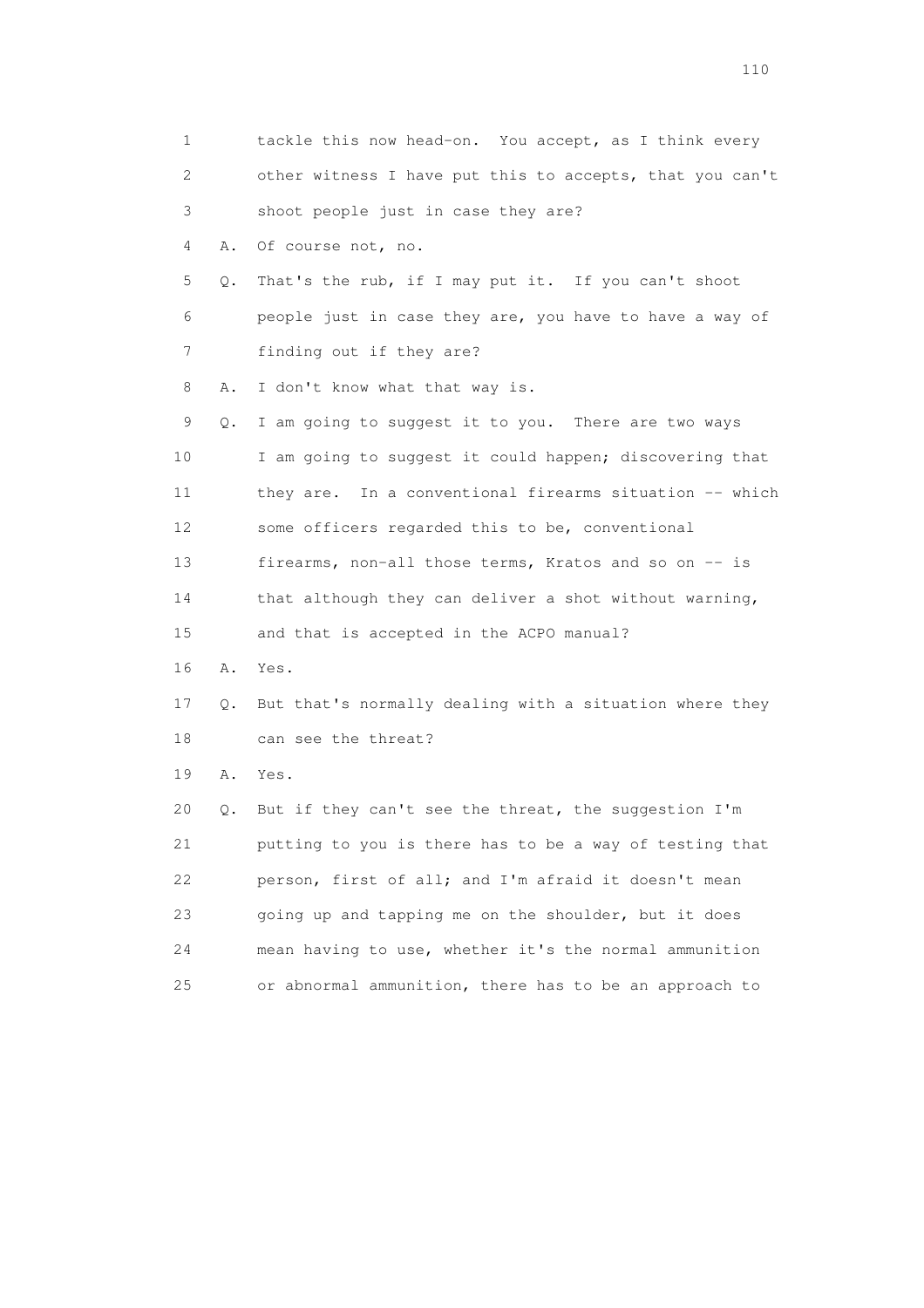1 that person so that you allow -- there is a risk 2 attached to it, but it is trying to guard against 3 shooting the wrong people; that you have to approach, 4 and the learned Coroner encapsulated something that can 5 be said, it has to be communicated quickly "armed 6 police, stand still"? 7 A. And that is the option in Kratos but you could take it 8 out of Kratos, if you are not 100 per cent sure, 9 challenge, and that's there. 10 Q. Yes, but I just want to examine the elements, and 11 I realise it's all happening in the snap of fingers. 12 A. Yes. 13 Q. Obviously if you have officers trained to a high level 14 to deal with pressured situations and they have, I am 15 afraid, a formula which they can issue, which is 16 understandable, provided you speak English, with most 17 people, "armed police, stand still" or "sit still" or 18 whatever it is? 19 A. Yes. 20 Q. Or "do not move"; it can be said in a flash. A risk, of 21 course, but are they trained, CO19, in a suicide bomber 22 situation to do that? 23 A. That is one of the options they have. 24 Q. Right. The elements of that are, firstly, announcing 25 you are armed police?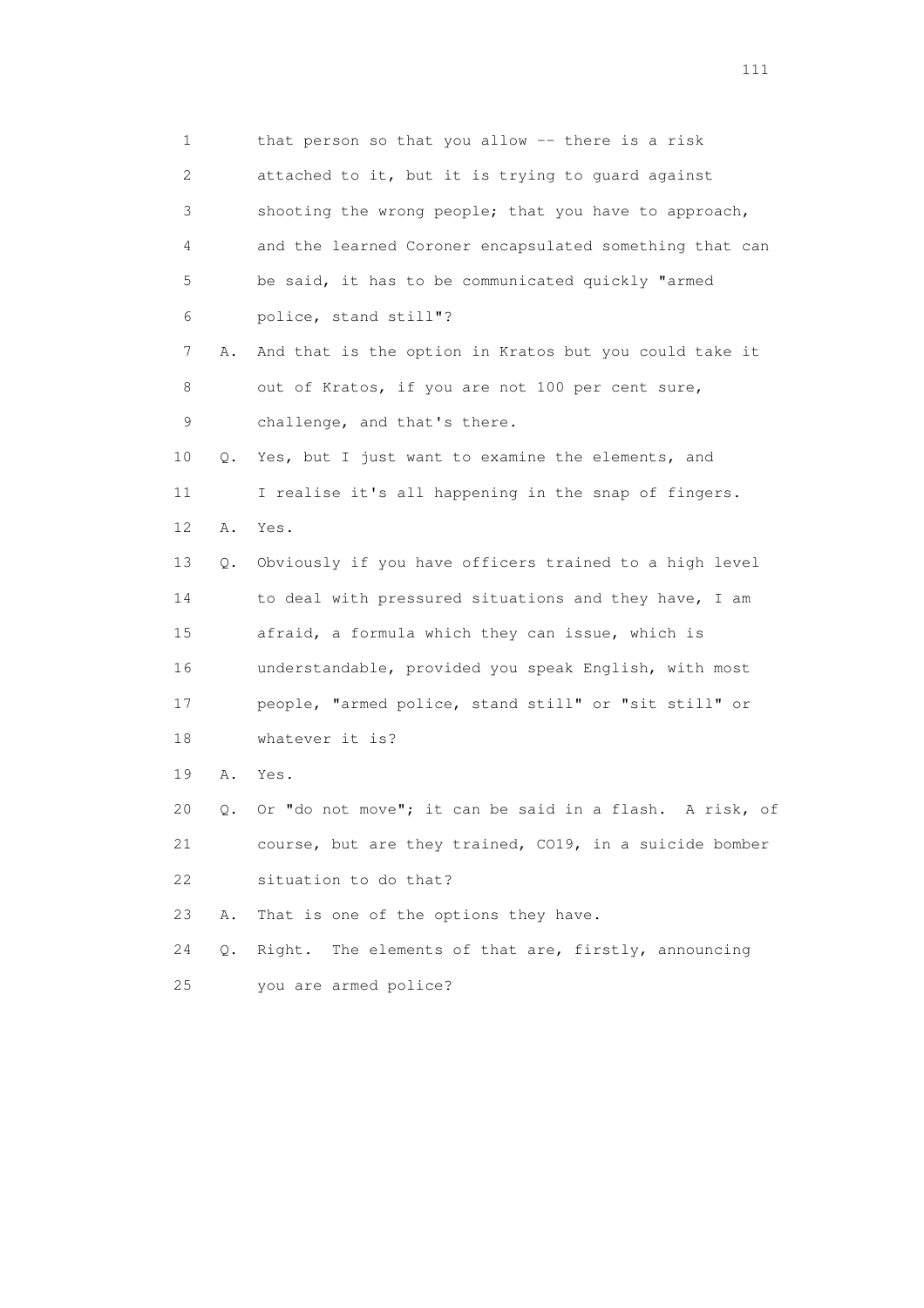1 A. Yes.

| 2  | Q.        | Because if somebody came in the room and said "armed     |
|----|-----------|----------------------------------------------------------|
| 3  |           | police", people are going to react different ways?       |
| 4  | Α.        | That's right, that's right.                              |
| 5  | Q.        | So it's not enough just to come in, I'm afraid, for the  |
| 6  |           | officer, "I'm an armed police officer", some people      |
| 7  |           | might say "so what" and others might duck, and others    |
| 8  |           | would run. So you have got to go a stage further and     |
| 9  |           | say: this is the instruction, so you can work out        |
| 10 |           | whether this person, to use the phrase, isn't complying. |
| 11 |           | Would you agree that's fair?                             |
| 12 | Α.        | Well, if you -- let us go back to that, those two        |
| 13 |           | options that we had. And actually you could take them    |
| 14 |           | outside of Kratos. What you can't do is you can't say:   |
| 15 |           | if you do a challenge and they do this, so you do that;  |
| 16 |           | or they do this, and so you do that; you just can't do   |
| 17 |           | that.                                                    |
| 18 |           | So the whole point is, and it's written in there, if     |
| 19 |           | you are not sure, as I said -- which will be the vast    |
| 20 |           | majority -- you challenge and then you react to how they |
| 21 |           | react to that challenge, then you fall back on your      |
| 22 |           | training to do that.                                     |
| 23 | $\circ$ . | Yes, that's all I am putting to you. That what should    |
| 24 |           | be happening in the second category, where you haven't   |
| 25 |           | got the hard intelligence but you just think somebody    |
|    |           |                                                          |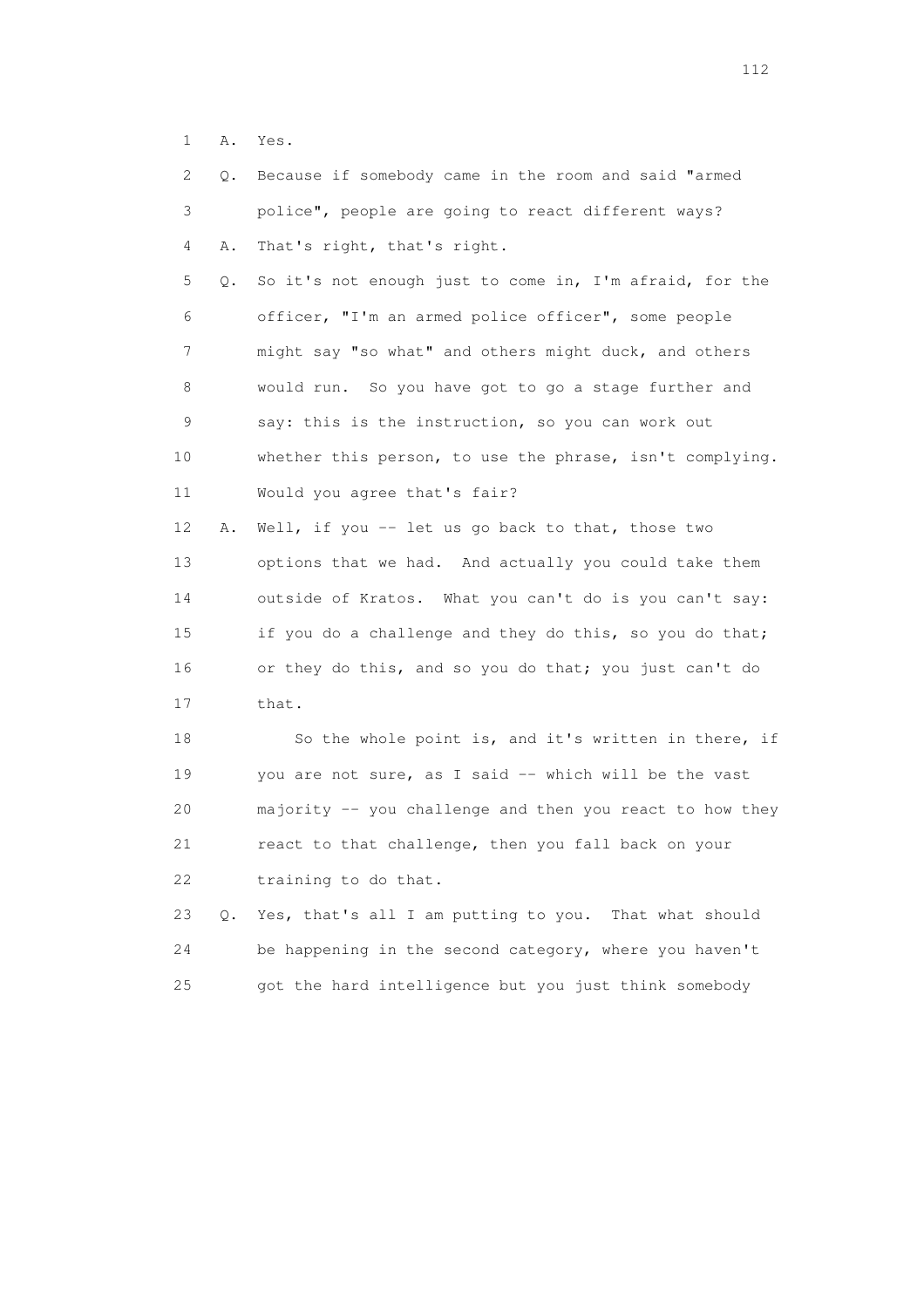1 might be, all right, that's this case, somebody might 2 be, that was, if you like, the level of intelligence 3 when they go down the escalator, somebody might be -- 4 well, it's an issue for the jury to decide what they 5 thought, in terms of that threat. 6 Then I think you are agreeing there ought to be -- 7 this is the first example I want to give you, that 8 protocol or approach to somebody -- you, the firearms 9 officer, are identified and you issue an instruction and 10 of course in a split second you have to weigh up whether 11 the person is acting out of sheer nerves so you don't 12 shoot them, they are not a threat, or whether they are 13 keeping still so you don't need to shoot them, or 14 whether they are reacting in a way that's consistent 15 with a suicide bomber. 16 Those things have to go through your head? 17 A. Yes. 18 Q. But that's the training. Well, sorry, is that the 19 training? Are the CO19 officers -- or is this 20 a question for Bill Tillbrook -- trained to deal with 21 those elements of approach? 22 A. I mean, I would say -- you could ask Bill, but I would 23 say from my experience then yes, they are. 24 Q. I will ask Bill. 25 SIR MICHAEL WRIGHT: You can't, I would have thought, lay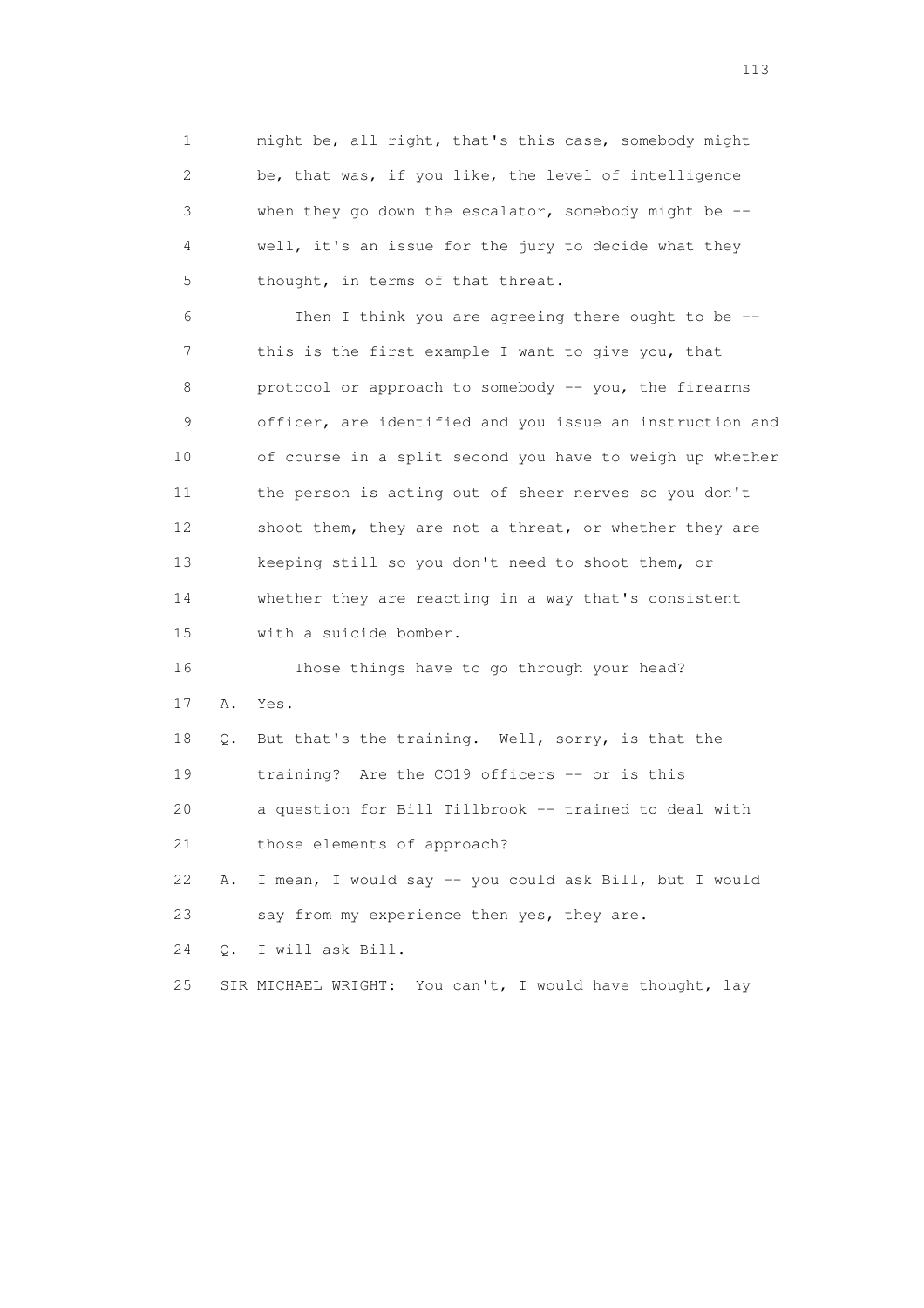1 down as a rigid rule: you must always challenge before 2 you deliver a critical shot? 3 A. No. 4 SIR MICHAEL WRIGHT: You have only got to state it and you 5 can see that it doesn't work. 6 A. That's right, sir. 7 SIR MICHAEL WRIGHT: So there must be a discretion in the 8 officer, I am putting this to you as a fact, but I'm 9 asking you whether you agree. 10 A. No, no. 11 SIR MICHAEL WRIGHT: There must be a discretion in the 12 officer to say: is this a situation where I can 13 challenge or where I dare not? 14 A. That's exactly right. 15 SIR MICHAEL WRIGHT: Is that right? 16 A. Yes, sir, it is. 17 SIR MICHAEL WRIGHT: Even on Mr Mansfield's proposals, which 18 I fully understand what he is doing, is: look, you have 19 to have a protocol as how you approach in this context a 20 feared suicide bomber, if you like. 21 A. Yes. 22 SIR MICHAEL WRIGHT: It still must remain, surely, to the 23 individual officer to decide what nature of approach 24 there has to be? 25 A. Yes, it does.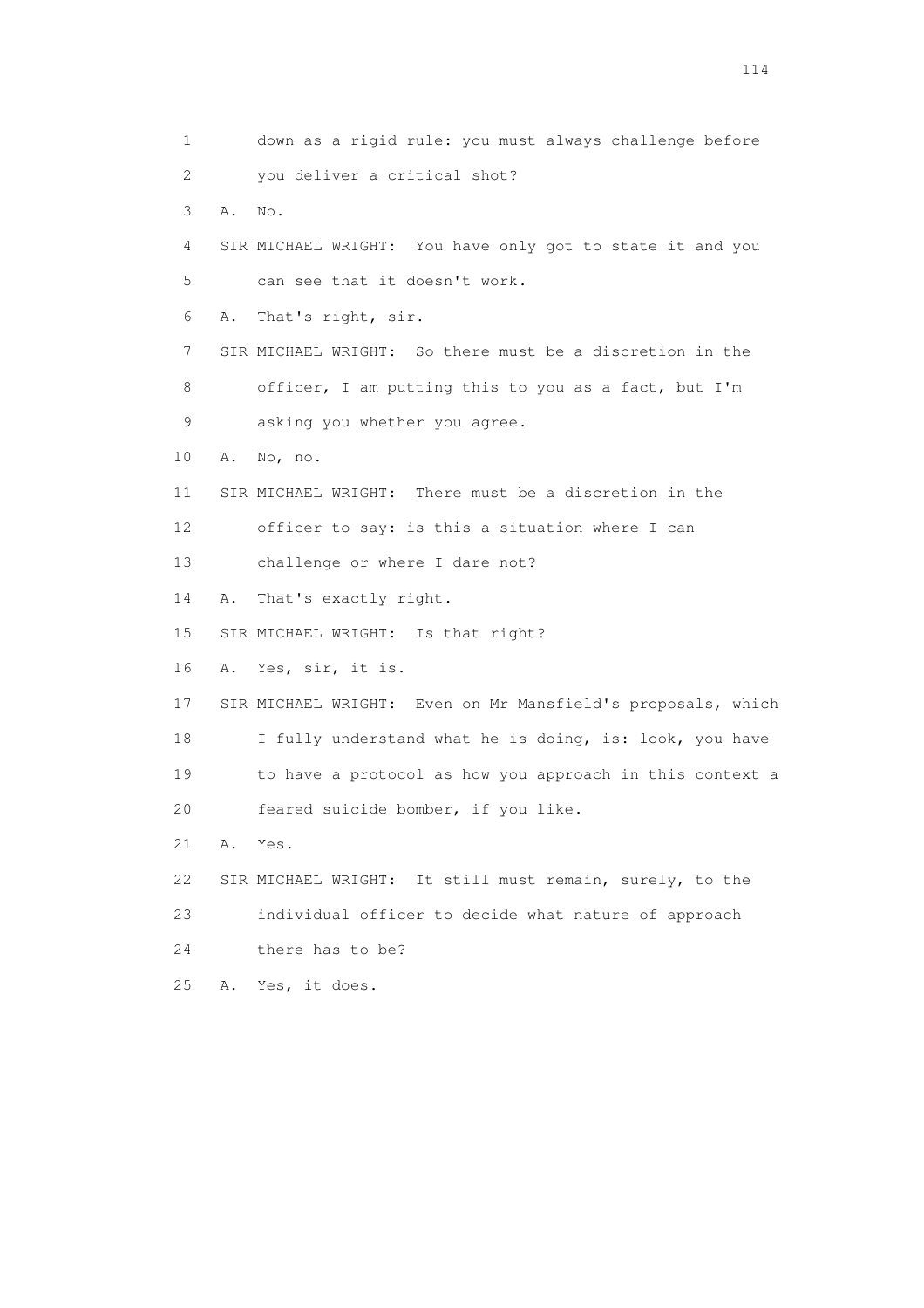1 MR MANSFIELD: Can I just pursue that a little bit, because 2 the discretion in a case where you have no intelligence, 3 I am still dealing with the second category, it's just 4 a suspect and there is nothing that you can see, no 5 obvious bomb, no wires, no rucksack, nothing like that, 6 and he's sitting on a train -- and of course what he did 7 will be a matter for the jury -- but he is just sitting 8 on a train, I am putting to you there is no option other 9 than to, unless suddenly the man gets out a bomb and 10 begins to do it.

 11 But if that's all you have, right, nothing more than 12 that, then you have no other option than to make 13 a proper challenge, quick though it can be, "armed 14 police, stand still, sit still", whatever.

15 Do you follow?

 16 A. I do follow, and I think you are right in that if there 17 is nothing visible, then I think you are duty bound to 18 make a challenge. But clearly those officers, when they 19 did that, there were factors where that pushed them from 20 that into thinking "I am completely sure that this 21 person has a bomb on them".

22 Q. I accept that.

23 SIR MICHAEL WRIGHT: That is what they have said.

 24 MR MANSFIELD: Obviously that will be a matter for the jury 25 to weigh up what they say and so on in the context of a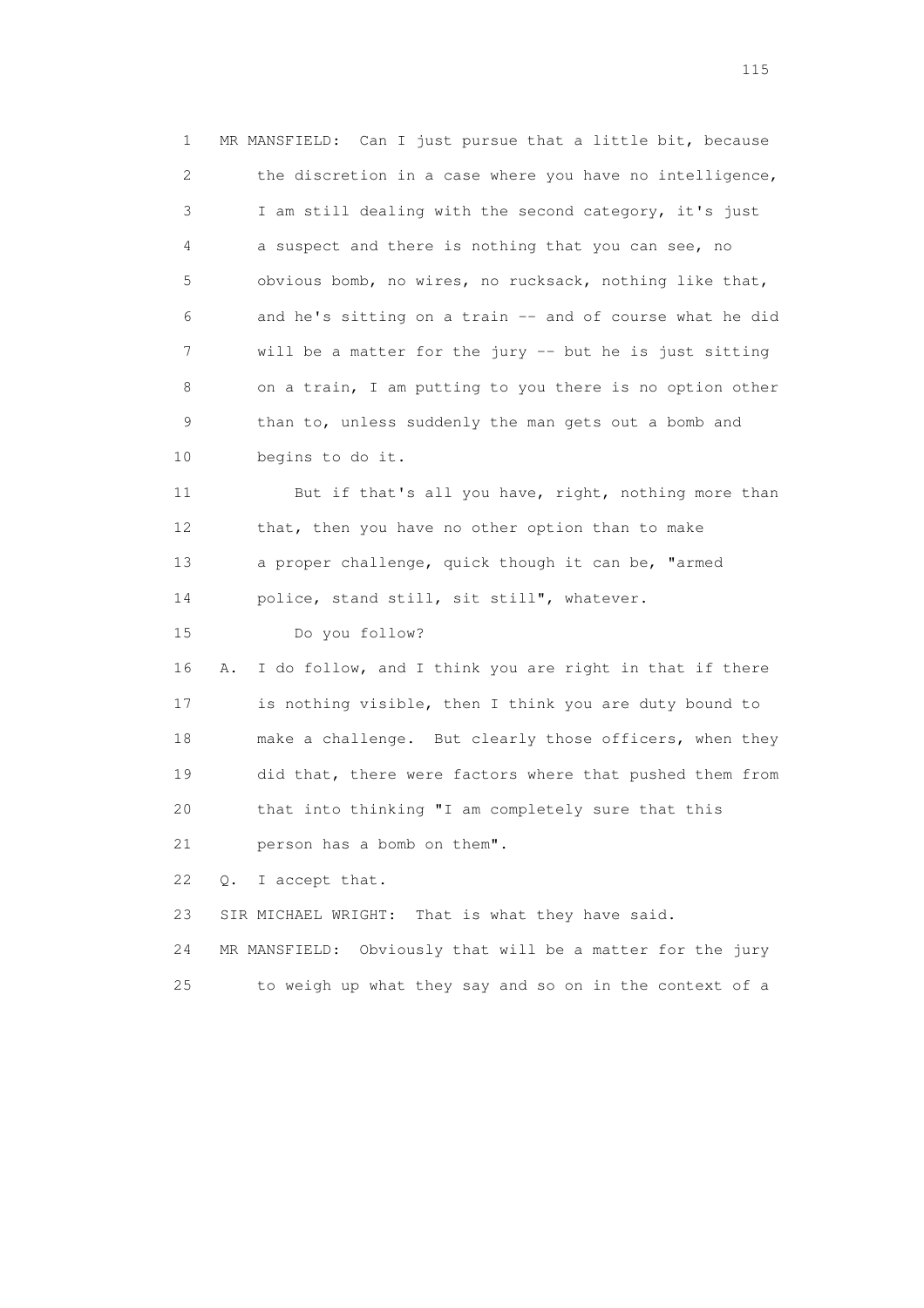1 tube --

| $\mathbf{2}^{\mathsf{I}}$ | SIR MICHAEL WRIGHT: As I have interrupted, Mr Mansfield,    |
|---------------------------|-------------------------------------------------------------|
| 3                         | forgive me, there is something at the moment nagging me     |
| 4                         | about all this. I'm wondering whether there is a factor     |
| 5                         | we may be leaving out of consideration.                     |
| 6                         | What I want to do is put a little moving scenario to        |
| 7                         | you. As you said earlier on, if the ideal -- if you         |
| 8                         | have intelligence, hard or soft, that somebody may be       |
| 9                         | engaged in manufacturing bombs, the ideal is to             |
| 10                        | intercept him before he ever starts?                        |
| 11                        | That's right, yes.<br>Α.                                    |
| 12                        | SIR MICHAEL WRIGHT: We were talking about -- you don't have |
| 13                        | rockets, but we were talking about effectively              |
| 14                        | intervening in the base --                                  |
| 15                        | A. Yes.                                                     |
| 16                        | SIR MICHAEL WRIGHT: -- before anybody leaves it?            |
| 17                        | Α.<br>Yes.                                                  |
| 18                        | SIR MICHAEL WRIGHT: Now, of course you can mount            |
| 19                        | a surveillance operation around the base and, as long as    |
| 20                        | nobody comes out, you have got time and leisure to          |
| 21                        | assess everything there is to be assessed --                |
| 22                        | Α.<br>Yes.                                                  |
| 23                        | SIR MICHAEL WRIGHT: -- about what's going on and to decide  |
| 24                        | whether or not you are going to go in. That's fine.         |
| 25                        | There then comes a time when somebody who, to use the       |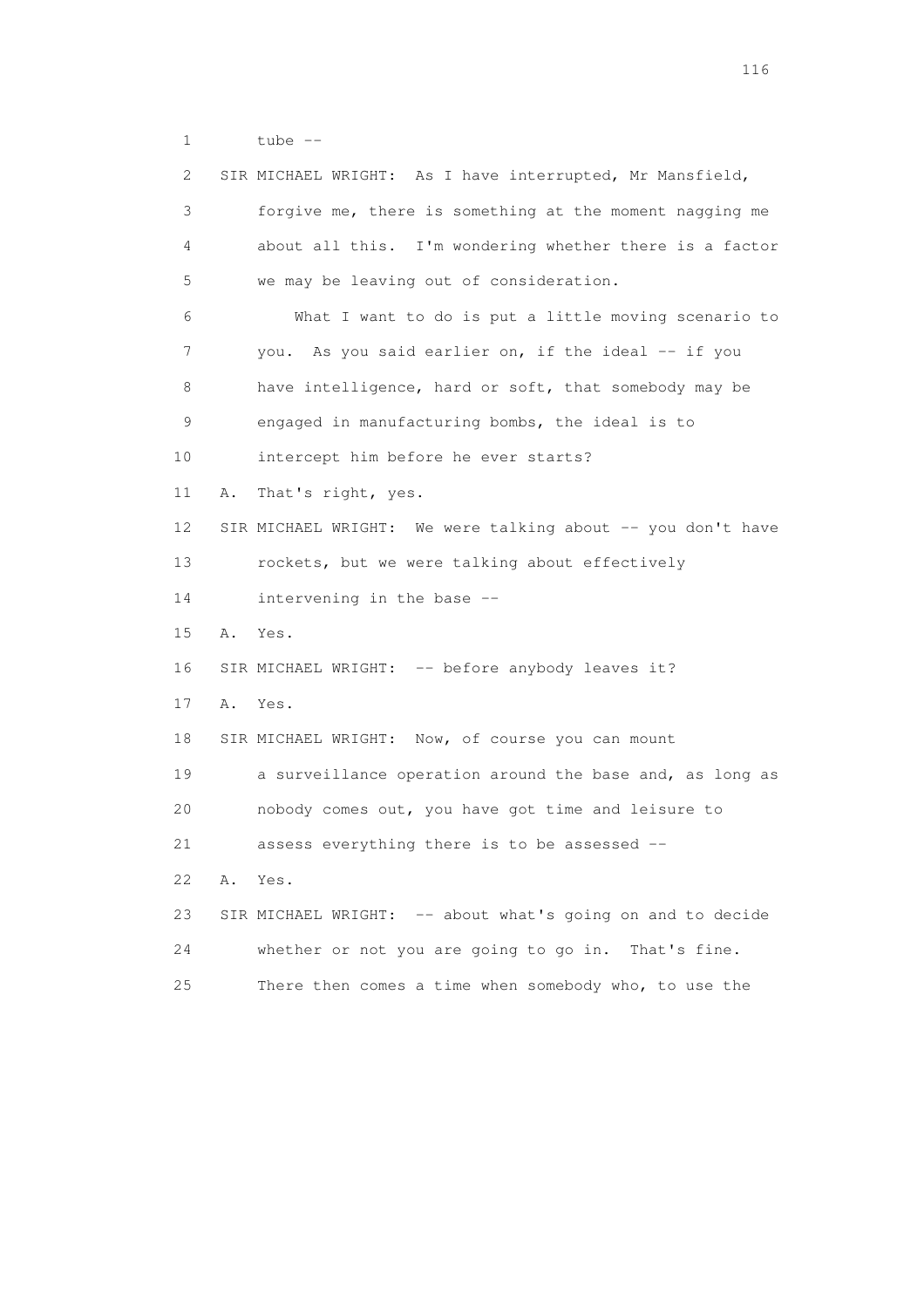1 expression in this case, merits a further look, comes 2 out of those premises. The tension goes up a notch; 3 yes? 4 A. Yes, yes. 5 SIR MICHAEL WRIGHT: I'm thinking particularly of the 6 Israeli experiences. As soon as that happens, action 7 has to be taken. 8 A. Yes. 9 SIR MICHAEL WRIGHT: Yes? He will have to be followed at 10 least. 11 A. Yes. 12 SIR MICHAEL WRIGHT: Now, leaving out the question whether 13 this is Kratos or whatever it may be, and forgetting all 14 categorisation that you had been asked about, let us 15 suppose that one of the reasons why you are worried 16 about this particular individual is that you think that 17 he may be a bomber who was involved in trying to put 18 a bomb on the Underground system the previous day, and 19 you follow him, and you discover that he apparently is 20 going back into the Underground system. There will be 21 opportunities, we have been all through this, I am not 22 going to go through it again, when you can intercept him 23 at point A, point B or point C. 24 A. Yes.

25 SIR MICHAEL WRIGHT: And if you can you will, no doubt, or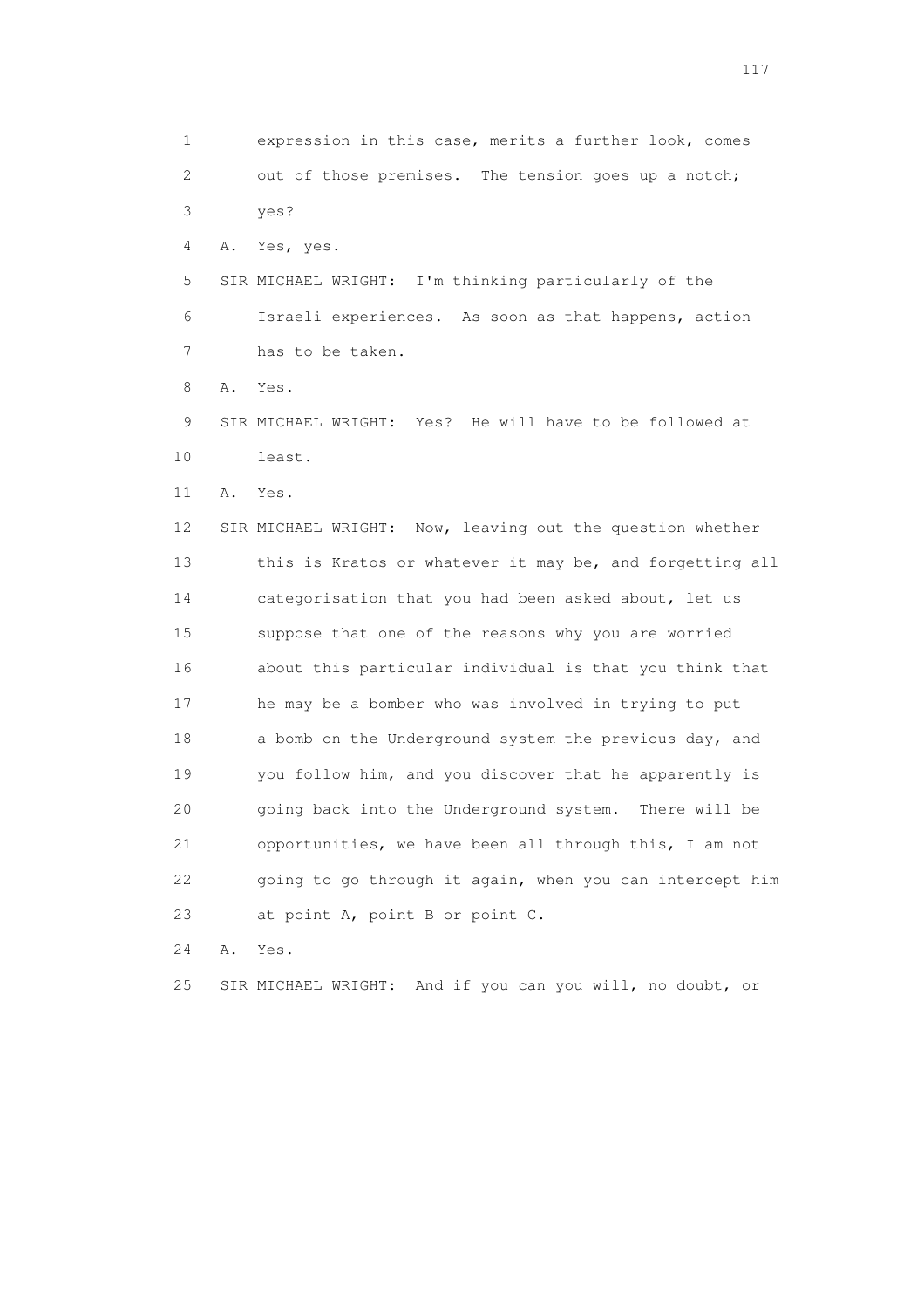1 if you think you can, you will. But as he gets nearer 2 to what you perceive to be a potential target, would you 3 expect the perceived need to intercept or intervene to 4 grow? 5 A. I think I would, yes. 6 SIR MICHAEL WRIGHT: So that in effect the pressure gets 7 greater and greater -- 8 A. Yes. 9 SIR MICHAEL WRIGHT: -- as the story progresses? 10 A. Yes. 11 SIR MICHAEL WRIGHT: Because a factor here, that maybe we 12 have not been thinking about in the last 10 or 20 13 minutes or so, is not only: do I think this is a bomber, 14 and do I think he has a bomb on him, but how near is he 15 getting to the point where he's likely to detonate that 16 bomb? 17 A. Yes. 18 SIR MICHAEL WRIGHT: It's another factor, isn't it? 19 A. Absolutely, sir, yes. 20 SIR MICHAEL WRIGHT: Sorry, Mr Mansfield. 21 MR MANSFIELD: Yes, I started at that end for that reason, 22 because even if he's been identified -- and I put the 23 qualification on it -- from the day before, and even if 24 he's at a place which could be considered to be 25 a target, then in a sense the greater the risk both ways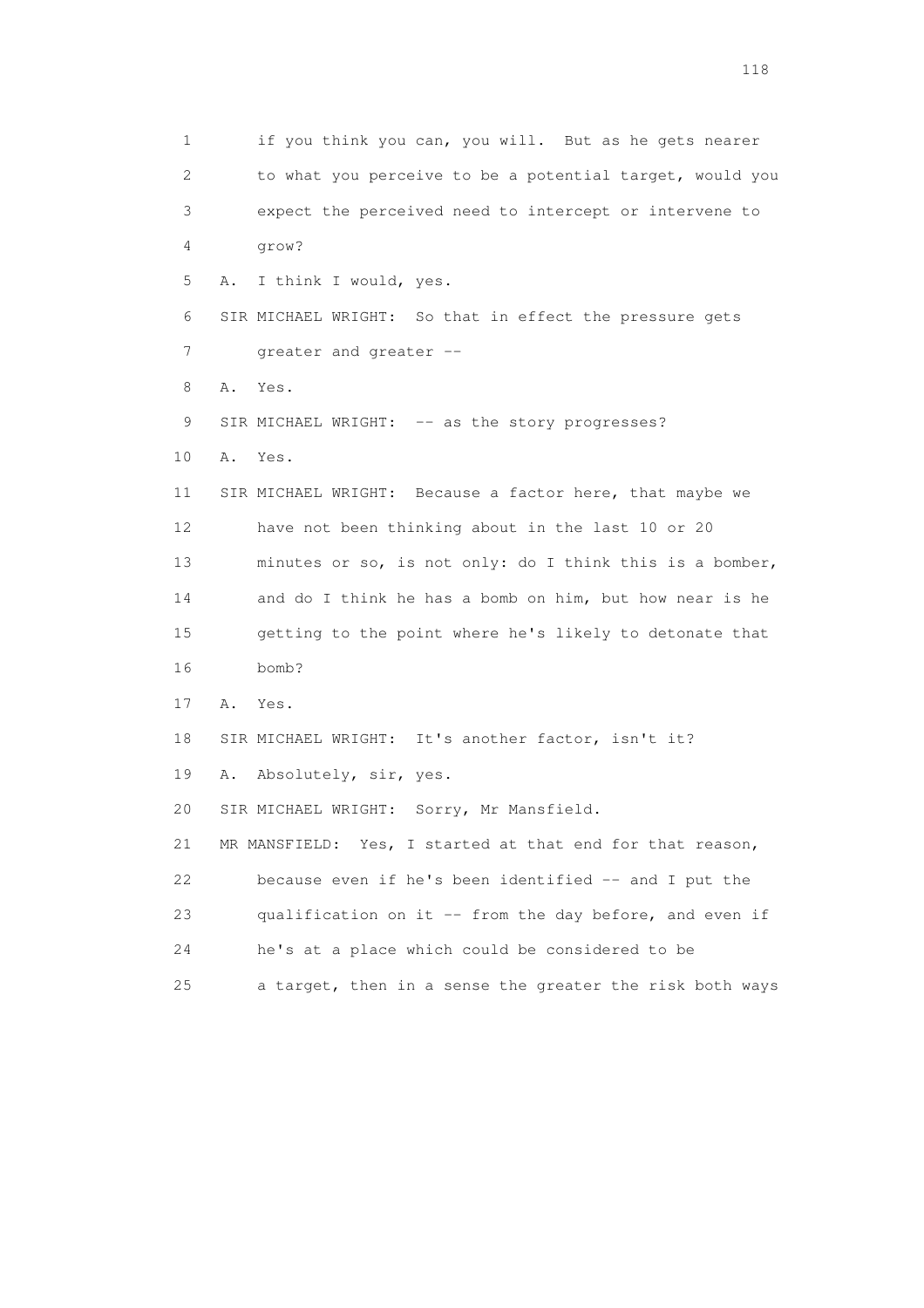1 to somebody who's innocent as well as not? 2 A. Yes, I think that's -- yeah. 3 Q. You see that; and what I am suggesting is, and I'll have 4 to work back down the road, as it were, to why in fact 5 if you can avoid a situation on a tube train, you 6 absolutely have to. 7 A. Yes. 8 Q. You would agree with that? 9 A. Yes. 10 Q. If, in the end, you can't avoid anything other than 11 ending up in the tube carriage, then it's, I suggest to 12 you, vital that the police officer carrying the weapon, 13 not having the information that he is a bomber but that 14 he was the day before, makes sure -- although there are 15 risks -- that there is a protocol at that point? In 16 other words, he is not in the first category, he is in 17 the second category, that he is then properly 18 challenged, however quick; and I'm going to give you, 19 perhaps after lunch, another situation on how you can 20 deal with it even after a challenge. 21 If that's the situation, sitting in the seat, you 22 have to do a challenge, whatever the risk may be 23 perceived to be from the day before, got to do 24 a challenge, "armed police, stand still"? 25 A. I don't think you can be that prescriptive with firearms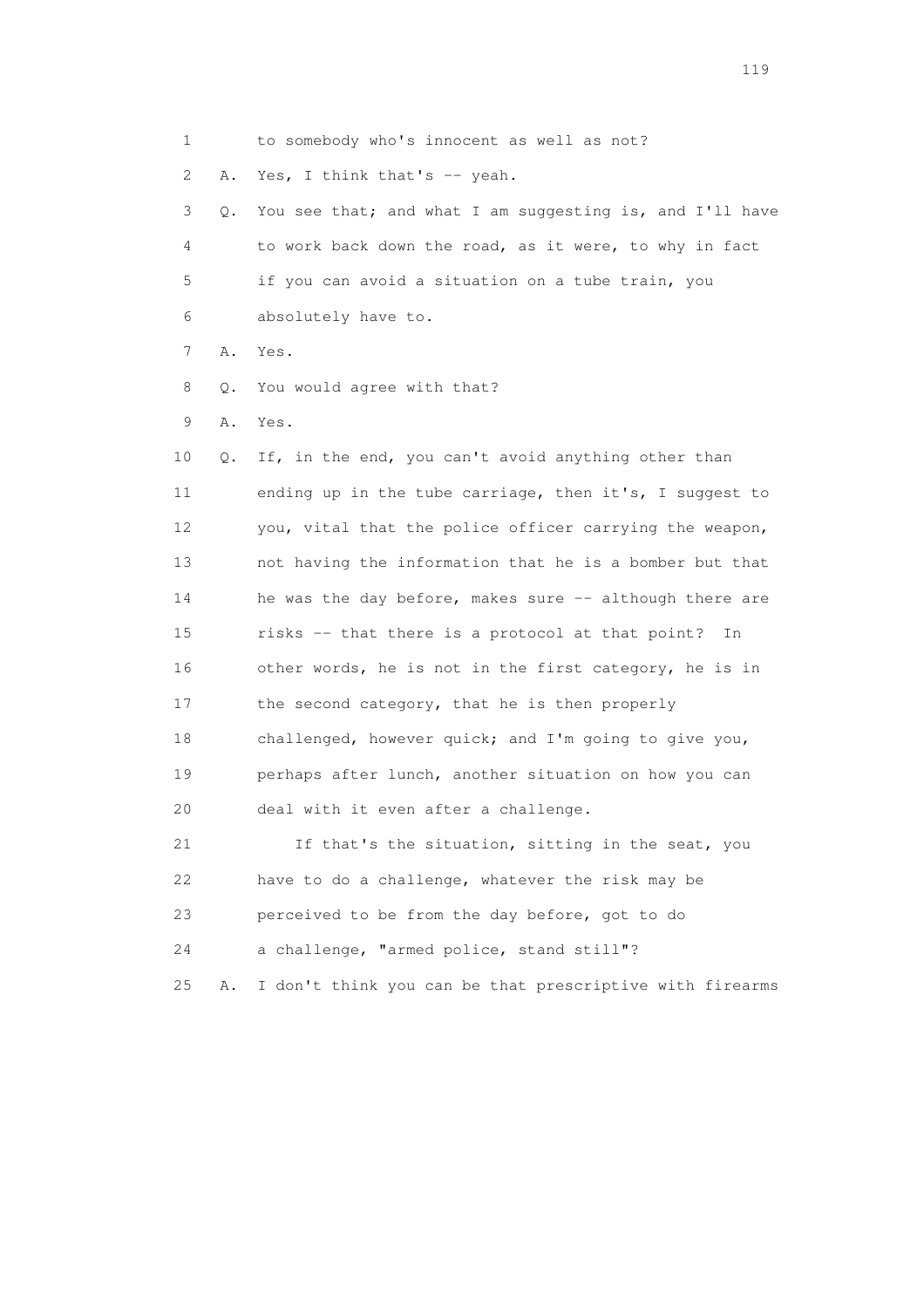| 1  | officers in that situation, they have to fall back on       |
|----|-------------------------------------------------------------|
| 2  | their training and they have to make a judgment call on     |
| 3  | what's in front of them.                                    |
| 4  | All right, obviously making an assessment of their<br>0.    |
| 5  | judgment call is another matter. I think, would this be     |
| 6  | fair: you, I think, perceive the reasonableness of the,     |
| 7  | I am calling it a protocol, of approach but you are         |
| 8  | still saying at the end of the day it's going to have to    |
| 9  | be left to a subjective assessment by the officer?          |
| 10 | Yes, I am, yes.<br>Α.                                       |
| 11 | SIR MICHAEL WRIGHT: And that's inevitable?                  |
| 12 | That's right, sir, yes. Sir, if you don't mind me<br>Α.     |
| 13 | interrupting, we have agonised over this for hours and      |
| 14 | hours and hours and weeks and months about how you could    |
| 15 | protect the public, you could not make a mistake and        |
| 16 | shoot somebody by mistake, and you could not put those      |
| 17 | officers in that situation where they could make            |
| 18 | a mistake and shoot the wrong person. And frankly           |
| 19 | I don't know what the answer is.                            |
| 20 | I am trying to provide some.<br>MR MANSFIELD:               |
| 21 | I wish we had you before.<br>Α.                             |
| 22 | SIR MICHAEL WRIGHT: I think, Mr Mansfield, you may be about |
| 23 | to get yourself a job offer as a standby DSO.               |
| 24 | 2 o'clock, ladies and gentlemen.                            |
| 25 | $(1.00 \text{ pm})$                                         |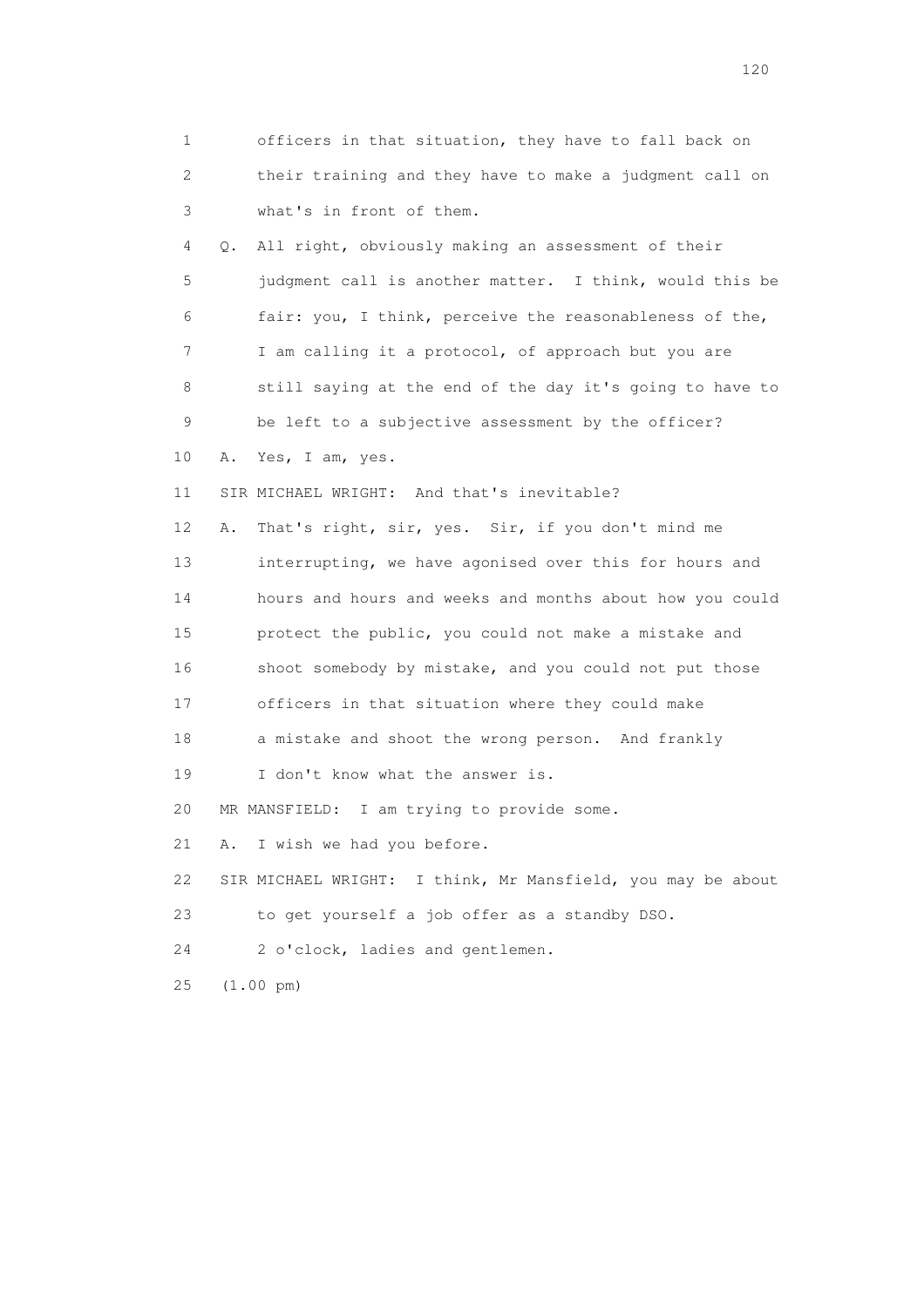| 1               | (The short adjournment)                                     |
|-----------------|-------------------------------------------------------------|
| 2               | $(2.00 \text{ pm})$                                         |
| 3               | (In the presence of the jury)                               |
| 4               | SIR MICHAEL WRIGHT: Yes, Mr Mansfield.                      |
| 5               | MR MANSFIELD: Yes, good afternoon. Just one more matter     |
| 6               | just dealing with the scenario in a train or bus or         |
| 7               | wherever it happens to be of the second category, the       |
| 8               | person who is a suspect, I am still on that, I am           |
| 9               | Tab 62, you have seen this once before, it is<br>afraid.    |
| 10              | two pages from an awareness booklet that was provided to    |
| 11              | firearms officers. It's the tactical options. I only        |
| 12 <sup>°</sup> | need the first page which is 30 at the bottom.              |
| 13              | You will see there it says:                                 |
| 14              | "There is likely to be two different scenarios"             |
| 15              | Α.<br>Yes.                                                  |
| 16              | The reason I was dealing with the question of express<br>Q. |
| 17              | challenge plus instruction is building on what is here,     |
| 18              | and you will see, I'll only do this once because you        |
| 19              | have been through it once before, when they arrive on       |
| 20              | the scene, there is some doubt as to whether the subject    |
| 21              | is carrying a device. Faced with this situation -- now,     |
| 22              | Although this isn't -- one on the day isn't<br>I pause.     |
| 23              | strictly Kratos because it wasn't spontaneous, they were    |
| 24              | faced with a situation in which there was some doubt as     |
| 25              | to whether the subject was carrying a device.               |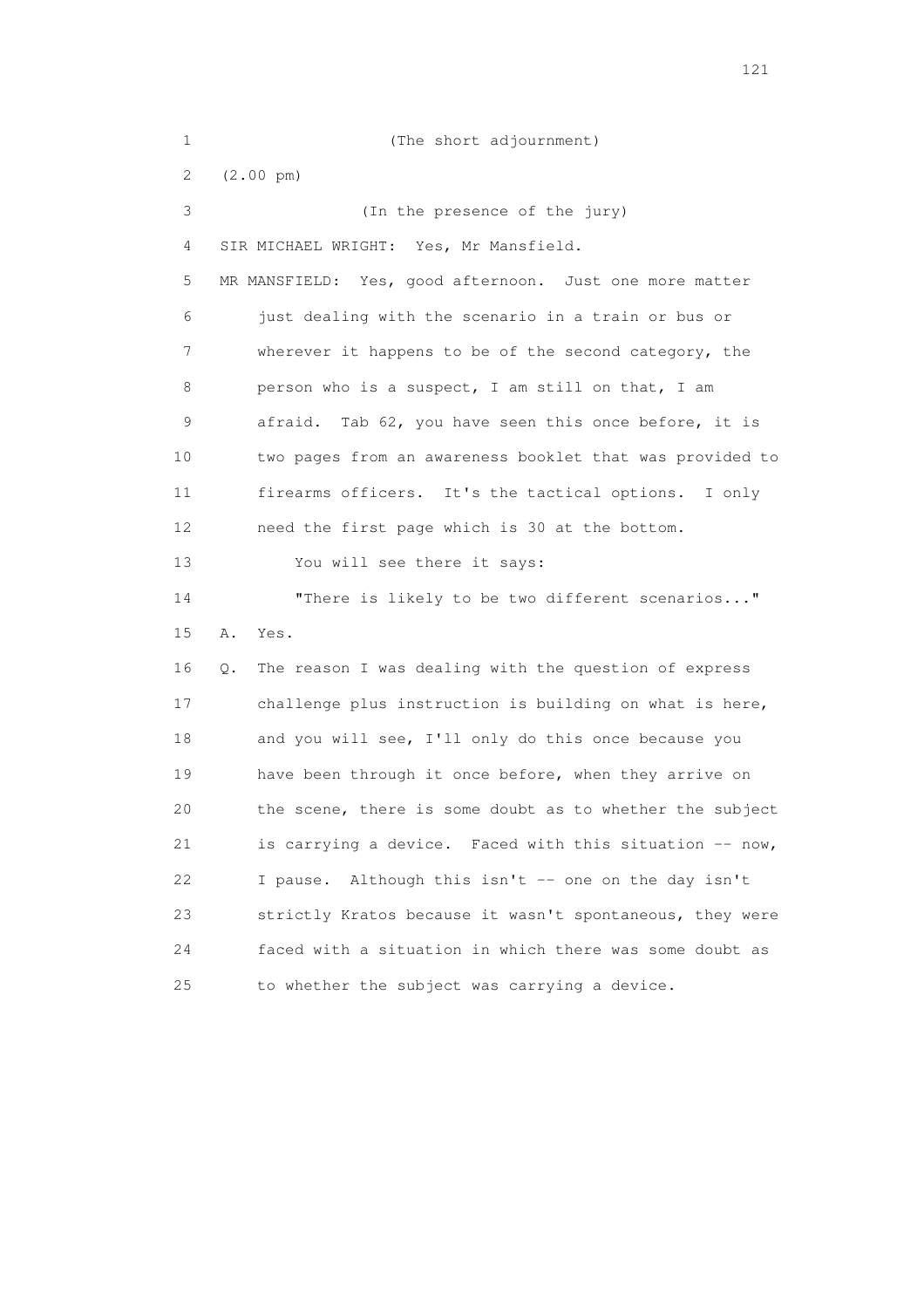1 A. Yes.

| 2  | Q. | "Faced with this situation officers will have to rely     |
|----|----|-----------------------------------------------------------|
| 3  |    | upon their training [that's your point] and experience.   |
| 4  |    | You will have to challenge the suspect, paying            |
| 5  |    | particular attention to your own safety. Remember your    |
| 6  |    | training, seek cover from fire before challenging.<br>Try |
| 7  |    | to minimise the danger to others "                        |
| 8  |    | So it's clear that the guidance that's being issued,      |
| 9  |    | admittedly under a Kratos heading, is you will have to    |
| 10 |    | challenge?                                                |
| 11 | Α. | Yes.                                                      |
| 12 | Q. | I have dealt with the ultimate extreme situation on the   |
| 13 |    | train or on the bus and so on, and I just want to work    |
| 14 |    | backwards. Of course as the learned Coroner put just      |
| 15 |    | before the break, it would be preferable to plainly do    |
| 16 |    | an interception at an earlier point and the earlier the   |
| 17 |    | better?                                                   |
| 18 | Α. | Yes.                                                      |
| 19 | Q. | So that if you can therefore do an overt but controlled   |
| 20 |    | interception where there are -- there is always a risk    |
| 21 |    | there will be somebody there in an urban situation,       |
| 22 |    | where you can minimise the number of people in the        |
| 23 |    | vicinity that is really to be preferred?                  |
| 24 | Α. | Yes.                                                      |
| 25 | Q. | So clearly in the situation here in this particular       |
|    |    |                                                           |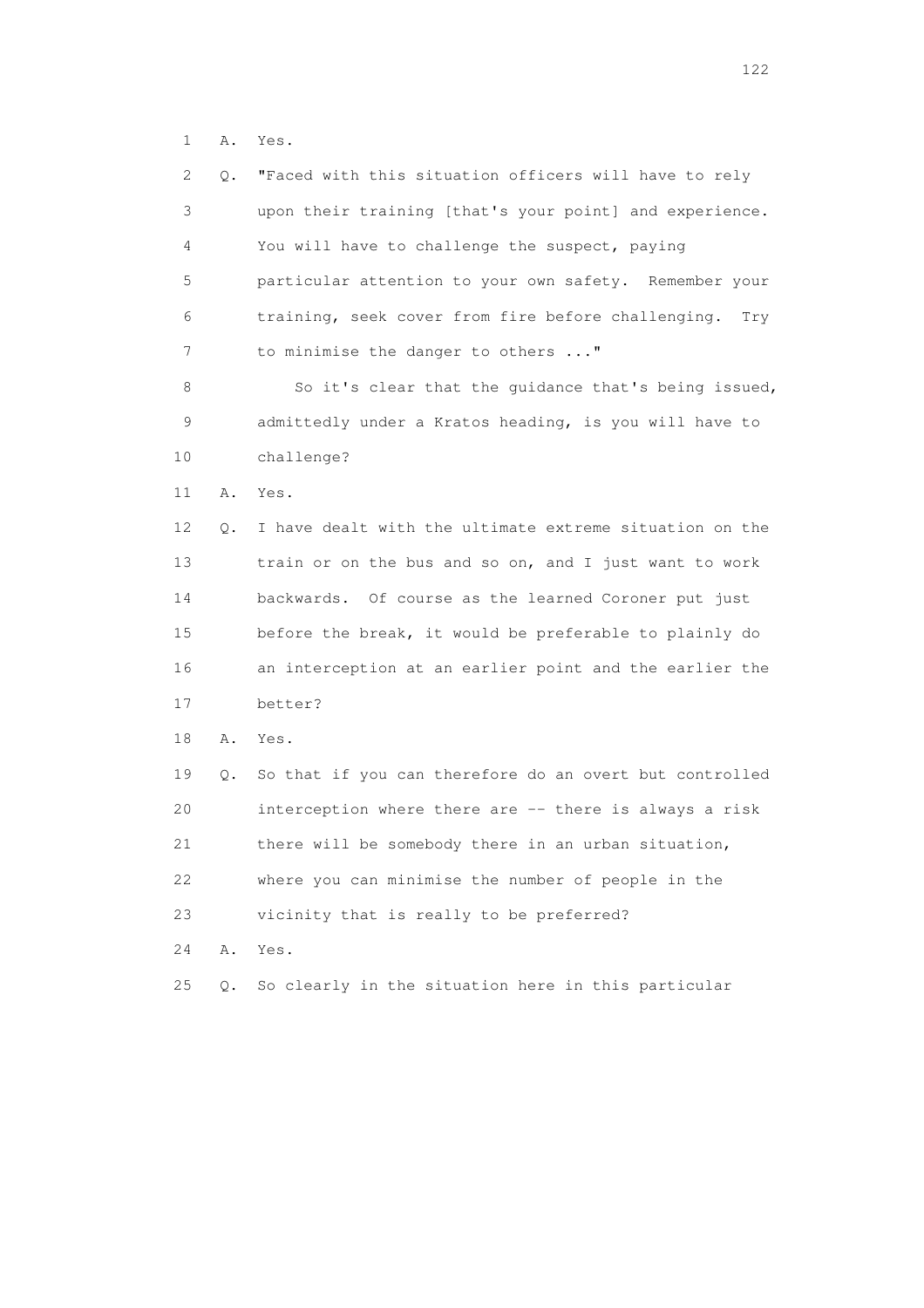1 case, the strategy -- I don't know, were you aware of 2 the strategy or not? 3 A. Well, not really, and I wasn't involved, so I would 4 prefer not to go down that road, if I may. 5 Q. Don't worry. Anyway, as a principle, you agree it's 6 preferable to do an interception under controlled 7 situation minimising the risk to others? 8 A. Oh yes. 9 Q. And doing it from cover and so on. I am not going to 10 take you through all the various stages where that could 11 happen. Can I just finally on this category ask you 12 about another way in which CO19 officers -- I am 13 concentrating on them and not others for the moment -- 14 could do an interception covertly before somebody gets 15 on a bus or gets on the train, all right? 16 A. Yes. 17 Q. So in other words it might be -- it might conceivably be 18 on a pavement or a concourse, and there are other people 19 around, and I want to build on an example you gave, in 20 fact I think you said it was an Israeli example where 21 they came up behind somebody? 22 A. Yes. 23 Q. I'm not following the line that the person is pushed to 24 the ground because of the risks. Could you have, so you 25 see the context, the bottom left-hand corner, you may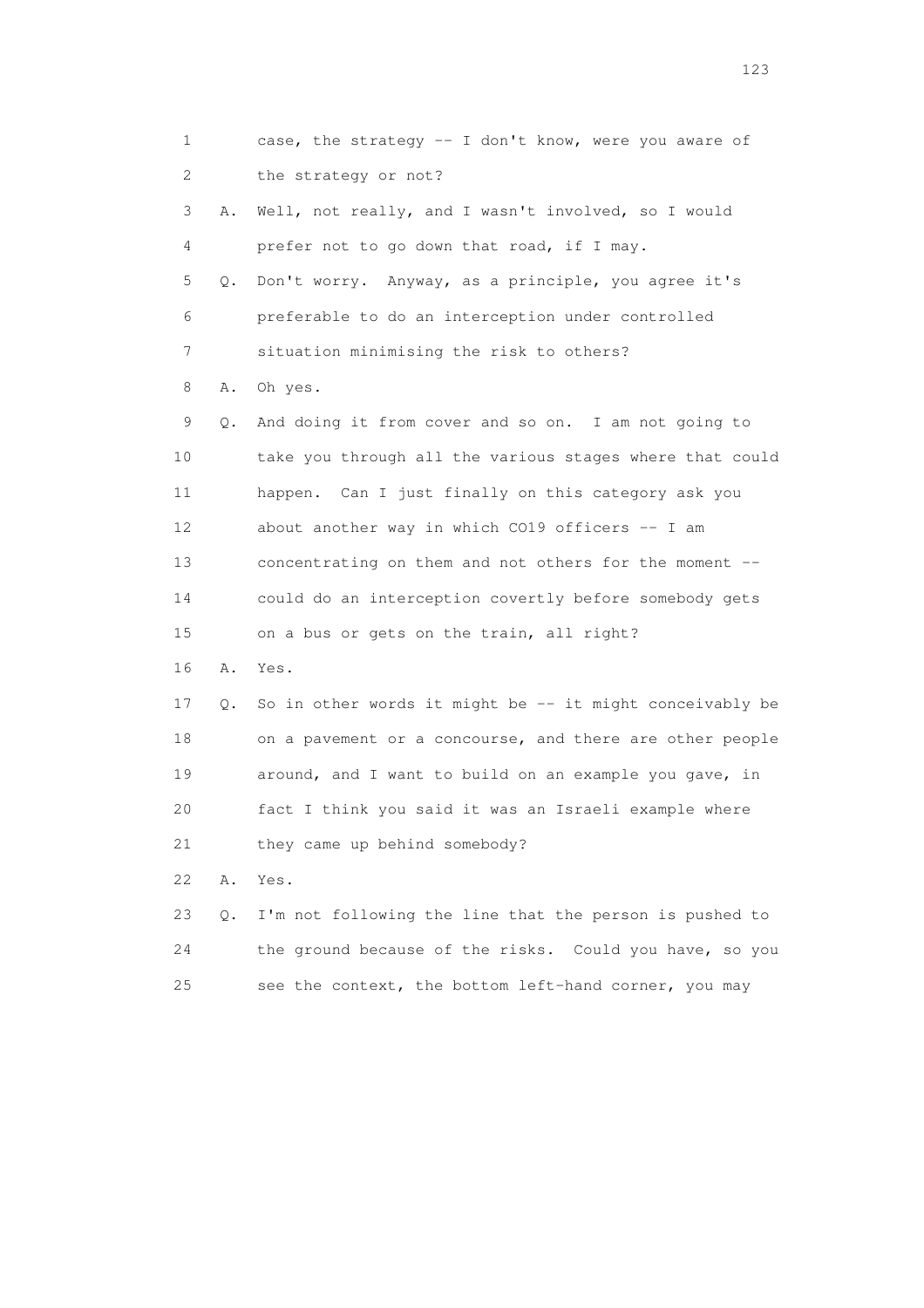| 1                         |    | not have seen these before, perhaps it doesn't have      |
|---------------------------|----|----------------------------------------------------------|
| $\mathbf{2}^{\mathsf{I}}$ |    | a tab number. This is a CCTV camera photograph of        |
| 3                         |    | Jean Charles de Menezes on a bus.                        |
| 4                         | Α. | Right.                                                   |
| 5                         | Q. | That's how he was dressed. Now, if the firearms          |
| 6                         |    | officers have not been able to see anything suspicious,  |
| 7                         |    | in other words no bulky clothing in the sense of no      |
| 8                         |    | obvious belt or waistcoat, whatever, no wires            |
| 9                         |    | protruding, and much more particularly nothing in the    |
| 10                        |    | hands that might relate to detonation -- you have        |
| 11                        |    | described those?                                         |
| 12                        | Α. | Yes, yes.                                                |
| 13                        | Q. | I am dealing with that situation. That one of the ways   |
| 14                        |    | that CO19 could intercept a suspect bomber who doesn't   |
| 15                        |    | appear to have any of the usual accessories visible, is  |
| 16                        |    | an approach from behind, isn't it?                       |
| 17                        | Α. | Yes, it would be, yes.                                   |
| 18                        | Q. | One of the ways they could do it without even running    |
| 19                        |    | the risk of it exploding because they are pushing him to |
| 20                        |    | the ground, if there is two of them, and we know there   |
| 21                        |    | were a number of firearms officers on this occasion,     |
| 22                        |    | they come up behind and physically restrain both arms at |
| 23                        |    | the same time pulling them out, so there is no way in    |
| 24                        |    | which the hands, because there is nothing in the hands,  |
| 25                        |    | can be seen to do anything?                              |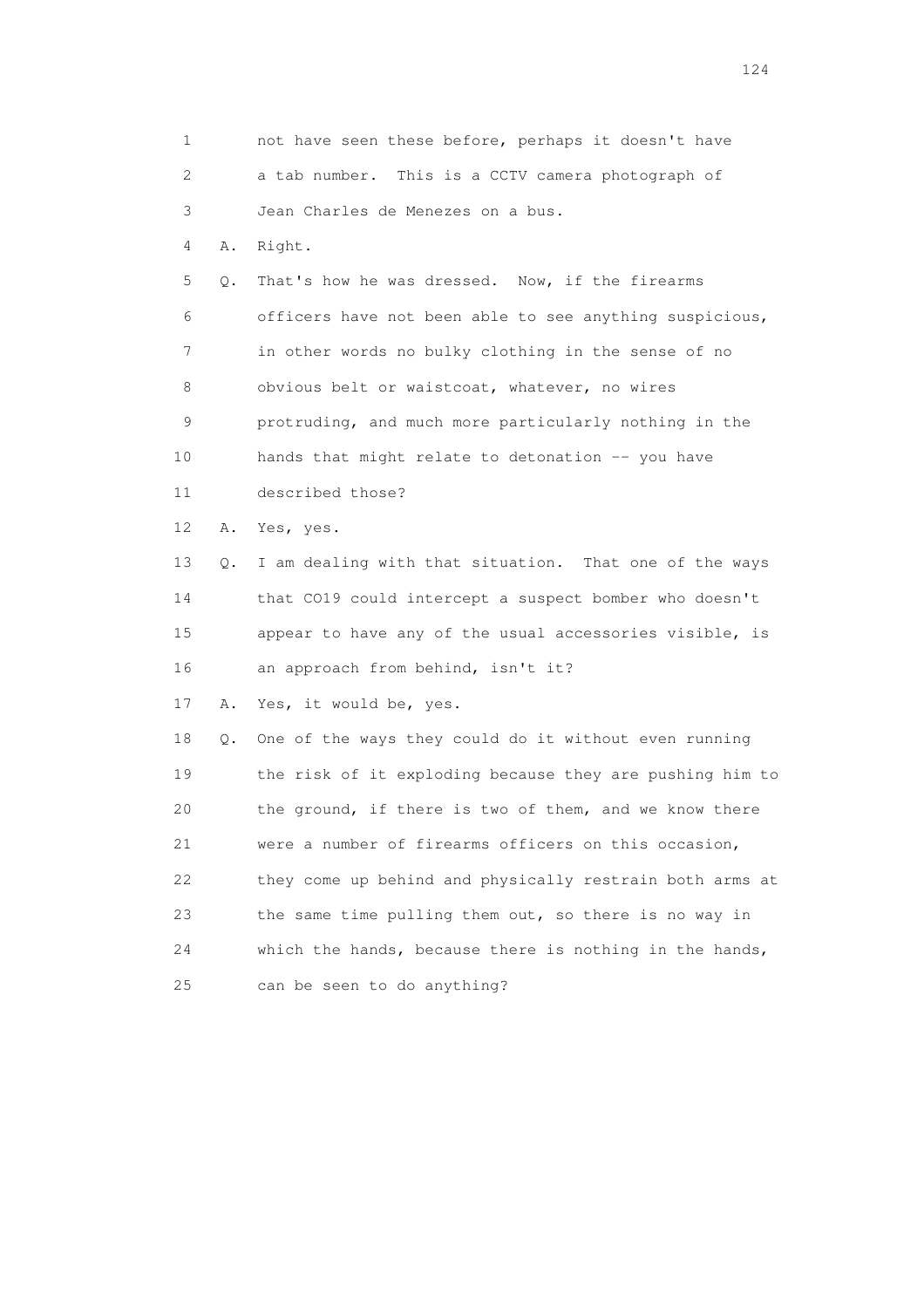1 A. Yes.

| 2  | О. | Is that technique one -- I may have to ask                 |
|----|----|------------------------------------------------------------|
| 3  |    | Bill Tillbrook again -- are you aware whether that         |
| 4  |    | technique is practised by the firearms squad?              |
| 5  | Α. | I don't know the answer to that.                           |
| 6  |    | SIR MICHAEL WRIGHT: You mean anywhere in the world?        |
| 7  |    | MR MANSFIELD: Well, I am not in a position to answer that. |
| 8  |    | Perhaps you are. Is that a technique that is               |
| 9  |    | practised --                                               |
| 10 | Α. | I have never seen a technique like that used anywhere,     |
| 11 |    | no.                                                        |
| 12 | О. | But I think you see the --                                 |
| 13 | Α. | I do, yes.                                                 |
| 14 |    | SIR MICHAEL WRIGHT: Mr Mansfield is putting, pulling the   |
| 15 |    | arms out sideways.                                         |
| 16 | Α. | Yes.                                                       |
| 17 |    | MR MANSFIELD: Yes.                                         |
| 18 |    | SIR MICHAEL WRIGHT: That would cope with pressure pads as  |
| 19 |    | it were, on the elbows or anything like that.              |
| 20 | Α. | Yes.                                                       |
| 21 |    | SIR MICHAEL WRIGHT: But you were demonstrating to us this  |
| 22 |    | morning about a pressure pad on the shoulder or on the     |
| 23 |    | neck.                                                      |
| 24 | Α. | That's right, yes.                                         |
| 25 |    | It wouldn't cope with that?<br>SIR MICHAEL WRIGHT:         |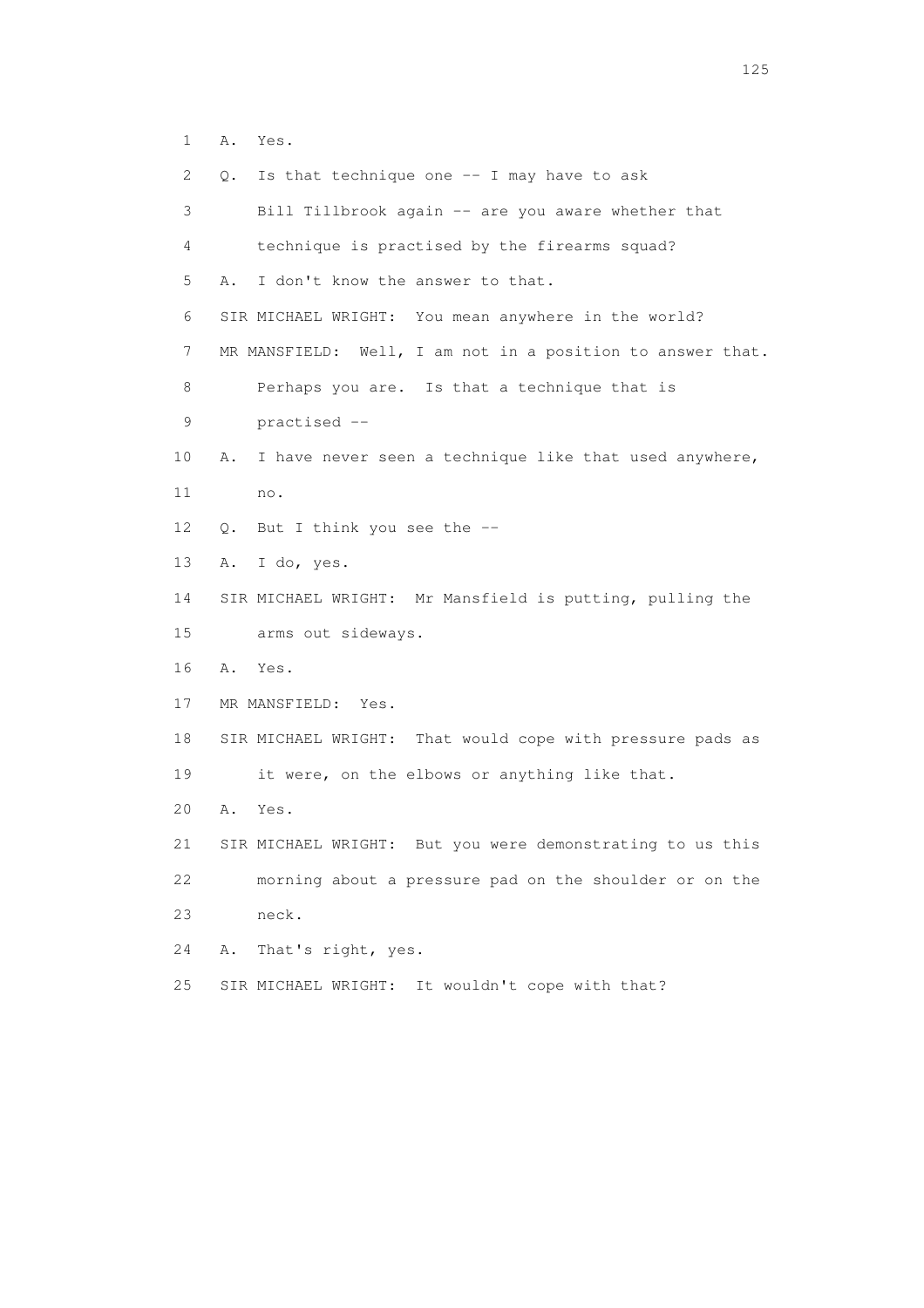1 A. No, sir.

2 MR MANSFIELD: That's very rare, though, the pressure pad.

3 A. It is quite rare, yes.

4 Q. So there is that risk, but it's again balancing risk.

5 A. Can I just add a point to that.

6 Q. Certainly.

 7 A. It sounds smart and it's not meant to be, but we did 8 actually look about whether you could come up behind 9 somebody and grab their arms but you know the pressure 10 pad is rare, the remote control device is less rare, so 11 there was always a danger to officers that if they did 12 that, that if it was a remote control device, it could 13 be detonated by a third party.

14 Q. Oh yes, I understand that.

 15 A. And, you know, I wouldn't discount it but it was 16 something that we did look at but we did discount in 17 where we were with this.

18 Q. I keep trying to root it back into this, and

19 I appreciate you were not involved in the operation, but

20 there is no suggestion on this day that any third eye,

21 however you described it, was actually shadowing this

22 person or in the vicinity, nobody suggests --

23 A. Not as far as I'm personally aware, no.

24 SIR MICHAEL WRIGHT: You are right.

25 MR MANSFIELD: As we have the photograph there, can I ask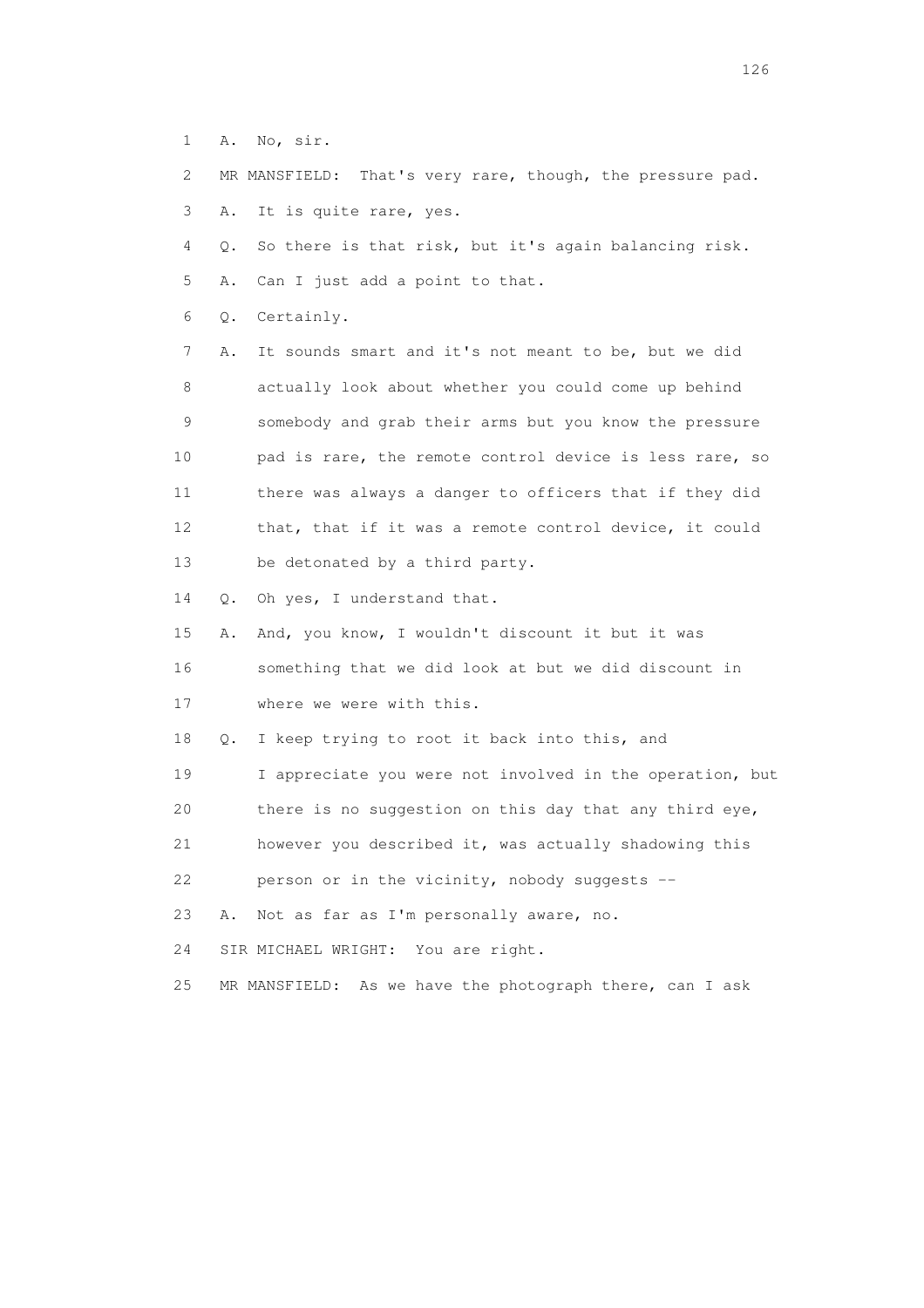1 you, since you have dealt with the nature of explosives 2 and also forms of detonation, plainly the forms of 3 detonation, except for the pressure pad one which you 4 said was rare, involves some action from the hands? 5 A. That's right, yes. 6 Q. Again if you are not available to answer ... are 7 officers who are trained to be dealing with suicide 8 bombers also trained in relation to what to look for 9 when it comes to the hands? 10 A. Yes, they are, yes, because that's the intrinsic part of 11 the training that we have built into this. 12 Q. The most obvious thing, is there something in his hands? 13 A. Yes. 14 Q. Or is a hand in a pocket? 15 A. Yes. 16 Q. Or cut-out pocket or whatever it happens to be. In this 17 particular case we have the photograph -- I think it's 18 the best one in terms of close-up. There are a series 19 of other ones. The explosive that can be secreted under 20 clothing, 3 to 5 kilograms, so it may well be that the 21 jury are well metrified, so therefore they can easily 22 visualise it, but actually what we are dealing with here 23 is if a kilogram is just over 2 pounds -- 24 SIR MICHAEL WRIGHT: It's three bags of sugar, Mr Mansfield. 25 MR MANSFIELD: I was going to come to that.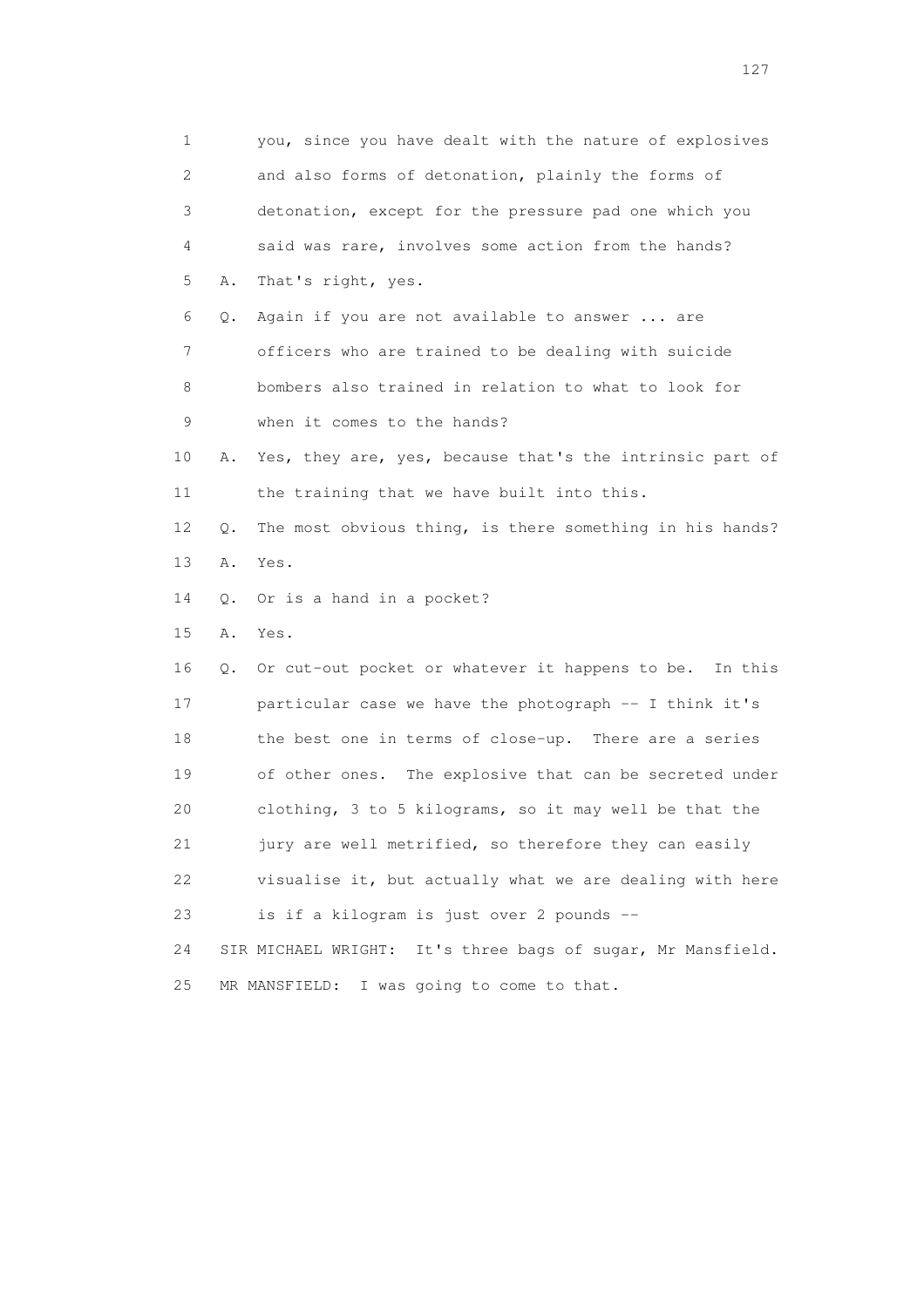1 SIR MICHAEL WRIGHT: 3 kilograms would be about 3 bags of 2 sugar. 3 A. Yes. 4 MR MANSFIELD: I think -- 5 SIR MICHAEL WRIGHT: The ladies on the jury will be well 6 aware of that, Mr Mansfield. 7 MR MANSFIELD: I hope these days all the men will be too. 8 Anyway, we are dealing in bags of sugar, and there 9 is another way of visualising. In fact the 3 to 10 5 kilograms in terms of bags of sugar is quite a lot of 11 material? 12 A. Yes, it is. 13 Q. Therefore if you are looking at somebody with an open 14 jacket and a T-shirt, of course it's possible but it's 15 getting less possible to visualise, and I'm not asking 16 you to produce and I don't know whether somebody is 17 going to produce, the kind of waistcoat that is used. 18 Have you seen one? 19 A. Oh yes, I have, yes. 20 Q. Could you kindly describe to the jury, either the belt 21 or the waistcoat? 22 A. There has been a number of different types. The ones 23 that we have seen in Israel is where they sort of fit 24 very closely underneath the clothing (indicated) and the 25 sort of explosives moulds itself to the shape of the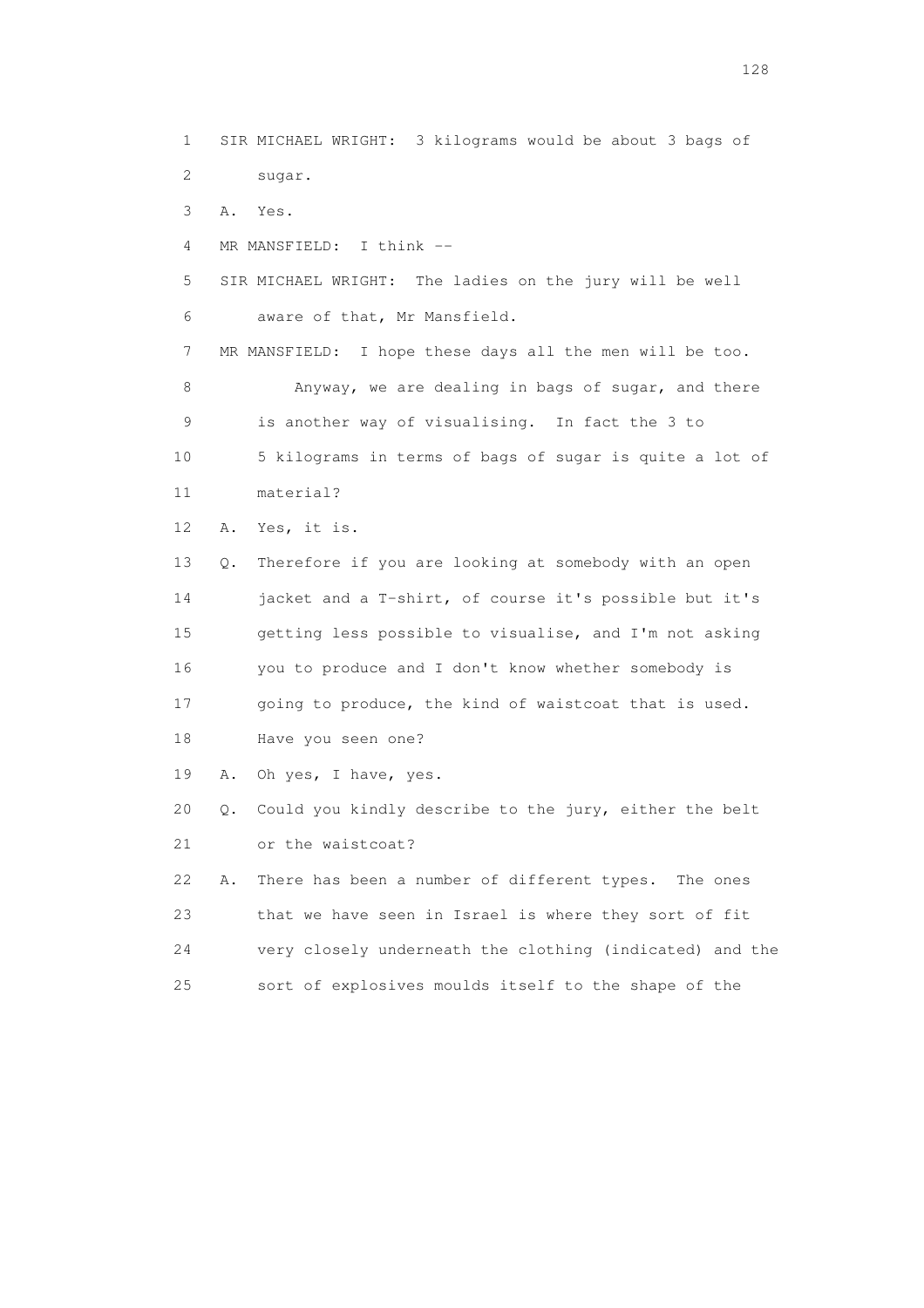1 body, and then you have the wiring coming out of that to 2 the battery and detonator and everything like that. The 3 Sri Lankan one we saw was about this big, made of 4 leather and covered in ball bearings, about that sort of 5 thickness and then wrapped right round the body. The 6 bra one, the cups were made bigger and filled up with 7 explosive as well.

8 We have seen other types where people have 9 double-layered underwear and the explosive is in the 10 double layer of the underwear as well. So they sort of 11 come in quite a lot of different shapes and sizes, but 12 on average it's about 3 to 5 kilos of explosive, which 13 when you wrap round the body doesn't take up that much 14 amount of space.

 15 SIR MICHAEL WRIGHT: In Israel, in the warm weather which 16 I understood is most of the time --

17 A. Yes.

18 SIR MICHAEL WRIGHT: -- people normally wear summer clothing 19 which is not dissimilar to what we wear on the rare 20 occasions in this country when there is any opportunity 21 to do it, what we wear here.

22 A. That's right, yes, sir.

 23 SIR MICHAEL WRIGHT: In your view, can a viable device be 24 worn so that it's not readily visible under English 25 summer clothing?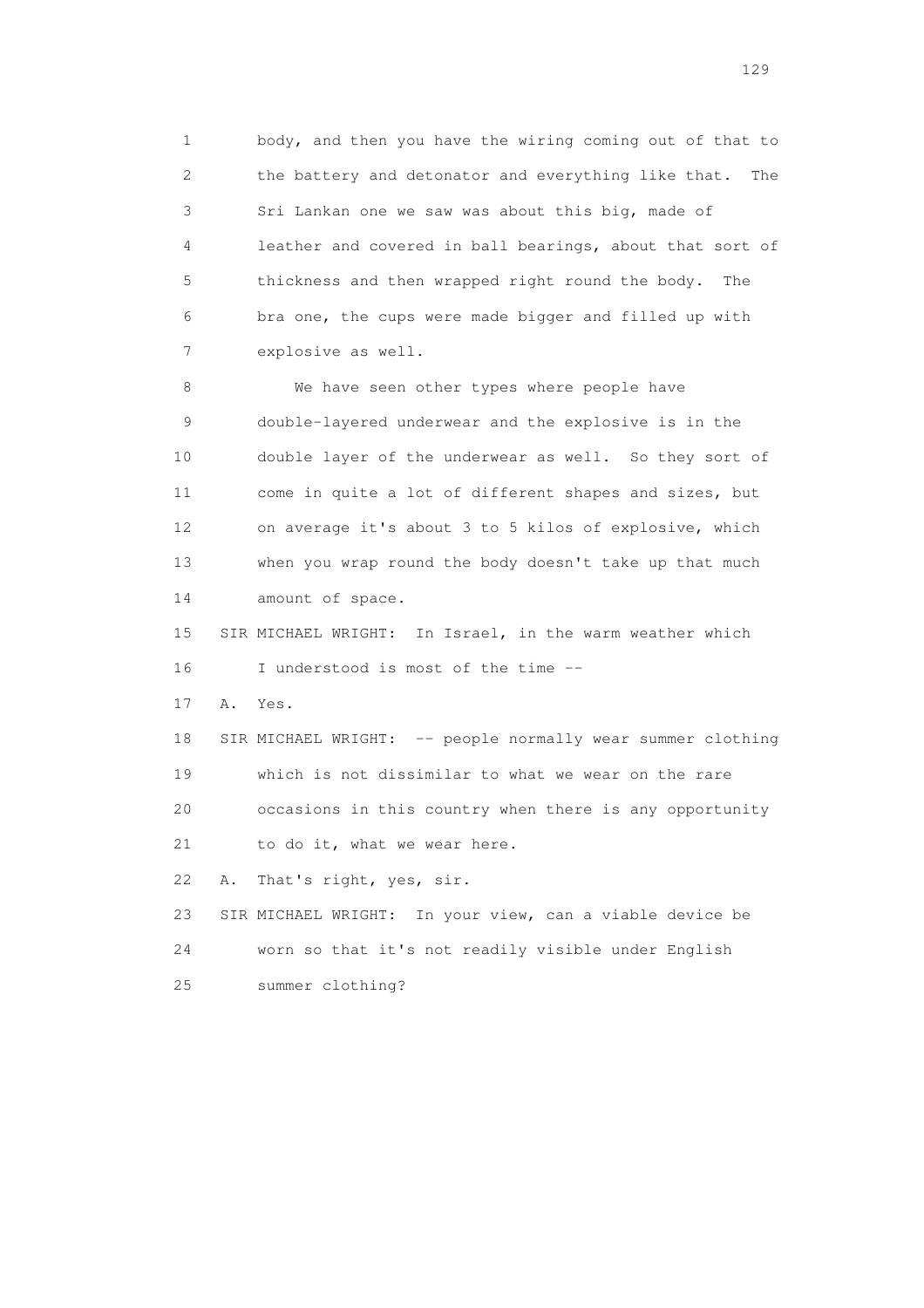| $\mathbf 1$ | Α. | I have a piece of movie, I don't know whether anyone has    |
|-------------|----|-------------------------------------------------------------|
| 2           |    | produced it or not, which is actually a piece of            |
| 3           |    | Al Qaeda test film on a device. It's a mannequin with       |
| 4           |    | slacks on and just a shirt. The shirt is flapping in        |
| 5           |    | the wind because it's not tucked in, but if you looked      |
| 6           |    | at it, you would think there was nothing in it at all.      |
| 7           |    | But as the film unfolds, so they set the device off, so     |
| 8           |    | they are very well -- they can be very well concealed       |
| 9           |    | under, you know, just a light shirt.                        |
| 10          |    | MR MANSFIELD: Just one further matter: the waistcoat, which |
| 11          |    | I think you can also describe, is that usually a series     |
| 12          |    | of pouches that are connected?                              |
| 13          | Α. | Yes, it is, that's right, yes.                              |
| 14          | Q. | The belt can be a series of pouches which are               |
| 15          |    | connected --                                                |
| 16          | Α. | Yes, it can, yes.                                           |
| 17          | Q. | Thank you very much on that.                                |
| 18          |    | Clearly you, in the Israel situation of coming up           |
| 19          |    | behind, you indicated very clearly that once -- and why     |
| 20          |    | you wouldn't use it here -- the person's pinned down,       |
| 21          |    | the example you gave was that actually they went on and     |
| 22          |    | shot him and you didn't think it was necessary?             |
| 23          | Α. | No.                                                         |
| 24          | Q. | Because once they are pinned down, they do not pose the     |
| 25          |    | threat?                                                     |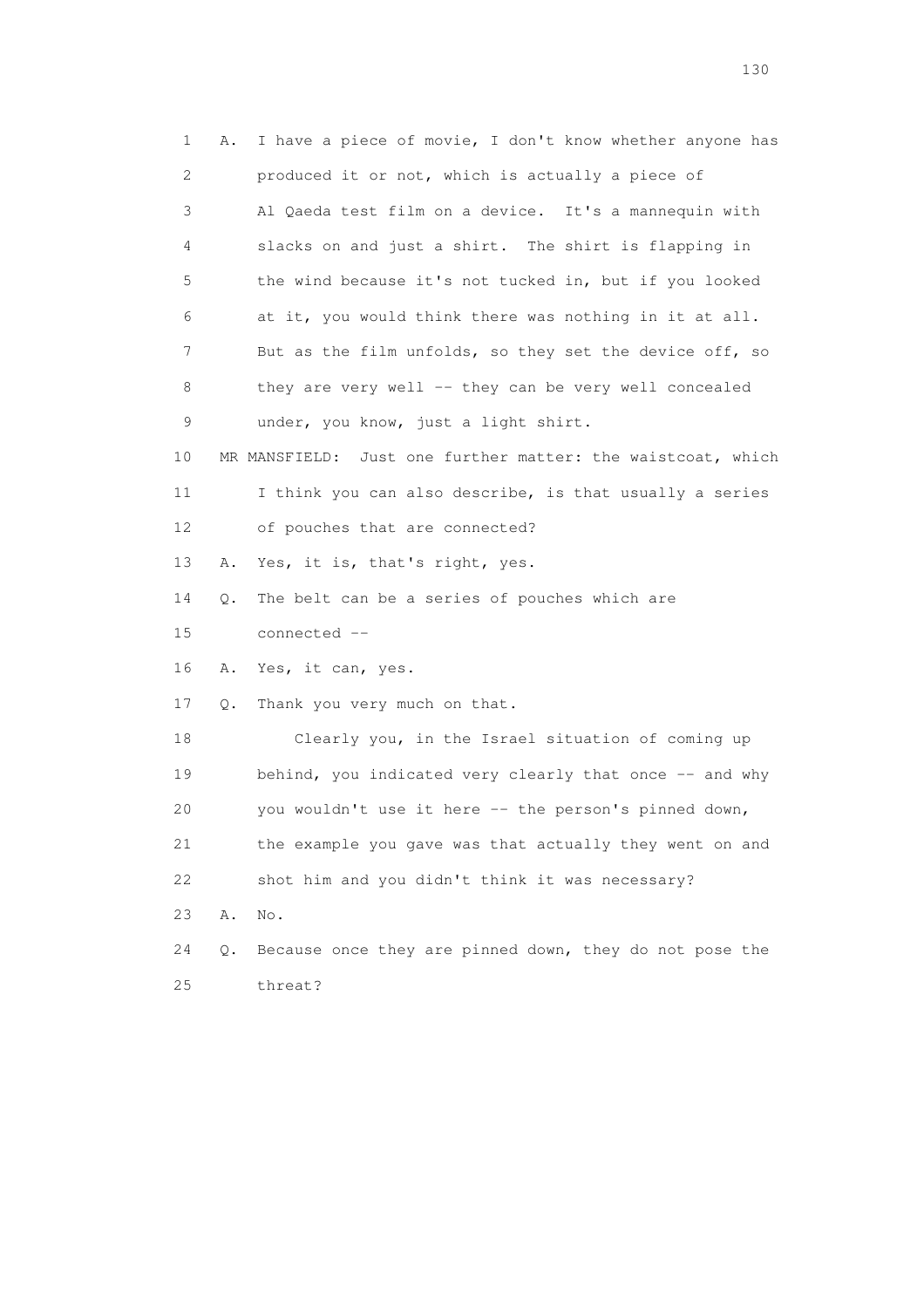1 A. No. There could be a threat from a remote control, but 2 in my judgment if somebody is on the floor and you have 3 two people kneeling on them and their arms and legs are 4 outstretched, to shoot them in that situation, I would 5 say is unreasonable use of force. 6 Q. I'm not disputing that at all. Can I just move on, 7 because I have now gone through the various ways I have 8 suggested to you that this could be dealt with. That's 9 in the second category, not the first, which raises 10 different problems. 11 But again dealing with a situation in which a DSO 12 has been brought in, as was on this occasion, you had 13 had a meeting -- I'm not asking you to go through notes 14 and so on unless -- you will remember it -- you had had 15 a meeting at 8.15 on the 21st in the evening with 16 a number of officers, but particularly I think one of 17 the people you met was the Gold Commander; do you 18 remember?

- 19 A. John McDowall?
- 20 Q. Yes.
- 21 A. Right.
- 22 Q. Do you remember the meeting or not?
- 23 A. Is that the one in the hotel?
- 24 Q. I don't think this was in a hotel.
- 25 A. I don't remember it.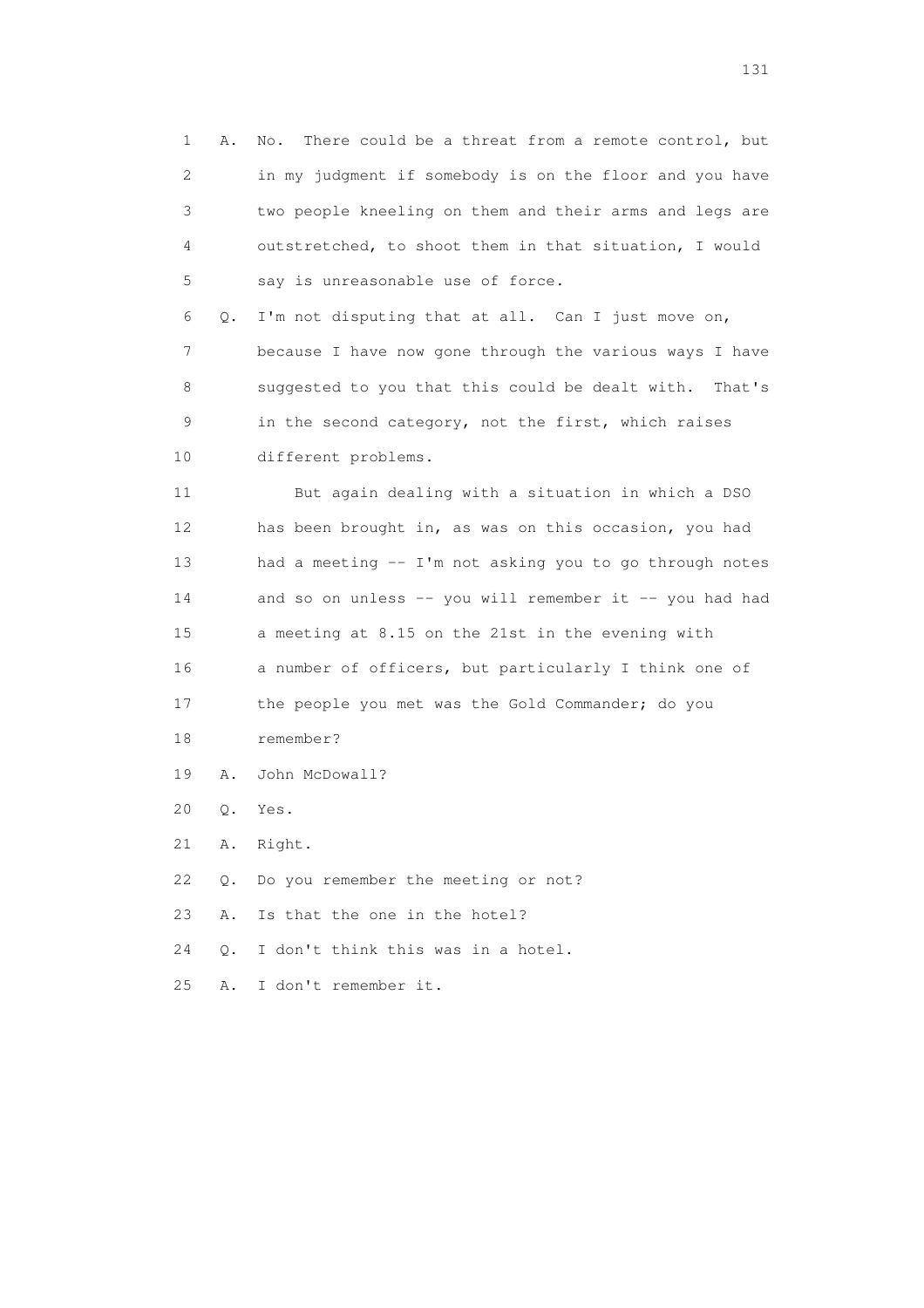1 Q. All right, if you don't remember, I will not tax you 2 about it. You were the conscience, I think you have put 3 it in one statement, you were the adviser to the 4 overnight oncall in-house DSO, Mr Carter? 5 A. He was on during the day. 6 Q. There was one during the night? 7 SIR MICHAEL WRIGHT: Allison. 8 A. Chris Allison, yes. 9 MR MANSFIELD: Did you go on doing it during the night? 10 A. No, I didn't. There would be another person in my role 11 doing it for him. 12 Q. Coming to Cressida Dick, when she is asked to do it and 13 then comes in later just after 7 -- she comes in before 14 that, but comes on to the job around 7 am, would she 15 have had a Kratos adviser as opposed to a tactical 16 adviser? 17 A. What happened is I actually phoned her up that morning 18 and said, you know, we have put you in this position, 19 would you like a Kratos adviser with you; and she said 20 yes; so I made arrangements with somebody to come and do 21 that but they had not turned up before the incident took 22 place. 23 Q. Ah, right. Do you happen to remember who it was? 24 A. Who was going to be there? It was a guy called 25 Nick Skillen.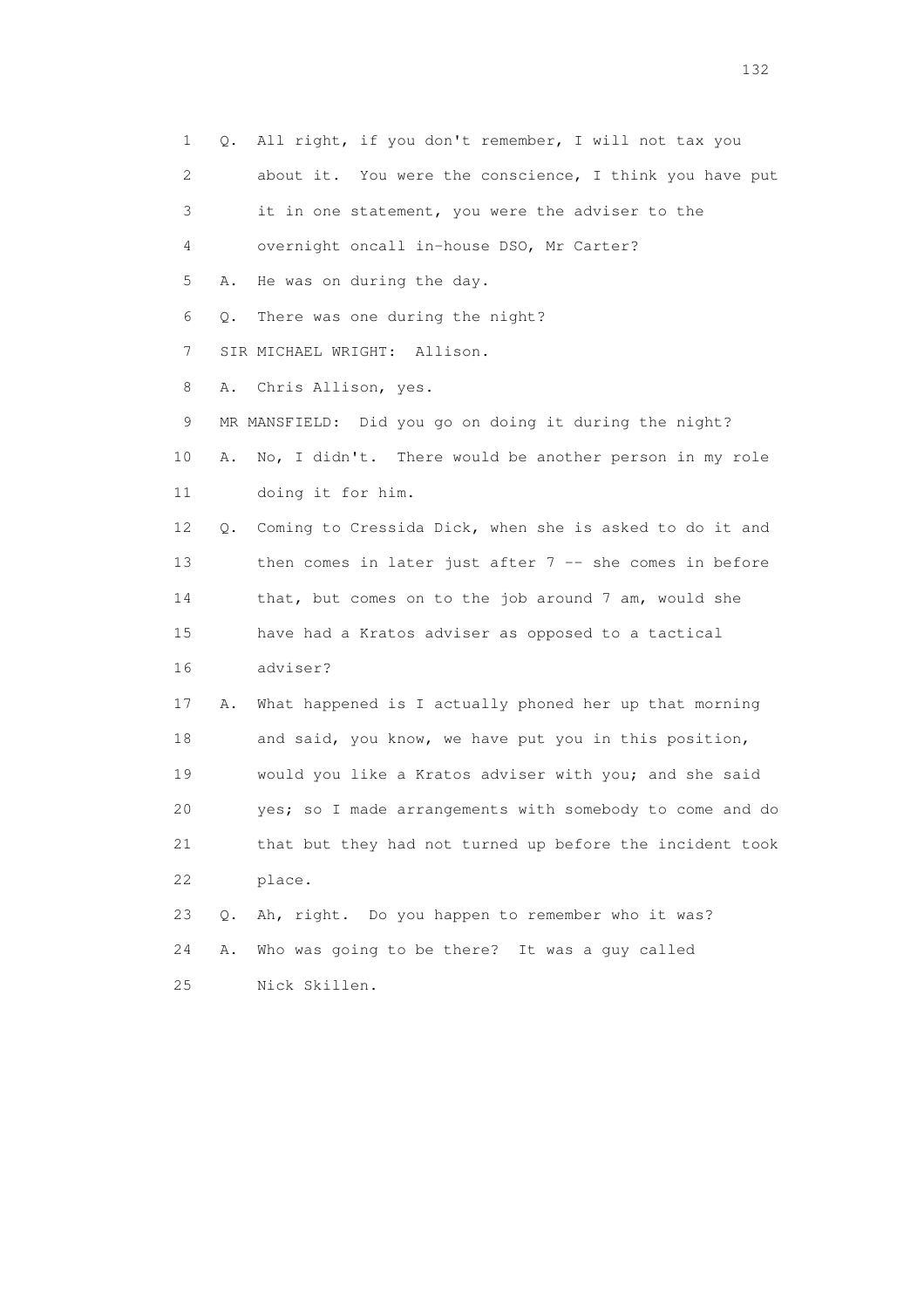1 Q. So he had not come. Now, is he, sorry, can I ask a bit 2 more about him, I know he didn't get there in time but 3 is he an SO13 officer? 4 A. Yes, he was, yes, but he is not a detective. He was 5 like me, a uniformed superintendent working in the 6 Anti-Terrorist Branch. 7 Q. All right. There was something you said this morning 8 about the DSO and the arrest when I asked the question. 9 From a CO19 point of view, once they are told that a DSO 10 is involved, you have agreed that there is a risk they 11 will connect it with Kratos, as you have defined it, 12 spontaneous, or Clydesdale? 13 A. Yes. 14 Q. Do you think it is in fact important to ensure that the 15 firearms officers are aware of what the role of the DSO 16 on this day was? 17 A. Well, I would expect that they would know what the role 18 of the DSO was anyway. Now then, what created here was 19 not a Clydesdale or a Kratos, but I would expect that 20 they would make an assumption that it would be a similar 21 role, yes. 22 Q. Can I go straight into, because of that risk of 23 association, Clydesdale we can put probably to one side 24 because it's the pre-planned event, there were code 25 words and there would be hard intelligence. So I am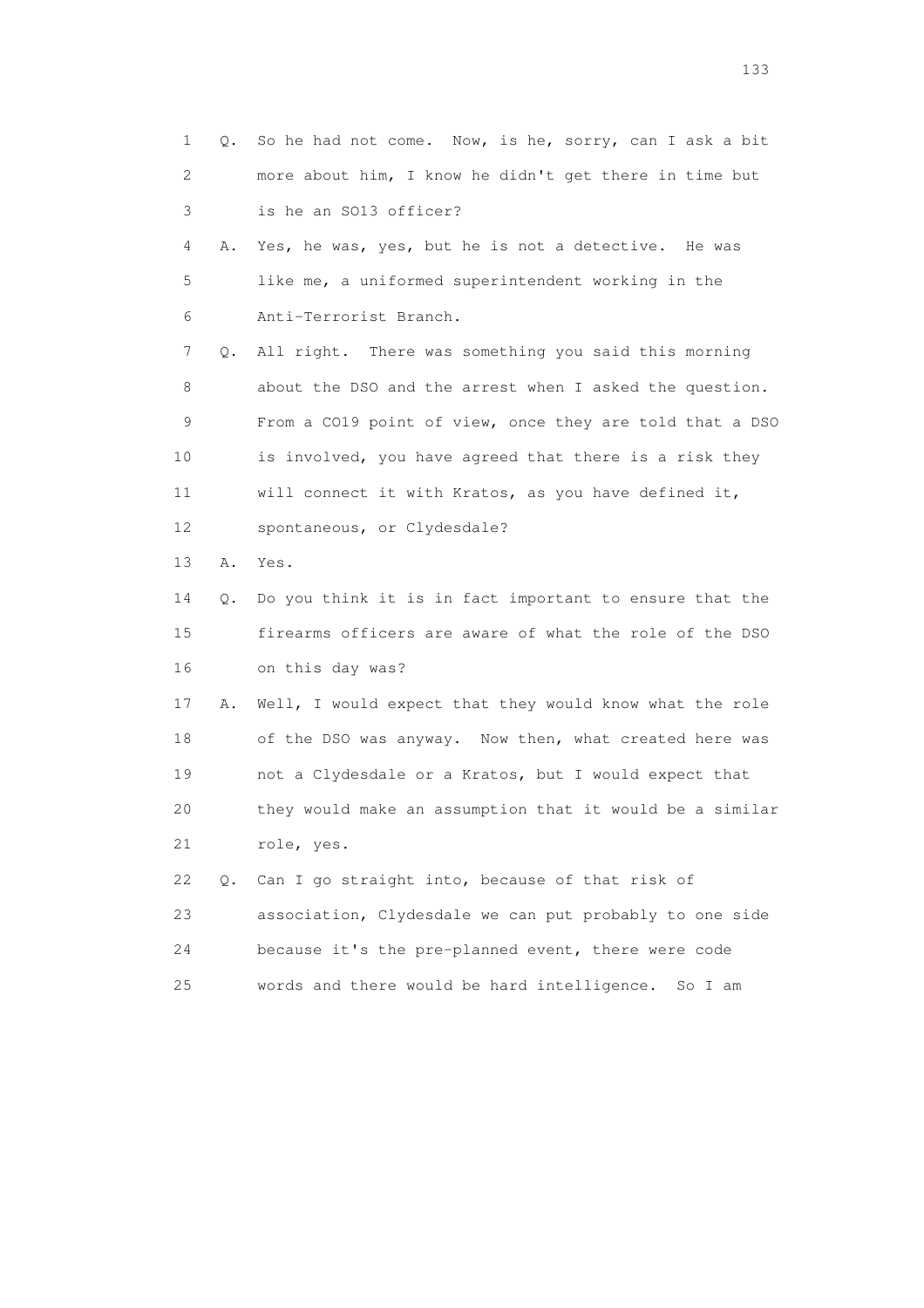1 leaving that out of it for the moment.

 2 In terms of what they might customarily associate 3 a DSO with is a situation -- well, a spontaneous 4 situation in which a DSO, in the past, had not been 5 normally associated with Kratos people-borne? 6 A. No, I don't think that's true because we had this 7 situation where you had a DSO on call 24/7. 8 Q. Yes, I understand. 9 A. And now, the instances where an ARV, an armed response 10 vehicle, which is SO19, were deployed, as I said on 11 those figures earlier were very remote, were not very 12 common but I would expect that they would know that. 13 Q. All right. What I'm coming to here is the DSO, as it 14 were, on this job on the day, it's not Clydesdale or 15 Kratos, but let us assume for a moment that it is 16 a Kratos situation, because I want to put to you the 17 difference between intelligence that's come one way as 18 opposed to another is quite slim, so we have a situation 19 in which a suspect bomber is out there, but the DSO is 20 in control; were there at that time any code words in 21 relation to a non-Clydesdale DSO situation? 22 A. I don't know the answer to that. Oh, you mean in the 23 actual operation or generically? 24 Q. I have left Clydesdale out because we understand there 25 are, I think I know two of the code words but there are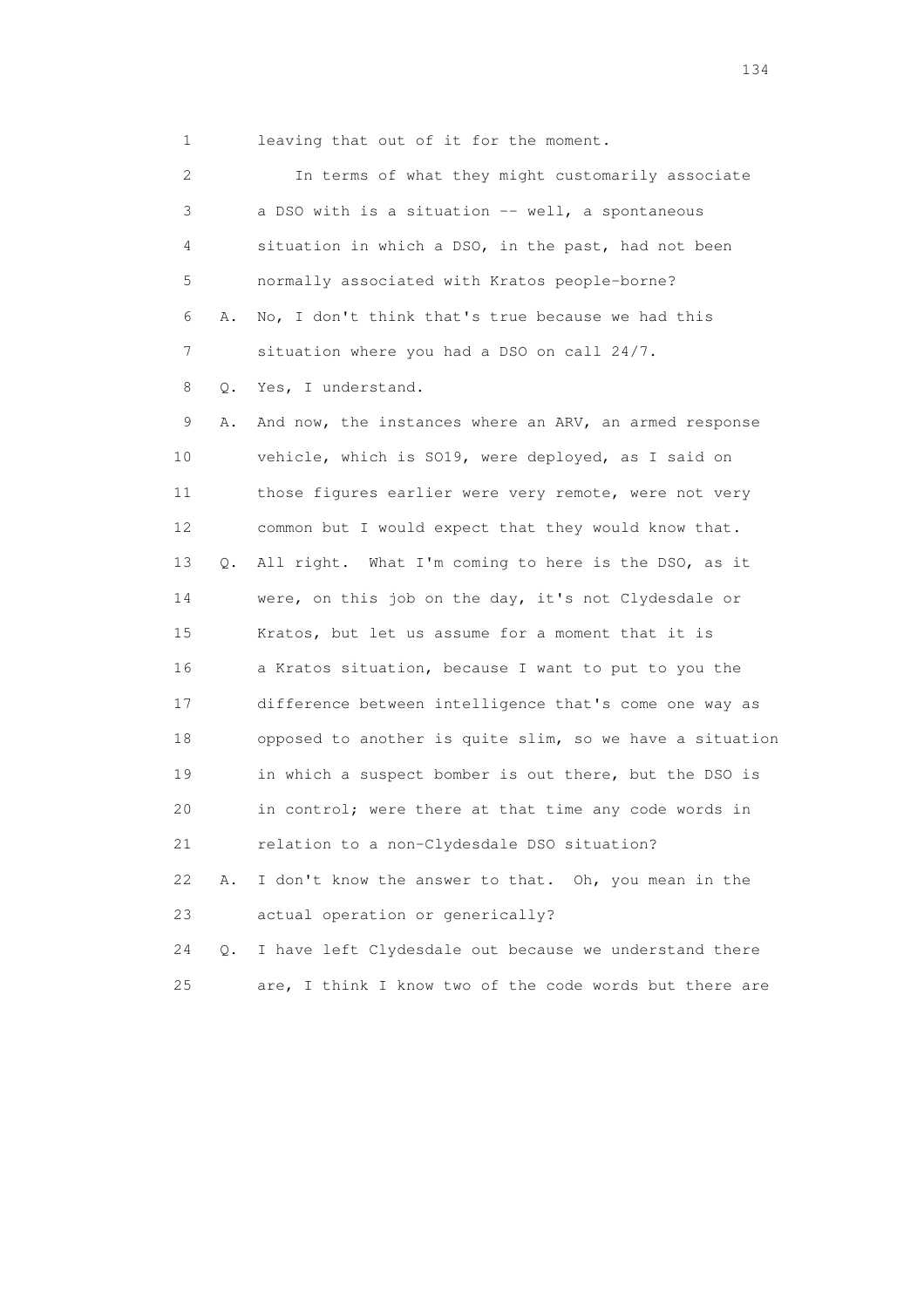1 code words for Clydesdale, and I do not want to deal 2 with that. 3 A. No. 4 Q. It's non-Clydesdale, let us take the category you are 5 familiar with, that is spontaneous? 6 A. Yes, yes. 7 Q. If the DSO, if there is a DSO who has come into that 8 situation, specifically -- 9 A. Yes, yes. 10 Q. -- and wants to authorise a critical shot, so we are 11 getting back to Clydesdale a bit? 12 A. Yes, yes. 13 Q. Were there code words in the non-Clydesdale situation to 14 communicate critical shot? 15 A. Well, the situation you would have had is that the 16 tactical adviser would have had the same range of 17 options that there are available for Clydesdale. 18 Q. Yes? 19 A. And given that this had been running a while, then 20 I don't know because I wasn't there, but my expectation 21 would be that the tactical adviser would be able to 22 offer that same range of options there were with 23 Clydesdale along with the code words as well. 24 Q. Well, yes, all right. So -- 25 SIR MICHAEL WRIGHT: Forgive me, that's interesting, but in

n 135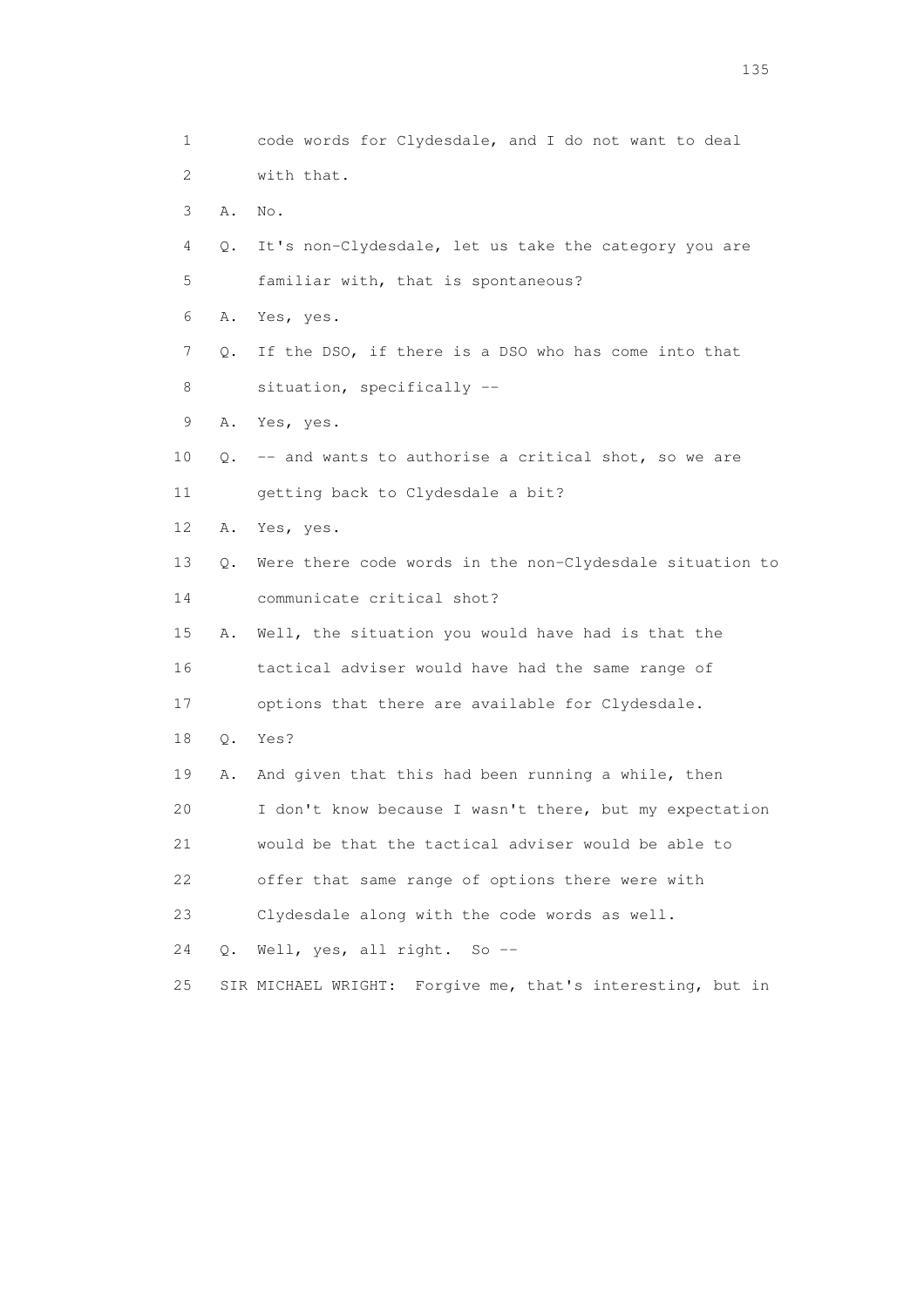1 this context most officers, nearly all the officers, 2 firearms officers, said, "We didn't think this was 3 Kratos or Clydesdale"? 4 A. No, I acknowledge that. 5 SIR MICHAEL WRIGHT: What they were expecting to hear, if 6 the DSO had ever got to this situation, would have been 7 what is in fact a wholly unambiguous phrase, "critical 8 shot authorised"? 9 A. Yes. 10 SIR MICHAEL WRIGHT: That's what they would have expected to 11 hear. Does that make sense to you? 12 A. Yes, it does, sir, yes. 13 MR MANSFIELD: Can I just continue mixing the actual with 14 the theory, in a sense. 15 What we have understood from the evidence is that 16 the officers have all said that they didn't think it was 17 actually Kratos at the point they were at Stockwell, but 18 some of them thought that it could be a Kratos from the 19 briefing, because they are told about unusual tactics 20 and all that kind of thing and they have the special 21 ammunition and so on. 22 Now, trying to put myself in the shoes of a firearms 23 officer who has been told, well, it could be Kratos but 24 it isn't yet, we have a DSO, how does the firearms

25 officer know when it becomes Kratos? So it's not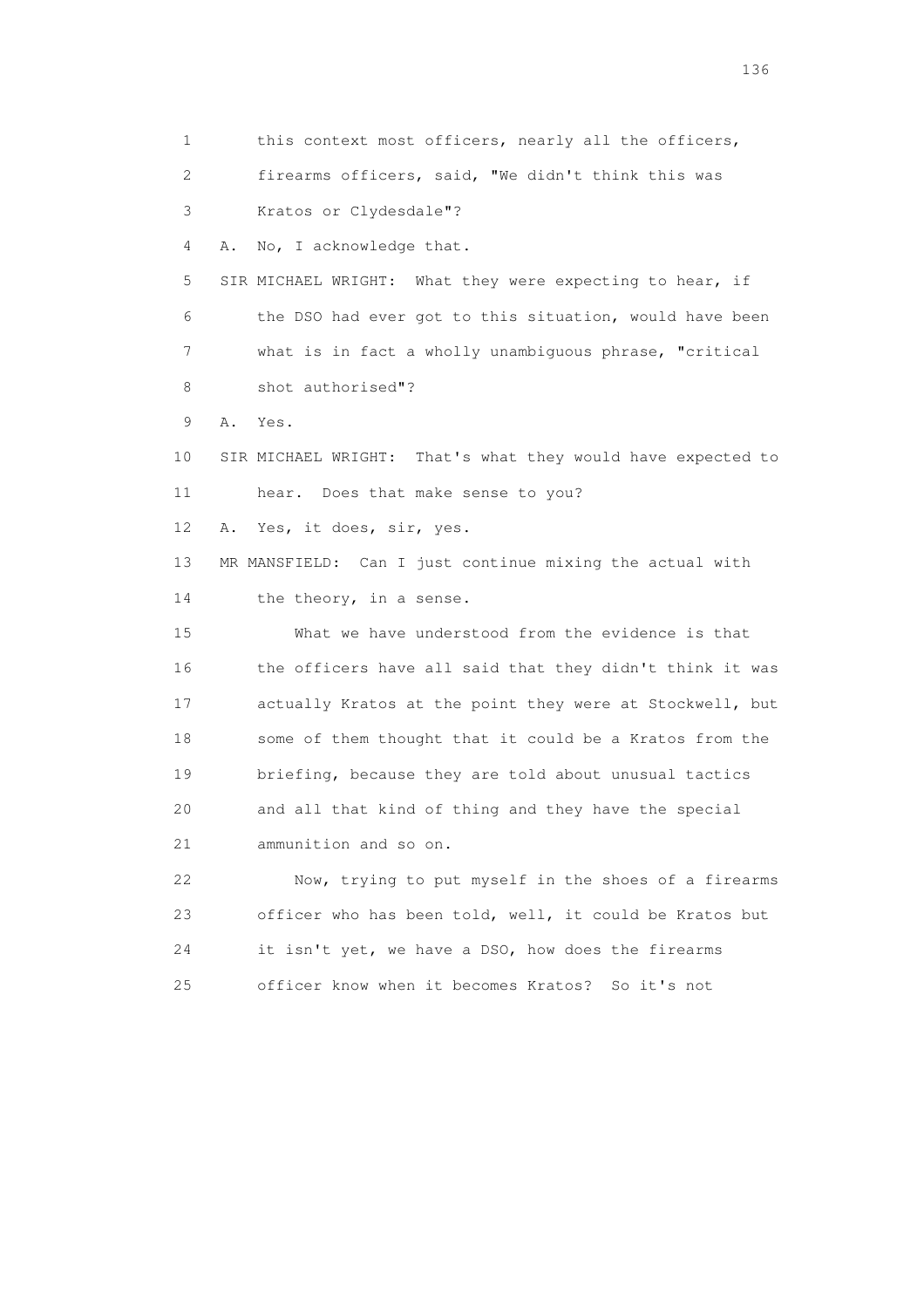1 a Clydesdale.

2 A. No.

3 Q. Are you following me?

 4 A. I am not -- I don't know if I can give you an answer to 5 that, other than to make a comment that you know, they 6 have been deployed, they know there is a DSO involved in 7 this, so they are probably almost certainly sure that 8 what they are dealing with is some kind of incident 9 involving a suspected suicide terrorist. Is it 10 a Kratos? Well, not in the pure sense of the term. But 11 I suppose what I am saying is that some of this, it 12 wasn't made up on the hoof but it was an amalgam of 13 different tactics because we didn't have anything 14 specifically around that scenario.

 15 Q. Yes, what I want to just develop is: there is a serious 16 risk on this particular day that, because there was no 17 specific language attached to Kratos, as opposed to 18 Clydesdale, although -- and there was no Kratos adviser 19 for Cressida Dick, that officers on the ground might 20 misinterpret what is being conveyed to them by a DSO 21 outside a Clydesdale situation. Have you followed? 22 A. I have. And I don't know the answer to that question. 23 You know, I think sometimes you can get hung up on these 24 code words because they were not very popular and 25 although they were there as I have said in case there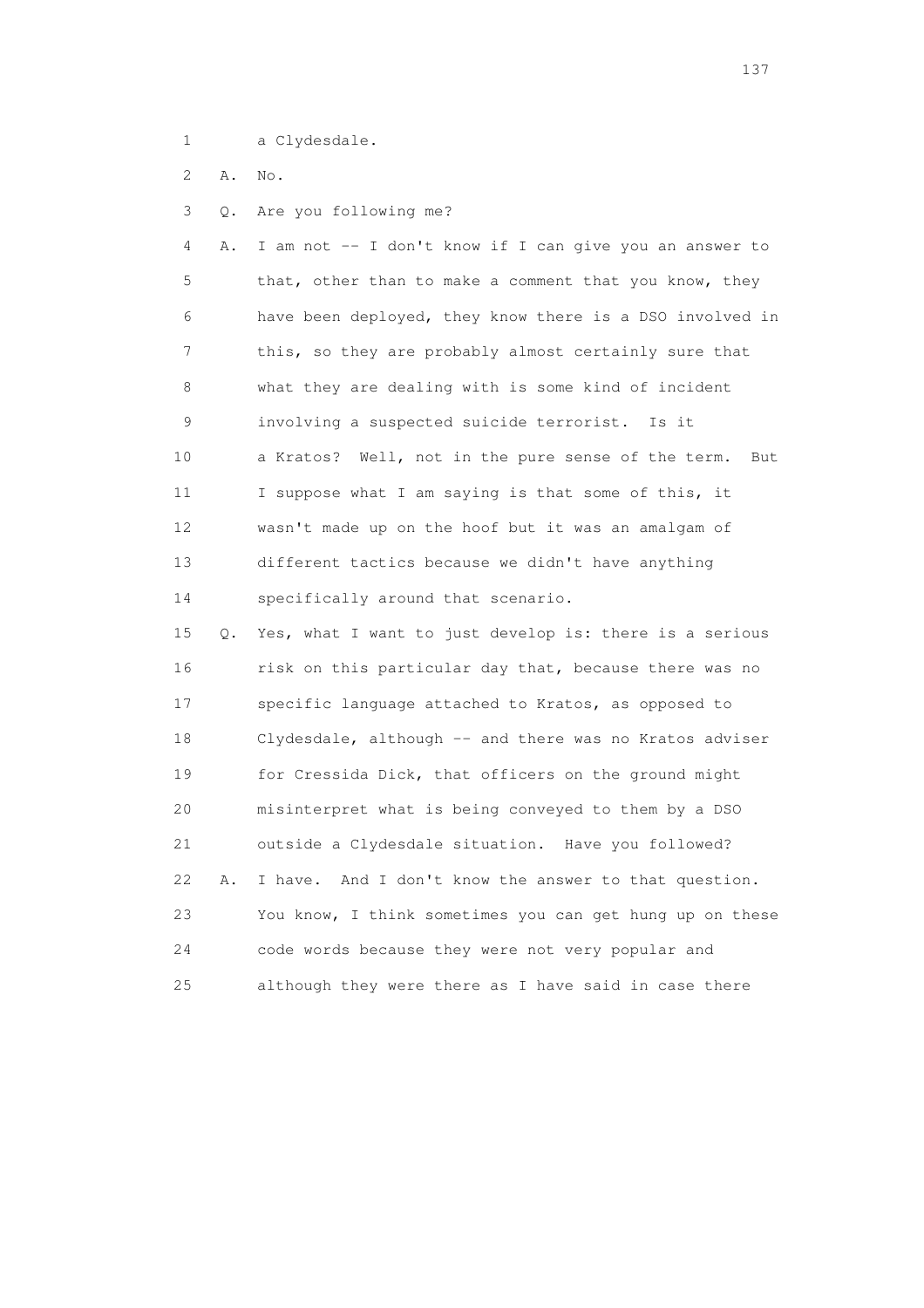| $\mathbf 1$ |    | was a radio breakdown, there would be a communication to  |
|-------------|----|-----------------------------------------------------------|
| 2           |    | give some clarity about what was expected.                |
| 3           | Q. | Well, I understand that entirely, and I quite understand  |
| 4           |    | how code words can in fact themselves be misleading.      |
| 5           |    | But the problem then is that the nature of the language,  |
| 6           |    | non-code word language used, and the tone of voice may    |
| 7           |    | communicate quite the wrong message?                      |
| 8           | Α. | Well, I don't know if I can give an answer to that.       |
| 9           | Q. | All right. The question I want to go back to is: in       |
| 10          |    | fact a firearms officer wouldn't, on the scheme you have  |
| 11          |    | just, as it were, have in place on that particular day,   |
| 12          |    | wouldn't know the point at which it actually becomes      |
| 13          |    | a Kratos as opposed to a non-Kratos on the ground?        |
| 14          | Α. | I don't know. I don't know the answer to that question.   |
| 15          |    | Again, I am sorry if I am ducking it, I am not trying     |
| 16          |    | to, but I wasn't there so I don't know what was in their  |
| 17          |    | mind.                                                     |
| 18          | Q. | I appreciate that. Is there a way in which they could     |
| 19          |    | judge this is now Kratos as opposed to non-Kratos?        |
| 20          |    | That's all. Is there something that happens like, I am    |
| 21          |    | not suggesting it would be this, Cressida Dick saying:    |
| 22          |    | right, we are now in a Kratos situation.<br>Would it have |
| 23          |    | to be something like that?                                |

24 A. I am not sure it would be as overt as that, no.

25 SIR MICHAEL WRIGHT: You mean it might be covert. Surely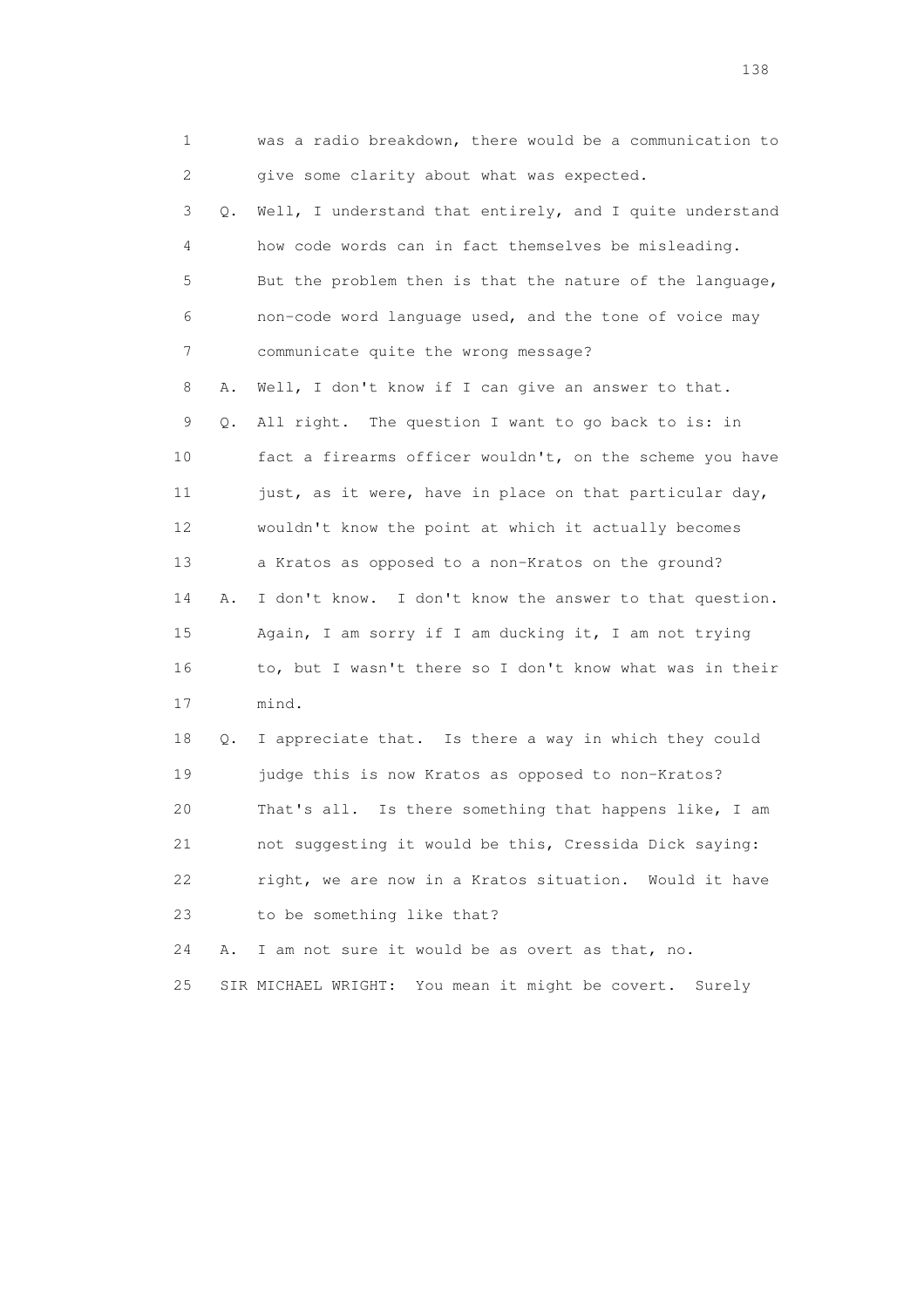1 somebody's got to know.

| $\mathbf{2}^{\mathsf{I}}$ | Α. | Well, my view is that this is an ongoing operation;        |
|---------------------------|----|------------------------------------------------------------|
| 3                         |    | there is a lot of communication going backwards and        |
| 4                         |    | forwards between everyone involved; and you know, would    |
| 5                         |    | it be -- would somebody stand up and say, "I think we      |
| 6                         |    | are in a Kratos now". I am not sure it happened like       |
| 7                         |    | that.                                                      |
| 8                         |    | SIR MICHAEL WRIGHT: You don't think it would be as formal  |
| 9                         |    | as that?                                                   |
| 10                        | Α. | That's right, yes.                                         |
| 11                        |    | SIR MICHAEL WRIGHT: All right.                             |
| 12 <sup>°</sup>           |    | MR MANSFIELD: The problem is that once you have            |
| 13                        |    | informality, in other words it will not be as formal as    |
| 14                        |    | that, there are all sorts of risks attached to             |
| 15                        |    | an informal situation, aren't there?                       |
| 16                        | Α. | Yes, I think there are, but the bottom line for me is      |
| 17                        |    | these officers are confronted with a situation and they    |
| 18                        |    | have to make a judgment call about what they are going     |
| 19                        |    | to do $--$                                                 |
| 20                        | Q. | I realise that. This is the final matter, you will         |
| 21                        |    | probably be glad to know. I am sorry it has taken a bit    |
| 22                        |    | of time. I started by asking about rules of engagement     |
| 23                        |    | and so on and I want to finish on the same topic.<br>Could |
| 24                        |    | we have -- the jury don't have the document -- document    |
| 25                        |    | 3228.<br>Could we have, I only want to ask you about the   |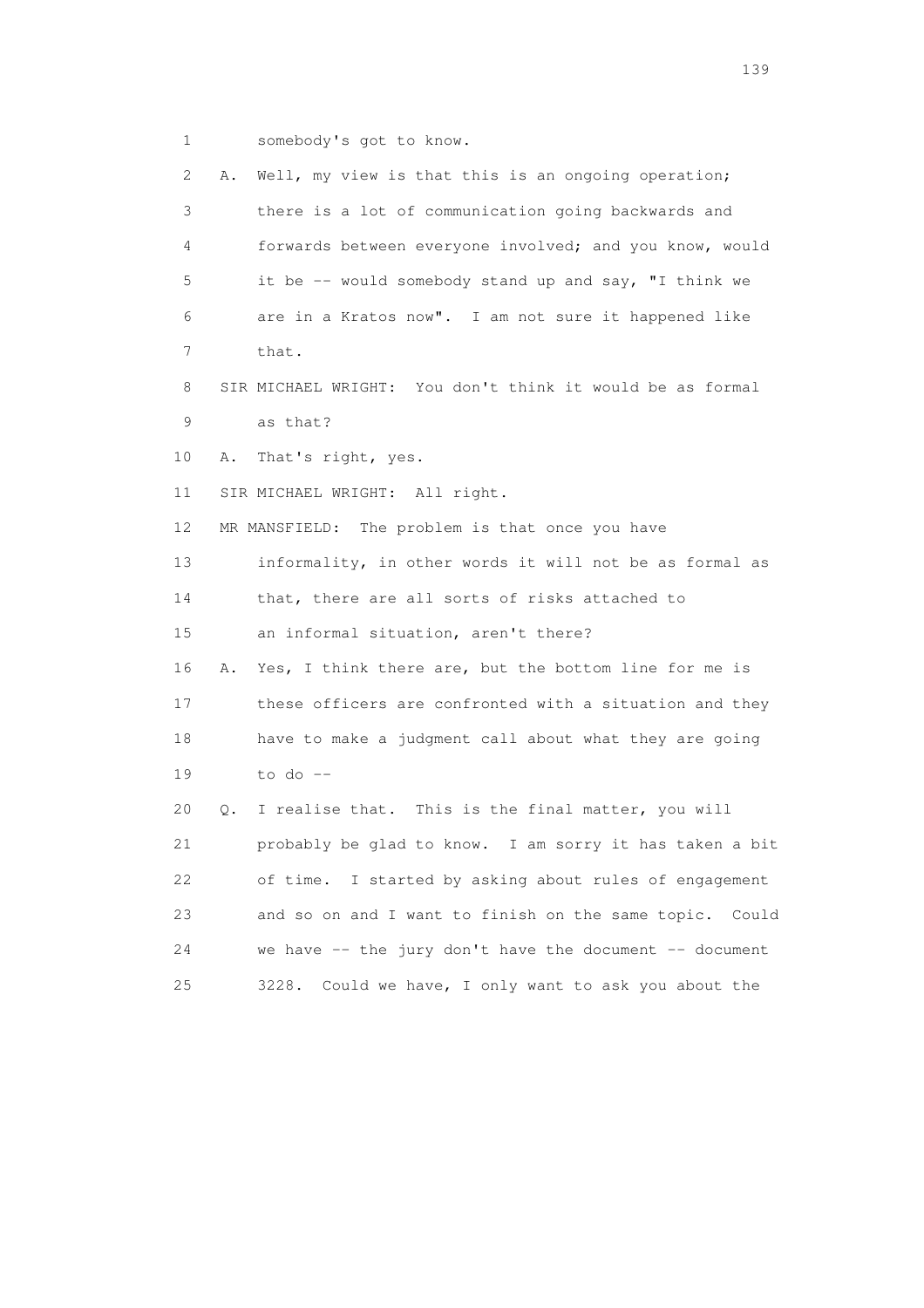1 first bit of this letter. Is that legible to you? 2 A. Yes, it is, sir. 3 Q. First of all, have you seen this letter before? 4 A. Yes, I remember now, there was a bit of a discussion 5 about this when it was produced, at Scotland Yard, and 6 there was a debate about how to respond to it, if 7 I remember, and I was invited to be part of that 8 discussion. 9 SIR MICHAEL WRIGHT: Is this addressed to the 10 Permanent Secretary of the Home Office? 11 MR MANSFIELD: Yes, I think it is. 12 You see the date above that, 21 July, the very day, 13 it seems, of the attempted bombings that this letter 14 goes to the Home Office. I don't ask for the next page 15 but you will accept from me it is in fact a letter from 16 the Commissioner, Ian Blair. Can I just read the 17 paragraphs which I want to deal with, with you, 18 especially as you had some input: 19 "Dear John, 20 "Operation Kratos: suicide bombers. 21 "In the meeting we had with the Prime Minister 22 yesterday, I raised the issue of maximising the legal 23 protection for officers who had to take decisions in 24 relation to people believed to be suicide bombers." 25 May I pause there. The meeting therefore must have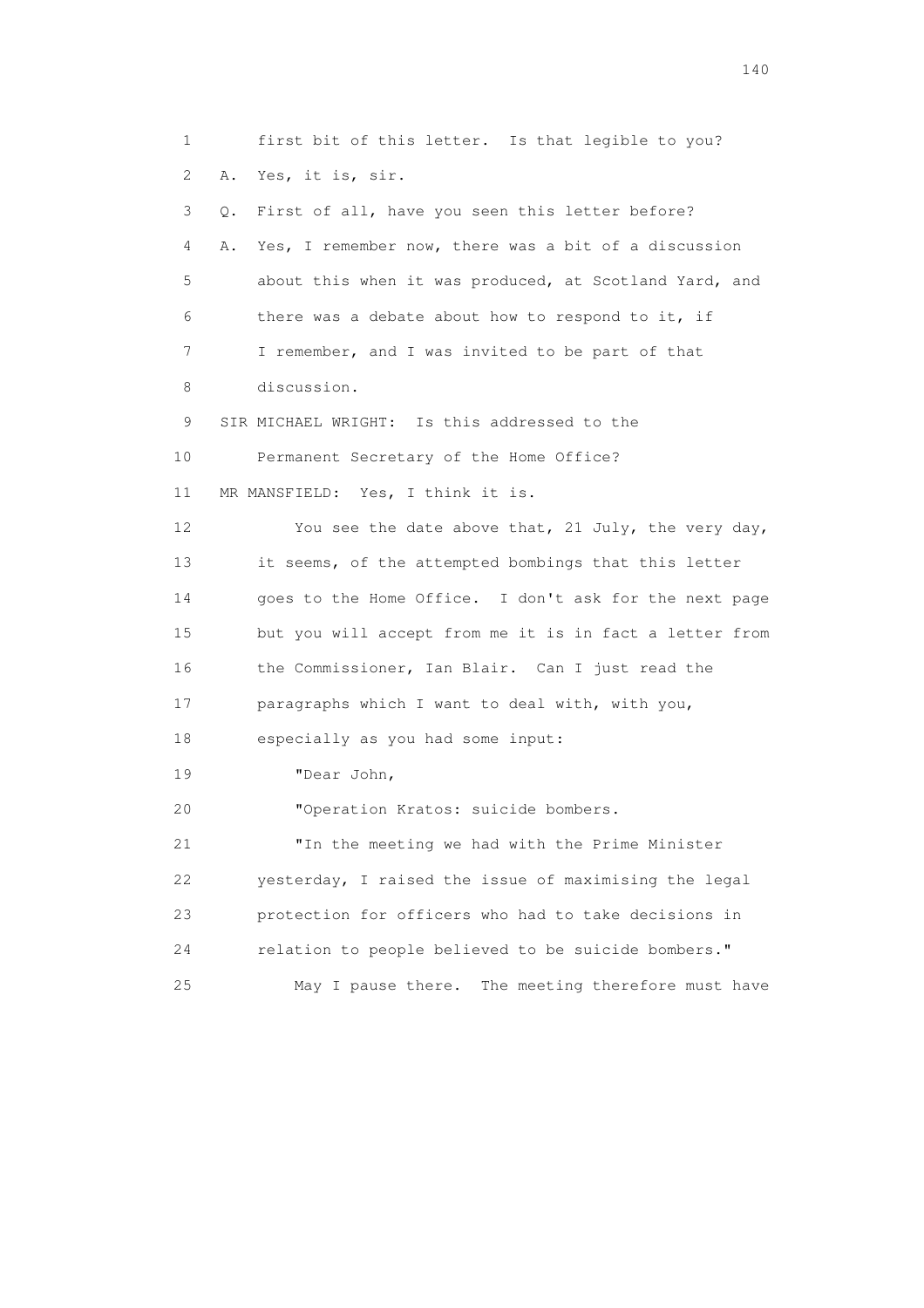1 been on 20 July if this letter is accurate. 2 MR HORWELL: I am sorry to interrupt. The date must be the 3 22nd. The date on the letter must be wrong. If you 4 read the letter, it was written on the day of the 5 shooting. 6 MR MANSFIELD: Well, there may be a question about that. 7 I appreciate, and for the moment I'm not accepting that  $8$  it was  $-$  9 SIR MICHAEL WRIGHT: We have not seen the whole of the 10 letter yet. 11 MR MANSFIELD: I was not in fact going to go through the 12 whole letter. 13 SIR MICHAEL WRIGHT: If there is a point to be made about 14 this, we ought to try to sort it out. 15 MR MANSFIELD: I would ask if we can be told when the 16 meeting was with the Prime Minister as well as when this 17 letter was started and finished. 18 I don't suppose you have answers to this? 19 A. No, I am afraid I don't. I remember a discussion about 20 this. I think it was either on the 21st or the 22nd, 21 but I can't remember. 22 Q. All right. Maybe we can -- 23 SIR MICHAEL WRIGHT: Were you there? Did you go on it? 24 A. The meeting with the Prime Minister? No, sir, I didn't. 25 MR MANSFIELD: I think the next bit you probably have got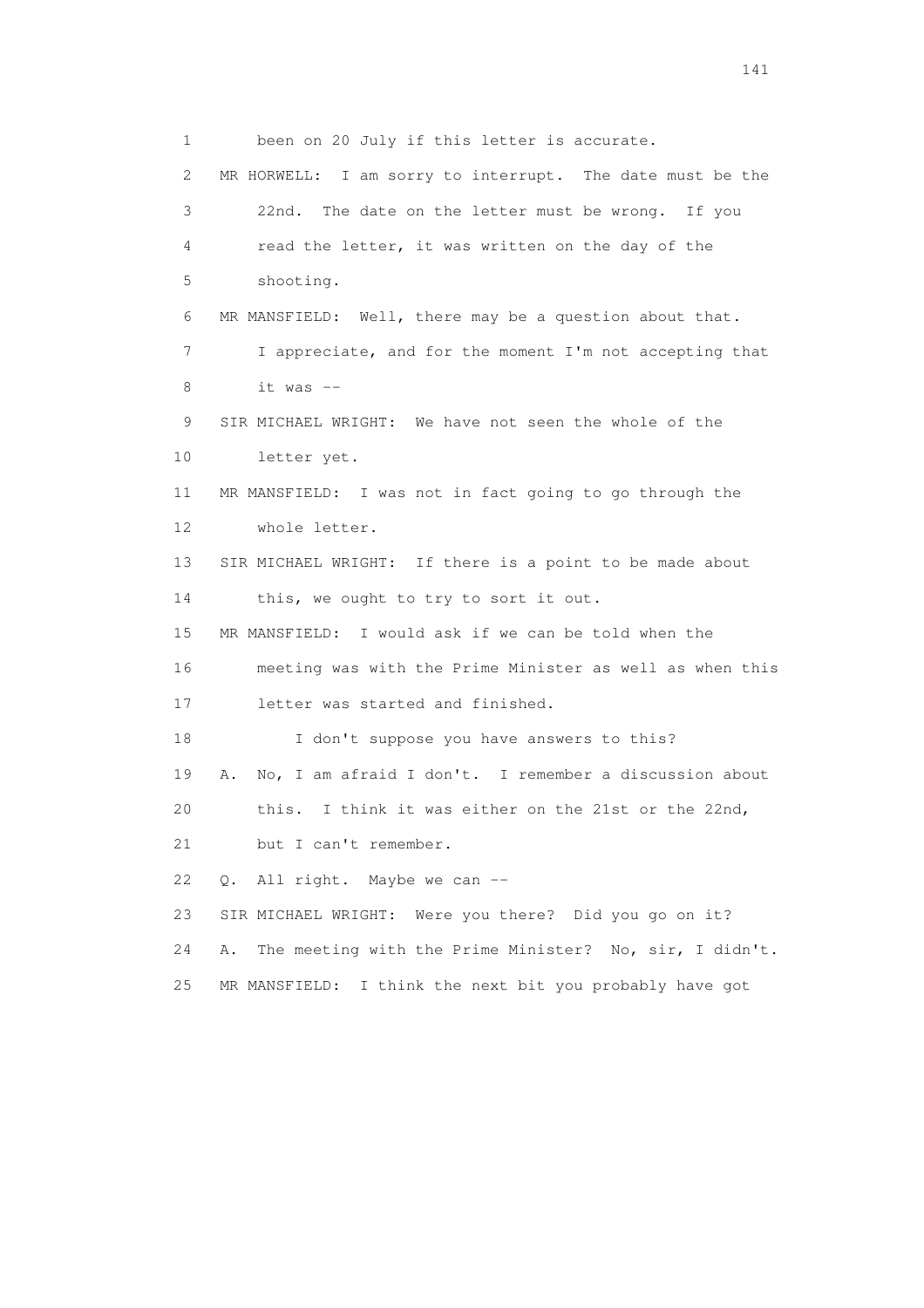|  |  | some observations to make: |  |  |  |
|--|--|----------------------------|--|--|--|
|--|--|----------------------------|--|--|--|

 2 "This is clearly a fast-time decision-making 3 process, in which officers cannot risk the kind of 4 containment and negotiation tactics which would normally 5 be the case. Put simply, the only choice an officer may 6 have may be to shoot to kill in order to prevent the 7 detonation of a device. In due course [and this is the 8 sentence I want to ask you about] I believe we need 9 a document similar to the military rules of engagement 10 but time does not permit its creation at the present 11 time." 12 Then it goes on to Section 3, and then IPCC and 13 other matters in the letter. 14 SIR MICHAEL WRIGHT: Can we go on to see if there is 15 something in Mr Horwell's point that we can tell from 16 the letter when it was actually written. 17 MR MANSFIELD: You can only tell -- 18 SIR MICHAEL WRIGHT: "the shooting that has just occurred at 19 Stockwell". 20 MR MANSFIELD: That's right. 21 SIR MICHAEL WRIGHT: That's what you had in mind, I imagine? 22 MR HORWELL: Sir, yes. 23 MR MANSFIELD: It may be a mistake at the top of the 24 left-hand corner; on the other hand, as it sometimes 25 happens --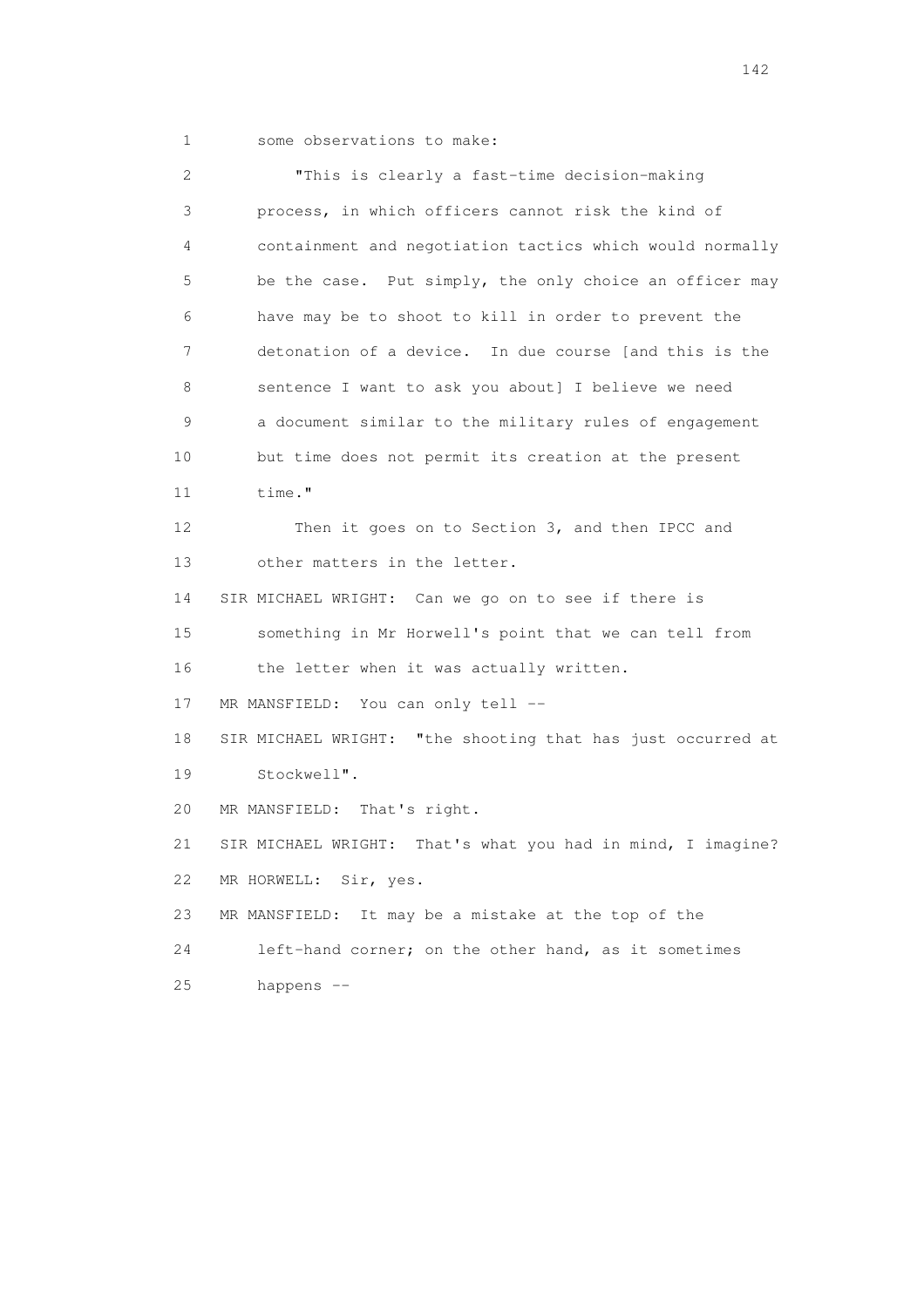1 SIR MICHAEL WRIGHT: Or it might have been started one 2 day -- 3 MR MANSFIELD: Yes, and finished the next. I am less 4 concerned with the rest of the letter, and obviously 5 others can go into it if they wish. It's mostly about 6 the IPCC. I want to ask you, if I may, Mr Swain, about 7 the observation there which appears to suggest that 8 there isn't any document containing rules of engagement. 9 Do you see that? 10 A. I do, yes. 11 SIR MICHAEL WRIGHT: You agree with that? There is the blue 12 card which has Section 3 of the Act on it. 13 A. Yes, there is, and there is the training course that 14 officers undertake about when they can or can't use 15 firearms and the like situations. 16 SIR MICHAEL WRIGHT: Yes. We don't know what 17 the Commissioner had in mind but there is nothing that 18 an officer carries around with him? 19 A. No, there isn't, apart from the blue card. 20 SIR MICHAEL WRIGHT: Apart from the blue card which reads a 21 bit of law. 22 A. Yes. 23 MR MANSFIELD: I'm sorry to tax your memory about something 24 three years ago but you indicated that you had some 25 input here. Was the discussion at the highest level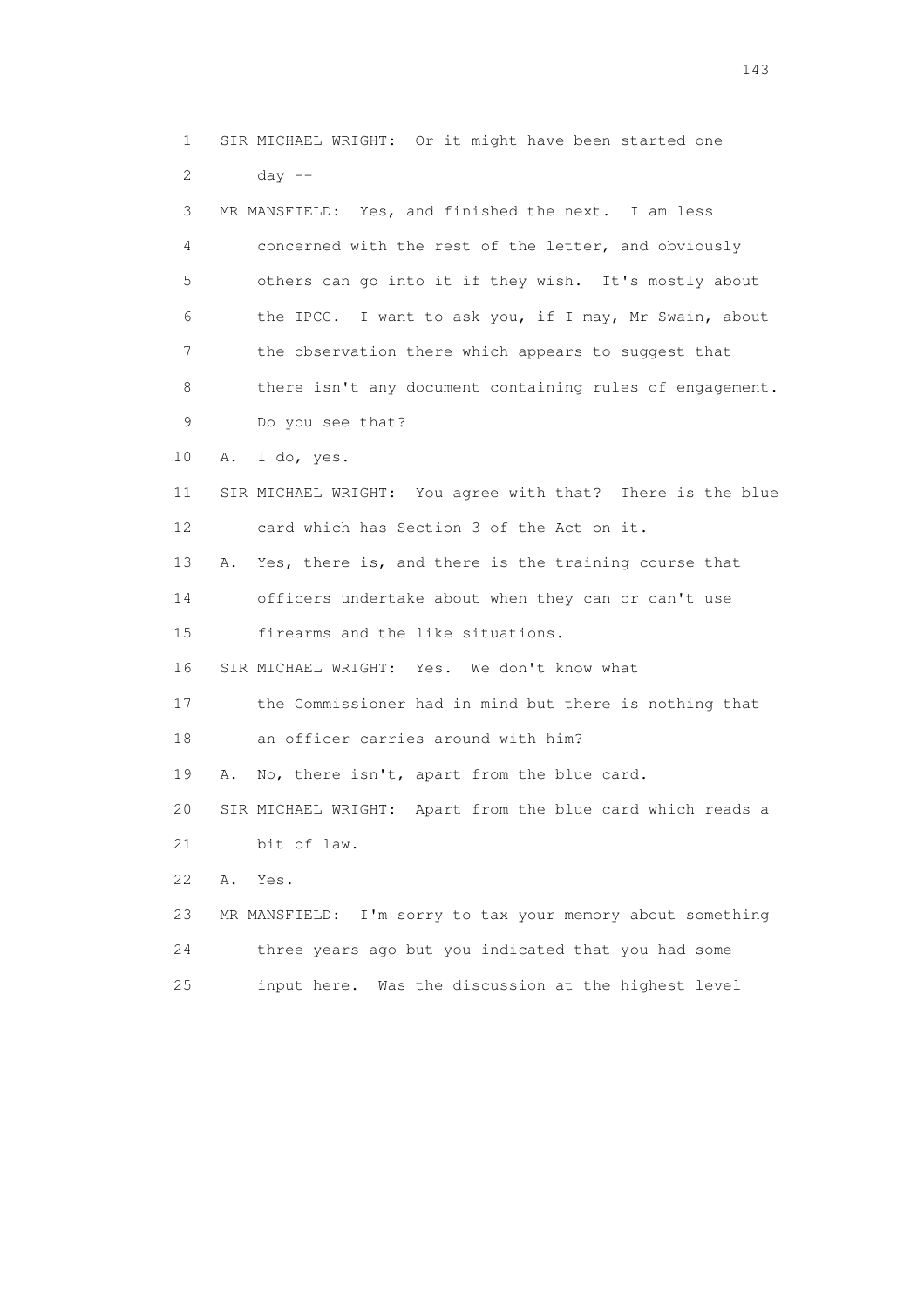1 within the Met a school of thought which was, I am 2 putting it bluntly: we will just have to shoot them and 3 that was being discussed and in terms of how it was 4 going to be put either to the Prime Minister or the 5 public; is that what it was all about, do you remember? 6 A. I mean, I don't really remember the detail of the debate 7 about how that unfolded and I'm sorry if that sounds 8 evasive. It's not meant to be like that. You know, 9 I was a part of the team that was looking at this. 10 I don't remember too much of the detail. So if you 11 don't mind, I actually think I would prefer to say 12 nothing about it. Because I can't remember enough 13 detail and I wouldn't want to say something that 14 somebody might contradict me on later on. 15 MR MANSFIELD: I will respect your position and end my 16 questions. Thank you very much. 17 SIR MICHAEL WRIGHT: One question before anybody else asks 18 you anything. 19 This is a question from the jury. You remember the 20 scenario I put to you just before we rose for lunch 21 about the progressive story about getting nearer and 22 nearer to the possible target. The question is this, 23 really: taking the Coroner's earlier scenario with your 24 experience of suicide bombers, would you expect that the 25 risk associated with the individual from the premises --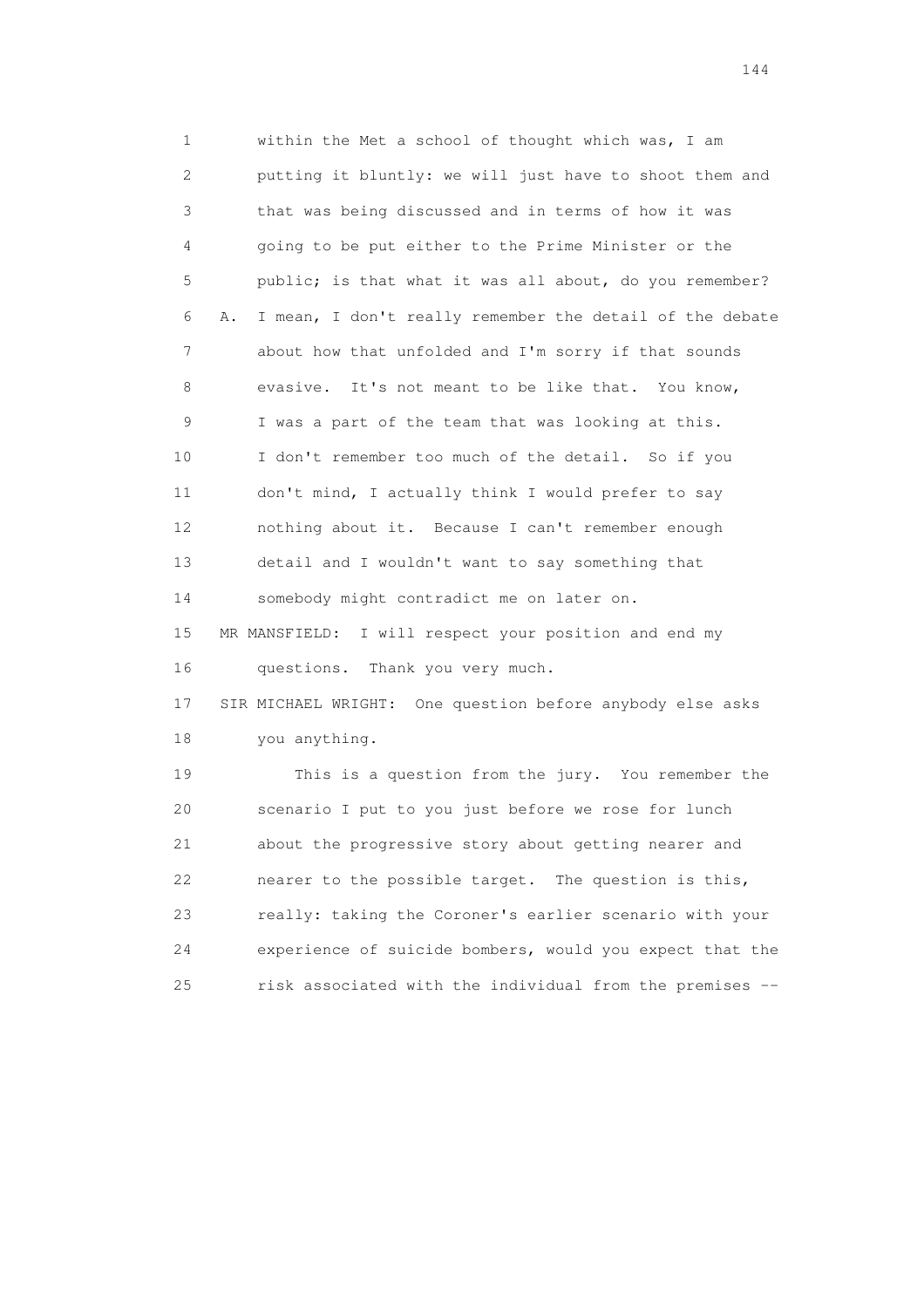1 I mean, he was a hypothetical individual, but apply it 2 to this case -- the risk of the individual coming from 3 the premises has decreased because he is not carrying 4 a rucksack when all examples of failed attempts from the 5 day before did involve rucksacks. 6 You see the point? 7 A. I do. As I said this morning, rucksacks were very 8 unusual, and so I would not expect that would change the 9 thought processes around the people involved; the fact 10 that there wasn't a rucksack involved, it could well be 11 something hidden on his body. 12 SIR MICHAEL WRIGHT: We do know, of course, that the failed 13 bombs of the previous day were rucksack bombs. 14 A. That's right, yes. 15 SIR MICHAEL WRIGHT: But your experience is that that's 16 unusual anyway. 17 A. It's very unusual, sir, yes. 18 SIR MICHAEL WRIGHT: So the fact that -- it's an obvious 19 point really -- the individual is not carrying 20 a rucksack the following day, given that he is by 21 definition from what you believe, associated with 22 bomb-making or bomb-carrying, and it doesn't really 23 reduce the likelihood that he might be wearing one on 24 his body on the second occasion. 25 A. That's right.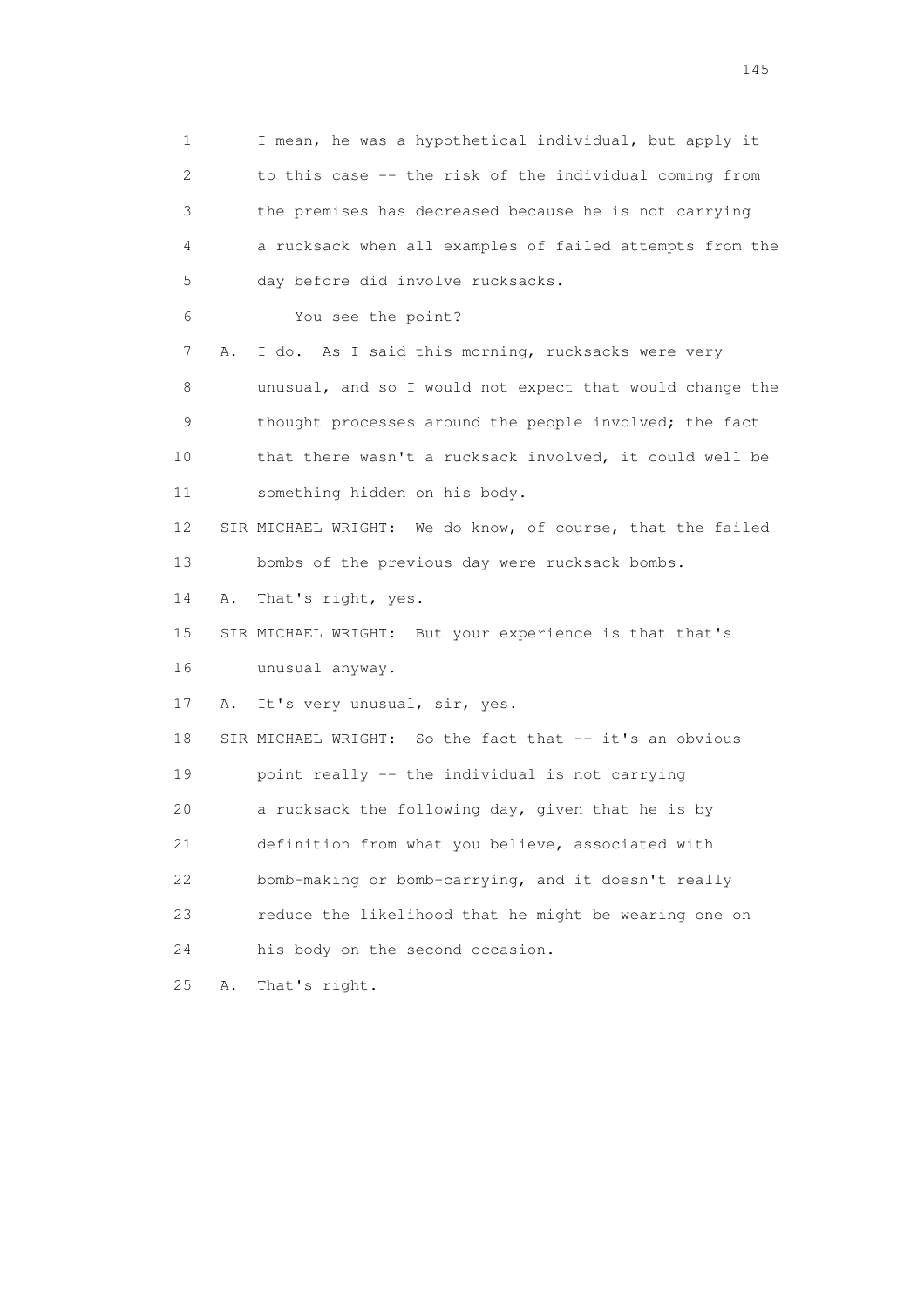1 SIR MICHAEL WRIGHT: There you are. Thank you very much. 2 MR MANSFIELD: Sir, may I ask a supplemental on that? 3 SIR MICHAEL WRIGHT: Of course. 4 MR MANSFIELD: Obviously dealing with the same question, and 5 you may not be able to help on this. 6 In fact in relation to this case, whether on the 7th 7 which were rucksacks or the 21st which were rucksacks, 8 there was no material -- that means either intelligence 9 or actual discovery of anything that pointed to 10 body-borne explosives being used by this group; did you 11 know that or not? 12 A. Did I know ... I don't think I did, no. 13 SIR MICHAEL WRIGHT: You may have to wait to hear what Neil 14 has to say. 15 MR MANSFIELD: I will ask about Neil. But you don't know? 16 A. No. 17 SIR MICHAEL WRIGHT: You don't know the answer to that. 18 A. No, I don't. 19 SIR MICHAEL WRIGHT: Very well. Mr Gibbs. 20 Questions from MR GIBBS 21 MR GIBBS: Mr Swain, I represent the red and grey 22 surveillance teams. 23 A. Right. 24 Q. You have had very little to say about surveillance, but 25 you have been asked a lot of questions, many of which,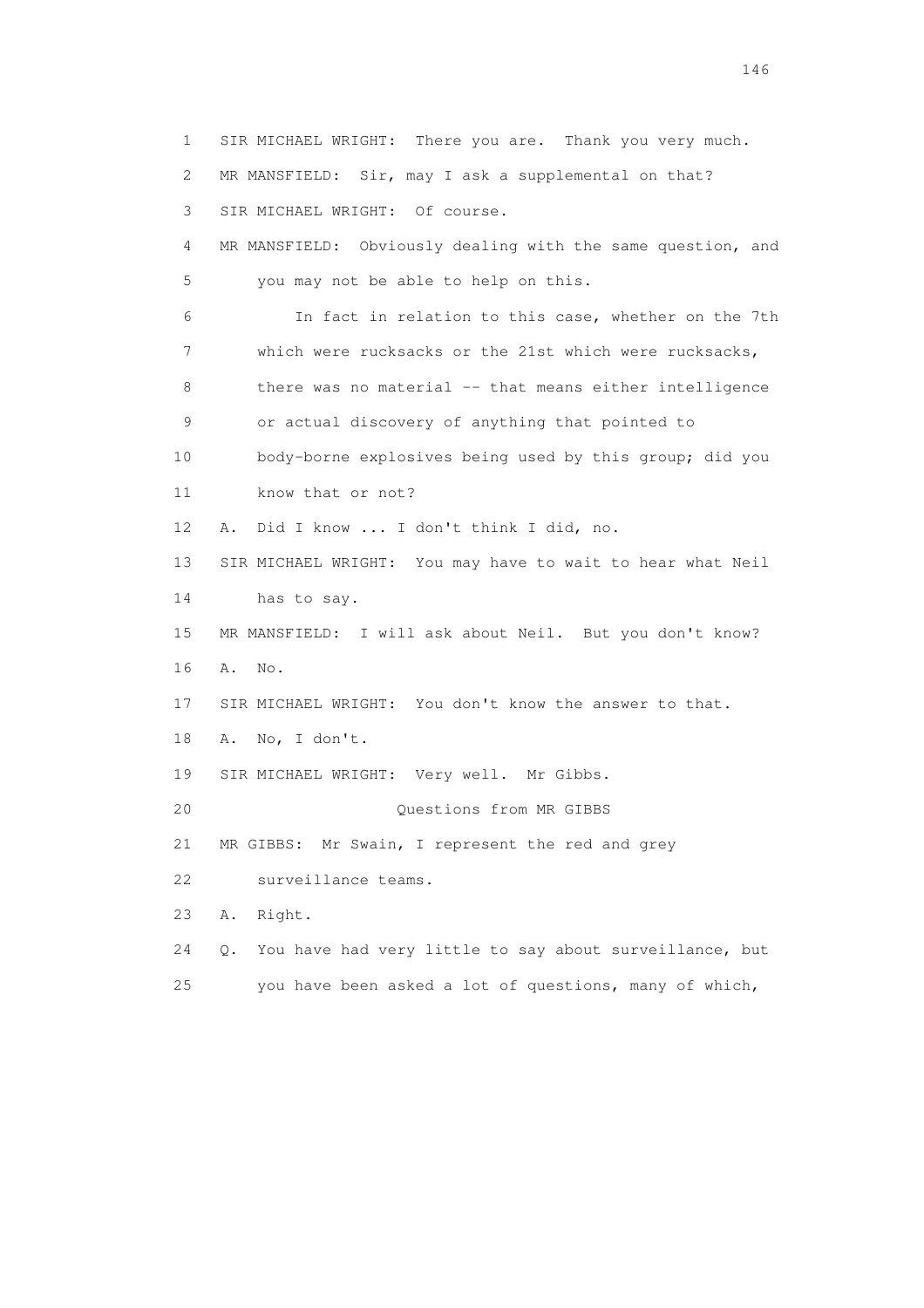1 you may agree with me, illustrate the dilemma of the 2 frontline officer, and obviously the surveillance teams 3 are frontline officers. We as lawyers and members of 4 the jury have been no doubt wracking our brains for what 5 better way there might be to do all of this, faced with 6 the ghastliness of these people who want to kill us all. 7 Your answer is that you can't think of a better way 8 yet?

 9 A. That's correct. As I said, you know, this morning, we 10 have been to a lot of countries, we have had a look at 11 an awful lot of different scenarios that these things 12 have taken place, and what we have got, I think, is as 13 good as it gets. I acknowledge that there was a gap 14 that we had which has now been filled, and most, as 15 I say, most Western law enforcement agencies have copied 16 what we have done because nobody has anything better. 17 And throughout the whole period from when we started on 18 this until I retired, we were always constantly looking 19 for: has anyone come up with anything better; there has 20 been another attack here; how did that work; what 21 lessons can we have learnt from that and bring back. 22 These are hideous situations. What we had is as good as 23 it gets.

 24 Q. Can I just deal with one suggestion, it's the: say very 25 quickly, "Armed police, stand still"?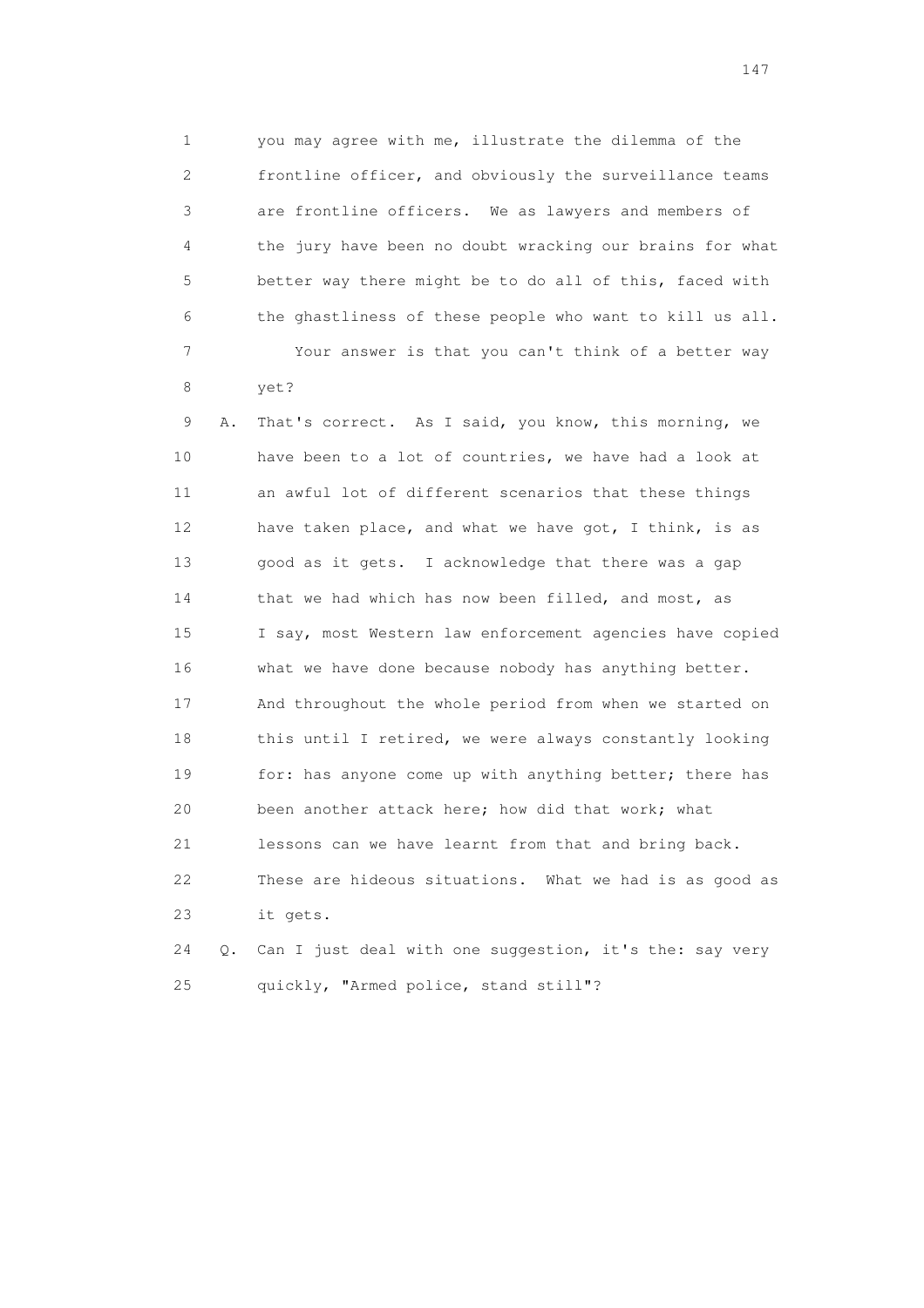1 A. Yes.

| 2  | Q. | That's a suggestion that might have been, if it was        |
|----|----|------------------------------------------------------------|
| 3  |    | different from what was there on the day, a better         |
| 4  |    | thing. I am sure that's a question you had asked           |
| 5  |    | yourself before?                                           |
| 6  | Α. | Oh, yes, yes, but the clear evidence was if you alert      |
| 7  |    | these people, they will detonate the device if they have   |
| 8  |    | got one.                                                   |
| 9  | Q. | If you say, "Armed police, stand still", and it's          |
| 10 |    | an innocent man, it's not a bomber but he doesn't stand    |
| 11 |    | still, then what do you do next?                           |
| 12 | Α. | It would be the officers at the front with the firearm     |
| 13 |    | who make a judgment call about what that person is doing   |
| 14 |    | and how they would react to that.                          |
| 15 | Q. | What if he doesn't speak English?                          |
| 16 | Α. | Well, that's a very strong possibility in London.          |
| 17 | Q. | What if he just panics and runs?                           |
| 18 | Α. | But I think whether you can speak English or not, the      |
| 19 |    | act of somebody pointing a gun at you and shouting,        |
| 20 |    | I would have thought must put something in your mind       |
| 21 |    | that there is something fairly serious here that I need    |
| 22 |    | to pay attention to.                                       |
| 23 | О. | What if the person who is confronted is frightened<br>Yes. |
| 24 |    | of the police because of his status or his habits or       |
| 25 |    | because he's had some bad experience with the police and   |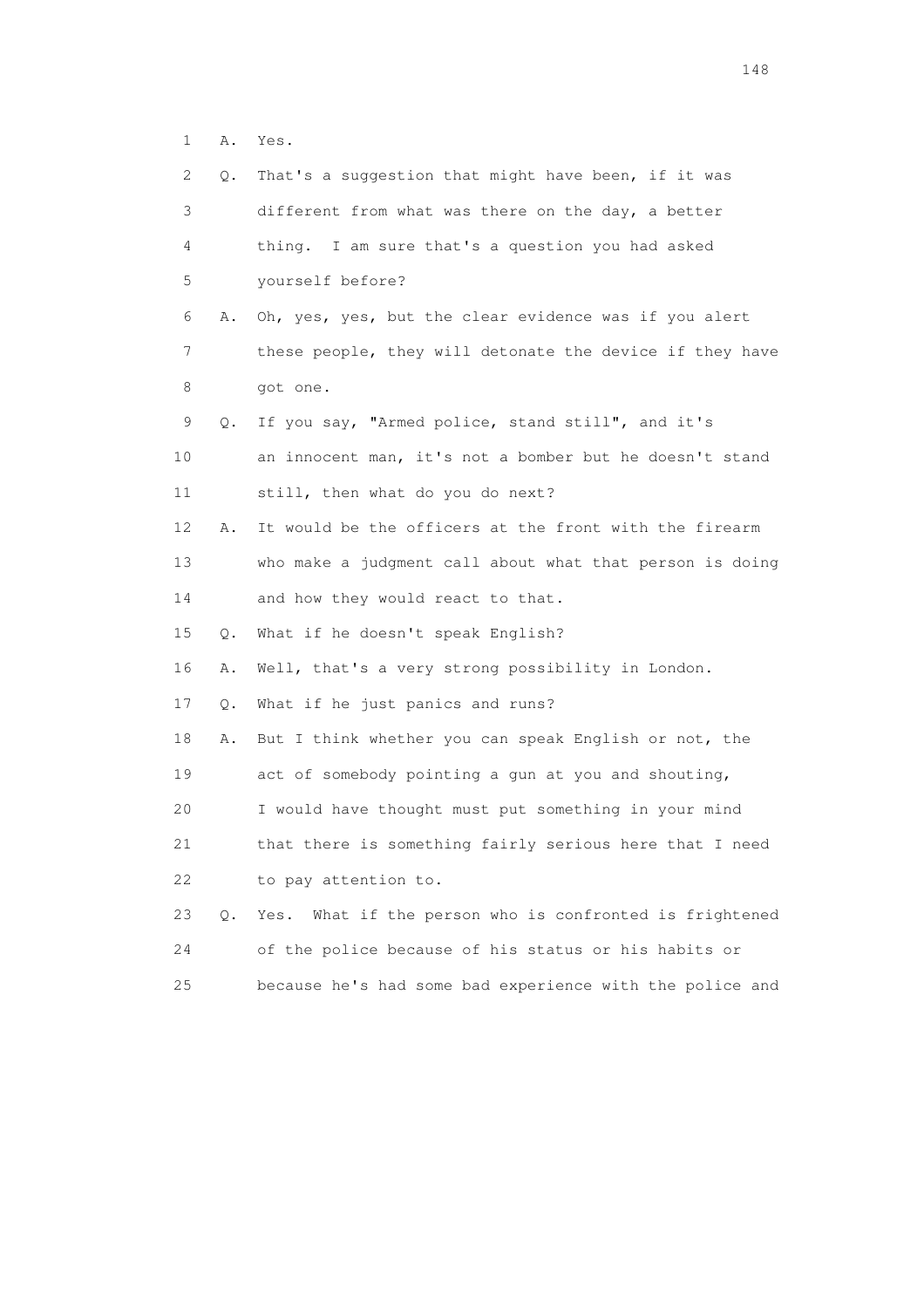1 he's perfectly innocent. He's not a suicide bomber, but 2 he doesn't, as it happens, stand still; what do you do 3 next? 4 A. Tragically, he could get shot because that's the reality 5 of what you have got in front of you is the officers 6 have to make a judgment about what they are dealing with 7 and they need to react. 8 Q. What if he simply puts his hands in his pockets, where 9 he may have a trigger or a device or a switch or 10 a battery or, what then, what do you do then? 11 SIR MICHAEL WRIGHT: Or his passport. 12 MR GIBBS: Or his passport, precisely? 13 A. Well -- 14 MR GIBBS: Or his Oyster card. How does the officer know? 15 A. It's a matter of judgment for the officer who is there 16 at the time. 17 Q. You kept this morning coming back to this, that in the 18 end, wherever we start, you keep coming back to the 19 necessity of those frontline officers having to make 20 split-second judgments, one way or another, which may 21 involve the life or the death of the people around them; 22 am I right? 23 A. That's right, yes. 24 Q. One dearly loved innocent man may die if you get it 25 wrong?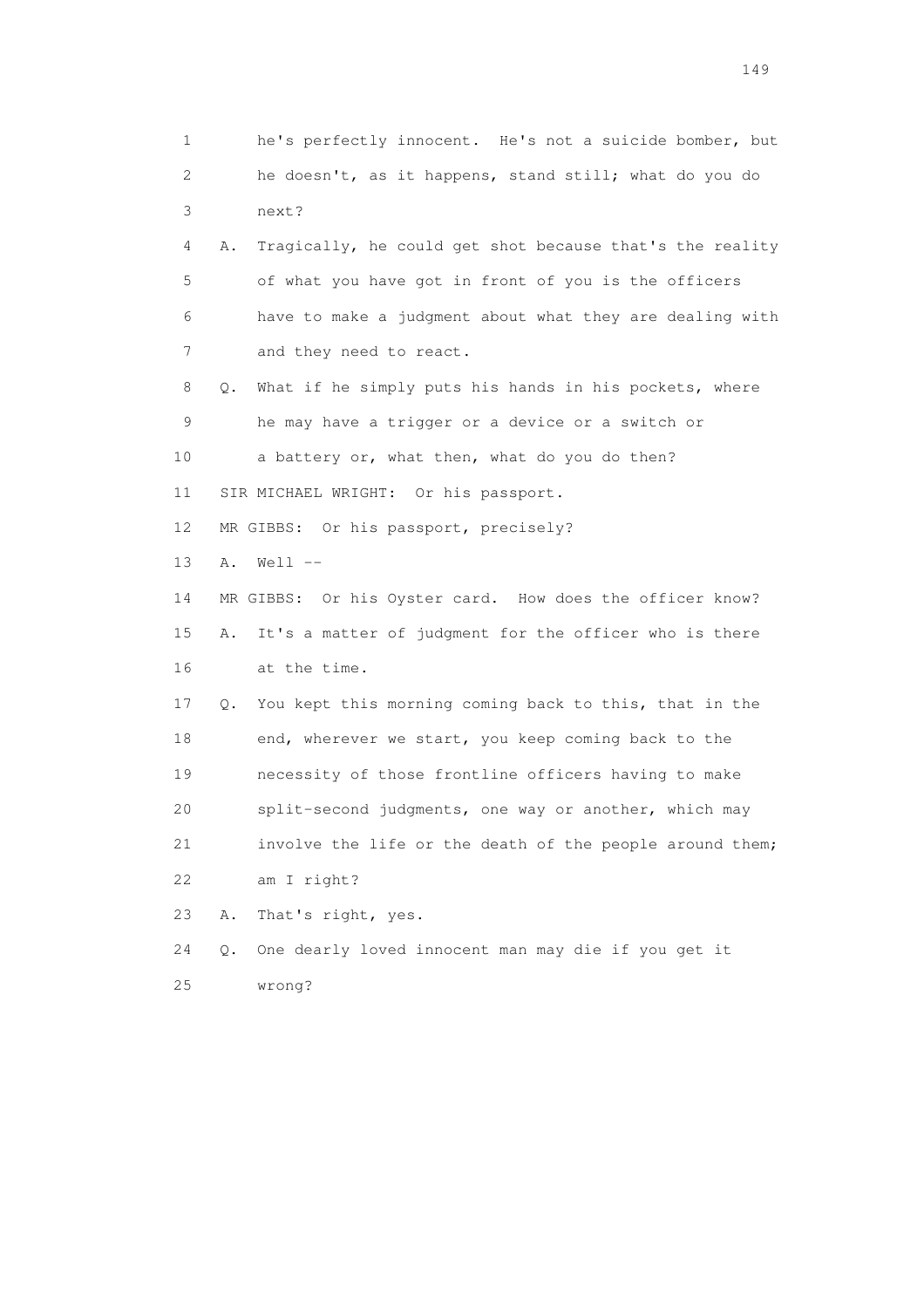1 A. Yes.

|  | 2 Q. Hundreds of equally dearly loved innocent men and women |  |  |  |  |
|--|--------------------------------------------------------------|--|--|--|--|
|  |                                                              |  |  |  |  |

3 may die if you get it wrong the other way?

4 A. That's right.

 5 Q. Those frontline officers, and we all know we are talking 6 about this tube carriage, it may come down to their 7 cowardice, their hesitation, or perhaps their bravery, 8 and their ability, their willingness to sacrifice 9 themselves for the public around them; those things 10 going on inside their heads may determine what happens 11 next; am I right?

12 A. Yes. Yes.

 13 Q. And their ability to make those decisions is all that 14 stands between us, between us lawyers and us members of 15 the public, and these people?

16 A. That's right, yes.

 17 Q. Can I give you a scenario: a frontline officer is on the 18 tube with a possible suicide bomber, who may or may not 19 have a concealed device about him, and armed men appear 20 on the platform and, if he's a suicide bomber he may 21 detonate and if he isn't, he may not. And he grabs the 22 man around the arms and he pushes him back into his seat 23 and immobilises him. That's one option?

24 A. Yes.

25 Q. It's not a bad option, is it?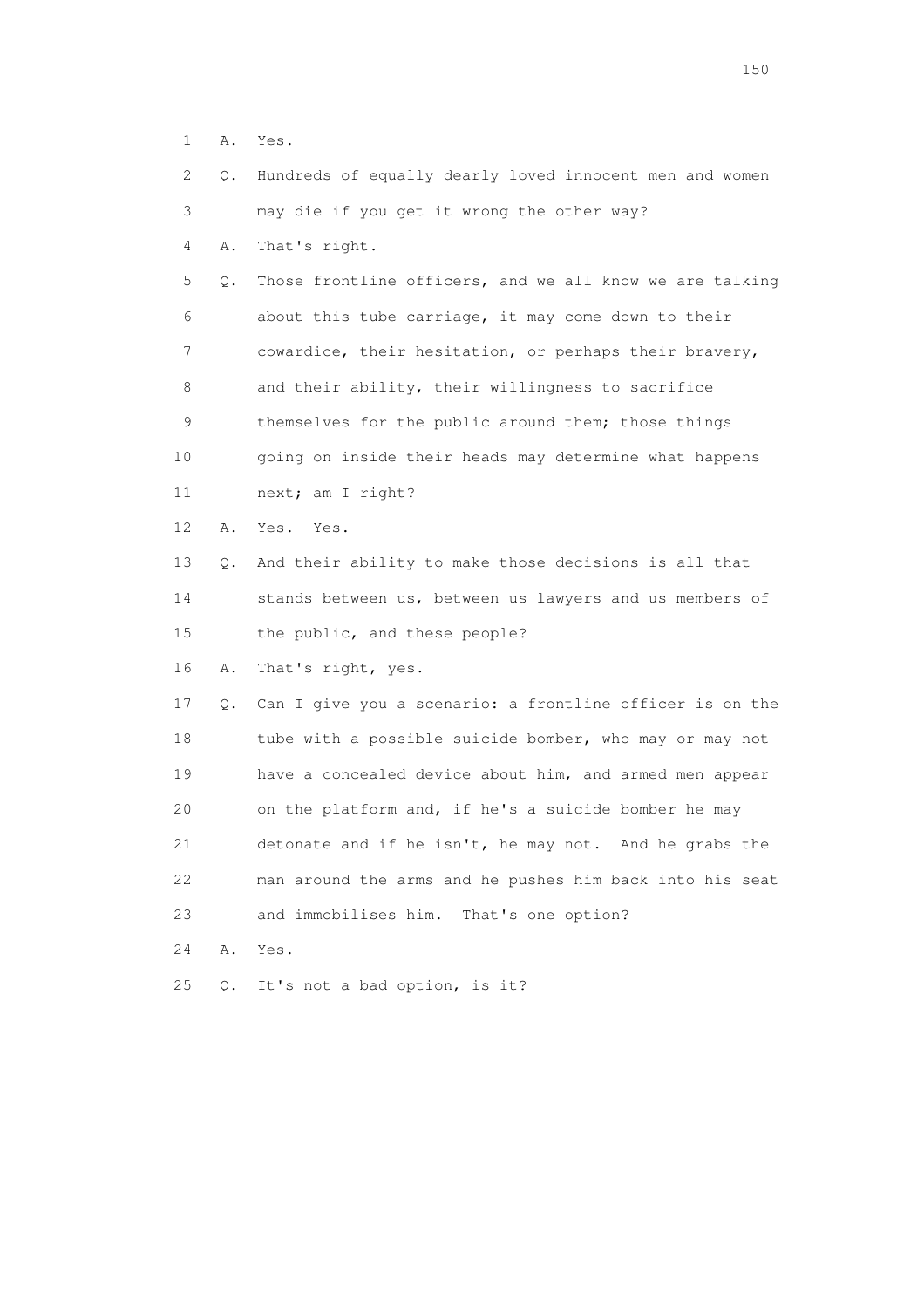1 A. Well, I mean, the only thing I would say about that is 2 that, in the policy you will see that it says that 3 officers shouldn't act independently because they might 4 compromise the actions of other officers. 5 Q. If he is not a bomber, he is immobilised? 6 A. Yes. 7 Q. If he is a bomber, then the members of the public around 8 may just have been given enough time to save their own 9 lives; yes? 10 A. Yes. 11 Q. If he has 3 to 5 kilograms of peroxide and ball bearings 12 strapped to him, and he manages to detonate them, then 13 it may be that some of those ball bearings will be 14 absorbed by the body of the officer who has grabbed him 15 and will not kill or blind or maim the others in the 16 carriage? 17 A. That's correct, yes. 18 Q. And that decision has to be made as quick as that? 19 A. Yes, it does. 20 SIR MICHAEL WRIGHT: Thank you, Mr Gibbs. Mr Stern? 21 Questions from MR STERN 22 MR STERN: I represent the two firearms officers C2 and C12. 23 A. Right. 24 Q. I think it's right that there are no rules of engagement 25 for firearms officers but they have to apply the law as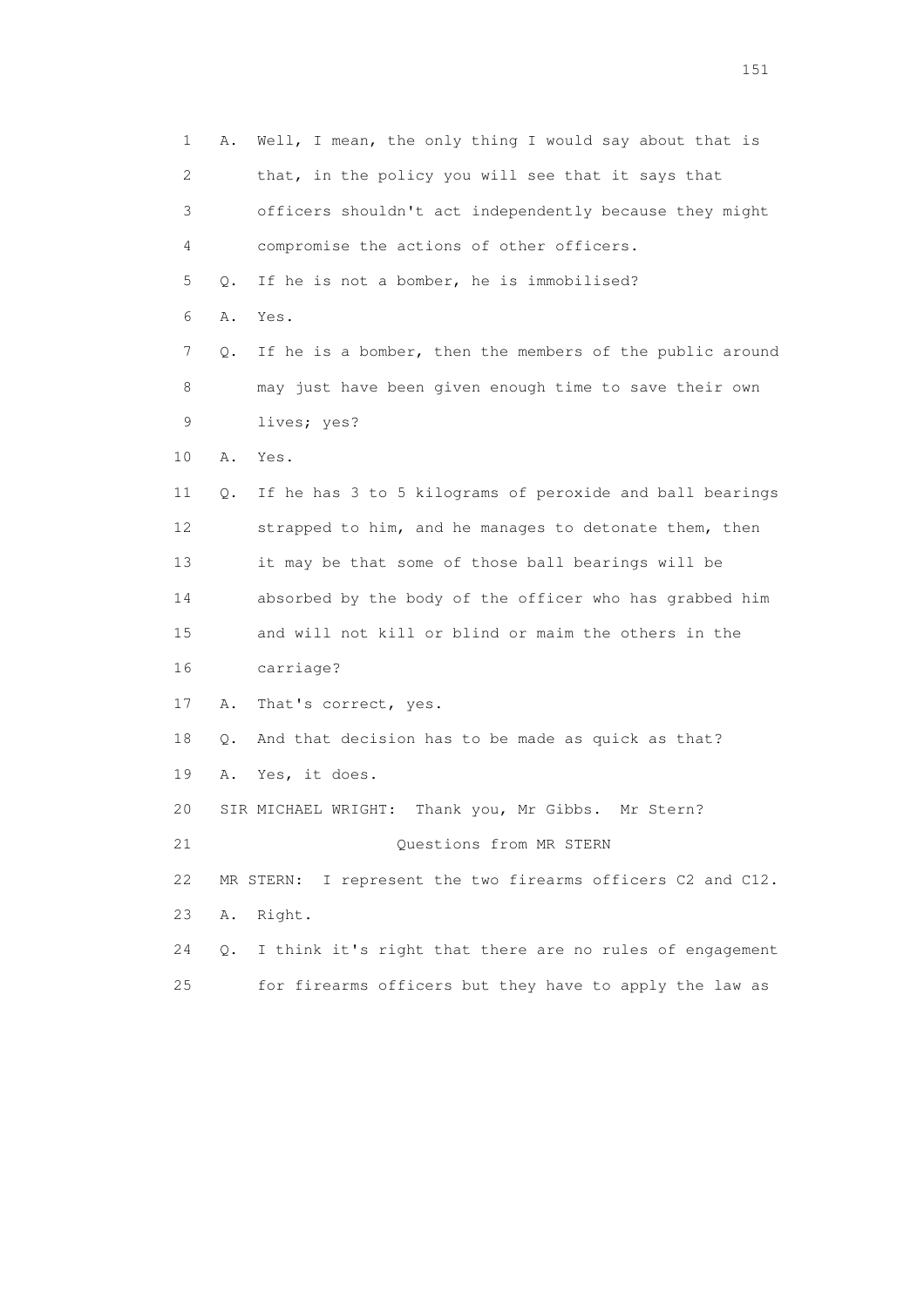1 understood by all of us?

2 A. They do have to apply the law, that's right, yes.

3 Q. And that is why, at the end of each briefing they are

4 reminded of the law?

5 A. That's right, yes.

 6 Q. Officers, firearms officers, as I think you have already 7 told us, will make an assessment as to whether or not 8 an oral warning ought to be given out of necessity as 9 set out in the circumstances of the ACPO manual which we

10 have looked at?

11 A. Yes, that's right.

12 Q. So they must make that assessment at the time?

13 A. Yes.

14 Q. Outside an order to make a critical shot -- I say

 15 an order -- the officer's assessment is the determining 16 factor as to how it is that the officer conducts himself

17 at the scene?

18 A. Yes.

 19 Q. That officer's assessment of the subject's conduct at 20 the time will determine whether he decides that he needs

21 to fire a shot?

22 A. Yes.

23 Q. That of course will be determined to some extent by the

24 briefing or briefings that they have had?

25 A. Yes, it could be, yes.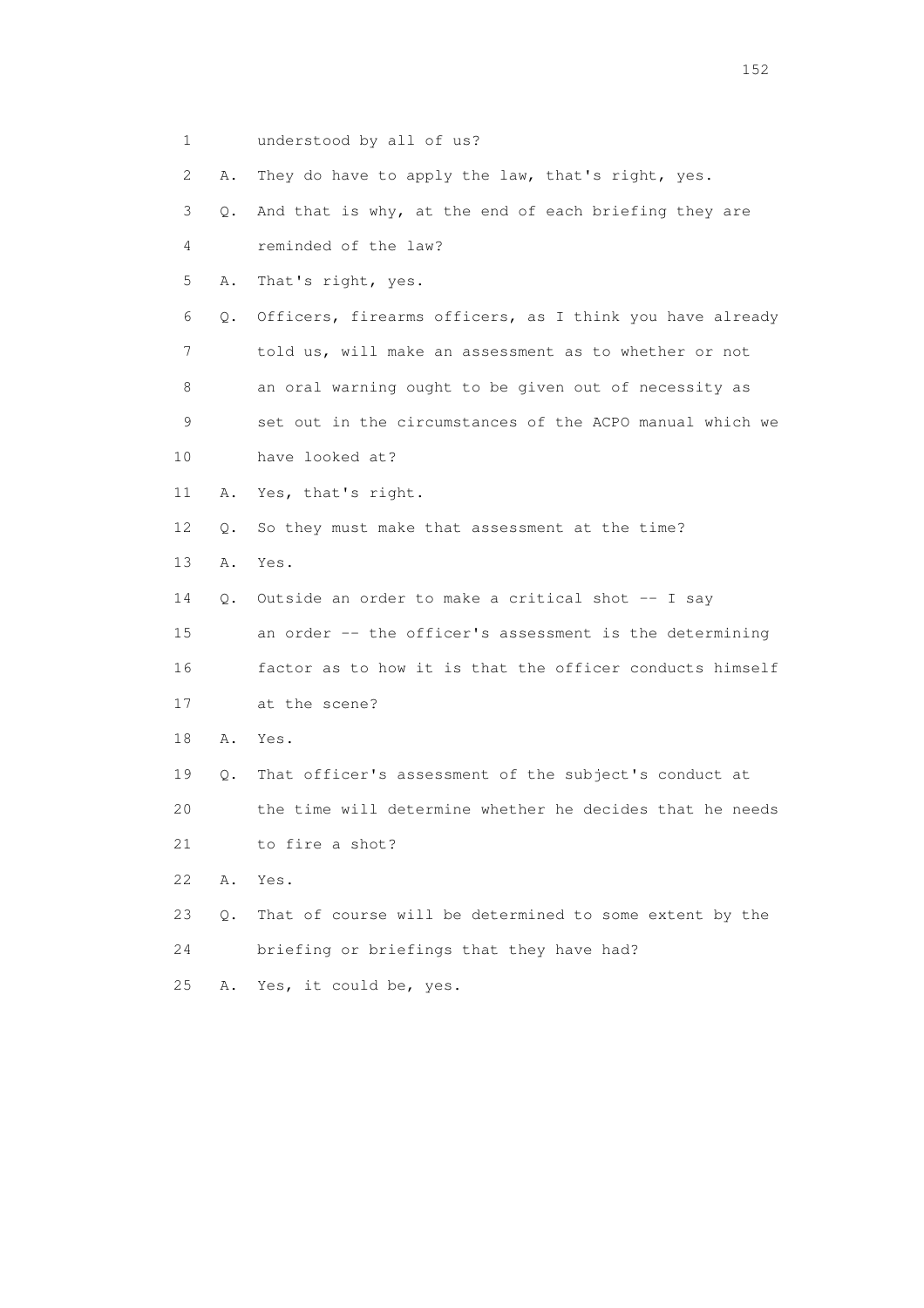1 Q. By the intelligence that they have been given during the 2 course of the surveillance follow? 3 A. Yes. 4 Q. And of course, very importantly, by the conduct of the 5 suspect at the time? 6 A. That's right, yes. 7 Q. Now, 22 July 2005, as you have told us, was unique? 8 A. Yes. 9 Q. It was unique because a failed suicide bomber, we knew 10 at least four, suicide bomber, was on the loose? 11 A. That's right, yes. 12 Q. Now, the fact that the suspect had been identified as 13 one of the suicide bombers of the previous day, you 14 would agree is a very important fact in assessing the 15 threat of that individual? 16 A. Oh yes. 17 Q. It would be ridiculous not to, wouldn't it? 18 A. Yes, that's right. 19 Q. Because it was known on 22 July, if the identification 20 was accurate, that the individual had actually tried to 21 commit mass murder the day before? 22 A. Yes. 23 Q. So the police were not dealing with someone who was 24 unidentified or unknown to them? 25 A. I think you could make that assumption, yes. Yes.

n 153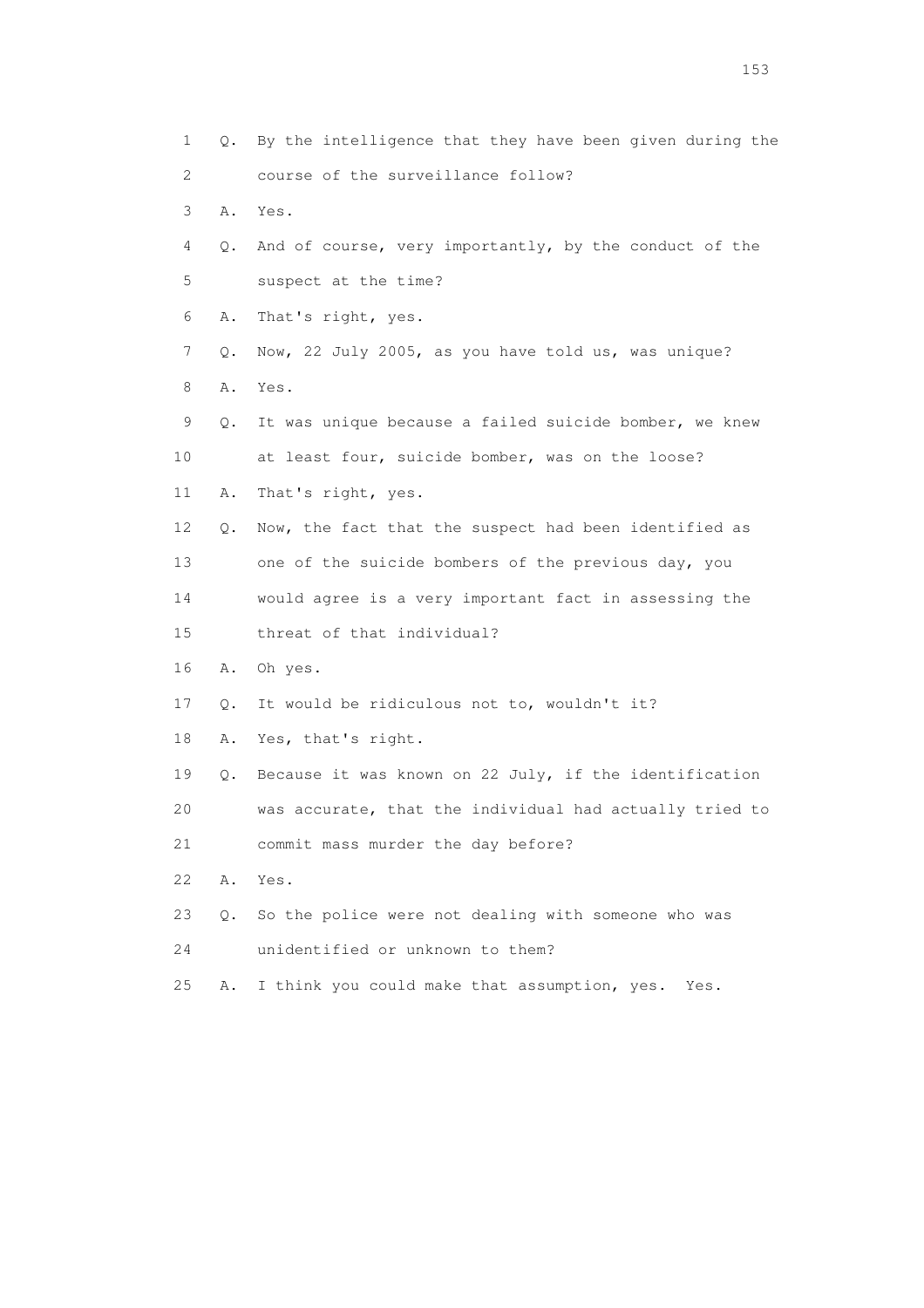1 Q. Also the fact that this individual had been followed by 2 surveillance to the tube, a location or a type of 3 location where it was known that the very day before, 4 that suicide bomber had sought to carry out 5 a detonation, is also significant in the threat. 6 A. Yes. 7 Q. Now, I'm not going to ask you about the conduct of the 8 individual on the day, but it's clear, isn't it, that 9 non-compliance by an individual is of significance in 10 that context? 11 A. Yes, it is, yes. 12 Q. In order to determine whether an individual, in 13 particular this individual, had a bomb on him on that 14 particular day, there is, as I understand it from what 15 you are saying, no way of divining it but just a way of 16 inferring or assessing from all of those factors that we 17 have just been through. Is that right? 18 A. Yes, it is, yes. 19 Q. So an officer doing the best he can or she can at the 20 time, trying to assess all of those factors in the way 21 that my learned friend Mr Gibbs has put it, in a split 22 second, is the only way in which these matters can be 23 dealt with; is that right? 24 A. That's right, yes. 25 Q. Can I ask you about methods of detonation, because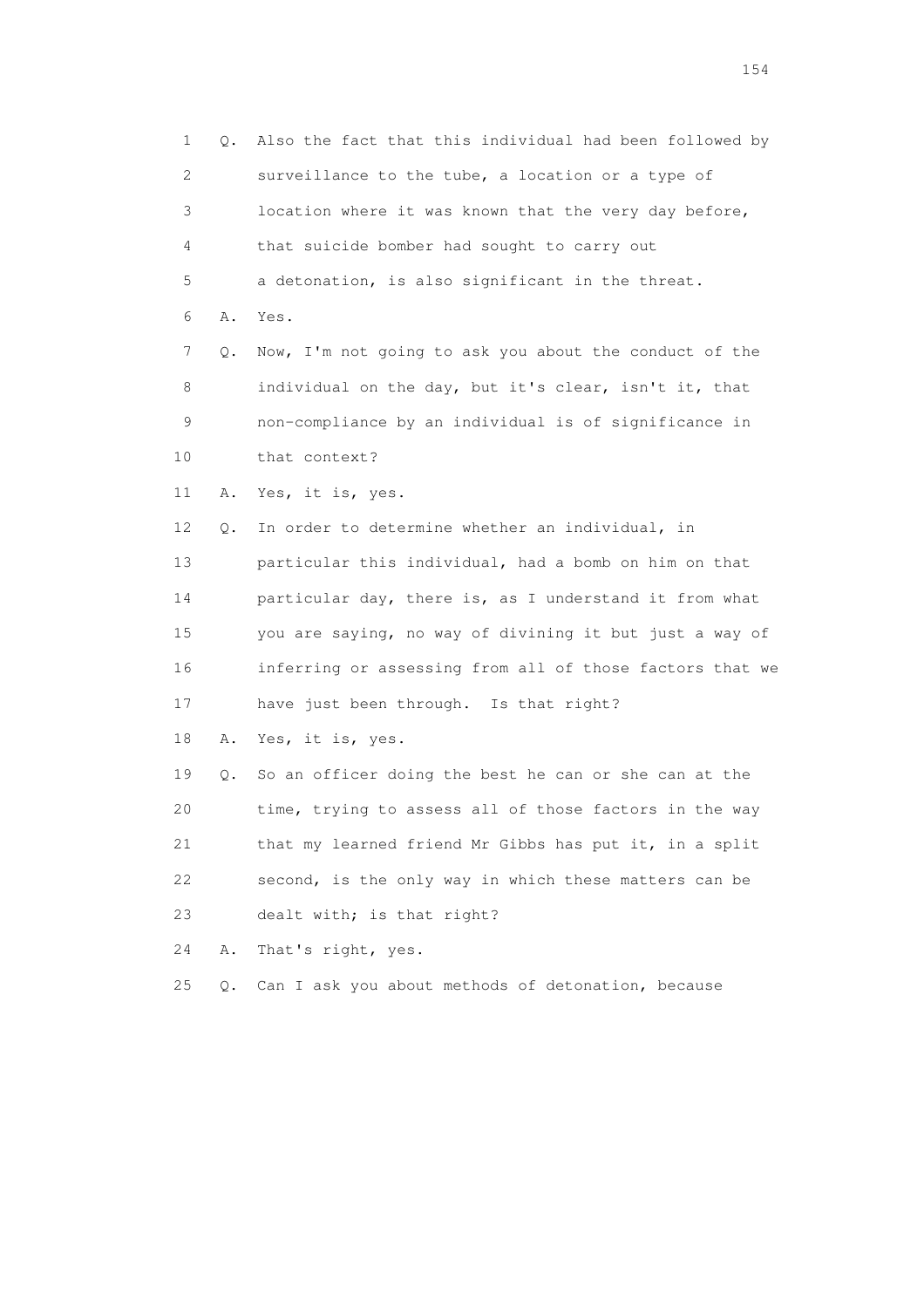1 I just need to be clear about one or two things, and I'm 2 not sure I have got it absolutely clear. I think you 3 said that there were four, in your statement you have 4 five and it may be that they are the same, I don't know, 5 there is a switch method? 6 A. Yes. 7 0. Just remind us as to what -- 8 A. Let me stand. 9 Q. Yes, of course. 10 A. It's where the device is under the clothing and there 11 will be one or two switches actually fixed to the belt 12 itself that you press them or turn them or flick them 13 and then they detonate the device. 14 Q. So have I understood that the switch will be underneath 15 the clothing? 16 A. Yes, it will, yes. 17 Q. So it takes, what, one hand to move in a particular way 18 just to put the switch on? 19 A. That's right, yes. 20 Q. That will be the end of those people around him? 21 A. Yes. 22 Q. That switch can be on the belt, which of course as we 23 have heard, can be slightly lower than the point that 24 you were pointing to? 25 A. Oh yes.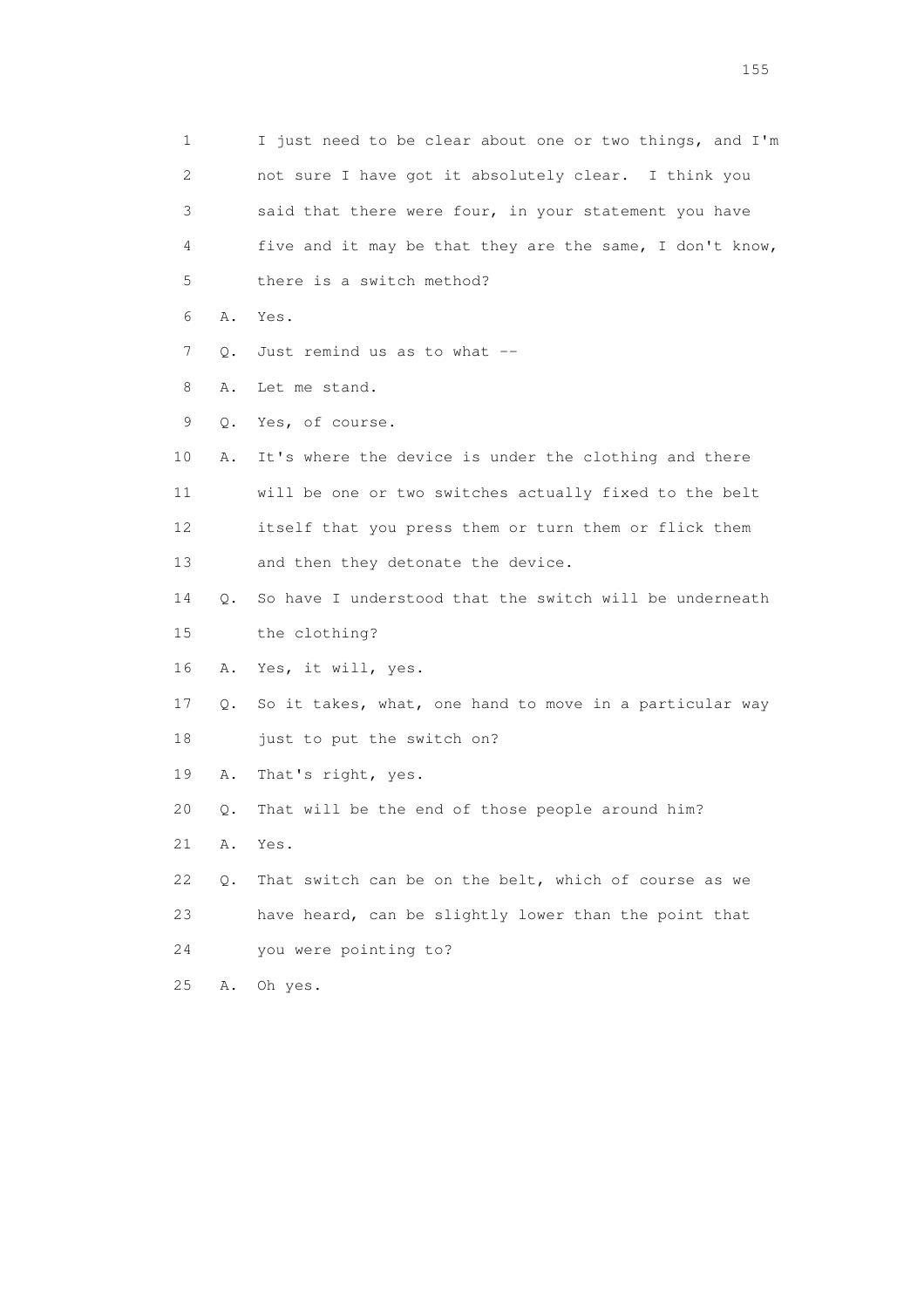1 Q. Where is it that you have seen --

| $\mathbf{2}^{\mathsf{I}}$ | Α. | I mean, I have seen them from sort of around the chest,   |
|---------------------------|----|-----------------------------------------------------------|
| 3                         |    | which was the bra type ones, all the way down into        |
| 4                         |    | underpants, so they are really around the groin as well.  |
| 5                         | Q. | For the sake of the record, you are pointing in the       |
| 6                         |    | pockets area there, is that right?                        |
| 7                         | Α. | Yes.                                                      |
| 8                         | Q. | So all it would take is one hand to push a switch under   |
| 9                         |    | the clothing, concealed, not in the hand, to detonate     |
| 10                        |    | a bomb to destroy the people's lives around them?         |
| 11                        | Α. | That's right, yes.                                        |
| 12                        | Q. | The toggle, I don't think you mentioned that, and it may  |
| 13                        |    | be that is something completely different or the same,    |
| 14                        |    | forgive me if I am asking you to repeat something, but    |
| 15                        |    | what is the toggle?                                       |
| 16                        | Α. | There was that one where the switches are actually        |
| 17                        |    | attached to the device.                                   |
| 18                        | Q. | Yes.                                                      |
| 19                        | Α. | There was the one where the wires come down the sleeve    |
| 20                        |    | into like a rocker switch that you hold in your hands.    |
| 21                        |    | SIR MICHAEL WRIGHT:<br>That's what you are talking about. |
| 22                        |    | That's the toggle.<br>MR STERN:                           |
| 23                        | Α. | Yes.                                                      |
| 24                        |    | So the wires come through the jacket.<br>MR STERN:        |
| 25                        | Α. | Yes.                                                      |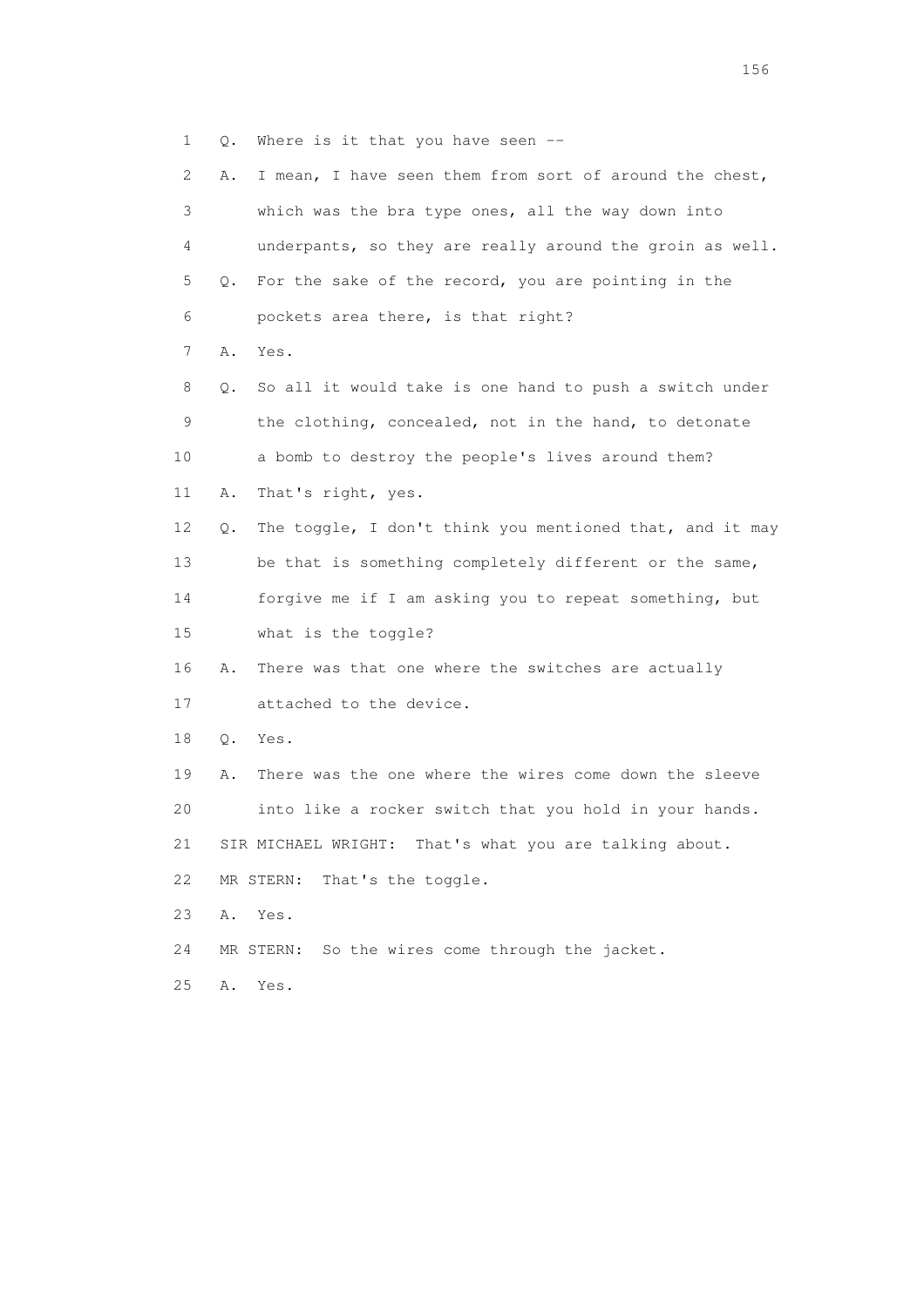1 Q. Then there is a switch that you do hold in your hand 2 which can be, what sort of size are we talking about? 3 A. It's like a switch off the dashboard of a vehicle, like 4 a rocker switch is the most common type we have seen. 5 Q. So just a little switch that you can flick. 6 A. That's right, yes. 7 Q. What would that be? Just in the hand you just flick it 8 like that? 9 A. Yes, you would, you just hold it in your hand and they 10 flick it with a hand and away it goes, yes. 11 Q. Obviously the method of detonation that an individual is 12 going to use will only be known afterwards? 13 A. That's right. 14 Q. Concealment is the byword, is it not, for the suicide 15 terrorist? 16 A. Oh yes, very much so. 17 Q. You have described how the material could be -- the 18 explosive material could be tied very tightly, I think? 19 A. That's right, yes. 20 Q. That's what you found in the main. 21 A. That's right, yes. 22 Q. Very tightly from almost up, as you have pointed to the 23 bra, right the way down into the groin area? 24 A. Yes. 25 Q. Any one of those areas?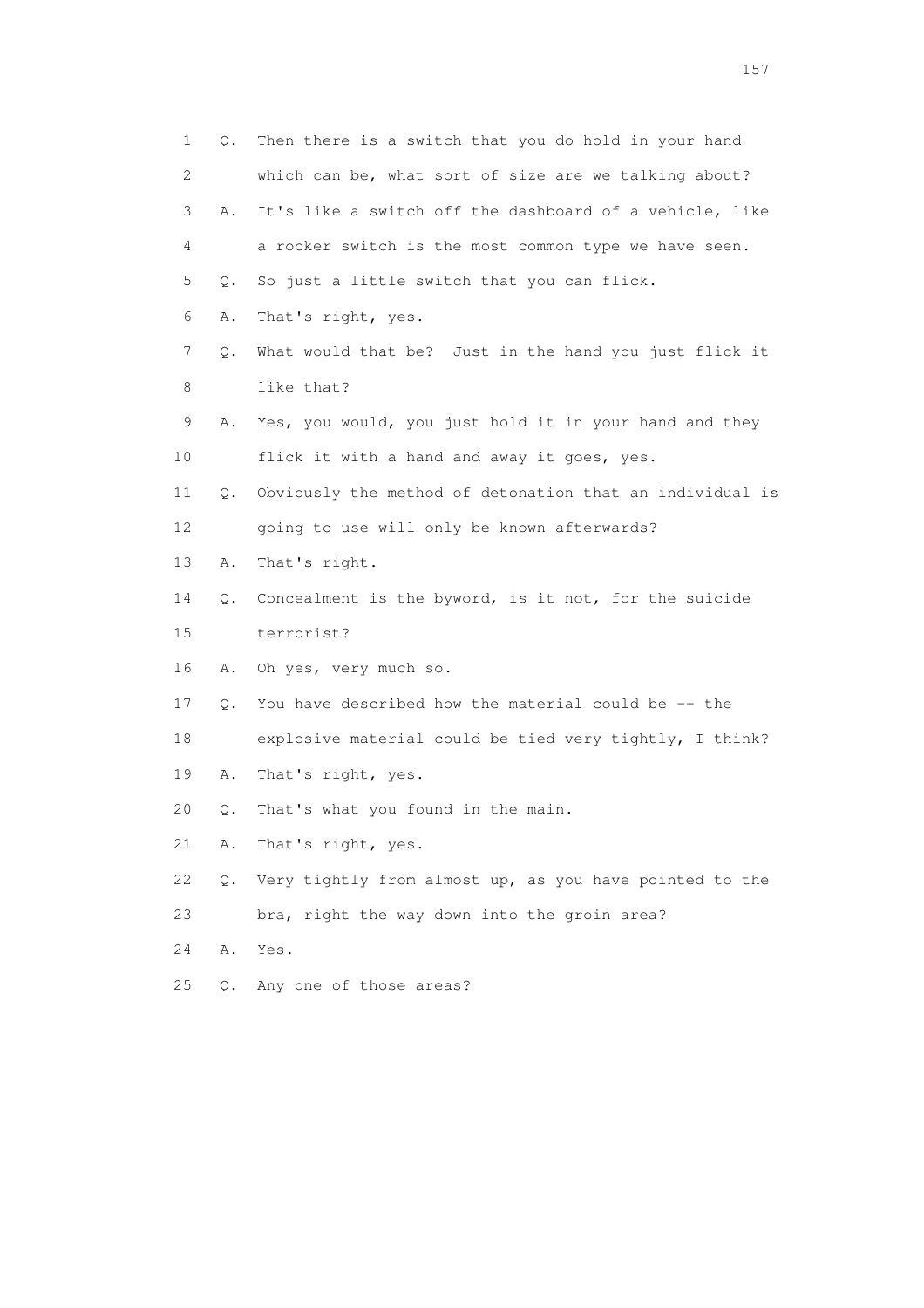- 1 A. Yes.
- 2 Q. It doesn't take up much space as you have told us?
- 3 A. No.
- 4 Q. It is clearly designed, as I say, concealment being the 5 byword, not to be seen?
- 6 A. That's right.
- 7 Q. Even under loose clothing, as you have described it to 8 us?
- 9 A. That's right, yes.

 10 Q. The question that was asked by the jury about the 11 rucksack and you have answered that, in fact was a very 12 similar question -- you won't know this but the jury 13 will -- asked by one of the CO19 officers at the 14 briefing about whether it could be concealed and easily 15 concealed. I take it from your answer that you would 16 wholeheartedly agree with the answer that was given at 17 the briefing that it can be?

 18 A. Well, I actually know how the rucksack ones from the 19 21st, what they were actually like, and what they had is 20 on the rucksack, there were wires coming out of the 21 bottom of the device and the bottom of the rucksack, and 22 then they came out of the bag and they were wrapped 23 round the belt of the bomber and then actually fed into 24 their pocket. And what they -- I think it's a PP9, the 25 little 9 volt battery and all they had to do was put

158 and 158 and 158 and 158 and 158 and 158 and 158 and 158 and 158 and 158 and 158 and 158 and 158 and 158 and 158 and 158 and 158 and 158 and 158 and 158 and 159 and 159 and 159 and 159 and 159 and 159 and 159 and 159 an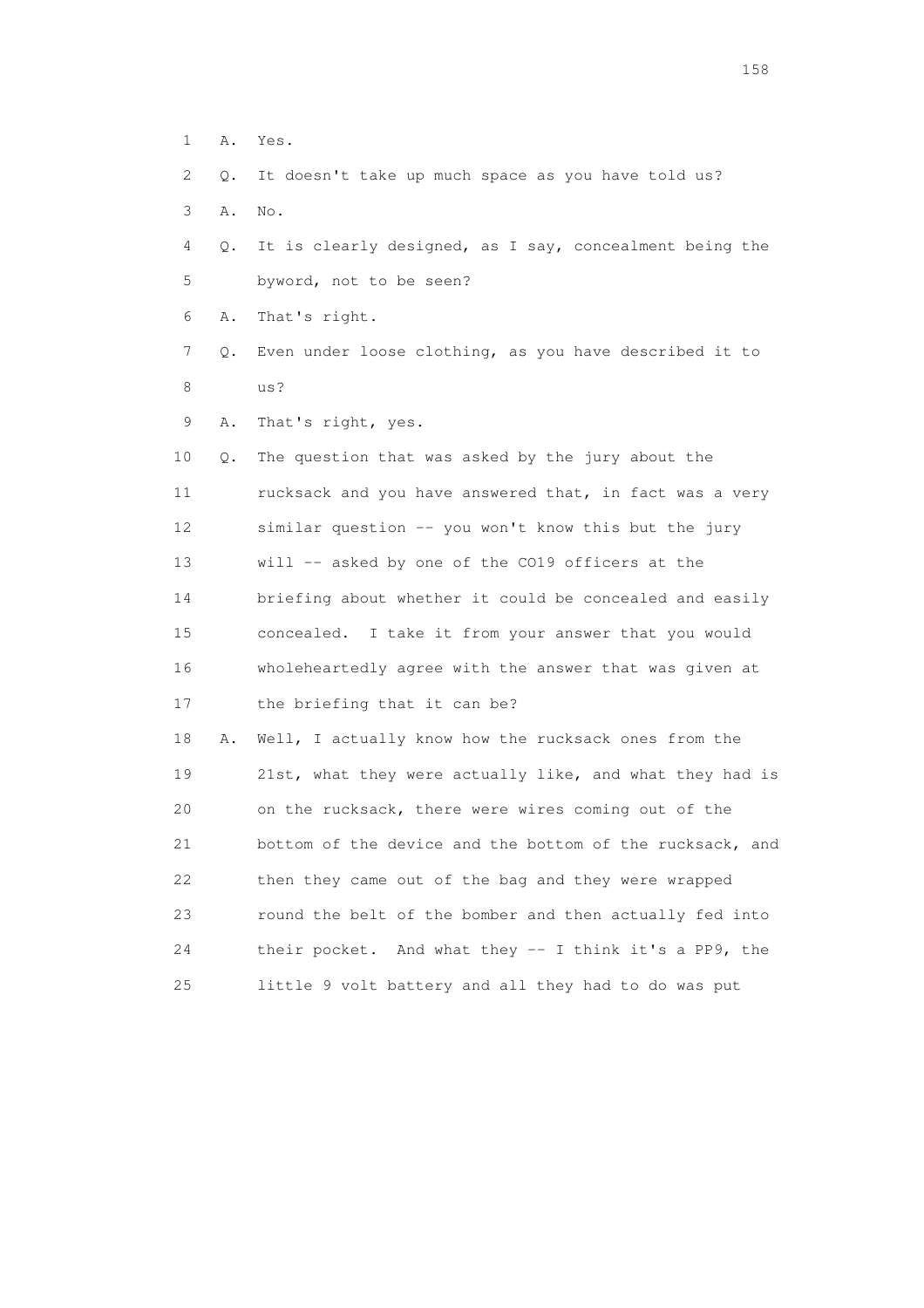1 their hand in their pocket and just touch the PP9 to the 2 terminals and then that would have set the device off. 3 I didn't know that obviously on the 21st but I have 4 subsequently found out about that. 5 Q. The bombs on 7 July, as we understand, were, and I am 6 not going to read out the whole name, but it's HMTD; is 7 that right? 8 A. That's right, yes. 9 Q. Was it the same on 21 July? 10 A. Well, it was more of a -- HMTD is a mixture of a number 11 of different materials. I think the ones from the 21st 12 were more peroxide based rather than that sort of much 13 more complex formula. 14 SIR MICHAEL WRIGHT: Basically the same type of material. 15 A. Yes. 16 MR STERN: Same type of explosive material, highly volatile? 17 A. Yes. 18 Q. As we understand it from your evidence, if there were no 19 metal fragments actually put on to the device, could 20 provide a bomb that would explode, I think you said, 10 21 or 15 metres? 22 A. Yes. 23 Q. So fatality to those within 10 or 15 metres? 24 A. Yes. 25 Q. So a police officer running towards, or a surveillance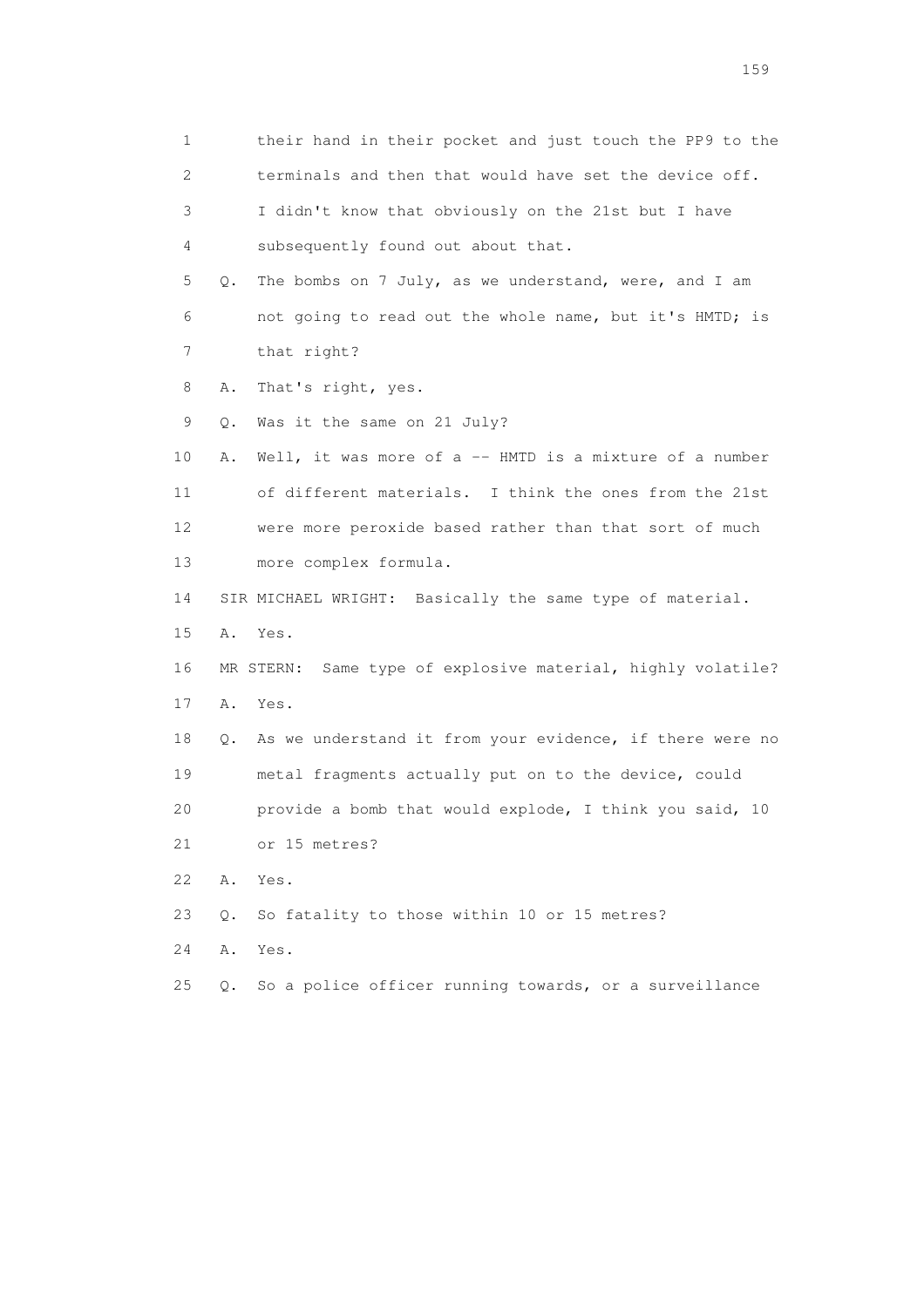| 1  |    | officer running towards that sort of bomb, even without    |
|----|----|------------------------------------------------------------|
| 2  |    | any galvanised nails, would certainly lose his life?       |
| 3  | Α. | Absolutely, yes.                                           |
| 4  | Q. | It would be a greater and an increased level of fatality   |
| 5  |    | if there were galvanised nails or wrap-around nails?       |
| 6  | Α. | Yes.                                                       |
| 7  | Q. | That, I think you said, would amount to about              |
| 8  |    | 150 metres?                                                |
| 9  | Α. | That's right, yes.                                         |
| 10 | Q. | That would, of course, include not just the officers and   |
| 11 |    | those in the particular carriage but probably two          |
| 12 |    | carriages at least?                                        |
| 13 | Α. | That's right, yes. And if you look at the device from      |
| 14 |    | the 7th, it's my understanding that there wasn't any       |
| 15 |    | fragmentation on the ones they used on the 7th, but        |
| 16 |    | there was a crude attempt to put fragmentation on the      |
| 17 |    | ones from the 21st.                                        |
| 18 |    | SIR MICHAEL WRIGHT: You mean shrapnel?                     |
| 19 | Α. | Yes, sir. I don't know if you have seen a picture of       |
| 20 |    | the device on the 21st. It's a tupperware-like             |
| 21 |    | container about that depth (indicated), about that         |
| 22 |    | diameter, and what they had done, they had wrapped         |
| 23 |    | Sellotape round it and fixed to the Sellotape were nuts    |
| 24 |    | and bolts and washers.                                     |
| 25 |    | We are in fact going to hear from the man who<br>MR STERN: |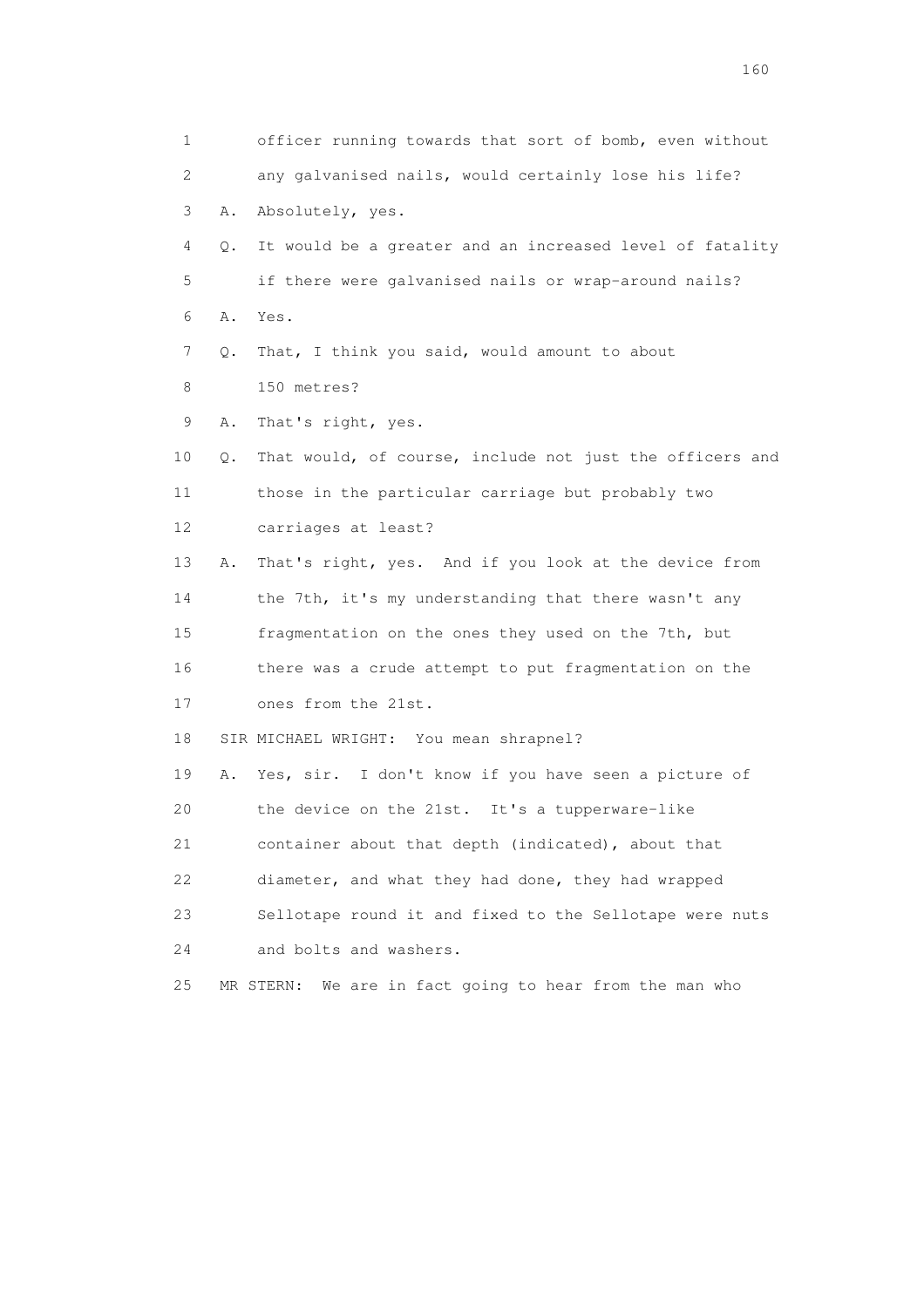1 found the bombs in Luton, but are you familiar with 2 those? 3 A. I have seen the pictures of them. 4 Q. You have seen the pictures of them. They are very 5 small, aren't they? 6 A. Which ones? 7 Q. They are small, the ones found at Luton in the vehicle. 8 A. Yes, they are, yes. 9 Q. As I said we are going to hear from the man who actually 10 found them. 11 A. Right. 12 MR STERN: Yes, thank you. 13 MS LEEK: No questions. 14 SIR MICHAEL WRIGHT: Mr Penny. 15 Questions from MR PENNY 16 MR PENNY: Just three topics, please, Mr Swain. So it's 17 clear, I represent a number of the senior officers, but 18 these questions are asked specifically with respect to 19 Commander Dick's position. 20 A. Right. 21 Q. Firstly, 21 July. The matter has just been dealt with. 22 Can I summarise the matter in this way: both the devices 23 on 7 July and 21 July involved explosives created 24 through the reduction of hydrogen peroxide? 25 A. Yes.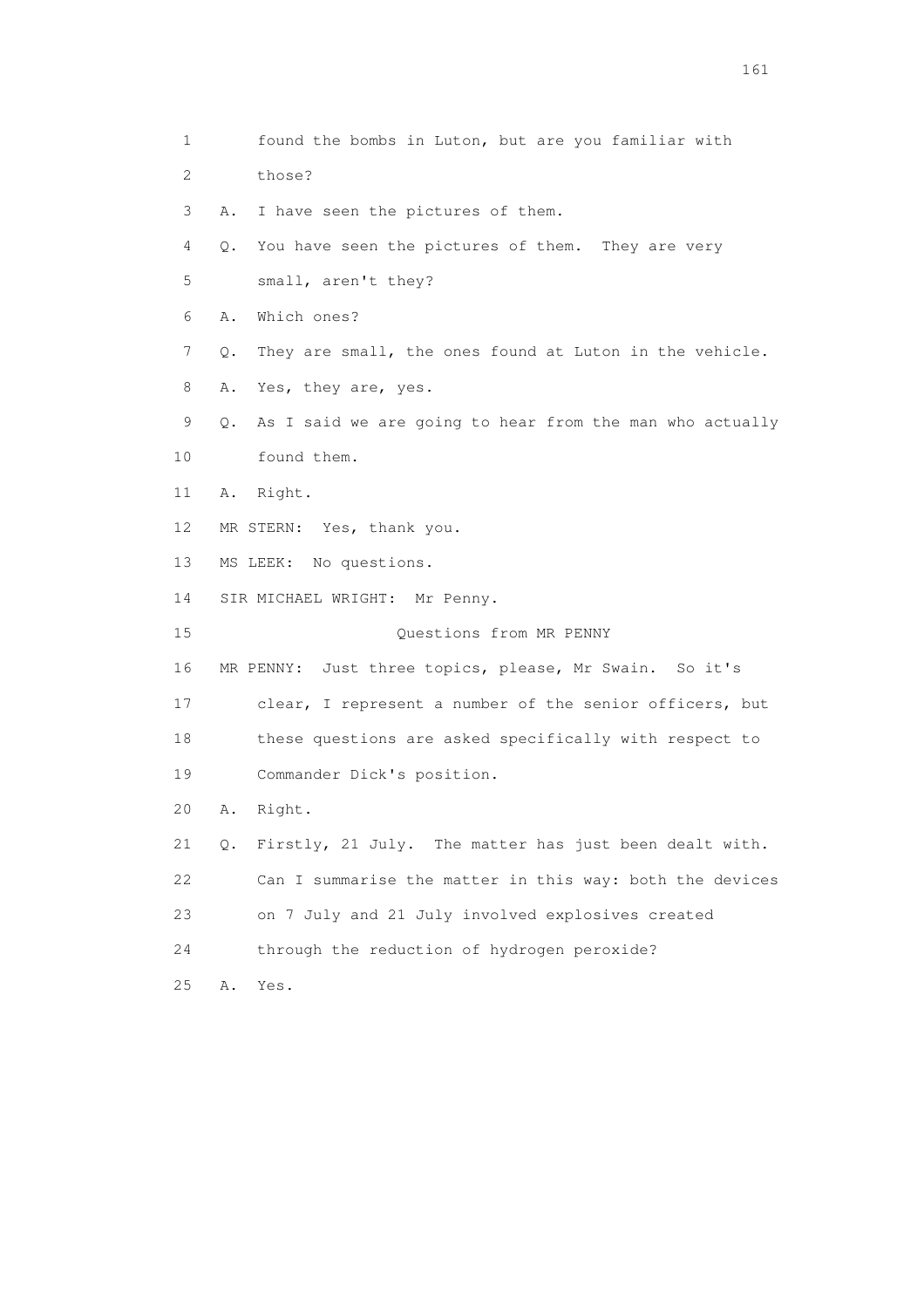| 1  | Q. | The point that you have just made as far as the 21 July  |
|----|----|----------------------------------------------------------|
| 2  |    | devices is that they were packed with, or at least       |
| 3  |    | an attempt had been made to pack them with nails or      |
| 4  |    | other forms of metal fragments?                          |
| 5  | Α. | Well, I would say "packed" is probably too strong        |
| 6  |    | a word.<br>There were --                                 |
| 7  | Q. | -- to the outside.                                       |
| 8  | Α. | There were four bands of Sellotape around them, with     |
| 9  |    | nuts, bolts, as opposed to others I have seen where they |
| 10 |    | literally were packed into the explosive.                |
| 11 | Q. | It sounds like a ridiculous thing even to conceive of,   |
| 12 |    | but on the face of it, an even more deliberate attempt   |
| 13 |    | to cause loss of life and serious personal injury --     |
| 14 | Α. | Yes, yes.                                                |
| 15 | О. | -- than had been achieved on 7 July.                     |
| 16 |    | Now, the bomb factory as far as 21 July was              |
| 17 |    | concerned, it transpired, was in a flat in               |
| 18 |    | New Southgate, a place called Curtis House, are you      |
| 19 |    | aware of that?                                           |
| 20 | Α. | I don't know that much about the investigation detail.   |
| 21 | Q. | Are you aware of how much other hydrogen peroxide was    |
| 22 |    | found?                                                   |
| 23 | Α. | I think there was quite a lot of it found, yes.          |
| 24 | О. | There was evidence that there had been significant       |
| 25 |    | efforts to reduce hydrogen peroxide?                     |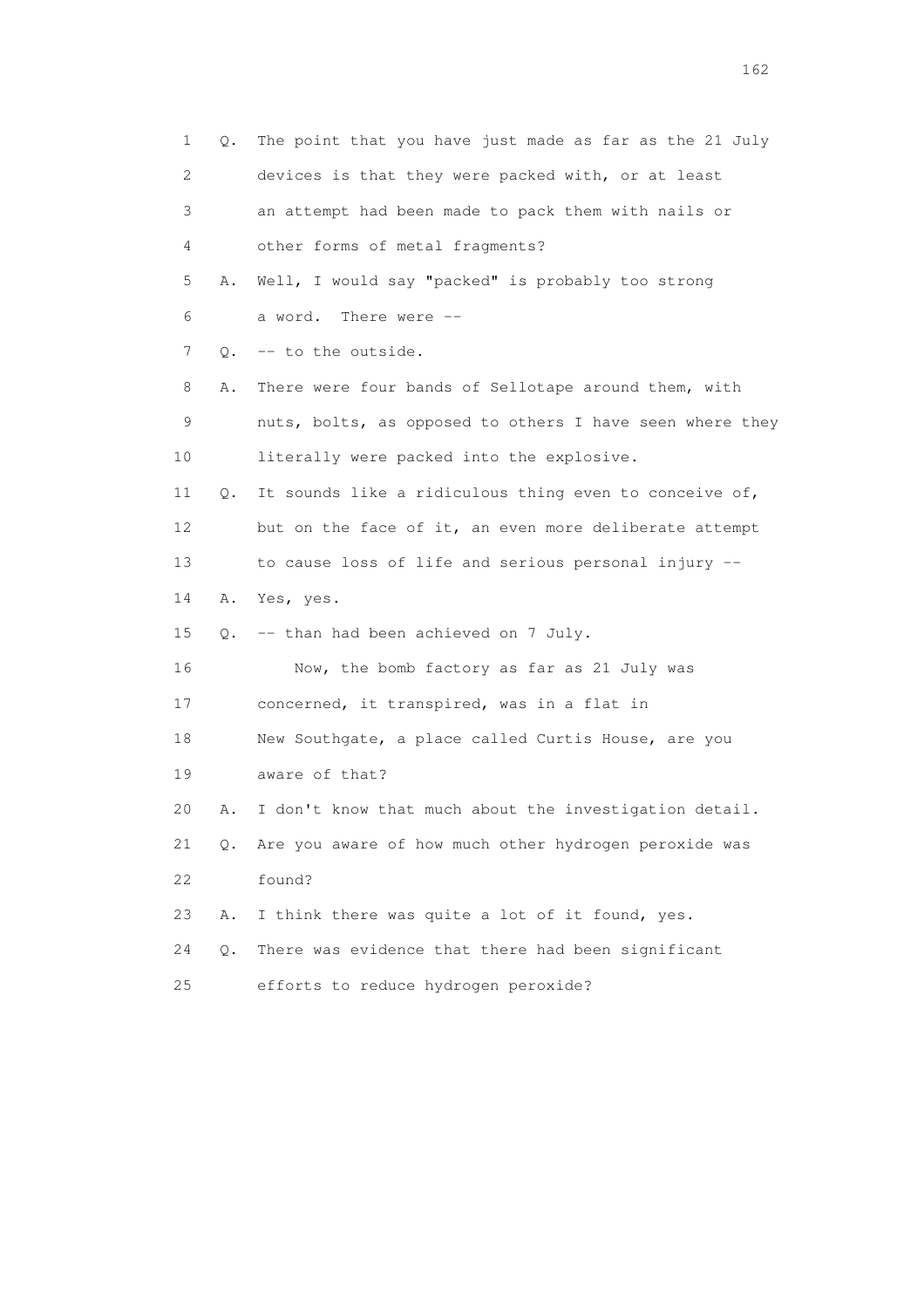1 A. That's right, yes. I'm told if you get it, the sort of 2 percentage that you have -- "Neil" will tell you this, 3 but the sort of percentage when you buy hydrogen 4 peroxide to bleach your hair is about 5 per cent, but if 5 you reduce hydrogen peroxide to 60 per cent or above, 6 then it's an explosive in its own right. 7 SIR MICHAEL WRIGHT: You use the word "reduce" in the 8 chemist sense. What you are actually doing is 9 concentrating it. 10 A. That's right, yes, sir. 11 MR PENNY: Of course the point has been made a number of 12 times now, but when we come to consider what took place 13 on 22 July, we shouldn't forget that those who were 14 being sought were those who had been directly concerned 15 in these efforts. 16 A. That's right, yes. 17 Q. I want to just ask you, please, about a couple of 18 decisions that you were involved in making during the 19 course of 21 July and that you have told us about. You 20 have told us that when you were with Commander Carter on 21 the afternoon of the 21st, there was a suspicion because 22 of the reports that were coming in to you in the early 23 stages that this was a chemical or a biological attack? 24 A. Yes. 25 Q. As a result you made a decision together with him to

<u>163</u>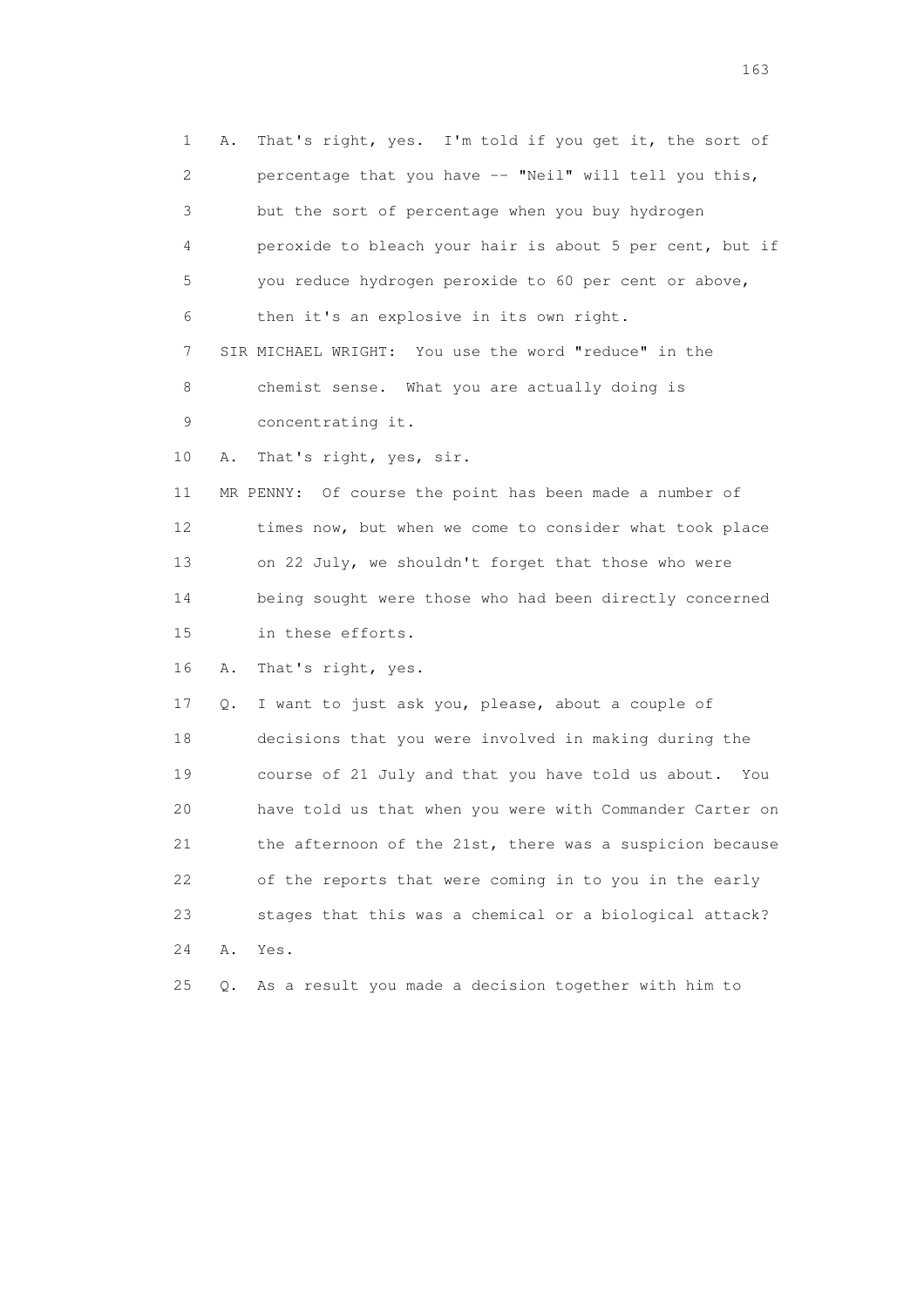| 1              |       | deploy the appropriately clothed police officers to the  |
|----------------|-------|----------------------------------------------------------|
| $\overline{c}$ |       | scenes as a result?                                      |
| 3              | Α.    | That's right, yes.                                       |
| 4              | Q.    | Equally because of what was happening, you told us that  |
| 5              |       | there was a change of policy on the hoof regarding the   |
| 6              |       | way in which calls into Scotland Yard would be handled?  |
| 7              | Α.    | Yes.                                                     |
| 8              | Q.    | Or rather calls regarding suspected suicide terrorists   |
| 9              |       | would be handled by the Metropolitan Police on the       |
| 10             |       | 21 July?                                                 |
| 11             | Α.    | Yes.                                                     |
| 12             | Q.    | That was effectively to introduce a filtering system     |
| 13             |       | whereby those calls would be handled in the first place  |
| 14             |       | by the borough Operational Command Unit?                 |
| 15             | Α.    | That's right, yes.                                       |
| 16             | Q.    | Would you agree with this, Mr Swain, both of those       |
| 17             |       | decisions which you were party to were made fast time,   |
| 18             |       | if I can use that phrase?                                |
| 19             | Α.    | Oh yes.                                                  |
| 20             | Q.    | Both of those decisions were made showing flexibility?   |
| 21             | Α.    | Yes.                                                     |
| 22             | $Q$ . | The need, as a decision-maker, to adapt to the           |
| 23             |       | circumstances as they presented themselves to you and to |
| 24             |       | Commander Carter at the time?                            |
| 25             | Α.    | That's correct, yes.                                     |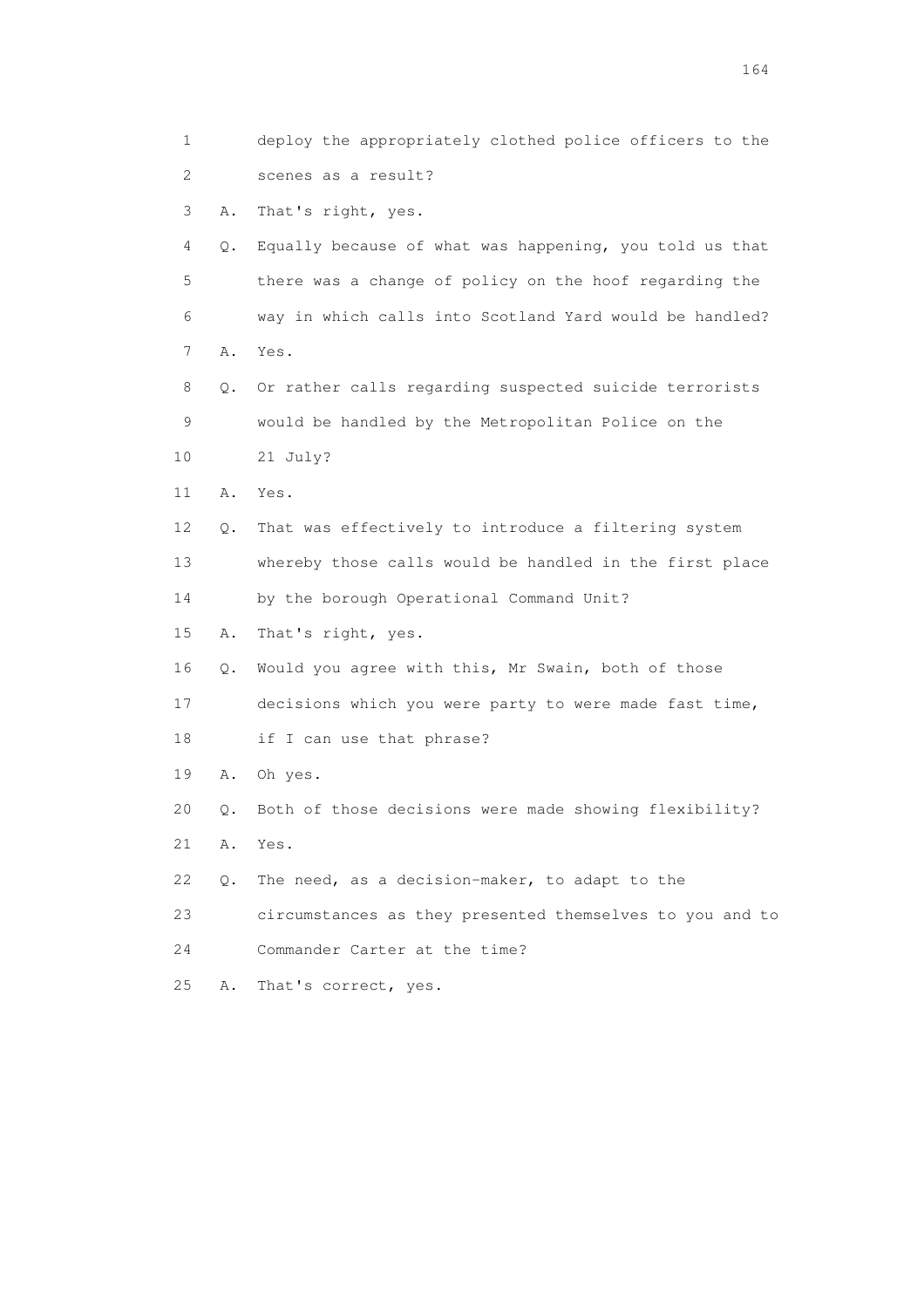1 Q. I want to move to a second area, please, and that is 2 Deputy Assistant Commissioner, as she now is, Dick. 3 I think the position is that in 2002, she was one of 4 four Association of Chief Police Officer officers within 5 the Metropolitan Police who were selected for training 6 in relation to tactics for dealing with suicide bombers? 7 A. That's right, yes. 8 Q. I think you were involved in, indeed principally 9 responsible for, that training? 10 A. I was, yes. 11 Q. Can we just spend a second or two just thinking about 12 the rationale of the involvement of a senior officer -- 13 A. Right. 14 Q. -- in the making of these decisions. You have told us 15 that it was the position that, in the very original 16 policy or the very -- when this was first thought about, 17 Chief Inspectors, who were performing the role within 18 the intelligence unit, were expressing the view that 19 this was a decision which really ought to be made by 20 more senior officers? 21 A. Yeah, it was Chief Inspectors in information room who 22 were -- who command the policing response to London, and 23 they were quite uncomfortable with making that decision, 24 really, because of the magnitude of it. It was not 25 an unreasonable position for them to be in, really,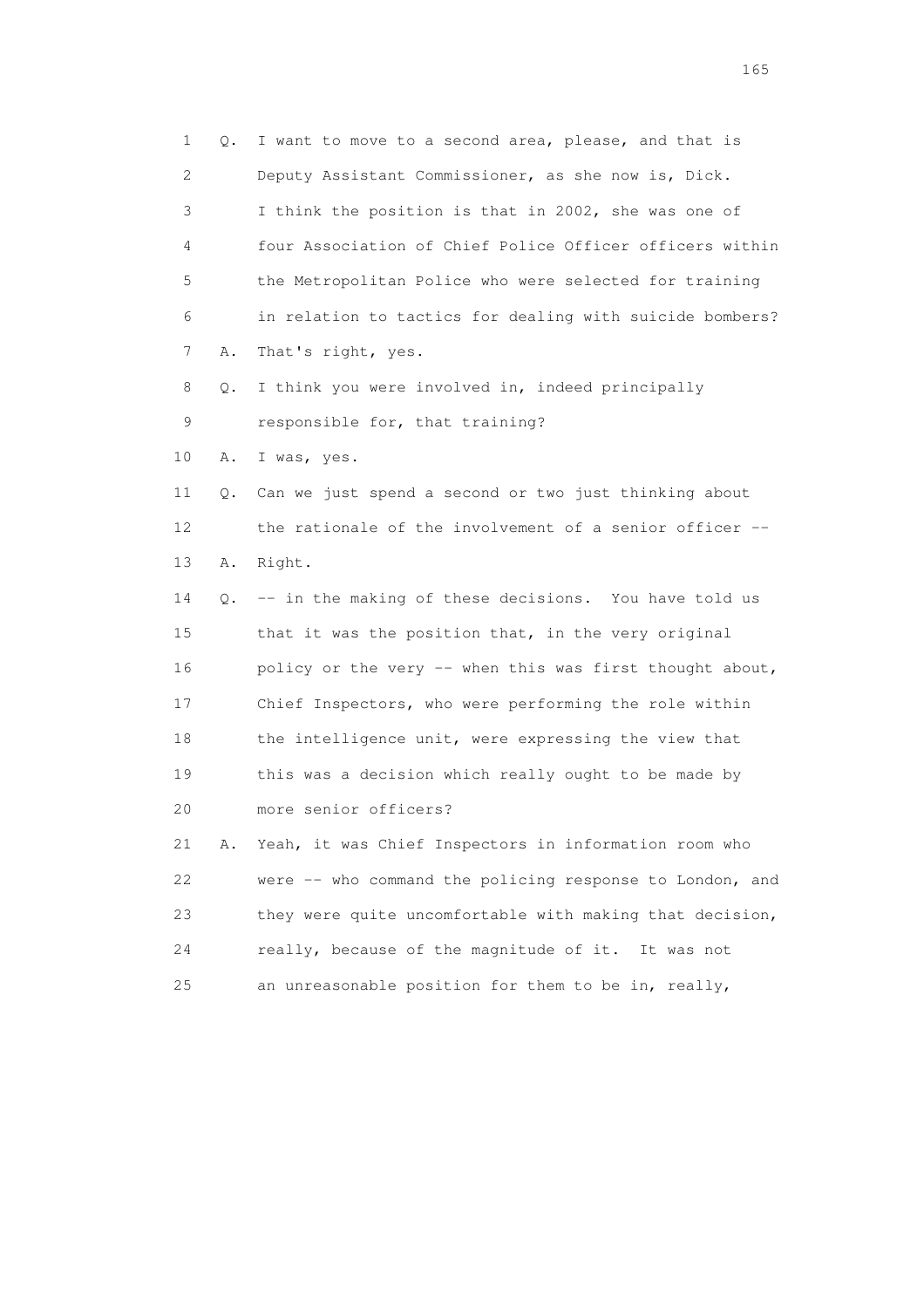1 because we had a designated senior officer who was 2 an ACPO rank dealing with the pre-planned, and yet in 3 the spontaneous we had left it to a Chief Inspector. 4 That's why there was this evolution into having an ACPO 5 officer actually command the spontaneous ones as well. 6 Q. So the rationale, therefore, was it not, was that you 7 need a senior officer firstly to manage the risks based 8 upon the information available to her or to him? 9 A. Yes. 10 Q. Secondly to, in due course, if called upon, take finely 11 balanced decisions based upon the information available 12 to her or to him depending upon the situation? 13 A. Yes. 14 Q. May we lastly, then, look at the position as far as the 15 operation is concerned. I think you have told us, or 16 rather may I introduce the topic in this way: during one 17 of the hypotheticals which was being put to you by 18 Mr Mansfield this morning, and can I just introduce it 19 in this way, you asked him a question rhetorically why 20 would there be a DSO if it's not a Kratos, and you 21 remember the reaction at that stage. 22 We have heard that it was your idea to put in place 23 a designated senior officer for the manhunt? 24 A. Yes. 25 Q. Because that's what it was?

<u>166</u> **166**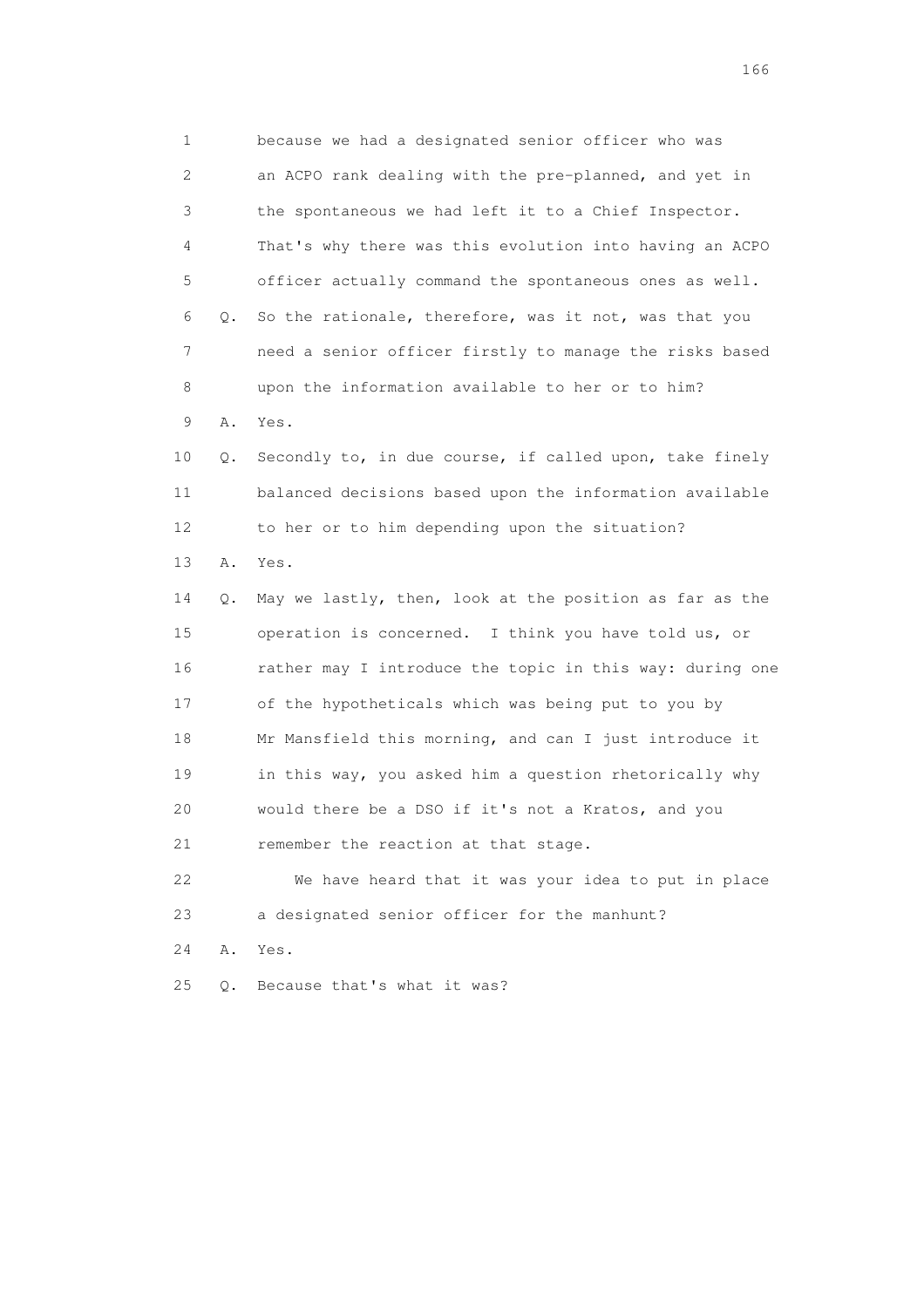1 A. Yes.

| 2. | Q. | In the aftermath of the events of 21 July. You have      |
|----|----|----------------------------------------------------------|
| 3  |    | said, and we have been round the houses on this goodness |
| 4  |    | knows how many times, with you and with others, that     |
| 5  |    | this operation did not fall neatly under either of the   |
| 6  |    | labels, so to speak?                                     |
| 7  | Α. | No.                                                      |
| 8  | Q. | Of course it is the case, is it not, that no police      |
| 9  |    | operation is ever the same?                              |
| 10 | Α. | Well, there are always variations, yes.                  |
| 11 | Q. | Can you just help us, then, with your thought processes  |
| 12 |    | in the early hours of the morning when you attended that |
| 13 |    | meeting on 22 July, knowing what faced the               |
| 14 |    | Metropolitan Police Service?                             |
| 15 | Α. | Yes.                                                     |
| 16 | Q. | So that it's clear, I think this was a meeting that you  |
| 17 |    | were present at with the Assistant Commissioner?         |
| 18 | Α. | Yes, yes.                                                |
| 19 | Q. | Two Commanders?                                          |
| 20 | Α. | Yes.                                                     |
| 21 | Q. | And indeed Andrew, we are calling him, one of the senior |
| 22 |    | tactical advisers in CO19?                               |
| 23 | Α. | Yes, yes.                                                |
| 24 | Q. | Just explain to the jury why it was that you thought it  |
| 25 |    | was wise to have a designated senior officer present at  |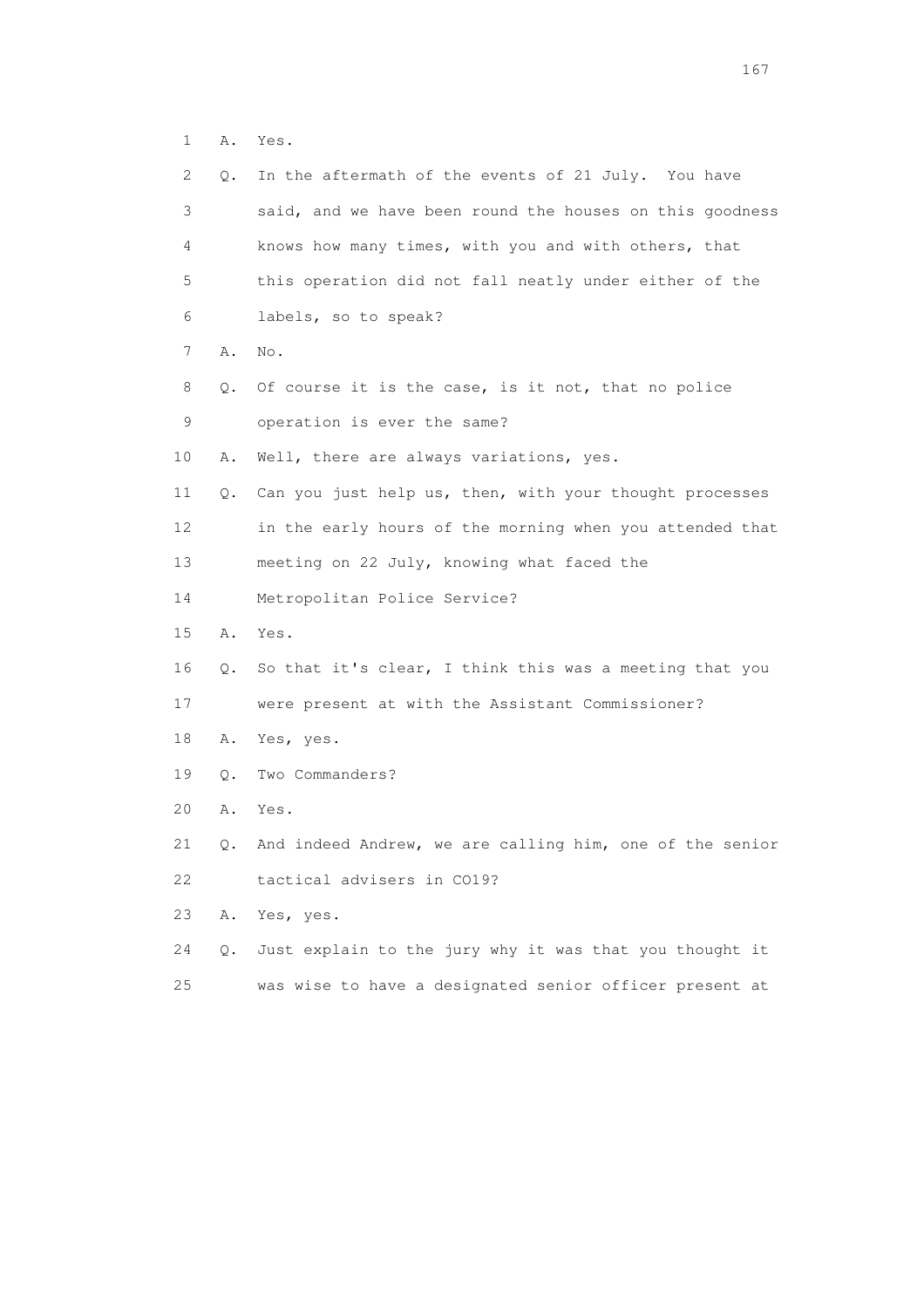1 Scotland Yard for the operation which lay ahead? 2 A. Right. If you accept the principle that, because of the 3 momentous nature of this decision that somebody's got to 4 make, it should rest in the hands of a very senior 5 police officer rather than put it down to a very junior 6 officer, if you accept that principle, and then we have 7 adopted it for Clydesdale, which is the pre-planned 8 event; and then as we have become more adept at doing 9 this, we have decided to have it for a Kratos type of 10 event as well; and then we have this third scenario that 11 nobody had really thought about before but here it was 12 unfolding in front of our eyes, it's very logical to 13 say, well, let us have a DSO for this type of role as 14 well.

 15 Conversely, if we had not done that, you know, if we 16 had one for Clydesdale but we didn't have one for 17 a Kratos or we didn't have one for this, and somewhere 18 along the line somebody was killed, not dissimilar to 19 where we are now with this innocent person being killed, 20 there could be a lot of criticism of the organisation 21 for having this specially created role and then not 22 using it in this situation.

 23 So the logic was, you know, we have got it for 24 Clydesdale. We now use it for Kratos. We have got 25 something else which has emerged which is not

<u>168</u> **168**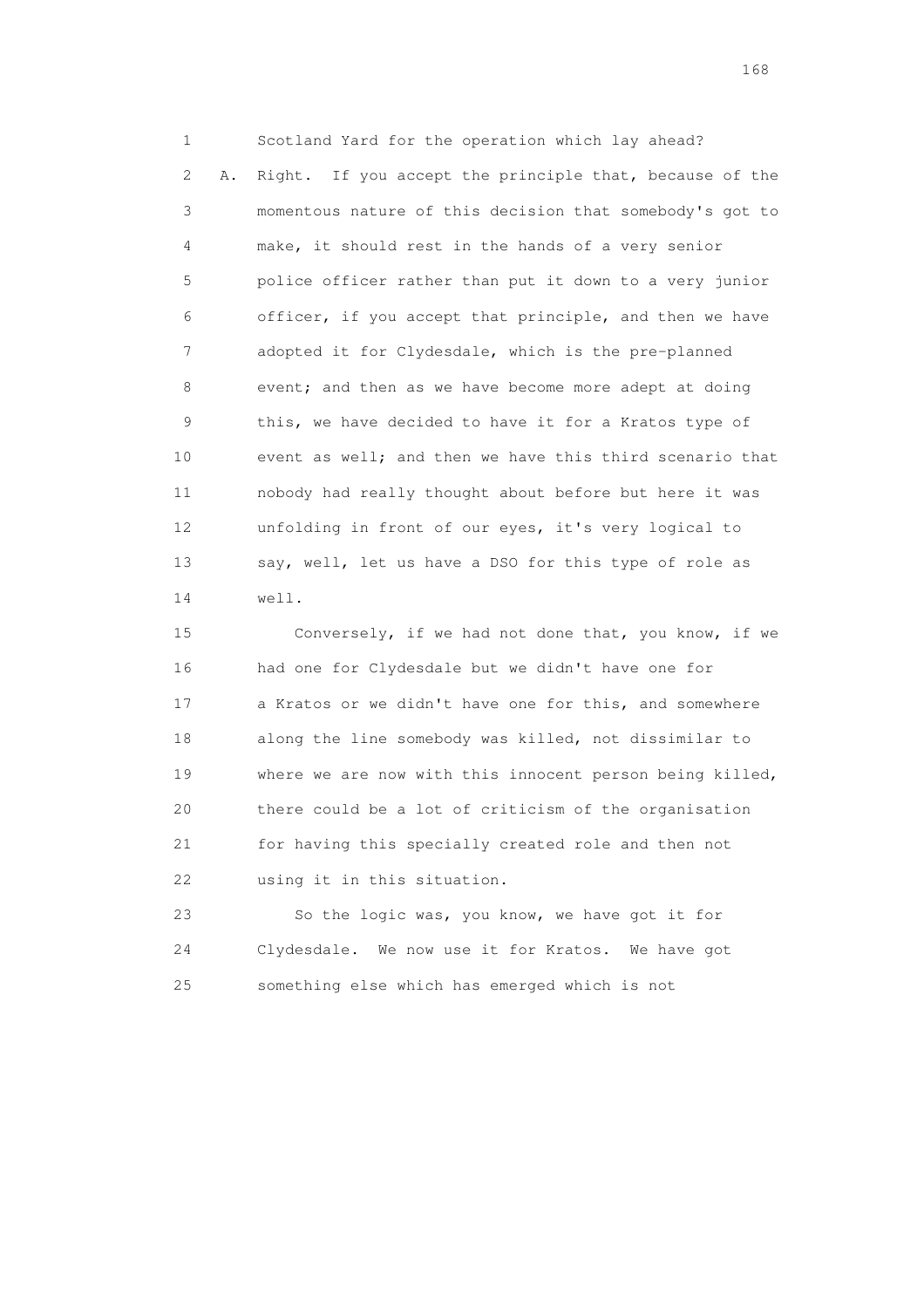1 dissimilar, so we should have it for that as well. 2 Q. We know of course that Commander Dick was contacted in 3 the immediate aftermath of this meeting, and we know of 4 course that she took charge of the operation as the 5 learned Coroner pointed out shortly before 8 o'clock 6 that morning in the operations room, and we know, and 7 have heard evidence about the others who were present in 8 the operations room that morning. May I invite you and 9 may we all please look at paragraph 50 of the witness 10 statement that you made in relation to this particular 11 matter. Here I think the position is, Mr Swain, that 12 you were invited in the course of making your witness 13 statement to comment upon the witness statements -- 14 SIR MICHAEL WRIGHT: Sorry, 50 or 15? 15 MR PENNY: 50, page 1342, please. 16 The position is that you, Mr Swain, had been invited 17 to comment upon the witness statement which had been 18 tendered from Mr Paddick? 19 A. Yes. 20 Q. Mr Paddick had levelled certain criticisms as to, as it 21 were, where he said the boundary lay for the role of the 22 designated senior officer in the course of this 23 operation, and we have heard your opinion on that matter 24 in relation to questions that were asked of you this

25 morning by counsel for the Coroner.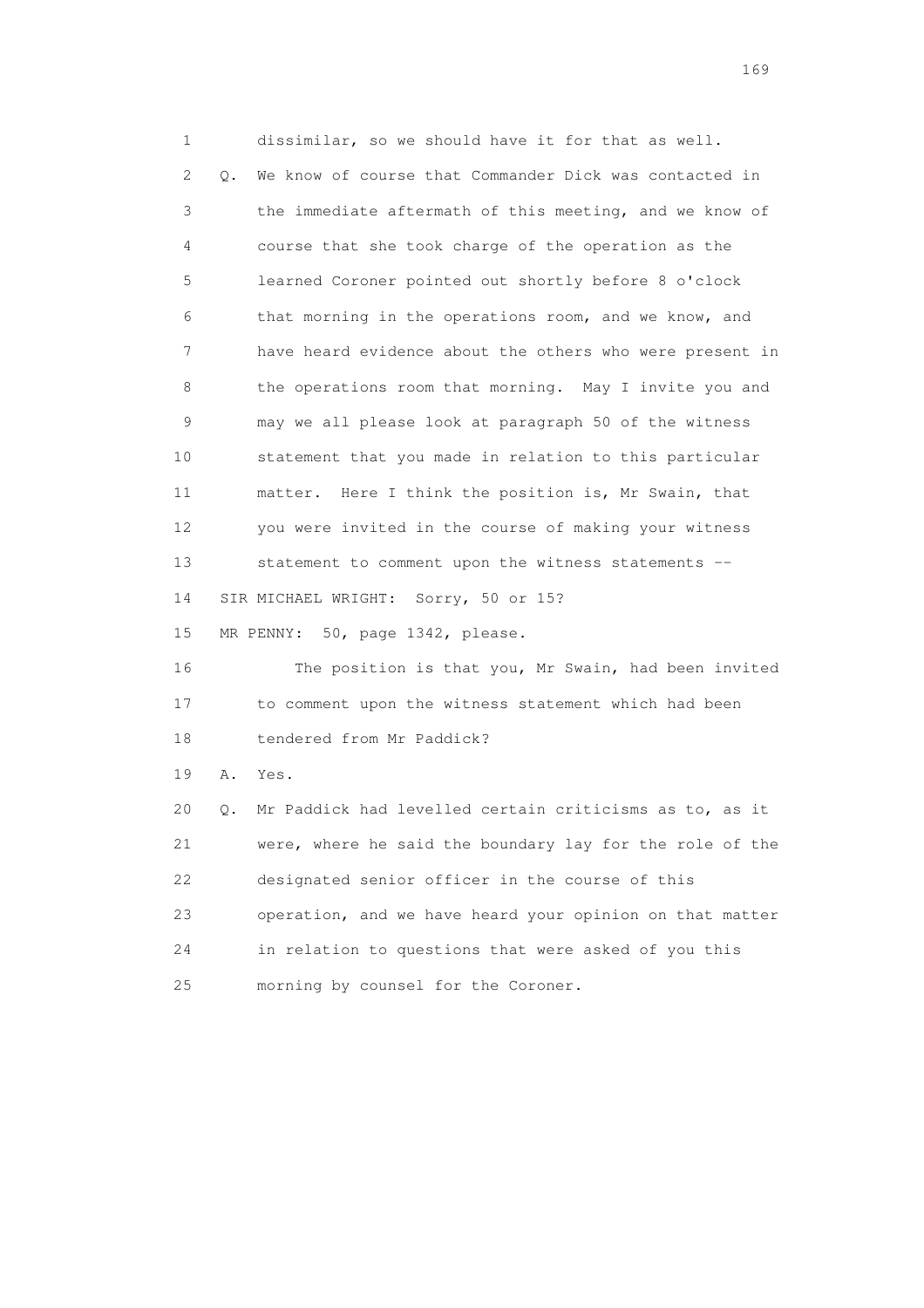1 I just wanted to follow through this paragraph with 2 you, so that we understand what the outcome of these 3 events has been. 4 If we just follow it through: 5 "In paragraph 24 Brian states that in his opinion 6 Kratos policy was not properly developed and the 7 scenario that took place was not anticipated. In my 8 opinion Brian is only half correct in this assertion. 9 He is correct in that we did not have..." 10 And that's a -- 11 A. Standard operating procedure. 12 Q. "... which dealt with the encounter with a suspected 13 suicide bomber as part of an intelligence-led proactive 14 operation. In all our research globally, the two 15 scenarios that were identified were the spontaneous 16 sighting of a suspected suicide bomber and the 17 pre-planned event where intelligence indicated that 18 a suicide bomber (is) would try to attack a specific 19 event. Therefore, the UK was not alone in this gap. In 20 addition, I believe that the structure put in place on 21 the evening of 21 July 2005, involving a DSO assigned to 22 the proactive operation, was actually a sound model 23 which has been developed into the current standard 24 operating procedure."

25 So that decision, which was made in your presence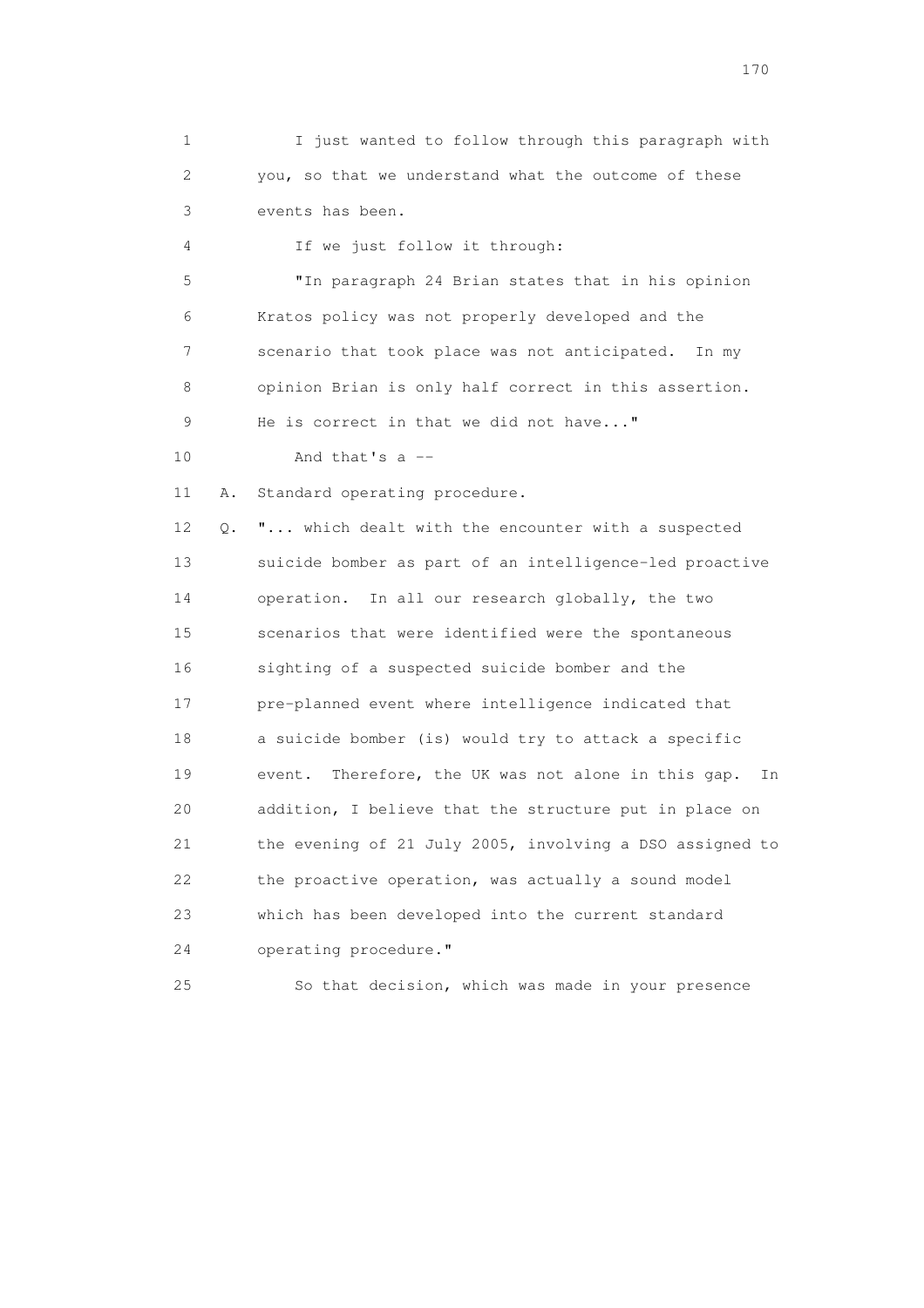1 with the Assistant Commissioner, two Commanders and the 2 decision to appoint Commander Dick who came in, and the 3 structure that was put in place, is the structure more 4 or less which is in place for the Metropolitan Police 5 three years later? 6 A. That's correct. 7 Q. With all the opportunities to learn and reflect upon 8 what went on that day? 9 A. That's correct, yes. 10 MR PENNY: Thank you. 11 SIR MICHAEL WRIGHT: Thank you very much, Mr Penny. 12 MR KING: Nothing from me, thank you, sir. 13 SIR MICHAEL WRIGHT: Very well. Mr Horwell. 14 Questions from MR HORWELL 15 MR HORWELL: Mr Swain, Richard Horwell on behalf of 16 the Commissioner. You probably didn't expect to be 17 there that long today. 18 A. I didn't, no. 19 Q. I'll try and ensure you depart as soon as possible. Can 20 I first ask you about a number of questions that 21 Mr Mansfield has put to you over the course of today. 22 He put forward a hypothetical situation of events in 23 Israel, and I think you almost immediately issued a word 24 of caution when comparing England to Israel, because, 25 over the years, it has developed an extremely effective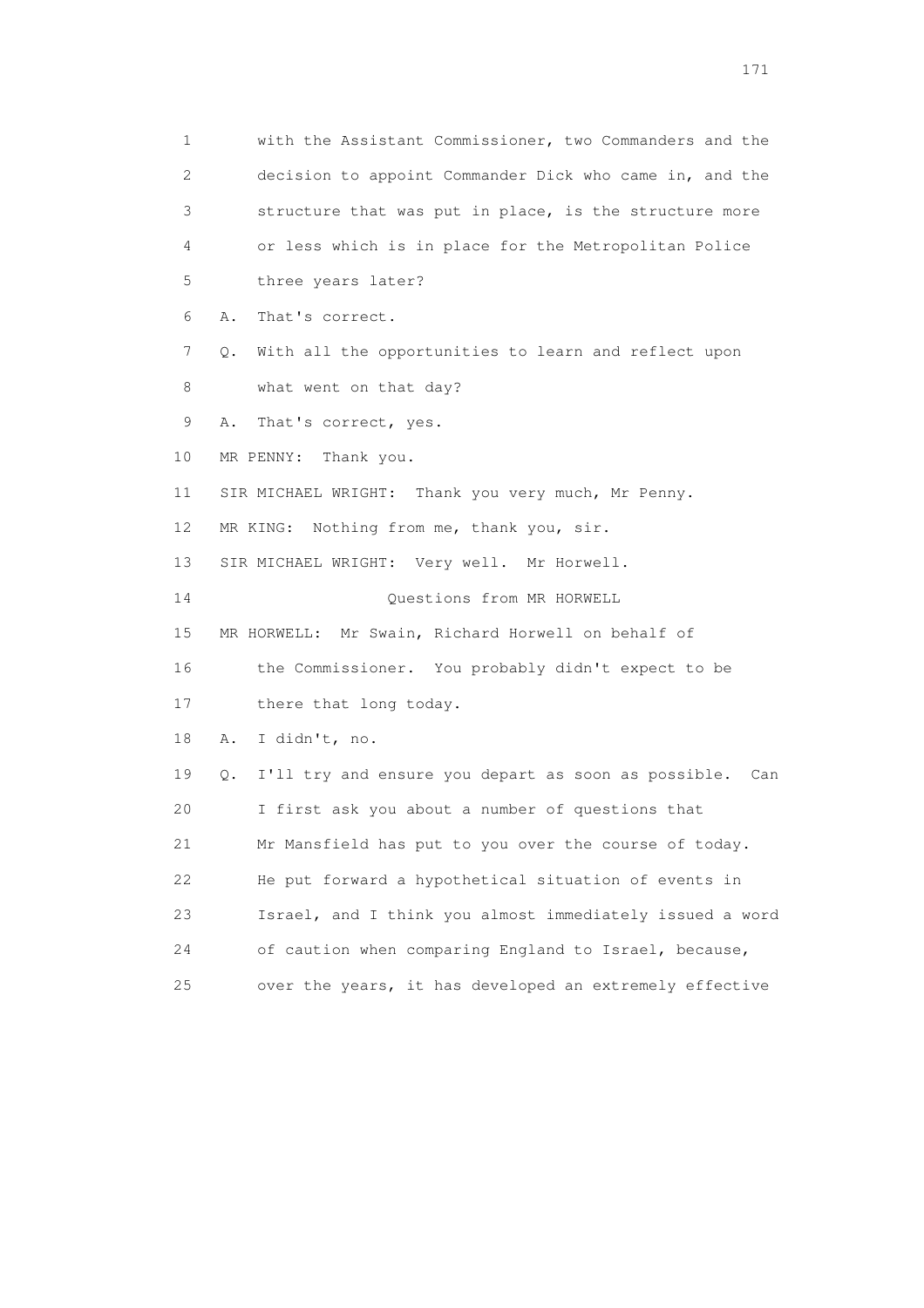1 intelligence-driven --

2 A. Yes.

 $3 \quad Q. \quad -- \text{ policy --}$ 

4 A. Yes.

 5 Q. -- in their fight against suicide bombers. Perhaps like 6 we once had with the IRA?

7 A. That's right, yes, yes.

 8 Q. The example that he gave you was that the Israelis had 9 intelligence that a suicide bomber coming out of 10 a building to get on a bus on foot, and tried to compare 11 that to the situation that we have here. But here there 12 was no intelligence whatsoever --

13 A. No.

 14 Q. -- that there was anyone in the building. The belief in 15 fact was that there were no bombers in the building, as 16 I'm sure you are aware. And if anyone were to come out 17 of this building, there was no idea, let alone 18 intelligence, as to whether the person would leave on 19 foot or in a vehicle, and if so in which direction they 20 would go?

21 A. That's right, yes.

22 Q. Of course the resources available to the

23 Metropolitan Police Service were limited?

24 A. Yes.

25 Q. Are the two events in any sense comparable?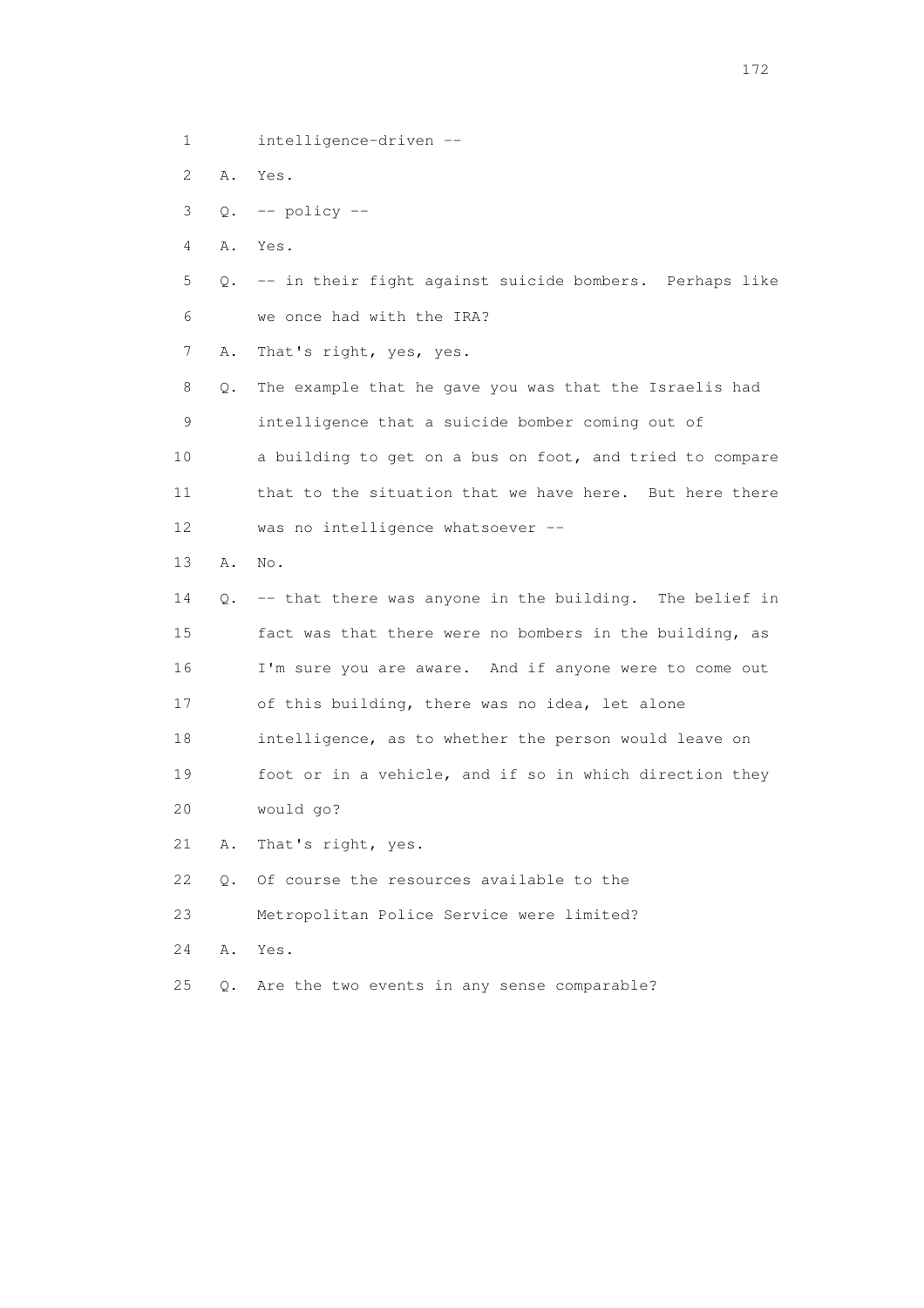| 1  | Α. | Not really, no, I don't think they are, no.              |
|----|----|----------------------------------------------------------|
| 2  | Q. | The Israeli one and what actually happened here?         |
| 3  | Α. | One of the things that has really frustrated my team     |
| 4  |    | over the years is that often people have said that all   |
| 5  |    | we have done is adopt Israeli tactics, and that's        |
| 6  |    | actually not the case. We always felt from the           |
| 7  |    | innuendo, the way they told us about things and some of  |
| 8  |    | their actions that what they were doing was actually far |
| 9  |    | too aggressive for where we are, and so they are not     |
| 10 |    | Israeli tactics, they are tactics that have been very    |
| 11 |    | carefully thought about in the UK and that's what we     |
| 12 |    | have got, and you know, you can make comparisons about   |
| 13 |    | the type of device and things like that. Can you make    |
| 14 |    | comparisons between their environment and ours? I don't  |
| 15 |    | think you can.                                           |
| 16 | Q. | But even factually the two scenarios are extremely       |
| 17 |    | different, would you not agree?                          |
| 18 | Α. | Yes, they are, yes.                                      |
| 19 | Q. | You were asked many questions about whether or not there |
| 20 |    | exists a threshold under the heading of rules of         |
| 21 |    | engagement. Before this inquest commenced, we had        |
| 22 |    | provided to all the interested persons this summary, and |
| 23 |    | I'm going to read it to you and ask whether or not you   |
| 24 |    | agree:                                                   |
| 25 |    | "In either circumstance [that means Kratos or            |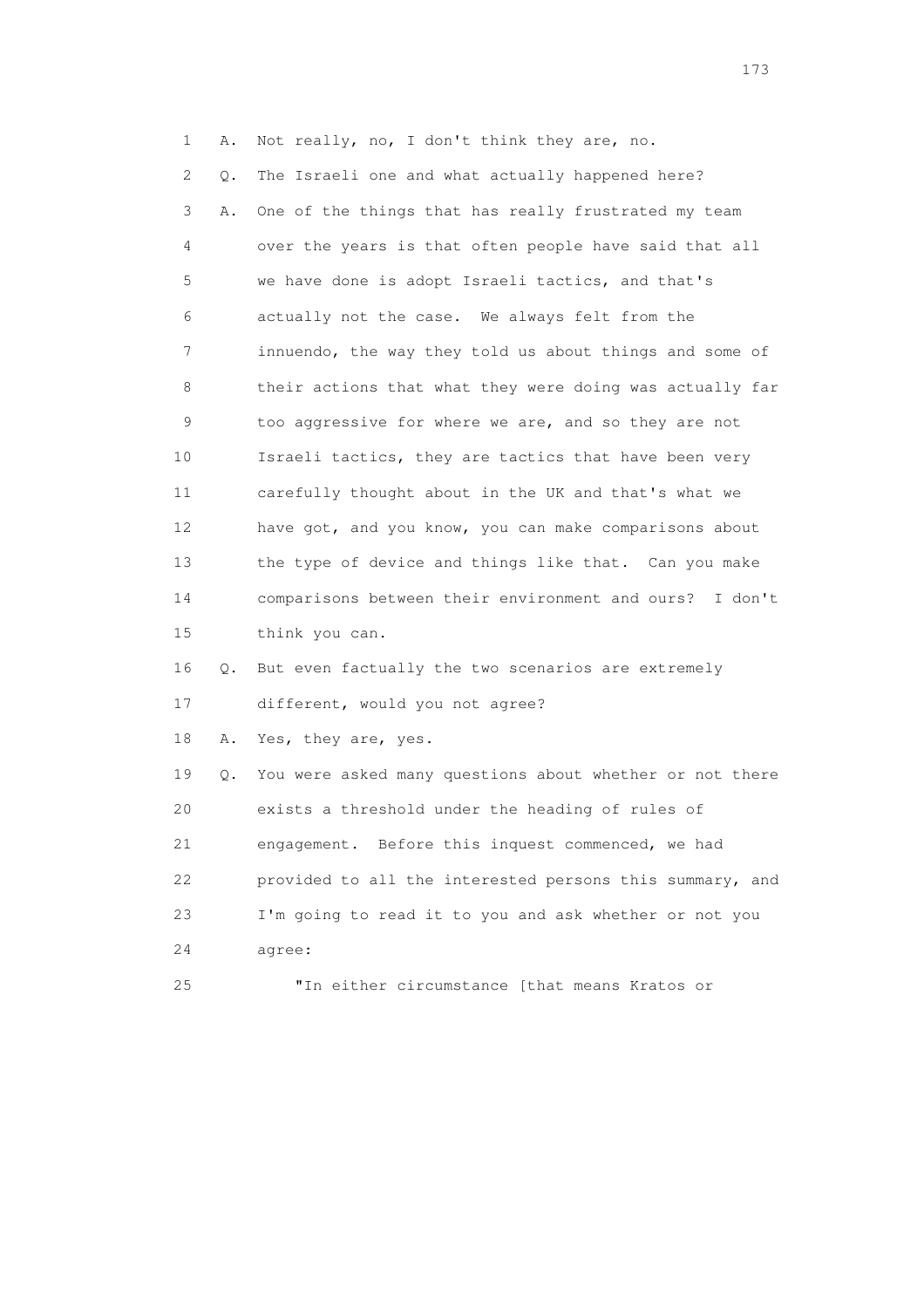1 Clydesdale] there is no threshold which is specific to 2 either Kratos or Clydesdale. The particular individual 3 [and this is the firearms officer] must use his or her 4 judgment and make an assessment of the threat and risk 5 which is present, and a decision must then be made 6 within the requirements of the law." 7 A. Yes. 8 Q. "The ACPO manual of guidance on police use of firearms 9 is the relevant guidance in each and every circumstance 10 in which firearms were used by police officers." 11 A. Yes. 12 Q. Do you agree with that? 13 A. I do, yes. 14 SIR MICHAEL WRIGHT: That of course applies to what has been 15 called a conventional armed stop as well as Kratos or 16 Clydesdale. It's standard. 17 A. That's right. 18 MR HORWELL: Do you agree that it is too easy to get bogged 19 down with phraseology? 20 A. I think it is, yes, yes. 21 Q. Because ultimately, as I know you have said on a number 22 of occasions during the course of today, ultimately it 23 has to depend on the judgment of the firearms officer 24 who is faced with the threat? 25 A. That's right, yes.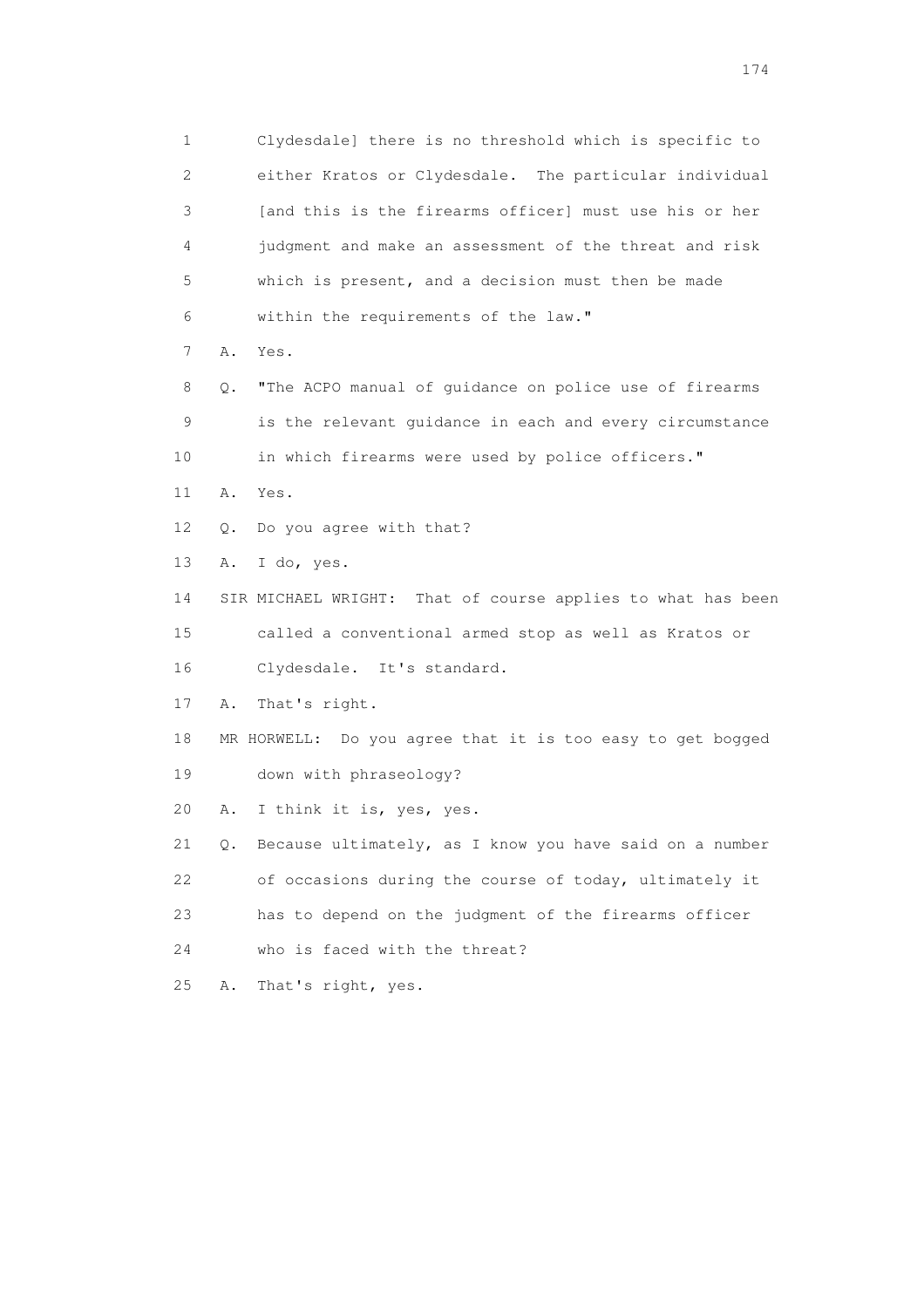1 Q. One could have volumes of guidance and it would make no 2 difference?

3 A. That's right, yes.

 4 Q. The suggestion that the mere fact that a DSO was used on 5 the 22 July could have raised the tension and could have 6 misled officers as to what was taking place; that point, 7 I am not suggesting --

8 A. No, no.

 9 Q. -- that that is what happened. I just want to analyse 10 with you what is suggested there, because we mustn't 11 lose sight, do you not agree, of the fact that this was 12 22 July of 2005, 52 people murdered, 997 injured on the 13 7th, and there could have been a replication of that 14 atrocity on the 21st?

15 A. That's correct, yes.

16 Q. These officers knew that they were going to possibly

17 confront failed suicide bombers?

18 A. Yes.

 19 Q. So with the atmosphere that must then have existed, and 20 with the stark reality that suicide bombers may be 21 confronted, the use of a DSO, would it have made any

22 difference at all to the raising of tensions?

23 A. Well, I mean --

24 O. In those circumstances?

25 A. No, it wouldn't, because back in those, you know, in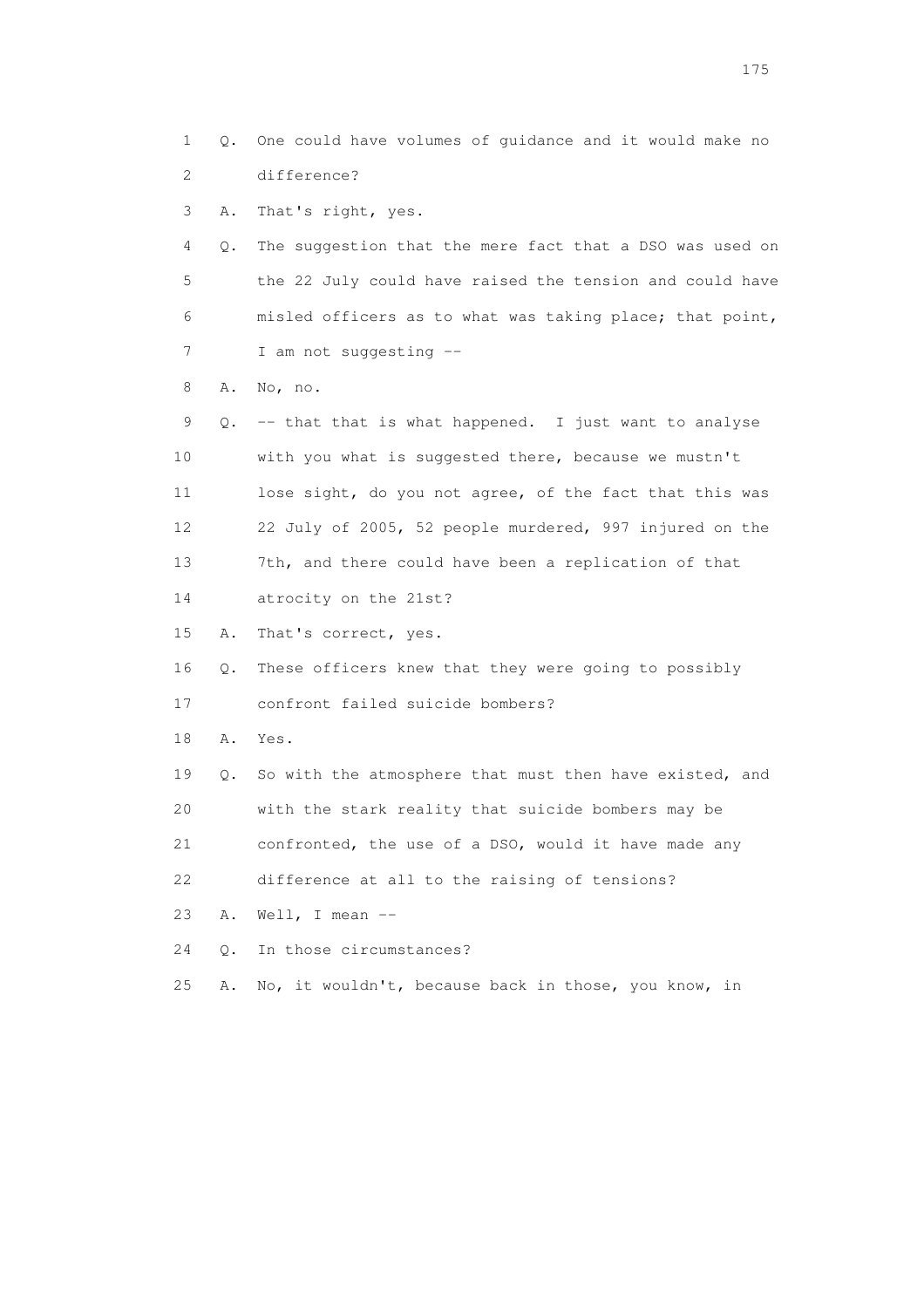1 2005, if those bombs on the 21st had actually gone off, 2 goodness only knows where we would have been, because 3 that would have been two atrocities in two weeks, a lot 4 more people killed, you know, the tube system would 5 probably have collapsed, people wouldn't have come into 6 London, and the fact that the DSO was there, you know, 7 as far as us dealing with it, was, it's not 8 an irrelevance because it's an intrinsic part of what we 9 were dealing with, but it was just another factor, 10 a part of that scenario. 11 SIR MICHAEL WRIGHT: I think what Mr Horwell is putting to 12 you is the knowledge that a DSO had been appointed to 13 the individual officers, what he is suggesting is it 14 wouldn't have made any difference -- 15 A. No, because we actually had one in the information room 16 24/7 at that time anyway. 17 MR HORWELL: We have -- you may not know, Mr Swain -- been 18 waiting for seven weeks now for a suggestion from 19 Mr Mansfield as to how this policy should proceed for 20 the future. We heard for the first time today the 21 suggestions, as I have understood it -- and tell me if 22 you have understood it in a different way -- but the 23 challenge which has always been part of police policy -- 24 A. Yes. 25 Q. -- if it can be issued, that the challenge should be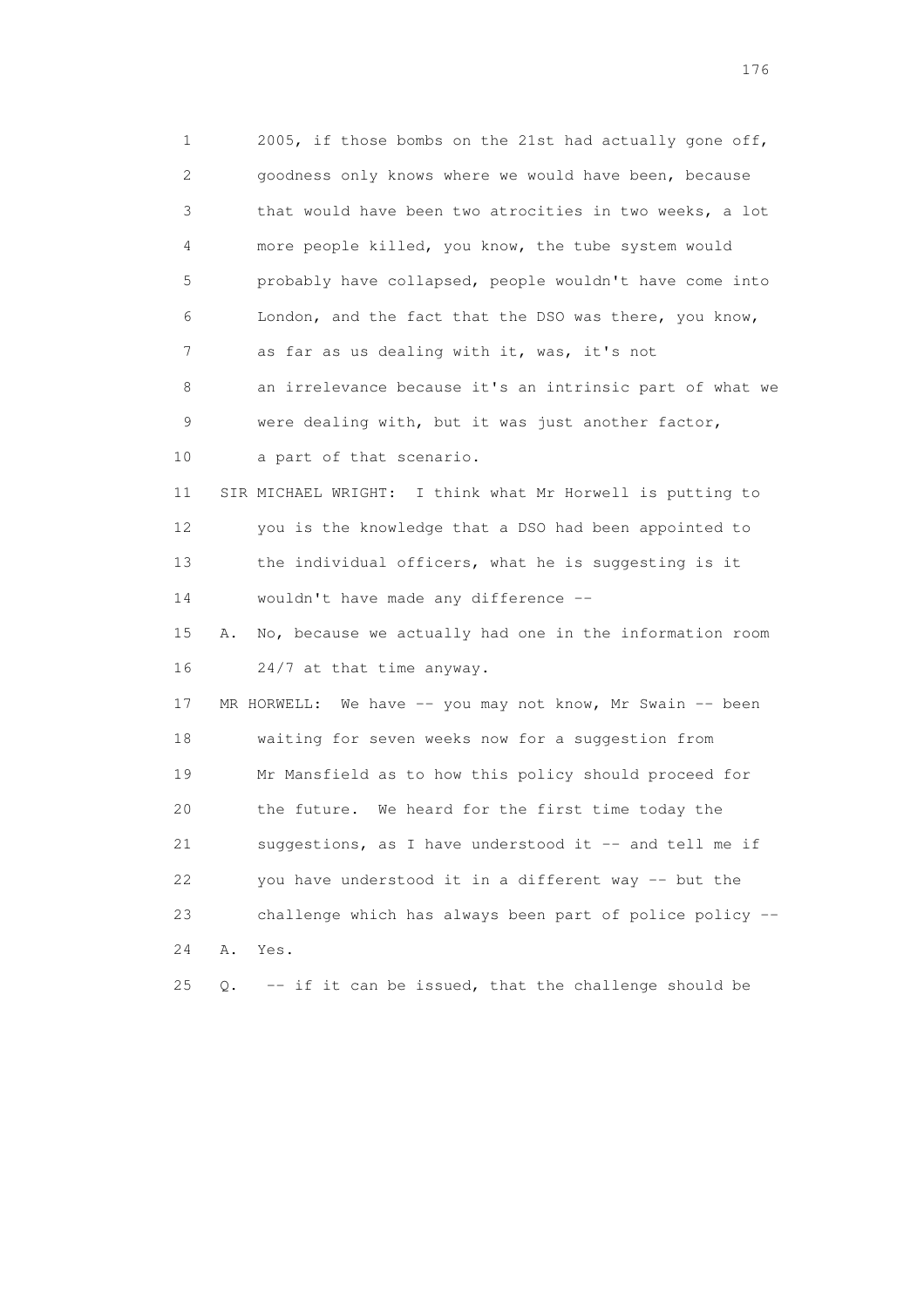|    | 1                         | obligatory. Is that, in your opinion, a practical        |
|----|---------------------------|----------------------------------------------------------|
|    | $\mathbf{2}^{\mathsf{I}}$ | response?                                                |
|    | 3<br>Α.                   | Not in these circumstances, no, it isn't, because if     |
|    | 4                         | this had been a suicide bomber and they had issued       |
|    | 5                         | a challenge, and he had detonated himself -- as we know  |
|    | 6                         | has happened -- you know, we might well be sitting here  |
|    | 7                         | saying: well, why did you issue an oral challenge,       |
|    | 8                         | because you alerted that person and gave the opportunity |
|    | 9                         | to blow themselves up.                                   |
|    | 10<br>Q.                  | It comes back down again, does it not, to the same old   |
|    | 11                        | point: leave it to the discretion of the officers who    |
|    | 12                        | are faced with the threat?                               |
|    | 13<br>Α.                  | Yes, it does.                                            |
|    | 14<br>Q.                  | It's for them to decide?                                 |
|    | 15<br>Α.                  | Yes.                                                     |
|    | 16<br>Q.                  | Did I understand correctly the questions that Mr Gibbs   |
|    | 17                        | asked you -- he was the first counsel after Mr Mansfield |
|    | 18                        | to ask you questions -- do I understand it correctly     |
|    | 19                        | from the questions that Mr Gibbs asked you that, even on |
|    | 20                        | Mr Mansfield's suggestion, there is a significant risk   |
|    | 21                        | of an innocent member of the public being shot?          |
|    | 22<br>Α.                  | Yes, there is, yes. And more's the tragedy.              |
|    | 23<br>Q.                  | Of course. No-one loses sight of that, Mr Swain.         |
|    | 24<br>Α.                  | No.                                                      |
| 25 |                           |                                                          |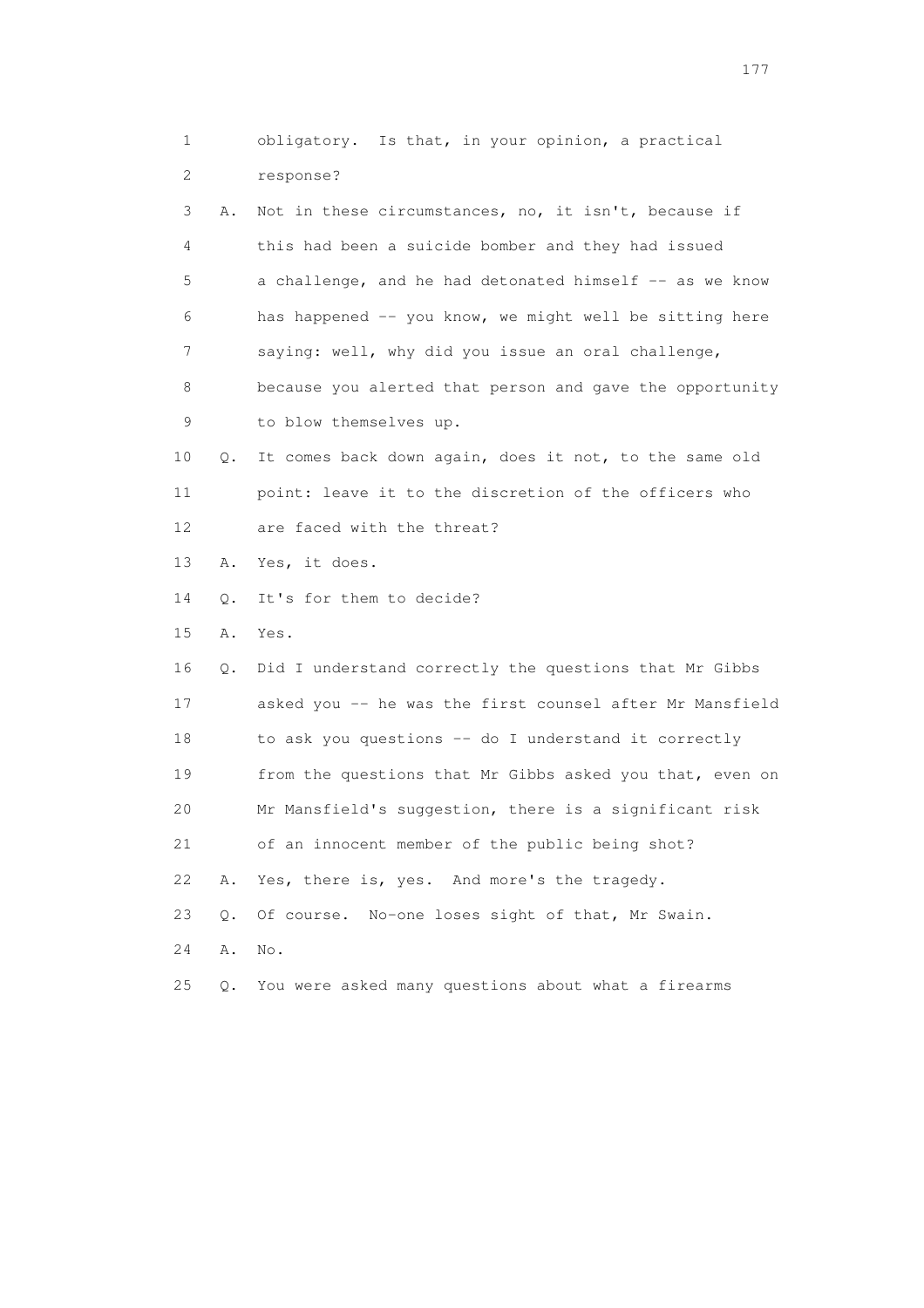1 officer might be able to see in a situation such as 2 this. But is this a summary of your response, that 3 absence of signs does not mean absence of a device? 4 A. No, it doesn't. 5 Q. And this is the dilemma that again we have referred to 6 time and time again throughout this inquest? 7 A. Yes. 8 Q. Can I ask you a few more general questions: the DSO and 9 the role of the DSO. The jury have heard in particular 10 from two witnesses: Dick, who was one of the very first 11 four people in the country to be trained as a DSO. 12 A. Right. 13 Q. And Mr Paddick, who has had half a day's training before 14 the shooting, followed by a day after, and we have heard 15 that he had never acted as an oncall DSO, and had never 16 acted even as a DSO in any circumstances. 17 A. No. 18 Q. From Mr Paddick's witness statement, how would you 19 assess his understanding of Kratos and Clydesdale 20 policies and the role of the DSO? 21 A. Well, I actually thought he understood it better than 22 what he said in his statement, frankly, so what he said 23 in his statement, if that's what he believes, then 24 frankly he doesn't know that much about it. 25 Q. Does that comment also apply to the evidence that he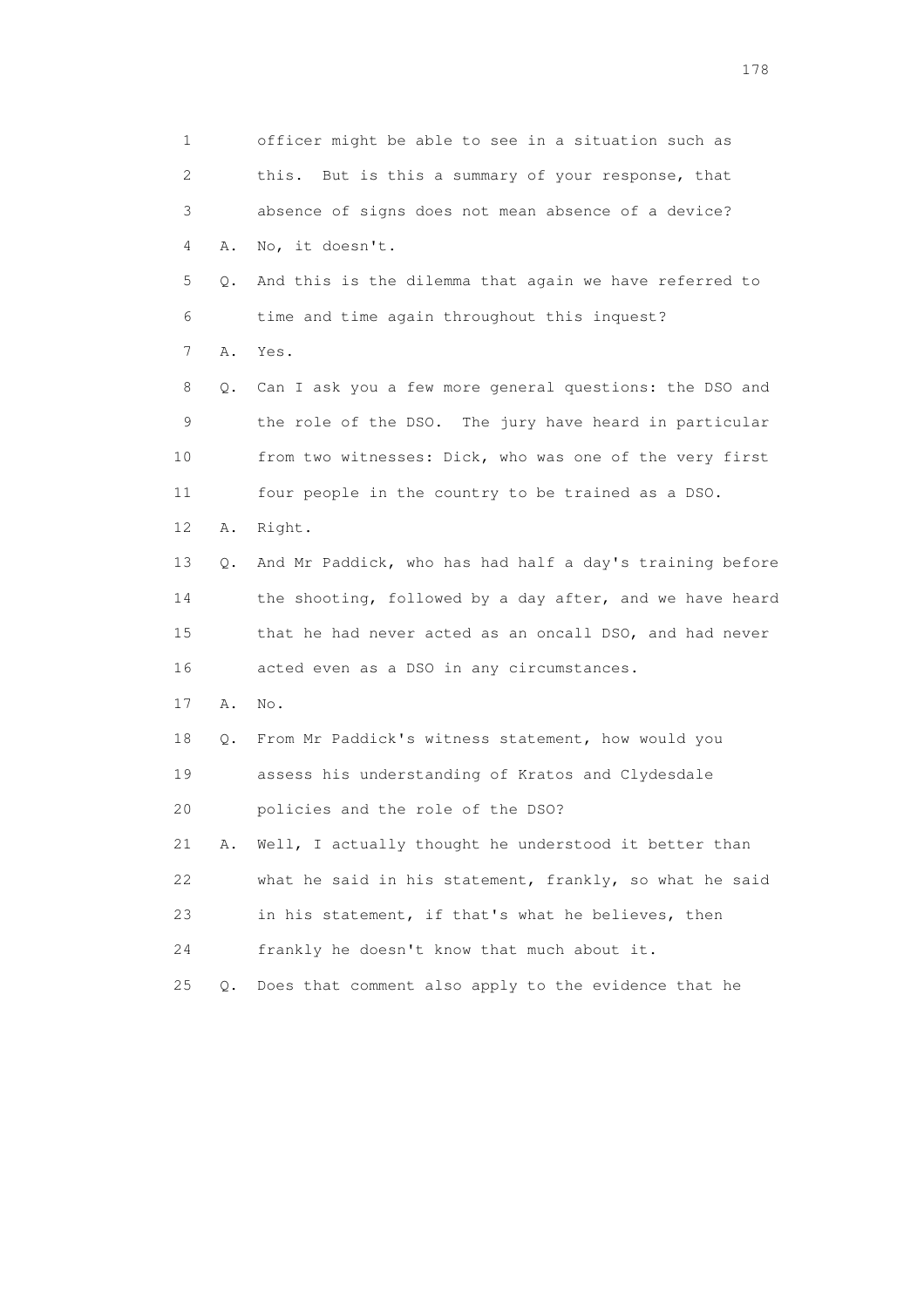1 gave yesterday?

 2 A. I think it does, yes. 3 Q. Paddick's understanding that a DSO should only be used 4 to decide if a critical shot should be taken? 5 A. I mean, that's just not feasible, really, because the 6 DSO is going to be there as part of that build-up for 7 it, and the prospect that this person is just going to 8 step up, say "shoot him" and then step back is just -- 9 is ridiculous. 10 Q. When a DSO is appointed, I think you have said this 11 already, it's a matter of discretion between the DSO and 12 the SIO, the senior investigating officer -- 13 A. Yes. 14 Q. -- as to when the DSO should come in? 15 A. That's right, yeah. We have had -- we had quite a lot 16 of debate in the development of the policy around that 17 particular aspect, and trying to be prescriptive is not 18 something you can do, really, because so much depends on 19 what's unfolding in front of you. So it's really -- and 20 of course that was frustrating for these people because 21 sometimes they want a clear direction, but it's really 22 a debate between the SIO and the DSO about when they 23 should take -- when they should hand over control and 24 who should be in charge. 25 Q. Let us move from theory to fact. You were present on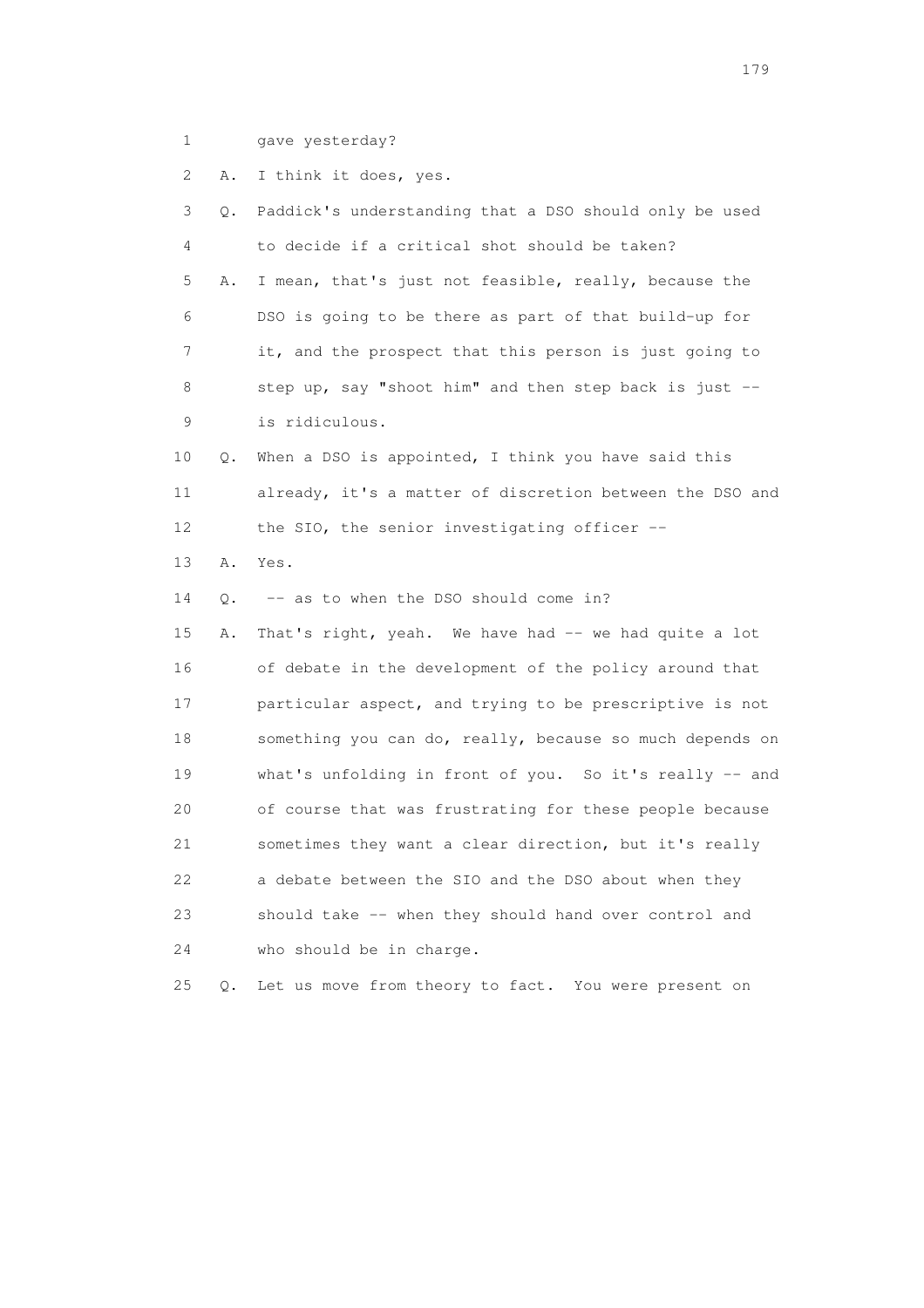| 1              |    | the night of the 21st/22nd, and you have told us at the  |
|----------------|----|----------------------------------------------------------|
| $\overline{c}$ |    | meeting at which it was decided -- and you suggested the |
| 3              |    | point -- that a DSO should be assigned to this manhunt,  |
| 4              |    | and this was innovative policing?                        |
| 5              | Α. | I think it was, yes, yeah.                               |
| 6              | Q. | Now, Dick, as we know, took control of the manhunt from  |
| 7              |    | the beginning, and that has received criticism from      |
| 8              |    | Mr Paddick, and I think we have a fair idea now about    |
| 9              |    | your views of his opinions, Mr Swain. The fact that      |
| 10             |    | Dick took control of the manhunt as the DSO, was that    |
| 11             |    | consistent with the policy as you understood it?         |
| 12             | Α. | Well, one of the reasons Cressida was actually one of    |
| 13             |    | the first four DSOs is that she is one of the most       |
| 14             |    | experienced persons in the police at that rank dealing   |
| 15             |    | with public order and crime in action, in this situation |
| 16             |    | we are talking about, a crime in action. And her taking  |
| 17             |    | over, you know, I would respect her judgment. If she     |
| 18             |    | felt that was the right thing to do, then I am sure it   |
| 19             |    | was the right thing to do, and I think it's entirely     |
| 20             |    | consistent with, you know, how the policy's developed    |
| 21             |    | since then.                                              |
| 22             | О. | Would you seek to criticise her in any way whatsoever    |

23 for doing what she did?

24 A. Absolutely not, no.

25 Q. The point about which, again, you have been asked many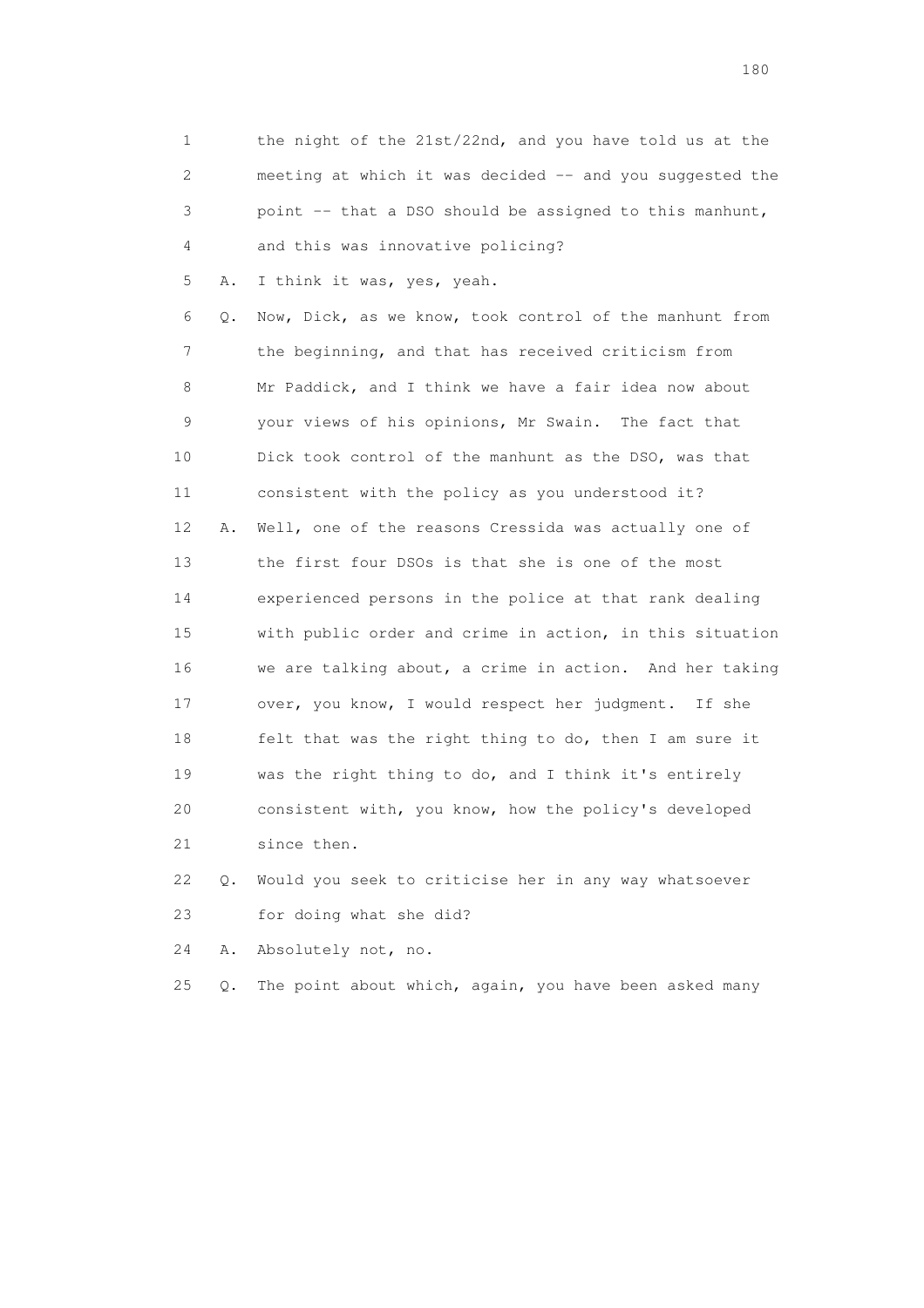| 1  |       | questions, the whole ethos of the suicide bomber is to   |
|----|-------|----------------------------------------------------------|
| 2  |       | conceal both his device and his intent?                  |
| 3  | Α.    | Yes.                                                     |
| 4  | Q.    | Again if we can move away from theory to fact for one    |
| 5  |       | moment, there is film, is there not, taken on 21 July of |
| 6  |       | one of the bombers attempting to detonate the bomb?      |
| 7  | Α.    | That's right, yes.                                       |
| 8  | О.    | I think it's Ramzi Mohammed at the Oval?                 |
| 9  | Α.    | Yes.                                                     |
| 10 | О.    | Let us not matter for the moment who it was. And there   |
| 11 |       | is a camera in the carriage that is filming this bomber, |
| 12 |       | who is standing up?                                      |
| 13 | Α.    | Yes.                                                     |
| 14 | Q.    | Is there any suggestion before the detonation of what he |
| 15 |       | is about to do?                                          |
| 16 | Α.    | Oh nothing at all, no, no, he is just standing there,    |
| 17 |       | it's the same on the bus as well, that they are just     |
| 18 |       | sitting there, and then you can see the passengers turn  |
| 19 |       | round because of the small explosion, and there is no    |
| 20 |       | indication of anything up to that point.                 |
| 21 | О.    | Code words.                                              |
| 22 | Α.    | Yes.                                                     |
| 23 | $Q$ . | Anything unclear or ambiguous about "critical shot       |
| 24 |       | authorised"?                                             |
| 25 | Α.    | No, there isn't, actually, no.                           |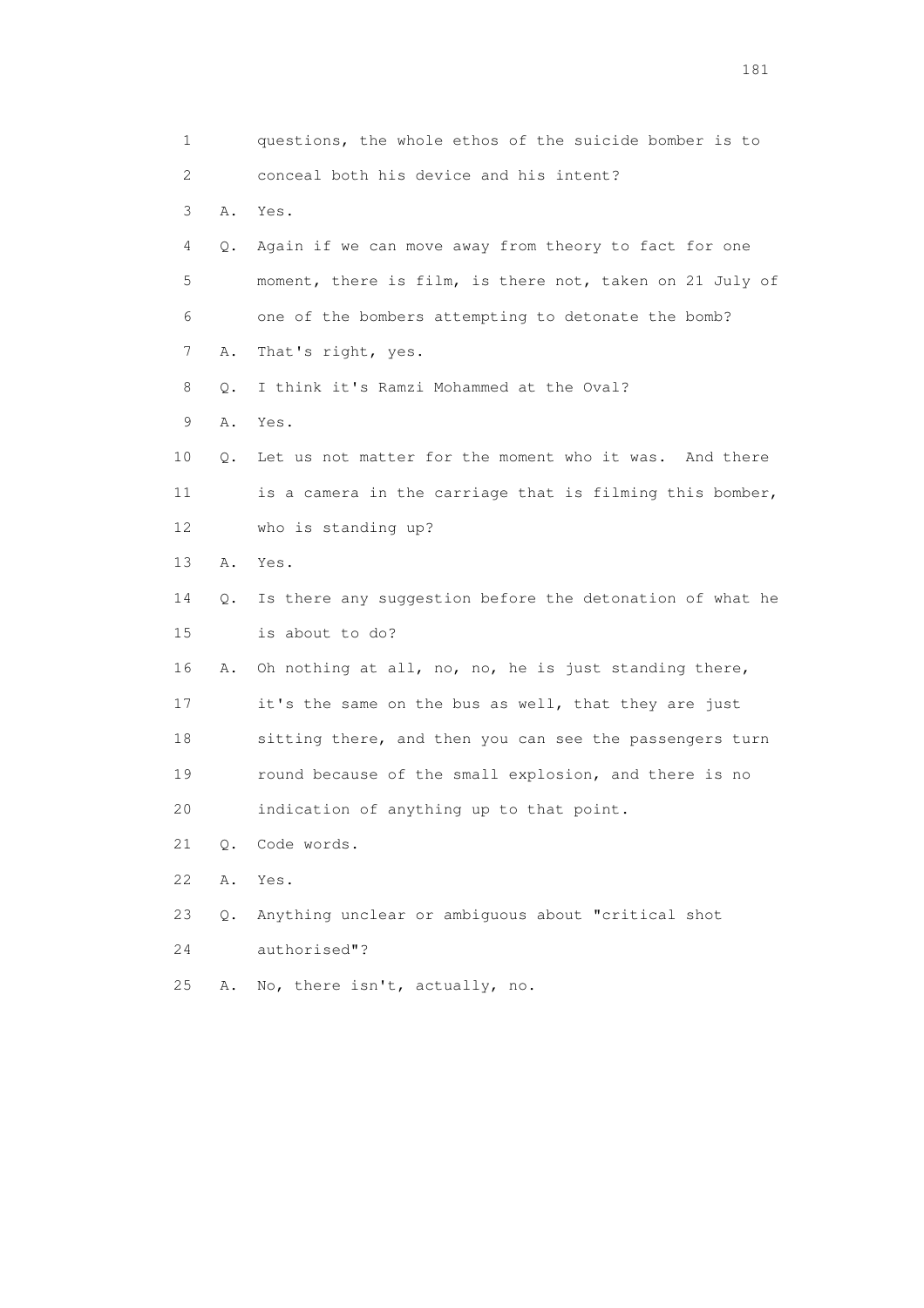1 Q. And this suggestion that to a firearms officer "stop" 2 can mean shoot, what do you say about that? 3 A. I would say, having been an AFO myself, if I was asked 4 to stop somebody, I wouldn't think that would mean shoot 5 them, no. 6 Q. Have you ever heard that from anyone else other than 7 Mr Paddick? 8 A. No. No. No. 9 Q. No doubt there are circumstances where, although 10 difficult, a suicide bomber can be relatively 11 controlled, for example from a checkpoint? 12 A. Yes. 13 Q. And no doubt Israel has much experience of this? 14 A. Yes, they do, yes. 15 Q. From a checkpoint, the suicide bomber in a sterile area. 16 But the suicide bomber on a crowded bus, in a crowded 17 street, in a crowded station, in a crowded train; there 18 are no easy answers, Mr Swain? 19 A. No, absolutely not, no. There are not, no. 20 Q. You have spent years trying to find an answer? 21 A. I have, yes. 22 Q. The rest of the civilised world has spent years trying 23 to find an answer? 24 A. That's right, yes. 25 Q. And one still does not exist?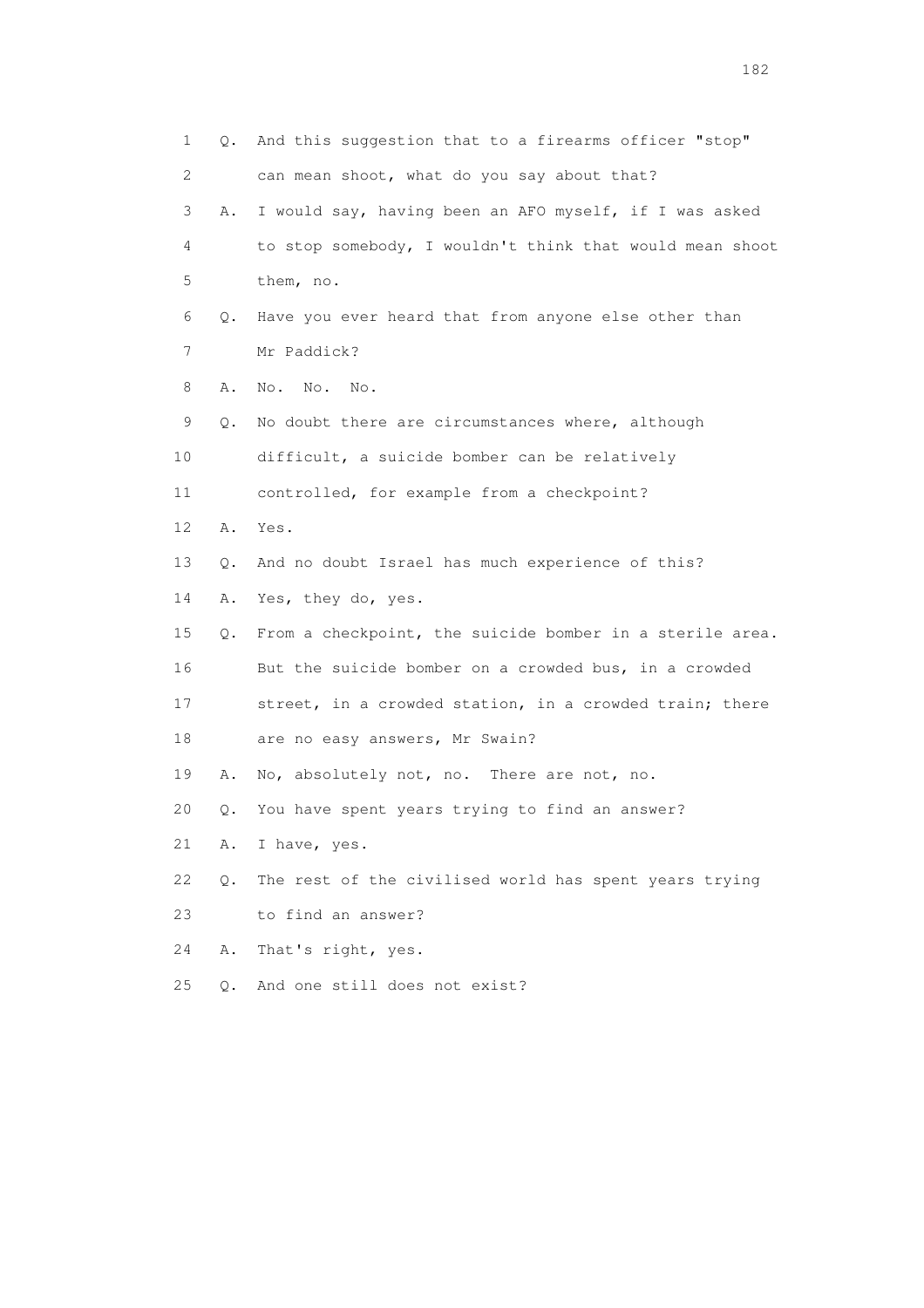| $\mathbf 1$ | Α. | No.                                                      |
|-------------|----|----------------------------------------------------------|
| 2           | Q. | You have referred to some statistics from                |
| 3           |    | Professor Robert Pape --                                 |
| 4           | Α. | That's right, yes.                                       |
| 5           |    | Q. -- in your statement, and this perhaps indicates the  |
| 6           |    | fact that the world has not yet found the answer:        |
| 7           |    | "Suicide attacks between 1980 and 2003 accounted for     |
| 8           |    | only 7 per cent of the total number of terrorist         |
| 9           |    | attacks."                                                |
| 10          | Α. | Yes.                                                     |
| 11          | Q. | "Even though 7 per cent of the number, they accounted    |
| 12          |    | for 48 per cent of the casualties."                      |
| 13          | Α. | That's right, yes.                                       |
| 14          |    | Q. Both before and after 22 July, was the threat from    |
| 15          |    | suicide terrorists taken very seriously by the           |
| 16          |    | Metropolitan Police Service?                             |
| 17          | Α. | Oh yes, yeah, very much so.                              |
| 18          | Q. | Were we ahead of Europe, for example, as far as you were |
| 19          |    | aware?                                                   |
| 20          | Α. | I would say that, where we were around July 2005, that   |
| 21          |    | in the sort of society that we live in, that the tactics |
| 22          |    | that we had were probably better than anyone else        |
| 23          |    | anywhere in the world, in my opinion.                    |
| 24          | Q. | And since this dreadful day, we have gone forward --     |
| 25          | Α. | Continued, yes.                                          |

183 and the contract of the contract of the contract of the contract of the contract of the contract of the contract of the contract of the contract of the contract of the contract of the contract of the contract of the co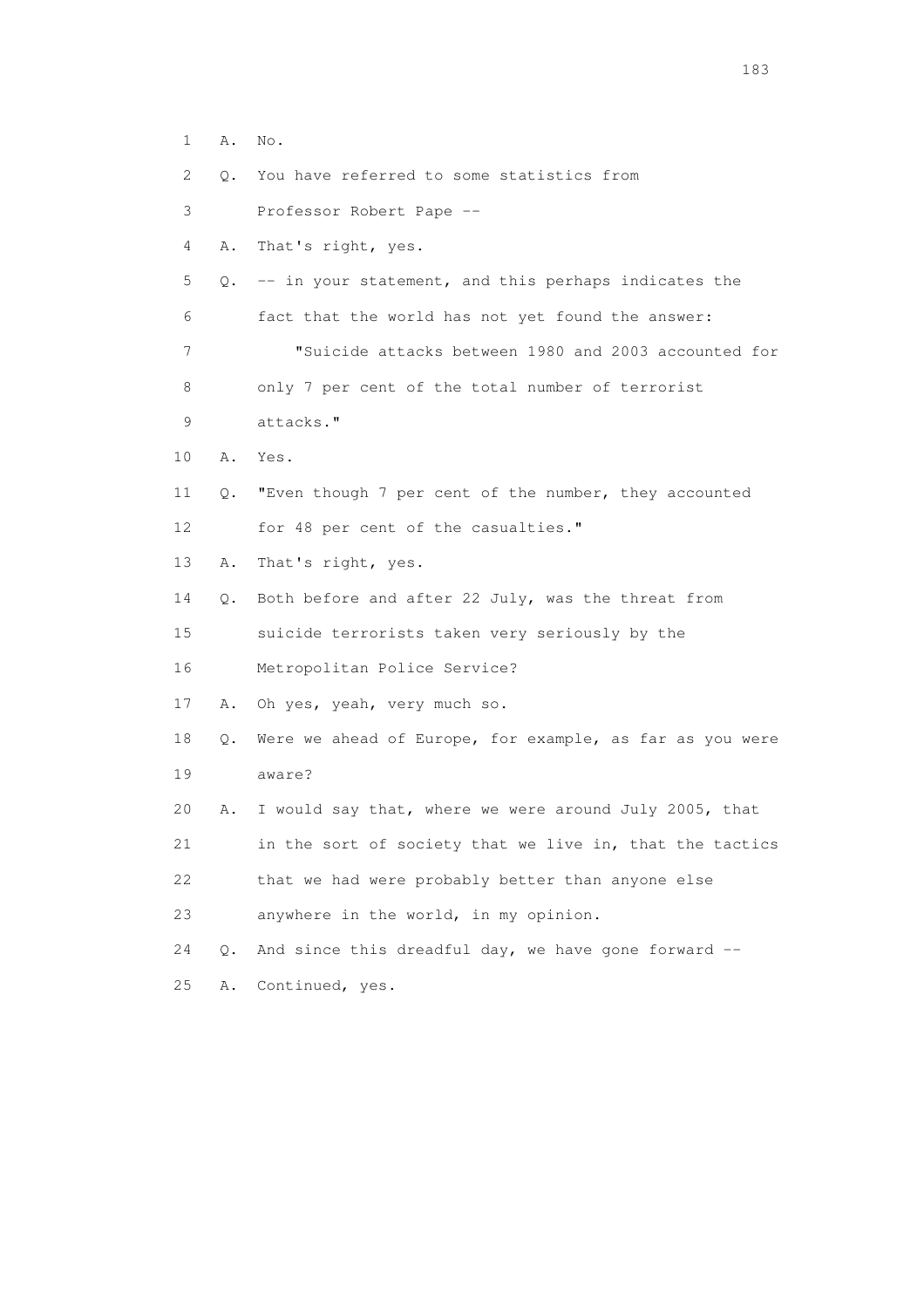- 1 Q. -- and Europe has followed?
- 2 A. That's correct, yes.

| 3  | О. | A point was raised some time ago, this is before you    |
|----|----|---------------------------------------------------------|
| 4  |    | gave evidence, as to the fact that firearms officers    |
| 5  |    | cannot be trained for incidents such as this. I want to |
| 6  |    | ask you just a little bit about that, please.<br>The    |
| 7  |    | circumstances in which a suicide bomber can be          |
| 8  |    | confronted are infinite?                                |
| 9  | Α. | Yes.                                                    |
| 10 | Q. | And therefore is there any purpose in training them for |
| 11 |    | specific occasions and incidents?                       |
| 12 | Α. | I think you can give examples of incidents that have    |
| 13 |    | taken place, but the principle really is that you can't |
| 14 |    | train for everything, but what you can do is you can    |
| 15 |    | train for anything, and so what you do is that you make |
| 16 |    | your training specific enough so that they have got     |
| 17 |    | knowledge about what it is they might be facing, but    |
| 18 |    | then the training is generic enough so that they can be |
| 19 |    | flexible and adapt to what they are faced in front of   |
| 20 |    | them.                                                   |
| 21 | Q. | I think one witness put it in this way: you train and   |
| 22 |    | develop the core skills of a firearms officer; and do   |

23 you agree with that?

- 24 A. Yes, I do, yes.
- 25 MR HORWELL: Thank you, Mr Swain.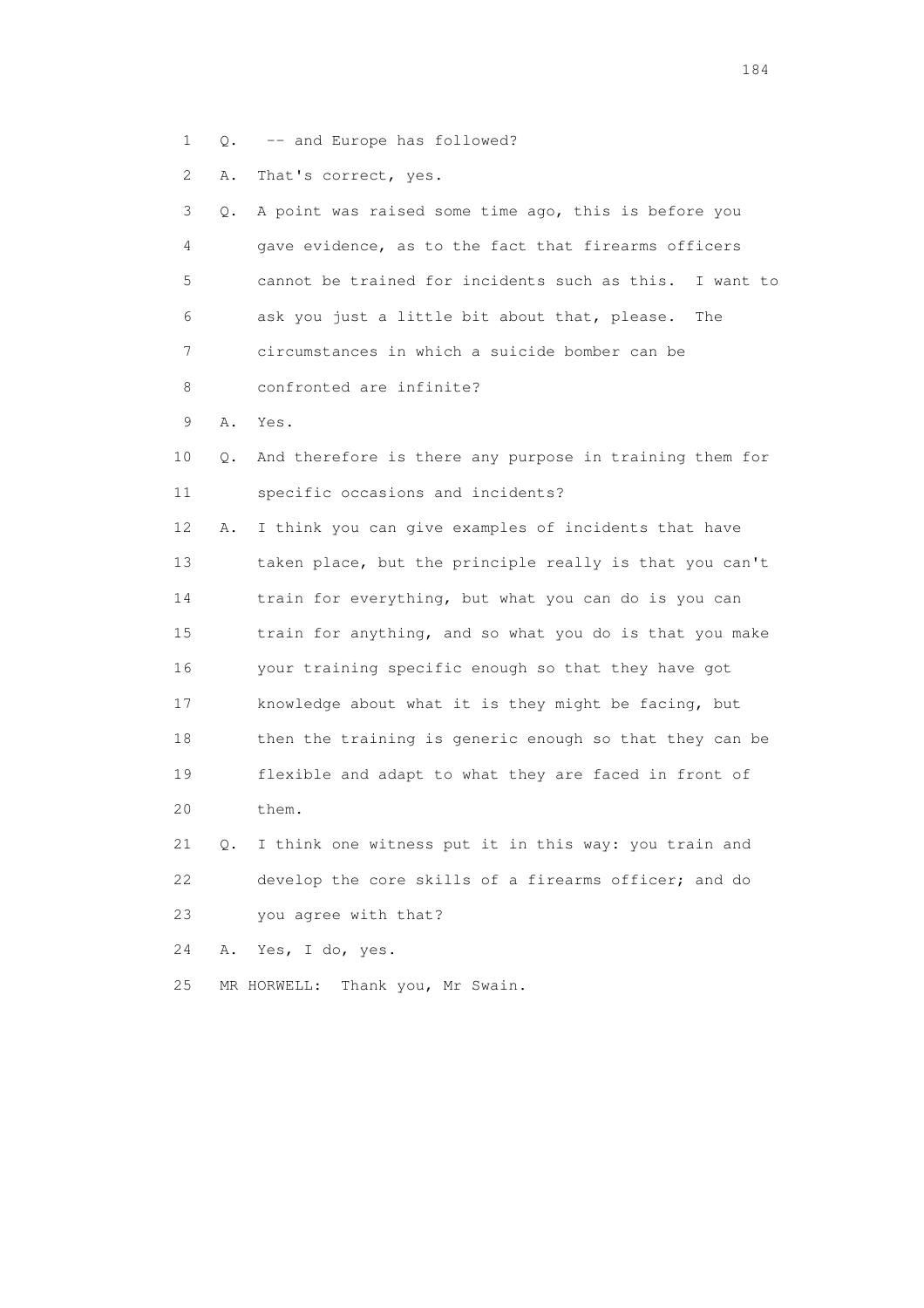1 SIR MICHAEL WRIGHT: One or two, please.

 2 Questions from THE CORONER 3 SIR MICHAEL WRIGHT: If, as you are telling us, peroxide, 4 hydrogen peroxide, which is after all a commonplace 5 domestic product in this country, is being used as the 6 base for these very volatile, very powerful bombs -- 7 I ought to know the answer to this, and I regret 8 I don't -- is there any legal or other constraint on the 9 quantities of hydrogen peroxide that can be sold? 10 A. No, there isn't. There is three main components that 11 make up TATP, which is -- 12 SIR MICHAEL WRIGHT: Careful, don't tell us too much. 13 A. Well, you could go on the internet and find it out, 14 actually, sir. But it's acetone, hydrogen peroxide, and 15 some sort of acid. Now, acetone, you can go and buy 16 that in the builders' merchant, ladies use it to clean 17 off their nail varnish, so it's readily available. 18 The hydrogen peroxide, you can use it to bleach your 19 hair, so again its a very common -- 20 SIR MICHAEL WRIGHT: Its a well known domestic cleaning 21 product. 22 A. It is, that's right. And acid, you can use acid out of 23 a car battery, you could use citric acid which you use 24 in food preparation. You just need to put them together 25 in the right constituent parts --

<u>185</u>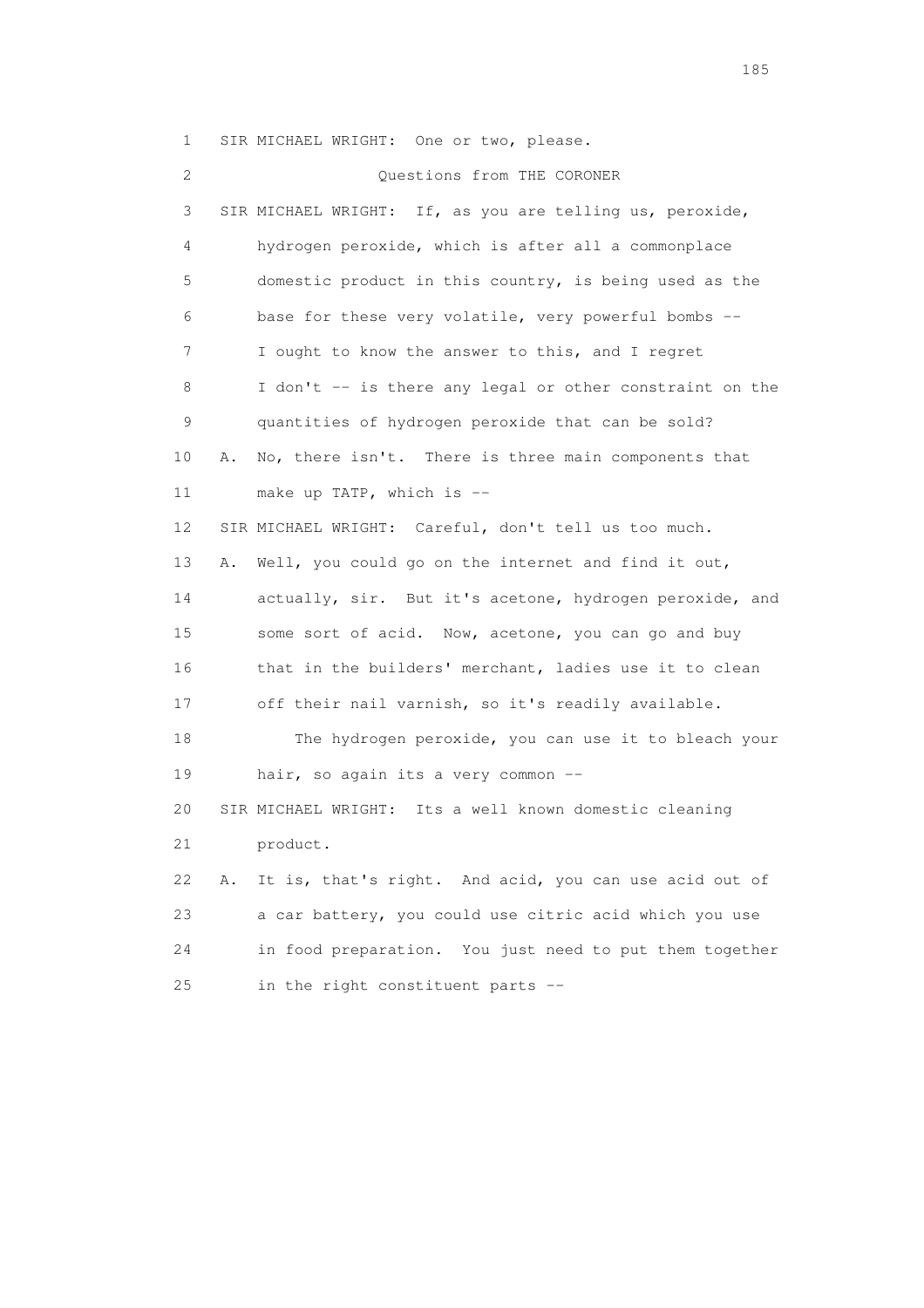1 SIR MICHAEL WRIGHT: And you've got a bomb?

 2 A. -- and that's where the danger comes, this one in five 3 that gets killed making it, but when you are finished 4 you have an extremely powerful explosive. 5 SIR MICHAEL WRIGHT: And of course other things like -- 6 other innocuous things like fertiliser. 7 A. That's right, yes. Now, there has been some work done 8 around there -- I won't elaborate, but there has been 9 some work done around fertiliser to try and reduce the 10 damage from that, but of course that's a different 11 scenario to the sort of thing we are looking at 12 nowadays. 13 SIR MICHAEL WRIGHT: The second question I have is this: 14 Mr Stern asked you -- and indeed the answer was 15 perfectly understandable -- that if, on challenge -- 16 well, sorry, forget on challenge, I'll start the 17 sentence again. 18 If a suspect is observed to be non-compliant, that 19 fact may well be something of importance for the 20 firearms officer to put into his mental computer when he 21 is deciding what he is going to do? 22 A. Yes, sir. 23 SIR MICHAEL WRIGHT: The difficulty about that, as it seems 24 to me, is that, as we have seen from the guidance given 25 by ACPO and other documents we have seen in the course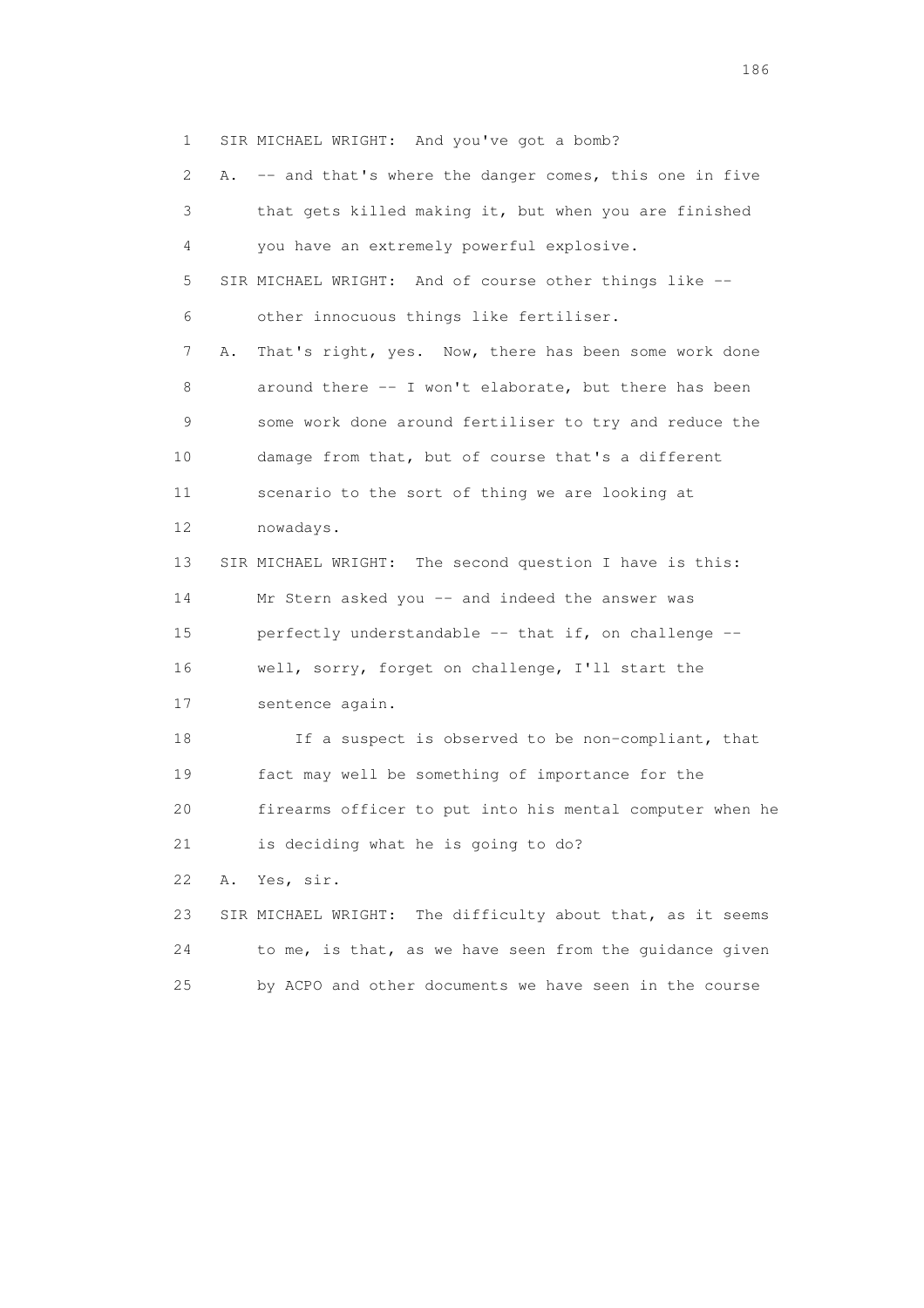1 of this inquest, one of the things an officer is 2 cautioned not to do is to alert the person who is 3 suspected, for the reasons you have given us: if you 4 alert, he will detonate? 5 A. That's right, yes, sir. 6 SIR MICHAEL WRIGHT: So that effectively means that, in 7 those circumstances, a challenge may be inappropriate? 8 A. Yes. 9 SIR MICHAEL WRIGHT: If you have no challenge, you have 10 nothing to comply with? 11 A. That's right. 12 SIR MICHAEL WRIGHT: And so in that sense, compliance or 13 non-compliance is a rather more speculative basis for 14 making up your mind about who you are dealing with? 15 A. Yes. 16 SIR MICHAEL WRIGHT: Again I suppose this is another of 17 these dilemmas to which there is no answer? 18 A. That's correct, yes, sir. 19 SIR MICHAEL WRIGHT: The third thing is this: I'll put it 20 a slightly different way from the way the juror has put 21 the question, but I think you will see what he or she is 22 after. 23 We are now three years down the line from July 2005. 24 You served in the Force for 18 months after these 25 events. Is it likely that there is a single senior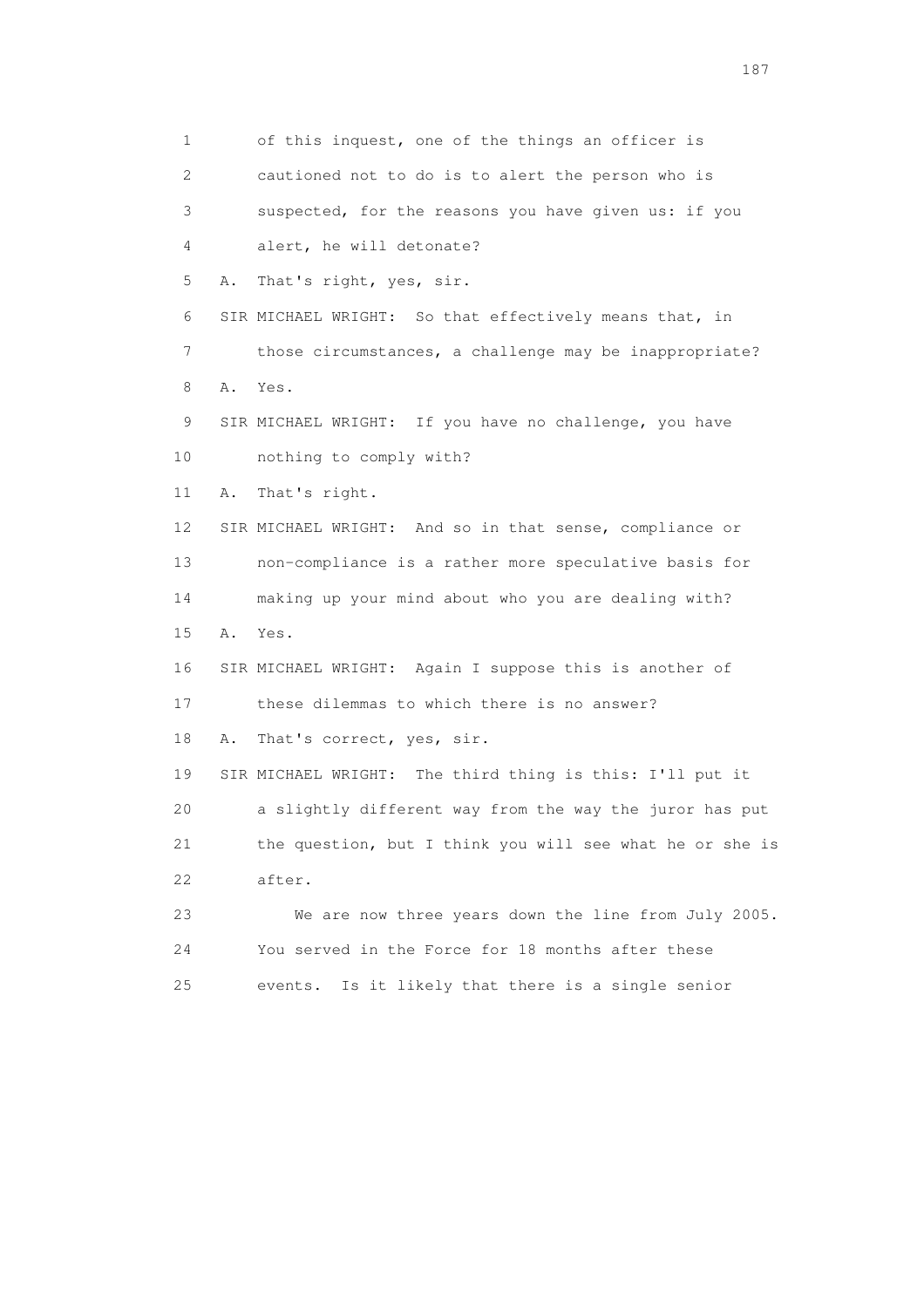1 police officer in the United Kingdom or a firearms 2 officer in the United Kingdom who is not absolutely 3 au fait, absolutely familiar with what happened on the 4 22 July? 5 A. No, that's not likely, no. 6 SIR MICHAEL WRIGHT: Not likely, no, not even -- not likely. 7 A. No. 8 SIR MICHAEL WRIGHT: Since 22 July, and you were 9 contributing to it for 18 months, in your view, have the 10 Metropolitan Police been seeking to learn the lessons to 11 be learnt from the events of 22 July? 12 A. There was a review body set up under 13 Assistant Commissioner Steve House after the events of 14 22 July, which I think is still running now, and that 15 was reviewing the whole ethos of the policy: do we have 16 it right? What other learning is there that we can do? 17 Should we adapt it? Kratos has become like the generic 18 title for all suicide bomber tactics, and then you have 19 got three specific tactics underneath. 20 But I would say, given you know, the outcome of the 21 22nd, it's been taken so seriously because of the, you 22 know, the tragedy of Jean Charles de Menezes, and the 23 people involved in that as well, that I would say every 24 stone -- there is not a stone unturned to try and come

25 up with some solution. But the reality is these are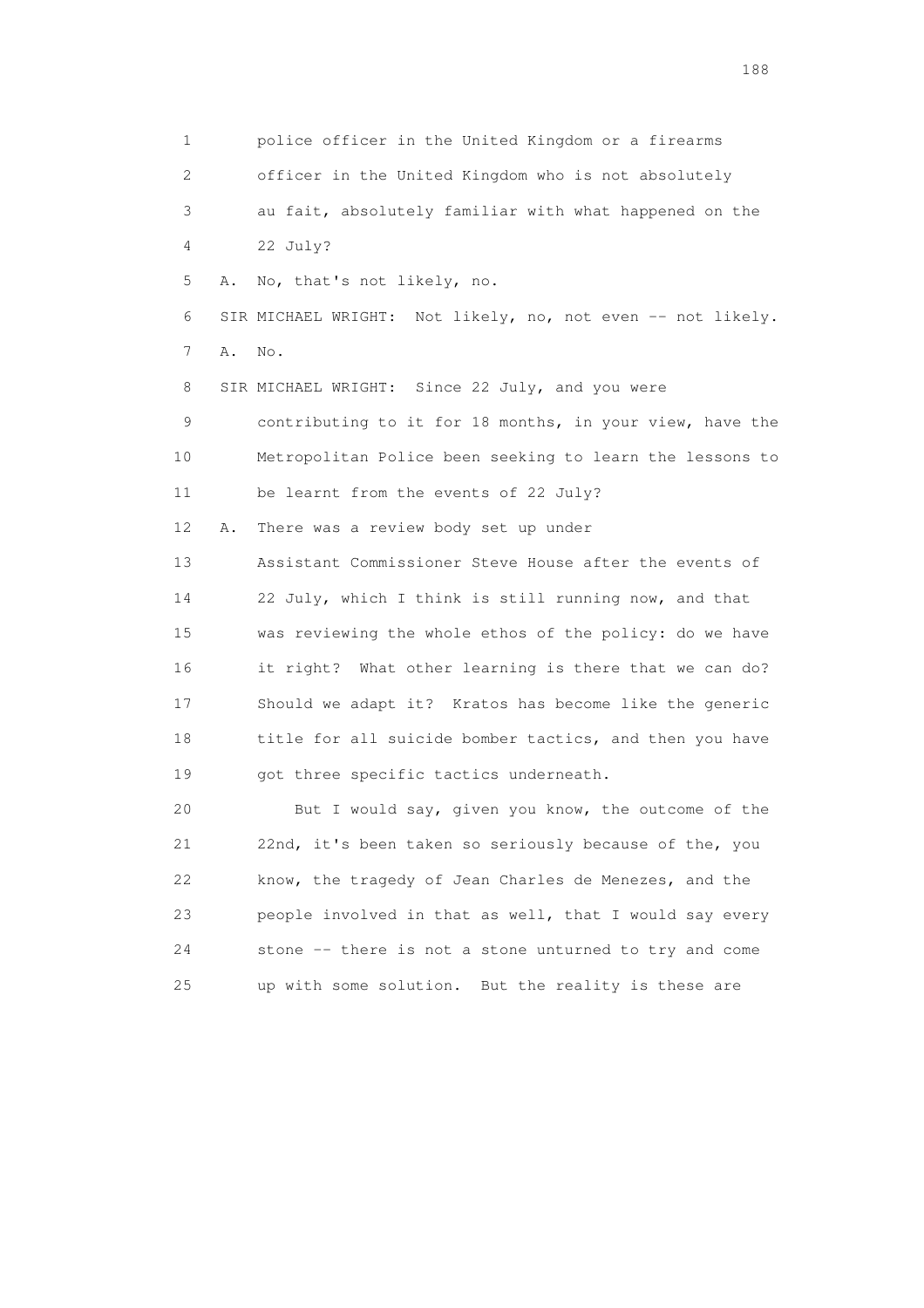1 extremely difficult things to deal with. Life will 2 always be in danger in these type of things and I don't 3 know what the answer to that is, I'm not even sure there 4 is an answer. 5 SIR MICHAEL WRIGHT: Certainly in the 18 months that you 6 were still there, and I have no doubt you have a fair 7 idea of what's been going on since -- 8 A. Yes, I do. 9 SIR MICHAEL WRIGHT: -- is it in your view plain that the 10 lessons to be learnt from 22 July have been incorporated 11 into -- 12 A. Very much so, yes. 13 SIR MICHAEL WRIGHT: At all levels? 14 A. Yes, sir. 15 SIR MICHAEL WRIGHT: Having said all that, I dare say you -- 16 if you have been following the evidence here -- will 17 have read that Mr McDowall, very early on, in answer to 18 Mr Mansfield and I think Mr Boutcher, also said that it 19 would be impossible to guarantee that a tragic mistake 20 might not be made again. 21 A. And I wouldn't disagree with that, no. 22 SIR MICHAEL WRIGHT: That, sadly, is right? 23 A. That's right, yes, and that's the reality not just in 24 the UK but round the globe, really, of people who have 25 to face these sort of things ... You know, countries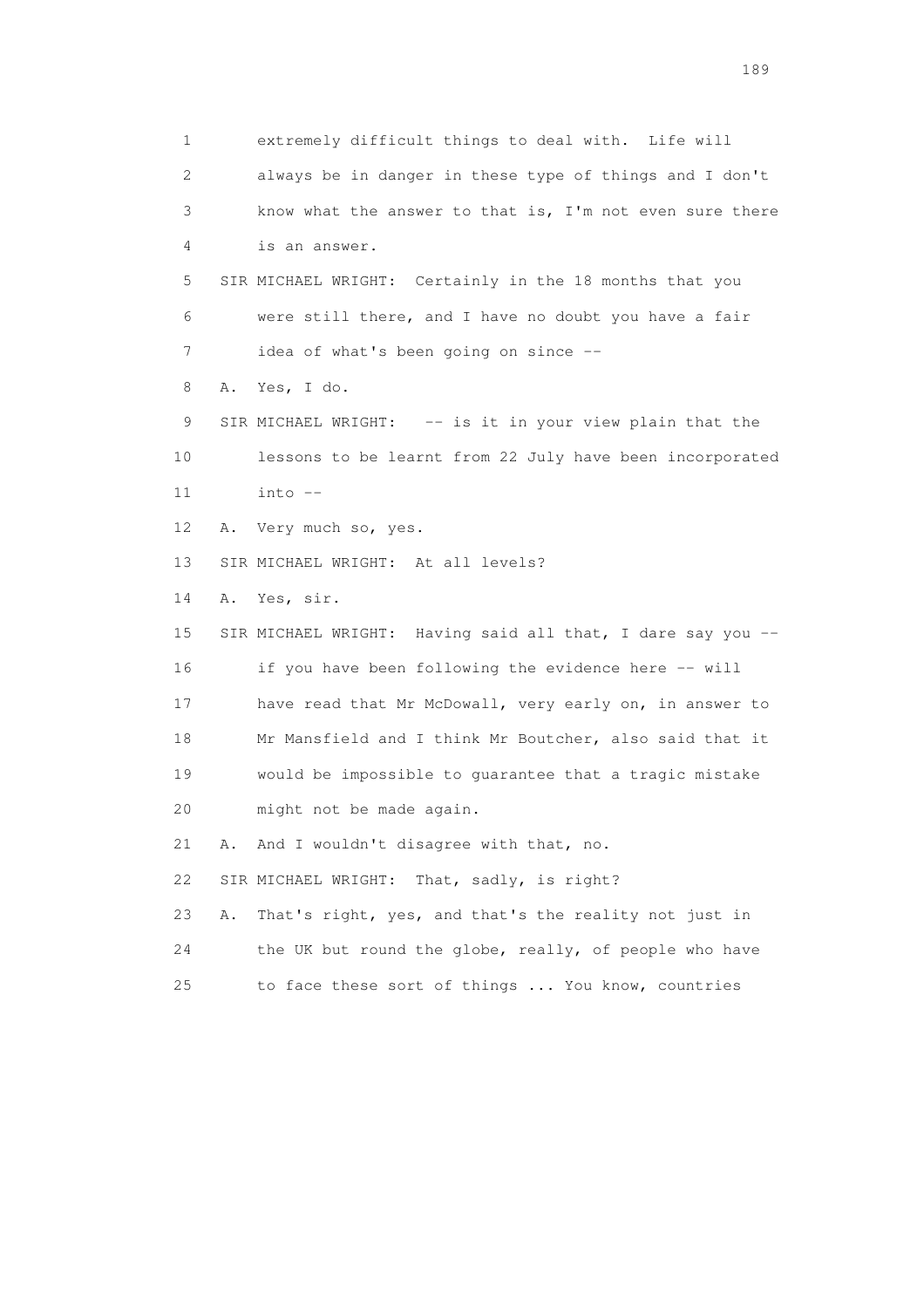1 deal with them differently, according to their sort of 2 local cultures and things, but the reality is that 3 dealing with this type of thing there is always going to 4 be mistakes made. 5 SIR MICHAEL WRIGHT: In one sense, would it be fair to say 6 that the real responsibility for those accidents, 7 situations, lie with the people who indulge in 8 terrorism? 9 A. Yes, sir, I would, yes. If we had not had the 7th or 10 the 21st, then we wouldn't be where we are now. 11 SIR MICHAEL WRIGHT: We wouldn't be here today? 12 A. No. 13 SIR MICHAEL WRIGHT: No. Mr Hough? 14 Further questions from MR HOUGH 15 MR HOUGH: Just one matter to deal with. You were asked by 16 the Coroner, and I think also by Mr Horwell, I think you 17 accepted this proposition, that whatever intelligence 18 a firearms officer has coming through to him, there has 19 to be a discretion one way or the other whether to fire 20 without having issued a challenge or warning? 21 A. Yes. 22 Q. You also accepted that that, the exercise of that 23 discretion, making that decision, is exceptionally 24 difficult? 25 A. Yes.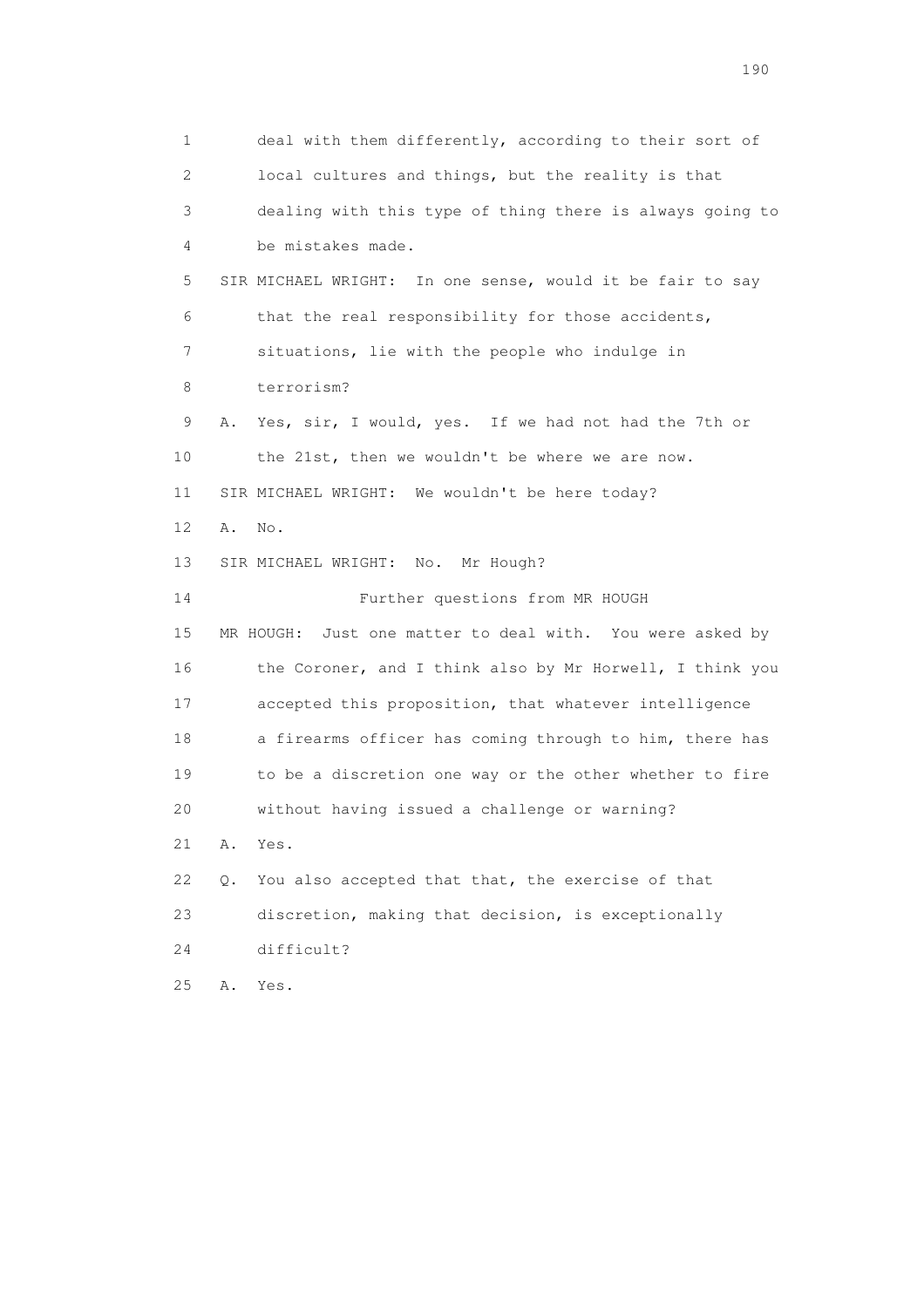| 1  | Q. | In 2005, as far as you were aware, was there any written |
|----|----|----------------------------------------------------------|
| 2  |    | guidance to help officers in the exercise of that        |
| 3  |    | discretion or decision in the suicide terrorist          |
| 4  |    | scenario?                                                |
| 5  | Α. | Outside of what we have already talked about?            |
| 6  | Q. | Yes.                                                     |
| 7  | Α. | No, there isn't.                                         |
| 8  | Q. | For example, actions to take account of, specific        |
| 9  |    | intelligence to take account of, and Mr Stern gave you   |
| 10 |    | examples in this particular case but I am talking about  |
| 11 |    | training beforehand in general terms; any guidance like  |
| 12 |    | that?                                                    |
| 13 | Α. | Well, they get guidance about how these devices work,    |
| 14 |    | about what the methodologies these people adopt, so they |
| 15 |    | get that guidance and that supplements their basic       |
| 16 |    | firearms training that they get.                         |
| 17 | Q. | But guidance of any kind, specific guidance on the       |
| 18 |    | exercise of that difficult choice?                       |
| 19 | Α. | Well, apart from what I have said -- and again I do not  |
| 20 |    | want to duck the question -- but is it a better question |
| 21 |    | put to Bill Tillbrook?                                   |
| 22 | О. | I ask you because you were involved in the production of |
| 23 |    | the policy $-$                                           |
| 24 | Α. | Yes, I was.                                              |
| 25 | Q. | -- learning from around the world. I will just ask you   |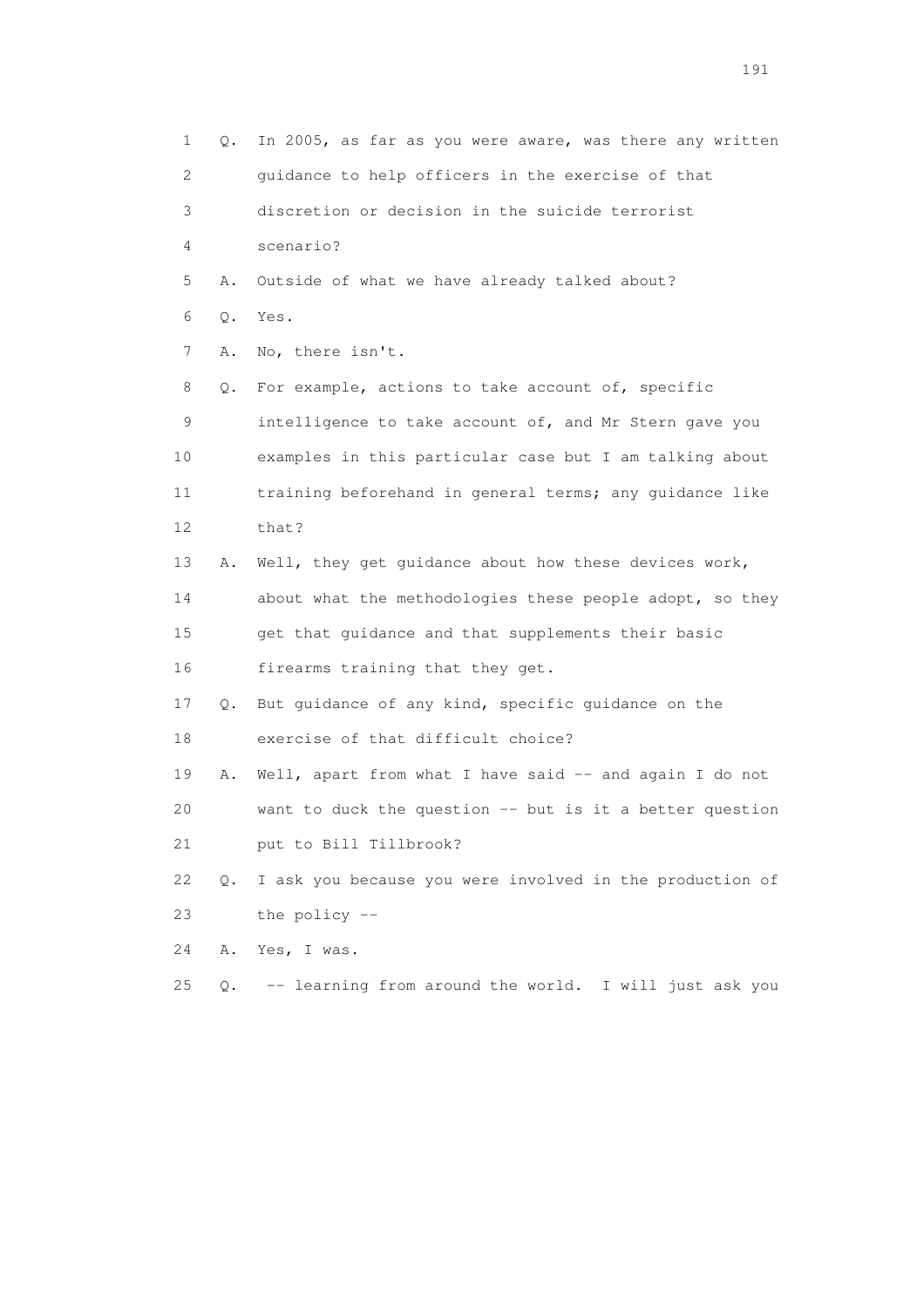1 this finally: looking at it now, is it practicable in 2 your view to produce such guidance? 3 A. Could you produce more than what we have produced 4 already? I don't think it's practical because then you 5 go down the road of producing lots of different "what 6 ifs", and where do you stop? Because what you can 7 guarantee is that the "what if" you haven't thought 8 about is what you would be facing. 9 MR HOUGH: Thank you very much. 10 I think that's probably a time where we really do 11 need a break. 12 SIR MICHAEL WRIGHT: Very well. Mr Swain, thank you very 13 much indeed, that's all as far as you are concerned. 14 You may stay or go as you wish, and I hope you enjoy 15 a rather more peaceful retirement. 16 A. Thank you, sir. 17 MR MANSFIELD: Sir, may I just raise very quickly, because 18 it does affect the witness -- he can go, obviously. 19 Given the jury's question and your observations, and 20 given who the next witness is, in relation to the gap 21 that's been explored and the assurance that things have 22 changed, it really would be useful -- 23 SIR MICHAEL WRIGHT: I remember you have made this request 24 before, and I hope Mr Tillbrook will be able to deal 25 with it, I don't know. Don't sit down, because I'm not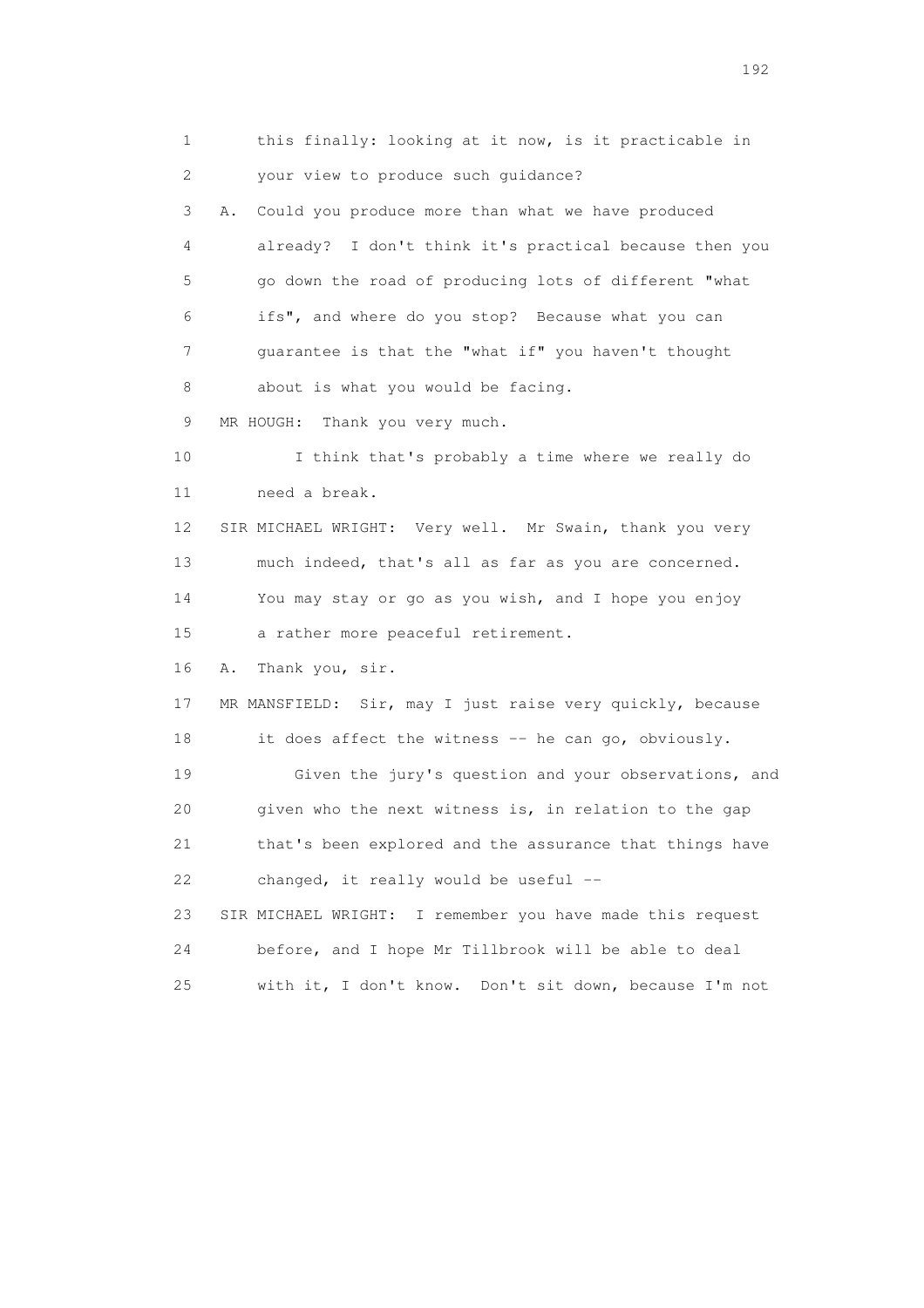1 sure. I will inquire. 2 MR MANSFIELD: Thank you very much. 3 (The witness withdrew) 4 (3.45 pm) 5 (A short break) 6 (4.00 pm) 7 (In the presence of the jury) 8 SIR MICHAEL WRIGHT: Yes. 9 MR HOUGH: The next witness is Mr Tillbrook. 10 CHIEF SUPERINTENDENT WILLIAM TILLBROOK (sworn) 11 SIR MICHAEL WRIGHT: Thank you, Mr Tillbrook. Please sit 12 down. 13 A. Thank you, sir. 14 Questions from MR HOUGH 15 MR HOUGH: Is your name William Tillbrook? 16 A. It is, sir, yes. 17 Q. I will be asking questions first on behalf of the 18 Coroner and then you will be asked questions by other 19 lawyers. 20 A. Yes, sir. 21 Q. Are you a Chief Superintendent in the Metropolitan 22 Police? 23 A. That's correct, sir. 24 Q. Are you the current OCU Commander for specialist 25 firearms command CO19?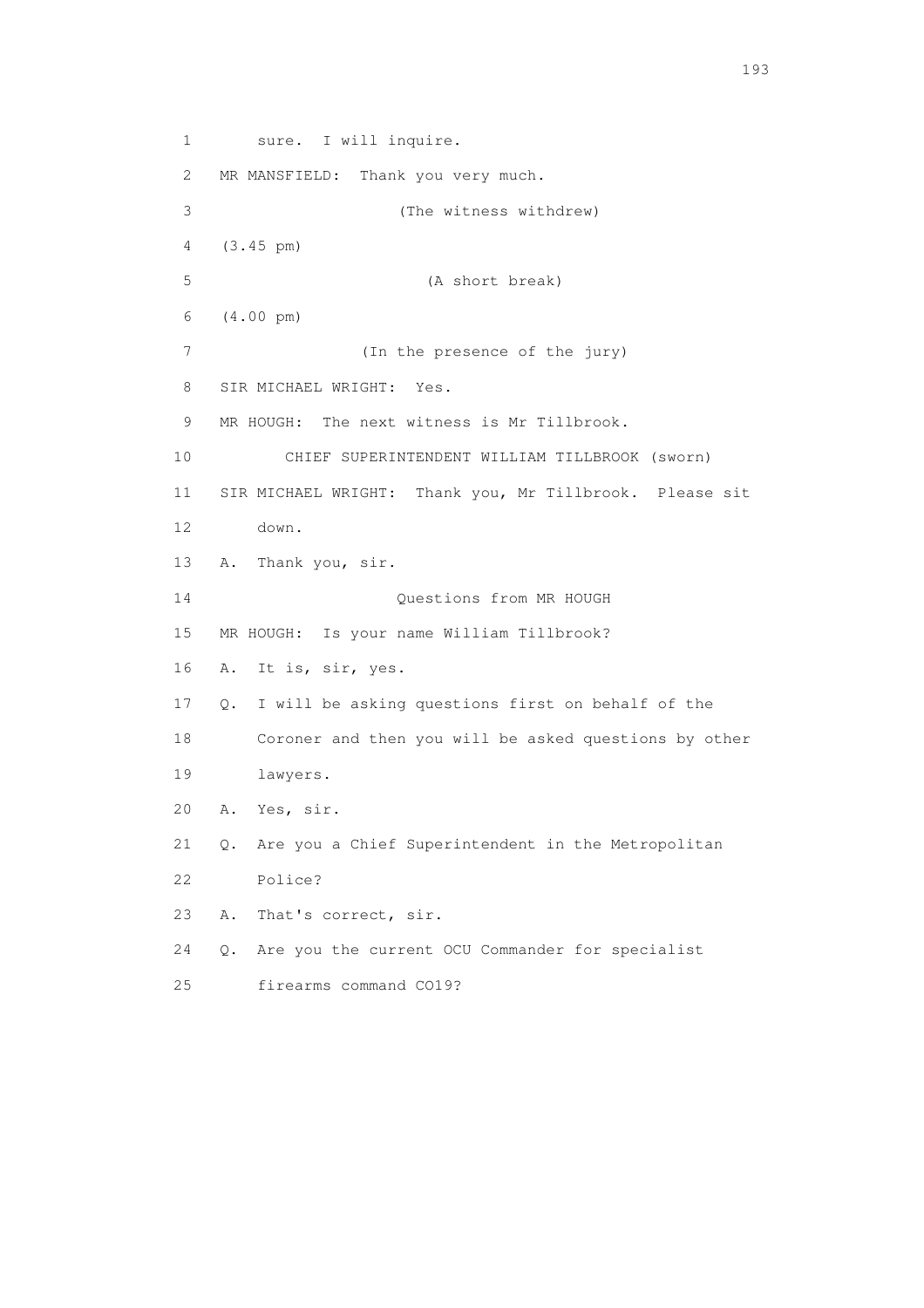- 1 A. I am, sir, yes.
- 2 SIR MICHAEL WRIGHT: OCU?
- 3 A. Operational Command Unit, sir.
- 4 MR HOUGH: You did not hold that post in July 2005, I think? 5 A. That's correct, sir, I didn't.
- 6 Q. What post did you hold at that time, just to help us?
- 7 A. At that stage, sir, I was the OCU Commander for the 8 Met's Clubs and Vice Unit.
- 9 Q. You have made a statement dated 10 September 2008, and 10 that deals primarily with the structure and history of 11 CO19?
- 12 A. Yes, sir.
- 13 Q. There is no difficulty about you having it to hand and
- 14 I think you already have it?
- 15 A. Thank you, sir, yes.
- 16 Q. I will deal with much of this quite briefly because we
- 17 have had quite a lot of it from other witnesses, you
- 18 understand?
- 19 A. I understand, sir, yes.
- 20 Q. First of all dealing with the structure of CO19, and

21 I am looking now at paragraphs 8 and 9 of your statement

- 22 on page 3, in terms of its size, how many inspectors,
- 23 first of all, are in CO19?
- 24 A. It fluctuates, sir, but generally around 25 to 30,
- 25 carrying out various roles.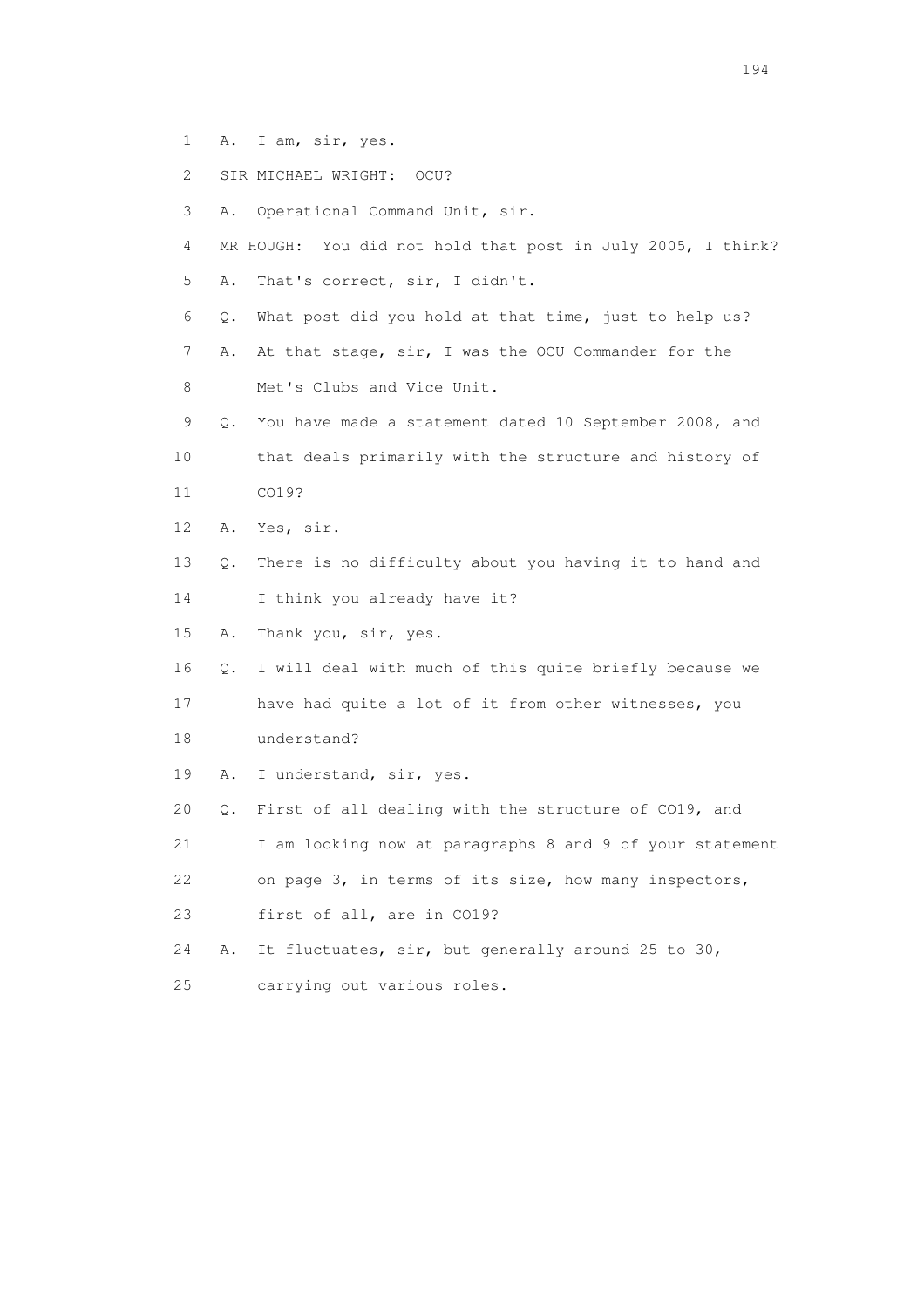- 1 Q. Then how many sergeants and constables?
- 2 A. Around 500, sir.

| 3               | Q.        | Those officers, is this right, are divided between the   |
|-----------------|-----------|----------------------------------------------------------|
| 4               |           | three main parts of CO19: armed response vehicles,       |
| 5               |           | tactical support teams, and specialist firearms          |
| 6               |           | officers?                                                |
| 7               | Α.        | In addition to that, sir, we have firearms instructors   |
| 8               |           | and for the sake of completeness I will mention that we  |
| 9               |           | carry out a firearms licensing function as well.         |
| 10              | Q.        | Thank you. The operational officers who perform          |
| 11              |           | interventions on the ground --                           |
| 12 <sup>°</sup> | Α.        | Yes.                                                     |
| 13              | 0.        | -- are divided into those in armed response vehicles,    |
| 14              |           | tactical support teams and SFOs?                         |
| 15              | Α.        | That's correct, sir, yes.                                |
| 16              | Q.        | We have heard that in order to get into CO19 and then in |
| 17              |           | order to progress up through the different parts, the    |
| 18              |           | officers have to achieve a certain level of training and |
| 19              |           | certain levels of proficiency with firearms?             |
| 20              | Α.        | Absolutely, yes.                                         |
| 21              | Q.        | In addition, we have heard the acronym AFO, authorised   |
| 22              |           | firearms officers?                                       |
| 23              | Α.        | Yes.                                                     |
| 24              | $\circ$ . | I think that, in addition to those in CO19, quite a lot  |
| 25              |           | of other divisions of the Metropolitan Police have       |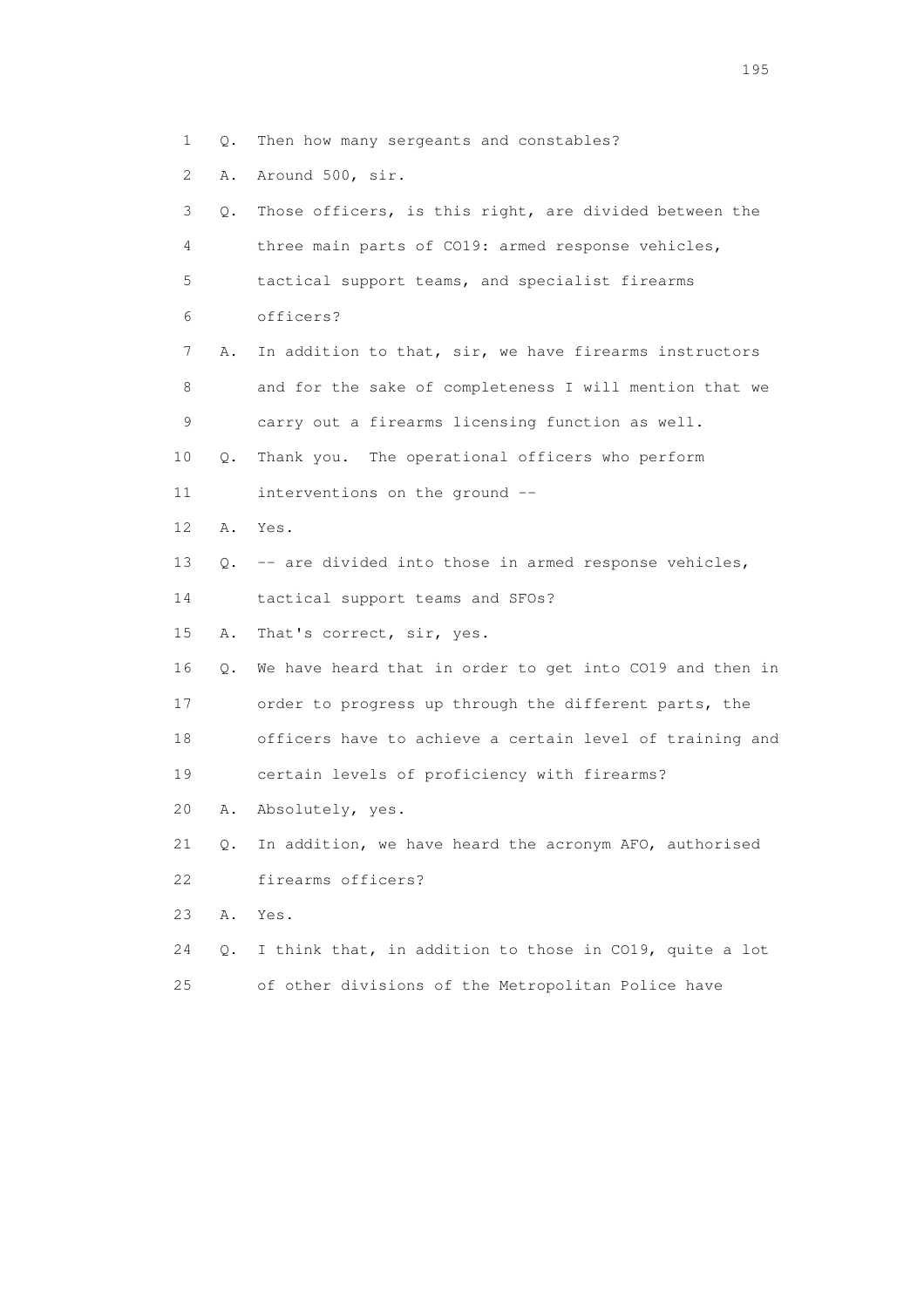1 authorised firearms officers? 2 A. That's correct, sir. CO19 is one of ten commands. 3 Q. Thank you. Just to deal with armed response vehicles, 4 then, because there has been some evidence about the 5 possible use of armed response vehicles in this case. 6 A. Yes. 7 Q. So just some general information about them, first of 8 all. How many officers in a typical armed response 9 vehicle? 10 A. Three, sir. 11 Q. Those officers in uniform? 12 A. They are, in marked vehicles. 13 Q. We have heard about armoured vehicles. Is that 14 a resource available to CO19? 15 A. It's available, sir, not one that's regularly deployed, 16 as an ARV would be. 17 Q. Thank you. Now, I think CO19 has an agreement with the 18 Metropolitan Police governing its provision of armed 19 response vehicles for the use of the police force as 20 a whole? 21 A. That's correct, sir, we would term it a service level 22 agreement. 23 Q. And this indicates -- 24 SIR MICHAEL WRIGHT: Almost sounds as though you are running 25 a separate business.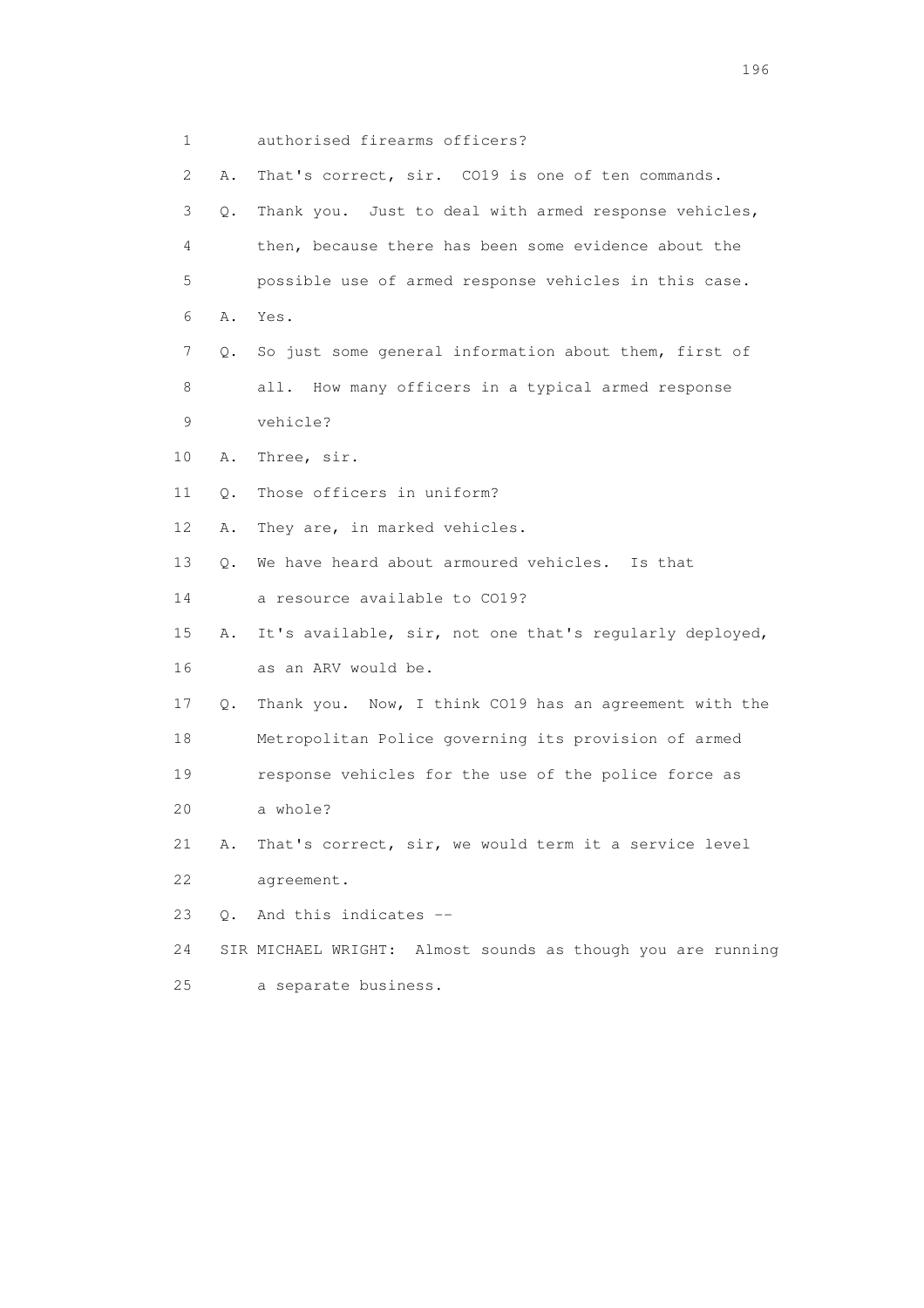1 A. It does, sir. It's there to provide the reassurance to 2 our unarmed colleagues that we are available to them. 3 SIR MICHAEL WRIGHT: They know what's available. 4 A. Indeed. 5 MR HOUGH: That sets down the number of ARVs that will be on 6 patrol at any given time? 7 A. During a 24-hour period, yes. 8 Q. Is this right, the intention is, and I am looking at 9 paragraph 18 of your statement, that an ARV should 10 arrive at a requested location within 12 minutes of 11 a call for assistance? 12 A. That's correct, sir, it's guidance. Not 12 minutes at 13 all costs. They have to get occasionally from one side 14 of London to the other. I want them to be able to get 15 there and deploy once they get there. 16 Q. Paragraph 19 of your statement, have you in fact done 17 some research into the data to find out how many ARVs 18 were on patrol on the morning of 22 July 2005? 19 A. I have examined a print-out from what we would term the 20 MDT or mobile data terminal, sir, yes. 21 Q. How many ARVs were on patrol across London at that time? 22 A. On that day, sir, there were five on patrol for the 23 early shift, plus a supervisor both north and south of 24 the Thames. Additionally there would be a duty officer 25 or an inspector on for that shift as well. The directed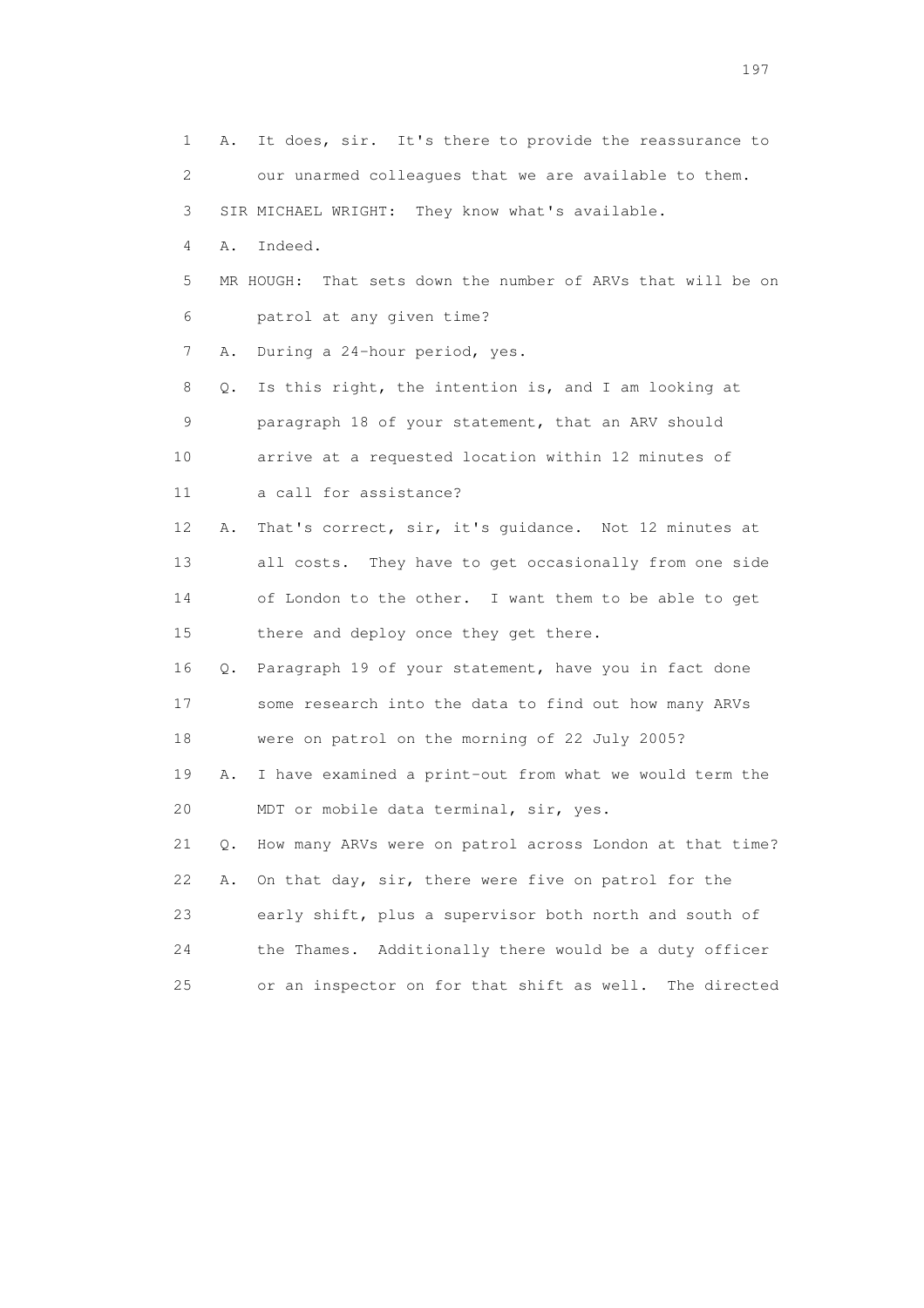1 patrols, would you like me to cover this point?

2 Q. Yes, please.

| 3  | Α. | Directed patrols, and we may come on shortly to discuss    |
|----|----|------------------------------------------------------------|
| 4  |    | how we post the ARVs, but at that stage the directed       |
| 5  |    | patrols for the ARVs were -- there was one ARV posted to   |
| 6  |    | cover Westminster and Kensington, one to cover Haringey    |
| 7  |    | and Islington, another to cover Hackney and                |
| 8  |    | Waltham Forest, one for Lambeth and Wandsworth and         |
| 9  |    | lastly one for Southwark borough.                          |
| 10 | Q. | So is this right, from your summary, each ARV would        |
| 11 |    | cover two boroughs except for the one for Southwark        |
| 12 |    | which just had Southwark?                                  |
| 13 | Α. | On that day, yes.                                          |
| 14 |    | SIR MICHAEL WRIGHT: I hardly like to ask you this, because |
| 15 |    | we are in it, is that a perceived higher crime level.      |
| 16 | Α. | Sir, we may come on to discuss this in more detail, but    |
| 17 |    | the basic process is we look at intelligence around        |
| 18 |    | various boroughs and we look at the calls from the         |
| 19 |    | public or from our unarmed colleagues. On those bases      |
| 20 |    | we post our ARVs where we think they are most likely to    |
| 21 |    | be useful.                                                 |
| 22 |    | SIR MICHAEL WRIGHT: It's the question of numbers of calls  |
| 23 |    | over a period.                                             |
| 24 | Α. | Indeed, sir, it's one element and also you could add to    |

25 that local intelligence as well.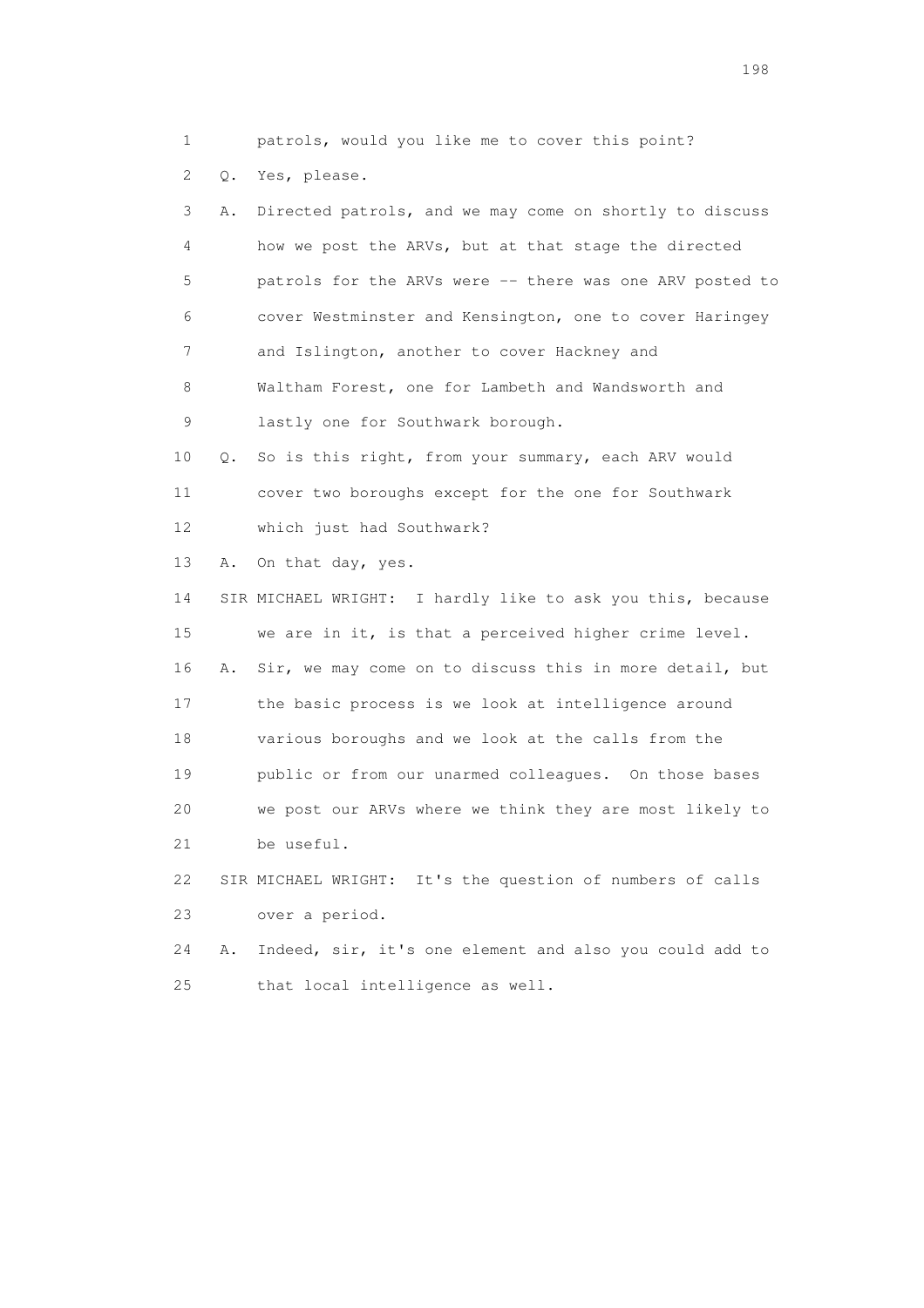| $\mathbf 1$               |    | The speed of response of an ARV, quite apart from<br>MR HOUGH: |
|---------------------------|----|----------------------------------------------------------------|
| $\mathbf{2}^{\mathsf{I}}$ |    | the intention or guidance that you have discussed, will        |
| 3                         |    | be dependent on where it happens to be in relation to          |
| 4                         |    | the call for assistance?                                       |
| 5                         | Α. | That's right, sir, yes.                                        |
| 6                         | Q. | And will also be dependent, I suppose, upon the size of        |
| 7                         |    | the area it's covering?                                        |
| 8                         | Α. | And time of day, weight of traffic, and a number of            |
| 9                         |    | factors.                                                       |
| 10                        | Q. | Yes. Can we move on to tactical support teams because          |
| 11                        |    | there has been some reference to the availability of           |
| 12 <sup>°</sup>           |    | these as a resource on 22 July.                                |
| 13                        | Α. | Yes.                                                           |
| 14                        | Q. | Officers in tactical support teams are one up the ladder       |
| 15                        |    | of training and proficiency from ARV officers; is that         |
| 16                        |    | right?                                                         |
| 17                        | Α. | They have undertaken some extra training, sir, yes,            |
| 18                        |    | mainly around supporting surveillance operations.              |
| 19                        | Q. | MASTS?                                                         |
| 20                        | Α. | MASTS, you are familiar with that phrase?                      |
| 21                        | Q. | Yes. What have you discovered from your researches             |
| 22                        |    | about the availability of TST teams on 22 July?                |
| 23                        | Α. | On that day, sir, the indication is that there was one         |
| 24                        |    | TST available consisting of a sergeant and nine                |
| 25                        |    | constables, that was available from 7 am.                      |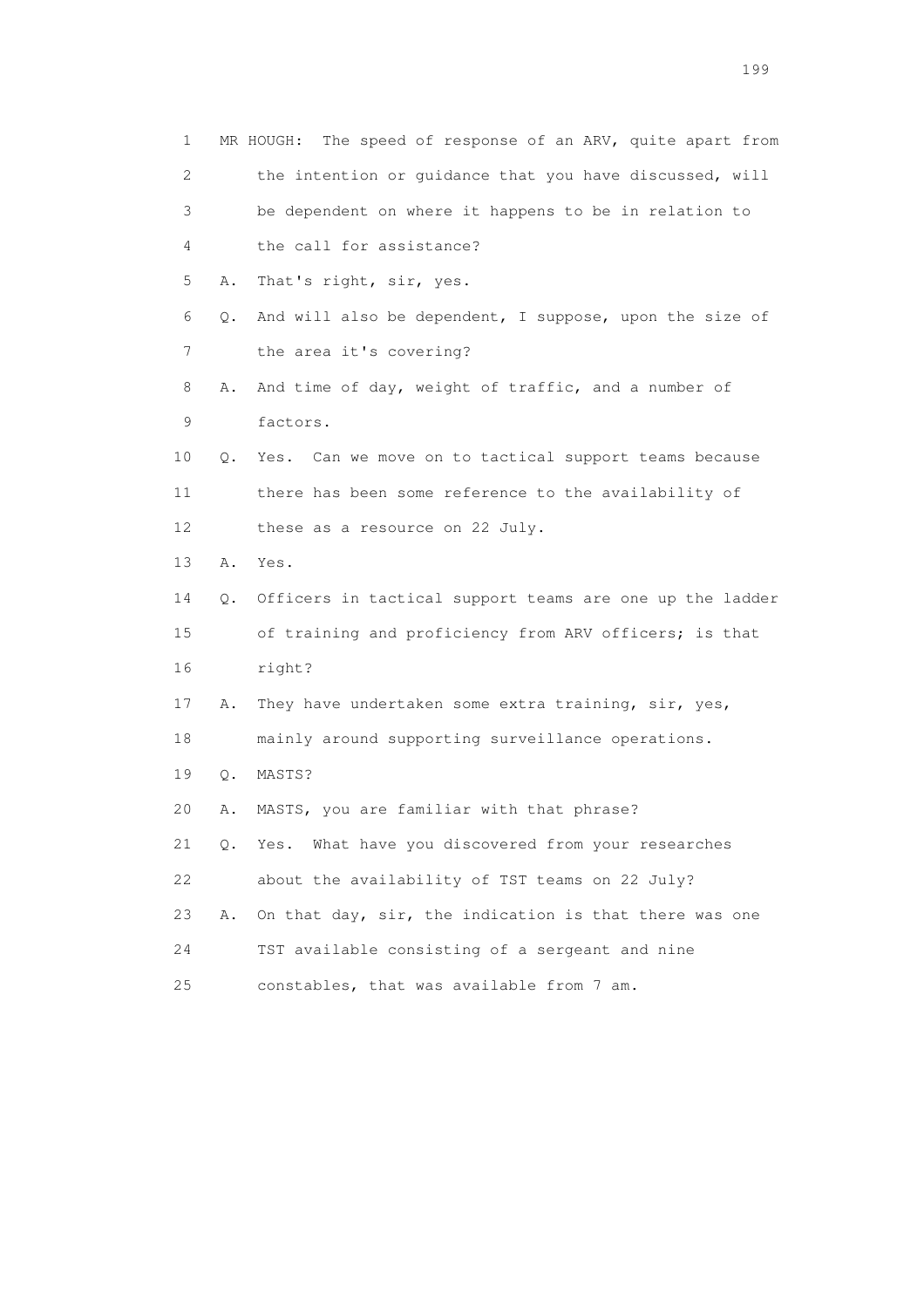2 Operation Theseus? 3 A. OP Theseus, that's correct, sir. 4 Q. Now turning to specialist firearms officers, they are 5 the officers who have received the highest level of 6 training and achieved the highest level of accuracy with 7 their weapons? 8 A. Yes. 9 SIR MICHAEL WRIGHT: Before you embark on that, the one 10 sergeant and nine constables, how many TSTs is that? Or 11 how many units is that? That's just the one unit? 12 A. That would be one team, sir. 13 SIR MICHAEL WRIGHT: In several cars? 14 A. The make-up could vary. It would depend what they are 15 called upon to do, sir, much like the SFOs. 16 SIR MICHAEL WRIGHT: Are these the ones we see in a van? 17 A. No, they will be deployed in cars. 18 SIR MICHAEL WRIGHT: Unmarked. 19 A. Unmarked, depending again on the task. They can deploy 20 in uniform. I would surmise on this day they would be 21 available to deploy in unmarked cars. 22 SIR MICHAEL WRIGHT: Because of the job they were doing, the 23 Theseus support. 24 A. Yes, sir. 25 SIR MICHAEL WRIGHT: So really in one sense, they are almost

1 Q. That was available, was it, for those involved in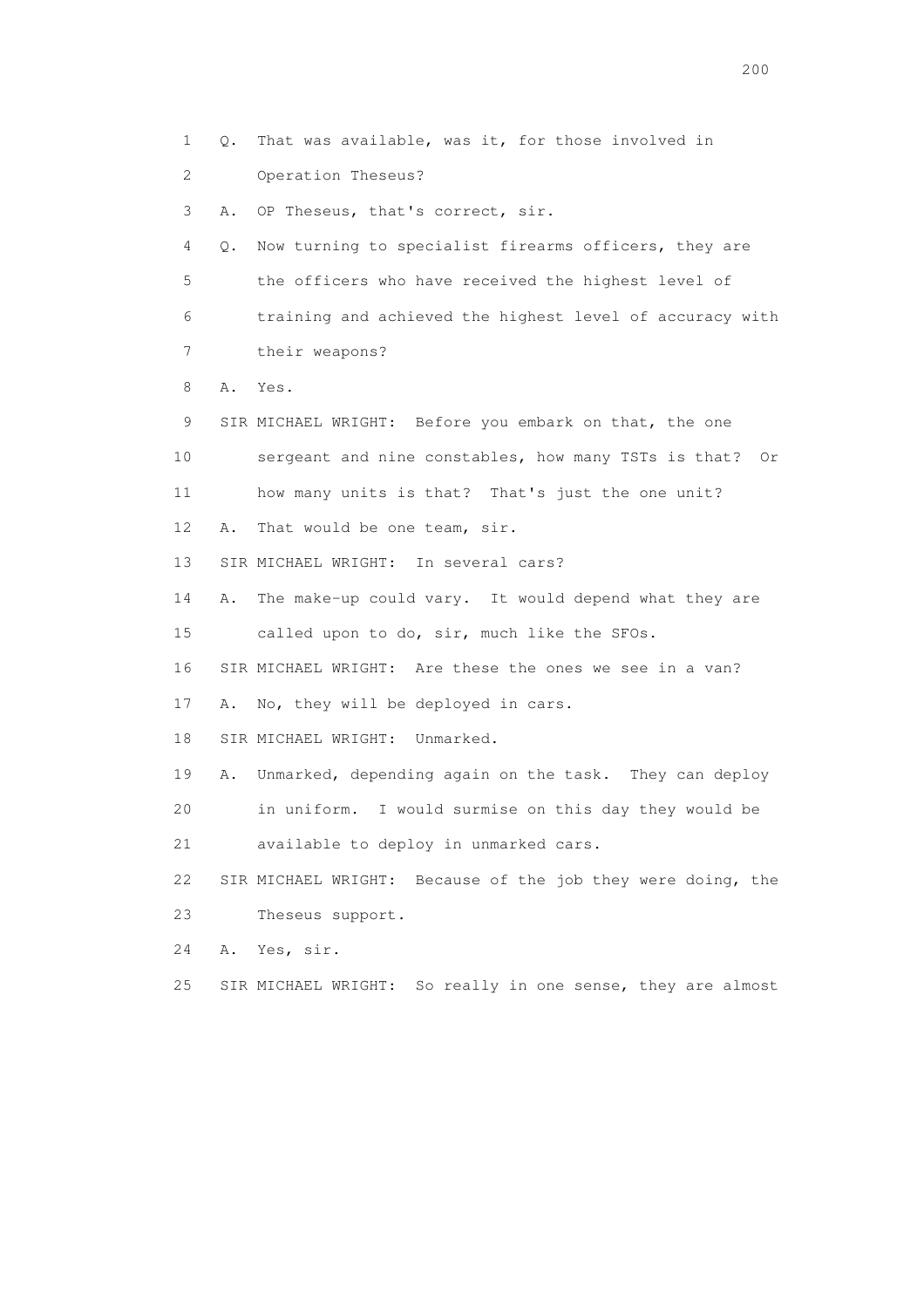1 like a second level of specialist firearms teams but not 2 trained to the same level. 3 A. Indeed, sir, they can undertake some of the roles. 4 MR HOUGH: Specialist firearms officers as we were just 5 discussing, we have heard something about the additional 6 training that they undertake. 7 A. Yes. 8 Q. We have heard from others that they receive a standard 9 set of five days training in every six weeks? 10 A. The refresher training, yes. 11 Q. What is the size and make-up of the typical SFO team? 12 A. Ideally, sir, a sergeant and between 10 and 12 13 constables. We would aim for 12. It fluctuates around 14 that number. 15 Q. They received, in addition to generic training for 16 dealing with armed interventions, specific training to 17 deal with all sorts of different and unusual situations? 18 A. Indeed, sir. What you could refer to as the higher risk 19 operations, yes. 20 Q. Turning specifically to the officers involved in this 21 case, and I am looking at paragraph 39 of your 22 statement, have you been able to look specifically at 23 the training records for them? 24 A. What I did, sir, was tasked my chief instructor, 25 Chief Inspector Martin Rush, to do that.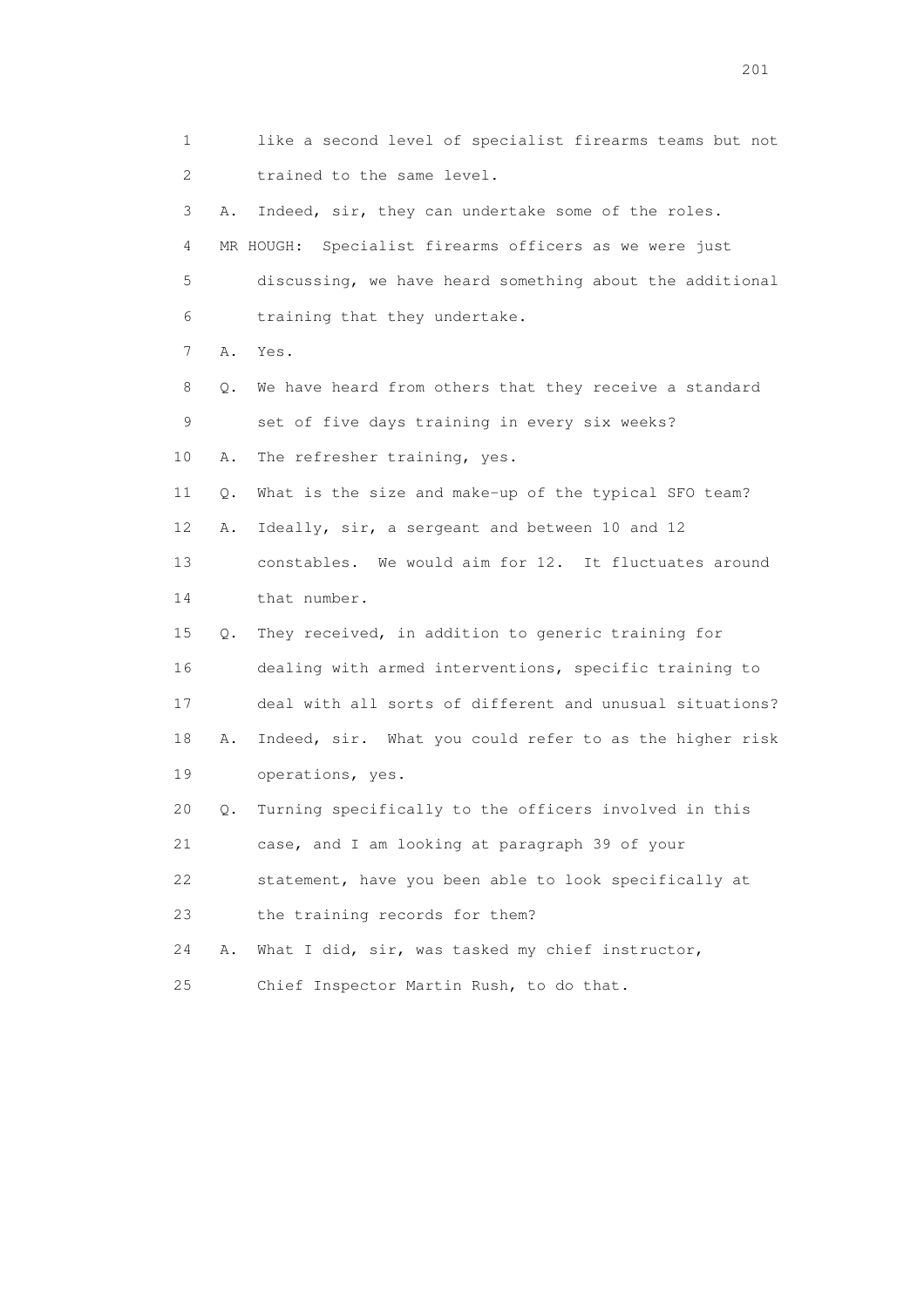1 Q. What did he find?

| $\mathbf{2}^{\mathsf{I}}$ | He reviewed the training history in respect of officer<br>Α.   |
|---------------------------|----------------------------------------------------------------|
| 3                         | C2 or Charlie 2, and what he discovered was that C2 took       |
| 4                         | part in 104 CO19 training events prior to 22 July 2005.        |
| 5                         | Of those, how many related to intervention skills of the<br>Q. |
| 6                         | kind that might be pertinent to this kind of operation?        |
| 7                         | Yes, sir. Mr Rush's view was that he identified 46 of<br>Α.    |
| 8                         | those training events that would, you could classify as        |
| 9                         | refreshing, improving armed intervention skills.               |
| 10                        | You then deal in your statement with the --<br>Q.              |
| 11                        | SIR MICHAEL WRIGHT: You are not distinguishing there,          |
| 12                        | I suppose, between intervention and interception?              |
| 13                        | No, I am not, sir. It's the intervention skills that<br>Α.     |
| 14                        | enable an interception to take place.                          |
| 15                        | MR HOUGH: You deal in your statement also with the role of     |
| 16                        | a firearms tactical adviser and with briefings. I am           |
| 17                        | going to deal with those because we have heard quite           |
| 18                        | a lot about them from other officers. I am sure others         |
| 19                        | will ask you about them if they wish to.                       |
| 20                        | May I deal with something you deal with towards the            |
| 21                        | end of your statement, which is the shots fired by CO19        |
| 22                        | officers. For this purpose, can we perhaps have on             |
| 23                        | screen a couple of tables which you exhibit to your            |
| 24                        | statement, page 1321 of the statements bundles.<br>Is this     |
| 25                        | a record that you have provided of the number of times,        |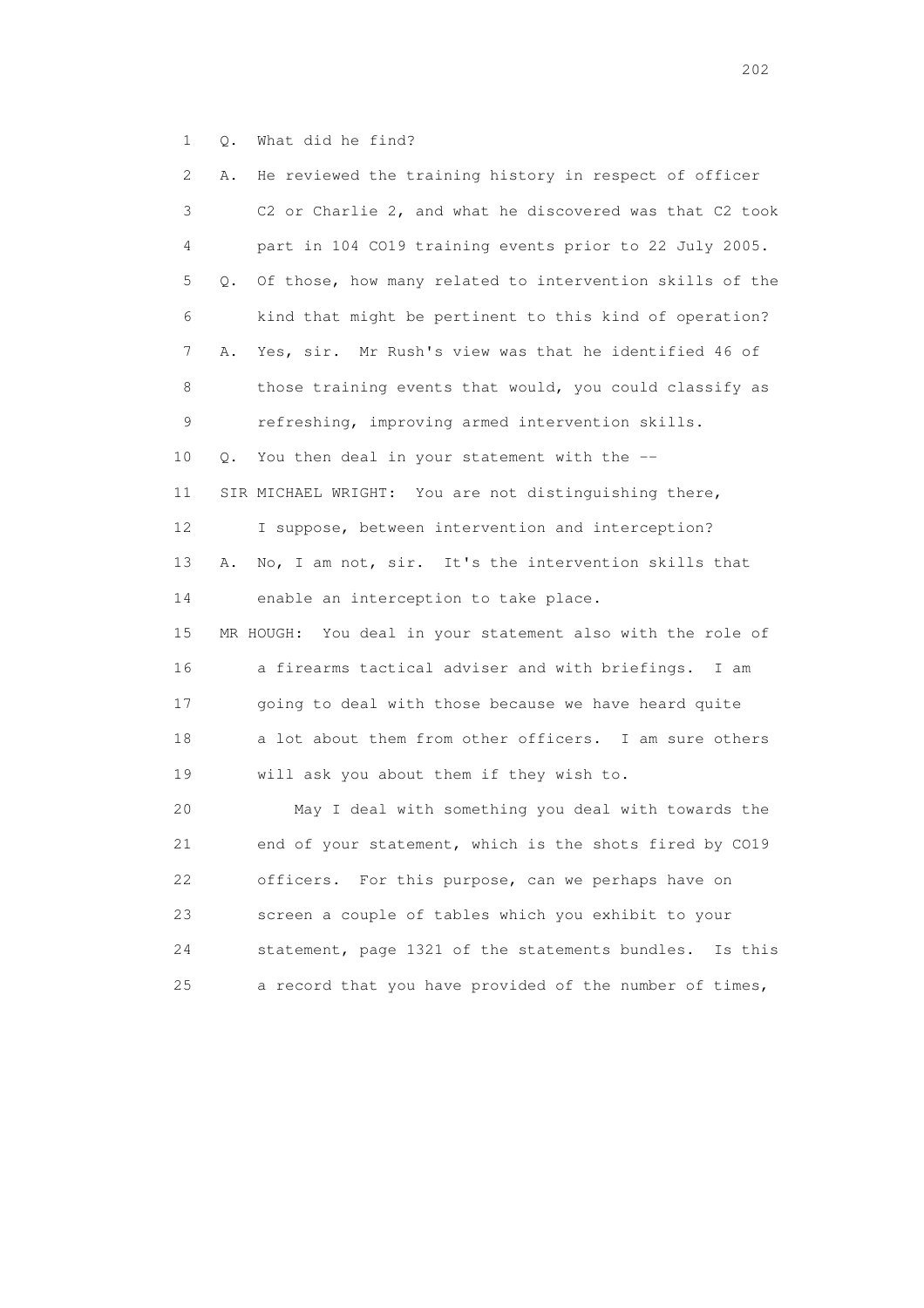1 looking first at table 1, that specialist firearms 2 officers were called to perform operations? 3 A. It is, sir. It's based on the best available 4 information. 5 Q. For each year you have set out the number of SFO 6 operations, the number of operations in which shots were 7 fired, number of persons who were hit by one or more 8 bullets, and the number of fatalities caused by SFOs? 9 A. Yes, sir. 10 Q. We can see, I think, that in the many hundreds of 11 operations in each year, no more than two or three 12 shots -- no more than two or three operations in which 13 shots were fired at all in any given year, no more than 14 two, in fact? 15 A. Indeed, sir. It's also worth bearing in mind that any 16 number of these operations could involve more than one 17 team. 18 Q. Then also in each year, no more than two or three people 19 hit by bullets fired by SFOs? 20 A. Indeed, sir. 21 Q. And no more than two or three fatalities obviously as 22 a result? 23 A. Correct, sir. 24 SIR MICHAEL WRIGHT: These run down to August of this year? 25 A. That's correct, sir, up until August 2008.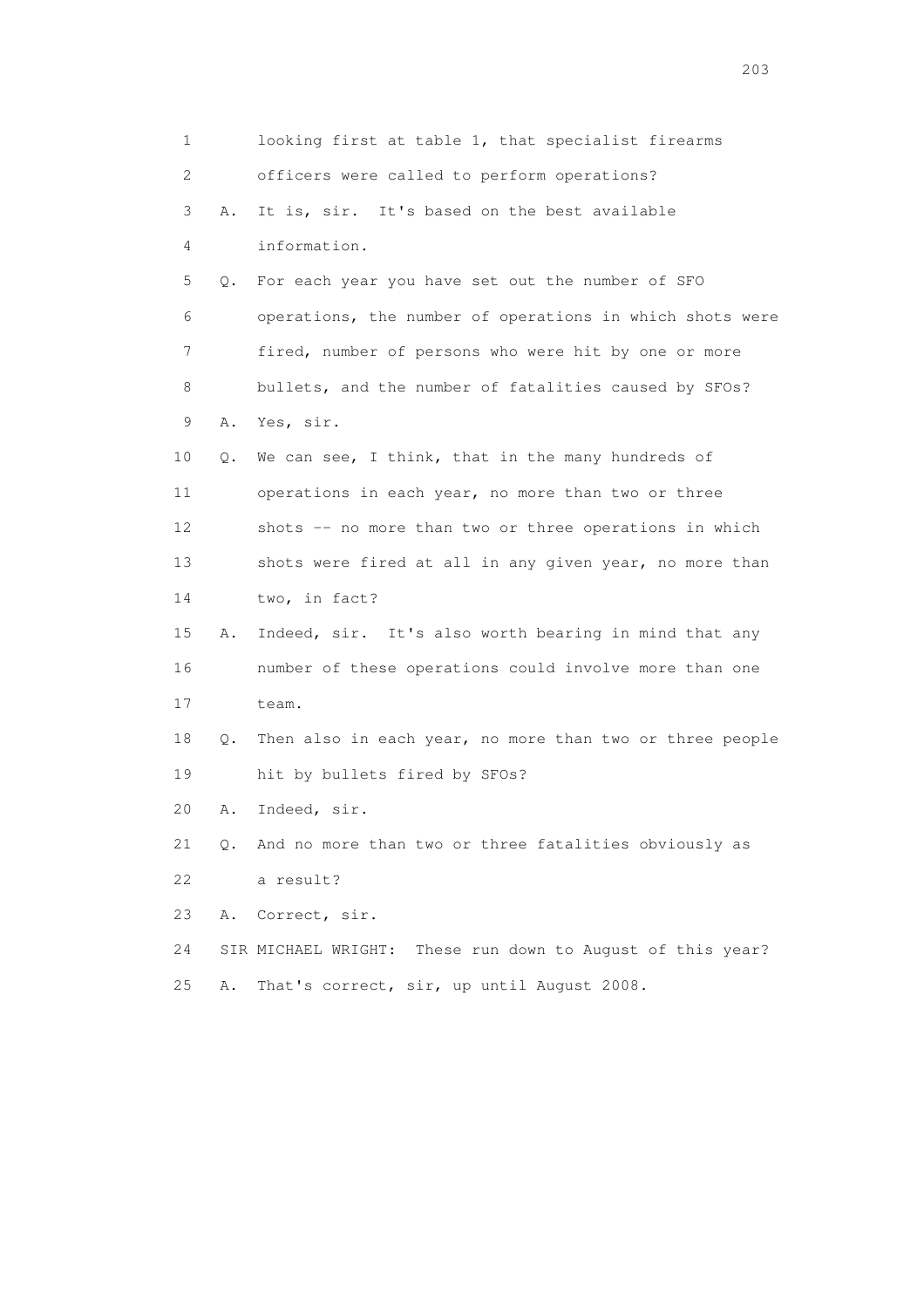1 MR HOUGH: Then table 2, a similar exercise performed for 2 ARV officers who obviously are more numerous than SFOs? 3 A. Yes. 4 Q. And called upon to attend more times because they are 5 permanently on patrol? 6 A. Indeed. May I add, sir, a spontaneous response, 7 therefore without perhaps the benefit of planning and 8 intelligence. 9 Q. Do those tables give us a picture of the regularity with 10 which shots are fired and people are harmed by your 11 officers? 12 A. They do, sir, of the many, many thousands of armed 13 responses, yes. They are, I would suggest, minimal 14 numbers. 15 MR HOUGH: Thank you very much. Those are my questions. 16 SIR MICHAEL WRIGHT: Can I go back a minute. I am not sure 17 Mr Hough has dealt with this and it may not matter much. 18 We know that you have told us that certainly on the 19 22nd, there were five ARVs on patrol around London 20 generally. 21 A. Yes, sir. 22 SIR MICHAEL WRIGHT: I am not sure, do we know, ordinarily, 23 let us leave out Theseus for a minute, ordinarily how 24 many SFO teams will be on standby at any time of the day 25 or night?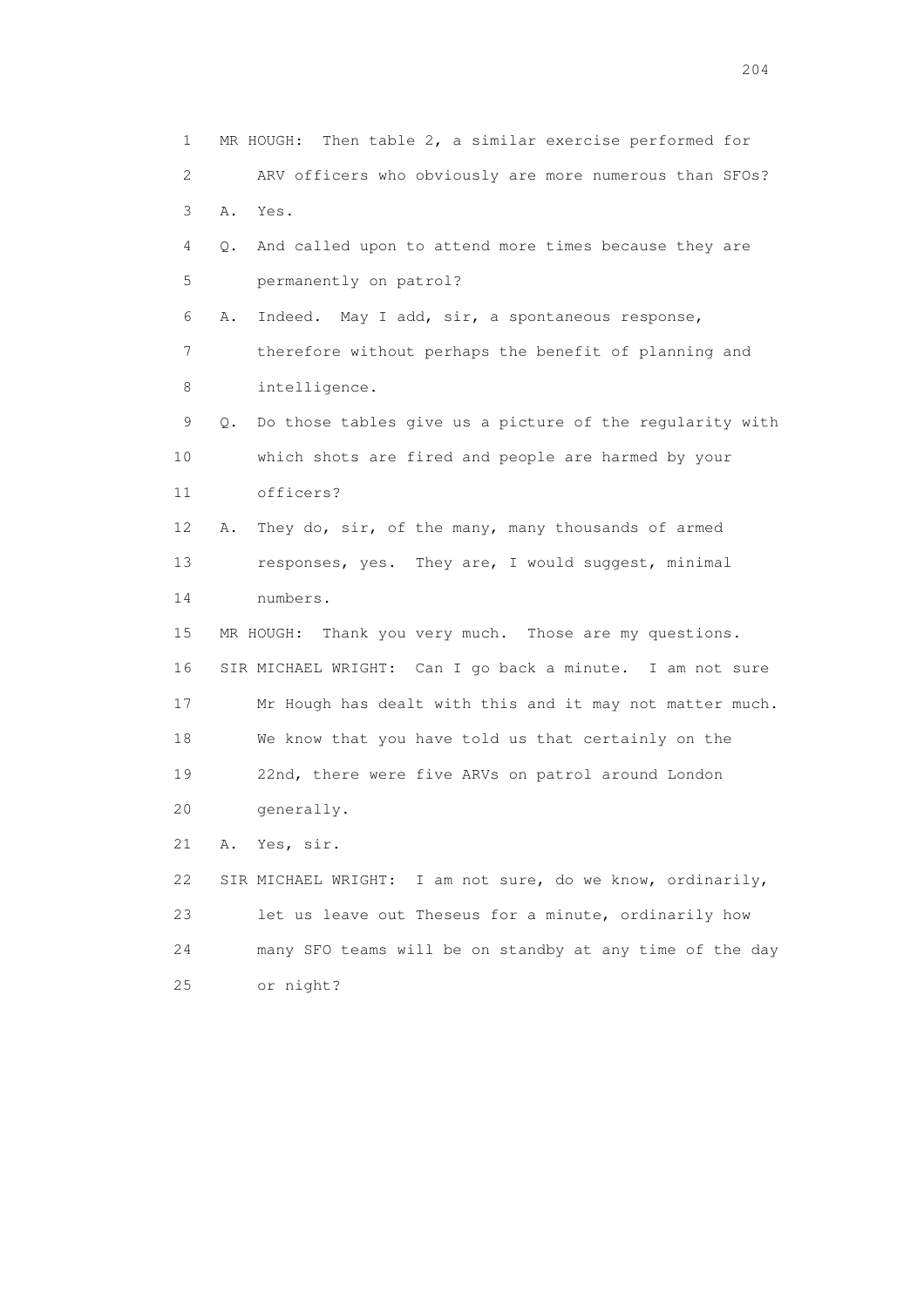1 A. On a weekday, sir?

2 SIR MICHAEL WRIGHT: Yes.

| 3  | Α. | They work to a roster. On any given weekday there will   |
|----|----|----------------------------------------------------------|
| 4  |    | be up to three available. They term themselves as early  |
| 5  |    | 1, early 2 and early 3. If an operation comes in         |
| 6  |    | overnight or indeed the night before, the early 1 would  |
| 7  |    | be the response made available to that, and the others   |
| 8  |    | would simply shift up. In addition to that, there would  |
| 9  |    | be a team available later on.                            |
| 10 |    | SIR MICHAEL WRIGHT: So there is a sort of first call,    |
| 11 |    | second call and third call?                              |
| 12 | Α. | Indeed, sir, and the late team as well.                  |
| 13 |    | SIR MICHAEL WRIGHT: And the late team. Were there any    |
| 14 |    | special arrangements being made in the fortnight of the  |
| 15 |    | 7th down to 21 July because of what had been happening?  |
| 16 |    | You may not know.                                        |
| 17 | Α. | Sir, not having been there, I can try and find out of    |
| 18 |    | course.                                                  |
| 19 |    | SIR MICHAEL WRIGHT: Don't worry. We know in fact that on |
| 20 |    | the night of the 21st into the early morning of the      |
| 21 |    | 22nd, the orange team was on standby and in fact was     |
| 22 |    | therefore kitted up and subject to briefing ready to go. |
| 23 | Α. | Yes.                                                     |
| 24 |    | SIR MICHAEL WRIGHT: And in fact spent quite a lot of its |
| 25 |    | time probably drinking vast quantities of tea in the     |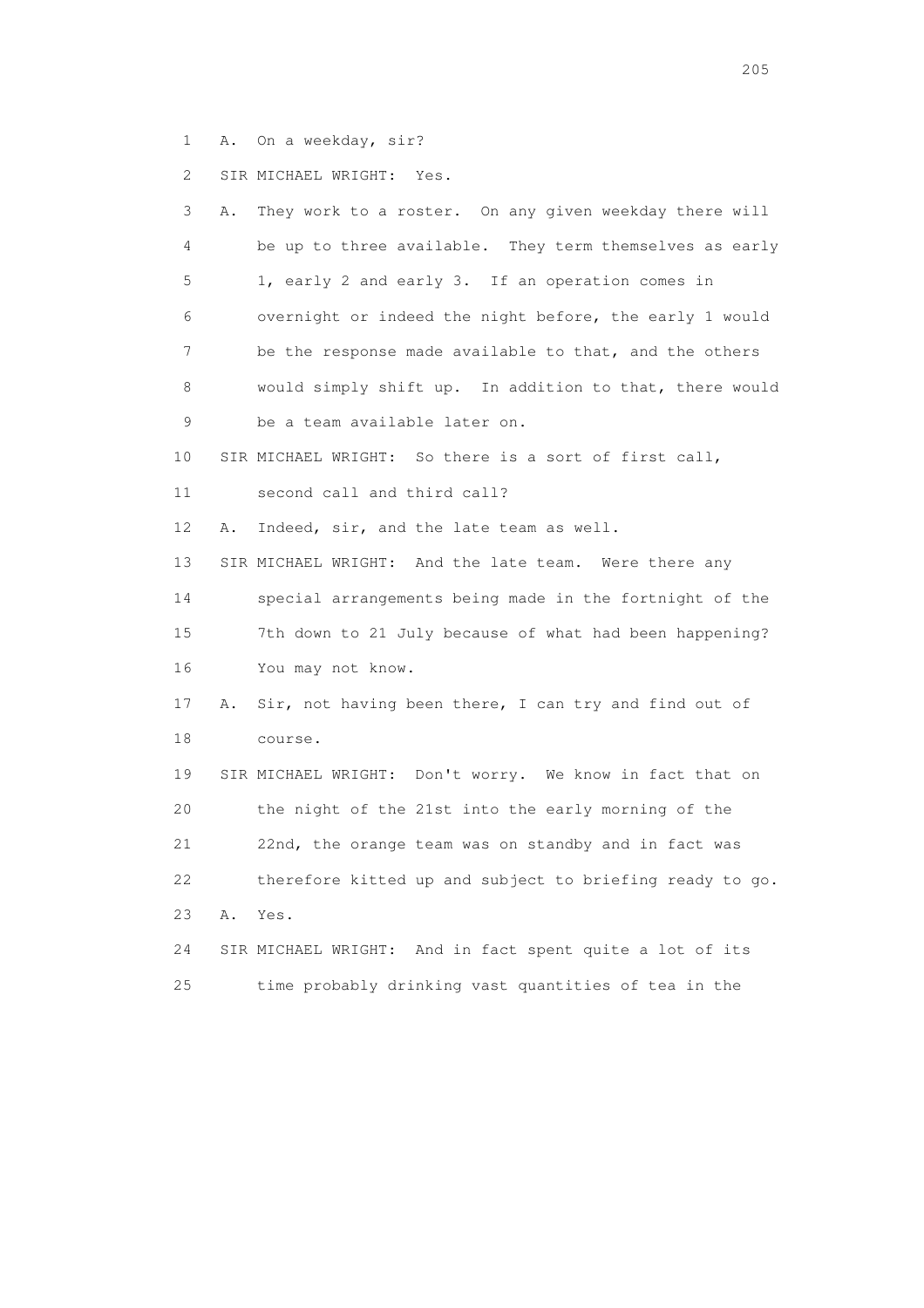1 canteen at Scotland Yard.

2 A. But ready to respond, sir, yes.

 3 SIR MICHAEL WRIGHT: Yes. That, I suppose, would be more or 4 less a standard state of affairs? 5 A. It's not an unusual situation, sir, when the demand 6 reaches the level -- 7 SIR MICHAEL WRIGHT: I don't mean the tea, I mean just being 8 on standby. 9 A. I understand the question, sir. It's not unusual that 10 at times of high demand, that a team may be, rather than 11 go home, they may be held in a hotel  $-$  12 SIR MICHAEL WRIGHT: In case if there is some reason to 13 think they may be needed. 14 A. Indeed. 15 SIR MICHAEL WRIGHT: There is always scope to have at any 16 given time two teams on, available. 17 A. Yes, sir. 18 SIR MICHAEL WRIGHT: The last one off and the next one on. 19 A. Indeed, and they are flexible individuals, they have to 20 be.

21 SIR MICHAEL WRIGHT: Very well, thank you.

22 MR HOUGH: We have actually heard some evidence about

23 provision of SFO teams.

24 SIR MICHAEL WRIGHT: From the tactical firearms officers.

25 MR HOUGH: Over the earlier period.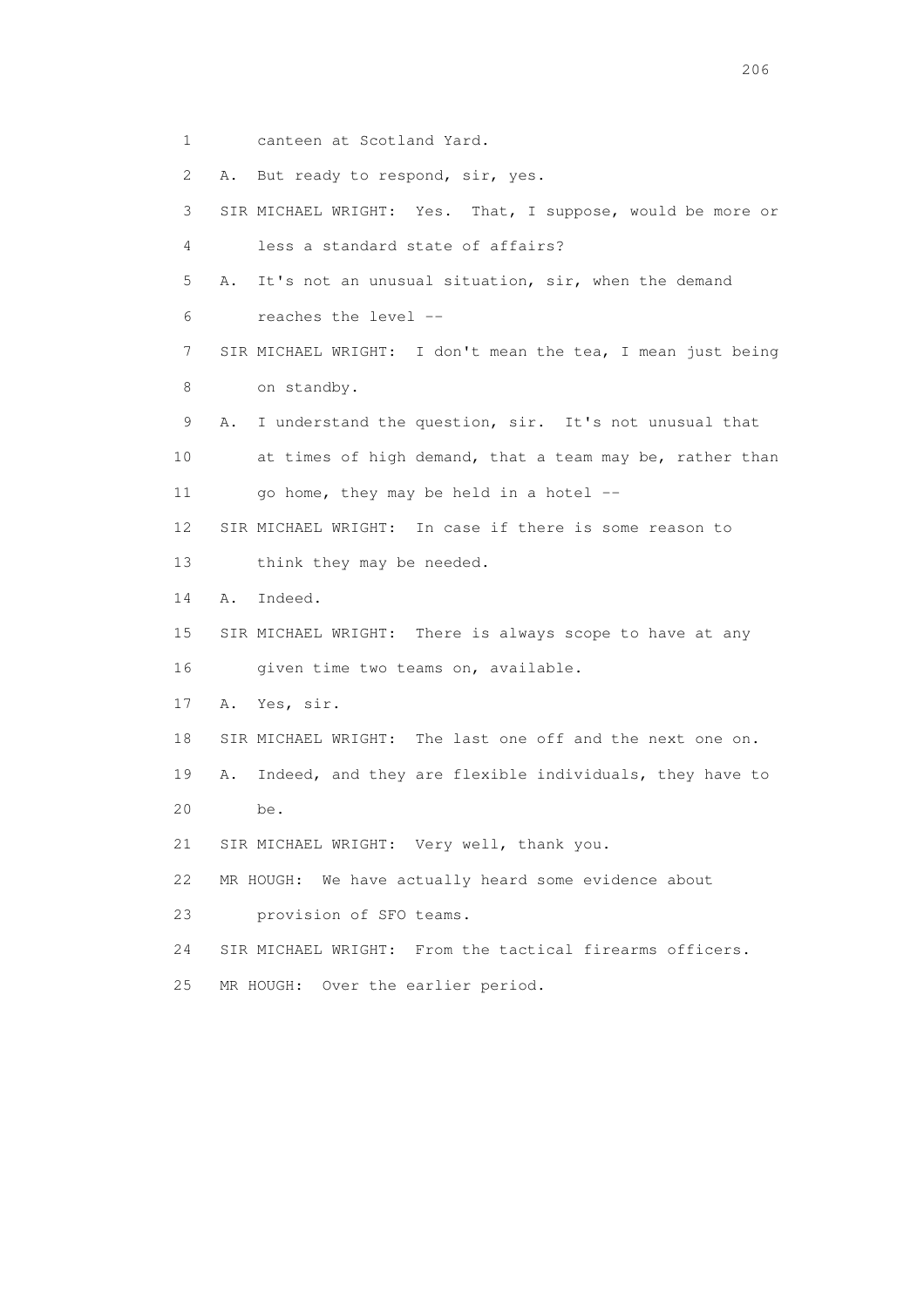1 SIR MICHAEL WRIGHT: Thank you.

 2 Mr Mansfield. 3 Questions from MR MANSFIELD 4 MR MANSFIELD: Yes. 5 Good afternoon, Mr Tillbrook, my name is 6 Michael Mansfield. As you know, I represent the family. 7 I am not sure I will be able to finish you tonight, 8 I am sorry about this, but could I ask first of all 9 a question which may require or may not, I don't know 10 the answer to it, some research by you or somebody on 11 your behalf again? 12 A. Yes, sir. 13 Q. I think you have been sitting in court today? 14 A. Today, sir, I have, yes. 15 Q. There is no objection to that. It saves me having to 16 preface everything because you will have heard questions 17 asked of the last witness and in particular two 18 questions, as I understand it, certainly one of them 19 from the jury and one from elsewhere: the first one is 20 that there is no police officer probably in the land 21 that is unaware of what happened to Jean Charles 22 de Menezes, that seems to be one question? 23 A. I couldn't disagree with that, sir. 24 Q. Really the rider to that is clearly whether lessons have 25 been learnt, and we are assured they have been. Is that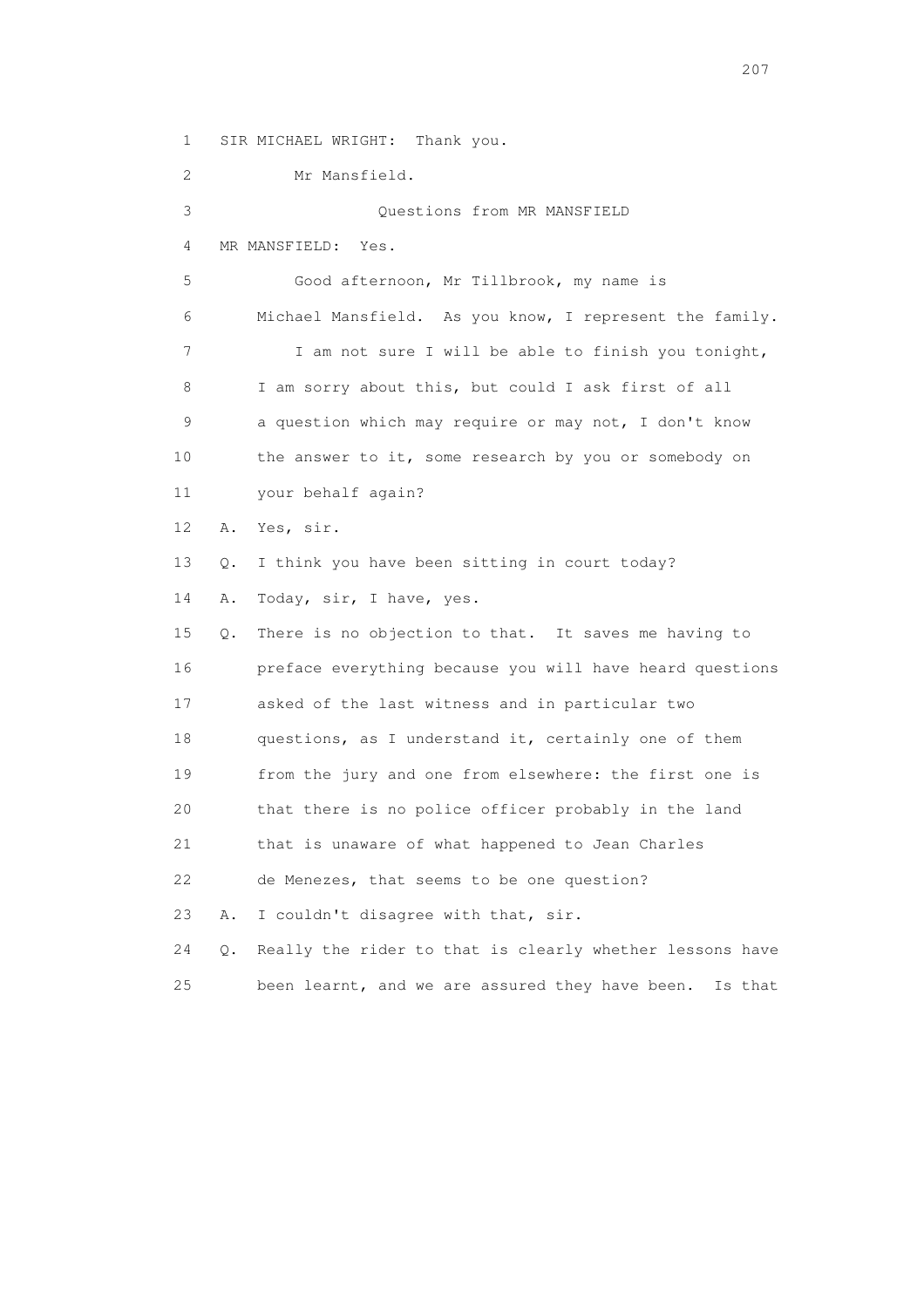1 right?

2 A. Yes.

3 Q. Lessons have been learnt?

4 A. Yes, sir, I would agree with that.

 5 Q. The question I have is this: from a firearms point of 6 view, since you are the senior officer in relation to 7 this, and that's why I have waited a few weeks before 8 asking these questions, until we get the key people, 9 from a firearms point of view, what has changed? Really 10 the question is: if there were to arise again, a suspect 11 bomber who isn't, would the situation be handled 12 differently and, if so, how? 13 A. Okay, sir, and this question is purely from the firearms 14 and armed intervention perspective? 15 Q. Well, if you are able to go beyond it, but I have 16 assumed that that's your area of expertise. 17 A. It is the area around which I have knowledge, sir. If 18 I might add, this hearing could probably take one or two 19 days' worth of evidence on the scrutiny -- 20 SIR MICHAEL WRIGHT: Forgive me one moment, Mr Tillbrook. 21 Mr Mansfield, I have been thinking about this. I am not 22 going to stop you because there has been a jury 23 question, but I am acutely conscious of the limitations 24 and range of evidence that I ought to allow on this 25 particular topic and you know perfectly well why.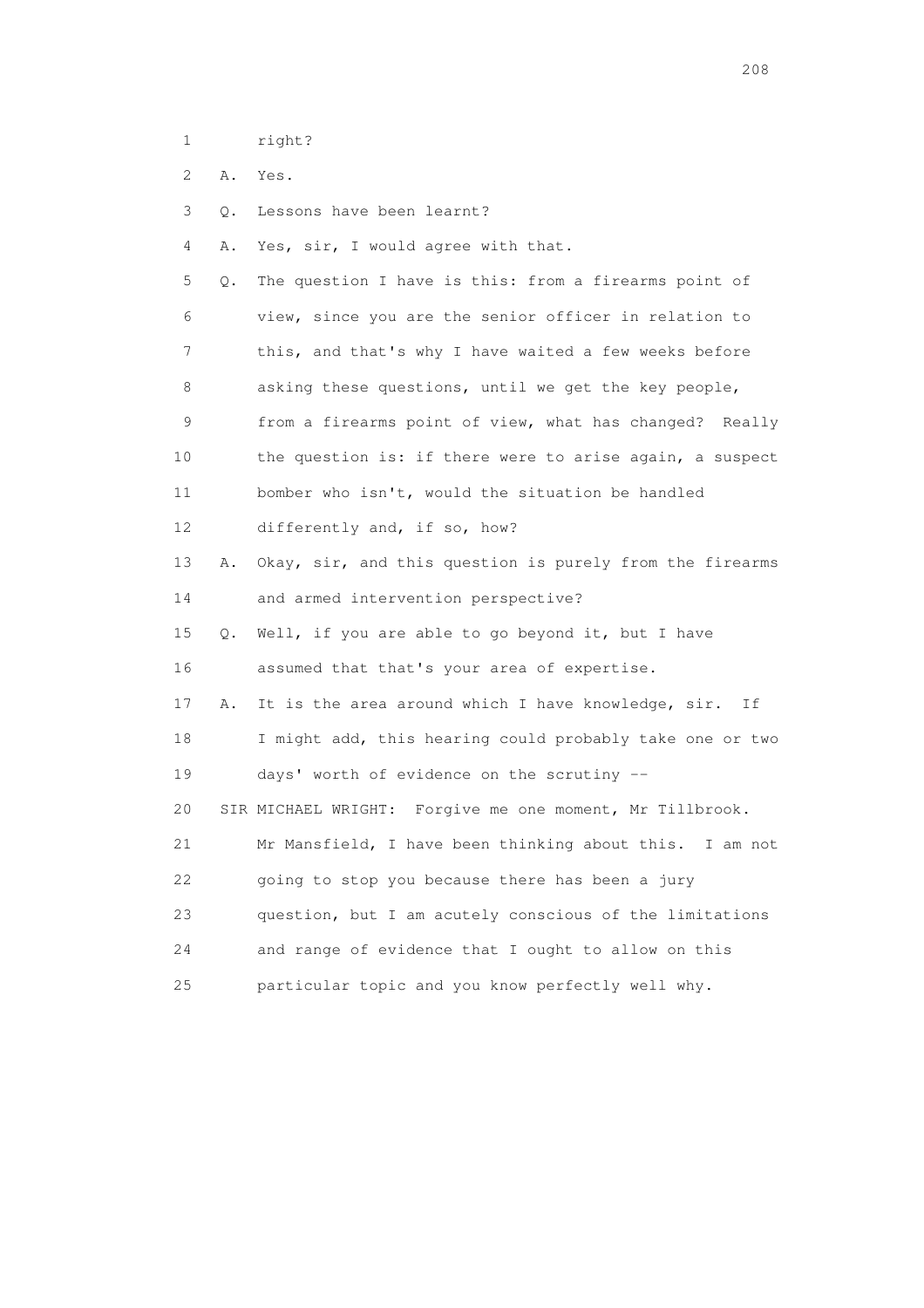1 MR MANSFIELD: Yes, yes.

| $\mathbf{2}^{\mathsf{I}}$ | SIR MICHAEL WRIGHT: I'm going to let Mr Tillbrook answer       |
|---------------------------|----------------------------------------------------------------|
| 3                         | this question to the best of his ability and see how           |
| 4                         | much information he can give you, but if you want to go        |
| 5                         | any further, I think we will have to discuss it at             |
| 6                         | 5 o'clock.                                                     |
| 7                         | MR MANSFIELD: Yes. Can I focus it, perhaps?                    |
| 8                         | SIR MICHAEL WRIGHT: If you can, yes.                           |
| 9                         | MR MANSFIELD: Because the concern obviously that the family    |
| 10                        | and the public would have is the use of firearms               |
| 11                        | officers to intercept suspect, suspect, all right, I am        |
| 12                        | dealing with that category for the moment, not confirmed       |
| 13                        | bombers, all right?                                            |
| 14                        | Yes, sir, I understand.<br>Α.                                  |
| 15                        | That second category I used.<br>Q.                             |
| 16                        | I understand.<br>Α.                                            |
| 17                        | The interception of suspect bombers who may end up on<br>Q.    |
| 18                        | a tube train, a bus or in a shopping precinct or many          |
| 19                        | urban environments we can think of, obviously. And so          |
| 20                        | the question, if I can focus it on that category, in           |
| 21                        | that kind of urban situation, whether in fact any              |
| 22                        | changes have been made to procedures or resources?             |
| 23                        | Insofar as it relates directly to SFOs.<br>SIR MICHAEL WRIGHT: |
| 24                        | SFOs or firearms officers.<br>Α.                               |
| 25                        | Well, CO19 because you have given us a range,<br>MR MANSFIELD: |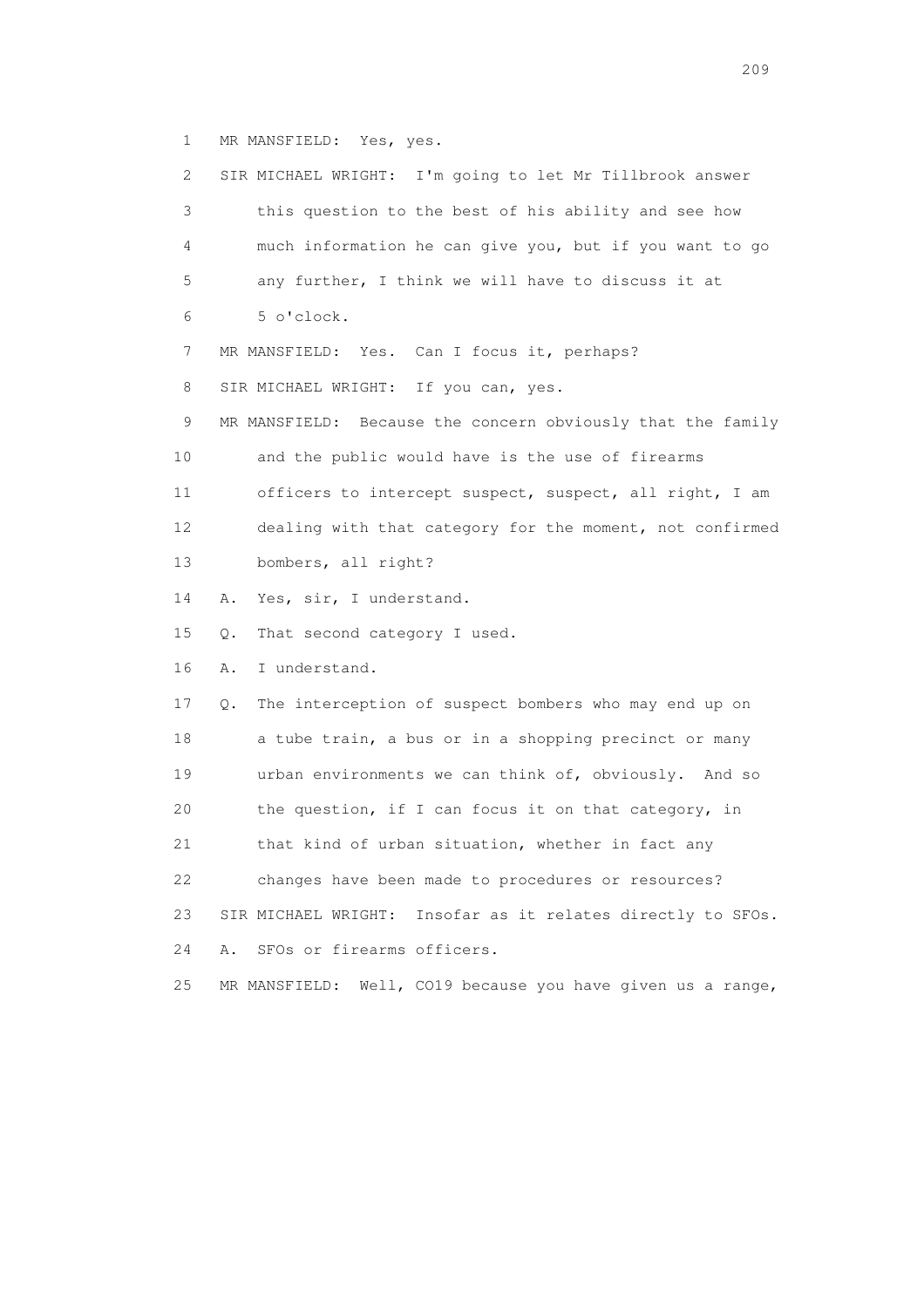1 well, you have given us some of the alternatives to 2 SFOs, I'll have to come back to those, that's ARVs and 3 TSTs and so on. So SFOs for the moment. 4 A. I understand, sir. The SFOs would be the response for 5 a pre-planned operation generally. I don't wish to 6 oversimplify things, but as far as firearms tactics, and 7 the carrying out of an armed intervention is concerned, 8 very, very little has changed. 9 The other thing is the -- I don't know, sir, whether 10 the jury or the hearing has discussed the conflict 11 management model, the ACPO conflict management model, 12 has that come up? 13 Q. It's been mentioned. 14 A. That is still the tried and tested model. It's 15 a cyclical model for assessing and addressing threat. 16 I don't wish to oversimplify it, but as far as the SFO 17 officers are concerned, their tactics and their 18 training, the tactics available to them, little has 19 changed. There may be plenty of other discussion and 20 the learned Coroner has alluded to it, around 21 intelligence and communications and everything else, but 22 there would be people better placed than I to update the 23 jury on that. 24 Q. Well, the concern again, and I do it because of who 25 I represent, in other words an ordinary member of the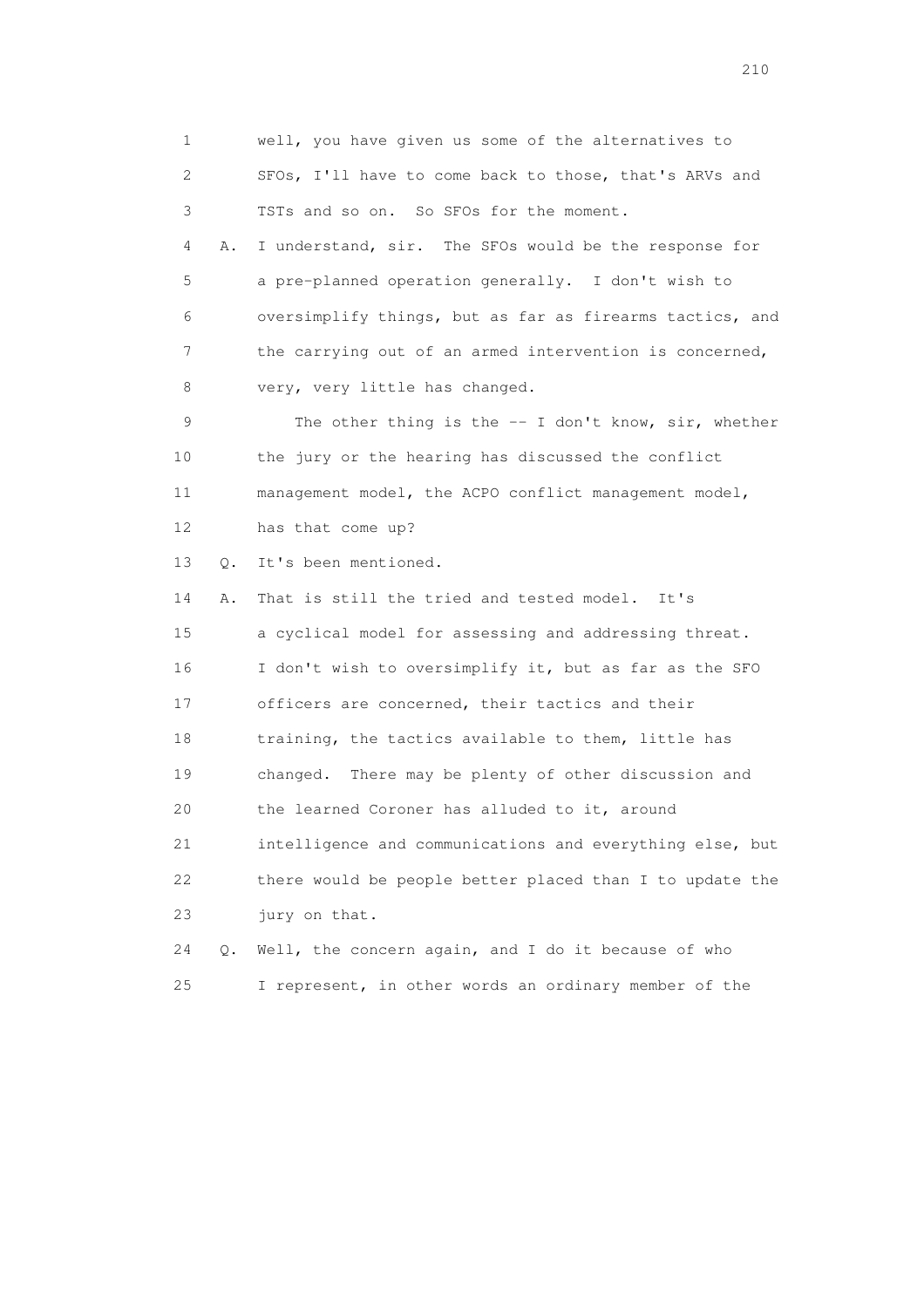1 public who is in fact just going about his daily life, 2 and we have had a balancing exercise this afternoon, 3 I think you heard it done, by my learned friend behind 4 which is on the one hand sacrificing a person who is 5 innocent in order to save others. In other words you 6 just have to shoot him and hope that he is the bomber. 7 Now, is that the kind of balancing exercise that's 8 been going on within the firearms department? 9 A. No, sir.

10 Q. No?

 11 A. No, no. The officers would assess the threat, look at 12 what is in front of them and apply the most appropriate 13 tactic according to their training.

 14 Q. Right. Then could we look at, I may have to return to 15 your first answer but you may perhaps have more time to 16 think about it, the statement you have in front of you. 17 The jury don't have it but I would ask for page 13, 18 paragraph 38. This is a statement you provided for this 19 hearing or these hearings in September. This is 20 a section dealing with SFOs, function, deployment and 21 training. That's how it starts.

22 A. I have it, sir, yes.

|    | 23 Q. That's the context. Perhaps I should put it in the |
|----|----------------------------------------------------------|
| 24 | context so you have a chance to see. Could we go back    |
|    | to 28, that's the previous page, 131. There you set      |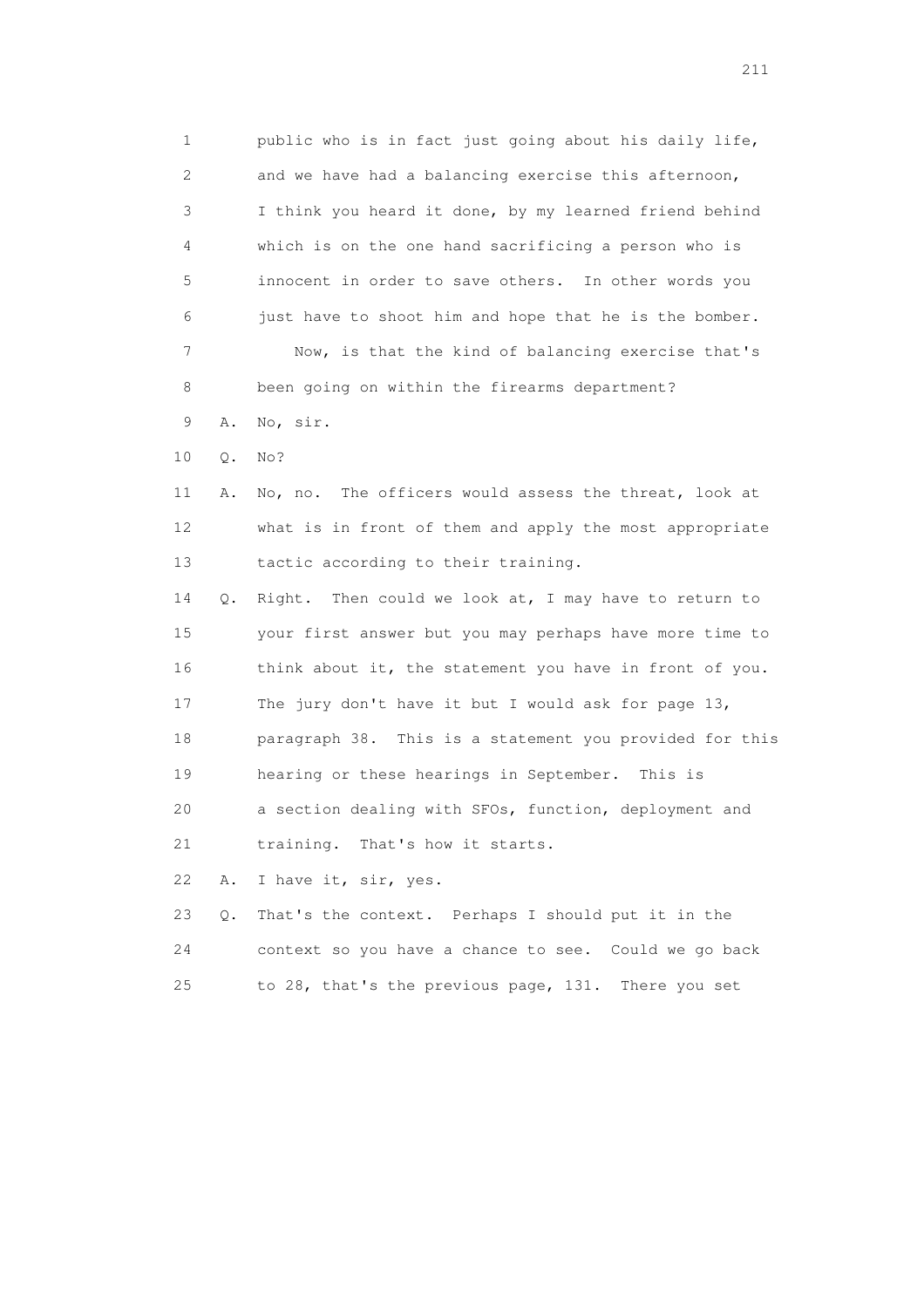1 out, so it's a statement this year, so would it be fair 2 to say that what you have put in the statement is 3 actually describing the current situation? 4 A. That is a broad description of the types of operation in 5 which SFOs would engage. 6 Q. Yes. 7 Can we see the first paragraph because you have not 8 been asked to go through it. It's not a complaint, but: 9 "SFOs are CO19 officers with ARV experience who have 10 received additional training in dynamic entry and 11 intervention. These are what would generally be 12 considered as higher risk operations." 13 Then you specify the operations: 14 "Hostage rescue; rapid entry into buildings and 15 other structures; armed intervention in crime in action, 16 intervention in an armed robbery..." 17 Then we move on to tactical options. 18 Can I just pause. Do any of those operations (a) to 19 (c) involve intervention for the purpose of detention? 20 A. Yes, they do, sir. Intervention in crime in action. 21 Q. So it's the last one? 22 A. Yes, if that's the tactical option that's decided upon 23 by the Silver Commander. 24 Q. Yes. What will have been, as it were, developed in (c), 25 28(c), is tactics for providing for a detention which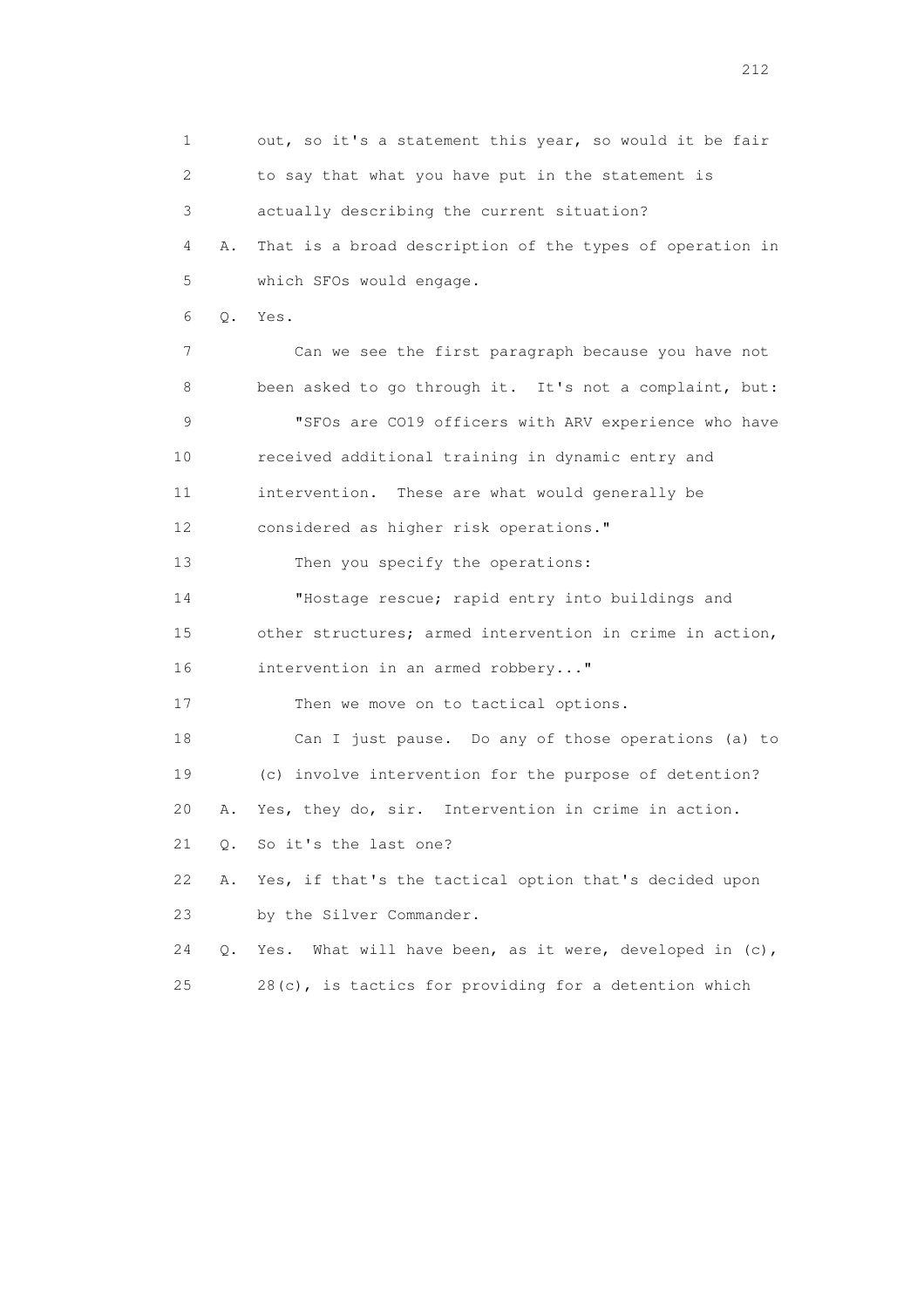| 1                         |    | will what, either be done by the CO19 officers               |
|---------------------------|----|--------------------------------------------------------------|
| $\mathbf{2}^{\mathsf{I}}$ |    | themselves or other officers?                                |
| 3                         | Α. | Dependent upon the risk, sir, what would generally           |
| 4                         |    | happen is that the CO19 officers would, to use armed         |
| 5                         |    | operation parlance, neutralise any threat. They would        |
| 6                         |    | then hand over to unarmed colleagues as appropriate.         |
| 7                         | Q. | In those circumstances, if you are going to hand             |
| 8                         |    | somebody over, it plainly must be based on the fact that     |
| 9                         |    | they are not going to be shot dead, or are you               |
| 10                        |    | postulating that possibility in 28(c)?                       |
| 11                        | Α. | I don't understand the question, sir, I am sorry.            |
| 12 <sup>°</sup>           | Q. | The neutralisation, it's --                                  |
| 13                        | Α. | I see where you are coming from. The word                    |
| 14                        |    | "neutralisation" just means to remove a threat. Negate       |
| 15                        |    | a threat.                                                    |
| 16                        | Q. | All right. Does it include shooting someone dead?            |
| 17                        | Α. | Potentially that's an outcome, sir.                          |
| 18                        | Q. | All right.                                                   |
| 19                        | Α. | It depends, of course, upon what the officers are faced      |
| 20                        |    | with when they go to carry out the tactic.                   |
| 21                        |    | SIR MICHAEL WRIGHT: How they assess the threat, what they    |
| 22                        |    | are seeing and what their training teaches them to do.       |
| 23                        | Α. | All of those elements, sir, yes.<br>Indeed.                  |
| 24                        |    | The reason I'm asking you with some care is<br>MR MANSFIELD: |
| 25                        |    | the paragraph I was going to start with, 38, but I want      |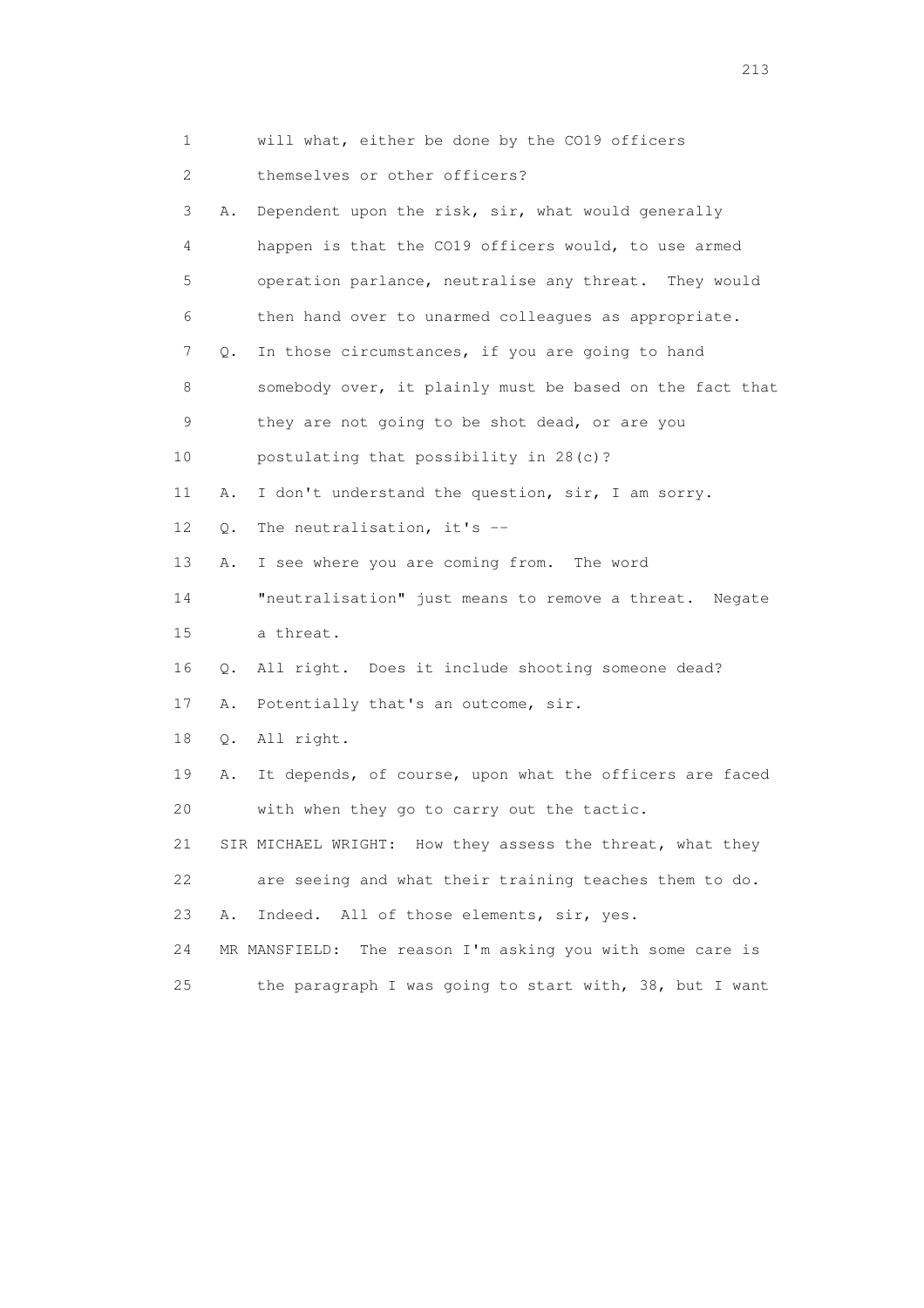1 to go through the rest before we get to that. 2 Paragraph 29 deals with tactical options that are 3 applicable. 4 A. Yes, sir. 5 Q. Then 30, the training is set out there? 6 A. Yes. 7 Q. Weapons course, tactics course and so on? 8 A. Yes, sir. 9 Q. In those (a) to (d) in 30, presumably some of those 10 courses involve an armed intervention for the purpose of 11 detention? 12 A. Yes, sir. 13 Q. Right. Can we go over the page now to the next page? 14 A. Just to clarify, by detention you mean to -- I'll come 15 back to this word -- to negate a threat from a subject 16 in order that they might be dealt with by unarmed 17 colleagues such as investigators. 18 Q. Yes. Then over the page we have some more paragraphs 19 that I can go through them a little more rapidly. You 20 have marine-borne operations, chemical, biological, and 21 the compulsory training and so on? 22 A. Yes. 23 Q. Then they operate in teams, you have dealt with that. 24 Then 34, where you deal with the team situation: 25 "Some operations will require the deployment of more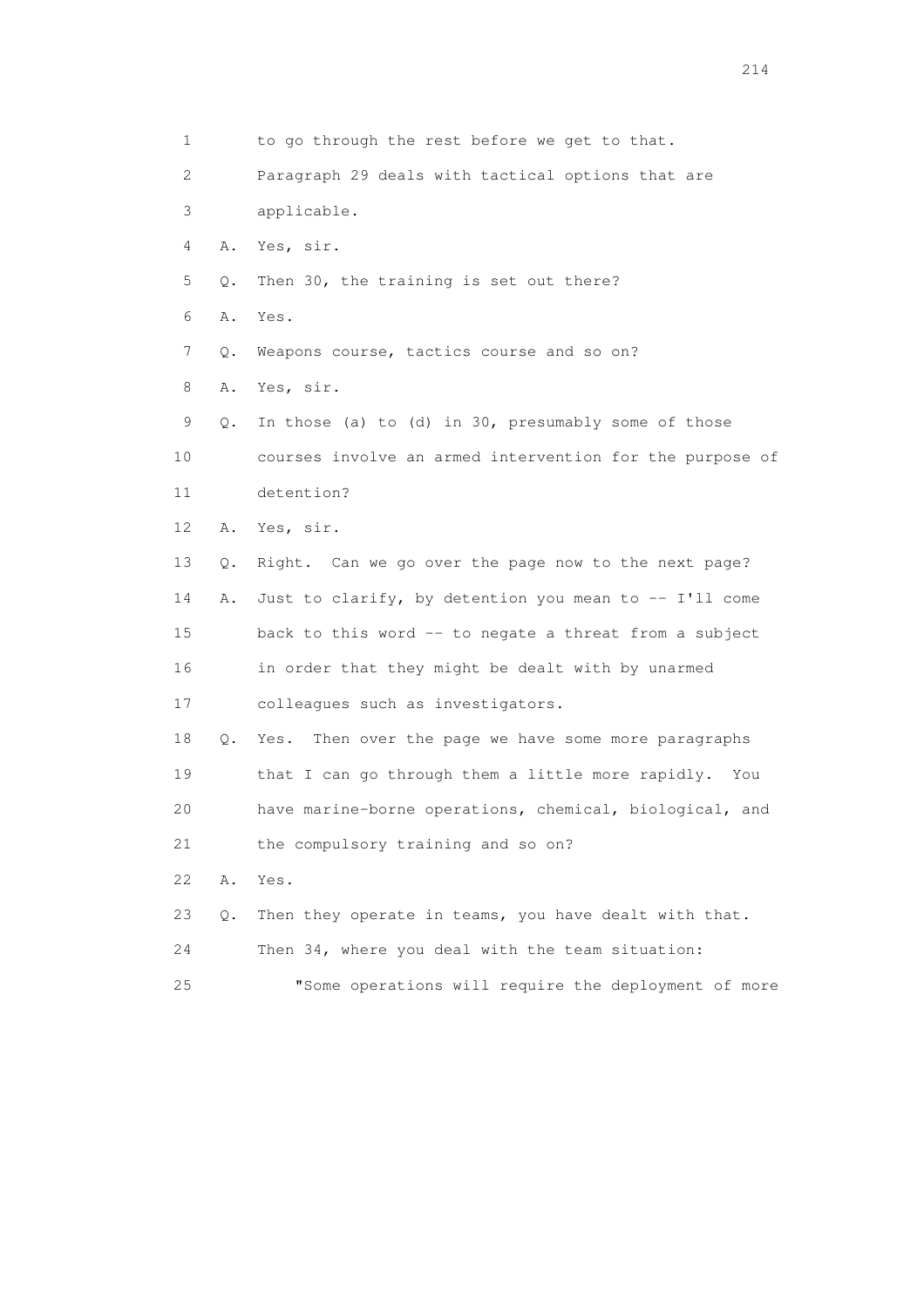1 than one team. They operate covertly until the point of 2 intervention." 3 A. Yes, sir. 4 Q. That again applies to an intervention leading to 5 detention? 6 A. Yes, sir. 7 Q. Limited resource. Then you deal with sergeants. Then 8 37, tactical advice. 38: 9 "As of July 2005 SFOs were trained to intervene and 10 neutralise an immediate threat to life in a range of 11 circumstances and environments. This included the 12 threat presented by a suspected suicide bomber either on 13 foot or in a vehicle." 14 A. Yes, sir. 15 Q. Pausing there, the threat may be by somebody who is 16 confirmed to be a suicide bomber? 17 A. Yes. 18 Q. So not suspended but confirmed to be, that's one 19 category, as well as somebody who's suspected to be? 20 A. Yes, sir. 21 Q. Does CO19 recognise the distinction? 22 A. Yes, sir, they do. The officers would operate based on 23 intelligence and information available to them, combined 24 with a threat assessment. 25 SIR MICHAEL WRIGHT: The greater includes the lesser,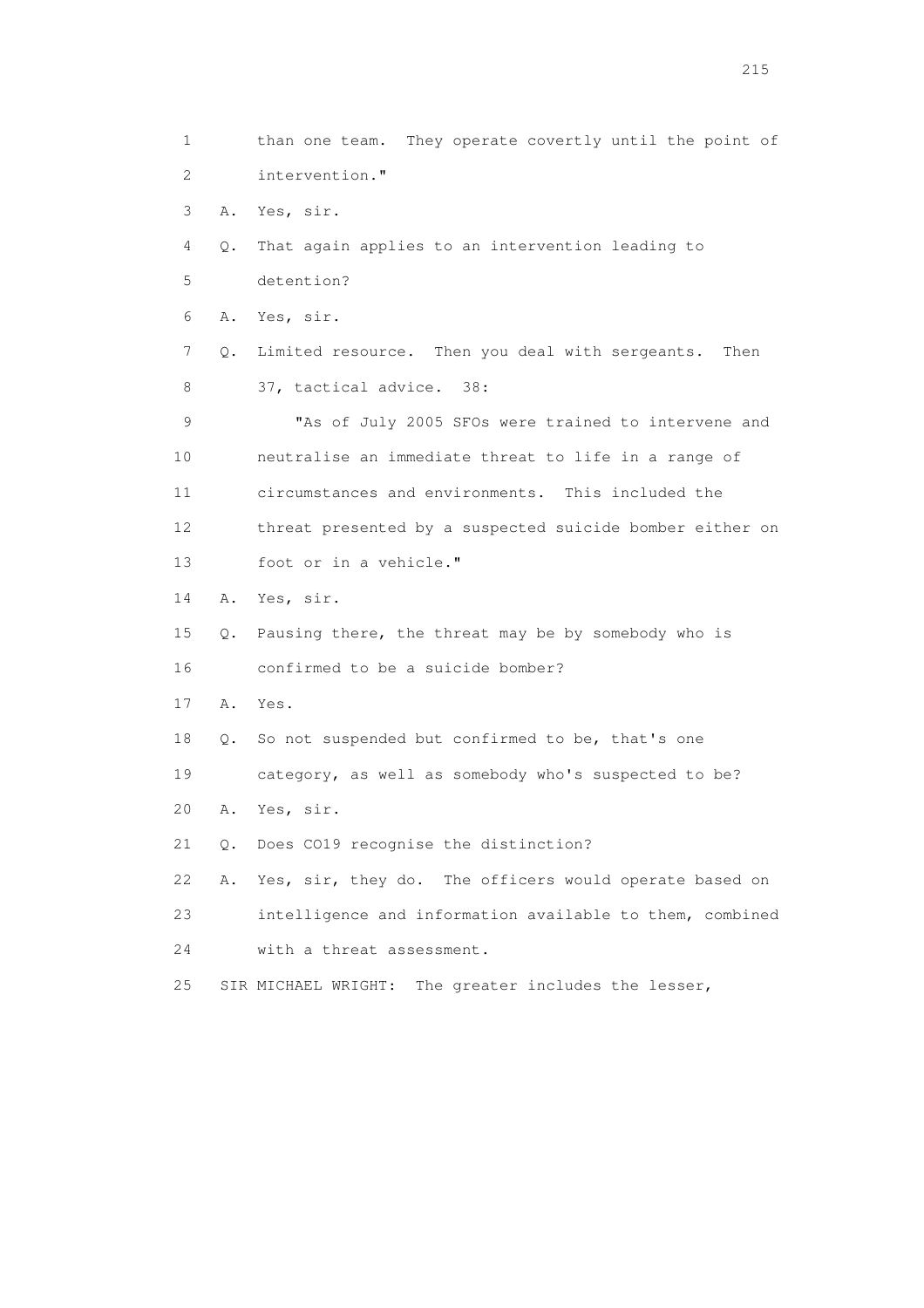1 I assume.

 2 A. Indeed, sir. If it's confirmed, of course the 3 intelligence and threat assessment I suggest would be 4 different. 5 SIR MICHAEL WRIGHT: The distinction between confirmed and 6 suspected doesn't mean anything in this context. If you 7 have a suspected suicide bomber you will have to be 8 trained to deal with him. 9 A. Yes, sir. 10 SIR MICHAEL WRIGHT: And ditto with a confirmed. 11 A. The skill levels required are exactly the same. 12 SIR MICHAEL WRIGHT: That's what I mean. 13 A. Yes, sir. 14 MR MANSFIELD: I want to keep the distinction, if possible. 15 I will suggest to you it really matters when we are 16 dealing with innocent members of the public, and you are 17 only dealing with a suspect, I say only dealing but you 18 are dealing with a suspected suicide bomber, and 19 although there is assessment in both cases, it may be 20 slightly different, so that's why I am asking you, 21 either on foot or in a vehicle, relevant training was 22 included in the regular training given to SFOs. 23 A. Yes. 24 Q. There was, and do you see in brackets "and is" -- one 25 presumes you mean in this year in September -- no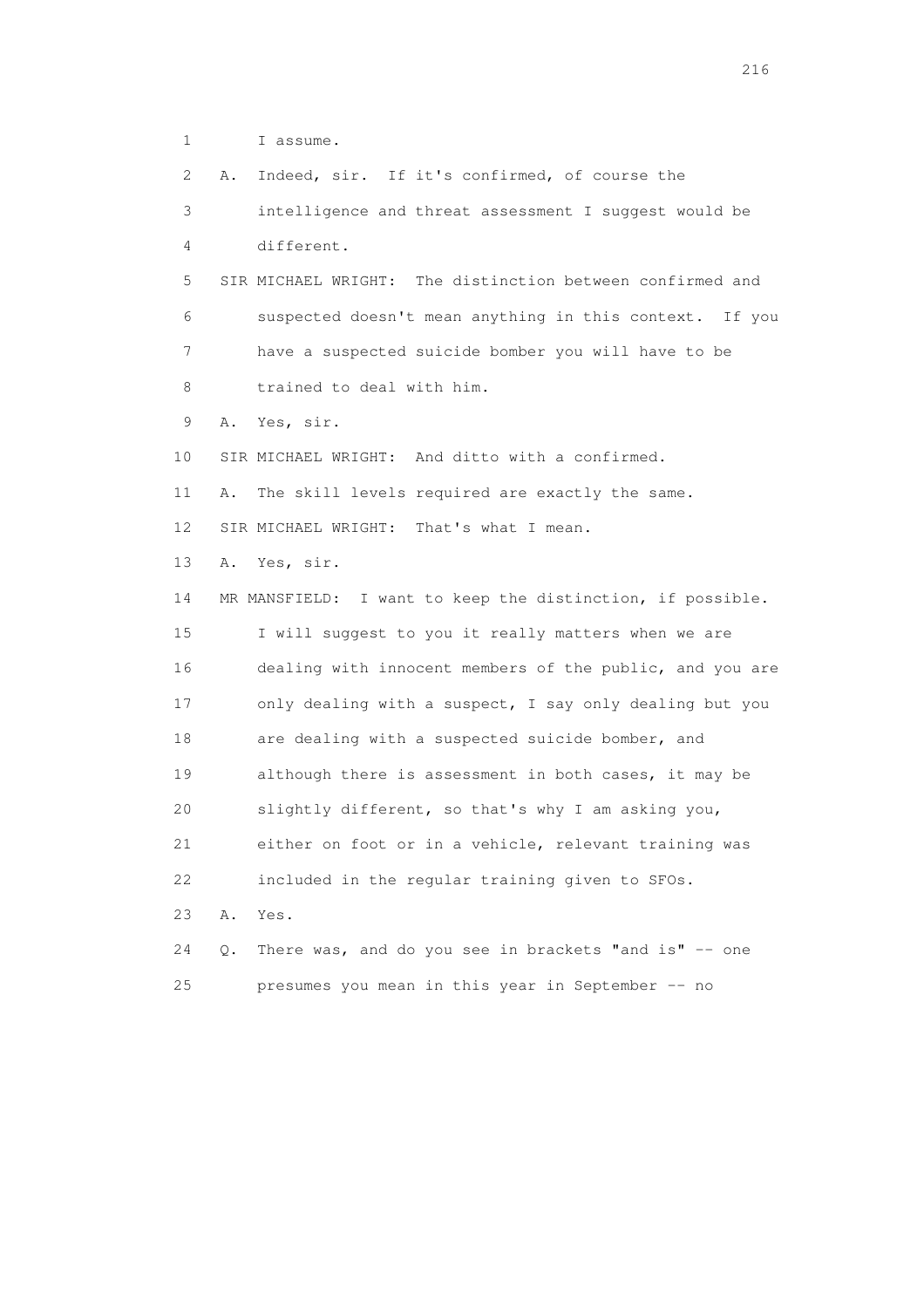- 1 specific training course dedicated solely to suicide
- 2 bomber confrontation?
- 3 A. That's correct, sir.
- 4 Q. Is that still the case?

 5 A. It is, sir. The skills required, this is an armed 6 intervention. The skills that the officers possess to 7 carry out that intervention are the same; whether it is 8 a suicide bomber confirmed, unconfirmed or a bank 9 robber, the skills they possess are the same. It boils 10 down to the information available to them and their 11 threat assessment. 12 Q. Yes. I understand that. But of course dealing with

- 13 a suspect suicide bomber, a great deal more has -- and
- 14 you have no intelligence that he is a suicide bomber,
- 15 then a great deal more exercise of judgment and 16 discretion is involved?
- 17 A. It must be, sir, of course it must be.
- 18 Q. Yes, so there is a difference. Now --
- 19 A. Sorry, sir, yes, there is a difference there but it's
- 20 the application of the tactics --
- 21 SIR MICHAEL WRIGHT: You can get a wide range. You can get 22 people on the street with a wide range of lethal
- 23 weapons.
- 24 A. Yes, sir.
- 25 SIR MICHAEL WRIGHT: Suicide bombs, non-suicide bombs, in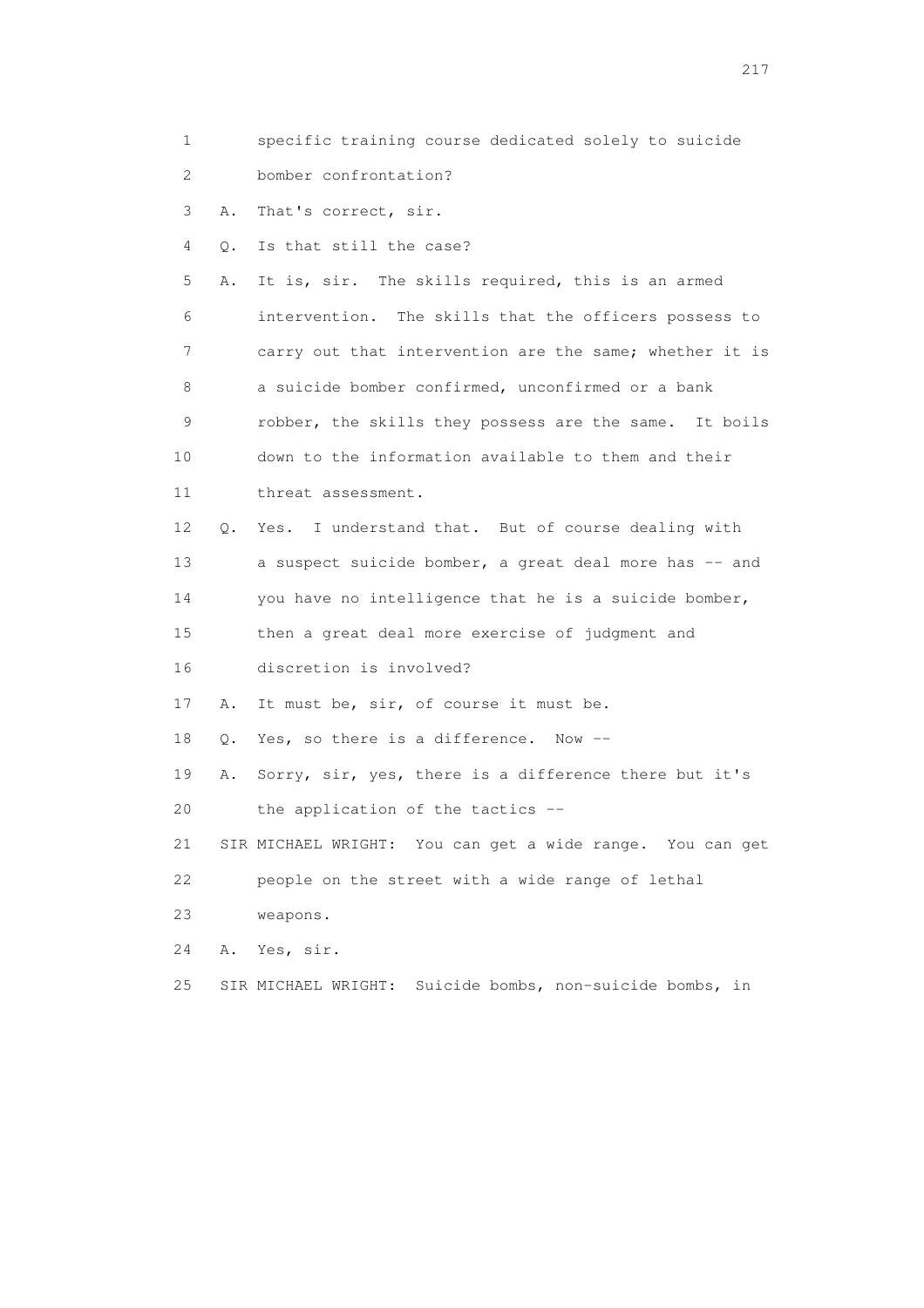1 other words --

 2 A. Indeed, or firearms. 3 SIR MICHAEL WRIGHT: That's where I was going to. Firearms, 4 to think of a case we have actually had certainly not 5 all that long ago, Samurai swords and so forth. 6 A. Yes, sir. 7 SIR MICHAEL WRIGHT: Is what you are really saying here that 8 the intervention training is basically the same? 9 A. It is, sir. 10 SIR MICHAEL WRIGHT: In each case, in every case. 11 A. It's the scenarios that will differ. 12 SIR MICHAEL WRIGHT: There is an infinite number of them. 13 A. Infinite, sir. You have a million and one scenarios, 14 they will all be different. 15 MR MANSFIELD: Of course one could just sit back and say 16 there are so many scenarios, we can't deal with it; or 17 on the other hand, one tries to, as it were, anticipate 18 events that may present themselves? 19 A. Indeed. 20 Q. And sensible realistic ones that may present themselves; 21 that's a pretty straightforward approach, isn't it? 22 A. Clearly, sir, the department will do its best to 23 anticipate the likely scenarios or the likely crimes in 24 action they will have to deal with, whether that's 25 a suspected suicide bomber or somebody who may be in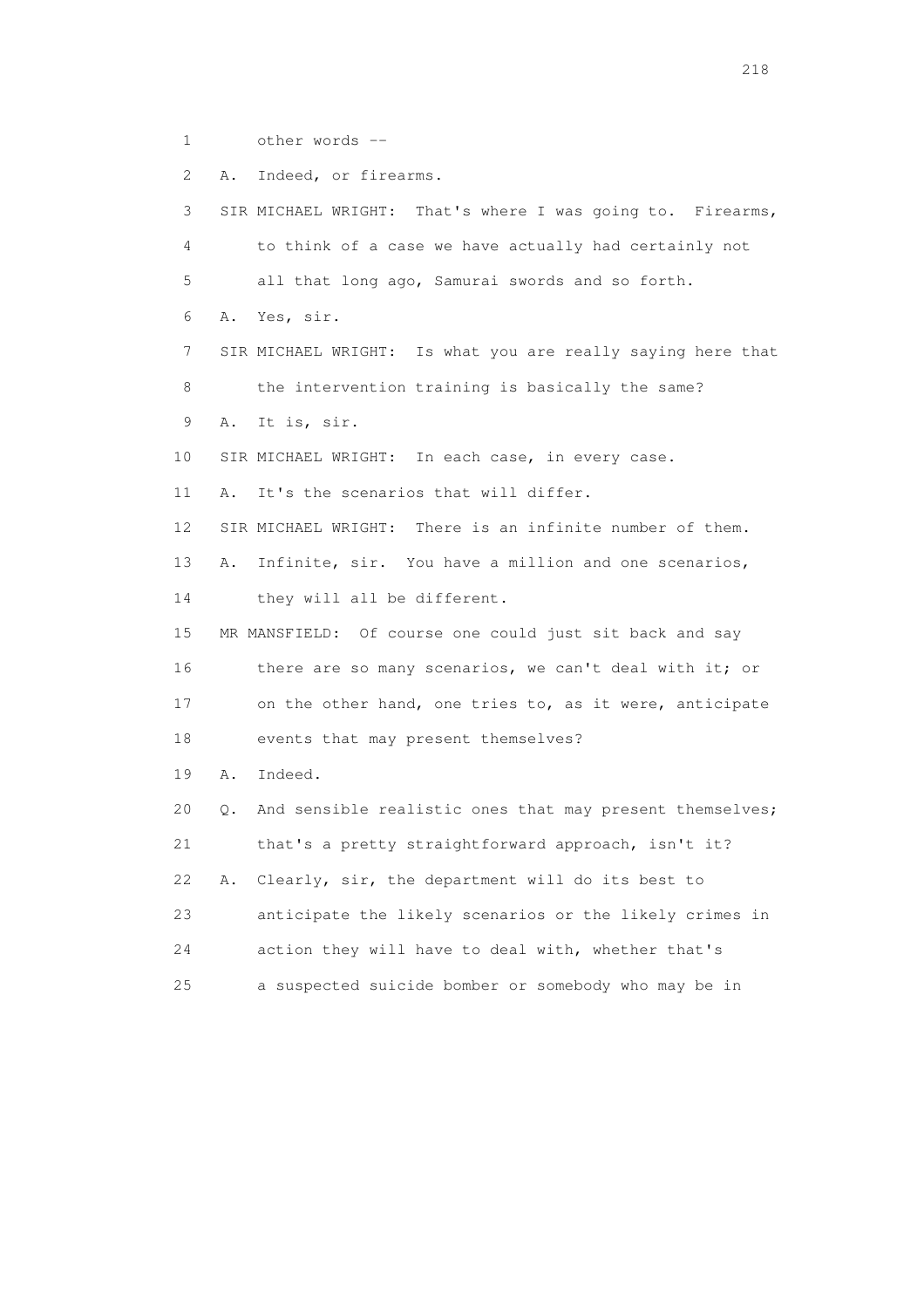| 1  |    | possession of a firearm that's not immediately visible. |
|----|----|---------------------------------------------------------|
| 2  |    | The thought processes will be the same.                 |
| 3  | Q. | I understand, but if you like the diagnosis may be      |
| 4  |    | different?                                              |
| 5  | Α. | Can you qualify your question, please?                  |
| 6  | Q. | I will. I will finish this sentence and come back to    |
| 7  |    | what I want to ask you about:                           |
| 8  |    | " but the training consisted of development and         |
| 9  |    | refinement of SFO skills relating specifically to the   |
| 10 |    | threat posed by suicide bombers."                       |
| 11 | Α. | Yes, sir, ie intervention skills.                       |
| 12 | Q. | Yes, intervention skills. Now, you have probably heard  |
| 13 |    | and I'm not going to rehearse all the different         |
| 14 |    | situations but I'm going to ask you about them from     |
| 15 |    | a firearms point of view.                               |
| 16 |    | If you have a situation, and I'm going to take the      |
| 17 |    | one end of the spectrum here, which is in fact this     |
| 18 |    | case, where you have no obvious weapon, in other words  |
| 19 |    | no obvious bomb?                                        |
| 20 | Α. | Right.                                                  |
| 21 | Q. | Right?                                                  |
| 22 | Α. | Yes, sir.                                               |
| 23 | О. | You have no obvious behaviour beyond responsible, and   |
| 24 |    | I just put it in brackets for the moment, nervous and   |
| 25 |    | twitchy, on and off a bus?                              |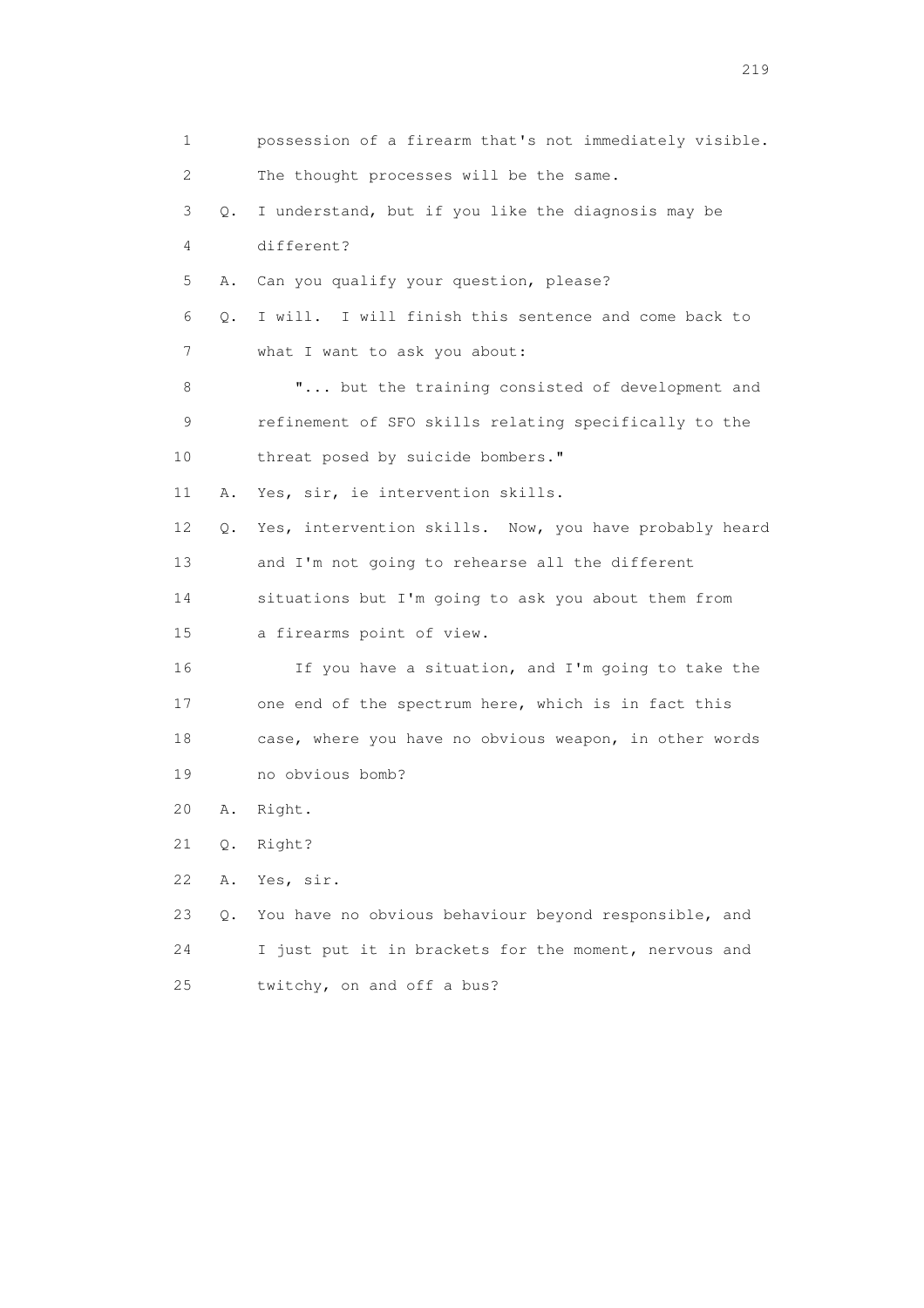1 A. Okay.

 2 Q. You have a situation in which we are being told that you 3 can't rely on any profile of a bomber, that they may be 4 dressed in a particular way or behave in a particular 5 way?

6 A. Okay.

 7 Q. Of course you might get an armed robber in the middle of 8 a bank robbery behaving as though there is nothing going 9 on, but it's a very different situation if you are being 10 asked to intervene with somebody, I'll take it in the 11 street to begin with, in the street who is either, 12 because you have intelligence, a suspect suicide bomber, 13 not confirmed, suspect, because you have had 14 an eavesdropping device and you have heard about it, 15 which might happen in Israel or Cumbria or anywhere 16 else, or because there is somebody who was a suicide 17 bomber the previous day; do you follow? 18 A. I do, sir. 19 Q. That's the way in which I suggest there may be 20 a similarity. So you have just a level of intelligence,

21 but it's not going beyond suspect. Now, how is CO19 --

22 I am going to ask you currently unless there is

 23 an objection -- currently trained to deal with somebody 24 in that category in the street?

25 A. Okay, I'll talk through the thought processes, sir, but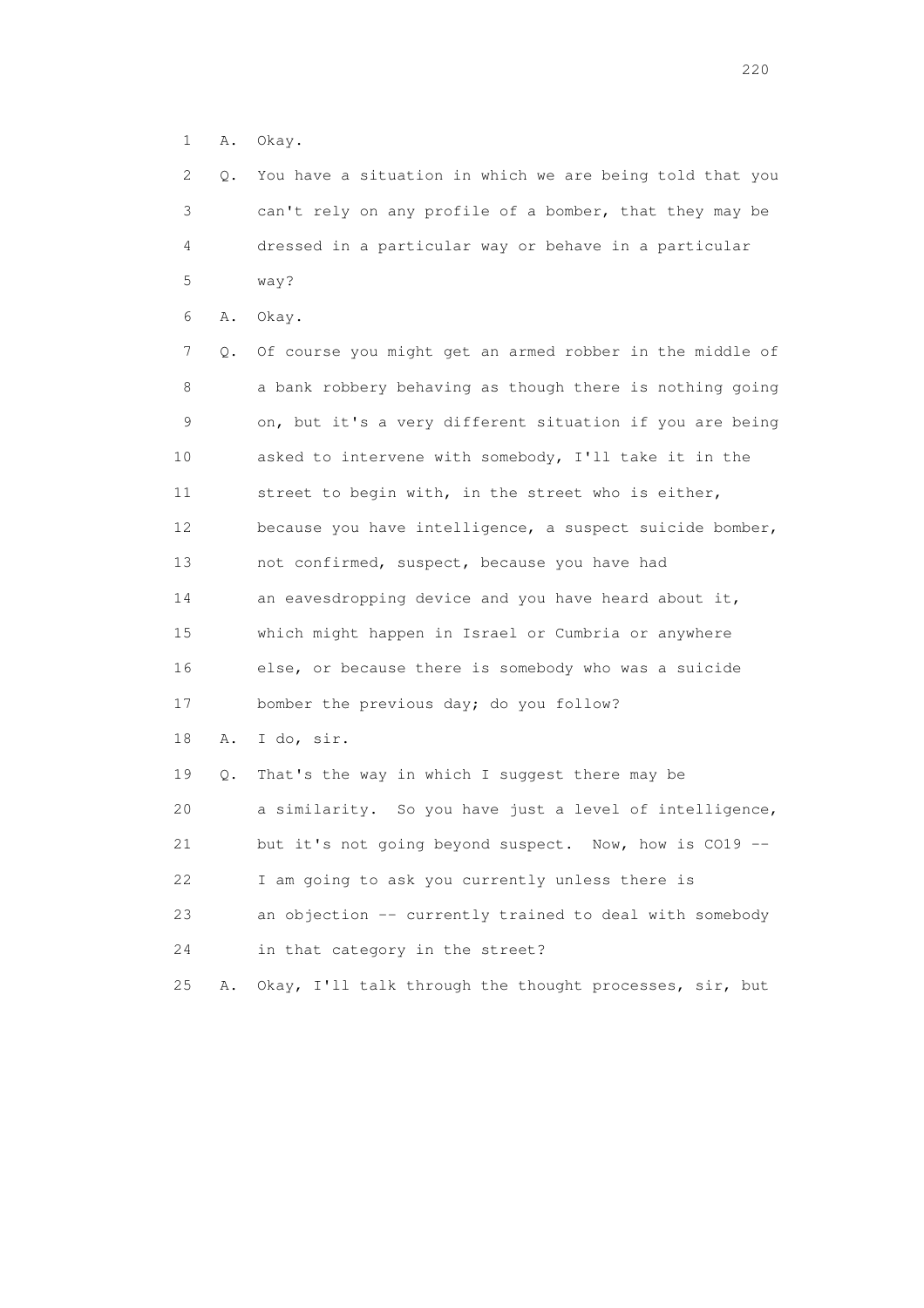1 you will understand I won't delve into tactics.

 2 Q. All right. Perhaps you will be kind enough to go as far 3 as you can?

 4 A. I will, sir. The thought process will be an assessment 5 of the intelligence and information, so what the officer 6 has been told, what they have been told that they are 7 going to deal with; they will of course be aware of 8 their legal powers and the policy, they will consider 9 the tactical options available to them, and they will 10 take action, and there could be hundreds and hundreds of 11 different scenarios but the thought process will be the 12 same. It boils down to what the officer honestly 13 believes they are dealing with in front of them at the 14 time.

 15 Q. Yes, but I think you will appreciate that it's of course 16 necessary for us to rely on the good sense and 17 professional judgment of all sorts of people in all 18 sorts of circumstances.

19 A. Yes, sir.

 20 Q. But because we are all human and there is a risk that we 21 will all make mistakes, certain safeguards are put in 22 place to prevent mistakes, aren't they, as far as 23 possible? 24 A. As far as possible, sir, but you are quite right, you

25 make the point, we are all human beings, and I include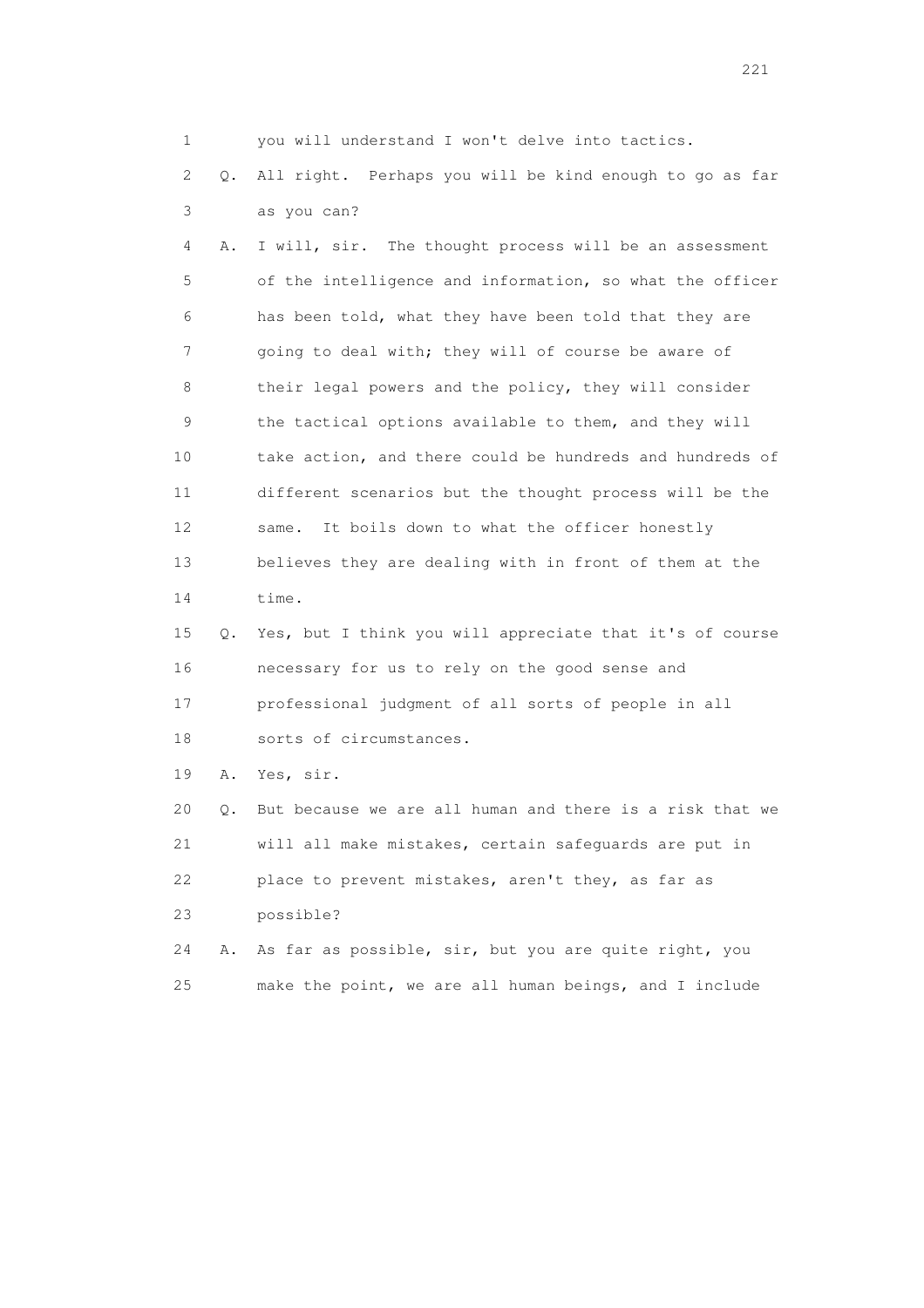1 SFOs and every one of us in this room.

 2 Q. What I am striving to do, and your answer doesn't, if 3 I may say so, answer it, is -- and if there is 4 a reassurance -- you are saying that not much has 5 changed as far as the firearms officers are concerned, 6 what safeguards are in place, and I'm only dealing with, 7 and of course there are a myriad of in the street 8 situations, and I'm not suggesting every single one has 9 to be practised.

 10 But given that that is a possibility of having to 11 stop someone in the street, and all you have is what 12 I have suggested, information that he was a suicide 13 bomber yesterday or information from a eavesdrop that he 14 is a suspect bomber, how is the intervention leading to 15 an arrest in the street going to take place? 16 A. There are a broad range of tactics, sir. It does not 17 automatically mean that an officer is going to walk up 18 and shoot an individual. There are a broad range of 19 tactics available to them.

 20 Q. Were these tactics that we are talking about available 21 in 2005?

22 A. Yes, sir.

 23 Q. Right. Now I am dealing with the street situation. 24 I think you will agree that it's preferable, highly 25 preferable, that if you are going to do a street stop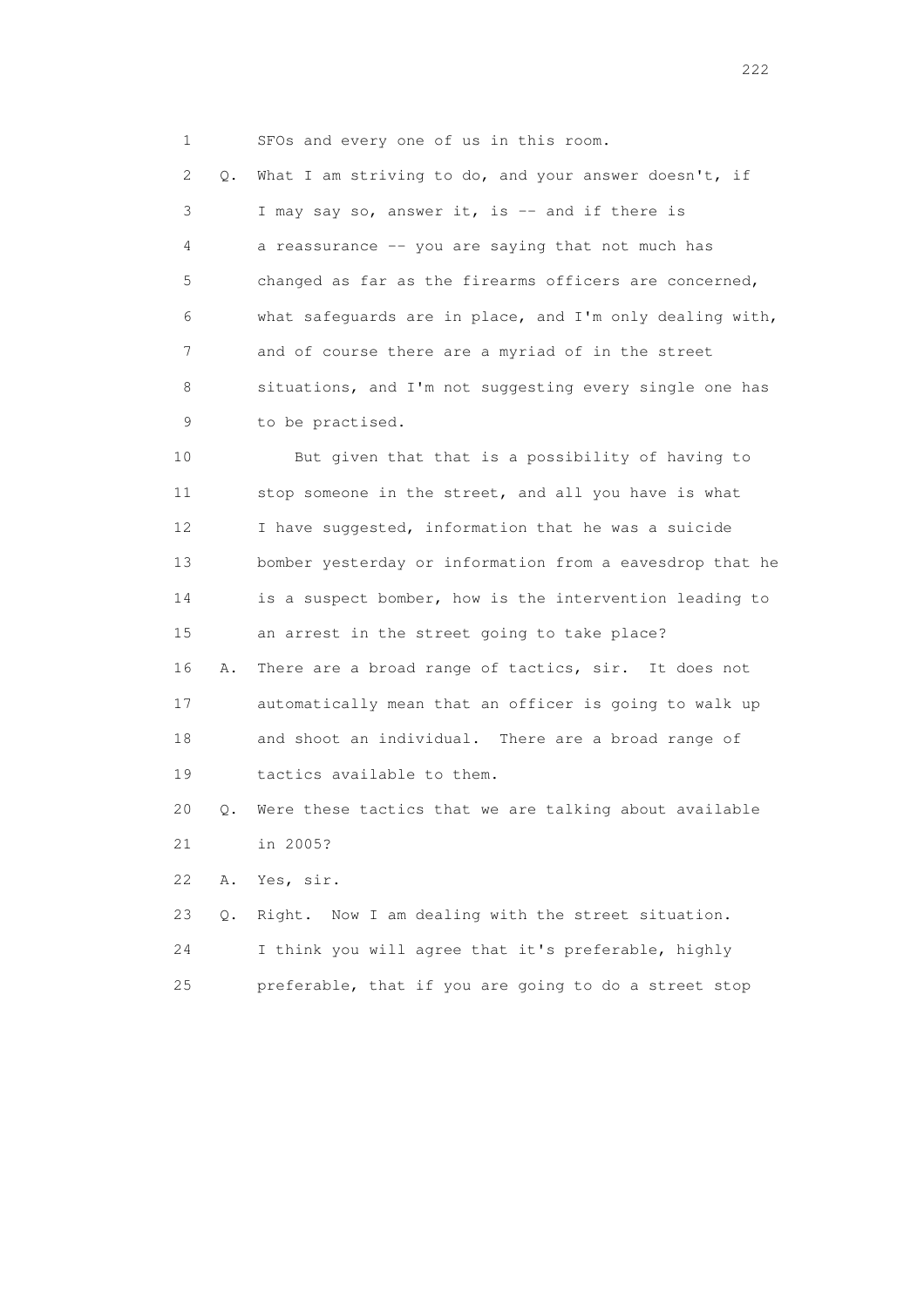1 you need to do it, if you can, with as few people around 2 as possible? 3 A. The objective is to neutralise, I am sorry to use that 4 word, but that is in the ACPO manual, neutralise 5 a threat by the safest possible means. That's having 6 regard of course to the environment, the time of day and 7 many, many other factors. 8 Q. In other words, to gain the safest environment, it's 9 necessary to prevent if possible the person getting 10 anywhere near an environment which is less safe, that is 11 desirable, isn't it? 12 A. If it's possible, sir, but of course the -- it depends 13 on the time of day and again I come back to this million 14 and one different scenarios, but of course it's 15 desirable. 16 Q. Of course I am just dealing with principles for the 17 moment in a street situation. 18 We have heard from a number of firearms officers to 19 the effect that they would not be used for 20 an intervention unless there was a positive 21 identification. Are you aware of that being said? 22 A. I have heard it. I haven't heard it put directly in 23 evidence. I think I have heard that phrase used. 24 Q. Yes, would you accept from me that there have been 25 a number of firearms officers who have expressly said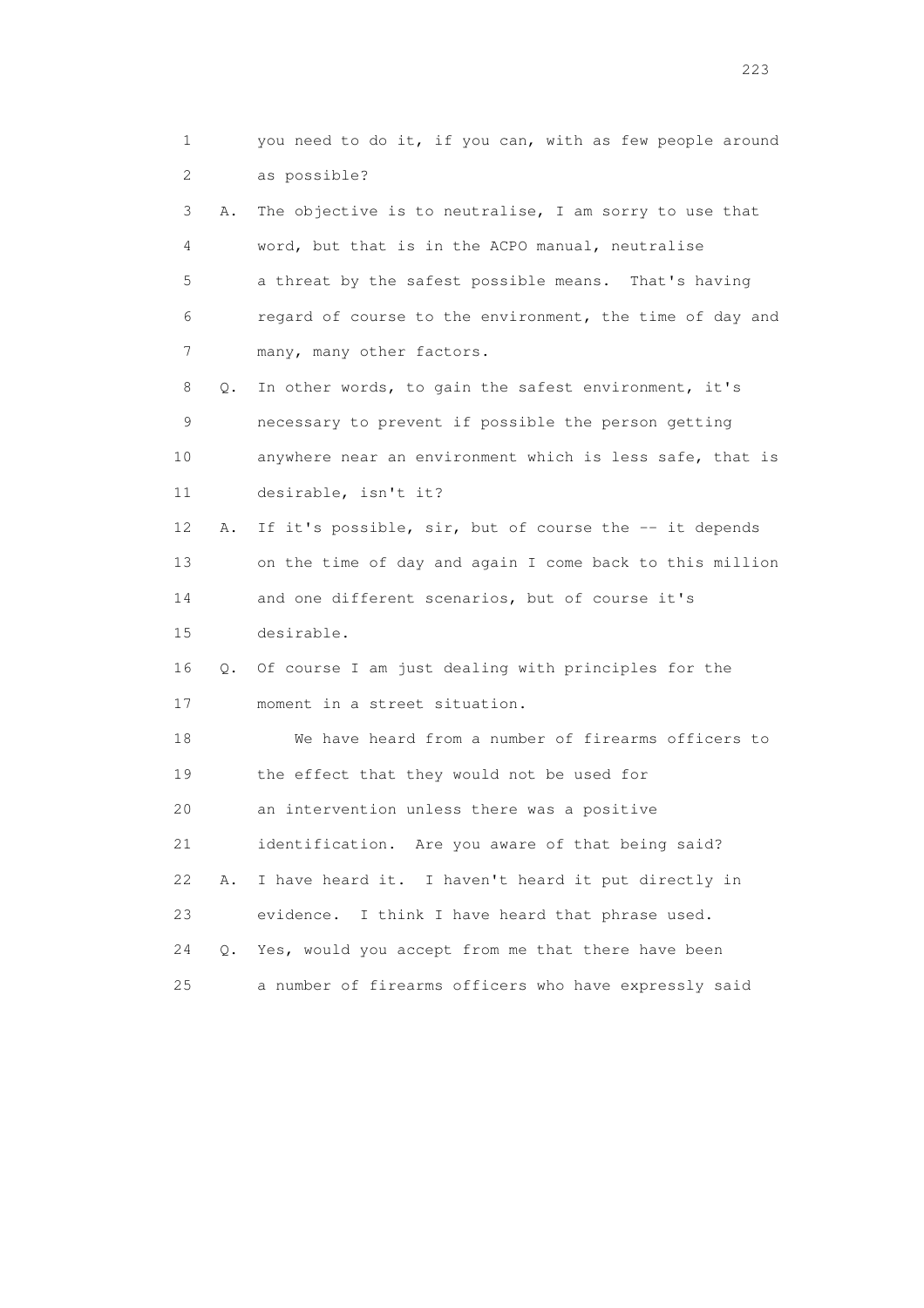1 that, that they didn't think they would be used unless 2 there was a positive identification -- 3 SIR MICHAEL WRIGHT: When you say used, Mr Mansfield -- 4 MR MANSFIELD: I am so sorry, intervened. 5 SIR MICHAEL WRIGHT: That's right. 6 A. Deployed. 7 MR MANSFIELD: I don't mean got out of their beds and got 8 to -- 9 A. I do accept that, sir, I will accept that, yes. 10 Q. I had better take it in stages. Was that in 2005 11 a correct analysis? 12 A. Let me think this through carefully, sir, because 13 obviously I wasn't there in 2005, and I think we need to 14 consider the word "identification". I have thought 15 about this, and there may be times where officers are 16 asked to go and stop, detain a subject, or go to 17 an address or stop a car. That is an indication, so 18 it's I want that car stopped, I want that person 19 stopped, I want -- that address. This is an indication 20 rather than an identification where we know that is 21 Joe Bloggs of Smith Street or whatever. It's I want 22 that person stopped. That's all I would suggest. 23 SIR MICHAEL WRIGHT: Yes, that doesn't depend upon 24 identification. It's an instruction. 25 A. No, sir, it's an instruction and it's an indication of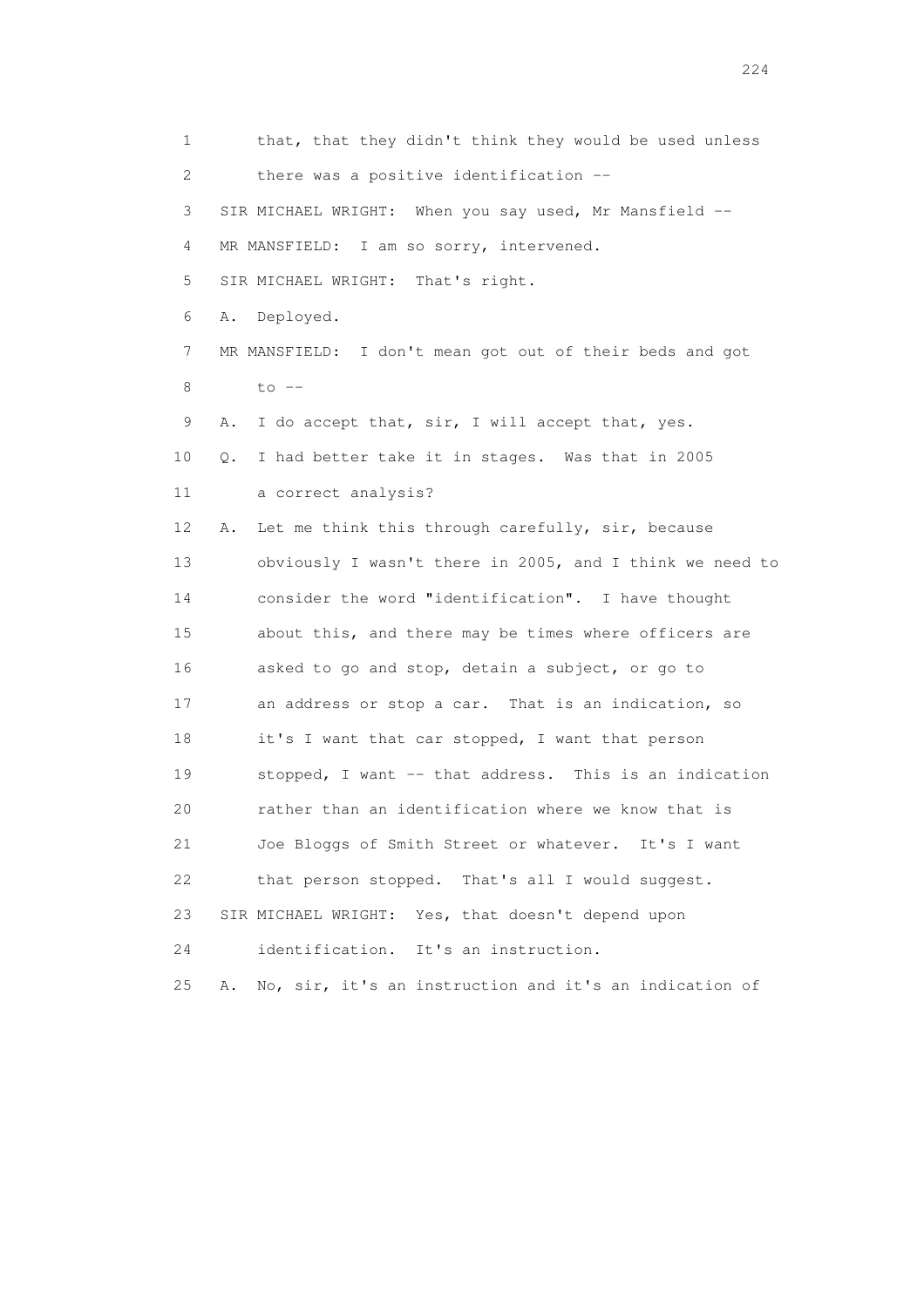1 a subject or a vehicle or an address. 2 SIR MICHAEL WRIGHT: I think probably Mr Mansfield would 3 assert, and I dare say you would agree, that that's not 4 really what we are dealing with here. 5 A. No, sir. 6 SIR MICHAEL WRIGHT: It's a different situation. 7 A. Yes, sir. 8 SIR MICHAEL WRIGHT: Here we are dealing with something that 9 starts with an unknown person. 10 A. Indeed, sir, but what I am saying is I don't know what 11 was in the officers' mind when they gave those 12 responses, but I find it difficult to imagine that if 13 they are asked to go and stop that individual that they 14 would say no. That's why I am querying the 15 identification -- 16 MR MANSFIELD: Can I put it to you, I hope this is a fair 17 analysis of the officers who said it, is that it's 18 informing them even more about the person and the 19 relationship with the information ie bomber from the day 20 before, definitely the man; do you follow? 21 A. I understand that, sir, and yes, of course, that would 22 feed into the process of looking at the intelligence and 23 assessing the threat, I understand that point. 24 SIR MICHAEL WRIGHT: It's not a question of their saying no. 25 What Mr Mansfield is saying is if they are told to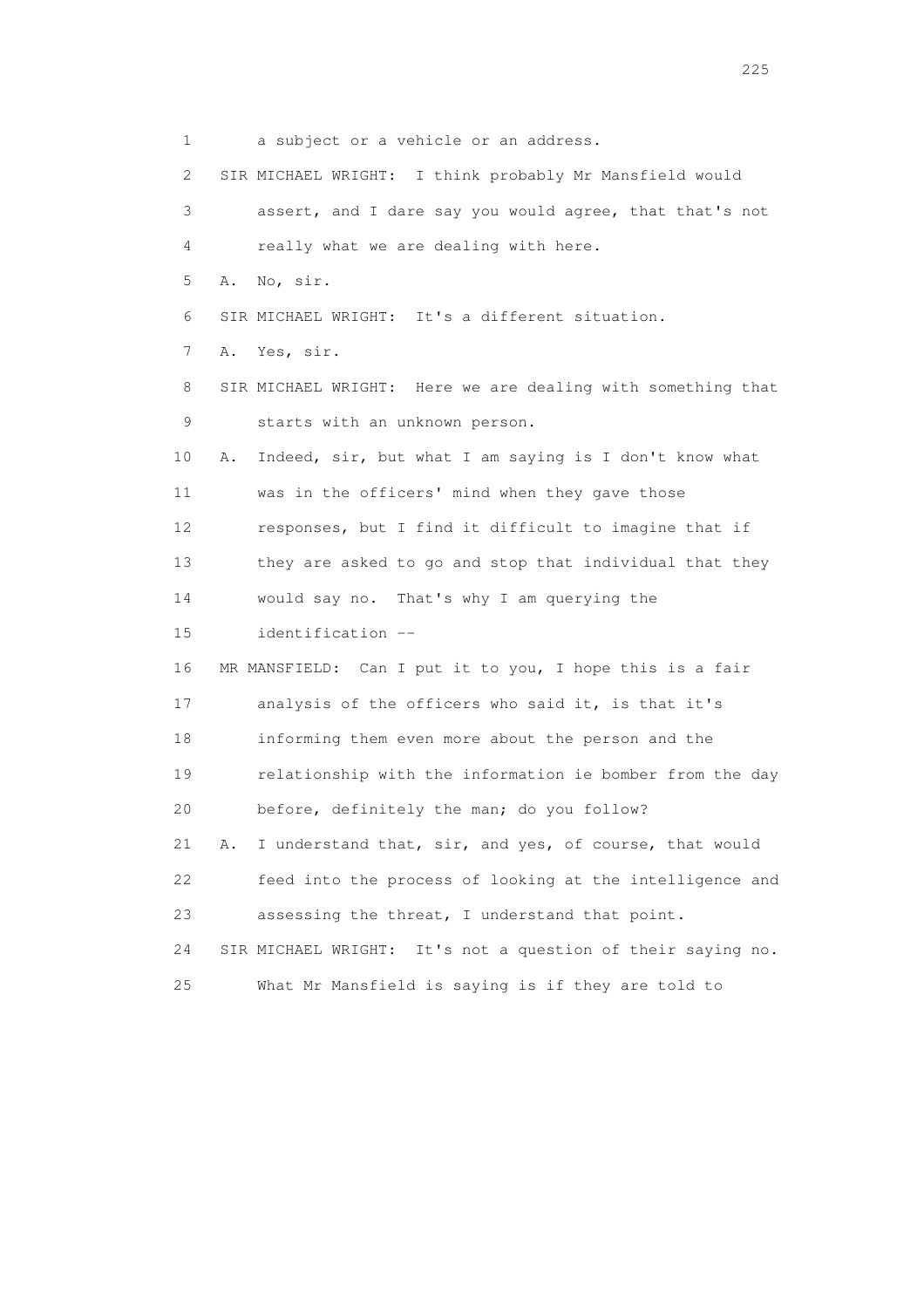1 intervene in the context of which they were dealing, 2 that would be one more tick in the box, if you like, or 3 one more item to put into their brains to say, ah, they 4 think this chap is a positively identified -- 5 A. I understand, sir, yes, and I kind of misinterpreted but 6 what I am saying is -- what I thought you were asking is 7 that the officers suggested that they would not act or 8 intervene unless they are told that is definitely our 9 man. 10 MR MANSFIELD: Yes, go on, because I think you had a little 11 more to say, or not? 12 A. No, that's what I thought you were asking. What I was 13 saying is there is a difference between confirming an 14 identity of someone, ie this is the person we are 15 looking for, to indicating or identifying a subject they 16 would like to stop. So I am thinking more generally 17 rather than the specific scenario you are talking about. 18 Q. I think you had not misinterpreted. In fact what the 19 officers who said it were saying was effectively they 20 didn't think they would be called to intervene -- 21 A. Right. 22 Q. -- unless the person had been positively identified? 23 A. I understand. 24 Q. That's why I have made a distinction between how do you

25 deal with the different categories, the one who has been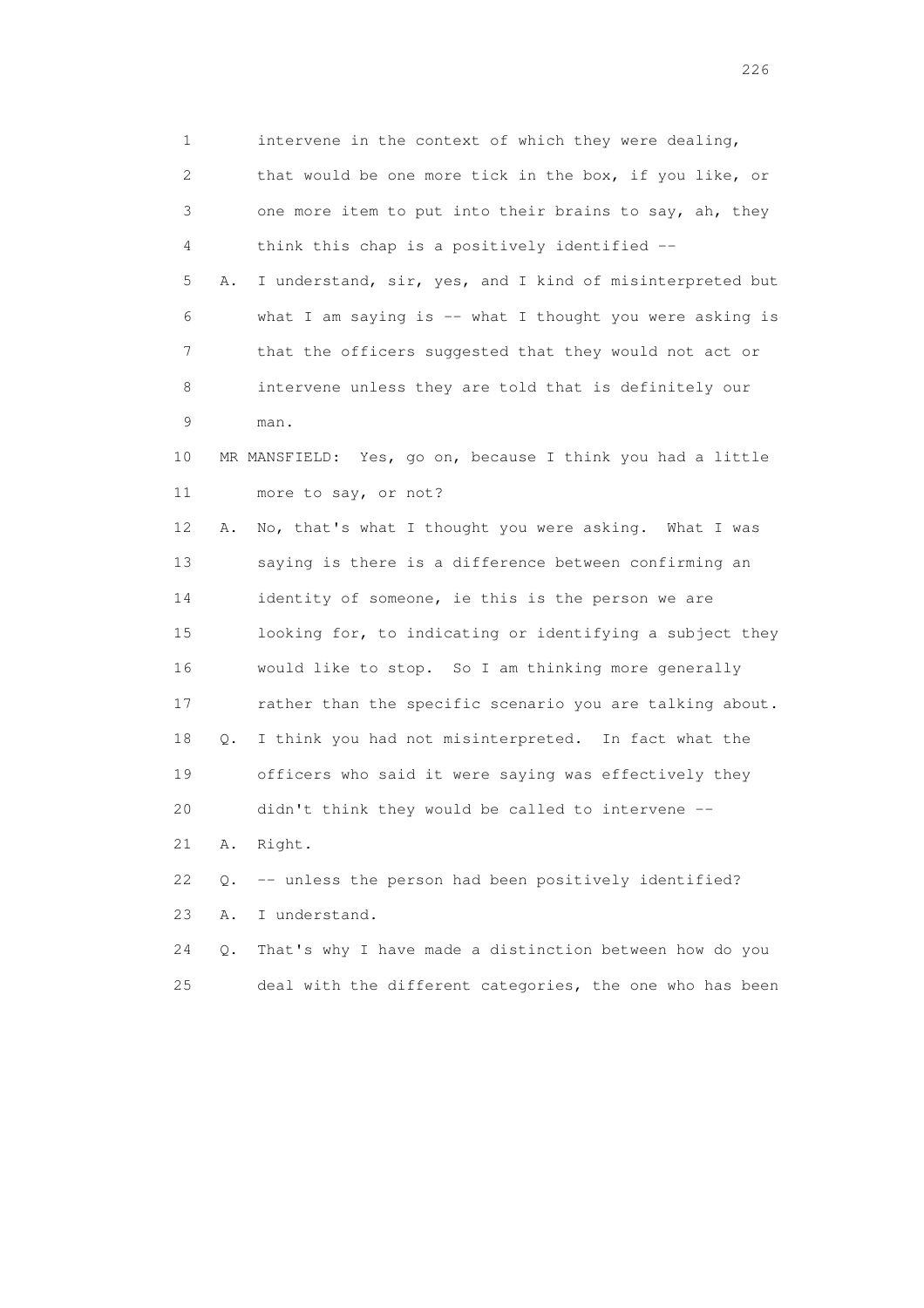1 definitely identified in the context of suicide bombing 2 as opposed to the person who's only a suspect. Would 3 that inform you in a way that you might use a different 4 range of assessments and judgments? Do you follow? 5 A. Yeah, I do, sir, and clearly it would be the nature of 6 the intervention that would differ, depending on the 7 circumstances. 8 Q. Well, I'm trying to, as it were, keep it rooted in this

 9 case as far as possible. If the nature of the 10 intervention is, "Stop him before he gets on the train 11 or the tube", if that's the nature of the intervention, 12 then does that mean that there will be different tactics 13 used?

 14 A. That's a very difficult question for me to answer, sir, 15 I can't put myself in the shoes of either the DSO or the 16 Silver or the firearms officers on that day.

 17 Q. No, all right. Then can I approach it in a different 18 way: are you aware of what training and tactics is being 19 carried out either then -- perhaps then is more 20 difficult since you were not involved then but I'll ask 21 now -- tactics involved now in training officers to deal 22 with interventions related to public transport?

23 A. Broadly, sir.

 24 Q. It does happen now? Suicide bombers on public 25 transport.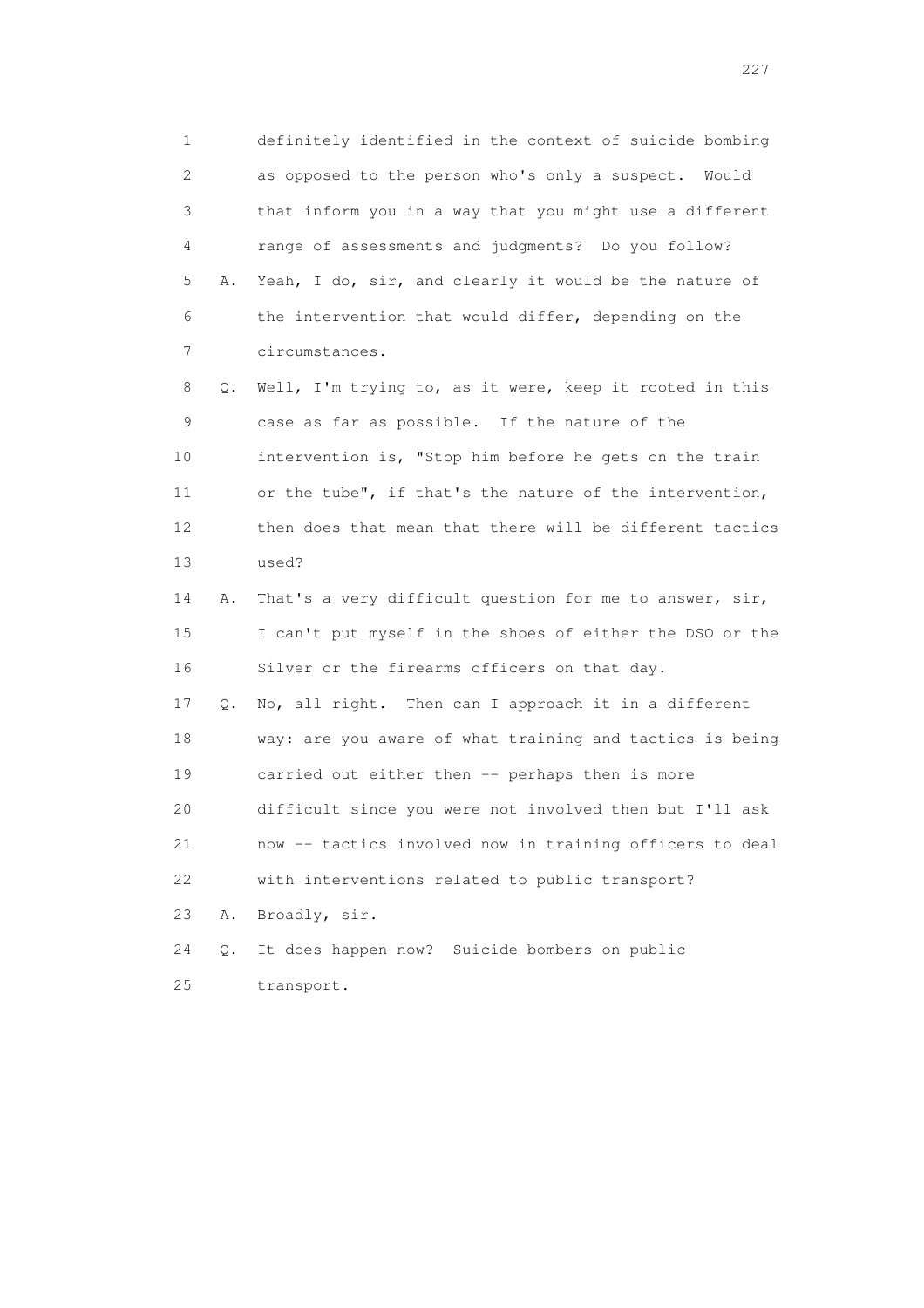1 A. Yes, I understand. Again, the skills would be broadly 2 the same. They do practice in a range of environments, 3 yes, they do. 4 Q. Were they doing that by July 2005? 5 A. I would have to confirm that, sir, for you. I would 6 have to look at that. 7 Q. The reason I'm asking you so that you can either confirm 8 or not is of course -- 9 SIR MICHAEL WRIGHT: I understood you to say the skills 10 would be broadly the same. 11 A. The skills would, sir. It's the environments that would 12 change. Tube train, aeroplane, boat -- 13 SIR MICHAEL WRIGHT: I am not sure what Mr Mansfield is 14 asking here. 15 MR MANSFIELD: I will be precise. Using skills will depend 16 on the environment because, if you have got a lot of 17 room in a street, maybe you can use the skills to 18 assess, you can do a containment, you can do a challenge 19 from cover and all the rest of it. 20 A. Yes. 21 Q. Right, and that's a tactic? 22 A. Yes. 23 Q. When you end up in a railway carriage you are actually 24 getting a very limited environment in which to exercise 25 the skills?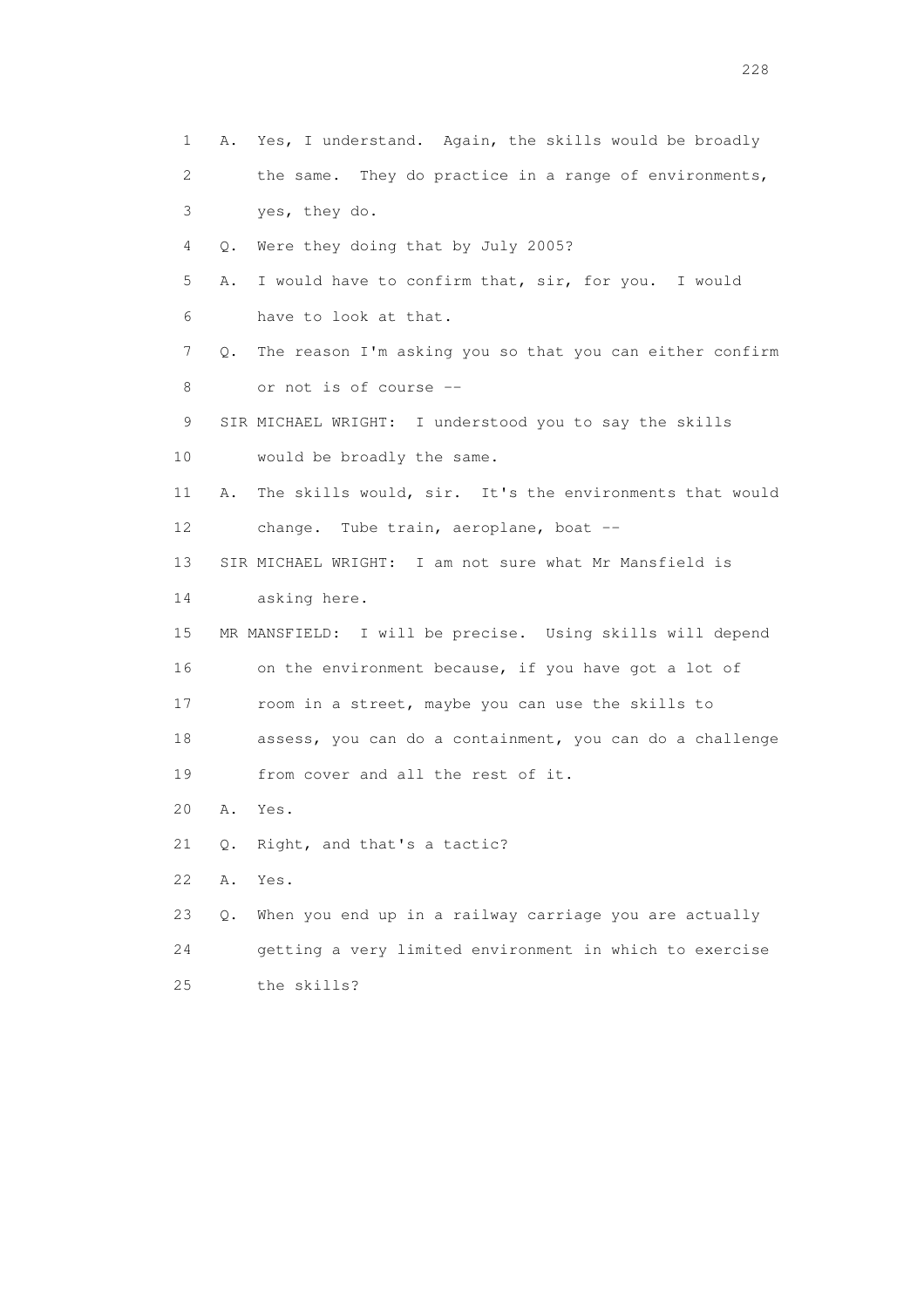1 A. Of course, the environment is different, the skills 2 available are the same but the environment is different. 3 Q. The skills are not all the same in the sense that, and I 4 have been through it with the last witness when you were 5 here, you can't clearly, without some serious risk, do 6 a containment exercise on a tube train, can you? 7 A. Exactly. The skills available are the same. Okay, I am 8 not suggesting they would still all be available or 9 appropriate to deploy. The range of skills available to 10 the officers are the same. I am not saying they would 11 necessarily deploy all of them because of the changing 12 environment. 13 Q. The skills will depend on what he can see and what he 14 can do? 15 A. That would influence, of course, the officers' choice on 16 their action. 17 Q. There are two ends. One is out in the open and the 18 containment and so forth, and the other is in a very 19 tight environment. I want to ask you, therefore, in 20 this context, are there any specific tactics that have 21 changed in relation to training officers in the light of 22 what happened on 22 July, of how they might approach 23 a suspected suicide bomber, and that's all he is, on 24 a tube train? 25 A. I do not feel I can answer that in all honesty, sir,

<u>229</u><br>229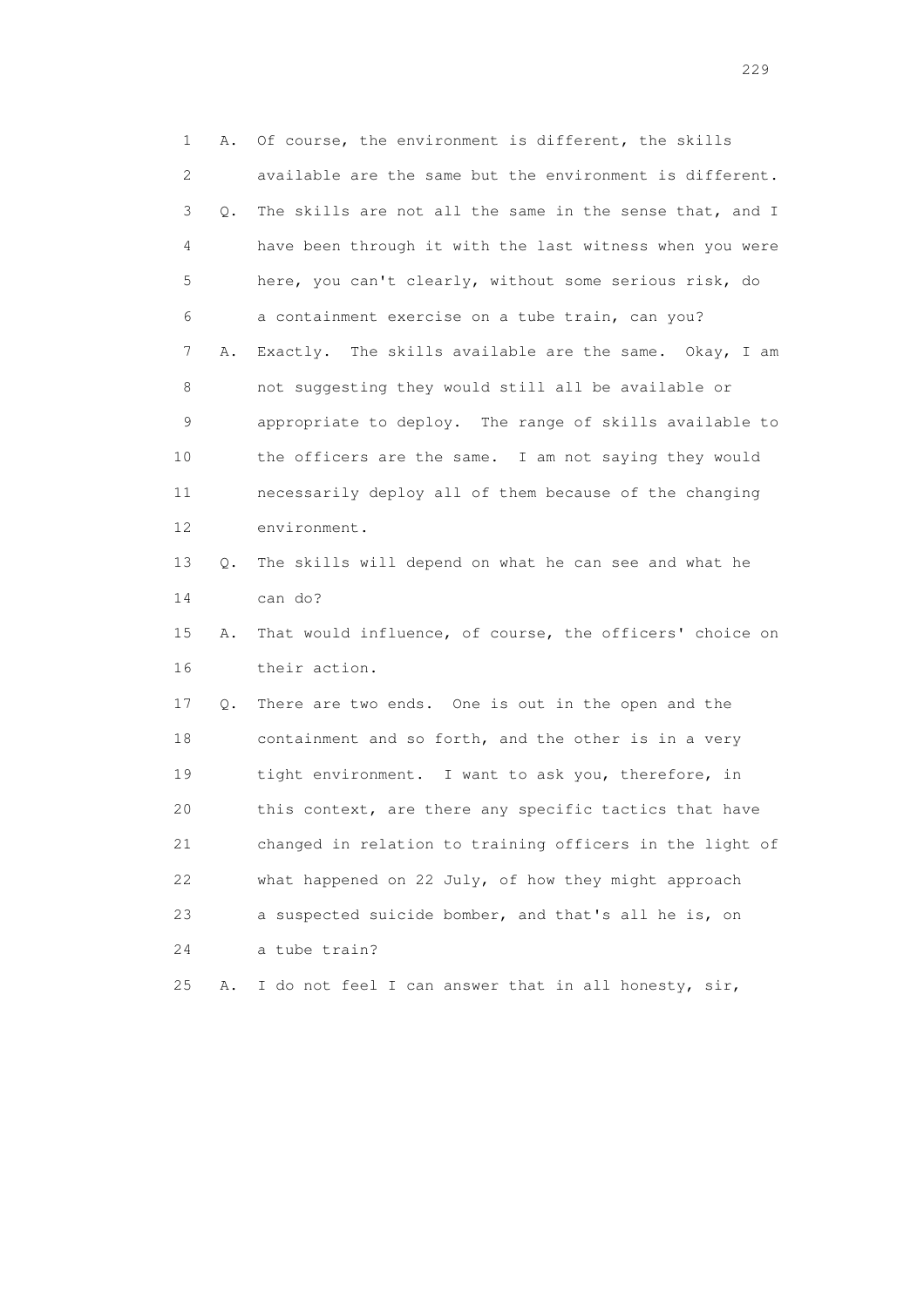1 without delving into tactics, into the tactical area, 2 I wouldn't be comfortable discussing in an open forum. 3 SIR MICHAEL WRIGHT: You have been the CO19 Commander for 4 three years. 5 A. Yes, sir. 6 SIR MICHAEL WRIGHT: You obviously must have read and 7 re-read everything there is to read about what happened 8 on 22 July. 9 A. Indeed, sir. 10 SIR MICHAEL WRIGHT: I will put Mr Mansfield's point again, 11 if I may. For whatever reason, doesn't matter what, two 12 of your officers find themselves in a tube train with 13 a suspected suicide bomber, and they form the view that 14 there is an immediate risk and they have to do something 15 about it. 16 A. Yes, sir. 17 SIR MICHAEL WRIGHT: Your point as I understand it is this. 18 The skills that they will use will be the same whether 19 it's in a tube train or out in the open. 20 A. The skills available to them, sir, are the same. Those 21 that they deploy, clearly it would differ according to 22 the environment. 23 SIR MICHAEL WRIGHT: Because they have been got into 24 an extremely confined situation, you agreed with 25 Mr Mansfield about this, the risks are much greater.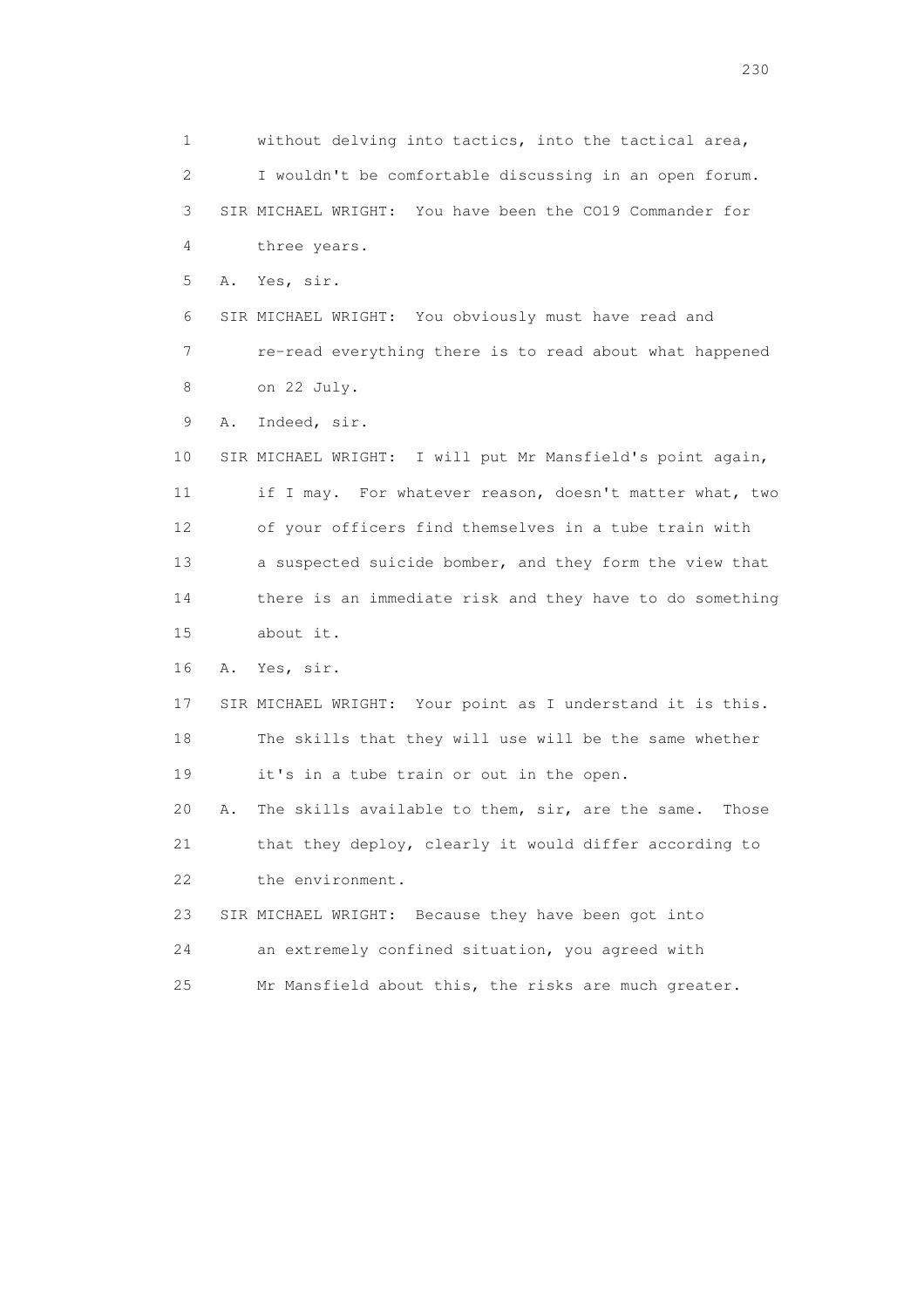1 A. They are, sir. The range of tactical options, of 2 course, are reduced then. 3 SIR MICHAEL WRIGHT: And the ultimate outcome may be very 4 tragic. 5 A. It may of course, sir, it may be. 6 SIR MICHAEL WRIGHT: The point I am after is this: what 7 determines the problems that your men are facing is not 8 their training or their skills but the situation that 9 they have got into. 10 A. Indeed, sir, it's their deployment, how they are placed, 11 briefed, used, again these can vary day by day. 12 SIR MICHAEL WRIGHT: If they have got themselves into -- it 13 sounds like their fault. If they find themselves in 14 such a confined situation, no amount of training is 15 going to make them better able to deal with what 16 happens? 17 A. Again that's a tough one to answer, sir. We would like 18 to think that we equip them with all the skills -- the 19 skills and equipment that enables them to do their job 20 to get themselves, as they do, to put themselves between 21 the public and a threat. 22 SIR MICHAEL WRIGHT: Put it this way, if they had had to 23 deal with a suicide bomber in the middle of Hyde Park, 24 the chances that they would be able to achieve 25 a satisfactory result are quite good.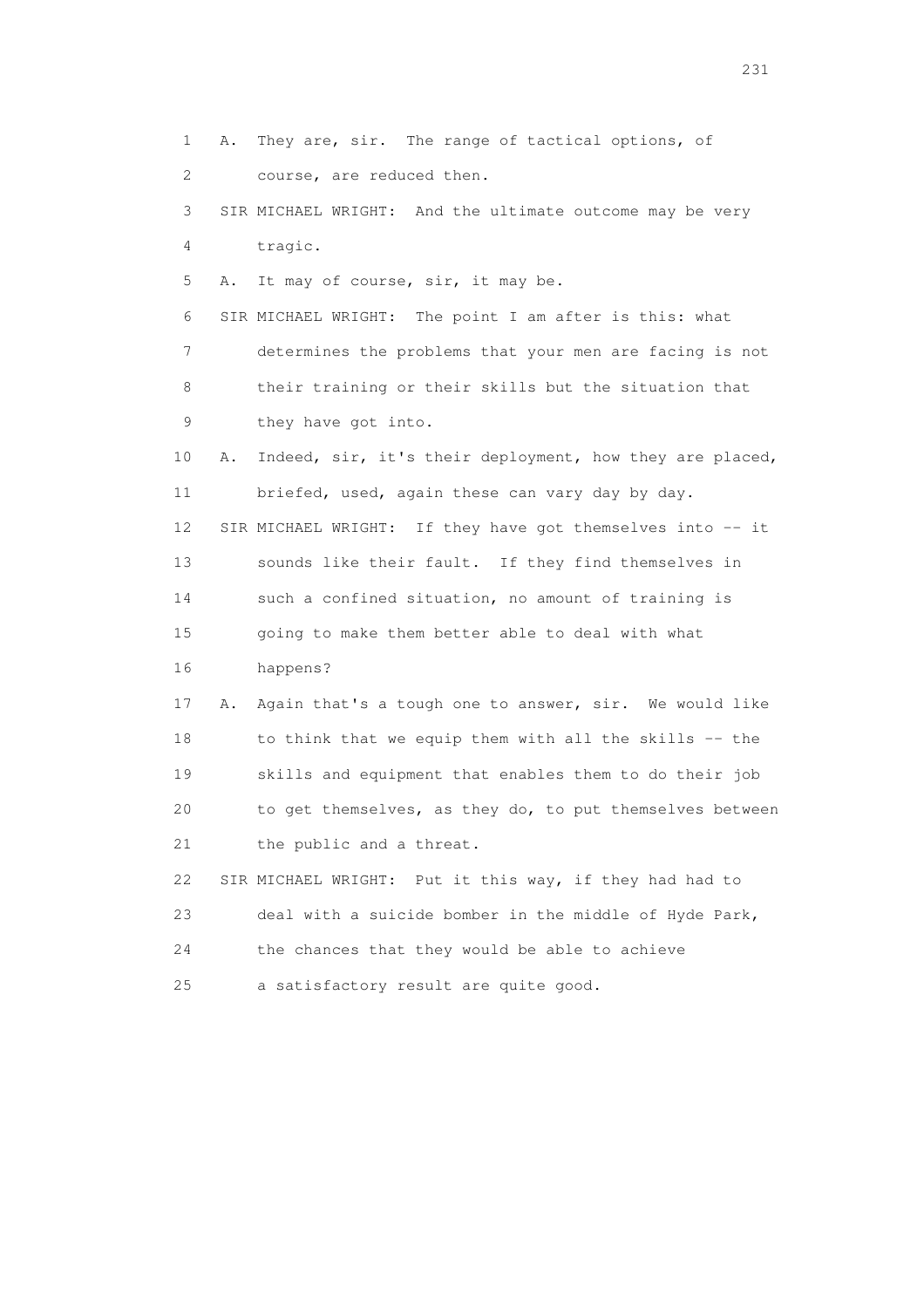1 A. Again, that depends on the environment, sir. 2 SIR MICHAEL WRIGHT: That's why I picked the middle of Hyde 3 Park. It's the biggest environment I can think of. 4 A. It depends on the environment and yes, there may well be 5 more options open to them. 6 SIR MICHAEL WRIGHT: If they have to do the same exercise on 7 a tube train, the chances that they will be able to 8 achieve a satisfactory result are much less. 9 A. The one -- the issue or the ingredient that's clearly 10 missing already is distance and cover. There are two 11 ingredients that are clearly missing already when 12 they've been on to a tube train. 13 SIR MICHAEL WRIGHT: If the distance isn't there, isn't 14 available, no amount of their skills can improve that 15 situation. 16 A. Indeed, sir. 17 SIR MICHAEL WRIGHT: They have to grapple with what they 18 have. 19 A. They know that they have to put themselves between the 20 public and the threat. They have to. 21 SIR MICHAEL WRIGHT: As I have interrupted you, 22 Mr Mansfield, forgive me, I have a piece of paper. 23 This is something you may well have thought about: 24 plainly SFOs facing feared or suspected suicide bombers 25 will find themselves in a situation which they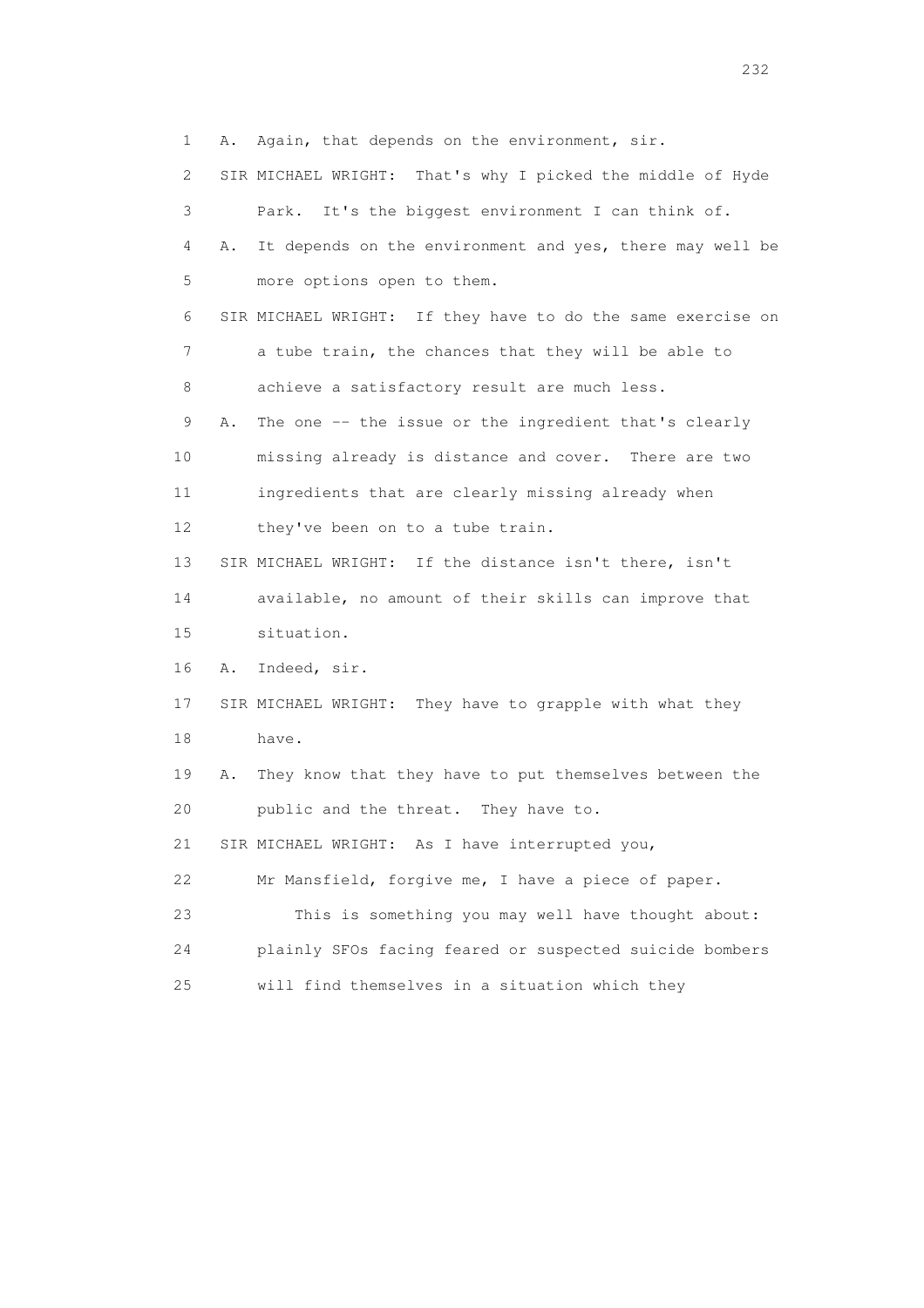1 themselves must recognise present a great deal of danger 2 to themselves? 3 A. I certainly wouldn't disagree with that. 4 SIR MICHAEL WRIGHT: It would be very surprising if they 5 weren't affected or conscious of fear for themselves. 6 A. As I said, sir, like everybody here they are human 7 beings. 8 SIR MICHAEL WRIGHT: And somebody has suggested, it's been 9 talked about at any rate an adrenaline rush or impact on 10 their attitudes and vision. 11 A. Indeed. 12 SIR MICHAEL WRIGHT: When you have a fully trained SFO, how 13 much of an element do you think that is? 14 A. I think these are all inbred in human nature. You can't 15 train -- 16 SIR MICHAEL WRIGHT: You can't eliminate it. 17 A. You can't eliminate it, sir, no. All you can do is 18 equip them with the skills to do their job and when you 19 train them is to get them to think about and acknowledge 20 these reactions. So at least they are aware of them. 21 But you cannot train them out. But they will be aware 22 of their -- of bodily reactions during, let us face it, 23 a traumatic incident as this is. Any firearms 24 operation, particularly one like this, is a traumatic 25 incident. They will be aware and have knowledge of the

<u>233</u>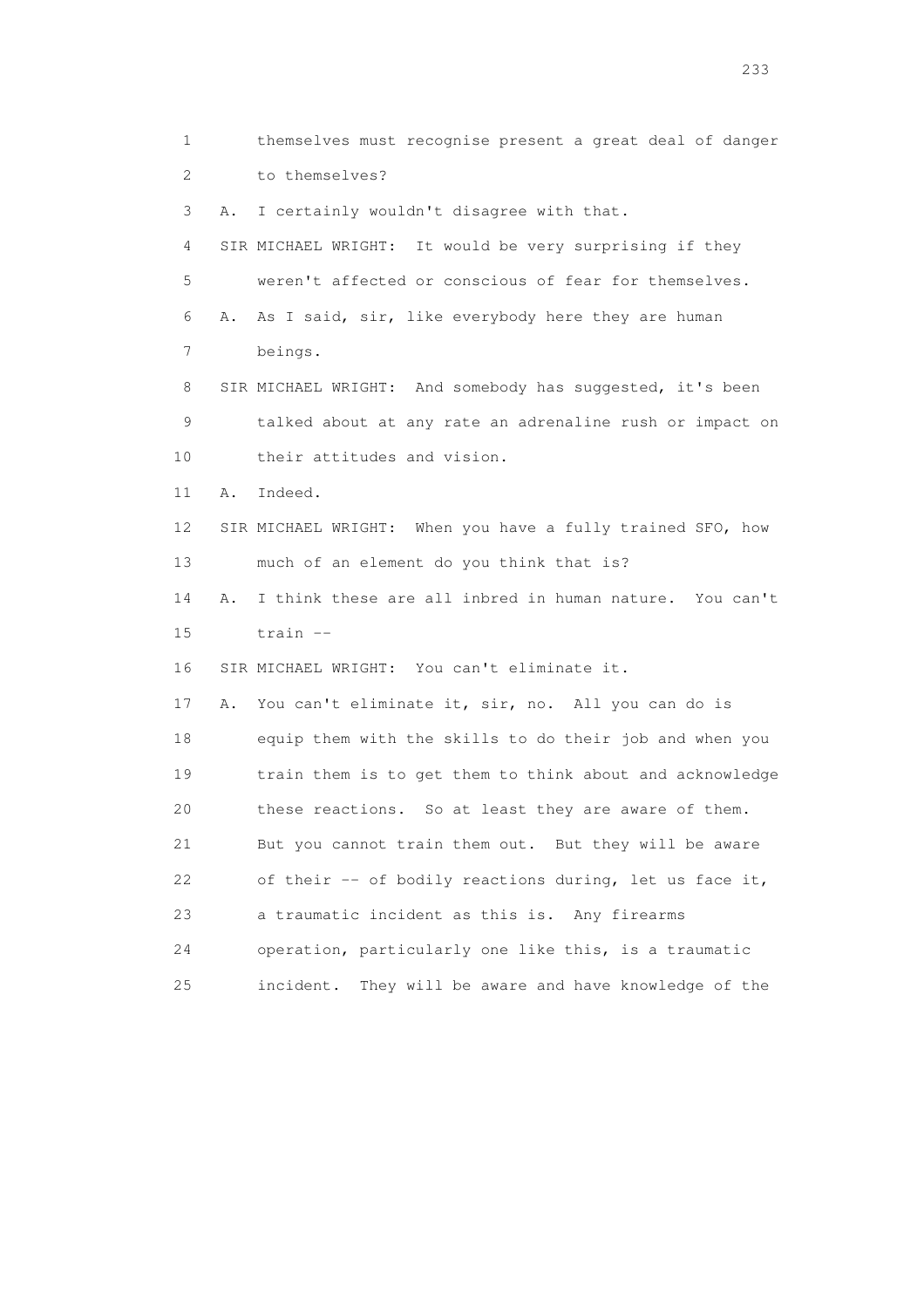1 reactions that they are likely to undergo themselves, 2 yes. 3 SIR MICHAEL WRIGHT: They will have been taught that in 4 their training. 5 A. It would have been debriefed with them, sir. They will 6 be provided with that knowledge, but I come back to the 7 point, you can't train it out. 8 SIR MICHAEL WRIGHT: Thank you. 9 MR MANSFIELD: In the last few minutes, can I go back to the 10 situation; I have taken you to the open space one where 11 you can do the containment and so on, you have distance, 12 and the other end is where you have no distance and so 13 on. 14 This is where I suggest to you what becomes 15 extremely important for the ordinary member of the 16 public who isn't a suicide bomber, who isn't going to be 17 sacrificed because it's thought he might be, do you 18 follow? 19 A. Sorry, sir, I think that's a tiny bit unfair, to 20 consider that my officers might sacrifice somebody. 21 Q. I agree, but this has been posed earlier on, because 22 nothing can be told, in other words you might get 23 an innocent person who stands up in the face of an armed 24 police officer who isn't a bomber and he gets shot. 25 That was posed earlier on, do you follow?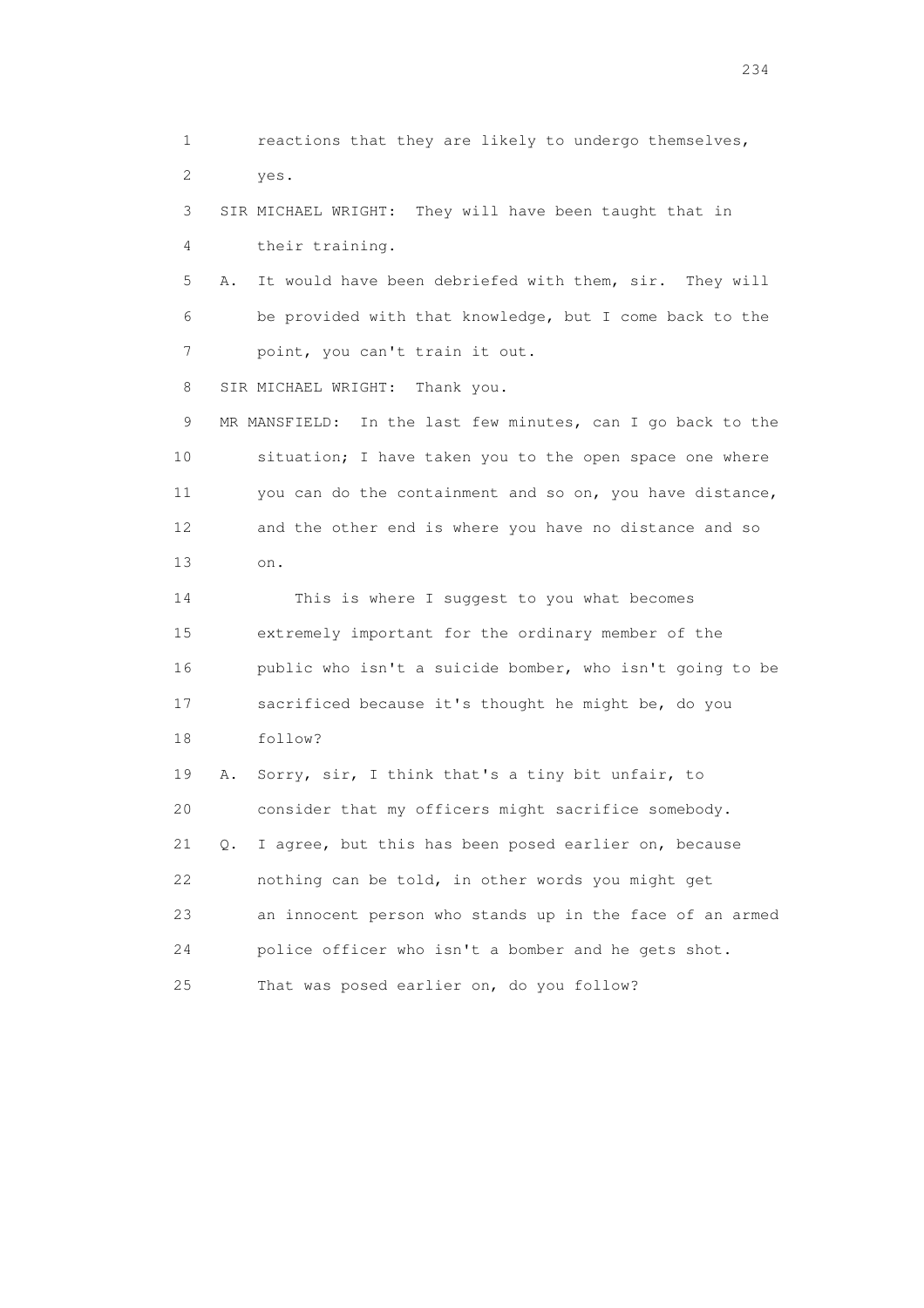1 A. I do follow.

| 2  | Q. | What I am attempting to do is not leave it at that       |
|----|----|----------------------------------------------------------|
| 3  |    | level, but attempt to construct, and that's why I want   |
| 4  |    | to know what goes on now, not the fact that you might    |
| 5  |    | have the right weapons or the right back-up with people. |
| 6  |    | It is forming the view, which was included in this last  |
| 7  |    | bit, what, in other words what guidance is given to      |
| 8  |    | officers in this tight ultimate situation about how they |
| 9  |    | may form the view that this man now presents             |
| 10 |    | an immediate threat. Are you following?                  |
| 11 | Α. | I am following you.                                      |
| 12 | Q. | Right. I don't mind whether you use the words            |
| 13 |    | safeguards, protocols, whatever it is; what is now in    |
| 14 |    | place to at least reduce and minimise the risk of        |
| 15 |    | an innocent man getting shot?                            |
| 16 | Α. | At the risk of repeating an earlier answer, the thought  |
| 17 |    | processes or the process or the action process, whatever |
| 18 |    | you want to call it, the conflict management model       |
| 19 |    | remains good to this day. The intelligence and the       |
| 20 |    | information that has been made available to the          |
| 21 |    | officers, there have been, I am not really in a position |
| 22 |    | to give this, but there are changes that have been made  |
| 23 |    | around identification, communications, et cetera, but    |
| 24 |    | I'm not best placed to provide that information to the   |
| 25 |    | jury.                                                    |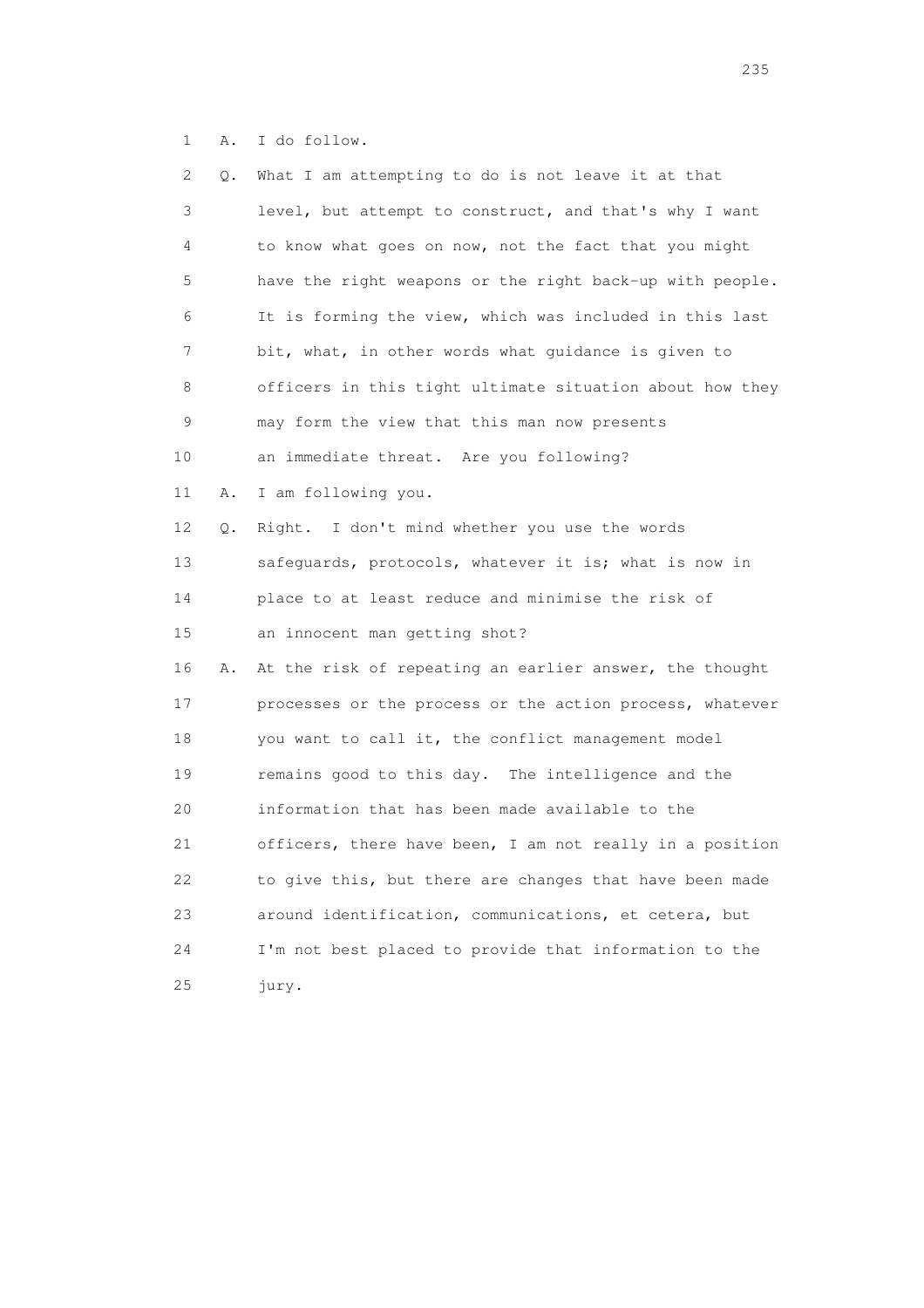1 So the information and intelligence of course is 2 crucial, because that -- from there the officers will 3 consider their tactical options based on what they have 4 been told, combined with what they see in front of them. 5 That will determine the outcome and the course of action 6 that they take. 7 Q. Although the word obligatory was included in 8 Mr Horwell's question, I am suggesting that there should 9 be a presumption in favour, when you know no more than 10 he is a suspect, I am not dealing with a confirmed 11 situation, dealing with the suspect, so the officer's 12 got to form a view, all right? 13 A. Yes. 14 Q. I think you accept that. He does have to form a view? 15 A. Of course the officer does, yes. 16 Q. The only information he has is suspect, so you don't 17 have to elaborate that, that's agreed, that's all the 18 information he's got plus maybe a bit nervous on the 19 bus. So you have information that he is a suspect and 20 nothing else, no rucksack, no wires protruding, nothing 21 in his hands that is commensurate with detonation, so he 22 has very little?

23 A. I understand, sir, I follow.

 24 Q. Now, in that situation, have the tactics changed, and 25 I include the word tactics, but what I ought to say is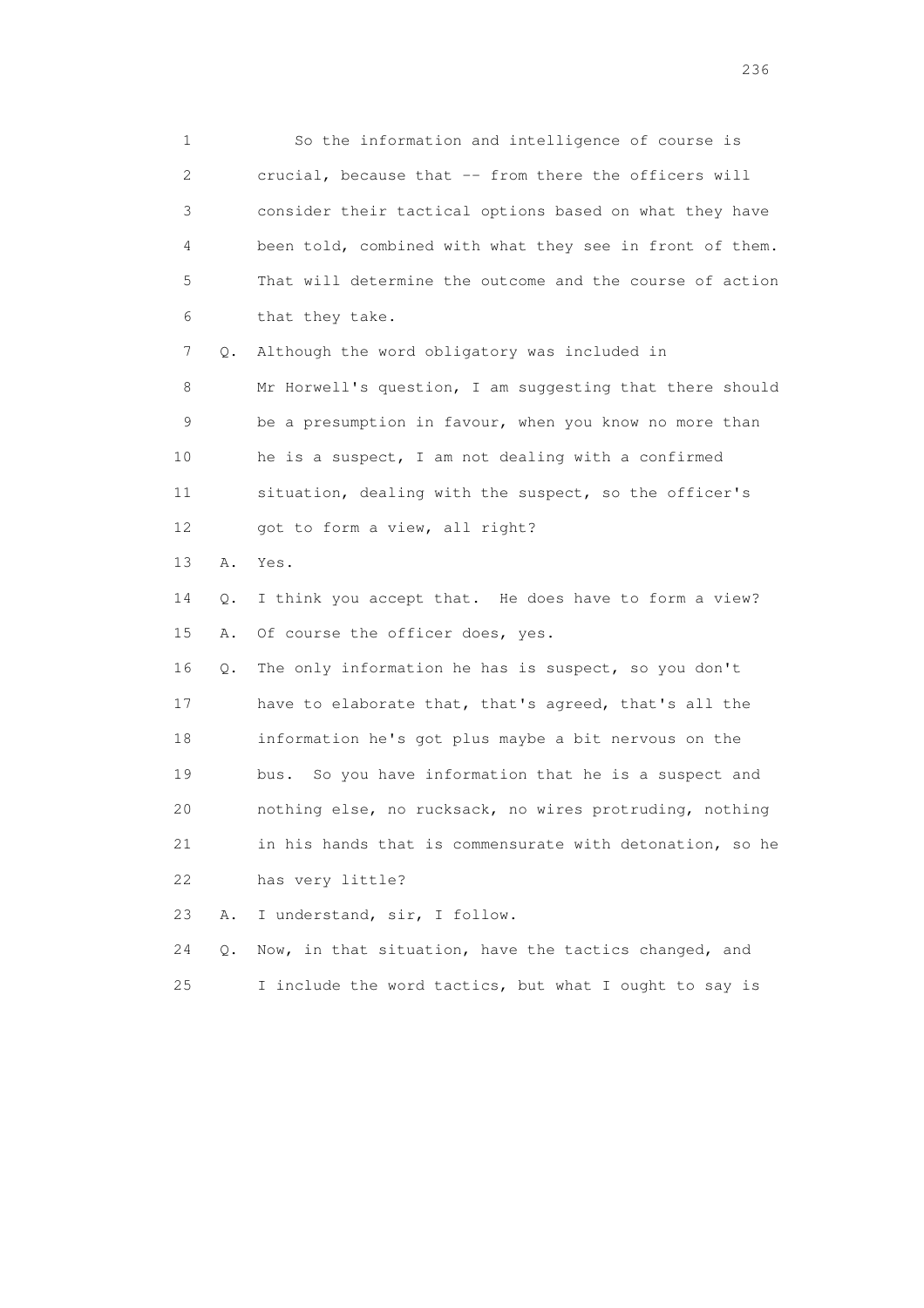1 has there been a development of a different approach 2 which involves necessarily a proper and organised vocal 3 challenge, not over-ridden by no warning, proper 4 challenge including a proper instruction and time for 5 compliance? 6 A. The situation in 2005, as I understand, and certainly to 7 this day, is outlined in the ACPO manual about giving 8 audible warnings. 9 Q. In other words they don't have to? 10 SIR MICHAEL WRIGHT: Actually what it says is when it's 11 clearly not appropriate. 12 A. If it's not appropriate, sir, or would place people in 13 danger is what it also says. 14 MR MANSFIELD: So we are back to a situation in which, is 15 this what you are saying, effectively we will just have 16 to trust the firearms officer, period? There may be no 17 warning because he has worked out somehow or another 18 with very little to go on, this person is an immediate 19 threat? 20 A. What we have to do is look at, or rely upon a, yes, 21 a human being, but a highly trained and experienced 22 individual to make that very, very difficult decision. 23 SIR MICHAEL WRIGHT: Who is also aware that he is subject to 24 the law. 25 A. Indeed, sir, they never lose sight of that and the fact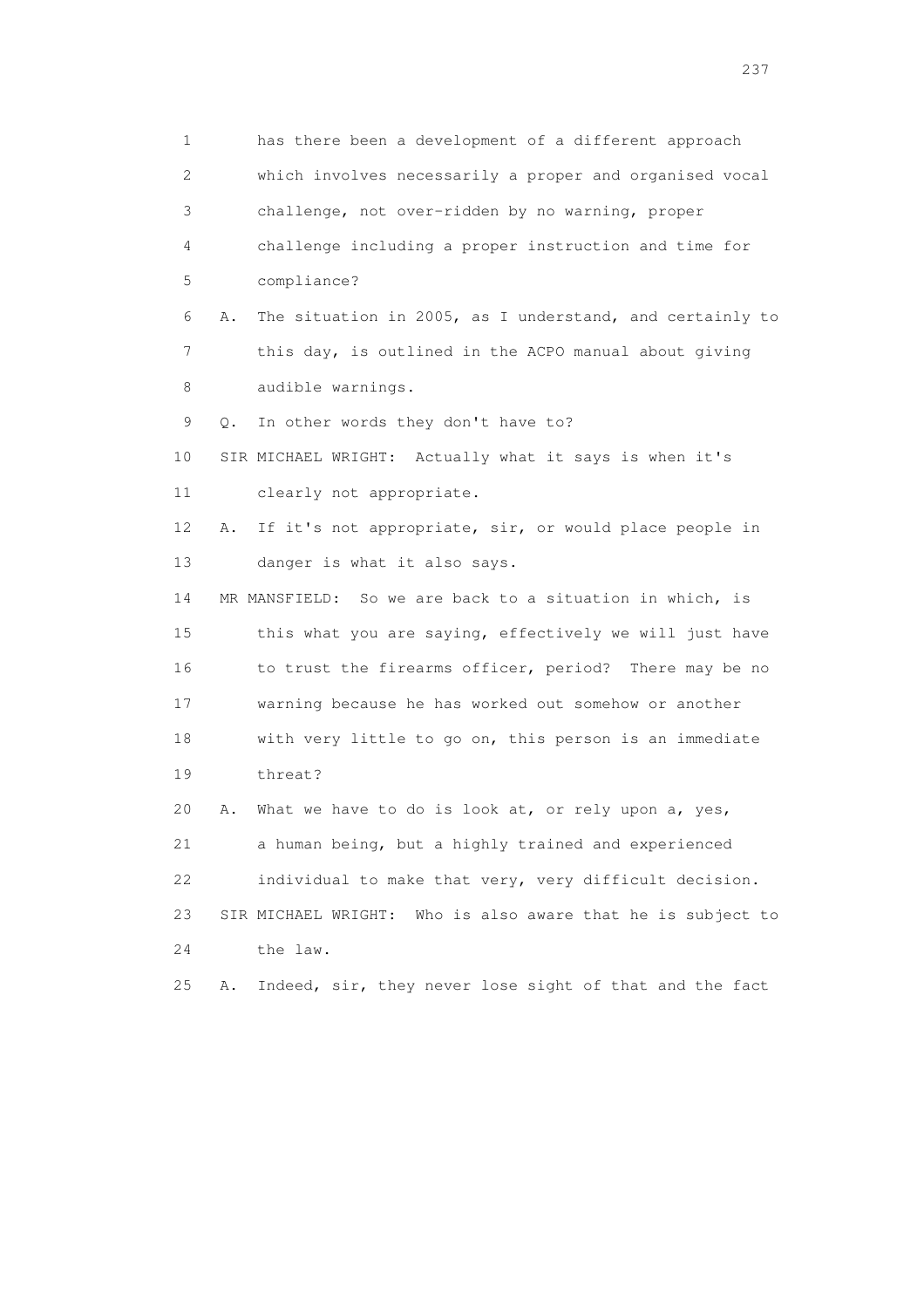1 that they are completely accountable for everything they 2 do. In fact they insist on being held accountable. 3 That is what it boils down to. It's down to the 4 judgment call of that professional. 5 MR MANSFIELD: Sir, would that be a convenient moment? 6 SIR MICHAEL WRIGHT: Indeed. I suppose, this is a flippant 7 remark but it will not come amiss at this end of the 8 day. I suppose really, I have just been going through 9 my mind, that this is a problem that will never be 10 resolved until you can have a range of firearms officers 11 who have computers instead of brains? 12 A. Yes, sir. Like every other organisation on the planet, 13 we employ the mark I human being, just like everybody in 14 this room. 15 SIR MICHAEL WRIGHT: What I had in mind is that you can then 16 give your computer a program and you can feed in 17 a series of facts and theoretically it would produce the 18 right answer, except that you can be absolutely sure 19 that it won't. 20 A. Theoretically, sir, having said at the start of my 21 statement that I have had 28 years' service, I have 22 tipped into year 29, I don't think that's going to 23 happen in my police career. 24 SIR MICHAEL WRIGHT: I don't think so either. Thank you 25 very much indeed. I am afraid we will have to bring you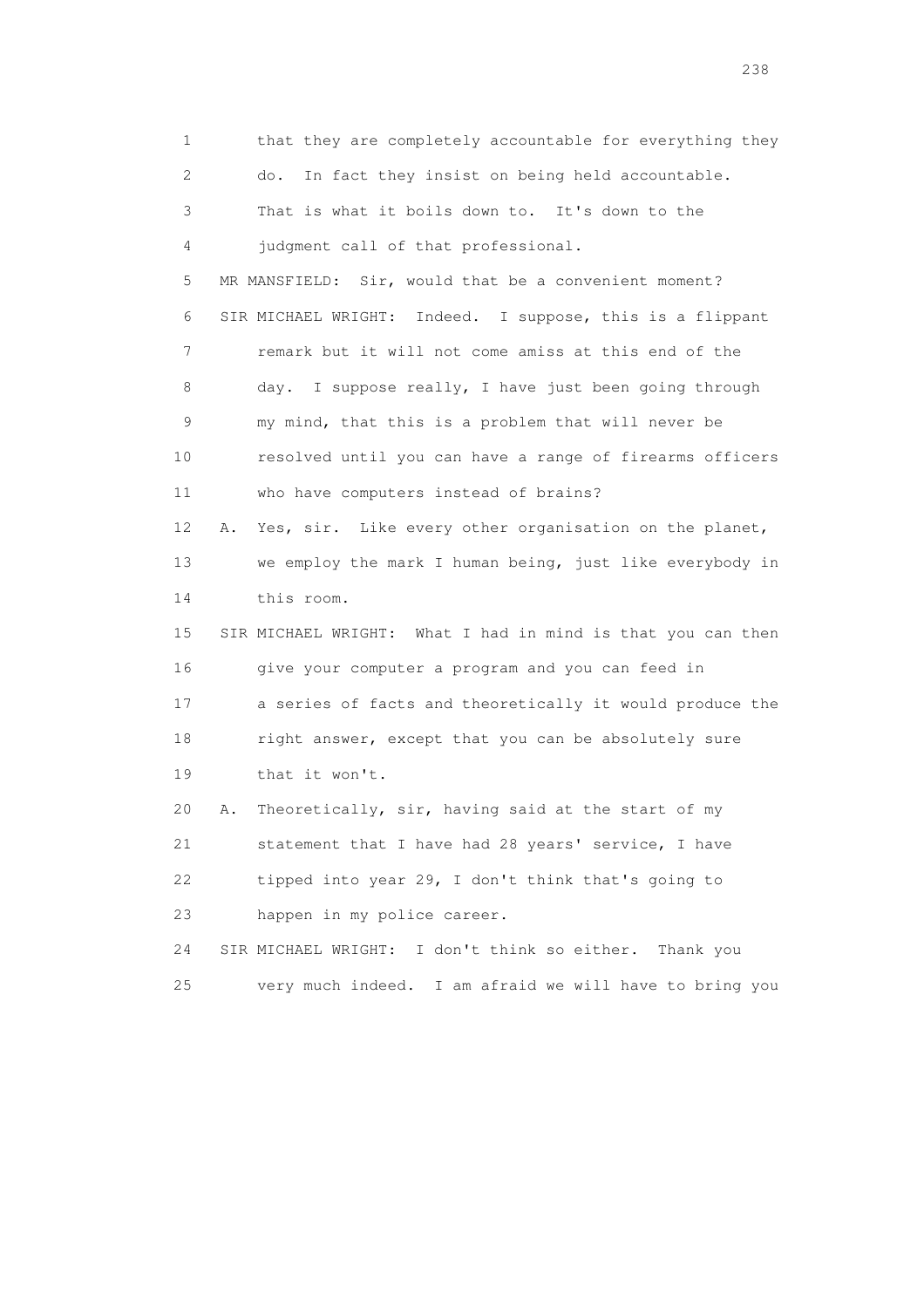1 back tomorrow. Would you like to stand down, that's 2 fine. Ladies and gentlemen, I am not going to start you 3 tomorrow, because we are undoubtedly going to go into 4 Monday, so we will say 10 o'clock tomorrow. 5 (5.00 pm) 6 (In the absence of the jury and the witness) 7 Housekeeping 8 MR HOUGH: Sir, I was simply going to deal with a couple of 9 timetabling things. 10 Tomorrow, we plan to call Mr Tillbrook obviously to 11 finish, then Mr Macbrayne, then -- 12 SIR MICHAEL WRIGHT: I can't remember, yes, I know, 13 intelligence. 14 MR HOUGH: Then the screens to go up and then in order 15 Alpha 1, Central 2402, and Neil. 16 SIR MICHAEL WRIGHT: I'm assuming because they are only 17 Portnall Road that the two officers, whatever they are, 18 Alpha 1 and the other one, are going to be pretty short. 19 MR HOUGH: I am hearing around me that they are going to be 20 quick and I think that's true as well. Neil should not 21 take long. Mr Macbrayne may take a little time. 22 It may be helpful for us to know how long more 23 Mr Tillbrook will be, because -- 24 SIR MICHAEL WRIGHT: Mr Mansfield and I may have to have 25 a chat about that.

239 and 239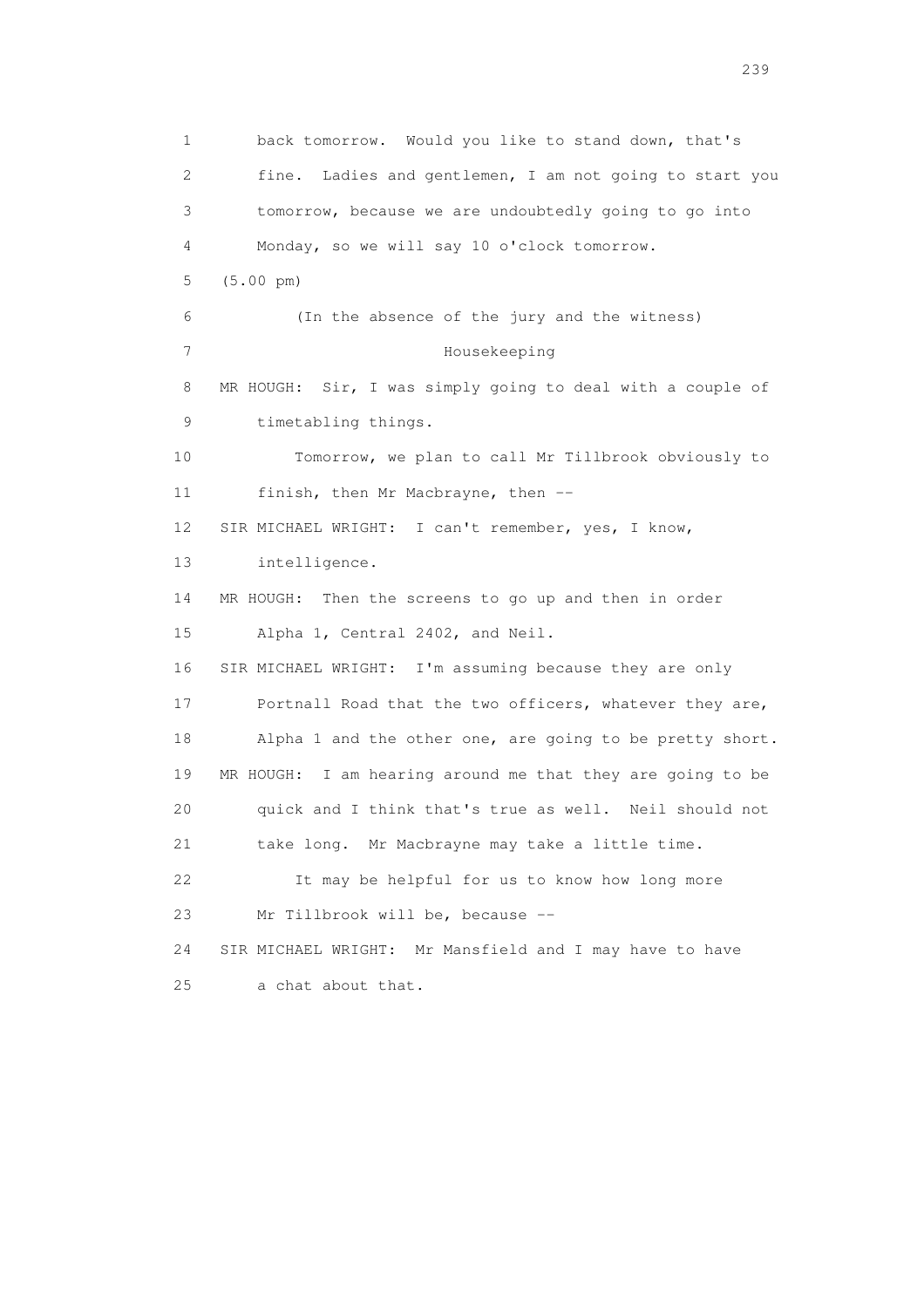1 MR HOUGH: -- Mr Macbrayne has to be told roughly when he 2 will be needed. He has currently been warned for 11 but 3 I don't know how much longer Mr Tillbrook will be.

 4 In relation to Monday, obviously we hope that we 5 will finish those five tomorrow. If somebody has to 6 slip over into Monday then so be it. Mr Mellody and 7 Mr Reynolds also on Monday. We will read whatever 8 statements are remaining that people want us to read and 9 I have been told about a couple of Rule 37s by Mr Stern 10 which were actually notified and are yet to be read.

 11 Just, though, to give everybody fair warning, that 12 in view of what everyone has been saying over the last 13 week or so and in view of what we have remaining, we 14 don't have any more time beyond Monday in this building, 15 so we will finish the evidence by the end of Monday, 16 even if it means sitting late both tomorrow and Monday. 17 SIR MICHAEL WRIGHT: At all costs, Mr Hough? 18 MR HOUGH: I shudder to use that phrase. That is obviously 19 because arrangements have now been made. 20 SIR MICHAEL WRIGHT: Certainly. Right, well, that's the 21 plan, ladies and gentlemen. 22 Now, Mr Mansfield, where are we getting to? 23 MR MANSFIELD: Yes, the only question in relation to the 24 current witness is, I appreciate what he is saying in

25 general terms --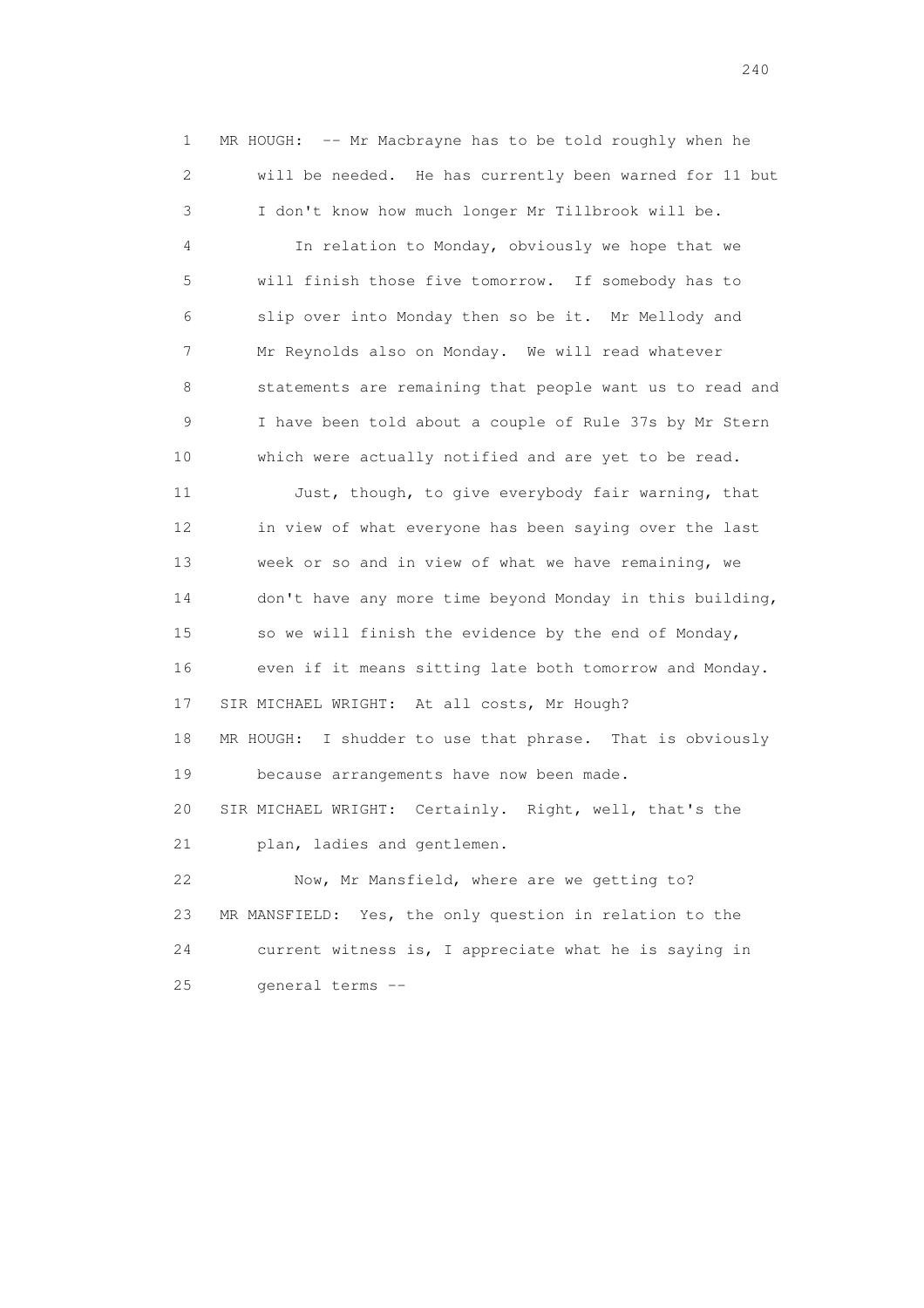1 SIR MICHAEL WRIGHT: I am bound to say you are getting, if 2 I may say so, quite a lot of information out of 3 Mr Tillbrook. I have allowed it to run because 4 I understand the pressures that the family have. But 5 I simply want to remind you that, as it seems to me, 6 anything relating to changes, improvements, alterations 7 and so forth in strategy, tactics or policies, whatever, 8 in the Metropolitan Police after July 2005, are really 9 essentially a matter for me under Rule 43, and although 10 I -- and I have, as you know, perfectly sensible ways of 11 discovering what I might need to know if I were to 12 consider to write anything under Rule 43, but it's 13 nothing to do with what this jury have to decide. 14 MR MANSFIELD: Evidence was certainly adduced from the last 15 witness along the lines, is there any police officer who 16 is not aware of what happened on the 22nd -- 17 SIR MICHAEL WRIGHT: That was because I had a specific 18 question from a member of the jury. 19 MR MANSFIELD: Yes, and it's because of that -- 20 SIR MICHAEL WRIGHT: I have to tell them in the end when the 21 time comes that they are not to concern themselves with 22 that, am I not? 23 MR MANSFIELD: It depends. May I say why I am pursuing it 24 a bit? So far there doesn't appear to be any changes 25 but he has let drop that there are some changes but then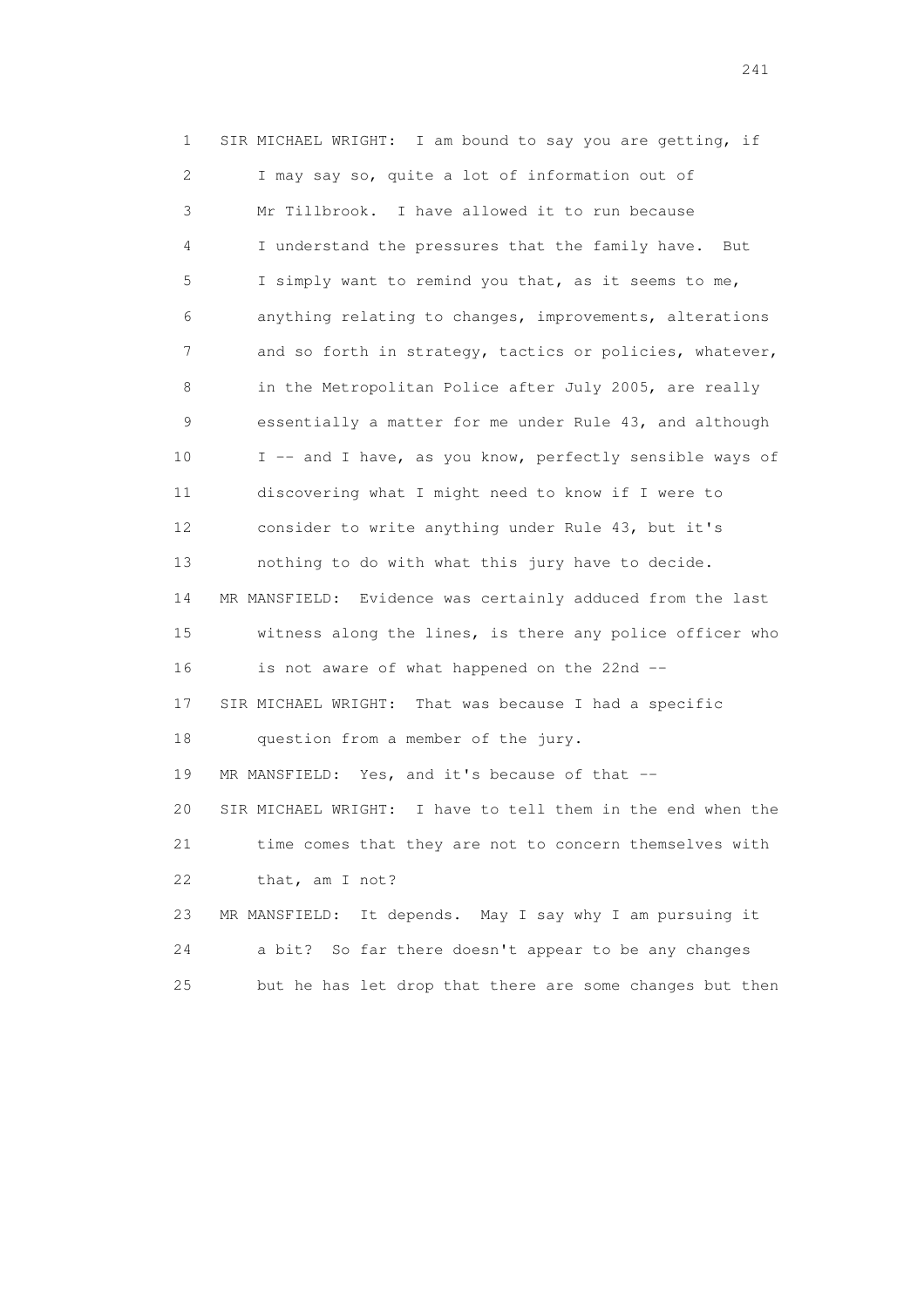1 it was going to involve tactics. If in fact the changes 2 involve tactics which provide a much better opportunity 3 for assessment and judgment call by individual officers, 4 the sort of thing which I would submit comes into the 5 ambit of the inquest, if they are manoeuvres or whatever 6 they are that could have been put in place before July, 7 it relates to the question of planning and it relates to 8 the question of anticipation by not only CO19 but Kratos 9 and non-Kratos situations dealing with suicide bombers, 10 which had started in 2001.

 11 I don't know what the changes are as far as tactics 12 are concerned, and I would want to ask or at least ask 13 the witness to be in a position to deal with what the 14 changes of tactics are. He did say in relation to 15 public transport because that was the context. If they 16 are such obvious things that should have been in place 17 before --

 18 SIR MICHAEL WRIGHT: Nobody has been asked as far as I can 19 remember, we have gone over and over and over again the 20 possibilities with various officers about what other 21 approaches could have been adopted, like for example, 22 you have what you wanted out of I can't remember who it 23 was.

24 MR MANSFIELD: Ivor, I think.

25 SIR MICHAEL WRIGHT: Ivor, I think it probably was who told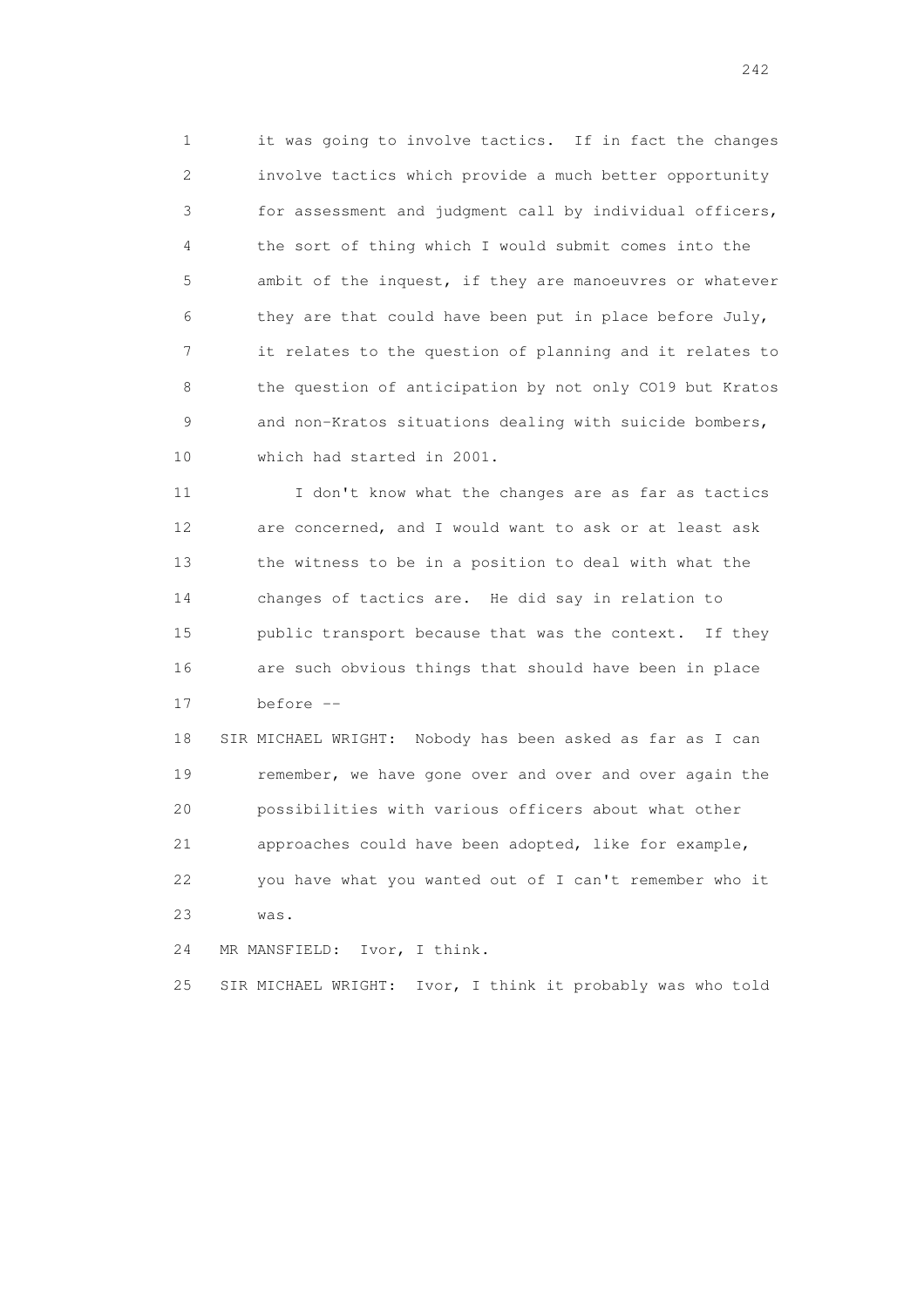1 you this is how I would have done it. Nothing else in 2 respect of any specific tactics or approaches that 3 nobody has ever thought of was put to anybody in the 4 course of the case. Now, as it seems to me, any changes 5 that may have been thought up by the Metropolitan Police 6 after July 2005 is not something for this jury to 7 consider. It is for me, if necessary, to consider 8 whether I think that a Rule 43 letter should be written 9 on the basis that whatever has been done is not good 10 enough or is not effective.

11 Is that not the right approach? 12 MR MANSFIELD: It is the right approach and I have been very 13 careful not to develop anything post 2005 unless it does 14 have some impact on pre 2005.

 15 SIR MICHAEL WRIGHT: This officer is in a position actually, 16 whether if I let you do it, and I have been fairly 17 indulgent with you up to now if I may say so, this 18 officer can tell you what changes there may have been, 19 and he won't tell you about tactics because I am sure 20 they are sensitive anyway.

 21 That's another problem. If they are sensitive, we 22 haven't had any PII consideration of post 2005 tactics, 23 but as it seems to me, he can tell you what he can tell 24 you from his own knowledge, but I don't think I am going 25 to set him off to start making enquiries amongst his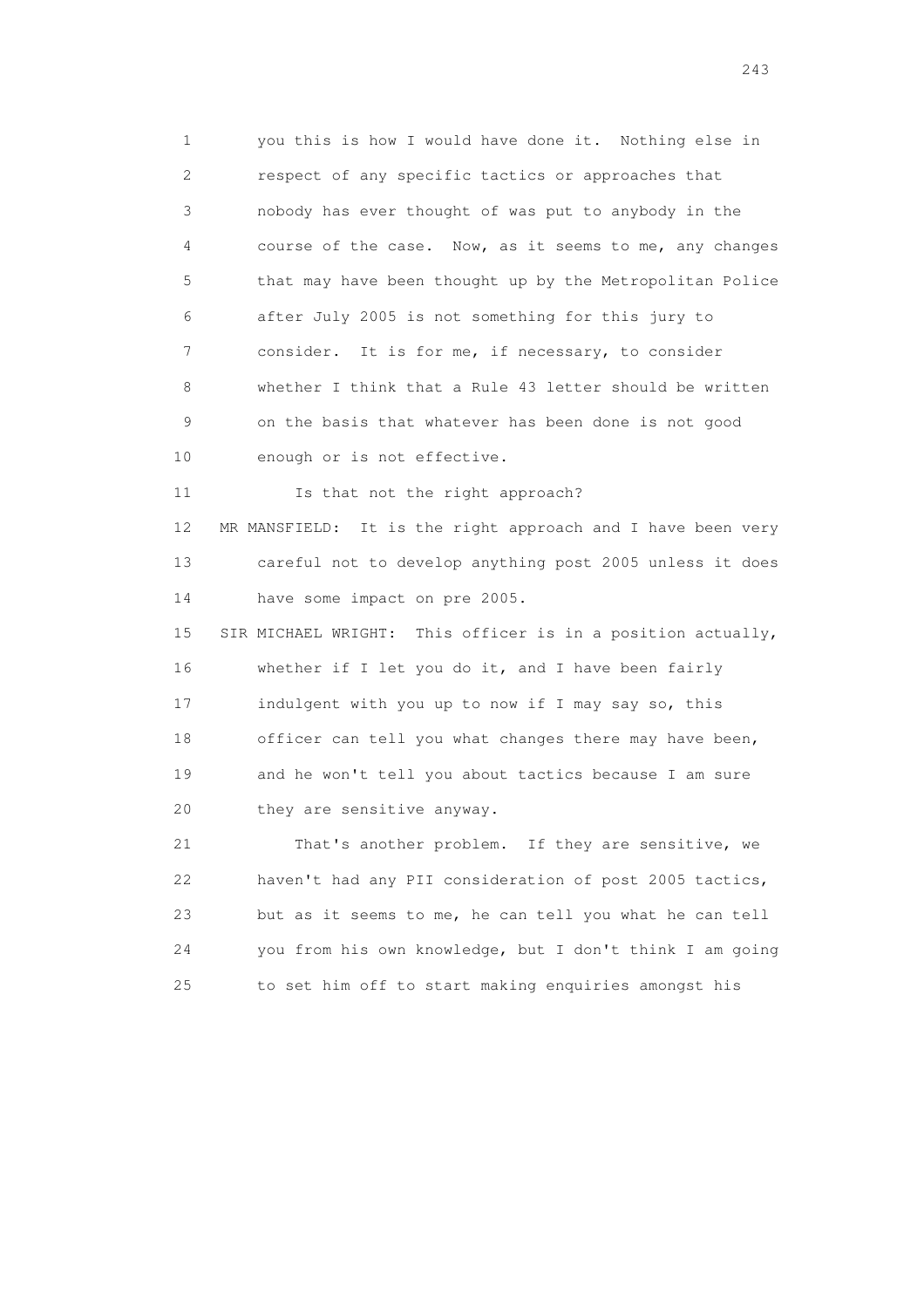1 colleagues as to what else there may be, because you 2 were looking also, I think, probably, hinting anyway, 3 that you were looking at surveillance and control 4 techniques as well.

5 MR MANSFIELD: Well, that comes into it.

 6 SIR MICHAEL WRIGHT: I know it did and that's why I stopped 7 you at the beginning and said that his expertise only. 8 MR MANSFIELD: Because one of the tactics plainly which 9 I put to the last witness and Ivor produced it himself, 10 is the covert approach from behind. Now, I will want to 11 ask him whether that is -- that's a tactic which can be 12 employed, in fact whether you have a confirmed bomber or 13 non-confirmed, in other words a suspect or a confirmed, 14 but if it's a suspect, it's even more appropriate 15 because you haven't made -- there's nothing being 16 carried and so forth.

17 I would want to ask him if there has been any 18 training in relation to that, because the last witness 19 says he couldn't answer that, and it seems to me that 20 that is an important aspect of this, because I'm 21 speaking for myself here, when we first saw the CCTV it 22 wasn't just the question of seeing how close 23 surveillance officers were in the concourse but also 24 going down the escalator and so on. There was more than 25 one opportunity to approach and surprise somebody from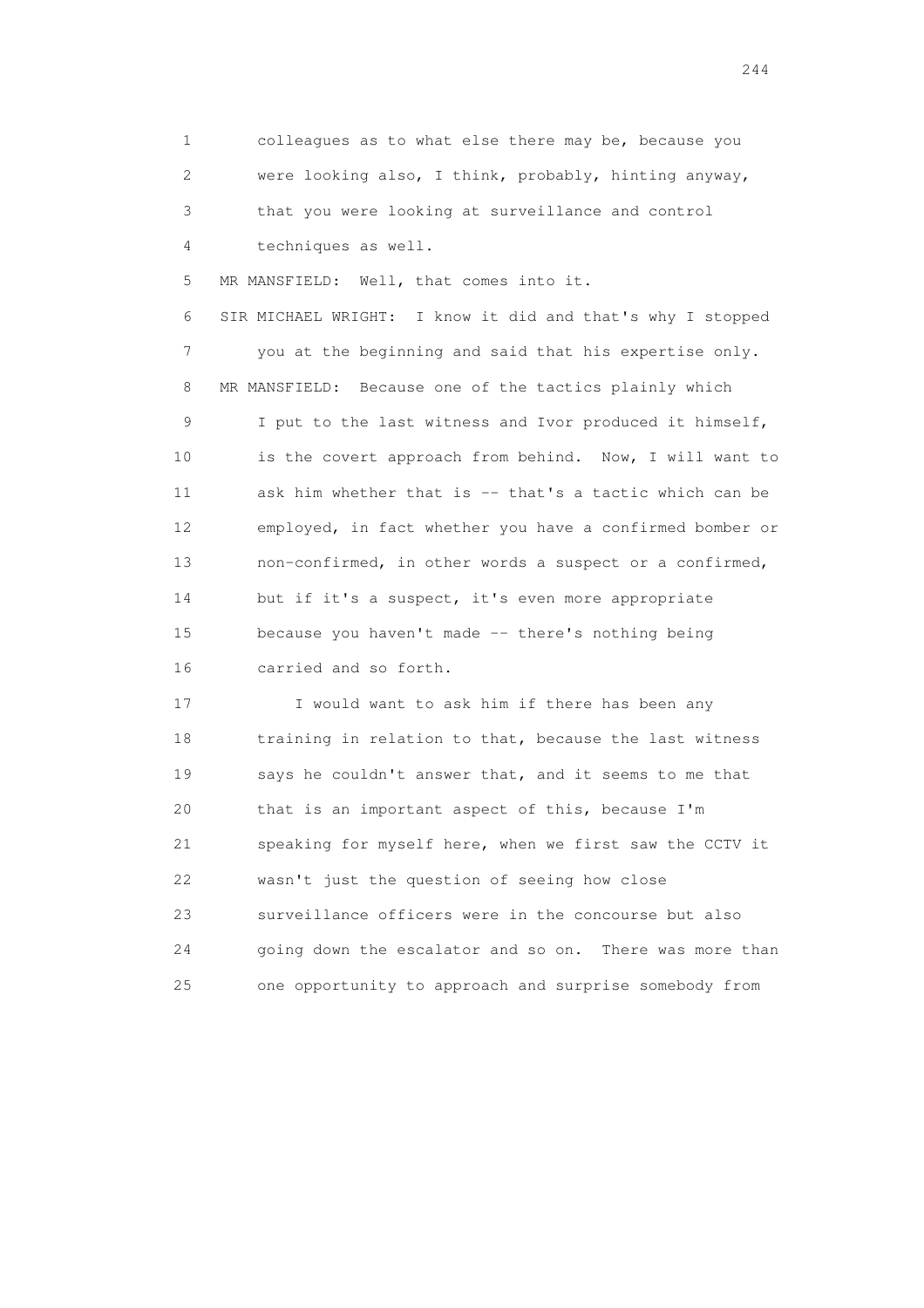1 behind and it's interesting the example the last witness 2 has given. 3 So I would want to ask Mr Tillbrook -- he is sitting 4 over there. 5 SIR MICHAEL WRIGHT: He is listening avidly. 6 MR MANSFIELD: I have made the point. I am not going to 7 trespass on sensitive ground but it's clear that quite 8 rightly the jury are concerned about whether there have 9 been changes and -- 10 SIR MICHAEL WRIGHT: It's a very natural question from 11 a juryman, I fully understand that, but I still think at 12 the moment, and I want Mr Hough or Mr Hilliard to help 13 me about this, I still think it is a subject where I 14 have to say to them in due course, while I can 15 understand your concern, it is not something which comes 16 within your ambit of consideration when you come to 17 consider your verdicts. 18 MR MANSFIELD: I understand that. 19 SIR MICHAEL WRIGHT: That's the point. I don't know which 20 one of my team have really been looking at this one but 21 do you want to say anything about it? 22 MR HOUGH: Sir, in the course of your first ruling delivered 23 back in April, you made clear two things, first of all 24 that the inquest would not be addressing questions of 25 policy in the abstract.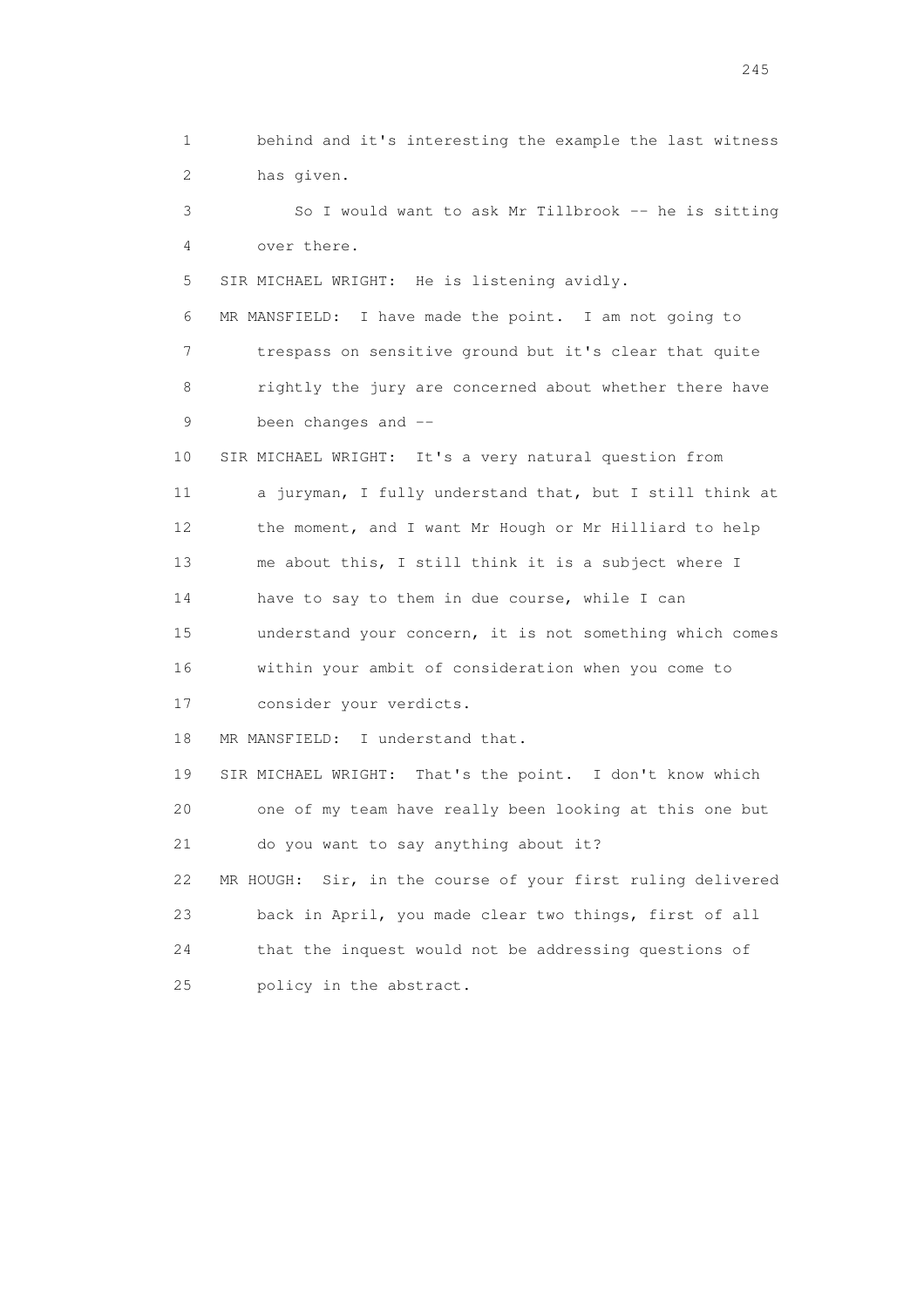1 SIR MICHAEL WRIGHT: I remember it well.

 2 MR HOUGH: And also that you would not be dealing with 3 events after the shooting save for, for example, 4 accounts given by those involved, which may therefore 5 shed light on the credibility of their evidence about 6 what happened afterwards. 7 SIR MICHAEL WRIGHT: Am I right in the approach that I have 8 just been indicating to Mr Mansfield? 9 MR HOUGH: Yes. It is a natural question from a juryman. 10 However, if this inquest were to receive full and 11 balanced evidence of what the Metropolitan Police has 12 done since July 2005, that would prolong the inquest 13 very considerably and it would expand the range of the 14 inquest far beyond what you set out in your initial 15 ruling. 16 SIR MICHAEL WRIGHT: And would in fact offer no assistance 17 to the jury in deciding what they have to decide. 18 MR HOUGH: And potentially distract them from what they do 19 have to decide. Sir, there is the further point that 20 obviously you will have in due course the consideration 21 of whether to write a Rule 43 communication and in what 22 terms, but as you have indicated -- 23 SIR MICHAEL WRIGHT: It is within my power to ask for 24 further information from the Metropolitan Police. 25 MR HOUGH: That's already been requested and that can be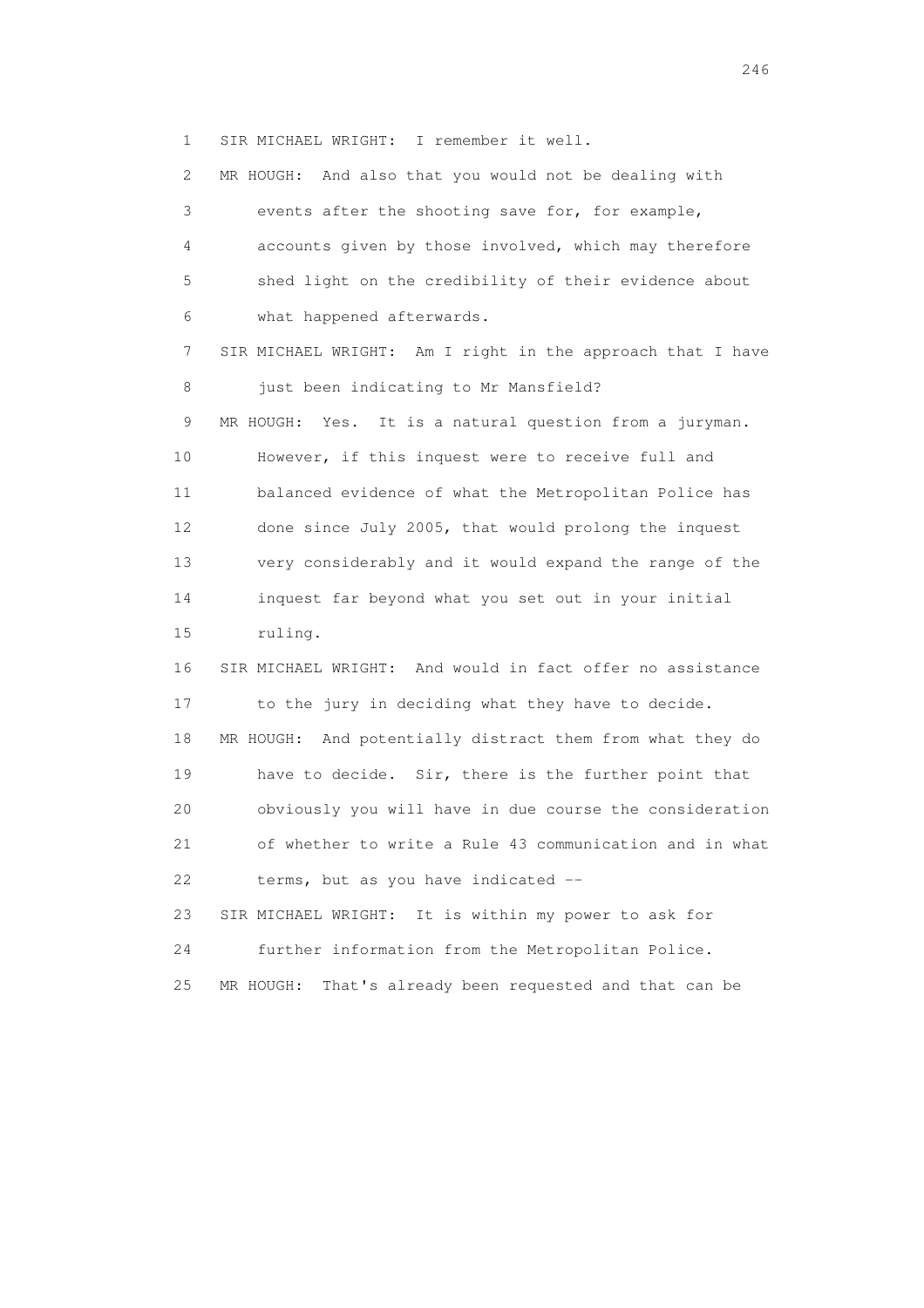1 considered at a later stage, but without the need for it 2 to be put in evidence. 3 SIR MICHAEL WRIGHT: That's the point. It doesn't have to 4 go in evidence. 5 MR HOUGH: Because a Rule 43 communication is more of an 6 administrative exercise. 7 SIR MICHAEL WRIGHT: Yes, thank you. 8 MR HOUGH: I don't know if anybody else has observations. 9 SIR MICHAEL WRIGHT: The only one I can think of might be 10 Mr Horwell. 11 MR HORWELL: It's not the hour that makes me say I have very 12 little to say; it's simply I agree with everything that 13 Mr Hough has said, and that this must not become 14 an inquiry as to what tactics have changed; the very 15 thought of that is, one only has to think of it for 16 a moment to realise that it is not only inappropriate 17 for this inquest, it's inappropriate full stop. 18 SIR MICHAEL WRIGHT: Thank you very much. Mr Mansfield, 19 I am clear about this, as Mr Horwell says, the 20 temptation isn't very strong but in any case it isn't 21 a public inquiry. I do not feel it is appropriate. In 22 fact not only do I feel it's not appropriate, I do not 23 believe I am permitted or should allow you to explore 24 ex post facto developments in the Metropolitan Police's 25 general approach to the way in which they deal with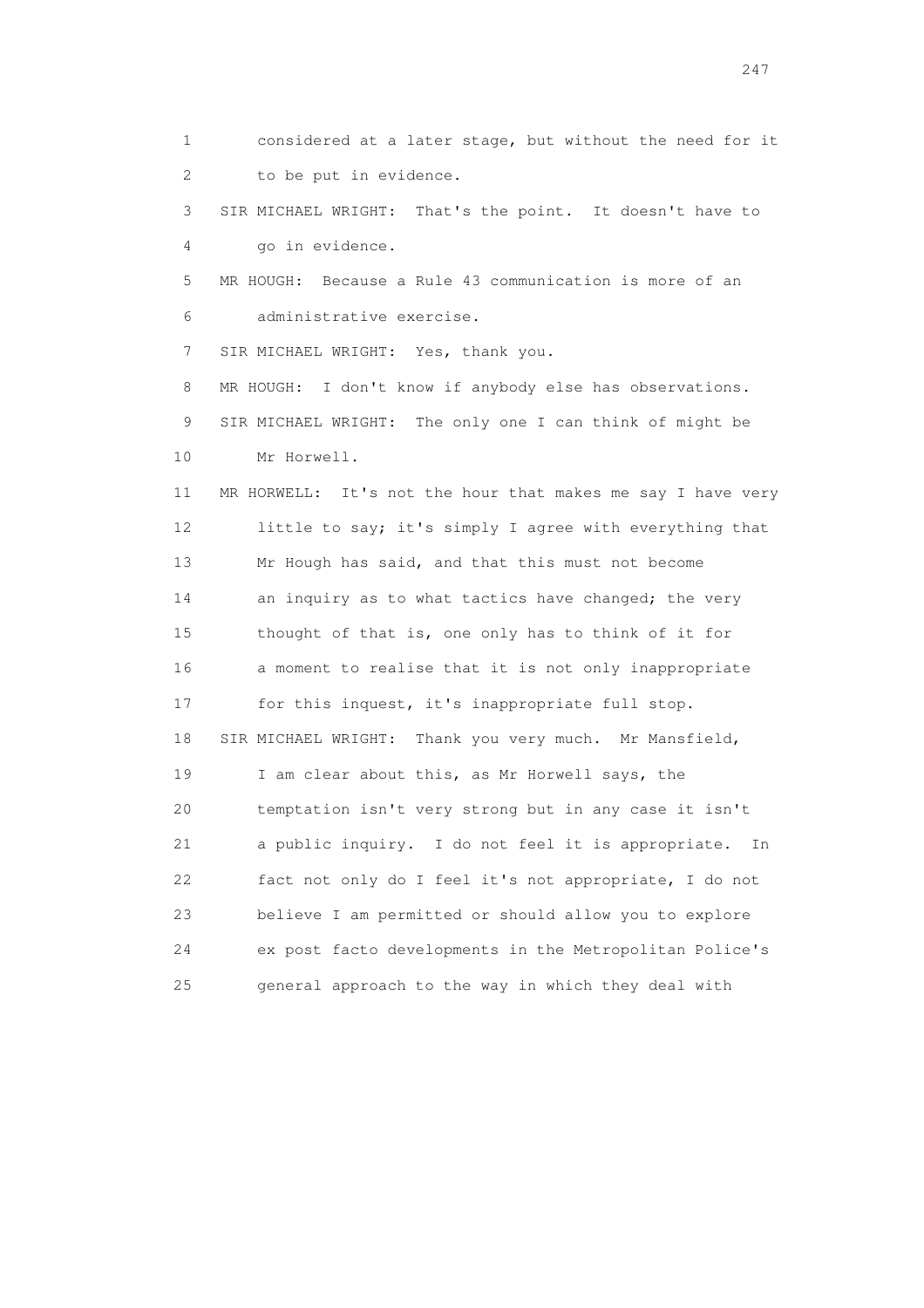1 suicide bombers, for the reasons I have endeavoured to 2 make plain.

 3 I'm a little troubled as to how much further I ought 4 to let you go with Mr Tillbrook, but I think he can 5 certainly deal with the experience that he has had in 6 the time he has been the Commander of CO19 to deal with 7 what he thinks of the way in which his officers dealt 8 with the problems they were faced with, and I have Ivor 9 in particular in mind in July 2005 but I don't think it 10 really ought to go further than that. 11 I fear in the end I would have to stop you. 12 MR MANSFIELD: Well, that's why I have raised it. 13 SIR MICHAEL WRIGHT: I know, that's why I wanted to 14 determine it. 15 In the light of that, can you give me an estimate? 16 MR MANSFIELD: I think 15 minutes. 17 SIR MICHAEL WRIGHT: Thank you very much. That looks as 18 though Friday may be all right. Thank you very much 19 indeed. You are as always, Mr Mansfield, if I may say 20 so, extraordinarily helpful and I'm grateful to you. 21 Thank you very much. 10 o'clock. 22 (5.15 pm) 23 (The court adjourned until 10.00 am on 24 Friday, 7 November 2008)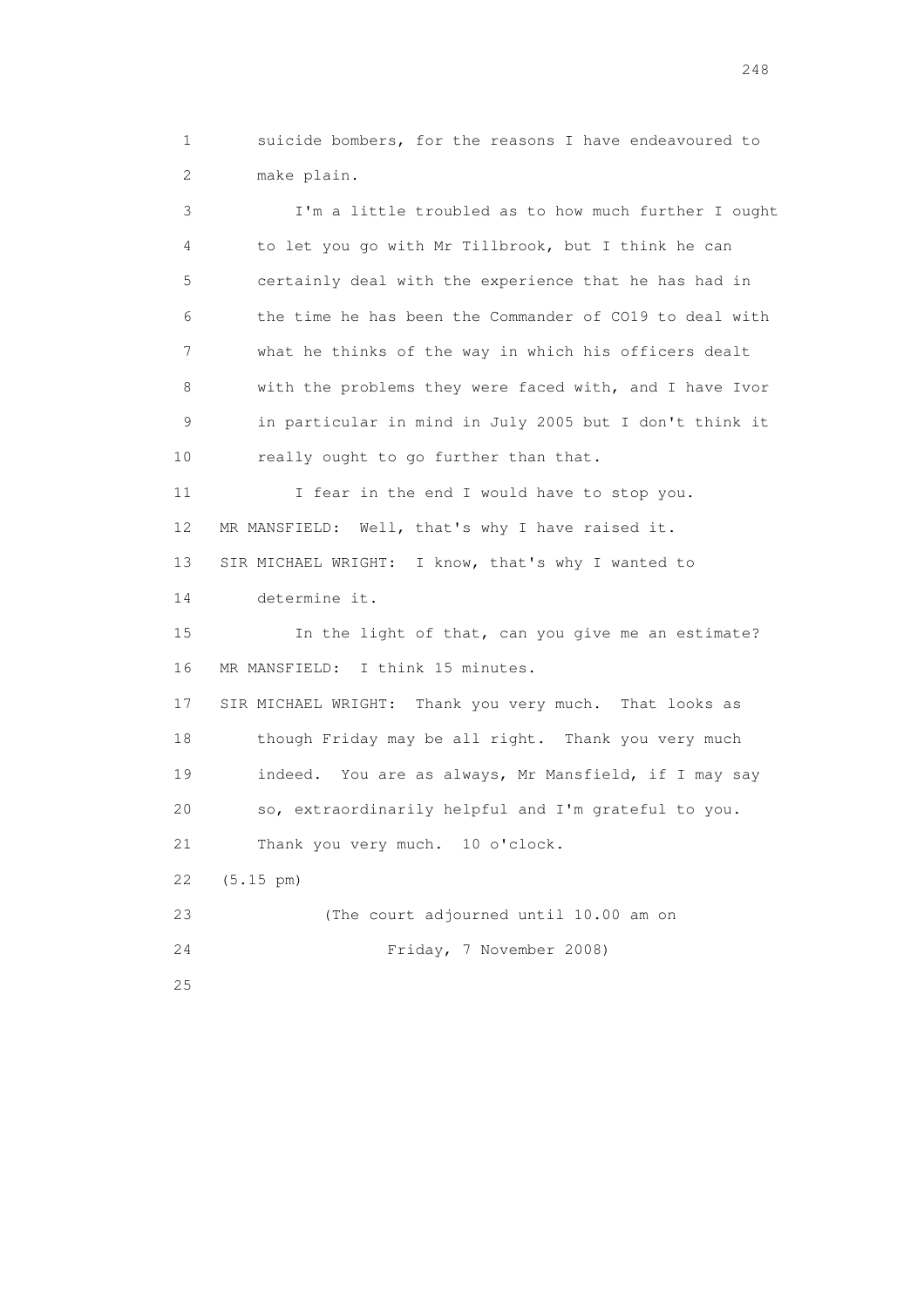1 INDEX 2 PAGE 2 3 MR STEVE SWAIN (sworn) .......................... 2 4 5 Questions from MR HOUGH ...................... 2 6 7 Questions from MR MANSFIELD ............... 71 8 9 Questions from MR GIBBS .................. 146 10 11 Questions from MR STERN .................. 151 12 13 Questions from MR PENNY .................. 161 14 15 Questions from MR HORWELL ................ 171 16 17 Questions from THE CORONER ............... 185 18 19 Further questions from MR HOUGH .......... 190 20 21 CHIEF SUPERINTENDENT WILLIAM ...................... 193 22 TILLBROOK (sworn) 23 24 Questions from MR HOUGH .................. 193 25